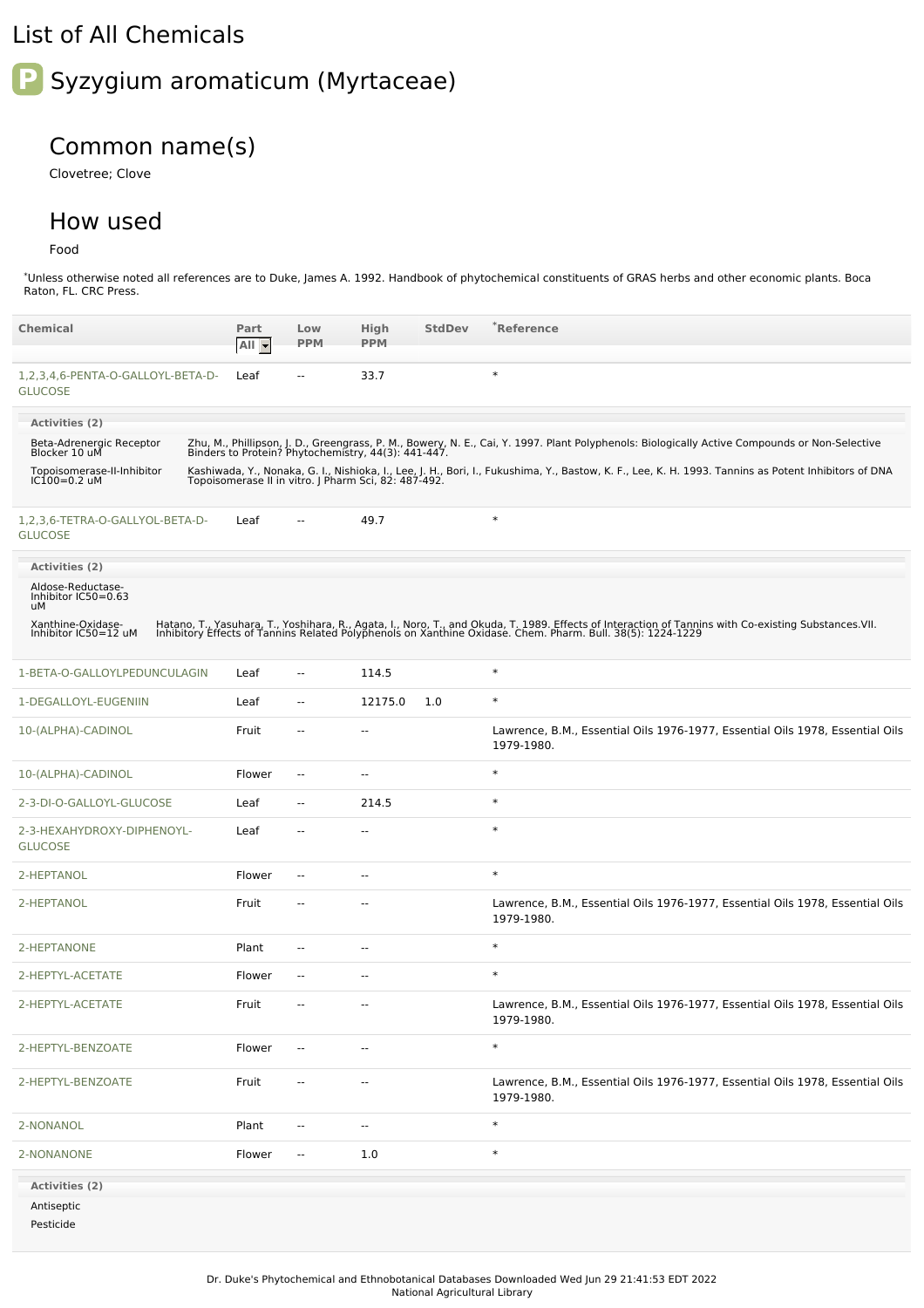| 2-NONANONE                                                                                           |                                                  | Fruit  |                          | 1.0 | Lawrence, B.M., Essential Oils 1976-1977, Essential Oils 1978, Essential Oils<br>1979-1980.                                                                                                                                                                                                                                                                                          |
|------------------------------------------------------------------------------------------------------|--------------------------------------------------|--------|--------------------------|-----|--------------------------------------------------------------------------------------------------------------------------------------------------------------------------------------------------------------------------------------------------------------------------------------------------------------------------------------------------------------------------------------|
| Activities (2)                                                                                       |                                                  |        |                          |     |                                                                                                                                                                                                                                                                                                                                                                                      |
| Antiseptic<br>Pesticide                                                                              |                                                  |        |                          |     |                                                                                                                                                                                                                                                                                                                                                                                      |
| 2-NONYL-ACETATE                                                                                      |                                                  | Flower | $\overline{\phantom{a}}$ | 1.0 | $\ast$                                                                                                                                                                                                                                                                                                                                                                               |
| 2-NONYL-ACETATE                                                                                      |                                                  | Fruit  | --                       | 1.0 | Lawrence, B.M., Essential Oils 1976-1977, Essential Oils 1978, Essential Oils<br>1979-1980.                                                                                                                                                                                                                                                                                          |
| 2-UNDECANONE                                                                                         |                                                  | Fruit  | $\overline{a}$           | --  | Lawrence, B.M., Essential Oils 1976-1977, Essential Oils 1978, Essential Oils<br>1979-1980.                                                                                                                                                                                                                                                                                          |
| <b>Activities (4)</b>                                                                                |                                                  |        |                          |     |                                                                                                                                                                                                                                                                                                                                                                                      |
| Anthelmintic<br>Hirudicide<br>Nematicide<br>Pesticide                                                |                                                  |        |                          |     | Leung, A. Y. and Foster, S. 1995. Encyclopedia of Common Natural Ingredients 2nd Ed. John Wiley & Sons, New York. 649 pp.<br>Leung, A. Y. and Foster, S. 1995. Encyclopedia of Common Natural Ingredients 2nd Ed. John Wiley & Sons, New York. 649 pp.<br>Leung, A. Y. and Foster, S. 1995. Encyclopedia of Common Natural Ingredients 2nd Ed. John Wiley & Sons, New York. 649 pp.  |
| 2-UNDECANONE                                                                                         |                                                  | Flower |                          |     | $\ast$                                                                                                                                                                                                                                                                                                                                                                               |
| Activities (4)                                                                                       |                                                  |        |                          |     |                                                                                                                                                                                                                                                                                                                                                                                      |
| Anthelmintic<br>Hirudicide<br>Nematicide<br>Pesticide                                                |                                                  |        |                          |     | Leung, A. Y. and Foster, S. 1995. Encyclopedia of Common Natural Ingredients 2nd Ed. John Wiley & Sons, New York. 649 pp.<br>Leung, A. Y. and Foster, S. 1995. Encyclopedia of Common Natural Ingredients 2nd Ed. John Wiley & Sons, New York. 649 pp.<br>Leung, A. Y. and Foster, S. 1995. Encyclopedia of Common Natural Ingredients 2nd Ed. John Wiley & Sons, New York. 649 pp.  |
| 2ALPHA-HYDROXYOLEANOLIC-ACID-<br>METHYL-ESTER                                                        |                                                  | Plant  |                          |     | J.S. Glasby Dict. Pls Containing 2ndary Metabolite. 1991.                                                                                                                                                                                                                                                                                                                            |
| 3'-O-METHYL-3-4-METHYLENEDIOXY-<br><b>ELLAGIC ACID</b>                                               |                                                  | Bark   |                          | --  | Lowry, J. B. 1968. The Distribution and Potential Taxonomic Value of<br>Alkylated Ellagic Acids. Phytochemistry 7 10: 1803-1813                                                                                                                                                                                                                                                      |
| 3,3',4-TRI-O-METHYL-ELLAGIC-ACID                                                                     |                                                  | Fruit  | --                       |     | $\ast$                                                                                                                                                                                                                                                                                                                                                                               |
| Aldose-Reductase-<br>Inhibitor IC50=0.08<br>uМ<br>Antihemorrhagic<br>Cytotoxic<br>ED50(KB)=7.7 ug/ml | Co., Ltd., ESSex UK, 362 pp, 1988, reprint 1989. |        |                          |     | Terashima, S., Shimizu, M., Nakayama, H., Ishikura, M., et al. 1990. Studies on Aldose Reductase Inhibitors from Medicinal Plant of 'Sinfito,'<br>Potentilla candicans, and Further Synthesis of Their Related Compounds. Chem. P<br>Williamson, E. M. and Evans, F. J., Potter's New Cyclopaedia of Botanical Drugs and Preparations, Revised Ed., Saffron Walden, the C. W. Daniel |
| 3,3',4-TRI-O-METHYL-ELLAGIC-ACID                                                                     |                                                  | Bark   |                          |     | Lowry, J. B. 1968. The Distribution and Potential Taxonomic Value of<br>Alkylated Ellagic Acids. Phytochemistry 7 10: 1803-1813                                                                                                                                                                                                                                                      |
| Activities (3)                                                                                       |                                                  |        |                          |     |                                                                                                                                                                                                                                                                                                                                                                                      |
| Aldose-Reductase-<br>Inhibitor IC50=0.08<br>uМ                                                       |                                                  |        |                          |     | Terashima, S., Shimizu, M., Nakayama, H., Ishikura, M., et al. 1990. Studies on Aldose Reductase Inhibitors from Medicinal Plant of 'Sinfito,'<br>Potentilla candicans, and Further Synthesis of Their Related Compounds. Chem. P                                                                                                                                                    |
| Antihemorrhagic                                                                                      |                                                  |        |                          |     | Williamson, E. M. and Evans, F. J., Potter's New Cyclopaedia of Botanical Drugs and Preparations, Revised Ed., Saffron Walden, the C. W. Daniel<br>Co., Ltd., Essex UK, 362 pp, 1988, reprint 1989.                                                                                                                                                                                  |
| Cytotoxic<br>ED50(KB)=7.7 ug/ml                                                                      |                                                  |        |                          |     |                                                                                                                                                                                                                                                                                                                                                                                      |
| 3,3'-DI-O-METHYL-ELLAGIC-ACID                                                                        |                                                  | Bark   |                          |     | Lowry, J. B. 1968. The Distribution and Potential Taxonomic Value of<br>Alkylated Ellagic Acids. Phytochemistry 7 10: 1803-1813                                                                                                                                                                                                                                                      |
| 3,4-DIHYDROXYBENZOIC-ACID                                                                            |                                                  | Leaf   |                          | Ξ.  | $\ast$                                                                                                                                                                                                                                                                                                                                                                               |
| Activities (3)                                                                                       |                                                  |        |                          |     |                                                                                                                                                                                                                                                                                                                                                                                      |
| Antiaggregant<br>Antibacterial<br>Antisickling                                                       |                                                  |        |                          |     |                                                                                                                                                                                                                                                                                                                                                                                      |
| 3,4-DIHYDROXYPHENYLETHANOL                                                                           |                                                  | Leaf   |                          |     | $\ast$                                                                                                                                                                                                                                                                                                                                                                               |
| Activities (1)<br>Calcium-Antagonist 31.6 ug/ml gpg                                                  |                                                  |        |                          |     |                                                                                                                                                                                                                                                                                                                                                                                      |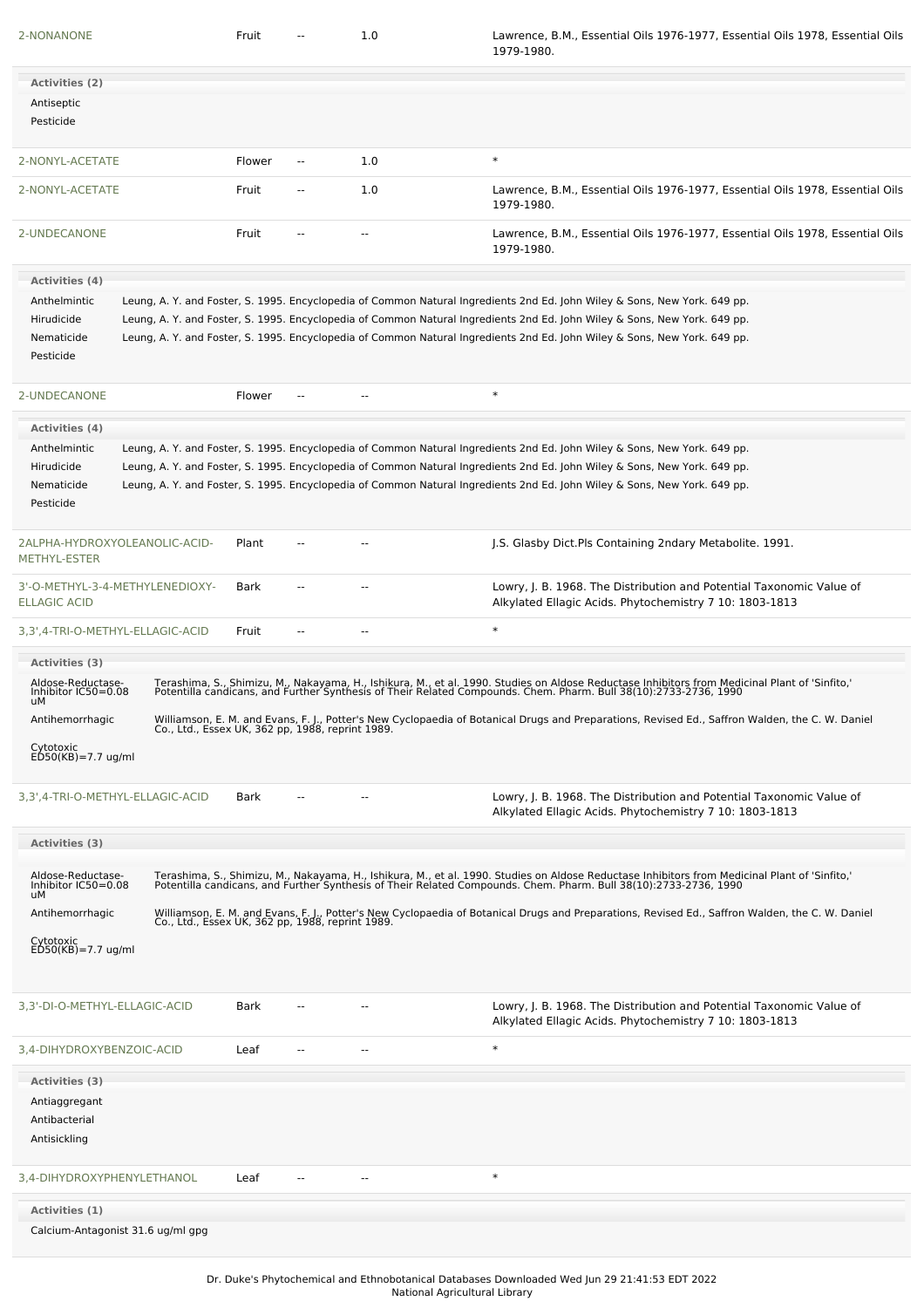| 3-METHOXYBENZALDEHYDE                                                                                                                                             | Fruit               |                          | --                                                                                        | $\ast$                                                                                                                                                                                                  |
|-------------------------------------------------------------------------------------------------------------------------------------------------------------------|---------------------|--------------------------|-------------------------------------------------------------------------------------------|---------------------------------------------------------------------------------------------------------------------------------------------------------------------------------------------------------|
| $4,4-$<br>DIMETHYLTRICYCLO[6,3,2,0]TRIDECA-<br>8-ENE-1-OL                                                                                                         | Essential --<br>Oil |                          | --                                                                                        | $\ast$                                                                                                                                                                                                  |
| 5,7-DIHYDROXY-2-<br>METHYLCHROMONE-8-C-BETA-D-<br><b>GLUCOPYRANOSIDE</b>                                                                                          | Fruit               |                          | 143.0                                                                                     | $\ast$                                                                                                                                                                                                  |
| 5,7-DIHYDROXY-2-<br>METHYLCHROMONE-8-C-BETA-D-<br><b>GLUCOSIDE</b>                                                                                                | Leaf                | --                       | 66.0                                                                                      | $\ast$                                                                                                                                                                                                  |
| 5,7-DIHYDROXY-2-<br>METHYLCHROMONE-8-C-BETA-<br><b>GLUCOPYRANOSIDE</b>                                                                                            | Fruit               |                          | 145.0                                                                                     | $\ast$                                                                                                                                                                                                  |
| Activities (6)                                                                                                                                                    |                     |                          |                                                                                           |                                                                                                                                                                                                         |
| Antibacterial 156-312 ug/ml<br>Antigingivitic 156-312 ug/ml<br>Antiperiodontic 156-312 ug/ml<br>Antiplaque 156-312 ug/ml<br>Antiseptic 156-312 ug/ml<br>Pesticide |                     |                          |                                                                                           |                                                                                                                                                                                                         |
|                                                                                                                                                                   |                     |                          |                                                                                           |                                                                                                                                                                                                         |
| 5-METHYLFURALDEHYDE                                                                                                                                               | Fruit               | $\overline{a}$           | --                                                                                        | $\ast$                                                                                                                                                                                                  |
| 6-METHYL-HEPT-5-EN-2-ONE                                                                                                                                          | Fruit               | $\overline{a}$           | $\overline{a}$                                                                            | $\ast$                                                                                                                                                                                                  |
| <b>ACETOPHENONE</b>                                                                                                                                               | Fruit               | $\overline{a}$           | $\overline{a}$                                                                            | $\ast$                                                                                                                                                                                                  |
| Fungicide                                                                                                                                                         |                     |                          |                                                                                           | Tomas-Barberan, F., Iniesta-Sanmartin, E., Tomas-Lorente, F., and Rumbero, A. 1989. Antimicrobial Phenolic Compounds From Three Spanish<br>Helichrysum Species. Phytochemistry. 29(4): 1093-1095. 1990. |
| Hypnotic<br>pp.<br>Perfumery FEMA<br><10,000<br>Pesticide<br>Soporific                                                                                            |                     |                          | Aloe Research Council - Duke writeup of non-peer reviewd book by Coats and draft by Henry | Jeffery B. Harborne and H. Baxter, eds. 1983. Phytochemical Dictionary. A Handbook of Bioactive Compounds from Plants. Taylor & Frost, London. 791                                                      |
| ACETYL-EUGENOL                                                                                                                                                    | Fruit               |                          |                                                                                           | Williamson, E. M. and Evans, F. J., Potter's New Cyclopaedia of Botanical<br>Drugs and Preparations, Revised Ed., Saffron Walden, the C. W. Daniel Co.,<br>Ltd., Essex UK, 362 pp, 1988, reprint 1989.  |
| Activities (5)                                                                                                                                                    |                     |                          |                                                                                           |                                                                                                                                                                                                         |
| Acaricide LD50=14.16 ug/sq.cm of DEET at 37.59 ug/sq.cm<br>Antiaggregant IC50=1.1 uM<br>Antioxidant EC50=100 ul/l<br>Antiradicular EC50=100 ul/l                  |                     |                          |                                                                                           | Phytotherapy Research, 4: 93.                                                                                                                                                                           |
| Cholagogue                                                                                                                                                        |                     |                          |                                                                                           | Fitoterapia No.5-1986.                                                                                                                                                                                  |
| ACETYL-EUGENOL                                                                                                                                                    | Flower              | $\overline{\phantom{a}}$ | ÷.                                                                                        | $\ast$                                                                                                                                                                                                  |
| Activities (5)                                                                                                                                                    |                     |                          |                                                                                           |                                                                                                                                                                                                         |
| Acaricide LD50=14.16 ug/sq.cm of DEET at 37.59 ug/sq.cm<br>Antiaggregant IC50=1.1 uM<br>Antioxidant EC50=100 ul/l<br>Antiradicular EC50=100 ul/l<br>Cholagogue    |                     |                          |                                                                                           | Phytotherapy Research, 4: 93.<br>Fitoterapia No.5-1986.                                                                                                                                                 |
| ALLO-AROMADENDRENE                                                                                                                                                | Leaf                |                          | $\overline{a}$                                                                            | Charalambous, G. (Ed.). 1994. Spices, Herbs and Edible Fungi. Elsevier<br>Science B. V. Amsterdam. 764 pp.                                                                                              |
| ALPHA-AMORPHENE                                                                                                                                                   | Fruit               | $\overline{\phantom{a}}$ | 1.0                                                                                       | Lawrence, B.M., Essential Oils 1976-1977, Essential Oils 1978, Essential Oils<br>1979-1980.                                                                                                             |
| ALPHA-AMORPHENE                                                                                                                                                   | Flower              | $\overline{\phantom{a}}$ | 1.0                                                                                       | $\ast$                                                                                                                                                                                                  |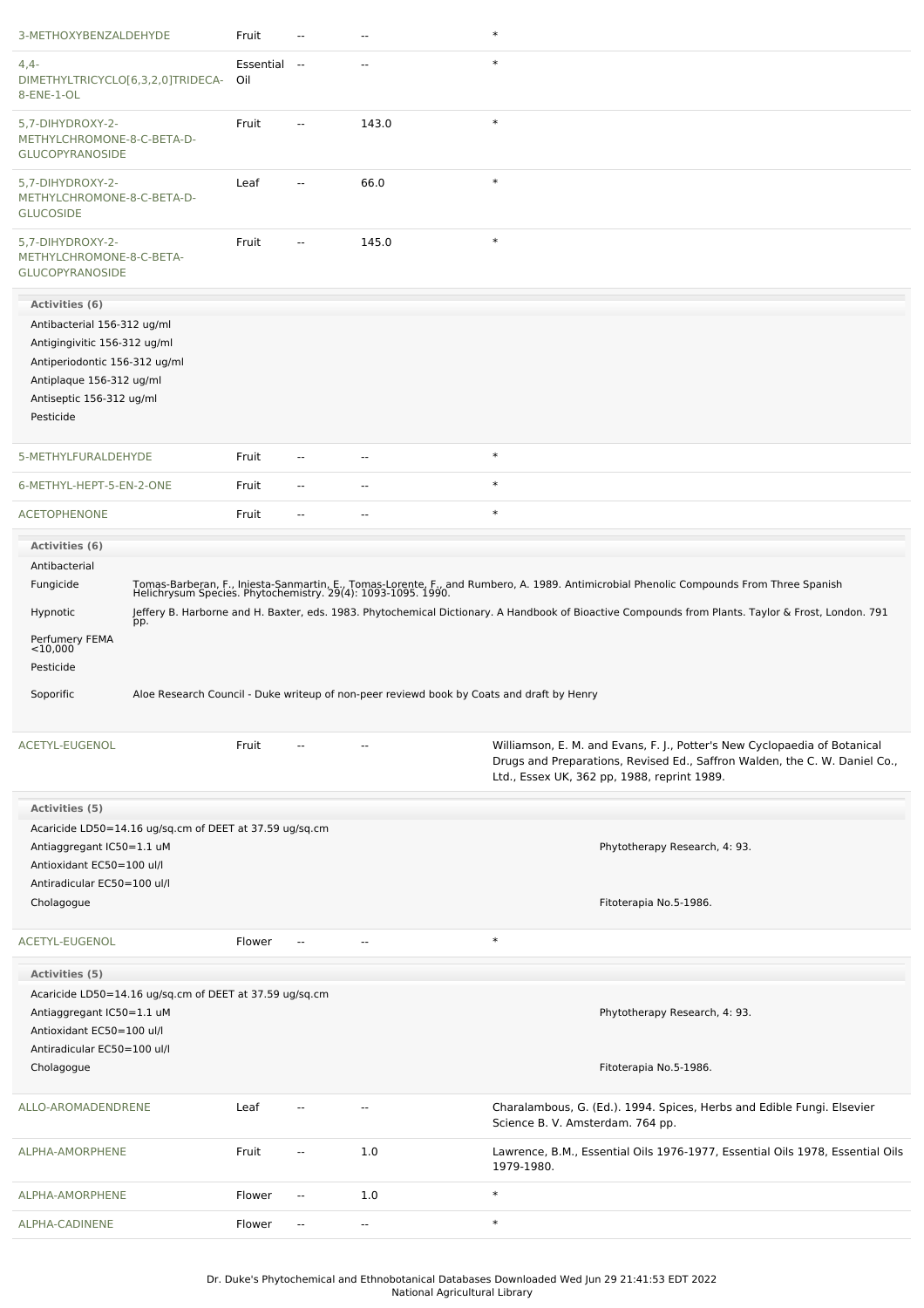| ALPHA-CADINENE        |                        | Fruit               |                          |                          |         | Lawrence, B.M., Essential Oils 1976-1977, Essential Oils 1978, Essential Oils<br>1979-1980.                                                                                                            |
|-----------------------|------------------------|---------------------|--------------------------|--------------------------|---------|--------------------------------------------------------------------------------------------------------------------------------------------------------------------------------------------------------|
| ALPHA-CADINOL         |                        | Leaf                | 5.0                      | 8.0                      | $-0.55$ | Charalambous, G. (Ed.). 1994. Spices, Herbs and Edible Fungi. Elsevier<br>Science B. V. Amsterdam. 764 pp.                                                                                             |
| Activities (3)        |                        |                     |                          |                          |         |                                                                                                                                                                                                        |
| Acaricide             |                        |                     |                          |                          |         |                                                                                                                                                                                                        |
| Antimite<br>Pesticide |                        |                     |                          |                          |         |                                                                                                                                                                                                        |
| ALPHA-CARYOPHYLLENE   |                        | Flower              | $\overline{\phantom{a}}$ | $\overline{a}$           |         | $\ast$                                                                                                                                                                                                 |
| ALPHA-CARYOPHYLLENE   |                        | Fruit               | $\sim$ $\sim$            | ٠.                       |         | Williamson, E. M. and Evans, F. J., Potter's New Cyclopaedia of Botanical<br>Drugs and Preparations, Revised Ed., Saffron Walden, the C. W. Daniel Co.,<br>Ltd., Essex UK, 362 pp, 1988, reprint 1989. |
| ALPHA-COPAENE         |                        | Flower              | $\overline{a}$           | $\overline{a}$           |         | $\ast$                                                                                                                                                                                                 |
| ALPHA-COPAENE         |                        | Fruit               | $\overline{a}$           | 1890.0                   | 1.88    | $\ast$                                                                                                                                                                                                 |
| ALPHA-COPAENE         |                        | Leaf                | $\sim$ $\sim$            | 1135.0                   | 6.4     | Charalambous, G. (Ed.). 1994. Spices, Herbs and Edible Fungi. Elsevier<br>Science B. V. Amsterdam. 764 pp.                                                                                             |
| ALPHA-CUBEBENE        |                        | Flower              | $\overline{\phantom{a}}$ | $\sim$                   |         | $\ast$                                                                                                                                                                                                 |
| ALPHA-CUBEBENE        |                        | Fruit               | $\overline{\phantom{a}}$ | 37800.0                  | 2.08    | $\ast$                                                                                                                                                                                                 |
| ALPHA-CUBEBENE        |                        | Leaf                | 25.0                     | 305.0                    | 1.72    | Charalambous, G. (Ed.). 1994. Spices, Herbs and Edible Fungi. Elsevier<br>Science B. V. Amsterdam. 764 pp.                                                                                             |
| ALPHA-HUMULENE        |                        | Flower              | 775.0                    | 850.0                    | 1.88    | $\ast$                                                                                                                                                                                                 |
| Activities (2)        |                        |                     |                          |                          |         |                                                                                                                                                                                                        |
| Antitumor             |                        |                     |                          |                          |         | Zheng, G-Q., Kenney, P.M., and Lam, L.K.T. Sesquiterpenes From Clove (Eugenia caryophyllata) As Potential Anticarcinogenic Agents. Journal of Natural<br>Products 55(7): 999-1003, 1992.               |
|                       |                        |                     |                          |                          |         | Perfumery Jeffery B. Harborne and H. Baxter, eds. 1983. Phytochemical Dictionary. A Handbook of Bioactive Compounds from Plants. Taylor & Frost, London. 791 pp.                                       |
| ALPHA-HUMULENE        |                        | Leaf                | 290.0                    | 1740.0                   | 2.49    | Charalambous, G. (Ed.). 1994. Spices, Herbs and Edible Fungi. Elsevier<br>Science B. V. Amsterdam. 764 pp.                                                                                             |
| Activities (2)        |                        |                     |                          |                          |         |                                                                                                                                                                                                        |
| Antitumor             |                        |                     |                          |                          |         | Zheng, G-Q., Kenney, P.M., and Lam, L.K.T. Sesquiterpenes From Clove (Eugenia caryophyllata) As Potential Anticarcinogenic Agents. Journal of Natural<br>Products 55(7): 999-1003, 1992.               |
|                       |                        |                     |                          |                          |         | Perfumery Jeffery B. Harborne and H. Baxter, eds. 1983. Phytochemical Dictionary. A Handbook of Bioactive Compounds from Plants. Taylor & Frost, London. 791 pp.                                       |
| ALPHA-HUMULENE        |                        | Essential --<br>Oil |                          | 30000.0                  | $-0.21$ | $\ast$                                                                                                                                                                                                 |
| <b>Activities (2)</b> |                        |                     |                          |                          |         |                                                                                                                                                                                                        |
| Antitumor             |                        |                     |                          |                          |         | Zheng, G-Q., Kenney, P.M., and Lam, L.K.T. Sesquiterpenes From Clove (Eugenia caryophyllata) As Potential Anticarcinogenic Agents. Journal of Natural<br>Products 55(7): 999-1003, 1992.               |
|                       |                        |                     |                          |                          |         | Perfumery Jeffery B. Harborne and H. Baxter, eds. 1983. Phytochemical Dictionary. A Handbook of Bioactive Compounds from Plants. Taylor & Frost, London. 791 pp.                                       |
| ALPHA-HUMULENE        |                        | Fruit               | 250.0                    | 850.0                    | $-0.17$ | $\ast$                                                                                                                                                                                                 |
| Activities (2)        |                        |                     |                          |                          |         |                                                                                                                                                                                                        |
| Antitumor             |                        |                     |                          |                          |         | Zheng, G-Q., Kenney, P.M., and Lam, L.K.T. Sesquiterpenes From Clove (Eugenia caryophyllata) As Potential Anticarcinogenic Agents. Journal of Natural<br>Products 55(7): 999-1003, 1992.               |
|                       |                        |                     |                          |                          |         | Perfumery Jeffery B. Harborne and H. Baxter, eds. 1983. Phytochemical Dictionary. A Handbook of Bioactive Compounds from Plants. Taylor & Frost, London. 791 pp.                                       |
|                       | ALPHA-HUMULENE-EPOXIDE | Essential --<br>Oil |                          | 26000.0                  |         |                                                                                                                                                                                                        |
| Activities (1)        |                        |                     |                          |                          |         |                                                                                                                                                                                                        |
|                       |                        |                     |                          |                          |         | Antitumor Zheng, G-Q., Kenney, P.M., and Lam, L.K.T. Sesquiterpenes From Clove (Eugenia caryophyllata) As Potential Anticarcinogenic Agents. Journal of Natural<br>Products 55(7): 999-1003, 1992.     |
|                       | ALPHA-METHYL-FURFURYL  | Plant               | $\sim$ $\sim$            | ٠.                       |         | $\ast$                                                                                                                                                                                                 |
|                       | ALPHA-METHYL-FURFURYL  | Fruit               | $\sim$                   | $\overline{\phantom{a}}$ |         | Wealth of India.                                                                                                                                                                                       |
| ALPHA-MUUROLENE       |                        | Leaf                | 3.3                      | 5.5                      | $-0.51$ | Charalambous, G. (Ed.). 1994. Spices, Herbs and Edible Fungi. Elsevier<br>Science B. V. Amsterdam. 764 pp.                                                                                             |
| ALPHA-MUUROLENE       |                        | Fruit               | $\sim$                   | $\overline{\phantom{a}}$ |         | $\ast$                                                                                                                                                                                                 |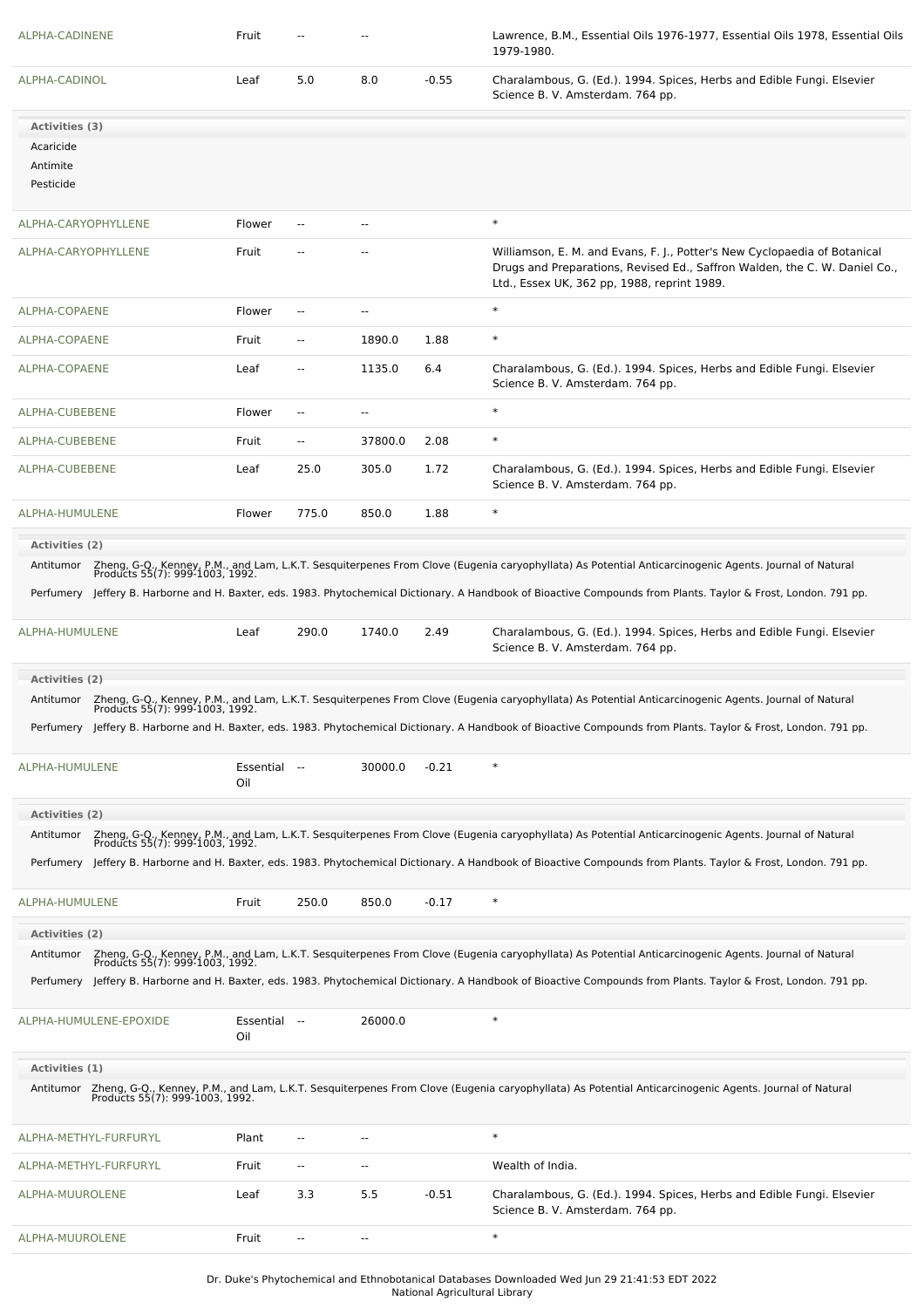| ALPHA-MUUROLENE                                                               |                                                                                                                                                                                                                                                      | Plant               | --                       | ٠.                       |         | ∗                                                                                                                                                                                                                                 |  |  |  |
|-------------------------------------------------------------------------------|------------------------------------------------------------------------------------------------------------------------------------------------------------------------------------------------------------------------------------------------------|---------------------|--------------------------|--------------------------|---------|-----------------------------------------------------------------------------------------------------------------------------------------------------------------------------------------------------------------------------------|--|--|--|
| ALPHA-TERPINEOL                                                               |                                                                                                                                                                                                                                                      | Essential --<br>Oil |                          | --                       |         | $\ast$                                                                                                                                                                                                                            |  |  |  |
| <b>Activities (23)</b>                                                        |                                                                                                                                                                                                                                                      |                     |                          |                          |         |                                                                                                                                                                                                                                   |  |  |  |
| ACE-Inhibitor 100<br>ug/ml (weak<br>activity)                                 |                                                                                                                                                                                                                                                      |                     |                          |                          |         |                                                                                                                                                                                                                                   |  |  |  |
| Aldose-Reductase-<br>Inhibitor 100 ug/ml                                      |                                                                                                                                                                                                                                                      |                     |                          |                          |         | Okamura, K., Iwakami, S., Matsunaga, T. 1992. Biological Activity of Monoterpenes from Trees. Toyama-Ken Yakuji Kenkyusho Nenpo, (20): 95-101.                                                                                    |  |  |  |
| Allelopathic                                                                  |                                                                                                                                                                                                                                                      |                     |                          |                          |         | Wright,C.W.(Ed)2002.Medicinal&Aromatic Plants-Industrial Profiles.Artemisia.344pp.Maffei,M.(Ed)2002.Vetiveria.The Genus<br>Vetiveria.Taylor&Francis.NY,NY.191pp.Southwell,I.,Lowe,R.(Eds)1999.Tea Tree.The Genus Melaleuca.Harwoo |  |  |  |
| Antiacne<br>Antibacterial                                                     |                                                                                                                                                                                                                                                      |                     |                          |                          |         | Muroi, H. and Kubo, I. 1993. Combination Effects of Antibacterial Compounds in Green Tea Flavor against Streptococcus mutans. J. Agric. Food Chem.                                                                                |  |  |  |
| $MIC=800-1,600$<br>ug/ml                                                      | 41: 1102-1105.                                                                                                                                                                                                                                       |                     |                          |                          |         |                                                                                                                                                                                                                                   |  |  |  |
| Anticancer<br>Anticariogenic<br>MIC=800-1,600<br>ug/ml                        | Joseph, J., Nadeau, D. and Underwood, A. 2001. The Color Code. Hyperion, NY.<br>Muroi, H. and Kubo, I. 1993. Combination Effects of Antibacterial Compounds in Green Tea Flavor against Streptococcus mutans. J. Agric. Food Chem.<br>41: 1102-1105. |                     |                          |                          |         |                                                                                                                                                                                                                                   |  |  |  |
| Antiinflammatory<br>Antiproliferant<br>Antiseptic                             |                                                                                                                                                                                                                                                      |                     |                          |                          |         | Jeffery B. Harborne and H. Baxter, eds. 1983. Phytochemical Dictionary. A Handbook of Bioactive Compounds from Plants. Taylor & Frost, London.                                                                                    |  |  |  |
| Cicatrizant<br>$ED50 = 240$ ug/g                                              | 791 pp.                                                                                                                                                                                                                                              |                     |                          |                          |         |                                                                                                                                                                                                                                   |  |  |  |
| mus<br>FLavor FEMA 5-40                                                       |                                                                                                                                                                                                                                                      |                     |                          |                          |         | Aloe Research Council - Duke writeup of non-peer reviewd book by Coats and draft by Henry                                                                                                                                         |  |  |  |
| Insecticide 1.29<br>uM/fly                                                    |                                                                                                                                                                                                                                                      |                     |                          |                          |         |                                                                                                                                                                                                                                   |  |  |  |
| Interleukin-6-<br>Inhibitor                                                   |                                                                                                                                                                                                                                                      |                     |                          |                          |         |                                                                                                                                                                                                                                   |  |  |  |
| Mosquitofuge ><br>Deet <sup>®</sup>                                           |                                                                                                                                                                                                                                                      |                     |                          |                          |         |                                                                                                                                                                                                                                   |  |  |  |
| Motor-Depressant                                                              |                                                                                                                                                                                                                                                      |                     |                          |                          |         | Buchbauer et al, e.g.Buchbauer et al,1993.Therapeutic properties of essential oils and fragrances. Chap.12 in Teranishi,R, Buttery,R.G and<br>Sugisawa,H. Eds. Bioactive Volatile Compounds from Plants. ACS Symposium Series 525 |  |  |  |
| Nematicide MLC=1<br>mg/ml<br>Perfumery                                        | Shoyakugaku Zasshi, 44: 183.                                                                                                                                                                                                                         |                     |                          |                          |         | Jeffery B. Harborne and H. Baxter, eds. 1983. Phytochemical Dictionary. A Handbook of Bioactive Compounds from Plants. Taylor & Frost, London.<br>791 pp.                                                                         |  |  |  |
| Pesticide                                                                     |                                                                                                                                                                                                                                                      |                     |                          |                          |         |                                                                                                                                                                                                                                   |  |  |  |
| Sedative                                                                      |                                                                                                                                                                                                                                                      |                     |                          |                          |         | Buchbauer et al, e.g.Buchbauer et al,1993.Therapeutic properties of essential oils and fragrances. Chap.12 in Teranishi,R, Buttery,R.G and<br>Sugisawa,H. Eds. Bioactive Volatile Compounds from Plants. ACS Symposium Series 525 |  |  |  |
| Termiticide<br>$IC100=5$ mg/g                                                 |                                                                                                                                                                                                                                                      |                     |                          |                          |         |                                                                                                                                                                                                                                   |  |  |  |
| Transdermal                                                                   |                                                                                                                                                                                                                                                      |                     |                          |                          |         |                                                                                                                                                                                                                                   |  |  |  |
| Vulnerary<br>ED50=240 ug/g<br>mus                                             |                                                                                                                                                                                                                                                      |                     |                          |                          |         |                                                                                                                                                                                                                                   |  |  |  |
| ALPHA-TERPINYL-ACETATE                                                        |                                                                                                                                                                                                                                                      | Fruit               | 155.0                    | 170.0                    | $-0.7$  | Lawrence, B.M., Essential Oils 1976-1977, Essential Oils 1978, Essential Oils<br>1979-1980.                                                                                                                                       |  |  |  |
| ALPHA-TERPINYL-ACETATE                                                        |                                                                                                                                                                                                                                                      | Flower              | 155.0                    | 170.0                    |         | $\ast$                                                                                                                                                                                                                            |  |  |  |
| ALPHA-THUJENE                                                                 |                                                                                                                                                                                                                                                      | Fruit               | $\overline{\phantom{a}}$ | --                       |         | $\ast$                                                                                                                                                                                                                            |  |  |  |
| ALPHA-YLANGENE                                                                |                                                                                                                                                                                                                                                      | Fruit               | 245.0                    | 395.0                    | 1.41    | $\ast$                                                                                                                                                                                                                            |  |  |  |
| ALPHA-YLANGENE                                                                |                                                                                                                                                                                                                                                      | Plant               | $\overline{\phantom{a}}$ | $\overline{\phantom{a}}$ |         | $\ast$                                                                                                                                                                                                                            |  |  |  |
| ALPHA-ZINGIBERENE                                                             |                                                                                                                                                                                                                                                      | Leaf                | 11.0                     | 18.0                     | 1.0     | Charalambous, G. (Ed.). 1994. Spices, Herbs and Edible Fungi. Elsevier<br>Science B. V. Amsterdam. 764 pp.                                                                                                                        |  |  |  |
| Activities (1)                                                                |                                                                                                                                                                                                                                                      |                     |                          |                          |         |                                                                                                                                                                                                                                   |  |  |  |
| Antiulcer IC54=100<br>mg/kg                                                   | of Yakugaku Zasshi 112: 645-655 (1992).                                                                                                                                                                                                              |                     |                          |                          |         | Yamahara, J., et al. Stomachic principles in ginger. II. Pungent and anti-ulcer effects of low polar constituents isolated from ginger, the dried rhizoma                                                                         |  |  |  |
| ALUMINUM                                                                      |                                                                                                                                                                                                                                                      | Fruit               | 80.0                     | 160.0                    | $-0.18$ | Lawrence, B.M., Essential Oils 1976-1977, Essential Oils 1978, Essential Oils<br>1979-1980.                                                                                                                                       |  |  |  |
| Activities (5)                                                                |                                                                                                                                                                                                                                                      |                     |                          |                          |         |                                                                                                                                                                                                                                   |  |  |  |
| Antisilicotic<br>Antivaginitic<br>Candidicide<br>Encephalopathic<br>Pesticide | Martindale's 28th<br>Martindale's 28th<br>Martindale's 29th                                                                                                                                                                                          |                     |                          |                          |         | Medicinal and Poisonous Plants of the Tropics. Leeuwenberg, A.J.M., ed. Pudoc, Wageningen. 1987.                                                                                                                                  |  |  |  |
| <b>ALUMINUM</b>                                                               |                                                                                                                                                                                                                                                      | Flower              | 80.0                     | 160.0                    | 1.08    | $\ast$                                                                                                                                                                                                                            |  |  |  |
|                                                                               |                                                                                                                                                                                                                                                      |                     |                          |                          |         |                                                                                                                                                                                                                                   |  |  |  |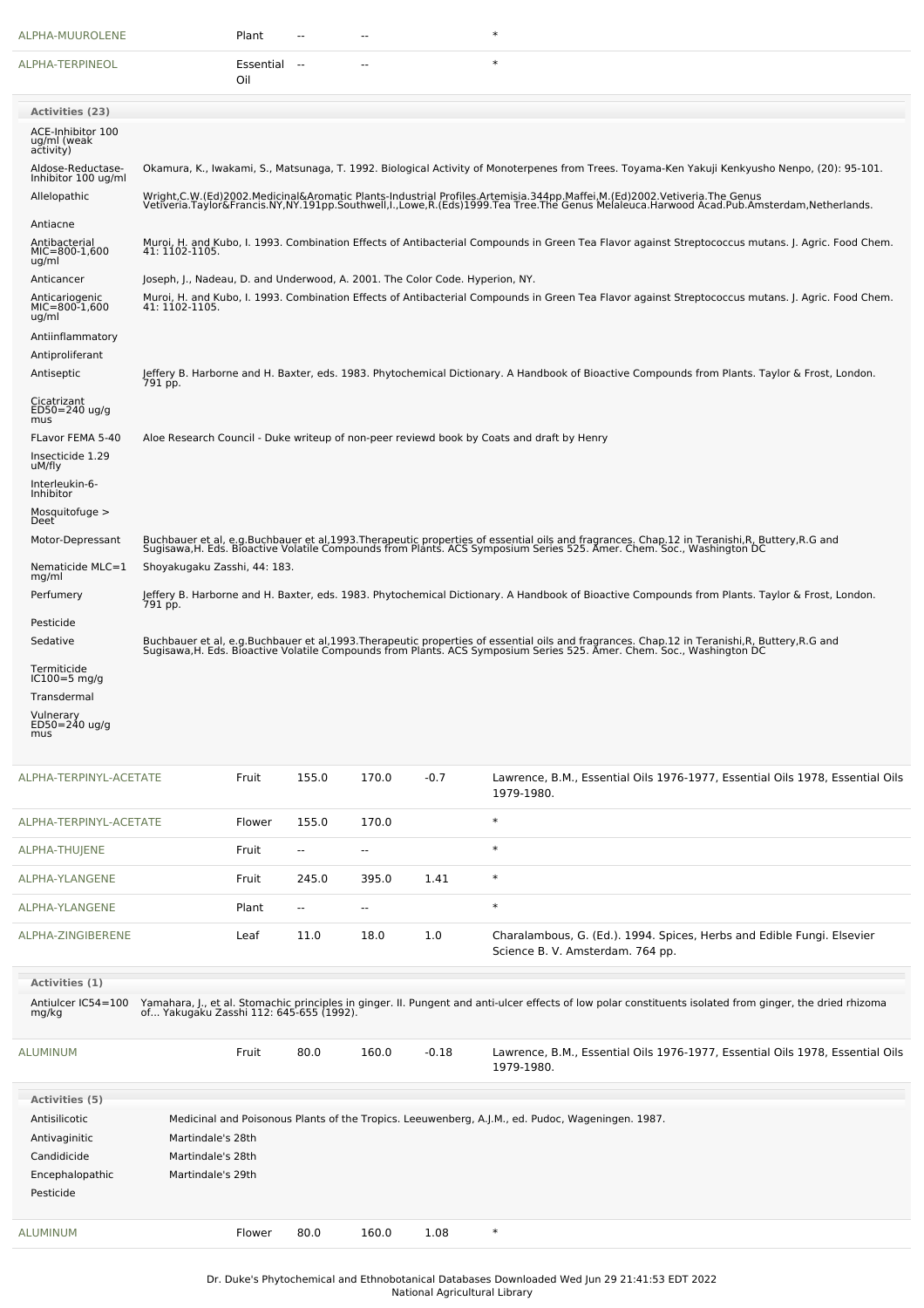| Activities (5)                               |                                                                        |       |      |                                                                                                                                                                                                        |
|----------------------------------------------|------------------------------------------------------------------------|-------|------|--------------------------------------------------------------------------------------------------------------------------------------------------------------------------------------------------------|
| Antisilicotic                                |                                                                        |       |      | Medicinal and Poisonous Plants of the Tropics. Leeuwenberg, A.J.M., ed. Pudoc, Wageningen. 1987.                                                                                                       |
| Antivaginitic                                | Martindale's 28th                                                      |       |      |                                                                                                                                                                                                        |
| Candidicide                                  | Martindale's 28th                                                      |       |      |                                                                                                                                                                                                        |
|                                              |                                                                        |       |      |                                                                                                                                                                                                        |
| Encephalopathic                              | Martindale's 29th                                                      |       |      |                                                                                                                                                                                                        |
| Pesticide                                    |                                                                        |       |      |                                                                                                                                                                                                        |
|                                              |                                                                        |       |      |                                                                                                                                                                                                        |
| ARABINOSE                                    | Essential<br>$-$                                                       |       |      | $\ast$                                                                                                                                                                                                 |
|                                              | Oil                                                                    |       |      |                                                                                                                                                                                                        |
| ASCORBIC-ACID                                | Bark                                                                   | 810.0 | 1.98 | CRC Handbook of Medicinal Herbs and/or CRC Handbook of Proximate                                                                                                                                       |
|                                              |                                                                        |       |      | Analyses                                                                                                                                                                                               |
|                                              |                                                                        |       |      |                                                                                                                                                                                                        |
| <b>Activities (112)</b>                      |                                                                        |       |      |                                                                                                                                                                                                        |
| Acidulant FEMA 6,000                         |                                                                        |       |      | Aloe Research Council - Duke writeup of non-peer reviewd book by Coats and draft by Henry                                                                                                              |
| Aldose-Reductase-Inhibitor                   |                                                                        |       |      | Challem, J., Berkson, Burt, and Smith, Melissa Dianne. 2000. Syndrome X - The complete nutritional program to prevent and reservse<br>insulin resistance. John Wiley & Sons, New York. 272 pp. \$24.95 |
| Analgesic 5-10 g/day                         |                                                                        |       |      |                                                                                                                                                                                                        |
| Angiotensin-Receptor-Blocker                 |                                                                        |       |      |                                                                                                                                                                                                        |
| AntiAGE 2,000 mg/day                         |                                                                        |       |      |                                                                                                                                                                                                        |
|                                              |                                                                        |       |      | Challem, J., Berkson, Burt, and Smith, Melissa Dianne. 2000. Syndrome X - The complete nutritional program to prevent and reservse<br>insulin resistance. John Wiley & Sons, New York. 272 pp. \$24.95 |
| AntiCFS 500-1,000 mg                         |                                                                        |       |      |                                                                                                                                                                                                        |
| AntiCTS 1,000 mg 3x/day                      |                                                                        |       |      |                                                                                                                                                                                                        |
| AntiCrohn's 50-100<br>mg/day/orl/man         | Martindale's 29th                                                      |       |      |                                                                                                                                                                                                        |
| AntiLyme 500-2,000 mg                        |                                                                        |       |      |                                                                                                                                                                                                        |
| AntiRaynaud's 500 mg 1-                      |                                                                        |       |      |                                                                                                                                                                                                        |
| 2x/day<br>Antiaggregant                      |                                                                        |       |      |                                                                                                                                                                                                        |
|                                              |                                                                        |       |      | Challem, J., Berkson, Burt, and Smith, Melissa Dianne. 2000. Syndrome X - The complete nutritional program to prevent and reservse<br>insulin resistance. John Wiley & Sons, New York. 272 pp. \$24.95 |
| Antiaging 400 mg/day                         |                                                                        |       |      |                                                                                                                                                                                                        |
| Antiallergic                                 |                                                                        |       |      |                                                                                                                                                                                                        |
| Antialzheimeran 2,000-6,000<br>mg/day        |                                                                        |       |      |                                                                                                                                                                                                        |
| Antiarthritic 0.2-1 g/day                    |                                                                        |       |      |                                                                                                                                                                                                        |
| Antiasthmatic 1,000 mg/day                   | Werbach, M. 1993. Healing with Food. Harper Collins, New York, 443 pp. |       |      |                                                                                                                                                                                                        |
| Antiatherosclerotic                          |                                                                        |       |      |                                                                                                                                                                                                        |
| Antibacterial                                |                                                                        |       |      | Davies, S., and Stewart, A. 1990. Nutritional Medicine. Avon Books, New York. 509pp.                                                                                                                   |
| Anticataract 350 mg/day                      | Werbach, M. 1993. Healing with Food. Harper Collins, New York, 443 pp. |       |      |                                                                                                                                                                                                        |
| Anticataract 400 mg/day                      |                                                                        |       |      | Challem, J., Berkson, Burt, and Smith, Melissa Dianne. 2000. Syndrome X - The complete nutritional program to prevent and reservse<br>insulin resistance. John Wiley & Sons, New York. 272 pp. \$24.95 |
| Anticataract 1 g 3x/day                      |                                                                        |       |      |                                                                                                                                                                                                        |
| Anticervicaldysplasic 1,000-<br>2,000 mg/day |                                                                        |       |      |                                                                                                                                                                                                        |
|                                              |                                                                        |       |      |                                                                                                                                                                                                        |
| Anticlimacteric 500-5,000<br>mg/day          |                                                                        |       |      |                                                                                                                                                                                                        |
| Anticold 1-2 g/man/day                       |                                                                        |       |      |                                                                                                                                                                                                        |
| Antidecubitic 500<br>mg/man/2x/day           | Martindale's 28th                                                      |       |      |                                                                                                                                                                                                        |
| Antidementia                                 |                                                                        |       |      |                                                                                                                                                                                                        |
| Antidepressant 2,000 mg/day                  | Werbach, M. 1993. Healing with Food. Harper Collins, New York, 443 pp. |       |      |                                                                                                                                                                                                        |
| Antidiabetic                                 |                                                                        |       |      | Challem, J., Berkson, Burt, and Smith, Melissa Dianne. 2000. Syndrome X - The complete nutritional program to prevent and reservse<br>insulin resistance. John Wiley & Sons, New York. 272 pp. \$24.95 |
|                                              |                                                                        |       |      |                                                                                                                                                                                                        |
| Antidote (Aluminum)                          | Economic & Medicinal Plant Research, 6: 189.                           |       |      |                                                                                                                                                                                                        |
| Antidote (Cadmium)                           |                                                                        |       |      | Davies, S., and Stewart, A. 1990. Nutritional Medicine. Avon Books, New York. 509pp.                                                                                                                   |
| Antidote (Lead)<br>Antidote (Paraquat)       | Martindale's 28th                                                      |       |      | Davies, S., and Stewart, A. 1990. Nutritional Medicine. Avon Books, New York. 509pp.                                                                                                                   |
| Antieczemic 3.5-5 g/day                      | Werbach, M. 1993. Healing with Food. Harper Collins, New York, 443 pp. |       |      |                                                                                                                                                                                                        |
| Antiedemic 1 g/man/day                       |                                                                        |       |      | Davies, S., and Stewart, A. 1990. Nutritional Medicine. Avon Books, New York. 509pp.                                                                                                                   |
| Antiencephalitic                             |                                                                        |       |      | Davies, S., and Stewart, A. 1990. Nutritional Medicine. Avon Books, New York. 509pp.                                                                                                                   |
| Antiendometriotic 2,000                      |                                                                        |       |      |                                                                                                                                                                                                        |
| mg/day                                       |                                                                        |       |      |                                                                                                                                                                                                        |
| Antifatigue 500-1,000 mg                     |                                                                        |       |      |                                                                                                                                                                                                        |
| Antifibrotic 1,000-2,000 mg                  |                                                                        |       |      |                                                                                                                                                                                                        |
| Antigallstone 1,000-3,000<br>mg/day          |                                                                        |       |      |                                                                                                                                                                                                        |
| Antigastritic                                |                                                                        |       |      |                                                                                                                                                                                                        |
| Antigingivitic                               |                                                                        |       |      |                                                                                                                                                                                                        |
| Antiglaucomic 2 g/day                        | Werbach, M. 1993. Healing with Food. Harper Collins, New York, 443 pp. |       |      |                                                                                                                                                                                                        |
| Antihangover 1,000 mg                        |                                                                        |       |      |                                                                                                                                                                                                        |
| Antihemorrhagic 1 g/man/day                  |                                                                        |       |      | Davies, S., and Stewart, A. 1990. Nutritional Medicine. Avon Books, New York. 509pp.                                                                                                                   |
| Antihepatitic 2-6 g/man/day                  |                                                                        |       |      | Davies, S., and Stewart, A. 1990. Nutritional Medicine. Avon Books, New York. 509pp.                                                                                                                   |
|                                              |                                                                        |       |      |                                                                                                                                                                                                        |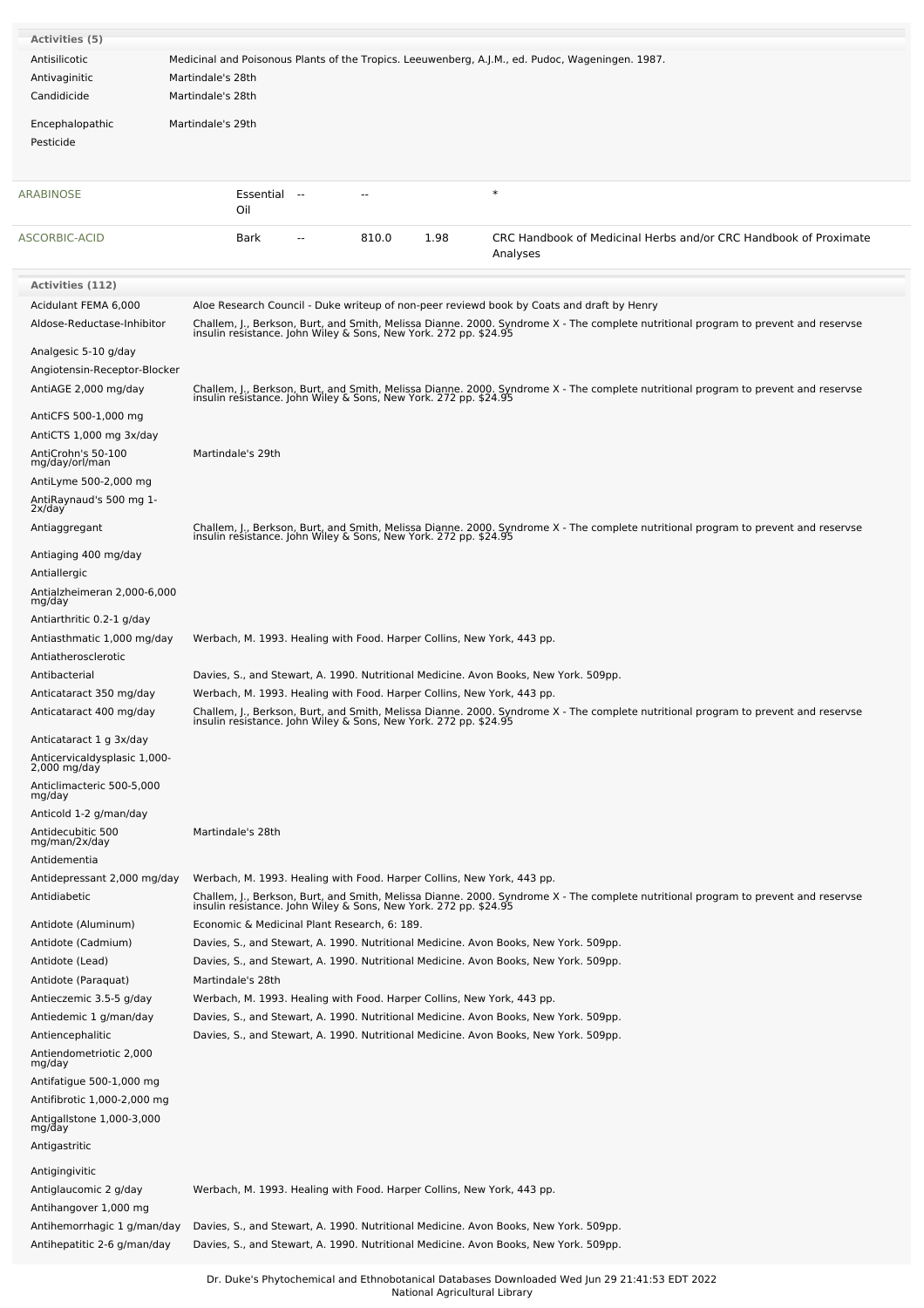| Antihepatotoxic                                                | Economic & Medicinal Plant Research, 6: 189.                                                                                                                                                           |
|----------------------------------------------------------------|--------------------------------------------------------------------------------------------------------------------------------------------------------------------------------------------------------|
| Antiherpetic 1-5 g/day                                         |                                                                                                                                                                                                        |
| Antihistaminic 2 g/day orl<br>man                              |                                                                                                                                                                                                        |
| Antihypertensive                                               |                                                                                                                                                                                                        |
| Antiinfertility 1 g/day                                        | Werbach, M. 1993. Healing with Food. Harper Collins, New York, 443 pp.                                                                                                                                 |
| Antiinflammatory                                               | Pizzorno, J.E. and Murray, M.T. 1985. A Textbook of Natural Medicine. John Bastyr College Publications, Seattle, Washington (Looseleaf).                                                               |
| Antilepric 1.5 g/man/day                                       | Martindale's 28th                                                                                                                                                                                      |
| Antilithic 1,000-3,000 mg/day                                  |                                                                                                                                                                                                        |
| Antimaculitic                                                  |                                                                                                                                                                                                        |
| Antimeasles                                                    | Davies, S., and Stewart, A. 1990. Nutritional Medicine. Avon Books, New York. 509pp.                                                                                                                   |
| Antimenopausal 500-5,000<br>mg/day                             |                                                                                                                                                                                                        |
| Antimigraine                                                   | Martindale's 29th                                                                                                                                                                                      |
| Antimutagenic                                                  | Economic & Medicinal Plant Research, 6: 235.                                                                                                                                                           |
| Antineuramidase                                                |                                                                                                                                                                                                        |
| Antinitrosic 1 g/man/day                                       | Martindale's 28th                                                                                                                                                                                      |
| Antiobesity 1 g 3x/day                                         | Werbach, M. 1993. Healing with Food. Harper Collins, New York, 443 pp.                                                                                                                                 |
| Antiorchitic                                                   | Davies, S., and Stewart, A. 1990. Nutritional Medicine. Avon Books, New York. 509pp.                                                                                                                   |
| Antiosteoarthritic 1 g 2x/day<br>Antiosteoporotic 500 mg/day   | Werbach, M. 1993. Healing with Food. Harper Collins, New York, 443 pp.                                                                                                                                 |
| Antioxidant 100 ppm                                            |                                                                                                                                                                                                        |
| Antiparkinsonian 1 g 2-3x/day                                  |                                                                                                                                                                                                        |
| Antiparotitic                                                  | Davies, S., and Stewart, A. 1990. Nutritional Medicine. Avon Books, New York. 509pp.                                                                                                                   |
| Antiperiodontitic 1 g 2x/day                                   | Werbach, M. 1993. Healing with Food. Harper Collins, New York, 443 pp.                                                                                                                                 |
| Antipneumonic                                                  | Pizzorno, J.E. and Murray, M.T. 1985. A Textbook of Natural Medicine. John Bastyr College Publications, Seattle, Washington (Looseleaf).                                                               |
| Antipodriac                                                    | Davies, S., and Stewart, A. 1990. Nutritional Medicine. Avon Books, New York. 509pp.                                                                                                                   |
| Antipoliomyelitic                                              | Davies, S., and Stewart, A. 1990. Nutritional Medicine. Avon Books, New York. 509pp.                                                                                                                   |
| Antipyretic                                                    | Economic & Medicinal Plant Research, 6: 189.                                                                                                                                                           |
| Antiradicular                                                  | Challem, J., Berkson, Burt, and Smith, Melissa Dianne. 2000. Syndrome X - The complete nutritional program to prevent and reservse<br>insulin resistance. John Wiley & Sons, New York. 272 pp. \$24.95 |
| Antiretinotic                                                  |                                                                                                                                                                                                        |
| Antirheumatic                                                  |                                                                                                                                                                                                        |
| Antirhinitic 1,000 mg 3x/day                                   |                                                                                                                                                                                                        |
| Antiscorbutic 10 mg/man/day<br>Antiseptic MIC=3.3-217<br>mg/ml | Martindale's 28th<br>Martindale's 28th                                                                                                                                                                 |
| Antiseptic 4-8 g/day                                           | Challem, J., Berkson, Burt, and Smith, Melissa Dianne. 2000. Syndrome X - The complete nutritional program to prevent and reservse<br>insulin resistance. John Wiley & Sons, New York. 272 pp. \$24.95 |
| Antishingles                                                   | Davies, S., and Stewart, A. 1990. Nutritional Medicine. Avon Books, New York. 509pp.                                                                                                                   |
| Antispasmodic 500-5,000<br>mg/day                              |                                                                                                                                                                                                        |
| Antistress 500-1,000 mg                                        |                                                                                                                                                                                                        |
| Antisyndrome-X 1-4 g/day                                       | Challem, J., Berkson, Burt, and Smith, Melissa Dianne. 2000. Syndrome X - The complete nutritional program to prevent and reservse<br>insulin resistance. John Wiley & Sons, New York. 272 pp. \$24.95 |
| Antitumor (Gastric)                                            |                                                                                                                                                                                                        |
| Antitumor (Lung)                                               |                                                                                                                                                                                                        |
| Antiulcer                                                      |                                                                                                                                                                                                        |
| Antiviral 1-5 g/day<br>Apoptotic 1-10 mM                       |                                                                                                                                                                                                        |
| Asthma-preventive 1,000                                        | Pizzorno, J.E. and Murray, M.T. 1985. A Textbook of Natural Medicine. John Bastyr College Publications, Seattle, Washington (Looseleaf).                                                               |
| mg/day/orl                                                     |                                                                                                                                                                                                        |
| Beta-Adrenergic Receptor<br>Blocker                            |                                                                                                                                                                                                        |
| Beta-Glucuronidase-Inhibitor<br>1.5 g/day/man                  |                                                                                                                                                                                                        |
| Calcium-Antagonist                                             |                                                                                                                                                                                                        |
| Cancer-Preventive                                              | Stitt, P. A. Why George Should Eat Broccoli. Dougherty Co, Milwaukee, WI, 1990, 399 pp.                                                                                                                |
| Cardioprotective                                               |                                                                                                                                                                                                        |
| Cold-preventive 1-2 g/day                                      | Davies, S., and Stewart, A. 1990. Nutritional Medicine. Avon Books, New York. 509pp.                                                                                                                   |
| Collagenic                                                     |                                                                                                                                                                                                        |
| Detoxicant                                                     |                                                                                                                                                                                                        |
| Diuretic 700 mg/man/orl                                        |                                                                                                                                                                                                        |
| Fistula-Preventive                                             | Pizzorno, J.E. and Murray, M.T. 1985. A Textbook of Natural Medicine. John Bastyr College Publications, Seattle, Washington (Looseleaf).                                                               |
| Hypocholesterolemic 300-<br>$1,000$ mg/day                     | Davies, S., and Stewart, A. 1990. Nutritional Medicine. Avon Books, New York. 509pp.                                                                                                                   |
| Hypoglycemic                                                   | Challem, J., Berkson, Burt, and Smith, Melissa Dianne. 2000. Syndrome X - The complete nutritional program to prevent and reservse<br>insulin resistance. John Wiley & Sons, New York. 272 pp. \$24.95 |
| Hypotensive 1,000<br>mg/man/day                                |                                                                                                                                                                                                        |
| Immunomodulator                                                |                                                                                                                                                                                                        |
| Immunostimulant                                                | Challem, J., Berkson, Burt, and Smith, Melissa Dianne. 2000. Syndrome X - The complete nutritional program to prevent and reservse<br>insulin resistance. John Wiley & Sons, New York. 272 pp. \$24.95 |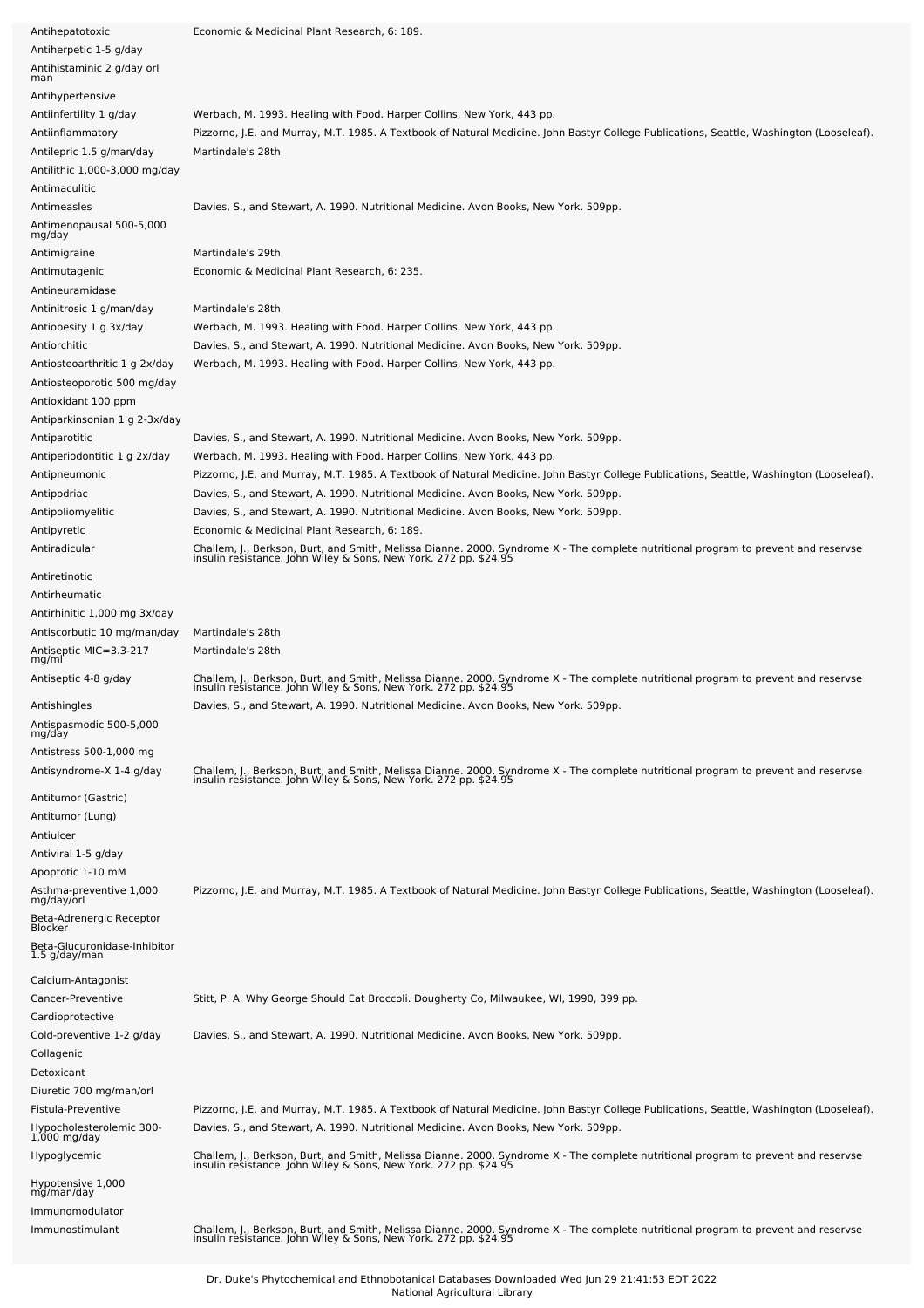| Interferonogenic<br>Lithogenic<br>Mucolytic 1 g/woman/day<br>Pesticide                                                                                                                                                                                                                                                                                                                                                                                                                                                               |                                                                                            | Pizzorno, J.E. and Murray, M.T. 1985. A Textbook of Natural Medicine. John Bastyr College Publications, Seattle, Washington (Looseleaf).<br>Davies, S., and Stewart, A. 1990. Nutritional Medicine. Avon Books, New York. 509pp.<br>Martindale's 28th |                          |                          |      |                                                                                           |                                                                                                                                                                                                                                                                                                                                                                                                                                                                                                                                                                                                     |  |
|--------------------------------------------------------------------------------------------------------------------------------------------------------------------------------------------------------------------------------------------------------------------------------------------------------------------------------------------------------------------------------------------------------------------------------------------------------------------------------------------------------------------------------------|--------------------------------------------------------------------------------------------|-------------------------------------------------------------------------------------------------------------------------------------------------------------------------------------------------------------------------------------------------------|--------------------------|--------------------------|------|-------------------------------------------------------------------------------------------|-----------------------------------------------------------------------------------------------------------------------------------------------------------------------------------------------------------------------------------------------------------------------------------------------------------------------------------------------------------------------------------------------------------------------------------------------------------------------------------------------------------------------------------------------------------------------------------------------------|--|
| Uricosuric 4 g/man/day<br>Urinary-Acidulant<br>Vasodilator                                                                                                                                                                                                                                                                                                                                                                                                                                                                           |                                                                                            | Martindale's 29th                                                                                                                                                                                                                                     |                          |                          |      | Davies, S., and Stewart, A. 1990. Nutritional Medicine. Avon Books, New York. 509pp.      |                                                                                                                                                                                                                                                                                                                                                                                                                                                                                                                                                                                                     |  |
| Vulnerary                                                                                                                                                                                                                                                                                                                                                                                                                                                                                                                            |                                                                                            |                                                                                                                                                                                                                                                       |                          |                          |      |                                                                                           | Pizzorno, J.E. and Murray, M.T. 1985. A Textbook of Natural Medicine. John Bastyr College Publications, Seattle, Washington (Looseleaf).                                                                                                                                                                                                                                                                                                                                                                                                                                                            |  |
| ASTRAGALIN                                                                                                                                                                                                                                                                                                                                                                                                                                                                                                                           |                                                                                            | Fruit                                                                                                                                                                                                                                                 |                          |                          |      | $\ast$                                                                                    |                                                                                                                                                                                                                                                                                                                                                                                                                                                                                                                                                                                                     |  |
| <b>Activities (7)</b>                                                                                                                                                                                                                                                                                                                                                                                                                                                                                                                |                                                                                            |                                                                                                                                                                                                                                                       |                          |                          |      |                                                                                           |                                                                                                                                                                                                                                                                                                                                                                                                                                                                                                                                                                                                     |  |
| ACE-Inhibitor ID50=180<br>ug/ml rat (24 hr.)                                                                                                                                                                                                                                                                                                                                                                                                                                                                                         |                                                                                            |                                                                                                                                                                                                                                                       |                          |                          |      |                                                                                           |                                                                                                                                                                                                                                                                                                                                                                                                                                                                                                                                                                                                     |  |
| Aldose-Reductase-<br>Inhibitor IC30=1 uM<br>Aldose-Reductase-<br>Inhibitor IC62=10 uM<br>Antileukemic<br>Expectorant                                                                                                                                                                                                                                                                                                                                                                                                                 |                                                                                            |                                                                                                                                                                                                                                                       |                          |                          |      |                                                                                           | Shimizu, M., Ito, T., Terashima, S., Hayashi, T., Arisawa, M., Morita, N., Kurokawa, S., Ito, K., and Hashimoto, Y. 1984. Inhibition of Lens Aldose<br>Reductase by Flavonoids. Phytochemistry, 23: 1885-1888.                                                                                                                                                                                                                                                                                                                                                                                      |  |
| Hypotensive<br>Immunostimulant                                                                                                                                                                                                                                                                                                                                                                                                                                                                                                       |                                                                                            |                                                                                                                                                                                                                                                       |                          |                          |      |                                                                                           | Uchida, U., Ohta, H., Niwa, M., Mori, A., Nonaka, G-i., Nishioka, I., and Zaki, M. 1989. Prolongation of Life Span of Stroke-Prone Spontaneously<br>Hypertensive Rats (SHRSP) Ingesting Persimmon Tannin. Chem. Pharm. Bull. 38(4                                                                                                                                                                                                                                                                                                                                                                   |  |
| <b>BARIUM</b>                                                                                                                                                                                                                                                                                                                                                                                                                                                                                                                        |                                                                                            | Fruit                                                                                                                                                                                                                                                 | 20.0                     | 30.0                     | 0.24 | 1979-1980.                                                                                | Lawrence, B.M., Essential Oils 1976-1977, Essential Oils 1978, Essential Oils                                                                                                                                                                                                                                                                                                                                                                                                                                                                                                                       |  |
| <b>BARIUM</b>                                                                                                                                                                                                                                                                                                                                                                                                                                                                                                                        |                                                                                            | Flower                                                                                                                                                                                                                                                | 20.0                     | 30.0                     |      | $\ast$                                                                                    |                                                                                                                                                                                                                                                                                                                                                                                                                                                                                                                                                                                                     |  |
| BENZALDEHYDE                                                                                                                                                                                                                                                                                                                                                                                                                                                                                                                         |                                                                                            | Flower                                                                                                                                                                                                                                                | $\overline{\phantom{a}}$ | --                       |      | $\ast$                                                                                    |                                                                                                                                                                                                                                                                                                                                                                                                                                                                                                                                                                                                     |  |
| <b>Activities (24)</b>                                                                                                                                                                                                                                                                                                                                                                                                                                                                                                               |                                                                                            |                                                                                                                                                                                                                                                       |                          |                          |      |                                                                                           |                                                                                                                                                                                                                                                                                                                                                                                                                                                                                                                                                                                                     |  |
| Anesthetic<br>Antibacterial<br>Anticancer<br>Antimutagenic<br>Antipeptic<br>Antiseptic<br>Antispasmodic<br>Antitumor<br>Candidicide<br>FLavor FEMA 150-<br>800<br>Immunostimulant<br>Insecticide<br>Insectifuge 50<br>ppm<br>Motor-Depressant<br>Narcotic<br>Nematicide<br>$MLC = 1$ mg/ml<br>Pesticide<br>Sedative<br>Termiticide<br>LD $100=5$ mg/g<br>Tyrosinase-<br>Inhibitor ID50=820<br>uМ<br>Tyrosinase-<br>Inhibitor ID50=87<br>ug/ml<br>Tyrosinase-<br>Inhibitor<br>ID50=0.82 mM<br>Tyrosinase-<br>Inhibitor ID50=830<br>uМ | J. Stored. Prod. Res., 22:141, 1986.<br>Merck 11th Edition<br>Shoyakugaku Zasshi, 44: 183. |                                                                                                                                                                                                                                                       |                          |                          |      | Aloe Research Council - Duke writeup of non-peer reviewd book by Coats and draft by Henry | Leung, A. Y. and Foster, S. 1995. Encyclopedia of Common Natural Ingredients 2nd Ed. John Wiley & Sons, New York. 649 pp.<br>Buchbauer et al, e.g.Buchbauer et al,1993.Therapeutic properties of essential oils and fragrances. Chap.12 in Teranishi,R, Buttery,R.G and<br>Sugisawa,H. Eds. Bioactive Volatile Compounds from Plants. ACS Symposium Series 525<br>Buchbauer et al, e.g.Buchbauer et al,1993.Therapeutic properties of essential oils and fragrances. Chap.12 in Teranishi,R, Buttery,R.G and<br>Sugisawa,H. Eds. Bioactive Volatile Compounds from Plants. ACS Symposium Series 525 |  |
| BENZALDEHYDE                                                                                                                                                                                                                                                                                                                                                                                                                                                                                                                         |                                                                                            | Fruit                                                                                                                                                                                                                                                 | $\sim$                   | $\overline{\phantom{m}}$ |      | $\ast$                                                                                    |                                                                                                                                                                                                                                                                                                                                                                                                                                                                                                                                                                                                     |  |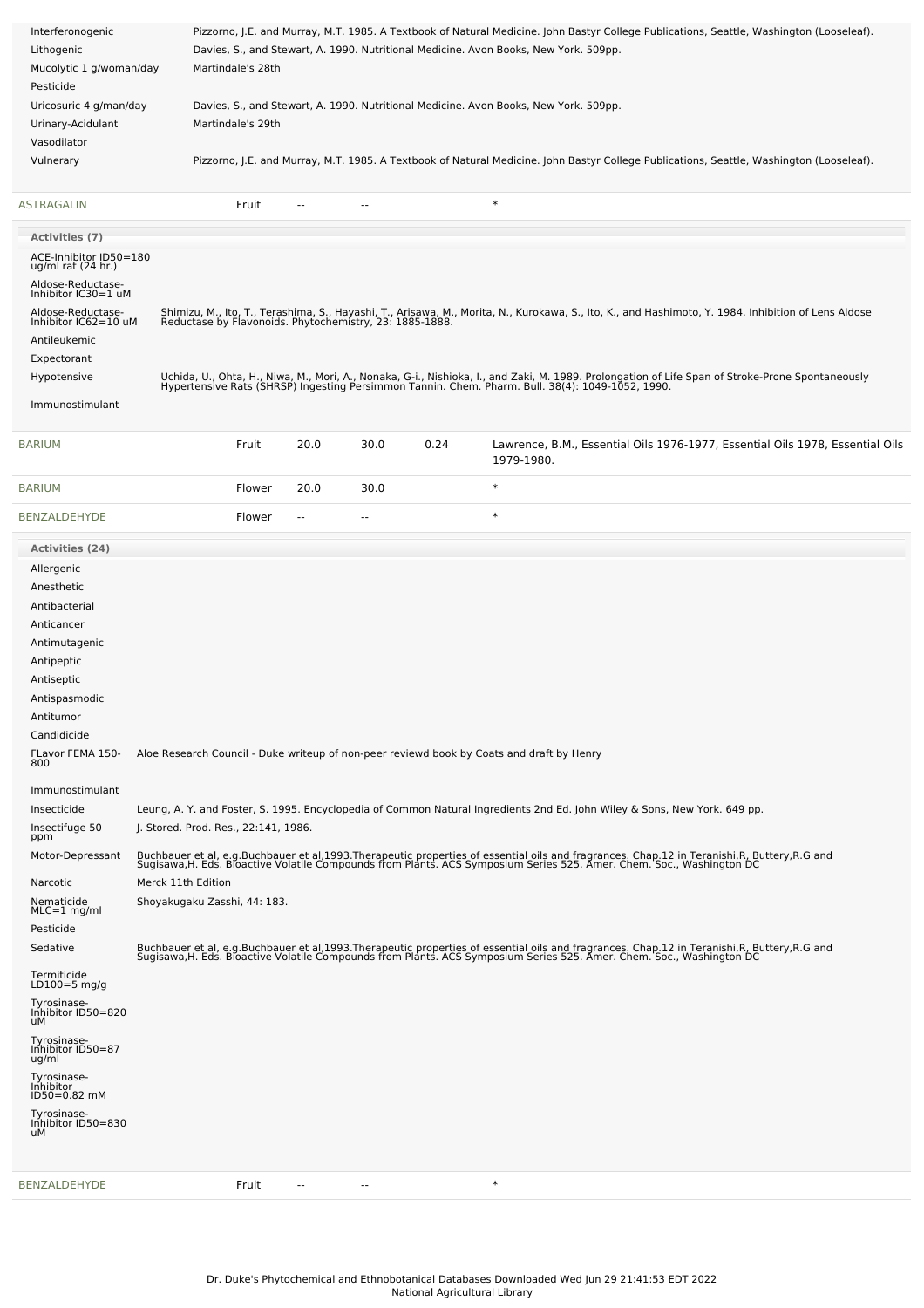| <b>Activities (24)</b>                          |                                                                |       |    |                                                                                           |        |                                                                                                                                                                                                                                   |  |
|-------------------------------------------------|----------------------------------------------------------------|-------|----|-------------------------------------------------------------------------------------------|--------|-----------------------------------------------------------------------------------------------------------------------------------------------------------------------------------------------------------------------------------|--|
| Allergenic                                      |                                                                |       |    |                                                                                           |        |                                                                                                                                                                                                                                   |  |
| Anesthetic                                      |                                                                |       |    |                                                                                           |        |                                                                                                                                                                                                                                   |  |
| Antibacterial<br>Anticancer                     |                                                                |       |    |                                                                                           |        |                                                                                                                                                                                                                                   |  |
| Antimutagenic                                   |                                                                |       |    |                                                                                           |        |                                                                                                                                                                                                                                   |  |
| Antipeptic                                      |                                                                |       |    |                                                                                           |        |                                                                                                                                                                                                                                   |  |
| Antiseptic                                      |                                                                |       |    |                                                                                           |        |                                                                                                                                                                                                                                   |  |
| Antispasmodic                                   |                                                                |       |    |                                                                                           |        |                                                                                                                                                                                                                                   |  |
| Antitumor                                       |                                                                |       |    |                                                                                           |        |                                                                                                                                                                                                                                   |  |
| Candidicide                                     |                                                                |       |    |                                                                                           |        |                                                                                                                                                                                                                                   |  |
| FLavor FEMA 150-<br>800                         |                                                                |       |    | Aloe Research Council - Duke writeup of non-peer reviewd book by Coats and draft by Henry |        |                                                                                                                                                                                                                                   |  |
| Immunostimulant                                 |                                                                |       |    |                                                                                           |        |                                                                                                                                                                                                                                   |  |
| Insecticide                                     |                                                                |       |    |                                                                                           |        | Leung, A. Y. and Foster, S. 1995. Encyclopedia of Common Natural Ingredients 2nd Ed. John Wiley & Sons, New York. 649 pp.                                                                                                         |  |
| Insectifuge 50<br>ppm                           | J. Stored. Prod. Res., 22:141, 1986.                           |       |    |                                                                                           |        |                                                                                                                                                                                                                                   |  |
| Motor-Depressant                                |                                                                |       |    |                                                                                           |        | Buchbauer et al, e.g.Buchbauer et al,1993.Therapeutic properties of essential oils and fragrances. Chap.12 in Teranishi,R, Buttery,R.G and<br>Sugisawa,H. Eds. Bioactive Volatile Compounds from Plants. ACS Symposium Series 525 |  |
| Narcotic<br>Nematicide<br>$MLC = 1$ mg/ml       | Merck 11th Edition<br>Shoyakugaku Zasshi, 44: 183.             |       |    |                                                                                           |        |                                                                                                                                                                                                                                   |  |
| Pesticide                                       |                                                                |       |    |                                                                                           |        |                                                                                                                                                                                                                                   |  |
| Sedative                                        |                                                                |       |    |                                                                                           |        | Buchbauer et al, e.g.Buchbauer et al,1993.Therapeutic properties of essential oils and fragrances. Chap.12 in Teranishi,R, Buttery,R.G and<br>Sugisawa,H. Eds. Bioactive Volatile Compounds from Plants. ACS Symposium Series 525 |  |
| Termiticide<br>$LD100=5$ mg/g                   |                                                                |       |    |                                                                                           |        |                                                                                                                                                                                                                                   |  |
| Tyrosinase-<br>Inhibitor ID50=820<br>uМ         |                                                                |       |    |                                                                                           |        |                                                                                                                                                                                                                                   |  |
| Tyrosinase-<br>Inhibitor ID50=87<br>ug/ml       |                                                                |       |    |                                                                                           |        |                                                                                                                                                                                                                                   |  |
| Tyrosinase-<br><i>Inhibitor</i><br>ID50=0.82 mM |                                                                |       |    |                                                                                           |        |                                                                                                                                                                                                                                   |  |
| Tyrosinase-<br>Inhibitor ID50=830               |                                                                |       |    |                                                                                           |        |                                                                                                                                                                                                                                   |  |
| uМ                                              |                                                                |       |    |                                                                                           |        |                                                                                                                                                                                                                                   |  |
| BENZOIC ACID BENZYL ESTER                       |                                                                | Fruit |    |                                                                                           | $\ast$ |                                                                                                                                                                                                                                   |  |
| BENZOIC-ACID-ETHYL-ESTER                        |                                                                | Fruit |    |                                                                                           | $\ast$ |                                                                                                                                                                                                                                   |  |
| BENZOIC-ACID-METHYL-ESTER                       |                                                                | Fruit | -- | --                                                                                        | $\ast$ |                                                                                                                                                                                                                                   |  |
| BENZOIC-ACID-PROPYL-ESTER                       |                                                                | Fruit |    |                                                                                           | $\ast$ |                                                                                                                                                                                                                                   |  |
| <b>BENZYL-ACETATE</b>                           |                                                                | Plant |    |                                                                                           | $\ast$ |                                                                                                                                                                                                                                   |  |
| <b>Activities (9)</b>                           |                                                                |       |    |                                                                                           |        |                                                                                                                                                                                                                                   |  |
| Acaricide<br>Cardiotonic                        |                                                                |       |    |                                                                                           |        | Zebovitz, T. C. Ed. 1989. Part VII. Flavor and Fragrance Substances, in Keith L. H. and Walters, D.B., eds. Compendium of Safety Data Sheets for Research<br>and Industrial Chemicals. VCH Publishers, New York. 3560-4253.       |  |
| Emetic                                          |                                                                |       |    |                                                                                           |        | Zebovitz, T. C. Ed. 1989. Part VII. Flavor and Fragrance Substances, in Keith L. H. and Walters, D.B., eds. Compendium of Safety Data Sheets for Research and Industrial Chemicals. VCH Publishers, New York. 3560-4253.          |  |
| FLavor FEMA<br>35-800                           |                                                                |       |    | Aloe Research Council - Duke writeup of non-peer reviewd book by Coats and draft by Henry |        |                                                                                                                                                                                                                                   |  |
| Hypotensive                                     |                                                                |       |    |                                                                                           |        | Zebovitz, T. C. Ed. 1989. Part VII. Flavor and Fragrance Substances, in Keith L. H. and Walters, D.B., eds. Compendium of Safety Data Sheets for Research<br>and Industrial Chemicals. VCH Publishers, New York. 3560-4253.       |  |
| Irritant                                        | and Industrial Chemicals. VCH Publishers, New York. 3560-4253. |       |    |                                                                                           |        | Zebovitz, T. C. Ed. 1989. Part VII. Flavor and Fragrance Substances, in Keith L. H. and Walters, D.B., eds. Compendium of Safety Data Sheets for Research                                                                         |  |
| Laxative                                        | and Industrial Chemicals. VCH Publishers, New York. 3560-4253. |       |    |                                                                                           |        | Zebovitz, T. C. Ed. 1989. Part VII. Flavor and Fragrance Substances, in Keith L. H. and Walters, D.B., eds. Compendium of Safety Data Sheets for Research                                                                         |  |
| Tumorigenic                                     |                                                                |       |    |                                                                                           |        | Zebovitz, T. C. Ed. 1989. Part VII. Flavor and Fragrance Substances, in Keith L. H. and Walters, D.B., eds. Compendium of Safety Data Sheets for Research and Industrial Chemicals. VCH Publishers, New York. 3560-4253.          |  |
| Varroacide                                      |                                                                |       |    |                                                                                           |        |                                                                                                                                                                                                                                   |  |
| BENZYL-ALCOHOL                                  |                                                                | Plant |    |                                                                                           | $\ast$ |                                                                                                                                                                                                                                   |  |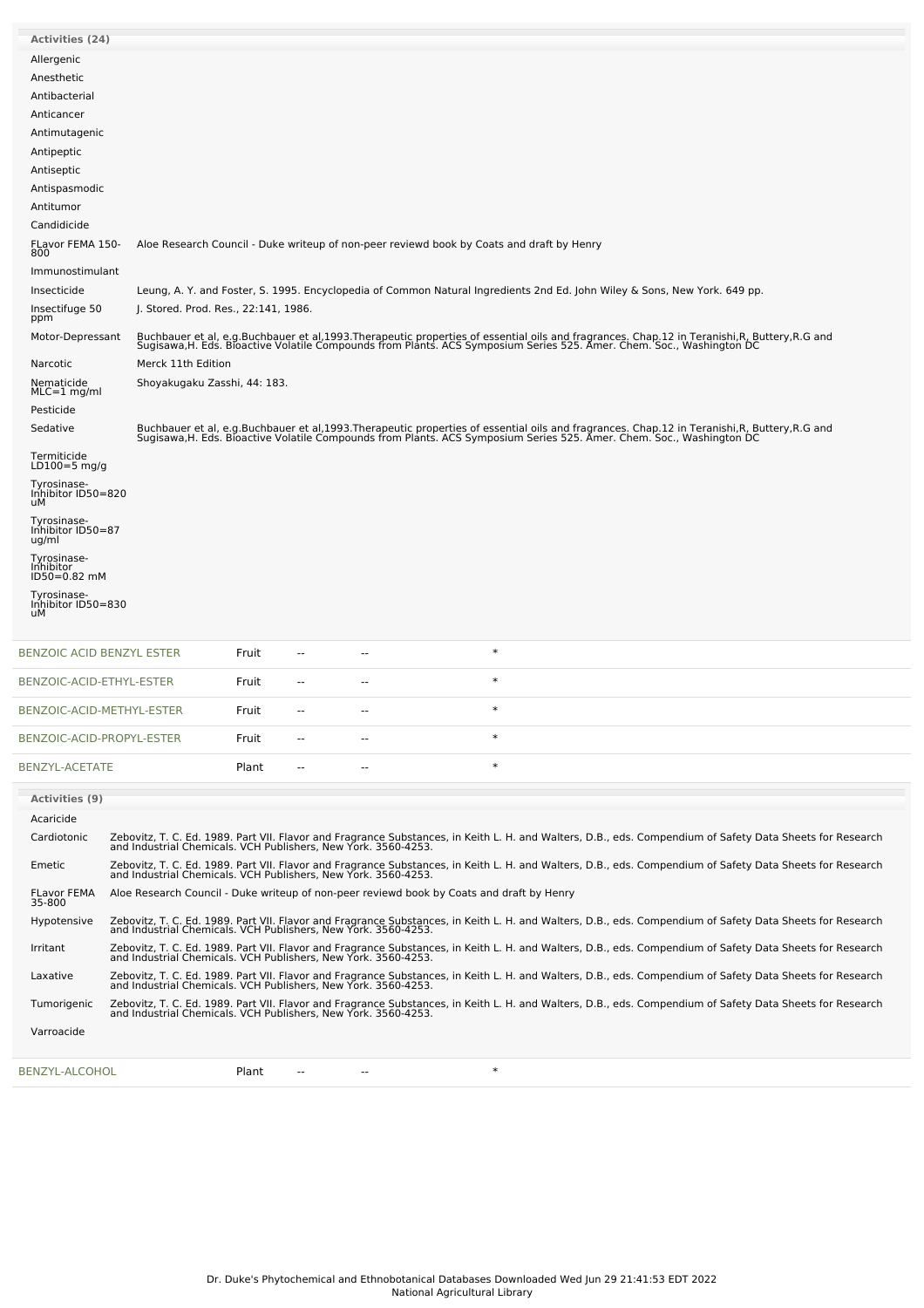| Activities (9)        |                            |                                                                                           |                          |         |                                                                                                            |  |  |  |  |
|-----------------------|----------------------------|-------------------------------------------------------------------------------------------|--------------------------|---------|------------------------------------------------------------------------------------------------------------|--|--|--|--|
| Allergenic            |                            | Martindale's 29th                                                                         |                          |         |                                                                                                            |  |  |  |  |
| Anesthetic            |                            | Martindale's 28th                                                                         |                          |         |                                                                                                            |  |  |  |  |
| Antiodontalgic        |                            | Martindale's 28th                                                                         |                          |         |                                                                                                            |  |  |  |  |
| Antipruritic          |                            |                                                                                           |                          |         |                                                                                                            |  |  |  |  |
| Antiseptic            |                            | Martindale's 29th                                                                         |                          |         |                                                                                                            |  |  |  |  |
| FLavor Fema 200-1,200 |                            | Aloe Research Council - Duke writeup of non-peer reviewd book by Coats and draft by Henry |                          |         |                                                                                                            |  |  |  |  |
| Fungicide             |                            |                                                                                           |                          |         |                                                                                                            |  |  |  |  |
| Pesticide             |                            |                                                                                           |                          |         |                                                                                                            |  |  |  |  |
| Sedative              | Jim Duke's personal files. |                                                                                           |                          |         |                                                                                                            |  |  |  |  |
|                       |                            |                                                                                           |                          |         |                                                                                                            |  |  |  |  |
| <b>BENZYL-TIGLATE</b> | Plant                      | $-$                                                                                       | $\overline{\phantom{a}}$ |         | $\ast$                                                                                                     |  |  |  |  |
| BETA-BOURBONENE       | Leaf                       | ۰.                                                                                        | $\overline{\phantom{m}}$ |         | Charalambous, G. (Ed.). 1994. Spices, Herbs and Edible Fungi. Elsevier<br>Science B. V. Amsterdam. 764 pp. |  |  |  |  |
| <b>BETA-CAROTENE</b>  | Bark                       | 2.0                                                                                       | 3.0                      | $-0.65$ | CRC Handbook of Medicinal Herbs and/or CRC Handbook of Proximate<br>Analyses                               |  |  |  |  |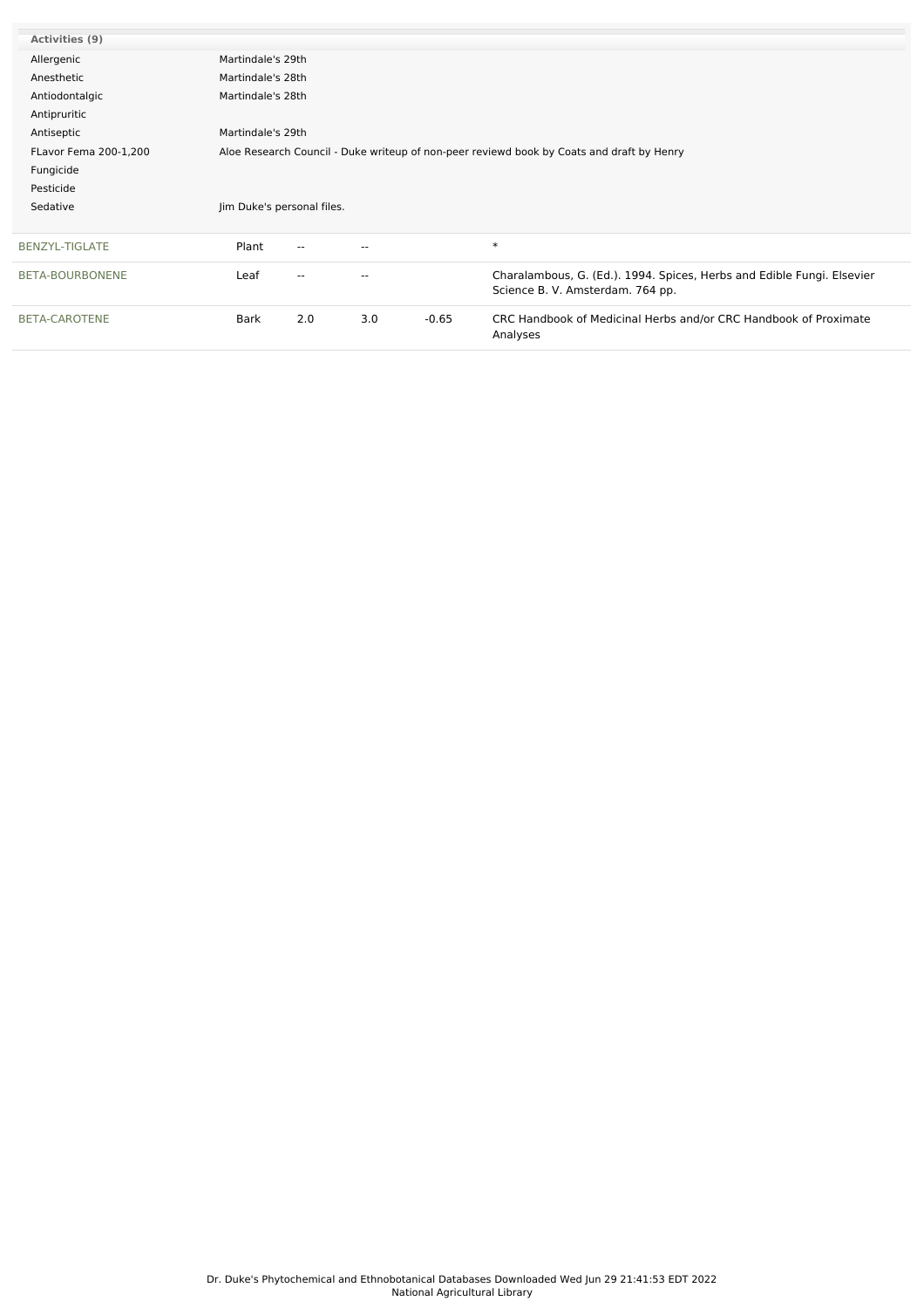| BETA-CARYOPHYLLENE                                               | 2295.0<br>14520.0<br>6.77<br>Charalambous, G. (Ed.). 1994. Spices, Herbs and Edible Fungi. Elsevier<br>Leaf<br>Science B. V. Amsterdam. 764 pp.                                                                          |
|------------------------------------------------------------------|--------------------------------------------------------------------------------------------------------------------------------------------------------------------------------------------------------------------------|
|                                                                  |                                                                                                                                                                                                                          |
|                                                                  |                                                                                                                                                                                                                          |
| Ubiquiot                                                         | Jeffery B. Harborne and H. Baxter, eds. 1983. Phytochemical Dictionary. A Handbook of Bioactive Compounds from Plants. Taylor &<br>Frost, London. 791 pp.                                                                |
| Thymoprotective                                                  | Pizzorno, J.E. and Murray, M.T. 1985. A Textbook of Natural Medicine. John Bastyr College Publications, Seattle, Washington (Looseleaf).                                                                                 |
| Prooxidant 20 ug/g                                               |                                                                                                                                                                                                                          |
| Phagocytotic                                                     | Pizzorno, J.E. and Murray, M.T. 1985. A Textbook of Natural Medicine. John Bastyr College Publications, Seattle, Washington (Looseleaf).                                                                                 |
| Mucogenic                                                        | Pizzorno, J.E. and Murray, M.T. 1985. A Textbook of Natural Medicine. John Bastyr College Publications, Seattle, Washington (Looseleaf).                                                                                 |
| Interferon-Synergist                                             |                                                                                                                                                                                                                          |
| Immunostimulant 180<br>mg/man/day/orl                            | Pizzorno, J.E. and Murray, M.T. 1985. A Textbook of Natural Medicine. John Bastyr College Publications, Seattle, Washington (Looseleaf).                                                                                 |
| Gastroprotective                                                 |                                                                                                                                                                                                                          |
| Colorant                                                         | Jeffery B. Harborne and H. Baxter, eds. 1983. Phytochemical Dictionary. A Handbook of Bioactive Compounds from Plants. Taylor &<br>Frost, London. 791 pp.                                                                |
| Chemopreventive                                                  |                                                                                                                                                                                                                          |
| Cancer-Preventive 22 ppm                                         | Jim Duke's personal files.                                                                                                                                                                                               |
| COX-2-Inhibitor IC82=50 ug/ml                                    |                                                                                                                                                                                                                          |
| COX-1-Inhibitor IC78=50 ug/ml                                    |                                                                                                                                                                                                                          |
| Antixerophthalmic                                                | Davies, S., and Stewart, A. 1990. Nutritional Medicine. Avon Books, New York. 509pp.                                                                                                                                     |
| Antiulcer 12 mg 3x/day/man/orl<br>Antiulcer 15,000-25,000 IU/day | Pizzorno, J.E. and Murray, M.T. 1985. A Textbook of Natural Medicine. John Bastyr College Publications, Seattle, Washington (Looseleaf).                                                                                 |
| Antitumor (Stomach) IC26=45<br>ug/ml                             |                                                                                                                                                                                                                          |
| Antitumor (Prostate)                                             |                                                                                                                                                                                                                          |
| Antitumor (Lung) IC30=60 ug/ml                                   |                                                                                                                                                                                                                          |
| Antitumor (Colon) IC43=45 ug/ml                                  |                                                                                                                                                                                                                          |
| Antitumor (CNS) IC43=45 ug/ml                                    |                                                                                                                                                                                                                          |
| Antitumor (Breast) IC45=60<br>ug/ml                              |                                                                                                                                                                                                                          |
| Antitumor                                                        | Simon, P.W. Carrots and Other Horticultural Crops as a Source of Provitamin A Carotenes. HortScience, 25(12): 1495, 1990.                                                                                                |
| Antistress                                                       | Davies, S., and Stewart, A. 1990. Nutritional Medicine. Avon Books, New York. 509pp.                                                                                                                                     |
| Antirheumatic                                                    |                                                                                                                                                                                                                          |
| Antiradicular                                                    | Pizzorno, J.E. and Murray, M.T. 1985. A Textbook of Natural Medicine. John Bastyr College Publications, Seattle, Washington (Looseleaf).                                                                                 |
| Antipsoriac                                                      | Pizzorno, J.E. and Murray, M.T. 1985. A Textbook of Natural Medicine. John Bastyr College Publications, Seattle, Washington (Looseleaf).                                                                                 |
| Antiproliferant                                                  | Joseph, J., Nadeau, D. and Underwood, A. 2001. The Color Code. Hyperion, NY.                                                                                                                                             |
| Antiporphyric 30-300<br>mg/man/day                               | Martindale's 28th                                                                                                                                                                                                        |
| Antipityriasic                                                   | Pizzorno, J.E. and Murray, M.T. 1985. A Textbook of Natural Medicine. John Bastyr College Publications, Seattle, Washington (Looseleaf).                                                                                 |
| Antiphotophobic 30-300<br>mg/man/day                             | Martindale's 29th                                                                                                                                                                                                        |
| Antipapillomic                                                   |                                                                                                                                                                                                                          |
| Antiozenic                                                       |                                                                                                                                                                                                                          |
| Antioxidant                                                      | Pizzorno, J.E. and Murray, M.T. 1985. A Textbook of Natural Medicine. John Bastyr College Publications, Seattle, Washington (Looseleaf).                                                                                 |
| Antimutagenic                                                    | Economic & Medicinal Plant Research, 6: 235.                                                                                                                                                                             |
| Antimastitic                                                     | Pizzorno, J.E. and Murray, M.T. 1985. A Textbook of Natural Medicine. John Bastyr College Publications, Seattle, Washington (Looseleaf).                                                                                 |
| mos<br>Antimaculitic                                             |                                                                                                                                                                                                                          |
| Antilupus 150 mg/man/day/2                                       | Martindale's 28th                                                                                                                                                                                                        |
| Antilipoperoxidant IC71=50<br>ug/ml                              |                                                                                                                                                                                                                          |
| Antileukoplakic                                                  |                                                                                                                                                                                                                          |
| Antiichythyotic                                                  | Pizzorno, J.E. and Murray, M.T. 1985. A Textbook of Natural Medicine. John Bastyr College Publications, Seattle, Washington (Looseleaf).                                                                                 |
| Antihyperkeratotic                                               |                                                                                                                                                                                                                          |
| Anticoronary 50 mg/man/2 days                                    |                                                                                                                                                                                                                          |
| Anticervicaldysplasic                                            |                                                                                                                                                                                                                          |
| Anticarcinomic                                                   | Pizzorno, J.E. and Murray, M.T. 1985. A Textbook of Natural Medicine. John Bastyr College Publications, Seattle, Washington (Looseleaf).                                                                                 |
| Anticancer                                                       | Pizzorno, J.E. and Murray, M.T. 1985. A Textbook of Natural Medicine. John Bastyr College Publications, Seattle, Washington (Looseleaf).<br>Joseph, J., Nadeau, D. and Underwood, A. 2001. The Color Code. Hyperion, NY. |
| Antiarthritic<br>Antiasthmatic                                   |                                                                                                                                                                                                                          |
| Antiaging                                                        |                                                                                                                                                                                                                          |
| Antiacne                                                         | Pizzorno, J.E. and Murray, M.T. 1985. A Textbook of Natural Medicine. John Bastyr College Publications, Seattle, Washington (Looseleaf).                                                                                 |
| AntiPMS                                                          |                                                                                                                                                                                                                          |
| Androgenic?                                                      | Pizzorno, J.E. and Murray, M.T. 1985. A Textbook of Natural Medicine. John Bastyr College Publications, Seattle, Washington (Looseleaf).                                                                                 |
| Allergenic                                                       |                                                                                                                                                                                                                          |
| <b>Activities (53)</b>                                           |                                                                                                                                                                                                                          |

Essential -- 495000.0 2.81 \*

[BETA-CARYOPHYLLENE](file:///phytochem/chemicals/show/4566)

Oil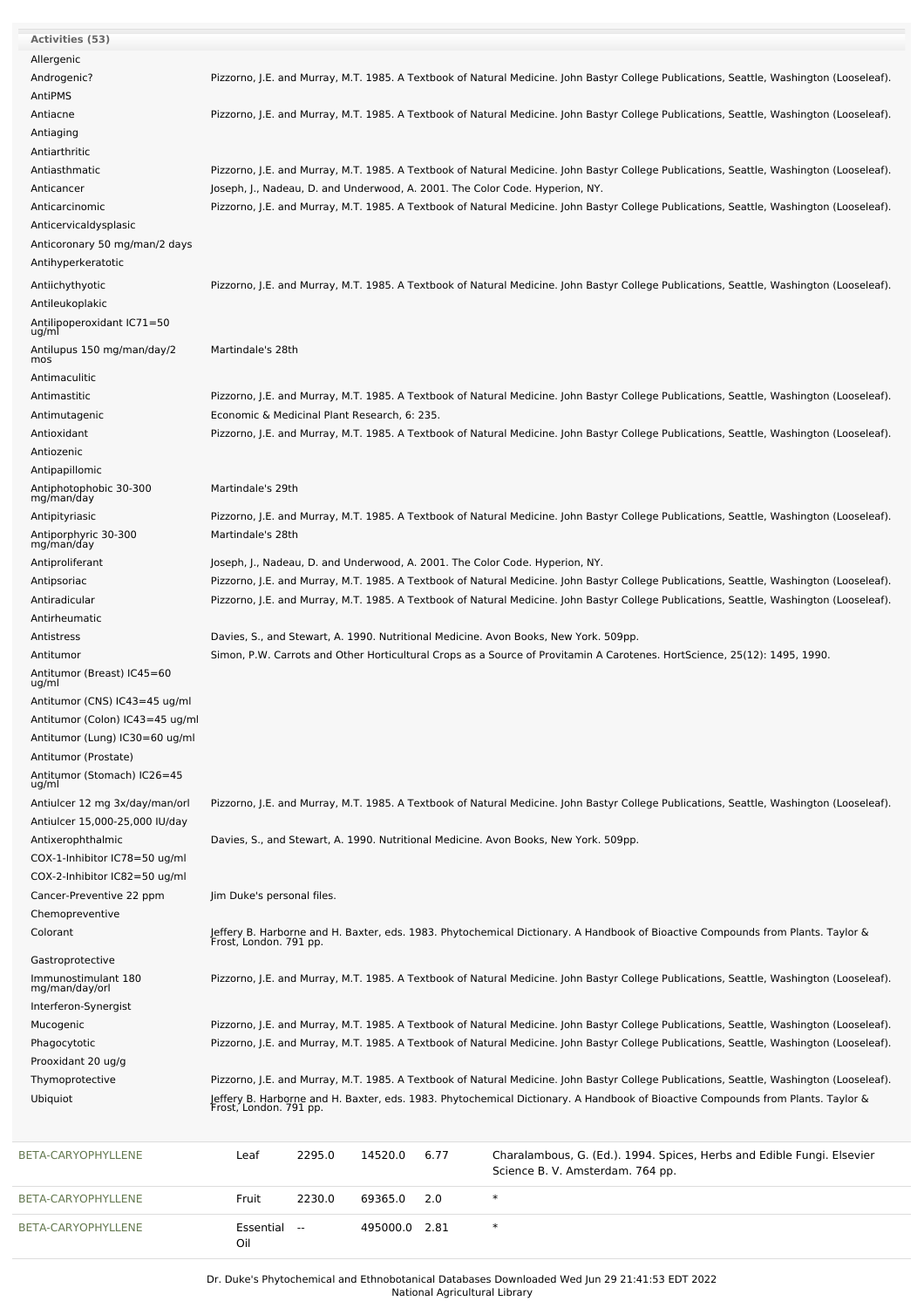| BETA-CARYOPHYLLENE       |        | Flower              |                                                                                           | $\ast$                                                                                                                                                                                                                      |
|--------------------------|--------|---------------------|-------------------------------------------------------------------------------------------|-----------------------------------------------------------------------------------------------------------------------------------------------------------------------------------------------------------------------------|
| BETA-CARYOPHYLLENE-OXIDE |        | Essential --<br>Oil | 45000.0                                                                                   | $\ast$                                                                                                                                                                                                                      |
| <b>BETA-MUUROLENE</b>    |        | Fruit               |                                                                                           | $\ast$                                                                                                                                                                                                                      |
| <b>BETA-PINENE</b>       |        | Plant               |                                                                                           | $\ast$                                                                                                                                                                                                                      |
| <b>Activities (13)</b>   |        |                     |                                                                                           |                                                                                                                                                                                                                             |
| Allergenic               |        |                     |                                                                                           |                                                                                                                                                                                                                             |
| Antiinflammatory         |        |                     |                                                                                           |                                                                                                                                                                                                                             |
| Antiseptic               |        |                     |                                                                                           | Leung, A. Y. and Foster, S. 1995. Encyclopedia of Common Natural Ingredients 2nd Ed. John Wiley & Sons, New York. 649 pp.                                                                                                   |
| Antispasmodic            |        |                     |                                                                                           |                                                                                                                                                                                                                             |
| Candidicide              |        |                     |                                                                                           |                                                                                                                                                                                                                             |
| FLavor FEMA 15-<br>600   |        |                     | Aloe Research Council - Duke writeup of non-peer reviewd book by Coats and draft by Henry |                                                                                                                                                                                                                             |
| Herbicide                |        |                     |                                                                                           | Keeler, R.F. and Tu, A.T. eds. 1991. Toxicology of Plant and Fungal Compounds. (Handbook of Natural Toxins Vol. 6) Marcel Dekker, Inc. NY. 665 pp.                                                                          |
| Insectifuge              |        |                     |                                                                                           | Jacobson, M., Glossary of Plant-Derived Insect Deterrents, CRC Press, Inc., Boca Raton, FL, 213 p, 1990.                                                                                                                    |
| Irritant                 |        |                     |                                                                                           | Zebovitz, T. C. Ed. 1989. Part VII. Flavor and Fragrance Substances, in Keith L. H. and Walters, D.B., eds. Compendium of Safety Data Sheets for<br>Research and Industrial Chemicals. VCH Publishers, New York. 3560-4253. |
| Perfumery                |        |                     | Aloe Research Council - Duke writeup of non-peer reviewd book by Coats and draft by Henry |                                                                                                                                                                                                                             |
| Pesticide                |        |                     |                                                                                           |                                                                                                                                                                                                                             |
| Spasmogenic              | 296pp. |                     |                                                                                           | Newall, C. A., Anderson, L. A. and Phillipson, J. D. 1996. Herbal Medicine - A Guide for Health-care Professionals. The Pharmaceutical Press, London.                                                                       |
| Transdermal              |        |                     |                                                                                           |                                                                                                                                                                                                                             |

**Activities (3)**

Antiplasmodial IC50=>50 ug/ml

Antimalarial IC50=>50 ug/ml

[BETA-SITOSTEROL](file:///phytochem/chemicals/show/4726) **Essential** --

Oil

| <b>BETA-PINENE</b>     | $\ast$<br>Fruit                                                                                                                                                                                                             |  |  |  |  |  |
|------------------------|-----------------------------------------------------------------------------------------------------------------------------------------------------------------------------------------------------------------------------|--|--|--|--|--|
| <b>Activities (13)</b> |                                                                                                                                                                                                                             |  |  |  |  |  |
| Allergenic             |                                                                                                                                                                                                                             |  |  |  |  |  |
| Antiinflammatory       |                                                                                                                                                                                                                             |  |  |  |  |  |
| Antiseptic             | Leung, A. Y. and Foster, S. 1995. Encyclopedia of Common Natural Ingredients 2nd Ed. John Wiley & Sons, New York. 649 pp.                                                                                                   |  |  |  |  |  |
| Antispasmodic          |                                                                                                                                                                                                                             |  |  |  |  |  |
| Candidicide            |                                                                                                                                                                                                                             |  |  |  |  |  |
| FLavor FEMA 15-<br>600 | Aloe Research Council - Duke writeup of non-peer reviewd book by Coats and draft by Henry                                                                                                                                   |  |  |  |  |  |
| Herbicide              | Keeler, R.F. and Tu, A.T. eds. 1991. Toxicology of Plant and Fungal Compounds. (Handbook of Natural Toxins Vol. 6) Marcel Dekker, Inc. NY. 665 pp.                                                                          |  |  |  |  |  |
| Insectifuge            | Jacobson, M., Glossary of Plant-Derived Insect Deterrents, CRC Press, Inc., Boca Raton, FL, 213 p, 1990.                                                                                                                    |  |  |  |  |  |
| Irritant               | Zebovitz, T. C. Ed. 1989. Part VII. Flavor and Fragrance Substances, in Keith L. H. and Walters, D.B., eds. Compendium of Safety Data Sheets for<br>Research and Industrial Chemicals. VCH Publishers, New York. 3560-4253. |  |  |  |  |  |
| Perfumery              | Aloe Research Council - Duke writeup of non-peer reviewd book by Coats and draft by Henry                                                                                                                                   |  |  |  |  |  |
| Pesticide              |                                                                                                                                                                                                                             |  |  |  |  |  |
| Spasmogenic            | Newall, C. A., Anderson, L. A. and Phillipson, J. D. 1996. Herbal Medicine - A Guide for Health-care Professionals. The Pharmaceutical Press, London.<br>296pp.                                                             |  |  |  |  |  |
| Transdermal            |                                                                                                                                                                                                                             |  |  |  |  |  |
| <b>BETA-SELINENE</b>   | $\ast$<br>Fruit<br>--                                                                                                                                                                                                       |  |  |  |  |  |

Perfumery Aloe Research Council - Duke writeup of non-peer reviewd book by Coats and draft by Henry

 $1000.0$   $-1.0$  \*

Rukunga, G. and Simons, A. J. 2006. The Potential of Plants as a Source of Antimalarial Agents - A Review. Africa Herbal Antimalaria Meeting. PlantaPhile Publications, Berlin. 72 pp.

Rukunga, G. and Simons, A. J. 2006. The Potential of Plants as a Source of Antimalarial Agents - A Review. Africa Herbal Antimalaria Meeting. PlantaPhile Publications, Berlin. 72 pp.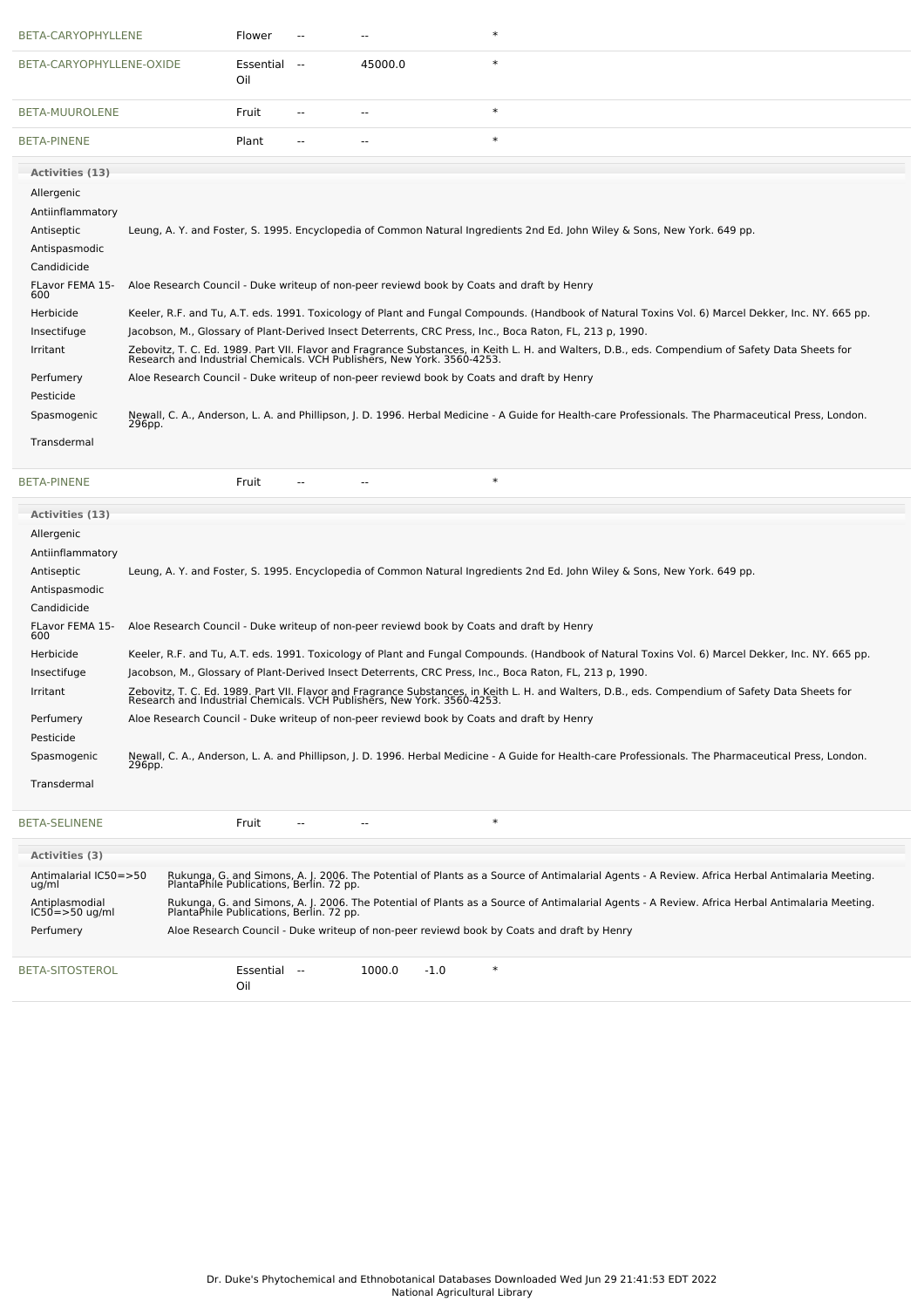| Activities (47)                               |                                                                                                                                                                                           |
|-----------------------------------------------|-------------------------------------------------------------------------------------------------------------------------------------------------------------------------------------------|
| Androgenic                                    |                                                                                                                                                                                           |
| Angiogenic                                    |                                                                                                                                                                                           |
| Anorexic                                      | Martindale's 28th                                                                                                                                                                         |
| Antiadenomic                                  | Merck 11th Edition                                                                                                                                                                        |
| Antiandrogenic                                | Malini, T. and Vanithakumari, G. 1989. Rat Toxicity Studies With B-Sitosterol. Journal of Ethnopharmacology, 28: 221-234, 1990.                                                           |
| Antibacterial                                 | Recently became Internat. J. Crude Drug Res. 28(1,2,3,4):1990, page 155.                                                                                                                  |
| Anticancer (Breast)                           |                                                                                                                                                                                           |
|                                               | Madhavi, D. L., Bomser, J., Smith, M., Singletary, K. 1998. Isolation of Bioactive Constituents from Vaccinium myrtillus (Bilberry) Fruits and Cell Cultures. Plant Sci., 131(1): 95-103. |
| Anticancer (Cervix)                           |                                                                                                                                                                                           |
| Anticancer (Lung)                             |                                                                                                                                                                                           |
| Antiedemic IC54=320 mg/kg orl                 |                                                                                                                                                                                           |
| Antiestrogenic                                | Malini, T. and Vanithakumari, G. 1989. Rat Toxicity Studies With B-Sitosterol. Journal of Ethnopharmacology, 28: 221-234, 1990.                                                           |
| Antifeedant                                   | Jacobson, M., Glossary of Plant-Derived Insect Deterrents, CRC Press, Inc., Boca Raton, FL, 213 p, 1990.                                                                                  |
| Antifertility                                 | Malini, T. and Vanithakumari, G. 1989. Rat Toxicity Studies With B-Sitosterol. Journal of Ethnopharmacology, 28: 221-234, 1990.                                                           |
| Antigonadotrophic                             | Malini, T. and Vanithakumari, G. 1989. Rat Toxicity Studies With B-Sitosterol. Journal of Ethnopharmacology, 28: 221-234, 1990.                                                           |
| Antihyperlipoproteinaemic                     | Jeffery B. Harborne and H. Baxter, eds. 1983. Phytochemical Dictionary. A Handbook of Bioactive Compounds from Plants. Taylor &<br>Frost, London. 791 pp.                                 |
| Antiinflammatory                              |                                                                                                                                                                                           |
| Antileukemic                                  |                                                                                                                                                                                           |
| Antilymphomic                                 |                                                                                                                                                                                           |
| Antimutagenic 250 ug/ml                       |                                                                                                                                                                                           |
| Antiophidic 2.3 mg mus                        | Economic & Medicinal Plant Research, 5: 363.                                                                                                                                              |
| Antioxidant IC44=10 uM                        |                                                                                                                                                                                           |
| Antiprogestational                            | Malini, T. and Vanithakumari, G. 1989. Rat Toxicity Studies With B-Sitosterol. Journal of Ethnopharmacology, 28: 221-234, 1990.                                                           |
| Antiprostaglandin 30 mg/day/12<br>wks         |                                                                                                                                                                                           |
| Antiprostatadenomic                           | Merck 11th Edition                                                                                                                                                                        |
| Antiprostatitic 10-20 mg 3<br>x/day/orl man   |                                                                                                                                                                                           |
| Antipyretic                                   | Neuwinger, H. D. 1996. African Ethnobotany - Poisons and Drugs. Chapman & Hall, New York. 941 pp.                                                                                         |
| Antitumor (Breast)                            | Madhavi, D. L., Bomser, J., Smith, M., Singletary, K. 1998. Isolation of Bioactive Constituents from Vaccinium myrtillus (Bilberry) Fruits and Cell Cultures. Plant Sci., 131(1): 95-103. |
| Antitumor (Cervix)                            |                                                                                                                                                                                           |
| Antitumor (Lung)                              |                                                                                                                                                                                           |
| Antiviral                                     | Abid Ali Khan, M.M., Jain, D.C., Bhakuni, R.S., Zaim, M., and Thakur, R.S. 1991. Occurrence of some antiviral sterols in Artemisia annua.<br>Plant Science, 75: 161-165, 1991.            |
| Apoptotic                                     |                                                                                                                                                                                           |
| Artemicide LC50=110 ppm                       | Jung, J.H., Pummangura, S., Chaichantipyuth, c., Patarapanich, C., and McLaughlin, J.L. 1989. Bioactive Constituents of Melodorum<br>fruticosum. Phytochemistry. 29(5): 1667-1670. 1990.  |
| Cancer-Preventive                             | Stitt, P. A. Why George Should Eat Broccoli. Dougherty Co, Milwaukee, WI, 1990, 399 pp.                                                                                                   |
| Candidicide                                   | Recently became Internat. J. Crude Drug Res. 28(1,2,3,4):1990, page 155.                                                                                                                  |
| Caspase-8-Inducer                             |                                                                                                                                                                                           |
| Estrogenic                                    |                                                                                                                                                                                           |
| Febrifuge                                     | Neuwinger, H. D. 1996. African Ethnobotany - Poisons and Drugs. Chapman & Hall, New York. 941 pp.                                                                                         |
| Gonadotrophic                                 | Malini, T. and Vanithakumari, G. 1989. Rat Toxicity Studies With B-Sitosterol. Journal of Ethnopharmacology, 28: 221-234, 1990.                                                           |
| Hepatoprotective                              |                                                                                                                                                                                           |
| Hypocholesterolemic 2-6<br>g/man/day/orl      | Martindale's 30th                                                                                                                                                                         |
| Hypocholesterolemic 9-3,330<br>mg/man/day/orl | Martindale's 28th                                                                                                                                                                         |
| Hypoglycemic                                  | Ivorra, M.D., Paya, M., and Villar, A. 1989. A Review of Natural Products and Plants as Potential Antidiabetic Drugs. Journal of<br>Ethnopharmacology, 27: 243-275, 1989.                 |
| Hypolipidemic 2-6 g/day                       |                                                                                                                                                                                           |
| Pesticide                                     |                                                                                                                                                                                           |
| Spermicide                                    | Malini, T. and Vanithakumari, G. 1989. Rat Toxicity Studies With B-Sitosterol. Journal of Ethnopharmacology, 28: 221-234, 1990.                                                           |
| Ubiquiot                                      | Jeffery B. Harborne and H. Baxter, eds. 1983. Phytochemical Dictionary. A Handbook of Bioactive Compounds from Plants. Taylor &<br>Frost, London. 791 pp.                                 |
| Ulcerogenic 500 mg/kg ipr rat                 |                                                                                                                                                                                           |
|                                               | $\ast$                                                                                                                                                                                    |
| BETA-SITOSTEROL                               | 2420.0<br>2.39<br>Fruit<br>--                                                                                                                                                             |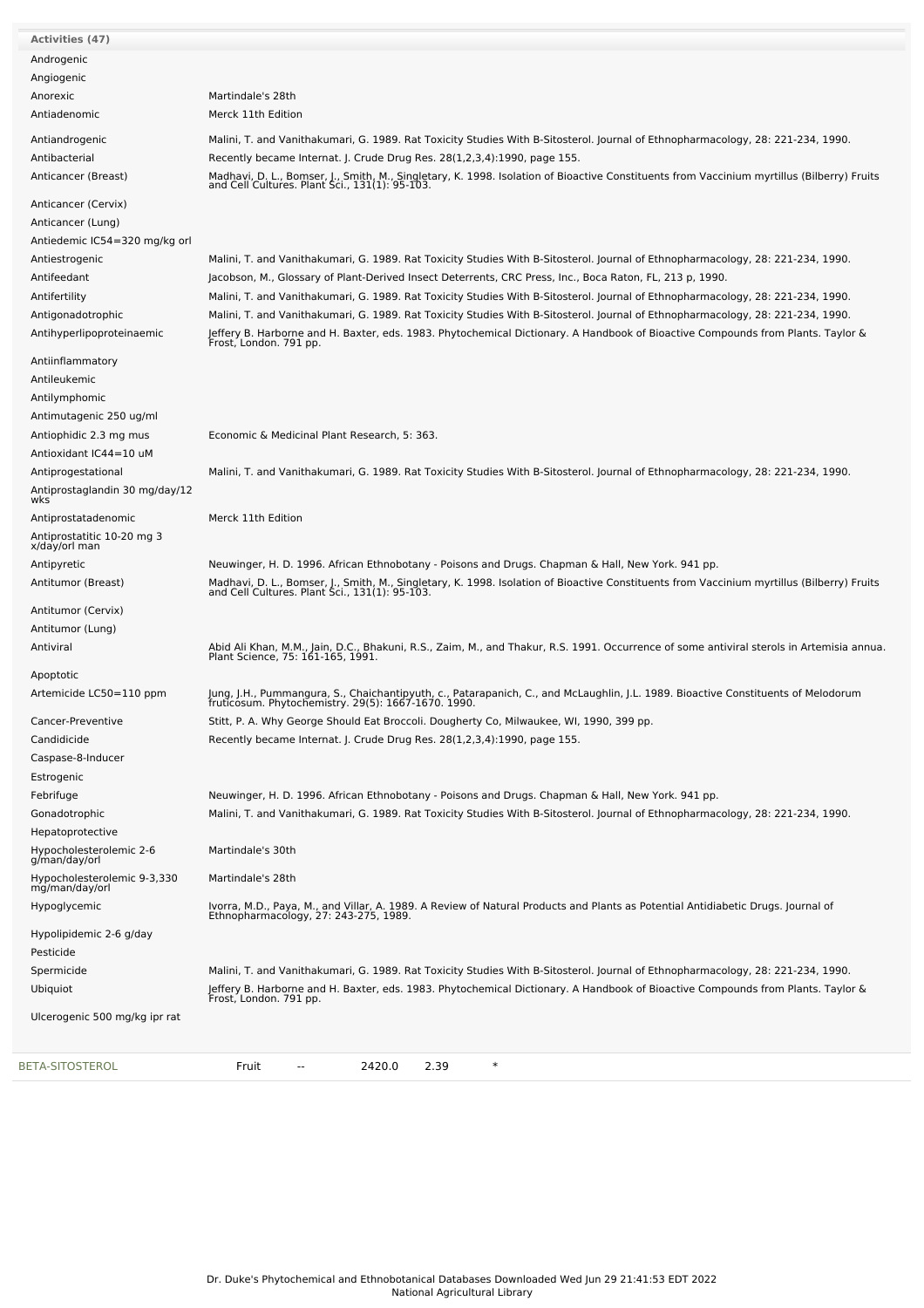| Activities (47)                                |                                                                                                                                                                                           |
|------------------------------------------------|-------------------------------------------------------------------------------------------------------------------------------------------------------------------------------------------|
| Androgenic                                     |                                                                                                                                                                                           |
| Angiogenic                                     |                                                                                                                                                                                           |
| Anorexic                                       | Martindale's 28th                                                                                                                                                                         |
| Antiadenomic                                   | Merck 11th Edition                                                                                                                                                                        |
| Antiandrogenic                                 | Malini, T. and Vanithakumari, G. 1989. Rat Toxicity Studies With B-Sitosterol. Journal of Ethnopharmacology, 28: 221-234, 1990.                                                           |
| Antibacterial                                  | Recently became Internat. J. Crude Drug Res. 28(1,2,3,4):1990, page 155.                                                                                                                  |
| Anticancer (Breast)                            | Madhavi, D. L., Bomser, J., Smith, M., Singletary, K. 1998. Isolation of Bioactive Constituents from Vaccinium myrtillus (Bilberry) Fruits and Cell Cultures. Plant Sci., 131(1): 95-103. |
|                                                |                                                                                                                                                                                           |
| Anticancer (Cervix)                            |                                                                                                                                                                                           |
| Anticancer (Lung)                              |                                                                                                                                                                                           |
| Antiedemic IC54=320 mg/kg orl                  |                                                                                                                                                                                           |
| Antiestrogenic                                 | Malini, T. and Vanithakumari, G. 1989. Rat Toxicity Studies With B-Sitosterol. Journal of Ethnopharmacology, 28: 221-234, 1990.                                                           |
| Antifeedant                                    | Jacobson, M., Glossary of Plant-Derived Insect Deterrents, CRC Press, Inc., Boca Raton, FL, 213 p, 1990.                                                                                  |
| Antifertility                                  | Malini, T. and Vanithakumari, G. 1989. Rat Toxicity Studies With B-Sitosterol. Journal of Ethnopharmacology, 28: 221-234, 1990.                                                           |
| Antigonadotrophic<br>Antihyperlipoproteinaemic | Malini, T. and Vanithakumari, G. 1989. Rat Toxicity Studies With B-Sitosterol. Journal of Ethnopharmacology, 28: 221-234, 1990.                                                           |
|                                                | Jeffery B. Harborne and H. Baxter, eds. 1983. Phytochemical Dictionary. A Handbook of Bioactive Compounds from Plants. Taylor &<br>Frost, London. 791 pp.                                 |
| Antiinflammatory                               |                                                                                                                                                                                           |
| Antileukemic                                   |                                                                                                                                                                                           |
| Antilymphomic                                  |                                                                                                                                                                                           |
| Antimutagenic 250 ug/ml                        |                                                                                                                                                                                           |
| Antiophidic 2.3 mg mus                         | Economic & Medicinal Plant Research, 5: 363.                                                                                                                                              |
| Antioxidant IC44=10 uM                         |                                                                                                                                                                                           |
| Antiprogestational                             | Malini, T. and Vanithakumari, G. 1989. Rat Toxicity Studies With B-Sitosterol. Journal of Ethnopharmacology, 28: 221-234, 1990.                                                           |
| Antiprostaglandin 30 mg/day/12<br>wks          |                                                                                                                                                                                           |
| Antiprostatadenomic                            | Merck 11th Edition                                                                                                                                                                        |
| Antiprostatitic 10-20 mg 3<br>x/day/orl man    |                                                                                                                                                                                           |
| Antipyretic                                    | Neuwinger, H. D. 1996. African Ethnobotany - Poisons and Drugs. Chapman & Hall, New York. 941 pp.                                                                                         |
| Antitumor (Breast)                             | Madhavi, D. L., Bomser, J., Smith, M., Singletary, K. 1998. Isolation of Bioactive Constituents from Vaccinium myrtillus (Bilberry) Fruits and Cell Cultures. Plant Sci., 131(1): 95-103. |
| Antitumor (Cervix)                             |                                                                                                                                                                                           |
| Antitumor (Lung)                               |                                                                                                                                                                                           |
| Antiviral                                      | Abid Ali Khan, M.M., Jain, D.C., Bhakuni, R.S., Zaim, M., and Thakur, R.S. 1991. Occurrence of some antiviral sterols in Artemisia annua.<br>Plant Science, 75: 161-165, 1991.            |
| Apoptotic                                      |                                                                                                                                                                                           |
| Artemicide LC50=110 ppm                        | Jung, J.H., Pummangura, S., Chaichantipyuth, c., Patarapanich, C., and McLaughlin, J.L. 1989. Bioactive Constituents of Melodorum<br>fruticosum. Phytochemistry. 29(5): 1667-1670. 1990.  |
| Cancer-Preventive                              | Stitt, P. A. Why George Should Eat Broccoli. Dougherty Co, Milwaukee, WI, 1990, 399 pp.                                                                                                   |
| Candidicide                                    | Recently became Internat. J. Crude Drug Res. 28(1,2,3,4):1990, page 155.                                                                                                                  |
| Caspase-8-Inducer                              |                                                                                                                                                                                           |
| Estrogenic                                     |                                                                                                                                                                                           |
| Febrifuge                                      | Neuwinger, H. D. 1996. African Ethnobotany - Poisons and Drugs. Chapman & Hall, New York. 941 pp.                                                                                         |
| Gonadotrophic                                  | Malini, T. and Vanithakumari, G. 1989. Rat Toxicity Studies With B-Sitosterol. Journal of Ethnopharmacology, 28: 221-234, 1990.                                                           |
| Hepatoprotective                               |                                                                                                                                                                                           |
| Hypocholesterolemic 2-6<br>g/man/day/orl       | Martindale's 30th                                                                                                                                                                         |
| Hypocholesterolemic 9-3,330<br>mg/man/day/orl  | Martindale's 28th                                                                                                                                                                         |
| Hypoglycemic                                   | Ivorra, M.D., Paya, M., and Villar, A. 1989. A Review of Natural Products and Plants as Potential Antidiabetic Drugs. Journal of<br>Ethnopharmacology, 27: 243-275, 1989.                 |
| Hypolipidemic 2-6 g/day                        |                                                                                                                                                                                           |
| Pesticide                                      |                                                                                                                                                                                           |
| Spermicide                                     | Malini, T. and Vanithakumari, G. 1989. Rat Toxicity Studies With B-Sitosterol. Journal of Ethnopharmacology, 28: 221-234, 1990.                                                           |
| Ubiquiot                                       | Jeffery B. Harborne and H. Baxter, eds. 1983. Phytochemical Dictionary. A Handbook of Bioactive Compounds from Plants. Taylor &                                                           |
| Ulcerogenic 500 mg/kg ipr rat                  | Frost, London. 791 pp.                                                                                                                                                                    |
| BETA-SITOSTEROL                                | $\ast$<br>Plant<br>$\overline{\phantom{m}}$<br>$\overline{\phantom{a}}$                                                                                                                   |

Dr. Duke's Phytochemical and Ethnobotanical Databases Downloaded Wed Jun 29 21:41:53 EDT 2022 National Agricultural Library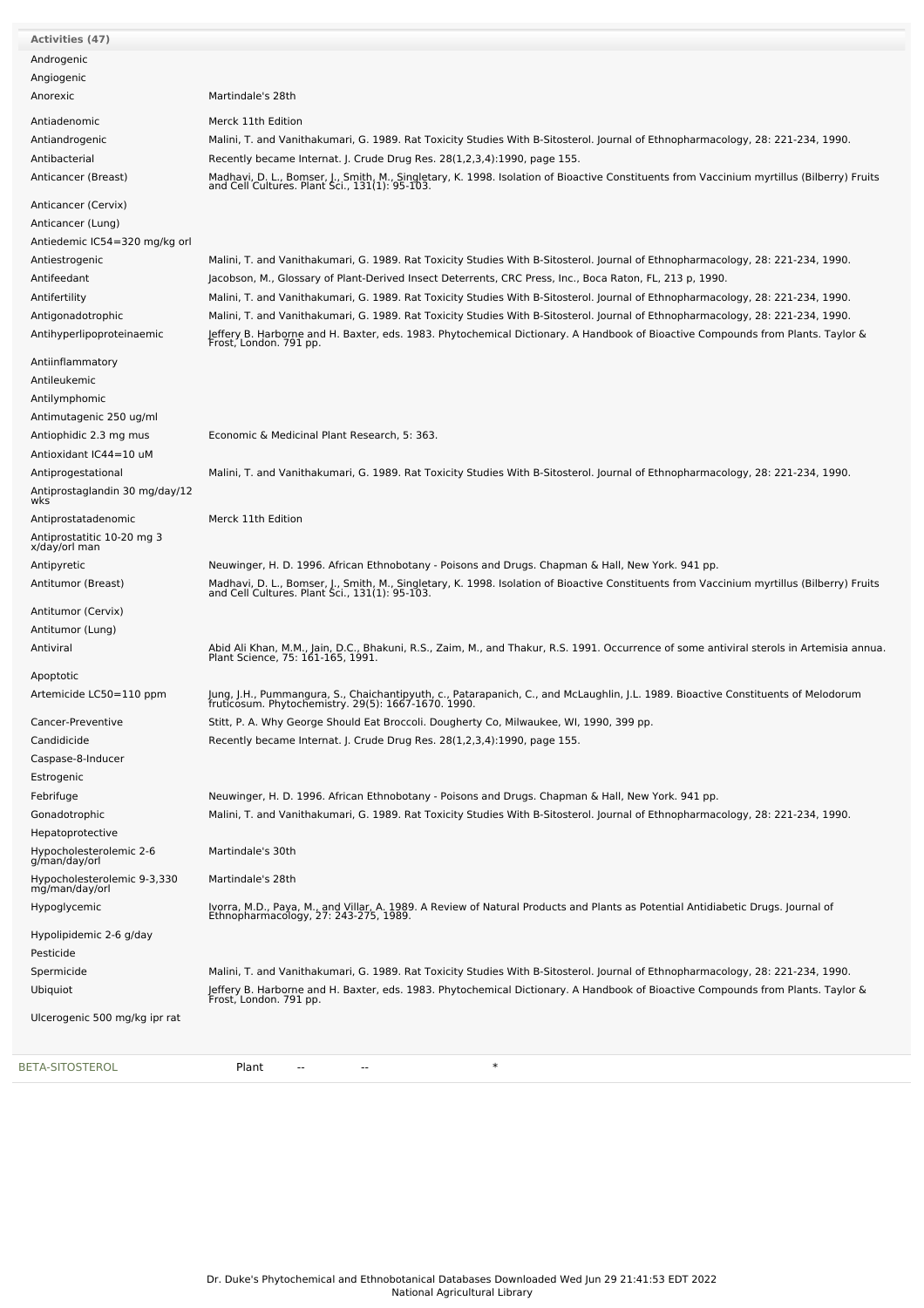| <b>Activities (47)</b>                        |                                              |        |        |                                                                                                                                                                                           |
|-----------------------------------------------|----------------------------------------------|--------|--------|-------------------------------------------------------------------------------------------------------------------------------------------------------------------------------------------|
| Androgenic                                    |                                              |        |        |                                                                                                                                                                                           |
| Angiogenic                                    |                                              |        |        |                                                                                                                                                                                           |
| Anorexic                                      | Martindale's 28th                            |        |        |                                                                                                                                                                                           |
| Antiadenomic                                  | Merck 11th Edition                           |        |        |                                                                                                                                                                                           |
|                                               |                                              |        |        |                                                                                                                                                                                           |
| Antiandrogenic                                |                                              |        |        | Malini, T. and Vanithakumari, G. 1989. Rat Toxicity Studies With B-Sitosterol. Journal of Ethnopharmacology, 28: 221-234, 1990.                                                           |
| Antibacterial                                 |                                              |        |        | Recently became Internat. J. Crude Drug Res. 28(1,2,3,4):1990, page 155.                                                                                                                  |
| Anticancer (Breast)                           |                                              |        |        | Madhavi, D. L., Bomser, J., Smith, M., Singletary, K. 1998. Isolation of Bioactive Constituents from Vaccinium myrtillus (Bilberry) Fruits and Cell Cultures. Plant Sci., 131(1): 95-103. |
| Anticancer (Cervix)                           |                                              |        |        |                                                                                                                                                                                           |
| Anticancer (Lung)                             |                                              |        |        |                                                                                                                                                                                           |
| Antiedemic IC54=320 mg/kg orl                 |                                              |        |        |                                                                                                                                                                                           |
|                                               |                                              |        |        |                                                                                                                                                                                           |
| Antiestrogenic                                |                                              |        |        | Malini, T. and Vanithakumari, G. 1989. Rat Toxicity Studies With B-Sitosterol. Journal of Ethnopharmacology, 28: 221-234, 1990.                                                           |
| Antifeedant                                   |                                              |        |        | Jacobson, M., Glossary of Plant-Derived Insect Deterrents, CRC Press, Inc., Boca Raton, FL, 213 p, 1990.                                                                                  |
| Antifertility                                 |                                              |        |        | Malini, T. and Vanithakumari, G. 1989. Rat Toxicity Studies With B-Sitosterol. Journal of Ethnopharmacology, 28: 221-234, 1990.                                                           |
| Antigonadotrophic                             |                                              |        |        | Malini, T. and Vanithakumari, G. 1989. Rat Toxicity Studies With B-Sitosterol. Journal of Ethnopharmacology, 28: 221-234, 1990.                                                           |
| Antihyperlipoproteinaemic                     |                                              |        |        | Jeffery B. Harborne and H. Baxter, eds. 1983. Phytochemical Dictionary. A Handbook of Bioactive Compounds from Plants. Taylor &<br>Frost, London. 791 pp.                                 |
|                                               |                                              |        |        |                                                                                                                                                                                           |
| Antiinflammatory                              |                                              |        |        |                                                                                                                                                                                           |
| Antileukemic                                  |                                              |        |        |                                                                                                                                                                                           |
| Antilymphomic                                 |                                              |        |        |                                                                                                                                                                                           |
| Antimutagenic 250 ug/ml                       |                                              |        |        |                                                                                                                                                                                           |
| Antiophidic 2.3 mg mus                        | Economic & Medicinal Plant Research, 5: 363. |        |        |                                                                                                                                                                                           |
| Antioxidant IC44=10 uM                        |                                              |        |        |                                                                                                                                                                                           |
| Antiprogestational                            |                                              |        |        | Malini, T. and Vanithakumari, G. 1989. Rat Toxicity Studies With B-Sitosterol. Journal of Ethnopharmacology, 28: 221-234, 1990.                                                           |
| Antiprostaglandin 30 mg/day/12                |                                              |        |        |                                                                                                                                                                                           |
| wks                                           |                                              |        |        |                                                                                                                                                                                           |
| Antiprostatadenomic                           | Merck 11th Edition                           |        |        |                                                                                                                                                                                           |
| Antiprostatitic 10-20 mg 3<br>x/day/orl man   |                                              |        |        |                                                                                                                                                                                           |
| Antipyretic                                   |                                              |        |        | Neuwinger, H. D. 1996. African Ethnobotany - Poisons and Drugs. Chapman & Hall, New York. 941 pp.                                                                                         |
|                                               |                                              |        |        |                                                                                                                                                                                           |
| Antitumor (Breast)                            |                                              |        |        | Madhavi, D. L., Bomser, J., Smith, M., Singletary, K. 1998. Isolation of Bioactive Constituents from Vaccinium myrtillus (Bilberry) Fruits and Cell Cultures. Plant Sci., 131(1): 95-103. |
| Antitumor (Cervix)                            |                                              |        |        |                                                                                                                                                                                           |
| Antitumor (Lung)                              |                                              |        |        |                                                                                                                                                                                           |
| Antiviral                                     |                                              |        |        |                                                                                                                                                                                           |
|                                               |                                              |        |        | Abid Ali Khan, M.M., Jain, D.C., Bhakuni, R.S., Zaim, M., and Thakur, R.S. 1991. Occurrence of some antiviral sterols in Artemisia annua.<br>Plant Science, 75: 161-165, 1991.            |
| Apoptotic                                     |                                              |        |        |                                                                                                                                                                                           |
| Artemicide LC50=110 ppm                       |                                              |        |        | Jung, J.H., Pummangura, S., Chaichantipyuth, c., Patarapanich, C., and McLaughlin, J.L. 1989. Bioactive Constituents of Melodorum<br>fruticosum. Phytochemistry. 29(5): 1667-1670. 1990.  |
|                                               |                                              |        |        |                                                                                                                                                                                           |
| Cancer-Preventive                             |                                              |        |        | Stitt, P. A. Why George Should Eat Broccoli. Dougherty Co, Milwaukee, WI, 1990, 399 pp.                                                                                                   |
| Candidicide                                   |                                              |        |        | Recently became Internat. J. Crude Drug Res. 28(1,2,3,4):1990, page 155.                                                                                                                  |
| Caspase-8-Inducer                             |                                              |        |        |                                                                                                                                                                                           |
| Estrogenic                                    |                                              |        |        |                                                                                                                                                                                           |
| Febrifuge                                     |                                              |        |        | Neuwinger, H. D. 1996. African Ethnobotany - Poisons and Drugs. Chapman & Hall, New York. 941 pp.                                                                                         |
| Gonadotrophic                                 |                                              |        |        | Malini, T. and Vanithakumari, G. 1989. Rat Toxicity Studies With B-Sitosterol. Journal of Ethnopharmacology, 28: 221-234, 1990.                                                           |
| Hepatoprotective                              |                                              |        |        |                                                                                                                                                                                           |
| Hypocholesterolemic 2-6<br>g/man/day/orl      | Martindale's 30th                            |        |        |                                                                                                                                                                                           |
|                                               |                                              |        |        |                                                                                                                                                                                           |
| Hypocholesterolemic 9-3,330<br>mg/man/day/orl | Martindale's 28th                            |        |        |                                                                                                                                                                                           |
|                                               |                                              |        |        |                                                                                                                                                                                           |
| Hypoglycemic                                  |                                              |        |        | Ivorra, M.D., Paya, M., and Villar, A. 1989. A Review of Natural Products and Plants as Potential Antidiabetic Drugs. Journal of<br>Ethnopharmacology, 27: 243-275, 1989.                 |
| Hypolipidemic 2-6 g/day                       |                                              |        |        |                                                                                                                                                                                           |
| Pesticide                                     |                                              |        |        |                                                                                                                                                                                           |
| Spermicide                                    |                                              |        |        | Malini, T. and Vanithakumari, G. 1989. Rat Toxicity Studies With B-Sitosterol. Journal of Ethnopharmacology, 28: 221-234, 1990.                                                           |
| Ubiquiot                                      |                                              |        |        |                                                                                                                                                                                           |
|                                               |                                              |        |        | Jeffery B. Harborne and H. Baxter, eds. 1983. Phytochemical Dictionary. A Handbook of Bioactive Compounds from Plants. Taylor &<br>Frost, London. 791 pp.                                 |
| Ulcerogenic 500 mg/kg ipr rat                 |                                              |        |        |                                                                                                                                                                                           |
|                                               |                                              |        |        |                                                                                                                                                                                           |
|                                               |                                              |        |        |                                                                                                                                                                                           |
| BETA-SITOSTEROL-GLUCOSIDE                     | Plant                                        |        |        | J.S. Glasby Dict.Pls Containing 2ndary Metabolite. 1991.                                                                                                                                  |
|                                               |                                              |        |        |                                                                                                                                                                                           |
| BETA-TERPINEOL                                | Essential                                    | $\sim$ |        | $\ast$                                                                                                                                                                                    |
|                                               | Oil                                          |        |        |                                                                                                                                                                                           |
| Activities (3)                                |                                              |        |        |                                                                                                                                                                                           |
|                                               |                                              |        |        |                                                                                                                                                                                           |
| Insectifuge                                   |                                              |        |        | Jacobson, M., Glossary of Plant-Derived Insect Deterrents, CRC Press, Inc., Boca Raton, FL, 213 p, 1990.                                                                                  |
| Perfumery                                     |                                              |        |        | Aloe Research Council - Duke writeup of non-peer reviewd book by Coats and draft by Henry                                                                                                 |
| Pesticide                                     |                                              |        |        |                                                                                                                                                                                           |
|                                               |                                              |        |        |                                                                                                                                                                                           |
| BIFLORIN                                      | Fruit                                        | 70.0   | 1022.0 | $\ast$                                                                                                                                                                                    |
|                                               |                                              |        |        |                                                                                                                                                                                           |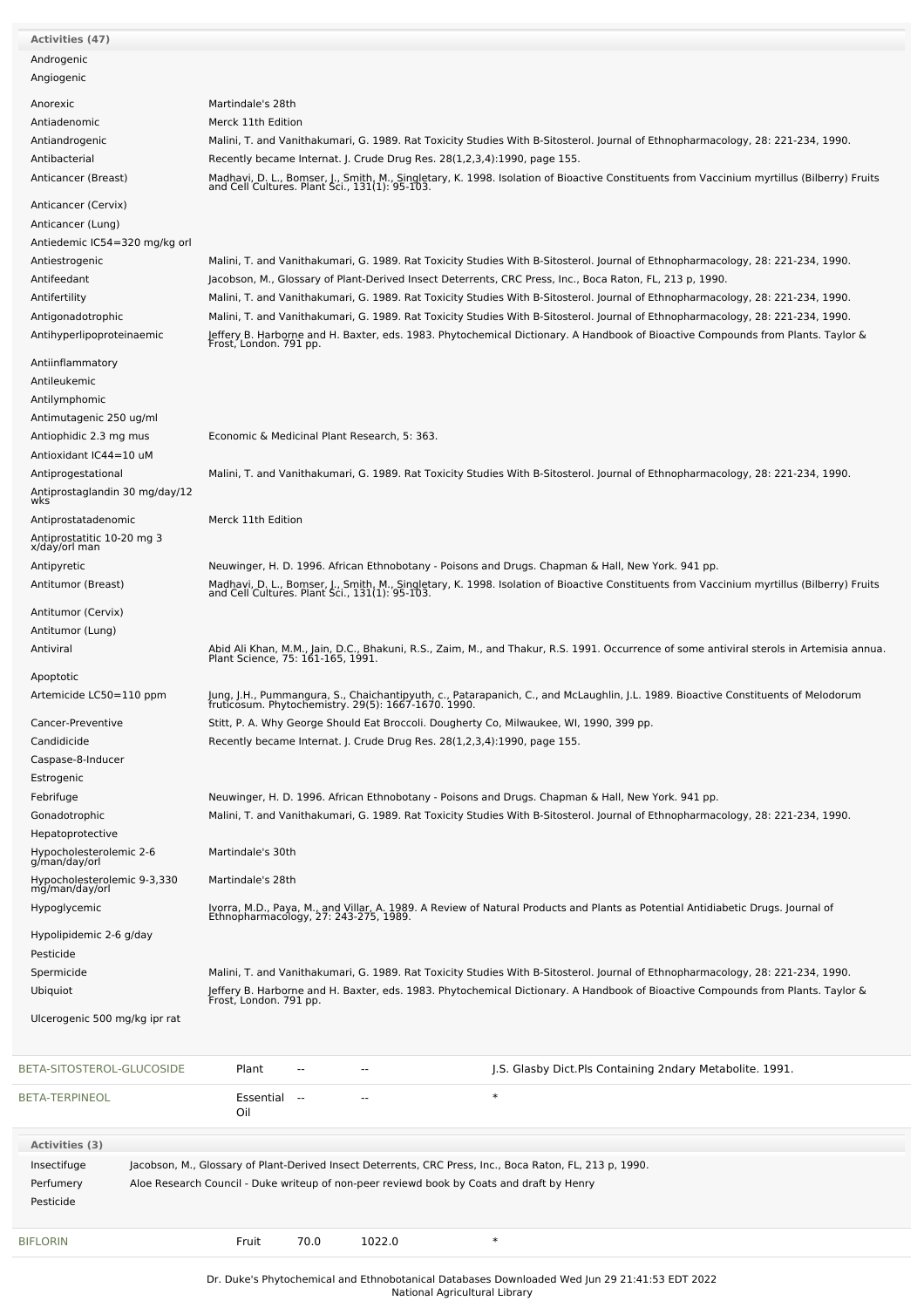| Activities (7)                                                                                            |                 |                          |                          |         |                                                                                                                                        |
|-----------------------------------------------------------------------------------------------------------|-----------------|--------------------------|--------------------------|---------|----------------------------------------------------------------------------------------------------------------------------------------|
| Antibacterial 625 ug/ml                                                                                   |                 |                          |                          |         |                                                                                                                                        |
| Antigingivitic 625 ug/ml                                                                                  |                 |                          |                          |         |                                                                                                                                        |
| Antiperiodontic 625<br>ug/ml                                                                              |                 |                          |                          |         |                                                                                                                                        |
| Antiplaque 625 ug/ml                                                                                      |                 |                          |                          |         |                                                                                                                                        |
| Antiseptic 625 ug/ml                                                                                      |                 |                          |                          |         |                                                                                                                                        |
| Pesticide                                                                                                 |                 |                          |                          |         |                                                                                                                                        |
| Phosphodiesterase-<br>Inhibitor                                                                           | London. 791 pp. |                          |                          |         | Jeffery B. Harborne and H. Baxter, eds. 1983. Phytochemical Dictionary. A Handbook of Bioactive Compounds from Plants. Taylor & Frost, |
| <b>BORON</b>                                                                                              | Fruit           | 10.0                     | 40.0                     | 0.0     | $\ast$                                                                                                                                 |
| <b>Activities (4)</b>                                                                                     |                 |                          |                          |         |                                                                                                                                        |
| Androgenic 3 mg/man/day<br>Antiosteoarthritic<br>Antiosteoporotic 3 mg/man/day<br>Estrogenic 3 mg/man/day |                 |                          |                          |         | Werbach, M. 1993. Healing with Food. Harper Collins, New York, 443 pp.                                                                 |
| <b>BORON</b>                                                                                              | Flower          | 10.0                     | 40.0                     | $-0.01$ | $\ast$                                                                                                                                 |
| Activities (4)                                                                                            |                 |                          |                          |         |                                                                                                                                        |
| Androgenic 3 mg/man/day<br>Antiosteoarthritic<br>Antiosteoporotic 3 mg/man/day<br>Estrogenic 3 mg/man/day |                 |                          |                          |         | Werbach, M. 1993. Healing with Food. Harper Collins, New York, 443 pp.                                                                 |
| <b>CADALENE</b>                                                                                           | Leaf            | 5.0                      | 8.0                      |         | Charalambous, G. (Ed.). 1994. Spices, Herbs and Edible Fungi. Elsevier<br>Science B. V. Amsterdam. 764 pp.                             |
| CALACORENE                                                                                                | Leaf            | 13.0                     | 21.0                     | 0.19    | Charalambous, G. (Ed.). 1994. Spices, Herbs and Edible Fungi. Elsevier<br>Science B. V. Amsterdam. 764 pp.                             |
| CALACORENE                                                                                                | Flower          | $\overline{a}$           | --                       |         | $\ast$                                                                                                                                 |
| CALACORENE                                                                                                | Fruit           | $\overline{\phantom{a}}$ | --                       |         | Lawrence, B.M., Essential Oils 1976-1977, Essential Oils 1978, Essential Oils<br>1979-1980.                                            |
| CALAMENENE                                                                                                | Flower          | $\overline{\phantom{a}}$ | $\overline{\phantom{a}}$ |         | $\ast$                                                                                                                                 |
| CALAMENENE                                                                                                | Leaf            | $\overline{\phantom{a}}$ | 210.0                    | 3.87    | Charalambous, G. (Ed.). 1994. Spices, Herbs and Edible Fungi. Elsevier<br>Science B. V. Amsterdam. 764 pp.                             |
| CALAMENENE                                                                                                | Fruit           | $\overline{\phantom{a}}$ | 1265.0                   | $-0.18$ | $\ast$                                                                                                                                 |
| CALAMENOL                                                                                                 | Leaf            | 25.0                     | 35.0                     |         | Charalambous, G. (Ed.). 1994. Spices, Herbs and Edible Fungi. Elsevier<br>Science B. V. Amsterdam. 764 pp.                             |
| <b>CALCIUM</b>                                                                                            | Fruit           | 6460.0                   | 9540.0                   | 1.31    | $\ast$                                                                                                                                 |
|                                                                                                           |                 |                          |                          |         |                                                                                                                                        |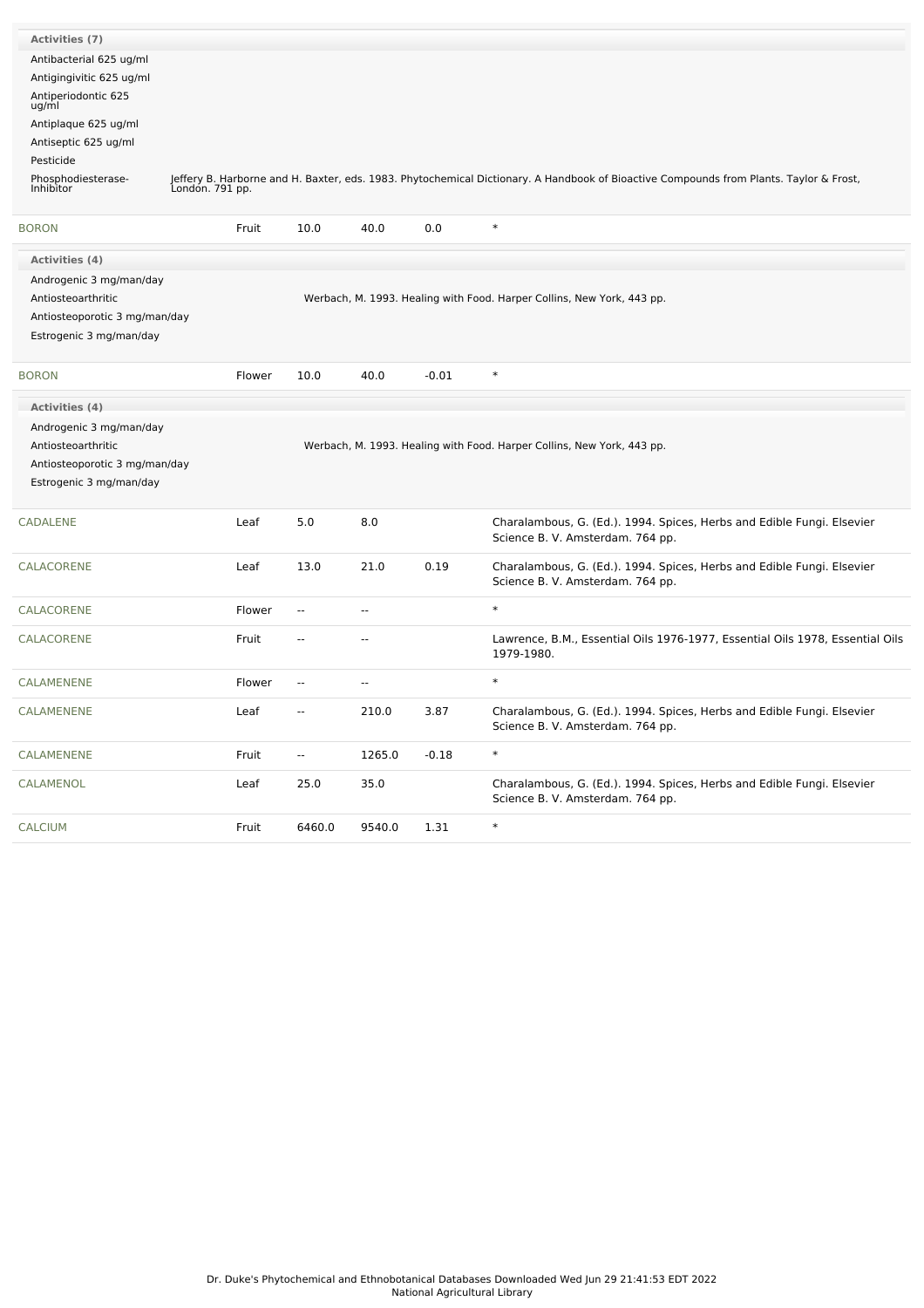| <b>Activities (28)</b>             |                                                                                      |
|------------------------------------|--------------------------------------------------------------------------------------|
| AntiPMS 1 g/day                    |                                                                                      |
| Antiallergic 500 mg/day            |                                                                                      |
| Antianxiety                        | Davies, S., and Stewart, A. 1990. Nutritional Medicine. Avon Books, New York. 509pp. |
| Antiarrhythmic 500-1,500 mg        |                                                                                      |
| Antiarthritic 1,000 mg/day         |                                                                                      |
| Antiatherosclerotic 500 mg/day     | Werbach, M. 1993. Healing with Food. Harper Collins, New York, 443 pp.               |
| Anticlimacteric 1,000-1,500 mg/day |                                                                                      |
| Antidepressant                     | Davies, S., and Stewart, A. 1990. Nutritional Medicine. Avon Books, New York. 509pp. |
| Antidote (Aluminum)                | Davies, S., and Stewart, A. 1990. Nutritional Medicine. Avon Books, New York. 509pp. |
| Antidote (Lead)                    | Davies, S., and Stewart, A. 1990. Nutritional Medicine. Avon Books, New York. 509pp. |
| Antihyperkinetic                   | Davies, S., and Stewart, A. 1990. Nutritional Medicine. Avon Books, New York. 509pp. |
| Antihypertensive                   |                                                                                      |
| Antiinsomniac                      | Davies, S., and Stewart, A. 1990. Nutritional Medicine. Avon Books, New York. 509pp. |
| Antimenopausal 1,000-1,500 mg/day  |                                                                                      |
| Antiobesity                        |                                                                                      |
| Antiosteoporotic 500-2,000 mg/day  |                                                                                      |
| Antiperiodontitic 750 mg/day       | Werbach, M. 1993. Healing with Food. Harper Collins, New York, 443 pp.               |
| Antirheumatic 1,000 mg/day         |                                                                                      |
| Antistress 500-1,500 mg/day        |                                                                                      |
| Antitic                            | Davies, S., and Stewart, A. 1990. Nutritional Medicine. Avon Books, New York. 509pp. |
| Anxiolytic 500-1,500 mg/day        |                                                                                      |
| Calcium-Channel-Blocker            |                                                                                      |
| Diuretic                           |                                                                                      |
| Hypocholesterolemic 500 mg/day     | Werbach, M. 1993. Healing with Food. Harper Collins, New York, 443 pp.               |
| Hypotensive 1 g/day                | Werbach, M. 1993. Healing with Food. Harper Collins, New York, 443 pp.               |
| Laxative 1,000-1,200 mg            |                                                                                      |
| Tranquilizer 500-1,500 mg/day      |                                                                                      |
| Vasodilator                        |                                                                                      |
|                                    |                                                                                      |

| <b>CALCIUM</b>                     | Flower | 6460.0 | 9540.0 | 1.04 | $\ast$ |                                                                                      |  |  |
|------------------------------------|--------|--------|--------|------|--------|--------------------------------------------------------------------------------------|--|--|
| Activities (28)                    |        |        |        |      |        |                                                                                      |  |  |
| AntiPMS 1 g/day                    |        |        |        |      |        |                                                                                      |  |  |
| Antiallergic 500 mg/day            |        |        |        |      |        |                                                                                      |  |  |
| Antianxiety                        |        |        |        |      |        | Davies, S., and Stewart, A. 1990. Nutritional Medicine. Avon Books, New York. 509pp. |  |  |
| Antiarrhythmic 500-1,500 mg        |        |        |        |      |        |                                                                                      |  |  |
| Antiarthritic 1,000 mg/day         |        |        |        |      |        |                                                                                      |  |  |
| Antiatherosclerotic 500 mg/day     |        |        |        |      |        | Werbach, M. 1993. Healing with Food. Harper Collins, New York, 443 pp.               |  |  |
| Anticlimacteric 1,000-1,500 mg/day |        |        |        |      |        |                                                                                      |  |  |
| Antidepressant                     |        |        |        |      |        | Davies, S., and Stewart, A. 1990. Nutritional Medicine. Avon Books, New York. 509pp. |  |  |
| Antidote (Aluminum)                |        |        |        |      |        | Davies, S., and Stewart, A. 1990. Nutritional Medicine. Avon Books, New York. 509pp. |  |  |
| Antidote (Lead)                    |        |        |        |      |        | Davies, S., and Stewart, A. 1990. Nutritional Medicine. Avon Books, New York. 509pp. |  |  |
| Antihyperkinetic                   |        |        |        |      |        | Davies, S., and Stewart, A. 1990. Nutritional Medicine. Avon Books, New York. 509pp. |  |  |
| Antihypertensive                   |        |        |        |      |        |                                                                                      |  |  |
| Antiinsomniac                      |        |        |        |      |        | Davies, S., and Stewart, A. 1990. Nutritional Medicine. Avon Books, New York. 509pp. |  |  |
| Antimenopausal 1,000-1,500 mg/day  |        |        |        |      |        |                                                                                      |  |  |
| Antiobesity                        |        |        |        |      |        |                                                                                      |  |  |
| Antiosteoporotic 500-2,000 mg/day  |        |        |        |      |        |                                                                                      |  |  |
| Antiperiodontitic 750 mg/day       |        |        |        |      |        | Werbach, M. 1993. Healing with Food. Harper Collins, New York, 443 pp.               |  |  |
| Antirheumatic 1,000 mg/day         |        |        |        |      |        |                                                                                      |  |  |
| Antistress 500-1,500 mg/day        |        |        |        |      |        |                                                                                      |  |  |
| Antitic                            |        |        |        |      |        | Davies, S., and Stewart, A. 1990. Nutritional Medicine. Avon Books, New York. 509pp. |  |  |
| Anxiolytic 500-1,500 mg/day        |        |        |        |      |        |                                                                                      |  |  |
| Calcium-Channel-Blocker            |        |        |        |      |        |                                                                                      |  |  |
| Diuretic                           |        |        |        |      |        |                                                                                      |  |  |
| Hypocholesterolemic 500 mg/day     |        |        |        |      |        | Werbach, M. 1993. Healing with Food. Harper Collins, New York, 443 pp.               |  |  |
| Hypotensive 1 g/day                |        |        |        |      |        | Werbach, M. 1993. Healing with Food. Harper Collins, New York, 443 pp.               |  |  |
| Laxative 1,000-1,200 mg            |        |        |        |      |        |                                                                                      |  |  |
| Tranquilizer 500-1,500 mg/day      |        |        |        |      |        |                                                                                      |  |  |
| Vasodilator                        |        |        |        |      |        |                                                                                      |  |  |
|                                    |        |        |        |      |        |                                                                                      |  |  |
| CALCIUM-OXALATE                    | Plant  |        | --     |      | $\ast$ |                                                                                      |  |  |
|                                    |        |        |        |      |        |                                                                                      |  |  |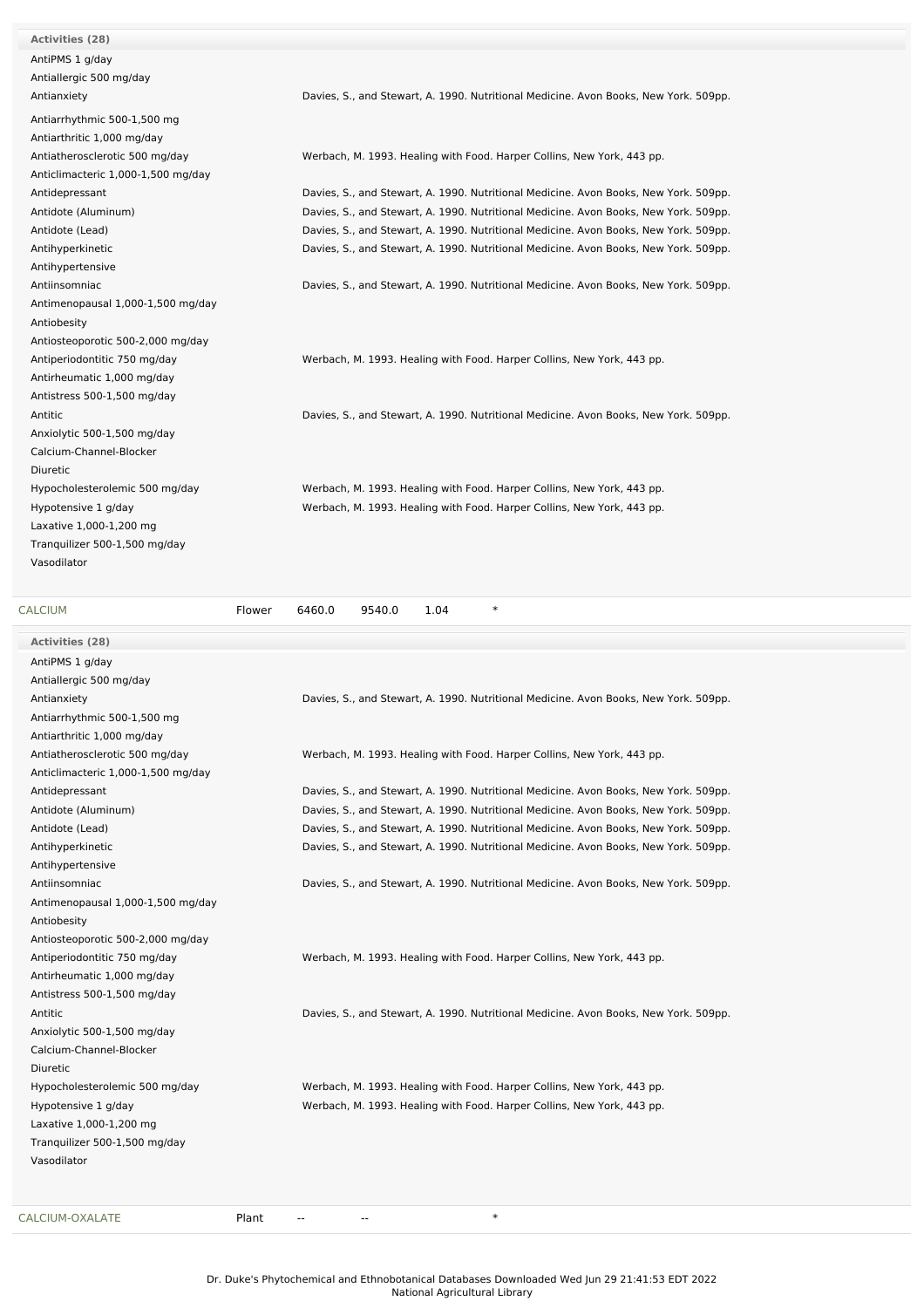| <b>Activities (4)</b>                             |                              |                     |          |                |                                                                   |                                                                                                                                                                                                                                   |
|---------------------------------------------------|------------------------------|---------------------|----------|----------------|-------------------------------------------------------------------|-----------------------------------------------------------------------------------------------------------------------------------------------------------------------------------------------------------------------------------|
| Emetic                                            |                              |                     |          |                |                                                                   |                                                                                                                                                                                                                                   |
| Inflammatory                                      |                              |                     |          |                |                                                                   |                                                                                                                                                                                                                                   |
| Laxative                                          |                              |                     |          |                |                                                                   |                                                                                                                                                                                                                                   |
| Lithogenic                                        |                              |                     |          |                |                                                                   |                                                                                                                                                                                                                                   |
|                                                   |                              |                     |          |                |                                                                   |                                                                                                                                                                                                                                   |
| <b>CAMPESTEROL</b>                                |                              | Plant               | $\sim$   | $-$            |                                                                   | $\ast$                                                                                                                                                                                                                            |
|                                                   |                              |                     |          |                |                                                                   |                                                                                                                                                                                                                                   |
| Activities (2)                                    |                              |                     |          |                |                                                                   |                                                                                                                                                                                                                                   |
| Antioxidant IC37=10 uM                            |                              |                     |          |                |                                                                   |                                                                                                                                                                                                                                   |
| Hypocholesterolemic                               |                              |                     |          |                |                                                                   | Duke, J. A. Writeups or information summaries on approximately 2,000 economic plants, USDA, ARS, Beltsville, MD 20705.                                                                                                            |
| <b>CAMPESTEROL</b>                                |                              | Fruit               |          |                |                                                                   | $\ast$                                                                                                                                                                                                                            |
| <b>Activities (2)</b>                             |                              |                     |          |                |                                                                   |                                                                                                                                                                                                                                   |
| Antioxidant IC37=10 uM                            |                              |                     |          |                |                                                                   |                                                                                                                                                                                                                                   |
| Hypocholesterolemic                               |                              |                     |          |                |                                                                   | Duke, J. A. Writeups or information summaries on approximately 2,000 economic plants, USDA, ARS, Beltsville, MD 20705.                                                                                                            |
|                                                   |                              |                     |          |                |                                                                   |                                                                                                                                                                                                                                   |
| CAMPESTEROL-3-O-BETA-D-<br><b>GLUCOSIDE</b>       |                              | Fruit               |          |                |                                                                   | $\ast$                                                                                                                                                                                                                            |
| CAMPESTEROL-GLUCOSIDE                             |                              | Plant               |          |                |                                                                   | $\ast$                                                                                                                                                                                                                            |
| <b>CARBOHYDRATES</b>                              |                              | Bark                | 555000.0 | 612000.0 -1.35 |                                                                   | CRC Handbook of Medicinal Herbs and/or CRC Handbook of Proximate<br>Analyses                                                                                                                                                      |
| <b>CARVONE</b>                                    |                              | Plant               |          |                |                                                                   | $\ast$                                                                                                                                                                                                                            |
| Activities (19)                                   |                              |                     |          |                |                                                                   |                                                                                                                                                                                                                                   |
| Allergenic                                        |                              |                     |          |                |                                                                   |                                                                                                                                                                                                                                   |
| Antiacetylcholinesterase<br>IC50=1.4-1.8 mM       |                              |                     |          |                |                                                                   |                                                                                                                                                                                                                                   |
|                                                   |                              |                     |          |                |                                                                   |                                                                                                                                                                                                                                   |
| Antiproliferative                                 |                              |                     |          |                |                                                                   |                                                                                                                                                                                                                                   |
| Antiseptic 1.5 x phenol<br><b>CNS-Stimulant</b>   |                              |                     |          |                | Wagner & Wolff, eds. 1977. New Natural Products (RS164. I56. 176) |                                                                                                                                                                                                                                   |
| Cancer-Preventive                                 |                              |                     |          |                |                                                                   | Stitt, P. A. Why George Should Eat Broccoli. Dougherty Co, Milwaukee, WI, 1990, 399 pp.                                                                                                                                           |
| Candidistat                                       |                              |                     |          |                |                                                                   |                                                                                                                                                                                                                                   |
| Carminative                                       |                              |                     |          |                |                                                                   | Yamamoto, A., Umemori, S., and Muranishi, S. 1993. Absorption Enhancement of Intrapulmonary Administered Insulin by Various Absorption<br>Enhancers and Protease Inhibitors in Rats. J. Pharm. Pharmacol. 46: 14-18, 1994.        |
|                                                   |                              |                     |          |                |                                                                   |                                                                                                                                                                                                                                   |
| FLavor FEMA 80-3,000                              |                              |                     |          |                |                                                                   | Aloe Research Council - Duke writeup of non-peer reviewd book by Coats and draft by Henry                                                                                                                                         |
| Fungistat<br>Insecticide                          |                              |                     |          |                |                                                                   | Jacobson, M., Glossary of Plant-Derived Insect Deterrents, CRC Press, Inc., Boca Raton, FL, 213 p, 1990.                                                                                                                          |
| Insectifuge                                       |                              |                     |          |                |                                                                   | Jacobson, M., Glossary of Plant-Derived Insect Deterrents, CRC Press, Inc., Boca Raton, FL, 213 p, 1990.                                                                                                                          |
| Motor-Depressant                                  |                              |                     |          |                |                                                                   |                                                                                                                                                                                                                                   |
| Nematicide MLC=1                                  |                              |                     |          |                |                                                                   | Buchbauer et al, e.g.Buchbauer et al,1993.Therapeutic properties of essential oils and fragrances. Chap.12 in Teranishi,R, Buttery,R.G and<br>Sugisawa,H. Eds. Bioactive Volatile Compounds from Plants. ACS Symposium Series 525 |
| mg/ml                                             | Shoyakugaku Zasshi, 44: 183. |                     |          |                |                                                                   |                                                                                                                                                                                                                                   |
| Perfumery                                         | Londón. 791 pp.              |                     |          |                |                                                                   | Jeffery B. Harborne and H. Baxter, eds. 1983. Phytochemical Dictionary. A Handbook of Bioactive Compounds from Plants. Taylor & Frost,                                                                                            |
| Pesticide                                         |                              |                     |          |                |                                                                   |                                                                                                                                                                                                                                   |
| Sedative                                          |                              |                     |          |                |                                                                   | Buchbauer et al, e.g.Buchbauer et al,1993.Therapeutic properties of essential oils and fragrances. Chap.12 in Teranishi,R, Buttery,R.G and<br>Sugisawa,H. Eds. Bioactive Volatile Compounds from Plants. ACS Symposium Series 525 |
|                                                   |                              |                     |          |                |                                                                   |                                                                                                                                                                                                                                   |
| Trichomonicide<br>LD100=300 ug/ml                 |                              |                     |          |                |                                                                   |                                                                                                                                                                                                                                   |
| Vermicide                                         |                              |                     |          |                |                                                                   |                                                                                                                                                                                                                                   |
| CARYOPHYLLA-3(12)-6-DIEN-4-OL                     |                              | Essential --<br>Oil |          |                |                                                                   | $\ast$                                                                                                                                                                                                                            |
| CARYOPHYLLA-3(12)-7(13)-DIEN-6-<br>ALPHA-OL       |                              | Essential --<br>Oil |          |                |                                                                   | $\ast$                                                                                                                                                                                                                            |
| CARYOPHYLLA-3(8)-13-DIEN-5-ALPHA-<br>OL           |                              | Essential --<br>Oil |          | --             |                                                                   | $\ast$                                                                                                                                                                                                                            |
| CARYOPHYLLA-3-8(13)-DIEN-5-BETA-<br>OL            |                              | Essential --<br>Oil |          |                |                                                                   | $\ast$                                                                                                                                                                                                                            |
| CARYOPHYLLA-4(12)-8(13)-DIEN-5-<br><b>BETA-OL</b> |                              | Essential<br>Oil    | $\sim$   |                |                                                                   | $\ast$                                                                                                                                                                                                                            |
| CARYOPHYLLENE                                     |                              | Flower              | 74400.0  | 8160.0         | 1.41                                                              | $\ast$                                                                                                                                                                                                                            |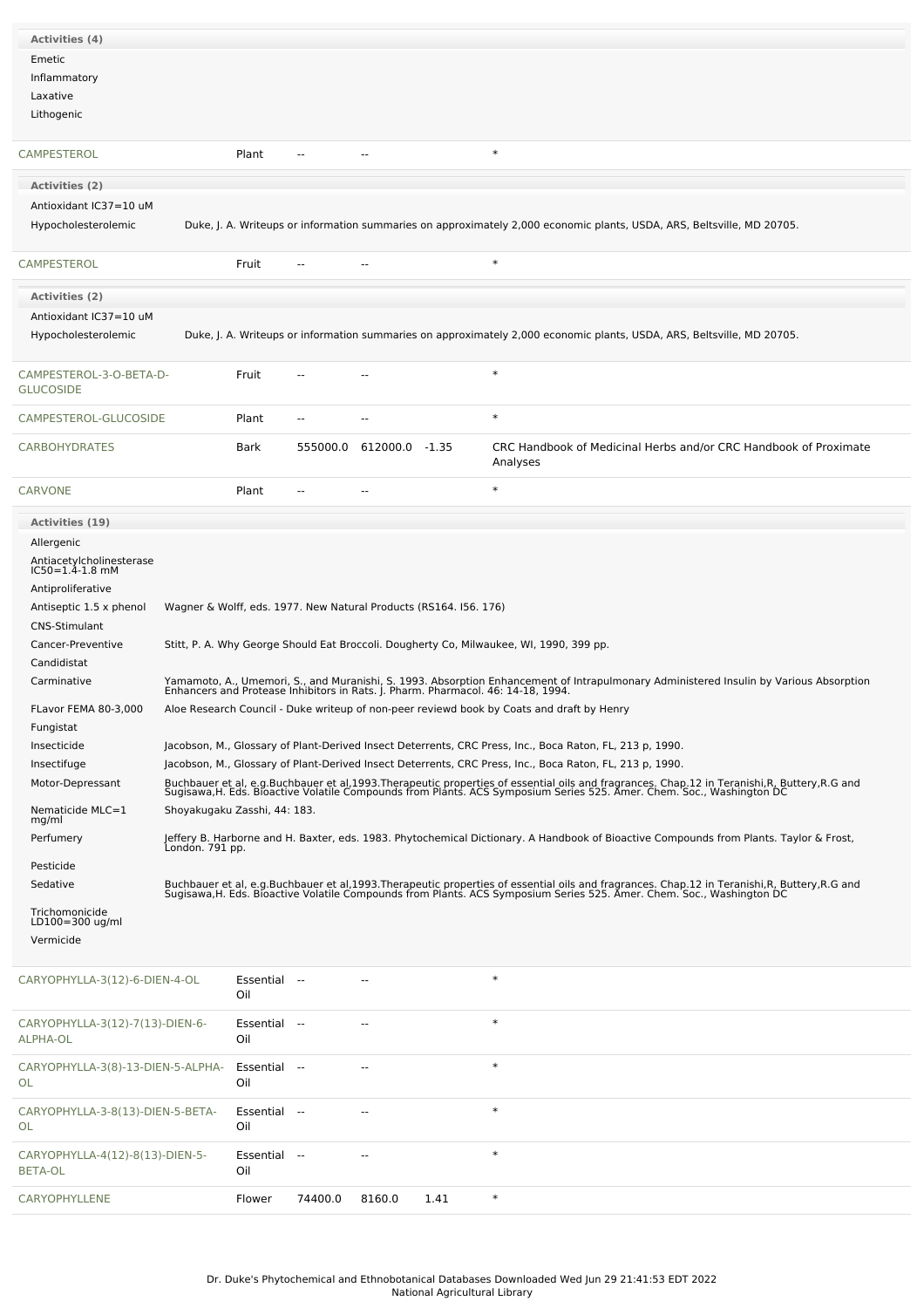| <b>Activities (31)</b>                 |                                                                                                                                                                                                                                   |
|----------------------------------------|-----------------------------------------------------------------------------------------------------------------------------------------------------------------------------------------------------------------------------------|
| Aldose-Reductase-<br>Inhibitor         |                                                                                                                                                                                                                                   |
| Allergenic                             |                                                                                                                                                                                                                                   |
| Analgesic                              | Taylor, Leslie. 2005. The Healing Power of Rainforest Herbs. SquareOne Publisher, Garden City Park, NY. 519 pp.                                                                                                                   |
| Antiacne                               |                                                                                                                                                                                                                                   |
| Antiasthmatic                          | Leung, A. Y. and Foster, S. 1995. Encyclopedia of Common Natural Ingredients 2nd Ed. John Wiley & Sons, New York. 649 pp.                                                                                                         |
| Antibacterial                          |                                                                                                                                                                                                                                   |
| Anticariogenic<br>$MIC = >1,600 uq/ml$ | Muroi, H. and Kubo, I. 1993. Combination Effects of Antibacterial Compounds in Green Tea Flavor against Streptococcus mutans. J. Agric. Food Chem.<br>41: 1102-1105.                                                              |
| Antidermatitic                         |                                                                                                                                                                                                                                   |
| Antiedemic                             | Shimizu,*M., et al. 1990. Anti-inflammatory Constituents of Topically Applied Crude Drugs. IV.1) Constituents and Anti-inflammatory Effect of<br>Paraguayan Crude Drug 'Alhucema' (Lavandula latifolia Vill.)2). Chem. Pharm. Bul |
| Antifeedant 500<br>ppm                 | Keeler, R.F. and Tu, A.T. eds. 1991. Toxicology of Plant and Fungal Compounds. (Handbook of Natural Toxins Vol. 6) Marcel Dekker, Inc. NY. 665 pp.                                                                                |
| Antiinflammatory<br>$IC50=100$ uM      | Shimizu,*M., et al. 1990. Anti-inflammatory Constituents of Topically Applied Crude Drugs. IV.1) Constituents and Anti-inflammatory Effect of<br>Paraguayan Crude Drug 'Alhucema' (Lavandula latifolia Vill.)2). Chem. Pharm. Bul |
| Antileishmanic                         |                                                                                                                                                                                                                                   |
| Antionychyotic                         | Taylor, Leslie. 2005. The Healing Power of Rainforest Herbs. SquareOne Publisher, Garden City Park, NY. 519 pp.                                                                                                                   |
| Antiproliferant                        |                                                                                                                                                                                                                                   |
| Antispasmodic                          |                                                                                                                                                                                                                                   |
| Antistaphylococcic                     |                                                                                                                                                                                                                                   |
| Antistreptococcic                      |                                                                                                                                                                                                                                   |
| Antitumor                              | Zheng, G-Q., Kenney, P.M., and Lam, L.K.T. Sesquiterpenes From Clove (Eugenia caryophyllata) As Potential Anticarcinogenic Agents. Journal of<br>Natural Products 55(7): 999-1003, 1992.                                          |
| Antiulcer                              | Taylor, Leslie. 2005. The Healing Power of Rainforest Herbs. SquareOne Publisher, Garden City Park, NY. 519 pp.                                                                                                                   |
| Candidicide                            |                                                                                                                                                                                                                                   |
| FLavor FEMA 20-<br>200                 | Aloe Research Council - Duke writeup of non-peer reviewd book by Coats and draft by Henry                                                                                                                                         |
| Fungicide                              |                                                                                                                                                                                                                                   |
| Gastroprotective                       | Taylor, Leslie. 2005. The Healing Power of Rainforest Herbs. SquareOne Publisher, Garden City Park, NY. 519 pp.                                                                                                                   |
| Insectifuge                            |                                                                                                                                                                                                                                   |
| Irritant                               | Zebovitz, T. C. Ed. 1989. Part VII. Flavor and Fragrance Substances, in Keith L. H. and Walters, D.B., eds. Compendium of Safety Data Sheets for<br>Research and Industrial Chemicals. VCH Publishers, New York. 3560-4253.       |
| Larvicide                              |                                                                                                                                                                                                                                   |
| Mosquitocide                           |                                                                                                                                                                                                                                   |
| Perfumery                              | Merck 11th Edition                                                                                                                                                                                                                |
| Pesticide                              |                                                                                                                                                                                                                                   |
| Sedative                               |                                                                                                                                                                                                                                   |
| Termitifuge                            | Jacobson, M., Glossary of Plant-Derived Insect Deterrents, CRC Press, Inc., Boca Raton, FL, 213 p, 1990.                                                                                                                          |
| <b>CARYOPHYLLENE</b>                   | Essential --<br>16000.0<br>$-0.47$<br>$\ast$<br>Oil                                                                                                                                                                               |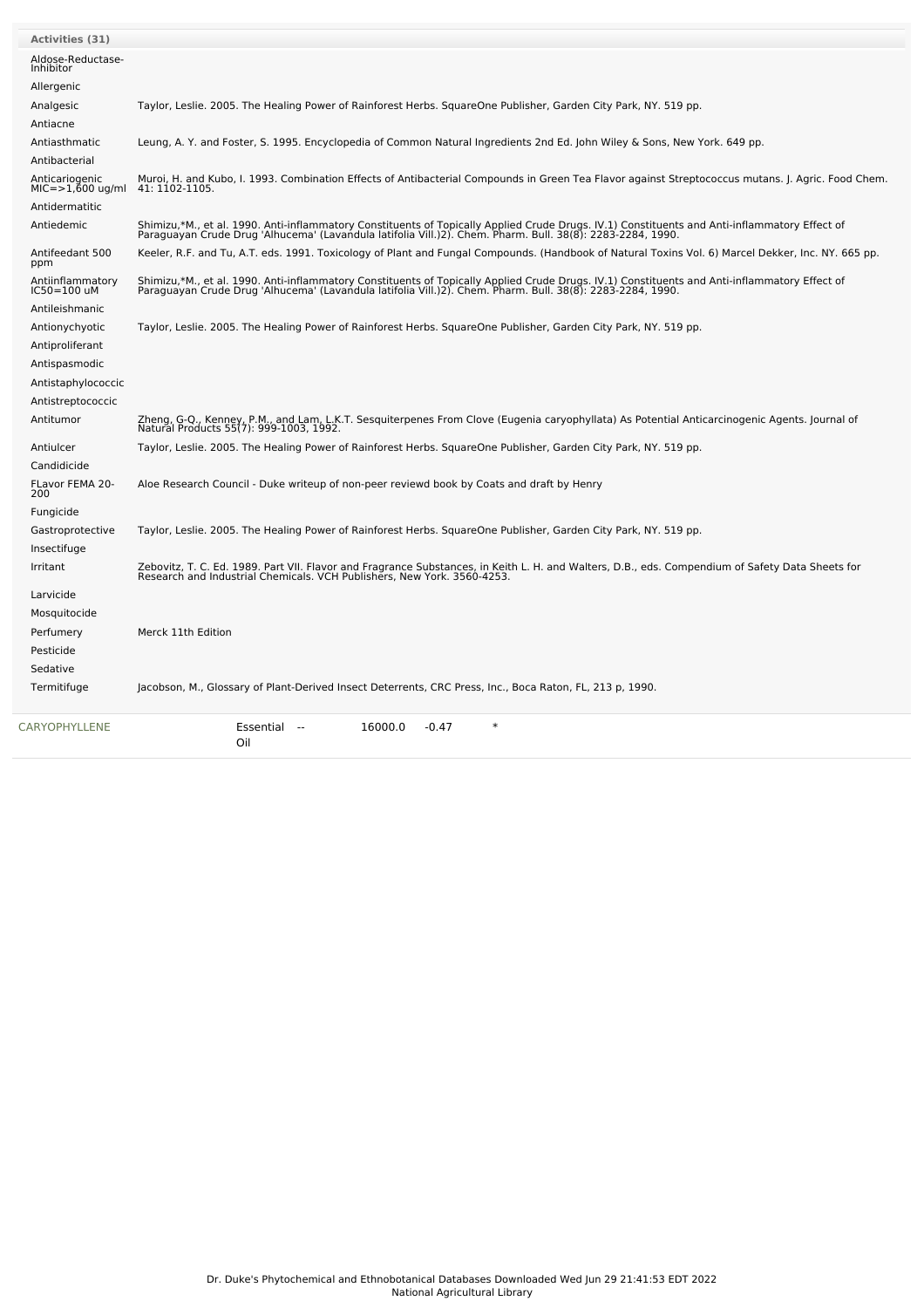| <b>Activities (31)</b>             |                                                                                                                                                                                                                                   |
|------------------------------------|-----------------------------------------------------------------------------------------------------------------------------------------------------------------------------------------------------------------------------------|
| Aldose-Reductase-<br>Inhibitor     |                                                                                                                                                                                                                                   |
| Allergenic                         |                                                                                                                                                                                                                                   |
| Analgesic                          | Taylor, Leslie. 2005. The Healing Power of Rainforest Herbs. SquareOne Publisher, Garden City Park, NY. 519 pp.                                                                                                                   |
| Antiacne                           |                                                                                                                                                                                                                                   |
| Antiasthmatic                      | Leung, A. Y. and Foster, S. 1995. Encyclopedia of Common Natural Ingredients 2nd Ed. John Wiley & Sons, New York. 649 pp.                                                                                                         |
| Antibacterial                      |                                                                                                                                                                                                                                   |
| Anticariogenic<br>MIC=>1,600 ug/ml | Muroi, H. and Kubo, I. 1993. Combination Effects of Antibacterial Compounds in Green Tea Flavor against Streptococcus mutans. J. Agric. Food Chem.<br>41: 1102-1105.                                                              |
| Antidermatitic                     |                                                                                                                                                                                                                                   |
| Antiedemic                         | Shimizu,*M., et al. 1990. Anti-inflammatory Constituents of Topically Applied Crude Drugs. IV.1) Constituents and Anti-inflammatory Effect of<br>Paraguayan Crude Drug 'Alhucema' (Lavandula latifolia Vill.)2). Chem. Pharm. Bul |
| Antifeedant 500<br>ppm             | Keeler, R.F. and Tu, A.T. eds. 1991. Toxicology of Plant and Fungal Compounds. (Handbook of Natural Toxins Vol. 6) Marcel Dekker, Inc. NY. 665 pp.                                                                                |
| Antiinflammatory<br>IC50=100 uM    | Shimizu,*M., et al. 1990. Anti-inflammatory Constituents of Topically Applied Crude Drugs. IV.1) Constituents and Anti-inflammatory Effect of<br>Paraguayan Crude Drug 'Alhucema' (Lavandula latifolia Vill.)2). Chem. Pharm. Bul |
| Antileishmanic                     |                                                                                                                                                                                                                                   |
| Antionychyotic                     | Taylor, Leslie. 2005. The Healing Power of Rainforest Herbs. SquareOne Publisher, Garden City Park, NY. 519 pp.                                                                                                                   |
| Antiproliferant                    |                                                                                                                                                                                                                                   |
| Antispasmodic                      |                                                                                                                                                                                                                                   |
| Antistaphylococcic                 |                                                                                                                                                                                                                                   |
| Antistreptococcic                  |                                                                                                                                                                                                                                   |
| Antitumor                          | Zheng, G-Q., Kenney, P.M., and Lam, L.K.T. Sesquiterpenes From Clove (Eugenia caryophyllata) As Potential Anticarcinogenic Agents. Journal of<br>Natural Products 55(7): 999-1003, 1992.                                          |
| Antiulcer                          | Taylor, Leslie. 2005. The Healing Power of Rainforest Herbs. SquareOne Publisher, Garden City Park, NY. 519 pp.                                                                                                                   |
| Candidicide                        |                                                                                                                                                                                                                                   |
| FLavor FEMA 20-<br>200             | Aloe Research Council - Duke writeup of non-peer reviewd book by Coats and draft by Henry                                                                                                                                         |
| Fungicide                          |                                                                                                                                                                                                                                   |
| Gastroprotective                   | Taylor, Leslie. 2005. The Healing Power of Rainforest Herbs. SquareOne Publisher, Garden City Park, NY. 519 pp.                                                                                                                   |
| Insectifuge                        |                                                                                                                                                                                                                                   |
| Irritant                           | Zebovitz, T. C. Ed. 1989. Part VII. Flavor and Fragrance Substances, in Keith L. H. and Walters, D.B., eds. Compendium of Safety Data Sheets for<br>Research and Industrial Chemicals. VCH Publishers, New York. 3560-4253.       |
| Larvicide                          |                                                                                                                                                                                                                                   |
| Mosquitocide                       |                                                                                                                                                                                                                                   |
| Perfumery                          | Merck 11th Edition                                                                                                                                                                                                                |
| Pesticide                          |                                                                                                                                                                                                                                   |
| Sedative                           |                                                                                                                                                                                                                                   |
| Termitifuge                        | Jacobson, M., Glossary of Plant-Derived Insect Deterrents, CRC Press, Inc., Boca Raton, FL, 213 p, 1990.                                                                                                                          |
| CARYOPHYLLENE                      | Fruit<br>7440.0<br>8160.0<br>$-0.15$<br>Lawrence, B.M., Essential Oils 1976-1977, Essential Oils 1978, Essential Oils<br>1979-1980.                                                                                               |

 $\sim$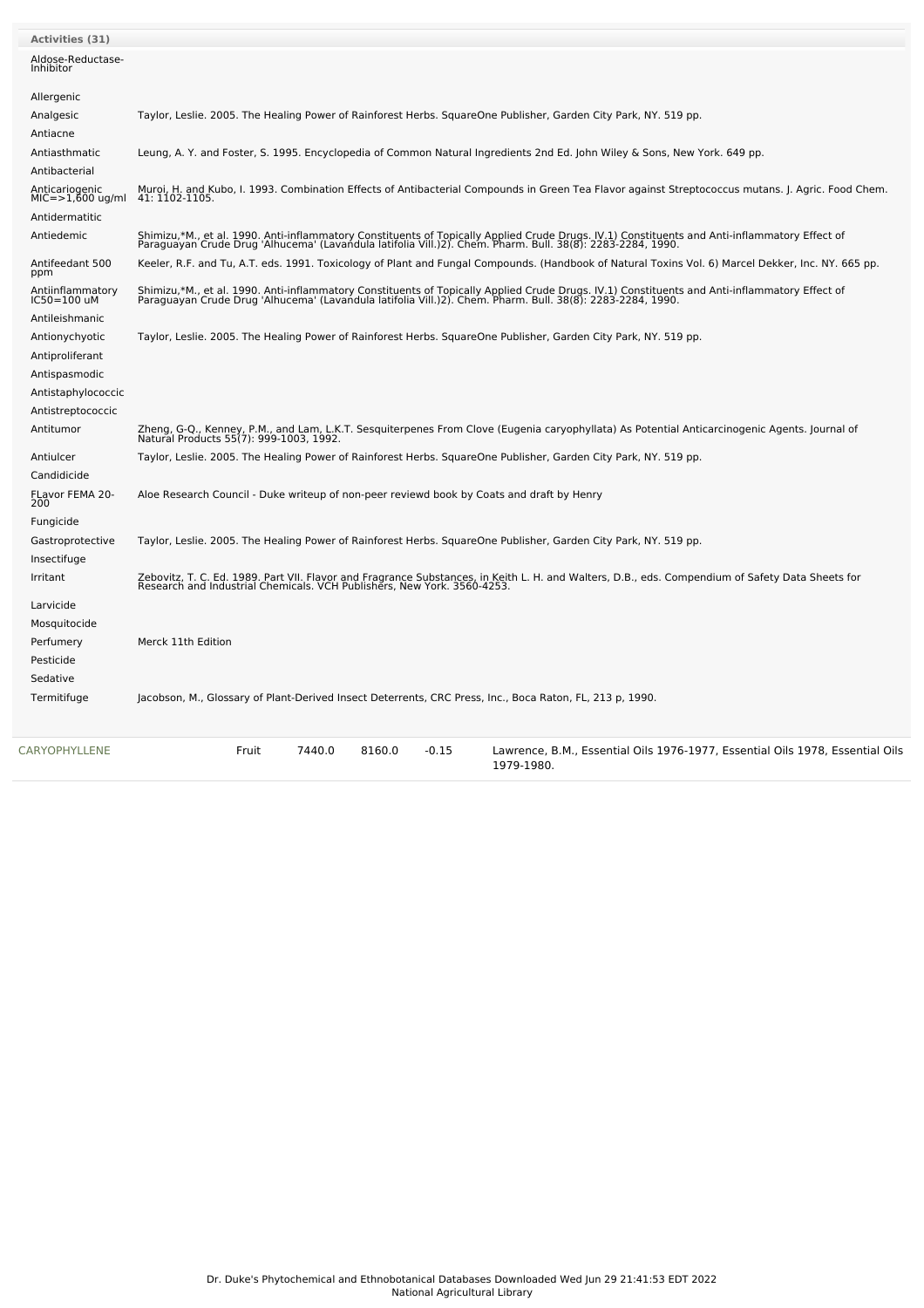| <b>Activities (31)</b>             |                                                                                                                                                                                                                                                             |
|------------------------------------|-------------------------------------------------------------------------------------------------------------------------------------------------------------------------------------------------------------------------------------------------------------|
| Aldose-Reductase-<br>Inhibitor     |                                                                                                                                                                                                                                                             |
| Allergenic                         |                                                                                                                                                                                                                                                             |
| Analgesic                          | Taylor, Leslie. 2005. The Healing Power of Rainforest Herbs. SquareOne Publisher, Garden City Park, NY. 519 pp.                                                                                                                                             |
| Antiacne                           |                                                                                                                                                                                                                                                             |
| Antiasthmatic                      | Leung, A. Y. and Foster, S. 1995. Encyclopedia of Common Natural Ingredients 2nd Ed. John Wiley & Sons, New York. 649 pp.                                                                                                                                   |
| Antibacterial                      |                                                                                                                                                                                                                                                             |
| Anticariogenic<br>MIC=>1,600 ug/ml | Muroi, H. and Kubo, I. 1993. Combination Effects of Antibacterial Compounds in Green Tea Flavor against Streptococcus mutans. J. Agric. Food Chem.<br>41: 1102-1105.                                                                                        |
| Antidermatitic                     |                                                                                                                                                                                                                                                             |
| Antiedemic                         | Shimizu,*M., et al. 1990. Anti-inflammatory Constituents of Topically Applied Crude Drugs. IV.1) Constituents and Anti-inflammatory Effect of<br>Paraguayan Crude Drug 'Alhucema' (Lavandula latifolia Vill.)2). Chem. Pharm. Bul                           |
| Antifeedant 500<br>ppm             | Keeler, R.F. and Tu, A.T. eds. 1991. Toxicology of Plant and Fungal Compounds. (Handbook of Natural Toxins Vol. 6) Marcel Dekker, Inc. NY. 665 pp.                                                                                                          |
| Antiinflammatory<br>IC50=100 uM    | Shimizu,*M., et al. 1990. Anti-inflammatory Constituents of Topically Applied Crude Drugs. IV.1) Constituents and Anti-inflammatory Effect of<br>Paraguayan Crude Drug 'Alhucema' (Lavandula latifolia Vill.)2). Chem. Pharm. Bull. 38(8): 2283-2284, 1990. |
| Antileishmanic                     |                                                                                                                                                                                                                                                             |
| Antionychyotic                     | Taylor, Leslie. 2005. The Healing Power of Rainforest Herbs. SquareOne Publisher, Garden City Park, NY. 519 pp.                                                                                                                                             |
| Antiproliferant                    |                                                                                                                                                                                                                                                             |
| Antispasmodic                      |                                                                                                                                                                                                                                                             |
| Antistaphylococcic                 |                                                                                                                                                                                                                                                             |
| Antistreptococcic                  |                                                                                                                                                                                                                                                             |
| Antitumor                          | Zheng, G-Q., Kenney, P.M., and Lam, L.K.T. Sesquiterpenes From Clove (Eugenia caryophyllata) As Potential Anticarcinogenic Agents. Journal of<br>Natural Products 55(7): 999-1003, 1992.                                                                    |
| Antiulcer                          | Taylor, Leslie. 2005. The Healing Power of Rainforest Herbs. SquareOne Publisher, Garden City Park, NY. 519 pp.                                                                                                                                             |
| Candidicide                        |                                                                                                                                                                                                                                                             |
| FLavor FEMA 20-<br>200             | Aloe Research Council - Duke writeup of non-peer reviewd book by Coats and draft by Henry                                                                                                                                                                   |
| Fungicide                          |                                                                                                                                                                                                                                                             |
| Gastroprotective                   | Taylor, Leslie. 2005. The Healing Power of Rainforest Herbs. SquareOne Publisher, Garden City Park, NY. 519 pp.                                                                                                                                             |
| Insectifuge                        |                                                                                                                                                                                                                                                             |
| Irritant                           | Zebovitz, T. C. Ed. 1989. Part VII. Flavor and Fragrance Substances, in Keith L. H. and Walters, D.B., eds. Compendium of Safety Data Sheets for<br>Research and Industrial Chemicals. VCH Publishers, New York. 3560-4253.                                 |
| Larvicide                          |                                                                                                                                                                                                                                                             |
| Mosquitocide                       |                                                                                                                                                                                                                                                             |
| Perfumery                          | Merck 11th Edition                                                                                                                                                                                                                                          |
| Pesticide                          |                                                                                                                                                                                                                                                             |
| Sedative                           |                                                                                                                                                                                                                                                             |
| Termitifuge                        | Jacobson, M., Glossary of Plant-Derived Insect Deterrents, CRC Press, Inc., Boca Raton, FL, 213 p, 1990.                                                                                                                                                    |

| CARYOPHYLLENE-OXIDE |  |  |
|---------------------|--|--|
|                     |  |  |

E<br>CARYOPHYLLESSential -- -- \*

|                                            |                                                                                                                                                                                                                                   | Oil                                                                                                                                                                                                                                            |      |       |      |                                                                                                                                                                                                                                                |  |  |  |
|--------------------------------------------|-----------------------------------------------------------------------------------------------------------------------------------------------------------------------------------------------------------------------------------|------------------------------------------------------------------------------------------------------------------------------------------------------------------------------------------------------------------------------------------------|------|-------|------|------------------------------------------------------------------------------------------------------------------------------------------------------------------------------------------------------------------------------------------------|--|--|--|
| <b>Activities (8)</b>                      |                                                                                                                                                                                                                                   |                                                                                                                                                                                                                                                |      |       |      |                                                                                                                                                                                                                                                |  |  |  |
| Antiedemic                                 | Shimizu,*M., et al. 1990. Anti-inflammatory Constituents of Topically Applied Crude Drugs. IV.1) Constituents and Anti-inflammatory Effect of<br>Paraguayan Crude Drug 'Alhucema' (Lavandula latifolia Vill.)2). Chem. Pharm. Bul |                                                                                                                                                                                                                                                |      |       |      |                                                                                                                                                                                                                                                |  |  |  |
| Antifeedant                                |                                                                                                                                                                                                                                   | Bettarini, F., Borgonovi, G.E., et al. 1991. Antiparasitic Compounds from East African Plants: Isolation and Biological Activity of Anonaine,<br>Matricarianol, Canthin-6-One and Caryophyllene Oxide. Insect Sci. Applic. 14(1): 93-99, 1993. |      |       |      |                                                                                                                                                                                                                                                |  |  |  |
| Antiinflammatory                           |                                                                                                                                                                                                                                   |                                                                                                                                                                                                                                                |      |       |      | Shimizu,*M., et al. 1990. Anti-inflammatory Constituents of Topically Applied Crude Drugs. IV.1) Constituents and Anti-inflammatory Effect of<br>Paraguayan Crude Drug 'Alhucema' (Lavandula latifolia Vill.)2). Chem. Pharm. Bul              |  |  |  |
| Antitumor                                  |                                                                                                                                                                                                                                   |                                                                                                                                                                                                                                                |      |       |      | Zheng, G-Q., Kenney, P.M., and Lam, L.K.T. Sesquiterpenes From Clove (Eugenia caryophyllata) As Potential Anticarcinogenic Agents. Journal of<br>Natural Products 55(7): 999-1003, 1992.                                                       |  |  |  |
| Calcium-Antagonist<br>$ED50 = 32$ uM $qpq$ |                                                                                                                                                                                                                                   |                                                                                                                                                                                                                                                |      |       |      |                                                                                                                                                                                                                                                |  |  |  |
| Fungicide                                  |                                                                                                                                                                                                                                   |                                                                                                                                                                                                                                                |      |       |      |                                                                                                                                                                                                                                                |  |  |  |
| Insecticide                                |                                                                                                                                                                                                                                   |                                                                                                                                                                                                                                                |      |       |      | Bettarini, F., Borgonovi, G.E., et al. 1991. Antiparasitic Compounds from East African Plants: Isolation and Biological Activity of Anonaine,<br>Matricarianol, Canthin-6-One and Caryophyllene Oxide. Insect Sci. Applic. 14(1): 93-99, 1993. |  |  |  |
| Pesticide                                  |                                                                                                                                                                                                                                   |                                                                                                                                                                                                                                                |      |       |      |                                                                                                                                                                                                                                                |  |  |  |
| CARYOPHYLLENE-OXIDE                        |                                                                                                                                                                                                                                   | Leaf                                                                                                                                                                                                                                           | 75.0 | 712.0 | 2.64 | Charalambous, G. (Ed.). 1994. Spices, Herbs and Edible Fungi. Elsevier<br>Science B. V. Amsterdam. 764 pp.                                                                                                                                     |  |  |  |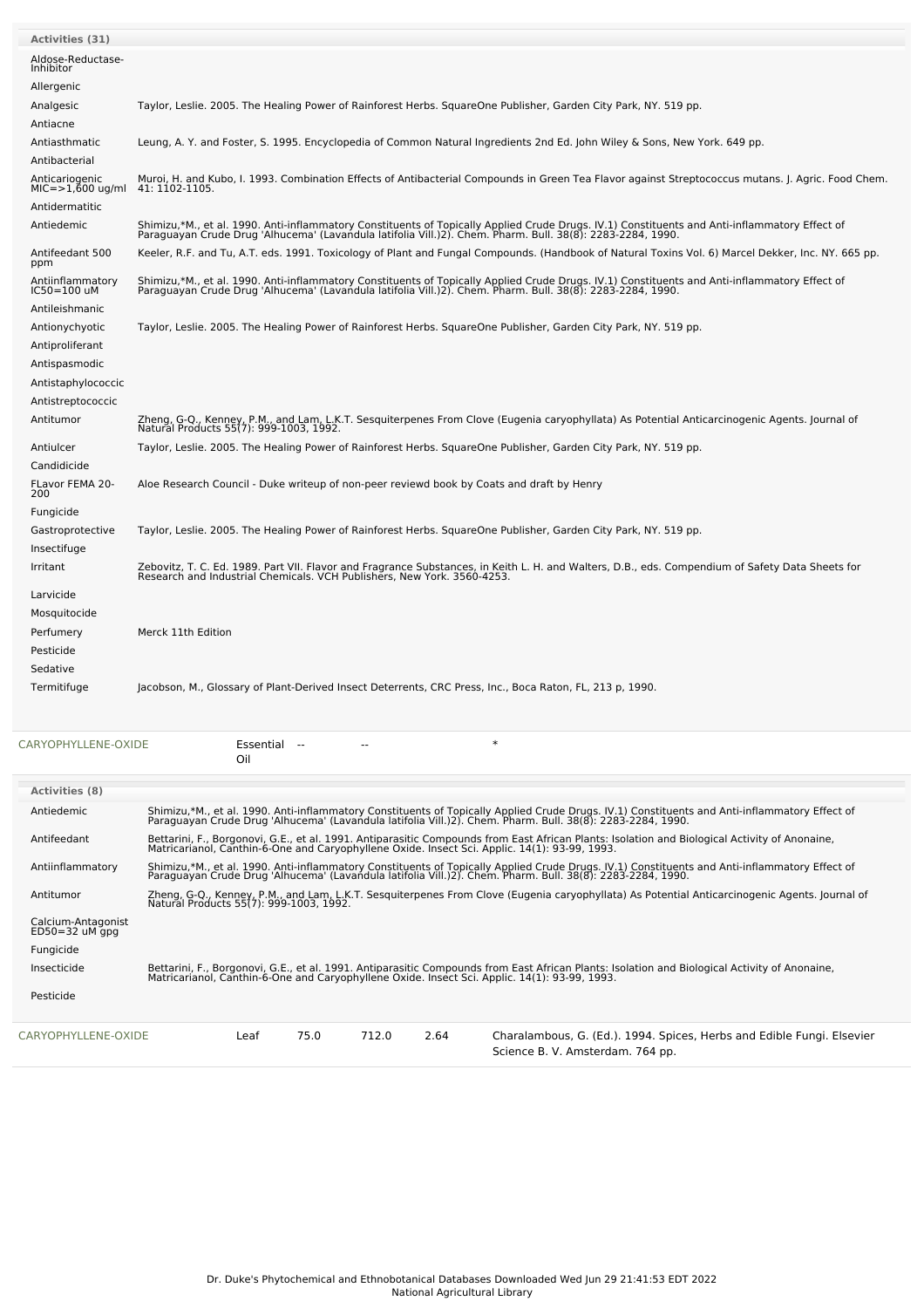| <b>Activities (8)</b>                      |                                                                                                                                                                                                                                   |
|--------------------------------------------|-----------------------------------------------------------------------------------------------------------------------------------------------------------------------------------------------------------------------------------|
| Antiedemic                                 | Shimizu,*M., et al. 1990. Anti-inflammatory Constituents of Topically Applied Crude Drugs. IV.1) Constituents and Anti-inflammatory Effect of<br>Paraguayan Crude Drug 'Alhucema' (Lavandula latifolia Vill.)2). Chem. Pharm. Bul |
| Antifeedant                                | Bettarini, F., Borgonovi, G.E., et al. 1991. Antiparasitic Compounds from East African Plants: Isolation and Biological Activity of Anonaine,<br>Matricarianol, Canthin-6-One and Caryophyllene Oxide. Insect Sci. Applic. 14(1): |
| Antiinflammatory                           | Shimizu,*M., et al. 1990. Anti-inflammatory Constituents of Topically Applied Crude Drugs. IV.1) Constituents and Anti-inflammatory Effect of<br>Paraguayan Crude Drug 'Alhucema' (Lavandula latifolia Vill.)2). Chem. Pharm. Bul |
| Antitumor                                  | Zheng, G-Q., Kenney, P.M., and Lam, L.K.T. Sesguiterpenes From Clove (Eugenia caryophyllata) As Potential Anticarcinogenic Agents. Journal of<br>Natural Products 55(7): 999-1003, 1992.                                          |
| Calcium-Antagonist<br>$ED50 = 32$ uM $qpq$ |                                                                                                                                                                                                                                   |
| Fungicide                                  |                                                                                                                                                                                                                                   |
| Insecticide                                | Bettarini, F., Borgonovi, G.E., et al. 1991. Antiparasitic Compounds from East African Plants: Isolation and Biological Activity of Anonaine,<br>Matricarianol, Canthin-6-One and Caryophyllene Oxide. Insect Sci. Applic. 14(1): |
| Pesticide                                  |                                                                                                                                                                                                                                   |
|                                            |                                                                                                                                                                                                                                   |

[CARYOPHYLLENE-OXIDE](file:///phytochem/chemicals/show/5412) Fruit -- 2455.0 1.4 Charalambous, G. (Ed.). 1994. Spices, Herbs and Edible Fungi. Elsevier

|                                          | Science B. V. Amsterdam. 764 pp.                                                                                                                                                                                                                            |
|------------------------------------------|-------------------------------------------------------------------------------------------------------------------------------------------------------------------------------------------------------------------------------------------------------------|
|                                          |                                                                                                                                                                                                                                                             |
| <b>Activities (8)</b>                    |                                                                                                                                                                                                                                                             |
| Antiedemic                               | Shimizu,*M., et al. 1990. Anti-inflammatory Constituents of Topically Applied Crude Drugs. IV.1) Constituents and Anti-inflammatory Effect of<br>Paraguayan Crude Drug 'Alhucema' (Lavandula latifolia Vill.)2). Chem. Pharm. Bull. 38(8): 2283-2284, 1990. |
| Antifeedant                              | Bettarini, F., Borgonovi, G.E., et al. 1991. Antiparasitic Compounds from East African Plants: Isolation and Biological Activity of Anonaine,<br>Matricarianol, Canthin-6-One and Caryophyllene Oxide. Insect Sci. Applic. 14(1):                           |
| Antiinflammatory                         | Shimizu,*M., et al. 1990. Anti-inflammatory Constituents of Topically Applied Crude Drugs. IV.1) Constituents and Anti-inflammatory Effect of<br>Paraguayan Crude Drug 'Alhucema' (Lavandula latifolia Vill.)2). Chem. Pharm. Bul                           |
| Antitumor                                | Zheng, G-Q., Kenney, P.M., and Lam, L.K.T. Sesguiterpenes From Clove (Eugenia caryophyllata) As Potential Anticarcinogenic Agents. Journal of<br>Natural Products 55(7): 999-1003, 1992.                                                                    |
| Calcium-Antagonist<br>$ED50 = 32$ uM gpg |                                                                                                                                                                                                                                                             |
| Fungicide                                |                                                                                                                                                                                                                                                             |
| Insecticide                              | Bettarini, F., Borgonovi, G.E., et al. 1991. Antiparasitic Compounds from East African Plants: Isolation and Biological Activity of Anonaine,<br>Matricarianol, Canthin-6-One and Caryophyllene Oxide. Insect Sci. Applic. 14(1): 93-99, 1993.              |
| Pesticide                                |                                                                                                                                                                                                                                                             |

| CARYOPHYLLENE-OXIDE                       |         | Plant |        |  | $\ast$                                                                                                                                                                                                                            |
|-------------------------------------------|---------|-------|--------|--|-----------------------------------------------------------------------------------------------------------------------------------------------------------------------------------------------------------------------------------|
| Activities (8)                            |         |       |        |  |                                                                                                                                                                                                                                   |
| Antiedemic                                |         |       |        |  | Shimizu,*M., et al. 1990. Anti-inflammatory Constituents of Topically Applied Crude Drugs. IV.1) Constituents and Anti-inflammatory Effect of<br>Paraguayan Crude Drug 'Alhucema' (Lavandula latifolia Vill.)2). Chem. Pharm. Bul |
| Antifeedant                               |         |       |        |  | Bettarini, F., Borgonovi, G.E., et al. 1991. Antiparasitic Compounds from East African Plants: Isolation and Biological Activity of Anonaine,<br>Matricarianol, Canthin-6-One and Caryophyllene Oxide. Insect Sci. Applic. 14(1): |
| Antiinflammatory                          |         |       |        |  | Shimizu,*M., et al. 1990. Anti-inflammatory Constituents of Topically Applied Crude Drugs. IV.1) Constituents and Anti-inflammatory Effect of<br>Paraguayan Crude Drug 'Alhucema' (Lavandula latifolia Vill.)2). Chem. Pharm. Bul |
| Antitumor                                 |         |       |        |  | Zheng, G-Q., Kenney, P.M., and Lam, L.K.T. Sesquiterpenes From Clove (Eugenia caryophyllata) As Potential Anticarcinogenic Agents. Journal of<br>Natural Products 55(7): 999-1003, 1992.                                          |
| Calcium-Antagonist<br>$ED50 = 32$ uM gpg  |         |       |        |  |                                                                                                                                                                                                                                   |
| Fungicide                                 |         |       |        |  |                                                                                                                                                                                                                                   |
| Insecticide                               |         |       |        |  | Bettarini, F., Borgonovi, G.E., et al. 1991. Antiparasitic Compounds from East African Plants: Isolation and Biological Activity of Anonaine,<br>Matricarianol, Canthin-6-One and Caryophyllene Oxide. Insect Sci. Applic. 14(1): |
| Pesticide                                 |         |       |        |  |                                                                                                                                                                                                                                   |
| <b>CARYOPHYLLINE</b>                      | Fruit   |       |        |  | $\ast$                                                                                                                                                                                                                            |
| <b>CASUARICTIN</b>                        | Leaf    |       |        |  | $\ast$                                                                                                                                                                                                                            |
| <b>Activities</b> (5)                     |         |       |        |  |                                                                                                                                                                                                                                   |
| AntiHIV                                   |         |       |        |  |                                                                                                                                                                                                                                   |
| Antihepatotoxic                           | 791 pp. |       |        |  | Jeffery B. Harborne and H. Baxter, eds. 1983. Phytochemical Dictionary. A Handbook of Bioactive Compounds from Plants. Taylor & Frost, London.                                                                                    |
| Antiherpetic<br>$EC50 = 0.044$ ug/ml      |         |       |        |  |                                                                                                                                                                                                                                   |
| Pesticide                                 |         |       |        |  |                                                                                                                                                                                                                                   |
| Xanthine-Oxidase-<br>Inhibitor IC50=11 uM |         |       |        |  | Hatano, T., Yasuhara, T., Yoshihara, R., Agata, I., Noro, T., and Okuda, T. 1989. Effects of Interaction of Tannins with Co-existing Substances.VII.<br>Inhibitory Effects of Tannins Related Polyphenols on Xanthine Oxidase. Ch |
| <b>CASUARICTIN</b>                        | Plant   |       | $\sim$ |  | Jeffery B. Harborne and H. Baxter, eds. 1983. Phytochemical Dictionary. A<br>Handbook of Bioactive Compounds from Plants, Taylor & Frost, London, 791<br>pp.                                                                      |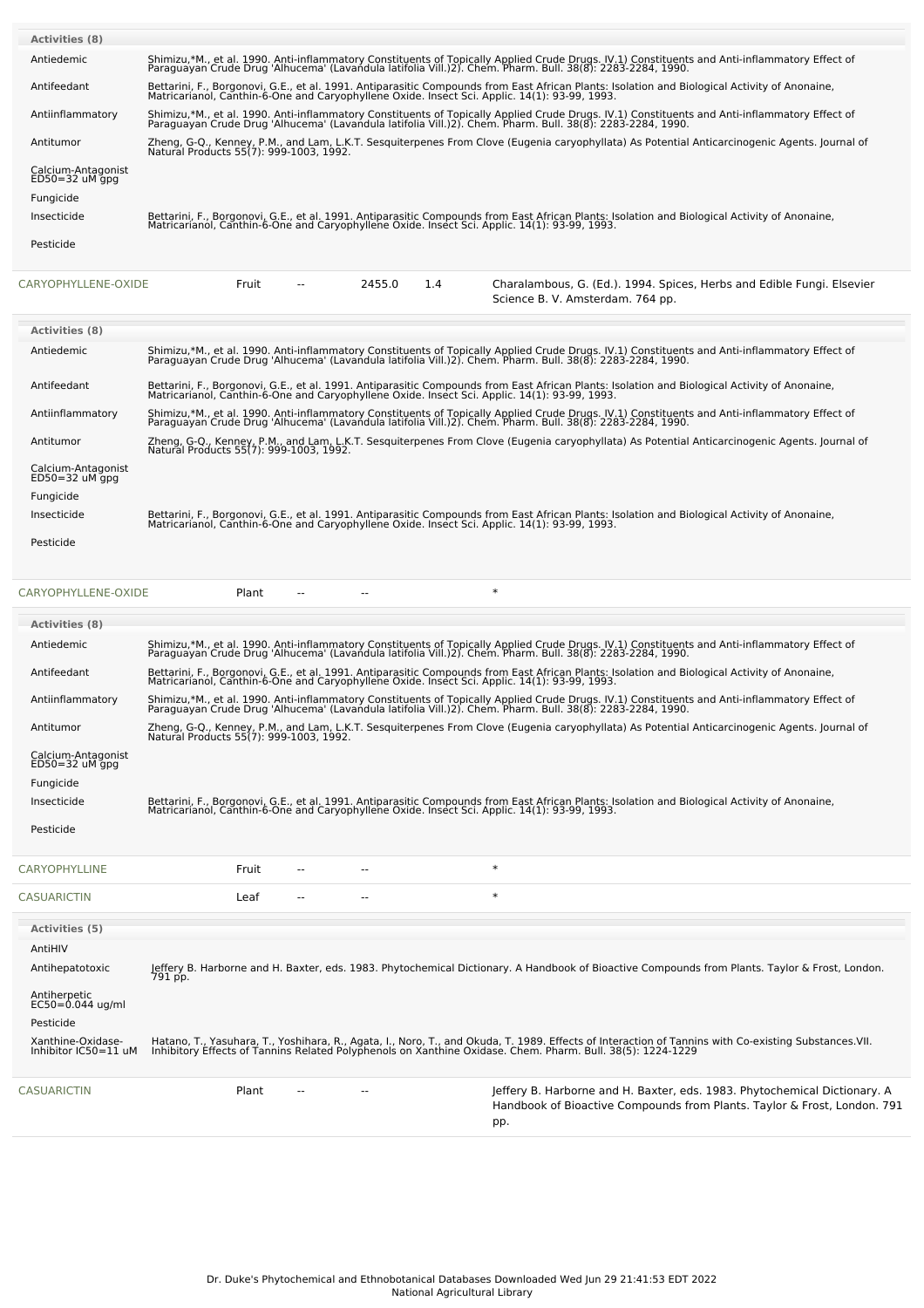| Activities (5)                                    |         |        |                                                                                      |       |                    |            |                                                                                                                                                                                                                                   |  |                                                                               |
|---------------------------------------------------|---------|--------|--------------------------------------------------------------------------------------|-------|--------------------|------------|-----------------------------------------------------------------------------------------------------------------------------------------------------------------------------------------------------------------------------------|--|-------------------------------------------------------------------------------|
| AntiHIV                                           |         |        |                                                                                      |       |                    |            |                                                                                                                                                                                                                                   |  |                                                                               |
| Antihepatotoxic                                   | 791 pp. |        |                                                                                      |       |                    |            | Jeffery B. Harborne and H. Baxter, eds. 1983. Phytochemical Dictionary. A Handbook of Bioactive Compounds from Plants. Taylor & Frost, London.                                                                                    |  |                                                                               |
| Antiherpetic<br>$EC50=0.044$ ug/ml                |         |        |                                                                                      |       |                    |            |                                                                                                                                                                                                                                   |  |                                                                               |
| Pesticide<br>Xanthine-Oxidase-                    |         |        |                                                                                      |       |                    |            |                                                                                                                                                                                                                                   |  |                                                                               |
| Inhibitor IC50=11 uM                              |         |        |                                                                                      |       |                    |            | Hatano, T., Yasuhara, T., Yoshihara, R., Agata, I., Noro, T., and Okuda, T. 1989. Effects of Interaction of Tannins with Co-existing Substances.VII.<br>Inhibitory Effects of Tannins Related Polyphenols on Xanthine Oxidase. Ch |  |                                                                               |
| <b>CASUARIIN</b>                                  |         | Leaf   | $\sim$                                                                               | 9.7   |                    | $\ast$     |                                                                                                                                                                                                                                   |  |                                                                               |
| <b>CHAVICOL</b>                                   |         | Fruit  | 465.0                                                                                | 510.0 | $-0.45$            | 1979-1980. |                                                                                                                                                                                                                                   |  | Lawrence, B.M., Essential Oils 1976-1977, Essential Oils 1978, Essential Oils |
| Activities (3)                                    |         |        |                                                                                      |       |                    |            |                                                                                                                                                                                                                                   |  |                                                                               |
| Fungicide                                         |         |        |                                                                                      |       |                    |            |                                                                                                                                                                                                                                   |  |                                                                               |
| Nematicide                                        |         |        |                                                                                      |       | HerbalGram No. 17. |            |                                                                                                                                                                                                                                   |  |                                                                               |
| Pesticide                                         |         |        |                                                                                      |       |                    |            |                                                                                                                                                                                                                                   |  |                                                                               |
| <b>CHAVICOL</b>                                   |         | Flower | 465.0                                                                                | 510.0 |                    | $\ast$     |                                                                                                                                                                                                                                   |  |                                                                               |
| Activities (3)                                    |         |        |                                                                                      |       |                    |            |                                                                                                                                                                                                                                   |  |                                                                               |
| Fungicide                                         |         |        |                                                                                      |       |                    |            |                                                                                                                                                                                                                                   |  |                                                                               |
| Nematicide                                        |         |        |                                                                                      |       | HerbalGram No. 17. |            |                                                                                                                                                                                                                                   |  |                                                                               |
| Pesticide                                         |         |        |                                                                                      |       |                    |            |                                                                                                                                                                                                                                   |  |                                                                               |
| <b>CHROMIUM</b>                                   |         | Fruit  | 3.0                                                                                  | 5.0   | 0.19               | ∗          |                                                                                                                                                                                                                                   |  |                                                                               |
| <b>Activities (24)</b>                            |         |        |                                                                                      |       |                    |            |                                                                                                                                                                                                                                   |  |                                                                               |
| Amphiglycemic?                                    |         |        | Davies, S., and Stewart, A. 1990. Nutritional Medicine. Avon Books, New York. 509pp. |       |                    |            |                                                                                                                                                                                                                                   |  |                                                                               |
| AntiAGE 200-1,000 ug                              |         |        |                                                                                      |       |                    |            | Challem, J., Berkson, Burt, and Smith, Melissa Dianne. 2000. Syndrome X - The complete nutritional program to prevent and reservse insulin<br>resistance. John Wiley & Sons, New York. 272 pp. \$24.95                            |  |                                                                               |
| AntiCFS 200 ug                                    |         |        |                                                                                      |       |                    |            |                                                                                                                                                                                                                                   |  |                                                                               |
| Antiacne                                          |         |        |                                                                                      |       |                    |            |                                                                                                                                                                                                                                   |  |                                                                               |
| Antiaging 200-1,000 ug                            |         |        |                                                                                      |       |                    |            | Challem, J., Berkson, Burt, and Smith, Melissa Dianne. 2000. Syndrome X - The complete nutritional program to prevent and reservse insulin<br>resistance. John Wiley & Sons, New York. 272 pp. \$24.95                            |  |                                                                               |
| Antiatherosclerotic 20<br>ug/day                  |         |        |                                                                                      |       |                    |            |                                                                                                                                                                                                                                   |  |                                                                               |
| Anticorneotic                                     |         |        | Davies, S., and Stewart, A. 1990. Nutritional Medicine. Avon Books, New York. 509pp. |       |                    |            |                                                                                                                                                                                                                                   |  |                                                                               |
| Antidiabetic 200-1,000<br>ug                      |         |        |                                                                                      |       |                    |            |                                                                                                                                                                                                                                   |  |                                                                               |
| Antidote (Lead)                                   |         |        |                                                                                      |       |                    |            | Davies, S., and Stewart, A. 1990. Nutritional Medicine. Avon Books, New York. 509pp.                                                                                                                                              |  |                                                                               |
| Antifatigue 200 ug                                |         |        |                                                                                      |       |                    |            |                                                                                                                                                                                                                                   |  |                                                                               |
| Antiglycosuric 200-<br>1,000 ug                   |         |        |                                                                                      |       |                    |            |                                                                                                                                                                                                                                   |  |                                                                               |
| Antiobesity 200-1,000<br>ug                       |         |        |                                                                                      |       |                    |            | Challem, J., Berkson, Burt, and Smith, Melissa Dianne. 2000. Syndrome X - The complete nutritional program to prevent and reservse insulin resistance. John Wiley & Sons, New York. 272 pp. \$24.95                               |  |                                                                               |
| Antisyndrome-X 200-<br>800 ug                     |         |        |                                                                                      |       |                    |            | Challem, J., Berkson, Burt, and Smith, Melissa Dianne. 2000. Syndrome X - The complete nutritional program to prevent and reservse insulin<br>resistance. John Wiley & Sons, New York. 272 pp. \$24.95                            |  |                                                                               |
| Antitriglyceride 20<br>ug/day                     |         |        | Werbach, M. 1993. Healing with Food. Harper Collins, New York, 443 pp.               |       |                    |            |                                                                                                                                                                                                                                   |  |                                                                               |
| Antitriglyceride 200-<br>$1,000$ $\bar{u}\dot{q}$ |         |        |                                                                                      |       |                    |            | Challem, J., Berkson, Burt, and Smith, Melissa Dianne. 2000. Syndrome X - The complete nutritional program to prevent and reservse insulin<br>resistance. John Wiley & Sons, New York. 272 pp. \$24.95                            |  |                                                                               |
| Cardioprotective                                  |         |        |                                                                                      |       |                    |            |                                                                                                                                                                                                                                   |  |                                                                               |
| Energizer<br>Hypocholesterolemic 20               |         |        | Werbach, M. 1993. Healing with Food. Harper Collins, New York, 443 pp.               |       |                    |            |                                                                                                                                                                                                                                   |  |                                                                               |
| ug/day<br>Hypocholesterolemic<br>200-1,000 ug     |         |        |                                                                                      |       |                    |            | Challem, J., Berkson, Burt, and Smith, Melissa Dianne. 2000. Syndrome X - The complete nutritional program to prevent and reservse insulin<br>resistance. John Wiley & Sons, New York. 272 pp. \$24.95                            |  |                                                                               |
| Hypoglycemic 200-                                 |         |        |                                                                                      |       |                    |            |                                                                                                                                                                                                                                   |  |                                                                               |
| $1,000$ ug                                        |         |        |                                                                                      |       |                    |            | Challem, J., Berkson, Burt, and Smith, Melissa Dianne. 2000. Syndrome X - The complete nutritional program to prevent and reservse insulin<br>resistance. John Wiley & Sons, New York. 272 pp. \$24.95                            |  |                                                                               |
| Hypotensive 200-1,000<br>ug                       |         |        | resistance. John Wiley & Sons, New York. 272 pp. \$24.95                             |       |                    |            | Challem, J., Berkson, Burt, and Smith, Melissa Dianne. 2000. Syndrome X - The complete nutritional program to prevent and reservse insulin                                                                                        |  |                                                                               |
| Immunomodulator<br>Insulinogenic                  |         |        |                                                                                      |       |                    |            |                                                                                                                                                                                                                                   |  |                                                                               |
| Memorigenic                                       |         |        |                                                                                      |       |                    |            |                                                                                                                                                                                                                                   |  |                                                                               |
|                                                   |         |        |                                                                                      |       |                    |            |                                                                                                                                                                                                                                   |  |                                                                               |
| <b>CHROMIUM</b>                                   |         | Flower | 3.0                                                                                  | 5.0   | 0.99               | $\ast$     |                                                                                                                                                                                                                                   |  |                                                                               |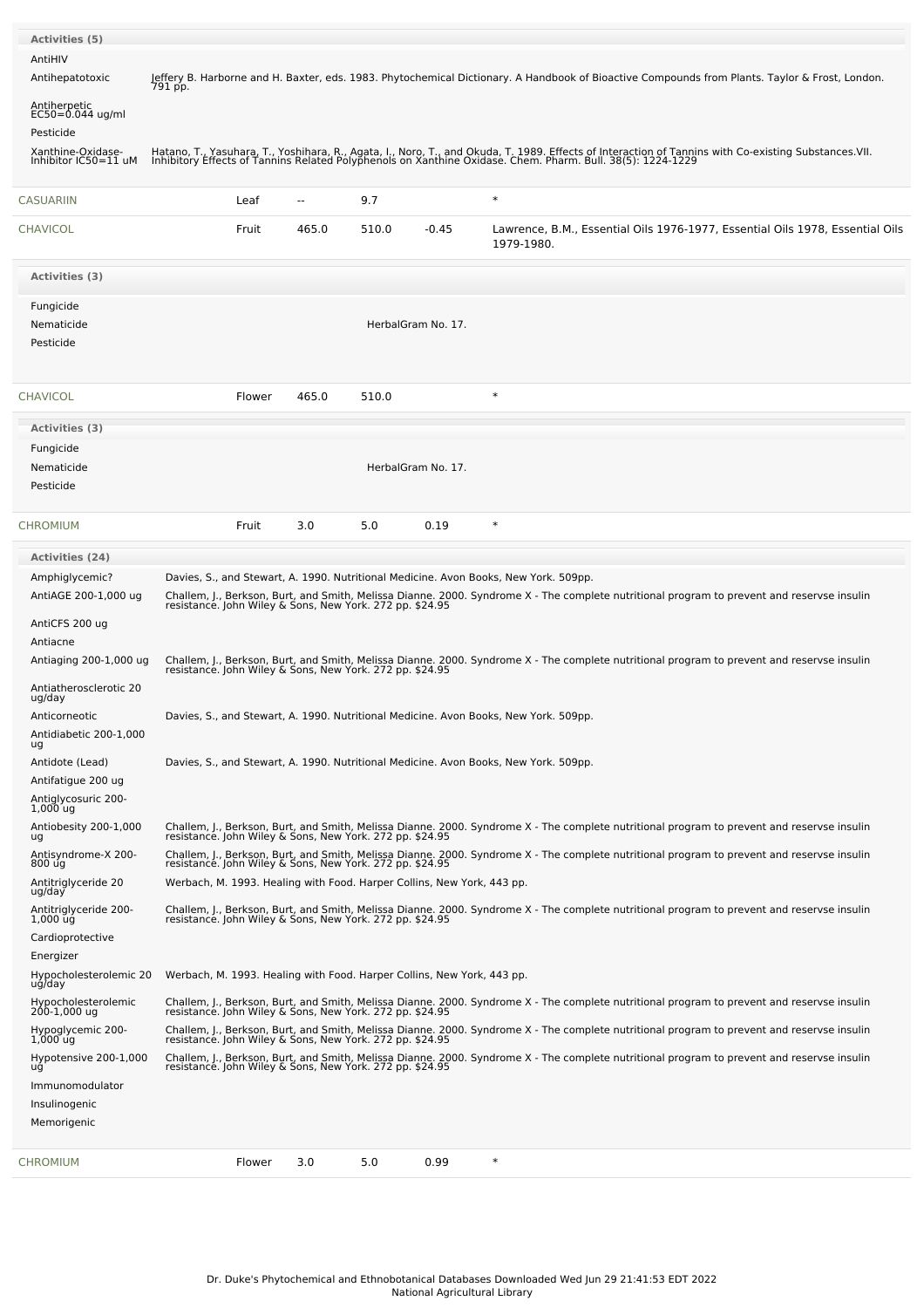| <b>Activities (24)</b>                                                                                                                                                                                  |                                                                                                                                                                                                                                                                                             |
|---------------------------------------------------------------------------------------------------------------------------------------------------------------------------------------------------------|---------------------------------------------------------------------------------------------------------------------------------------------------------------------------------------------------------------------------------------------------------------------------------------------|
| Amphiglycemic?<br>AntiAGE 200-1,000 ug                                                                                                                                                                  | Davies, S., and Stewart, A. 1990. Nutritional Medicine. Avon Books, New York. 509pp.<br>Challem, J., Berkson, Burt, and Smith, Melissa Dianne. 2000. Syndrome X - The complete nutritional program to prevent and reservse insulin resistance. John Wiley & Sons, New York. 272 pp. \$24.95 |
| AntiCFS 200 ug<br>Antiacne                                                                                                                                                                              |                                                                                                                                                                                                                                                                                             |
| Antiaging 200-1,000 ug                                                                                                                                                                                  | Challem, J., Berkson, Burt, and Smith, Melissa Dianne. 2000. Syndrome X - The complete nutritional program to prevent and reservse insulin<br>resistance. John Wiley & Sons, New York. 272 pp. \$24.95                                                                                      |
| Antiatherosclerotic 20<br>ug/day                                                                                                                                                                        |                                                                                                                                                                                                                                                                                             |
| Anticorneotic<br>Antidiabetic 200-1,000<br>ug                                                                                                                                                           | Davies, S., and Stewart, A. 1990. Nutritional Medicine. Avon Books, New York. 509pp.                                                                                                                                                                                                        |
| Antidote (Lead)<br>Antifatigue 200 ug<br>Antiglycosuric 200-<br>$1,000$ ug                                                                                                                              | Davies, S., and Stewart, A. 1990. Nutritional Medicine. Avon Books, New York. 509pp.                                                                                                                                                                                                        |
| Antiobesity 200-1,000<br>ug                                                                                                                                                                             | Challem, J., Berkson, Burt, and Smith, Melissa Dianne. 2000. Syndrome X - The complete nutritional program to prevent and reservse insulin<br>resistance. John Wiley & Sons, New York. 272 pp. \$24.95                                                                                      |
| Antisyndrome-X 200-<br>800 úg                                                                                                                                                                           | Challem, J., Berkson, Burt, and Smith, Melissa Dianne. 2000. Syndrome X - The complete nutritional program to prevent and reservse insulin<br>resistance. John Wiley & Sons, New York. 272 pp. \$24.95                                                                                      |
| Antitriglyceride 20<br>ug/day                                                                                                                                                                           | Werbach, M. 1993. Healing with Food. Harper Collins, New York, 443 pp.                                                                                                                                                                                                                      |
| Antitriglyceride 200-<br>1,000 ug<br>Cardioprotective                                                                                                                                                   | Challem, J., Berkson, Burt, and Smith, Melissa Dianne. 2000. Syndrome X - The complete nutritional program to prevent and reservse insulin<br>resistance. John Wiley & Sons, New York. 272 pp. \$24.95                                                                                      |
| Energizer                                                                                                                                                                                               |                                                                                                                                                                                                                                                                                             |
| Hypocholesterolemic 20<br>ug/day                                                                                                                                                                        | Werbach, M. 1993. Healing with Food. Harper Collins, New York, 443 pp.                                                                                                                                                                                                                      |
| Hypocholesterolemic<br>200-1,000 ug                                                                                                                                                                     | Challem, J., Berkson, Burt, and Smith, Melissa Dianne. 2000. Syndrome X - The complete nutritional program to prevent and reservse insulin<br>resistance. John Wiley & Sons, New York. 272 pp. \$24.95                                                                                      |
| Hypoglycemic 200-<br>$1,000$ ug                                                                                                                                                                         | Challem, J., Berkson, Burt, and Smith, Melissa Dianne. 2000. Syndrome X - The complete nutritional program to prevent and reservse insulin<br>resistance. John Wiley & Sons, New York. 272 pp. \$24.95                                                                                      |
| Hypotensive 200-1,000<br>uğ<br>Immunomodulator                                                                                                                                                          | Challem, J., Berkson, Burt, and Smith, Melissa Dianne. 2000. Syndrome X - The complete nutritional program to prevent and reservse insulin resistance. John Wiley & Sons, New York. 272 pp. \$24.95                                                                                         |
| Insulinogenic<br>Memorigenic                                                                                                                                                                            |                                                                                                                                                                                                                                                                                             |
|                                                                                                                                                                                                         |                                                                                                                                                                                                                                                                                             |
|                                                                                                                                                                                                         |                                                                                                                                                                                                                                                                                             |
|                                                                                                                                                                                                         | $\ast$<br>1.0<br>Fruit<br>--                                                                                                                                                                                                                                                                |
| CINNAMALDEHYDE<br><b>Activities (60)</b>                                                                                                                                                                |                                                                                                                                                                                                                                                                                             |
| Acaricide<br>Adrenergic                                                                                                                                                                                 | Newall, C. A., Anderson, L. A. and Phillipson, J. D. 1996. Herbal Medicine - A Guide for Health-care Professionals. The Pharmaceutical Press, London.<br>296pp.                                                                                                                             |
| Allelochemic<br>IC100=2.5 mM                                                                                                                                                                            | Lydon, J. & Duke, S., The potential of pesticides from plants, pp. 1-41 in Craker, L. & Simon, J., eds, Herbs, Spices & Medicinal Plants: Recent<br>Advances in Botany, Horticulture, & Pharmacology, v. 4, Oryx Press, Phoenix,                                                            |
| Allergenic<br>Anesthetic                                                                                                                                                                                | Hutchings, A, Scott, AH, Lewis, G, and Cunningham, A. 1996. Zulu Medicinal Plants. An inventory. University of Natal Press, Pietermaritzburg. 450                                                                                                                                           |
| Antiaggregant 200<br>uМ                                                                                                                                                                                 | pp.<br>Economic & Medicinal Plant Research, 5: 343.                                                                                                                                                                                                                                         |
| Antibacterial<br>MIC=250-1,000 ug/ml<br>Antienterococcic<br>$MIC=250$ ug/ml<br>Antiescherichic<br>$MIC=500$ ug/ml                                                                                       |                                                                                                                                                                                                                                                                                             |
| Antiherpetic<br>Antiinflammatory                                                                                                                                                                        | Hutchings, A, Scott, AH, Lewis, G, and Cunningham, A. 1996. Zulu Medicinal Plants. An inventory. University of Natal Press, Pietermaritzburg. 450<br>pp.                                                                                                                                    |
| Antiklebsiellic<br>$MIC=1,000$ ug/ml<br>Antileukemic<br>Antimutagenic<br>Antipneumonic<br>$MIC=1,000$ ug/ml<br>Antipseudomonic<br>$MIC=1,000$ ug/ml<br>Antipyretic<br>Antisalmonella<br>$MIC=500$ ug/ml | HerbalGram No. 24, page 40.                                                                                                                                                                                                                                                                 |
| Antispasmodic<br>Antistaphylococcic<br>MIC=250 ug/ml<br>Antiulcer 500<br>mg/kg/orl                                                                                                                      |                                                                                                                                                                                                                                                                                             |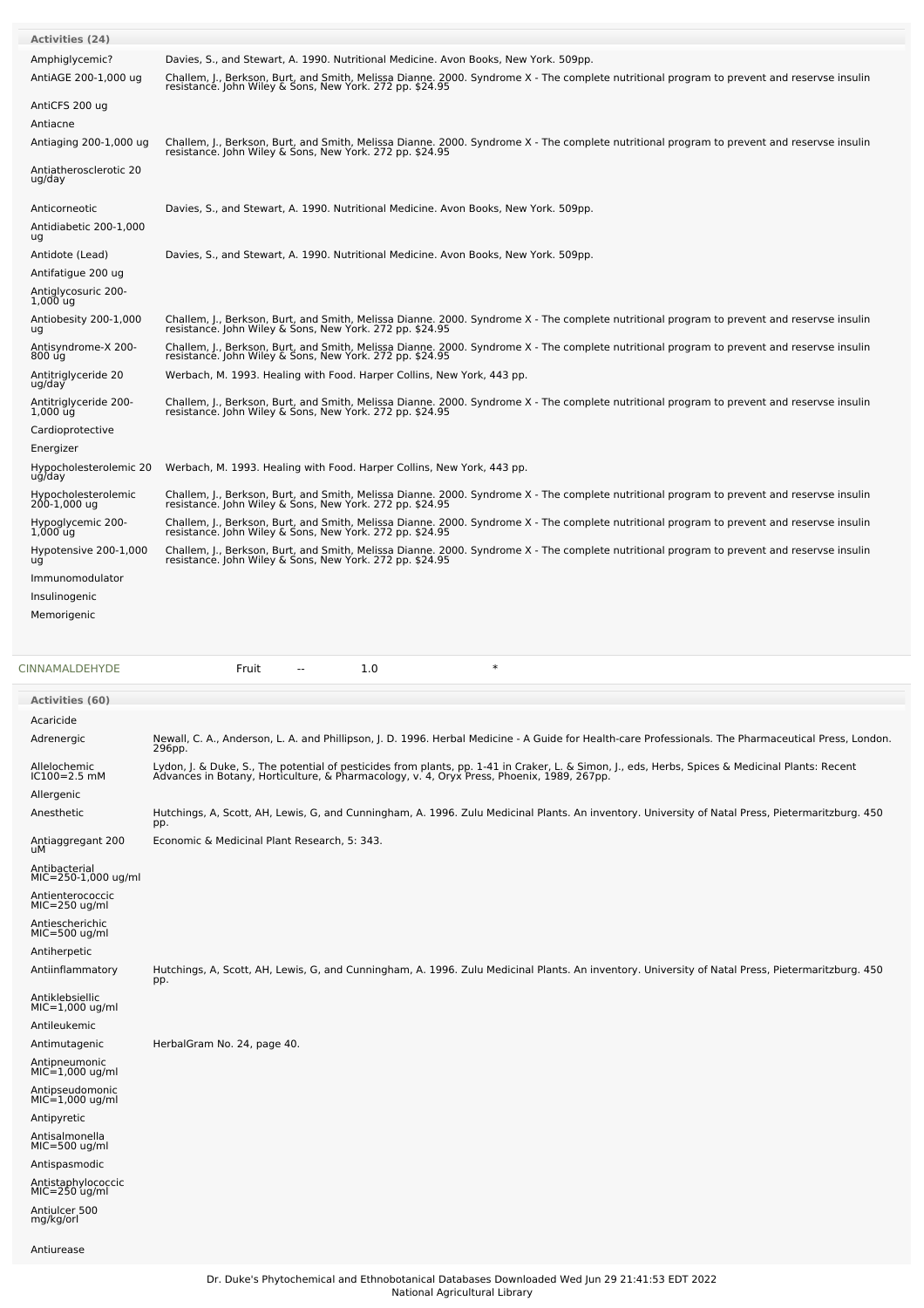| Antiviral                                                                                                                                                                                                                                                                                                                                                                                              |                                                                                                                                                                                                                                                                                                                                                                                                                                                                                             |
|--------------------------------------------------------------------------------------------------------------------------------------------------------------------------------------------------------------------------------------------------------------------------------------------------------------------------------------------------------------------------------------------------------|---------------------------------------------------------------------------------------------------------------------------------------------------------------------------------------------------------------------------------------------------------------------------------------------------------------------------------------------------------------------------------------------------------------------------------------------------------------------------------------------|
| CNS-Depressant                                                                                                                                                                                                                                                                                                                                                                                         | Williamson, E. M. and Evans, F. J., Potter's New Cyclopaedia of Botanical Drugs and Preparations, Revised Ed., Saffron Walden, the C. W. Daniel<br>Co., Ltd., Essex UK, 362 pp, 1988, reprint 1989.                                                                                                                                                                                                                                                                                         |
| CNS-Stimulant                                                                                                                                                                                                                                                                                                                                                                                          | Williamson, E. M. and Evans, F. J., Potter's New Cyclopaedia of Botanical Drugs and Preparations, Revised Ed., Saffron Walden, the C. W. Daniel<br>Co., Ltd., Essex UK, 362 pp, 1988, reprint 1989.                                                                                                                                                                                                                                                                                         |
| COX-2-Inhibitor<br>$IC50 = 245$ uM                                                                                                                                                                                                                                                                                                                                                                     |                                                                                                                                                                                                                                                                                                                                                                                                                                                                                             |
| Cancer-Preventive<br>Candidicide MIC=16-<br>40 ppm<br>Choleretic 500<br>mg/kg/orl<br>Chronotropic                                                                                                                                                                                                                                                                                                      | Stitt, P. A. Why George Should Eat Broccoli. Dougherty Co, Milwaukee, WI, 1990, 399 pp.                                                                                                                                                                                                                                                                                                                                                                                                     |
| Circulatory-Stimulant<br>Cyclooxygenase-                                                                                                                                                                                                                                                                                                                                                               | Hutchings, A, Scott, AH, Lewis, G, and Cunningham, A. 1996. Zulu Medicinal Plants. An inventory. University of Natal Press, Pietermaritzburg. 450                                                                                                                                                                                                                                                                                                                                           |
| Inhibitor<br>Cytotoxic ED50=5-60<br>ug/ml<br>FLavor<br>Fungicide 1.7-250<br>ppm<br>Fungicide MIC=16-40                                                                                                                                                                                                                                                                                                 | pp.                                                                                                                                                                                                                                                                                                                                                                                                                                                                                         |
| ppm<br>Herbicide                                                                                                                                                                                                                                                                                                                                                                                       | Jeffery B. Harborne and H. Baxter, eds. 1983. Phytochemical Dictionary. A Handbook of Bioactive Compounds from Plants. Taylor & Frost, London.                                                                                                                                                                                                                                                                                                                                              |
| Histaminic                                                                                                                                                                                                                                                                                                                                                                                             | 791 pp.                                                                                                                                                                                                                                                                                                                                                                                                                                                                                     |
| Hypoglycemic                                                                                                                                                                                                                                                                                                                                                                                           | Williamson, E. M. and Evans, F. J., Potter's New Cyclopaedia of Botanical Drugs and Preparations, Revised Ed., Saffron Walden, the C. W. Daniel<br>Co., Ltd., Essex UK, 362 pp, 1988, reprint 1989.                                                                                                                                                                                                                                                                                         |
| Hypotensive                                                                                                                                                                                                                                                                                                                                                                                            | Williamson, E. M. and Evans, F. J., Potter's New Cyclopaedia of Botanical Drugs and Preparations, Revised Ed., Saffron Walden, the C. W. Daniel<br>Co., Ltd., Essex UK, 362 pp, 1988, reprint 1989.                                                                                                                                                                                                                                                                                         |
| Hypothermic<br>Inotropic<br>Insecticide<br>Irritant<br>Lipoxygenase-<br>Inhibitor<br>Monoaminergic<br>Mutagenic<br>Perfumery<br>Pesticide<br>Sedative<br>Sprout-Inhibitor<br>Teratogenic<br>Termiticide LD96=1<br>mg/g<br>Termiticide LD100=5<br>mg/g<br>Tranquilizer<br>Tyrosinase-Inhibitor<br>$1D50=129$ ug/ml<br>Tyrosinase-Inhibitor<br>ID50=970 uM<br>Vasodilator<br>Vibriocide MIC=250<br>ug/ml | Leung, A. Y. and Foster, S. 1995. Encyclopedia of Common Natural Ingredients 2nd Ed. John Wiley & Sons, New York. 649 pp.<br>Rinzler, C. A. 1990. The Complete Book of Herbs, Spices and Condiments. Facts on File, New York. 199 pp.<br>Hutchings, A, Scott, AH, Lewis, G, and Cunningham, A. 1996. Zulu Medicinal Plants. An inventory. University of Natal Press, Pietermaritzburg. 450<br>pp.<br>Nematicide 100 ug/ml Shoyakugaku Zasshi, 44: 183.<br>Duke, J.A Personal Communication. |
| CINNAMALDEHYDE                                                                                                                                                                                                                                                                                                                                                                                         | $-1.0$<br>$\ast$<br>Flower<br>1.0<br>$\overline{\phantom{a}}$                                                                                                                                                                                                                                                                                                                                                                                                                               |
| Activities (60)                                                                                                                                                                                                                                                                                                                                                                                        |                                                                                                                                                                                                                                                                                                                                                                                                                                                                                             |
| Acaricide                                                                                                                                                                                                                                                                                                                                                                                              |                                                                                                                                                                                                                                                                                                                                                                                                                                                                                             |
| Adrenergic                                                                                                                                                                                                                                                                                                                                                                                             | Newall, C. A., Anderson, L. A. and Phillipson, J. D. 1996. Herbal Medicine - A Guide for Health-care Professionals. The Pharmaceutical Press, London.<br>296pp.                                                                                                                                                                                                                                                                                                                             |
| Allelochemic<br>$IC100 = 2.5$ mM                                                                                                                                                                                                                                                                                                                                                                       | Lydon, J. & Duke, S., The potential of pesticides from plants, pp. 1-41 in Craker, L. & Simon, J., eds, Herbs, Spices & Medicinal Plants: Recent<br>Advances in Botany, Horticulture, & Pharmacology, v. 4, Oryx Press, Phoenix,                                                                                                                                                                                                                                                            |
| Allergenic                                                                                                                                                                                                                                                                                                                                                                                             |                                                                                                                                                                                                                                                                                                                                                                                                                                                                                             |
| Anesthetic                                                                                                                                                                                                                                                                                                                                                                                             | Hutchings, A, Scott, AH, Lewis, G, and Cunningham, A. 1996. Zulu Medicinal Plants. An inventory. University of Natal Press, Pietermaritzburg. 450<br>pp.                                                                                                                                                                                                                                                                                                                                    |
| Antiaggregant 200<br>uМ                                                                                                                                                                                                                                                                                                                                                                                | Economic & Medicinal Plant Research, 5: 343.                                                                                                                                                                                                                                                                                                                                                                                                                                                |
| Antibacterial<br>MIC=250-1,000 ug/ml                                                                                                                                                                                                                                                                                                                                                                   |                                                                                                                                                                                                                                                                                                                                                                                                                                                                                             |
| Antienterococcic<br>$MIC=250$ ug/ml                                                                                                                                                                                                                                                                                                                                                                    |                                                                                                                                                                                                                                                                                                                                                                                                                                                                                             |
| Antiescherichic<br>$MIC=500$ ug/ml                                                                                                                                                                                                                                                                                                                                                                     |                                                                                                                                                                                                                                                                                                                                                                                                                                                                                             |
| Antiherpetic                                                                                                                                                                                                                                                                                                                                                                                           |                                                                                                                                                                                                                                                                                                                                                                                                                                                                                             |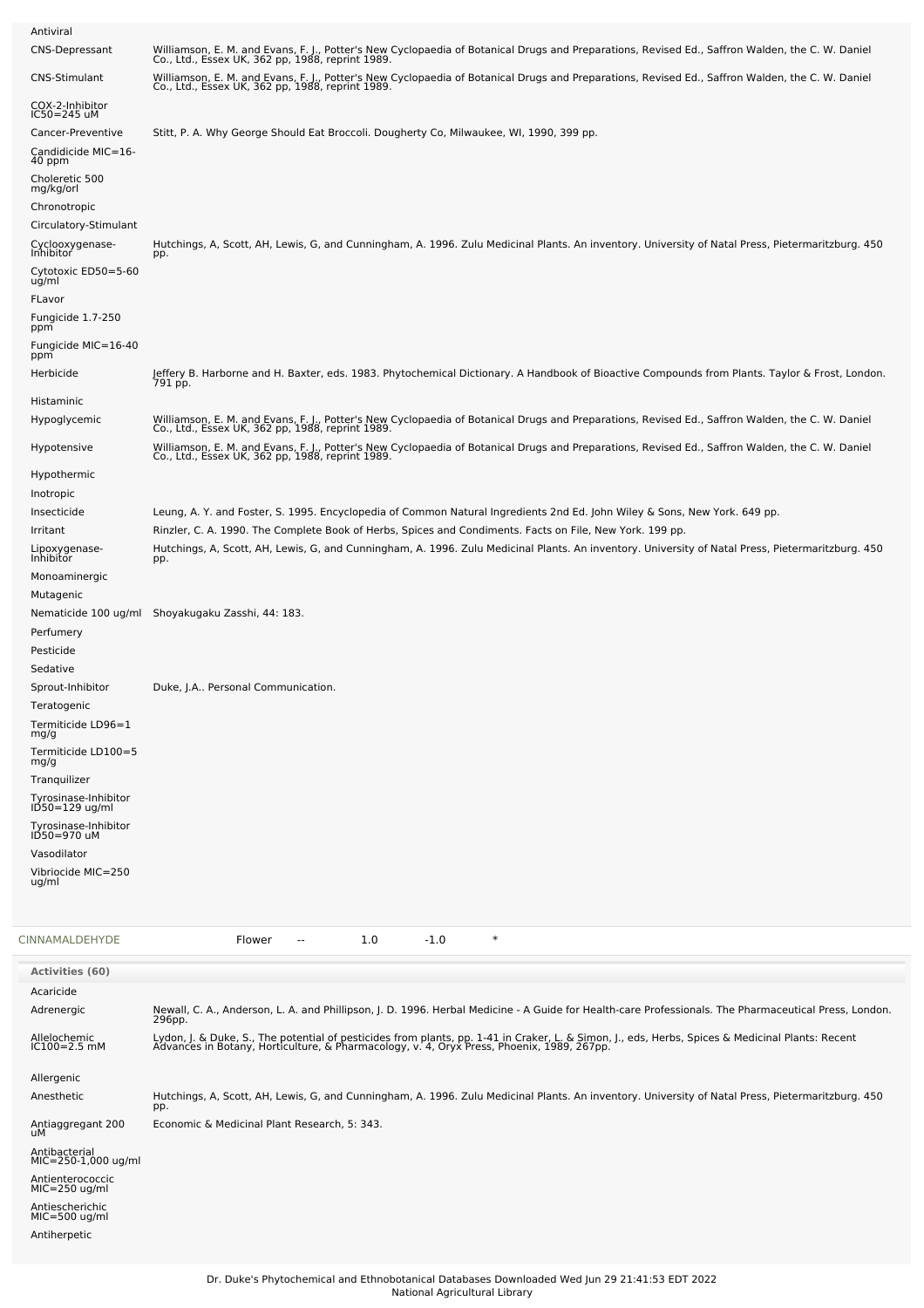| Antiinflammatory                       | Hutchings, A, Scott, AH, Lewis, G, and Cunningham, A. 1996. Zulu Medicinal Plants. An inventory. University of Natal Press, Pietermaritzburg. 450<br>pp.                                                                              |
|----------------------------------------|---------------------------------------------------------------------------------------------------------------------------------------------------------------------------------------------------------------------------------------|
| Antiklebsiellic                        |                                                                                                                                                                                                                                       |
| $MIC=1,000$ ug/ml<br>Antileukemic      |                                                                                                                                                                                                                                       |
| Antimutagenic                          | HerbalGram No. 24, page 40.                                                                                                                                                                                                           |
| Antipneumonic<br>MIC=1,000 ug/ml       |                                                                                                                                                                                                                                       |
| Antipseudomonic                        |                                                                                                                                                                                                                                       |
| $MIC=1,000$ ug/ml                      |                                                                                                                                                                                                                                       |
| Antipyretic<br>Antisalmonella          |                                                                                                                                                                                                                                       |
| $MIC=500$ ug/ml                        |                                                                                                                                                                                                                                       |
| Antispasmodic                          |                                                                                                                                                                                                                                       |
| Antistaphylococcic<br>$MIC=250$ ug/ml  |                                                                                                                                                                                                                                       |
| Antiulcer 500<br>mg/kg/orl             |                                                                                                                                                                                                                                       |
| Antiurease                             |                                                                                                                                                                                                                                       |
| Antiviral                              |                                                                                                                                                                                                                                       |
| CNS-Depressant                         | Williamson, E. M. and Evans, F. J., Potter's New Cyclopaedia of Botanical Drugs and Preparations, Revised Ed., Saffron Walden, the C. W. Daniel Co., Leaniel Co., Leaniel Co., Leaniel Co., Leaniel Co., Leaniel Co., Leaniel         |
| CNS-Stimulant                          | Williamson, E. M. and Evans, F. J., Potter's New Cyclopaedia of Botanical Drugs and Preparations, Revised Ed., Saffron Walden, the C. W. Daniel<br>Co., Ltd., Essex UK, 362 pp, 1988, reprint 1989.                                   |
| COX-2-Inhibitor<br>$IC50 = 245$ uM     |                                                                                                                                                                                                                                       |
| Cancer-Preventive                      | Stitt, P. A. Why George Should Eat Broccoli. Dougherty Co, Milwaukee, WI, 1990, 399 pp.                                                                                                                                               |
| Candidicide MIC=16-<br>40 ppm          |                                                                                                                                                                                                                                       |
| Choleretic 500<br>mg/kg/orl            |                                                                                                                                                                                                                                       |
| Chronotropic                           |                                                                                                                                                                                                                                       |
| Circulatory-Stimulant                  |                                                                                                                                                                                                                                       |
| Cyclooxygenase-<br>Inhibitor           | Hutchings, A, Scott, AH, Lewis, G, and Cunningham, A. 1996. Zulu Medicinal Plants. An inventory. University of Natal Press, Pietermaritzburg. 450<br>pp.                                                                              |
| Cytotoxic ED50=5-60                    |                                                                                                                                                                                                                                       |
| ug/ml<br>FLavor                        |                                                                                                                                                                                                                                       |
| Fungicide 1.7-250<br>ppm               |                                                                                                                                                                                                                                       |
| Fungicide MIC=16-40<br>ppm             |                                                                                                                                                                                                                                       |
| Herbicide                              | Jeffery B. Harborne and H. Baxter, eds. 1983. Phytochemical Dictionary. A Handbook of Bioactive Compounds from Plants. Taylor & Frost, London.<br>791 pp.                                                                             |
| Histaminic                             |                                                                                                                                                                                                                                       |
| Hypoglycemic                           | Williamson, E. M. and Evans, F. J., Potter's New Cyclopaedia of Botanical Drugs and Preparations, Revised Ed., Saffron Walden, the C. W. Daniel<br>Co., Ltd., Essex UK, 362 pp, 1988, reprint 1989.                                   |
| Hypotensive                            | Williamson, E. M. and Evans, F. J., Potter's New Cyclopaedia of Botanical Drugs and Preparations, Revised Ed., Saffron Walden, the C. W. Daniel<br>Co., Ltd., Essex UK, 362 pp, 1988, reprint 1989.                                   |
| Hypothermic                            |                                                                                                                                                                                                                                       |
| Inotropic                              |                                                                                                                                                                                                                                       |
| Insecticide<br>Irritant                | Leung, A. Y. and Foster, S. 1995. Encyclopedia of Common Natural Ingredients 2nd Ed. John Wiley & Sons, New York. 649 pp.<br>Rinzler, C. A. 1990. The Complete Book of Herbs, Spices and Condiments. Facts on File, New York. 199 pp. |
|                                        | Hutchings, A, Scott, AH, Lewis, G, and Cunningham, A. 1996. Zulu Medicinal Plants. An inventory. University of Natal Press, Pietermaritzburg. 450                                                                                     |
| Lipoxygenase-<br>Inhibitor             | pp.                                                                                                                                                                                                                                   |
| Monoaminergic                          |                                                                                                                                                                                                                                       |
| Mutagenic                              | Nematicide 100 ug/ml Shoyakugaku Zasshi, 44: 183.                                                                                                                                                                                     |
| Perfumery                              |                                                                                                                                                                                                                                       |
| Pesticide                              |                                                                                                                                                                                                                                       |
| Sedative                               |                                                                                                                                                                                                                                       |
| Sprout-Inhibitor                       | Duke, J.A Personal Communication.                                                                                                                                                                                                     |
| Teratogenic                            |                                                                                                                                                                                                                                       |
| Termiticide LD96=1<br>mg/g             |                                                                                                                                                                                                                                       |
| Termiticide LD100=5<br>mg/g            |                                                                                                                                                                                                                                       |
| Tranquilizer                           |                                                                                                                                                                                                                                       |
| Tyrosinase-Inhibitor<br>ID50=129 ug/ml |                                                                                                                                                                                                                                       |
| Tyrosinase-Inhibitor                   |                                                                                                                                                                                                                                       |
| ID50=970 uM<br>Vasodilator             |                                                                                                                                                                                                                                       |
| Vibriocide MIC=250                     |                                                                                                                                                                                                                                       |
| ug/ml                                  |                                                                                                                                                                                                                                       |
| CIS-ISOEUGENOL                         | $\ast$<br>Fruit<br>--<br>--                                                                                                                                                                                                           |
|                                        |                                                                                                                                                                                                                                       |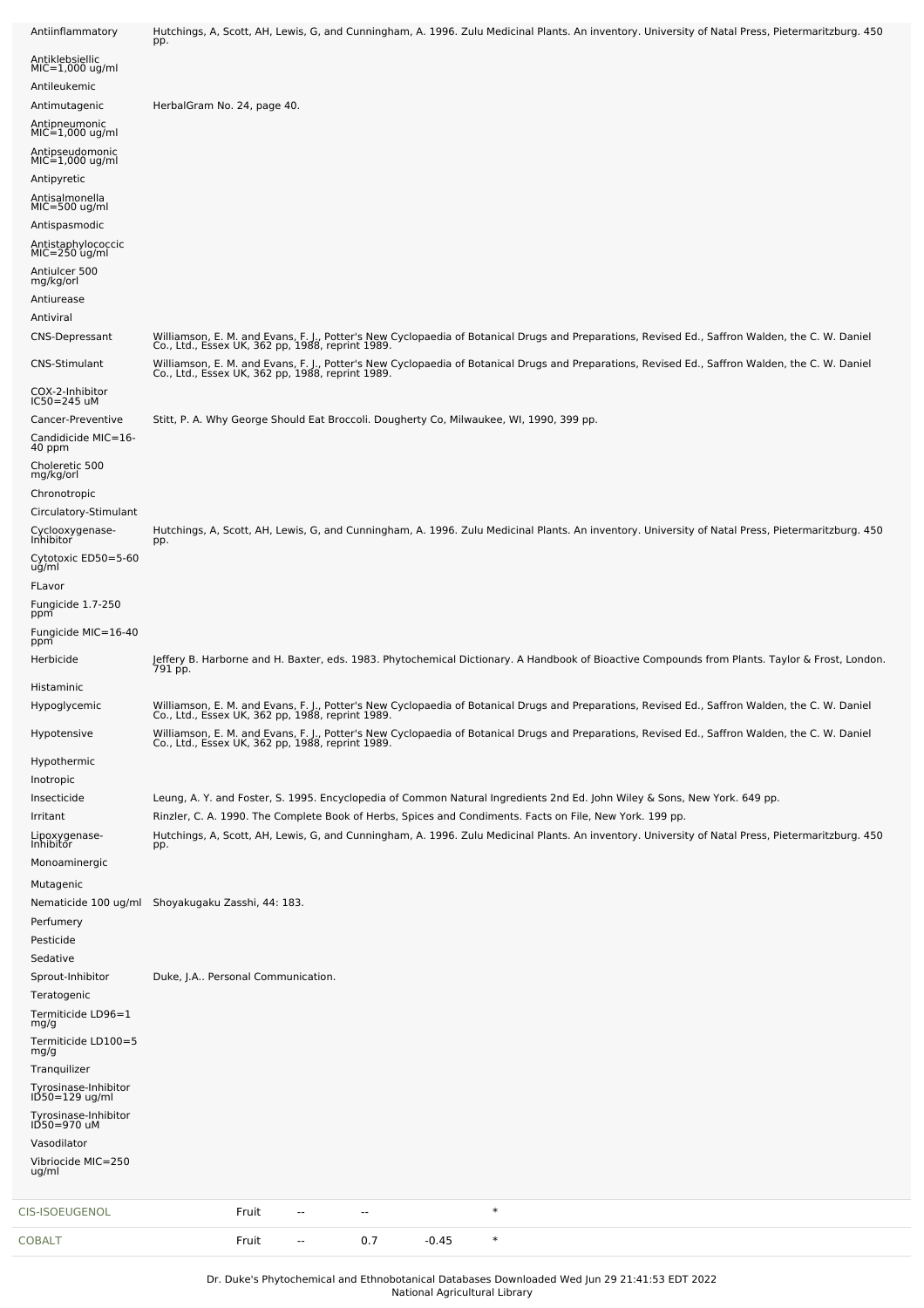| <b>Activities (2)</b>         |                   |                          |                          |                                                                      |                                                                                      |                                                                               |
|-------------------------------|-------------------|--------------------------|--------------------------|----------------------------------------------------------------------|--------------------------------------------------------------------------------------|-------------------------------------------------------------------------------|
| Cardiomyopathogenic           |                   |                          |                          |                                                                      | Davies, S., and Stewart, A. 1990. Nutritional Medicine. Avon Books, New York. 509pp. |                                                                               |
| Erythrocytogenic              |                   |                          |                          |                                                                      | Davies, S., and Stewart, A. 1990. Nutritional Medicine. Avon Books, New York. 509pp. |                                                                               |
|                               |                   |                          |                          |                                                                      |                                                                                      |                                                                               |
| <b>COBALT</b>                 | Flower            | $\overline{\phantom{a}}$ | 0.7                      | $-0.51$                                                              | $\ast$                                                                               |                                                                               |
| <b>Activities (2)</b>         |                   |                          |                          |                                                                      |                                                                                      |                                                                               |
| Cardiomyopathogenic           |                   |                          |                          |                                                                      | Davies, S., and Stewart, A. 1990. Nutritional Medicine. Avon Books, New York. 509pp. |                                                                               |
| Erythrocytogenic              |                   |                          |                          |                                                                      | Davies, S., and Stewart, A. 1990. Nutritional Medicine. Avon Books, New York. 509pp. |                                                                               |
|                               |                   |                          |                          |                                                                      |                                                                                      |                                                                               |
| CONIFERALDEHYDE               | Stem              | $\overline{\phantom{a}}$ | $\overline{\phantom{a}}$ |                                                                      | $\ast$                                                                               |                                                                               |
| CONIFERALDEHYDE               | Leaf              | --                       | $\overline{\phantom{a}}$ |                                                                      | $\ast$                                                                               |                                                                               |
| <b>COPPER</b>                 | Fruit             | 3.0                      | 9.0                      | $-0.3$                                                               | $\ast$                                                                               |                                                                               |
| <b>Activities (12)</b>        |                   |                          |                          |                                                                      |                                                                                      |                                                                               |
| Antianemic                    |                   |                          |                          |                                                                      |                                                                                      |                                                                               |
| Antiarthritic                 |                   |                          |                          |                                                                      |                                                                                      |                                                                               |
| Antidiabetic 2-4 mg/day       |                   |                          |                          |                                                                      | Werbach, M. 1993. Healing with Food. Harper Collins, New York, 443 pp.               |                                                                               |
| Antifatigue                   |                   |                          |                          |                                                                      |                                                                                      |                                                                               |
| Antiinflammatory              |                   |                          |                          |                                                                      | Werbach, M. 1993. Healing with Food. Harper Collins, New York, 443 pp.               |                                                                               |
| Antinociceptive               |                   |                          |                          |                                                                      | Werbach, M. 1993. Healing with Food. Harper Collins, New York, 443 pp.               |                                                                               |
|                               |                   |                          |                          |                                                                      |                                                                                      |                                                                               |
| Antiosteoporotic              |                   |                          |                          |                                                                      |                                                                                      |                                                                               |
| Cardioprotective              |                   |                          |                          |                                                                      |                                                                                      |                                                                               |
| Contraceptive                 | Martindale's 28th |                          |                          |                                                                      |                                                                                      |                                                                               |
| Hypocholesterolemic           |                   |                          |                          |                                                                      | Davies, S., and Stewart, A. 1990. Nutritional Medicine. Avon Books, New York. 509pp. |                                                                               |
| Immunomodulator               |                   |                          |                          |                                                                      |                                                                                      |                                                                               |
| Schizophrenigenic             |                   |                          |                          |                                                                      | Davies, S., and Stewart, A. 1990. Nutritional Medicine. Avon Books, New York. 509pp. |                                                                               |
| <b>COPPER</b>                 | Flower            | 3.0                      | 9.0                      | $-0.84$                                                              | $\ast$                                                                               |                                                                               |
| Activities (12)               |                   |                          |                          |                                                                      |                                                                                      |                                                                               |
| Antianemic                    |                   |                          |                          |                                                                      |                                                                                      |                                                                               |
| Antiarthritic                 |                   |                          |                          |                                                                      |                                                                                      |                                                                               |
|                               |                   |                          |                          |                                                                      |                                                                                      |                                                                               |
| Antidiabetic 2-4 mg/day       |                   |                          |                          |                                                                      | Werbach, M. 1993. Healing with Food. Harper Collins, New York, 443 pp.               |                                                                               |
| Antifatigue                   |                   |                          |                          |                                                                      |                                                                                      |                                                                               |
| Antiinflammatory              |                   |                          |                          |                                                                      | Werbach, M. 1993. Healing with Food. Harper Collins, New York, 443 pp.               |                                                                               |
| Antinociceptive               |                   |                          |                          |                                                                      | Werbach, M. 1993. Healing with Food. Harper Collins, New York, 443 pp.               |                                                                               |
| Antiosteoporotic              |                   |                          |                          |                                                                      |                                                                                      |                                                                               |
| Cardioprotective              |                   |                          |                          |                                                                      |                                                                                      |                                                                               |
| Contraceptive                 | Martindale's 28th |                          |                          |                                                                      |                                                                                      |                                                                               |
| Hypocholesterolemic           |                   |                          |                          |                                                                      | Davies, S., and Stewart, A. 1990. Nutritional Medicine. Avon Books, New York. 509pp. |                                                                               |
| Immunomodulator               |                   |                          |                          |                                                                      |                                                                                      |                                                                               |
| Schizophrenigenic             |                   |                          |                          |                                                                      | Davies, S., and Stewart, A. 1990. Nutritional Medicine. Avon Books, New York. 509pp. |                                                                               |
|                               |                   |                          |                          |                                                                      |                                                                                      |                                                                               |
| CORNUS-TANNIN-2               | Plant             |                          | ٠.                       |                                                                      | $\ast$                                                                               |                                                                               |
| CRATAEGOLIC ACID METHYL ESTER | Fruit             |                          |                          |                                                                      |                                                                                      | Lawrence, B.M., Essential Oils 1976-1977, Essential Oils 1978, Essential Oils |
|                               |                   |                          |                          |                                                                      | 1979-1980.                                                                           |                                                                               |
| CRATAEGOLIC-ACID              | Flower            | --                       | 6.0                      |                                                                      | $\ast$                                                                               |                                                                               |
| CRATAEGOLIC-ACID              | Fruit             | 6.0                      | 1500.0                   |                                                                      | $\ast$                                                                               |                                                                               |
| CRATEGOLIC-ACID               | Seed              | $\overline{\phantom{a}}$ | 20.0                     |                                                                      | $\ast$                                                                               |                                                                               |
|                               |                   |                          |                          |                                                                      |                                                                                      |                                                                               |
| Activities (2)                |                   |                          |                          |                                                                      |                                                                                      |                                                                               |
| Cardiotonic                   |                   |                          |                          |                                                                      |                                                                                      |                                                                               |
| Digestive                     |                   |                          |                          | Oriental Materia Medica (three volumes by Dr. Hsu and collaborators) |                                                                                      |                                                                               |
| <b>CUBENENE</b>               | Fruit             | $-$                      | $\sim$ $\sim$            |                                                                      | $\ast$                                                                               |                                                                               |
| <b>CUBENOL</b>                | Leaf              | $\overline{\phantom{a}}$ | $\overline{a}$           |                                                                      | Science B. V. Amsterdam. 764 pp.                                                     | Charalambous, G. (Ed.). 1994. Spices, Herbs and Edible Fungi. Elsevier        |
| CUMINALDEHYDE                 | Fruit             | $\overline{\phantom{a}}$ | $\overline{\phantom{a}}$ |                                                                      | $\ast$                                                                               |                                                                               |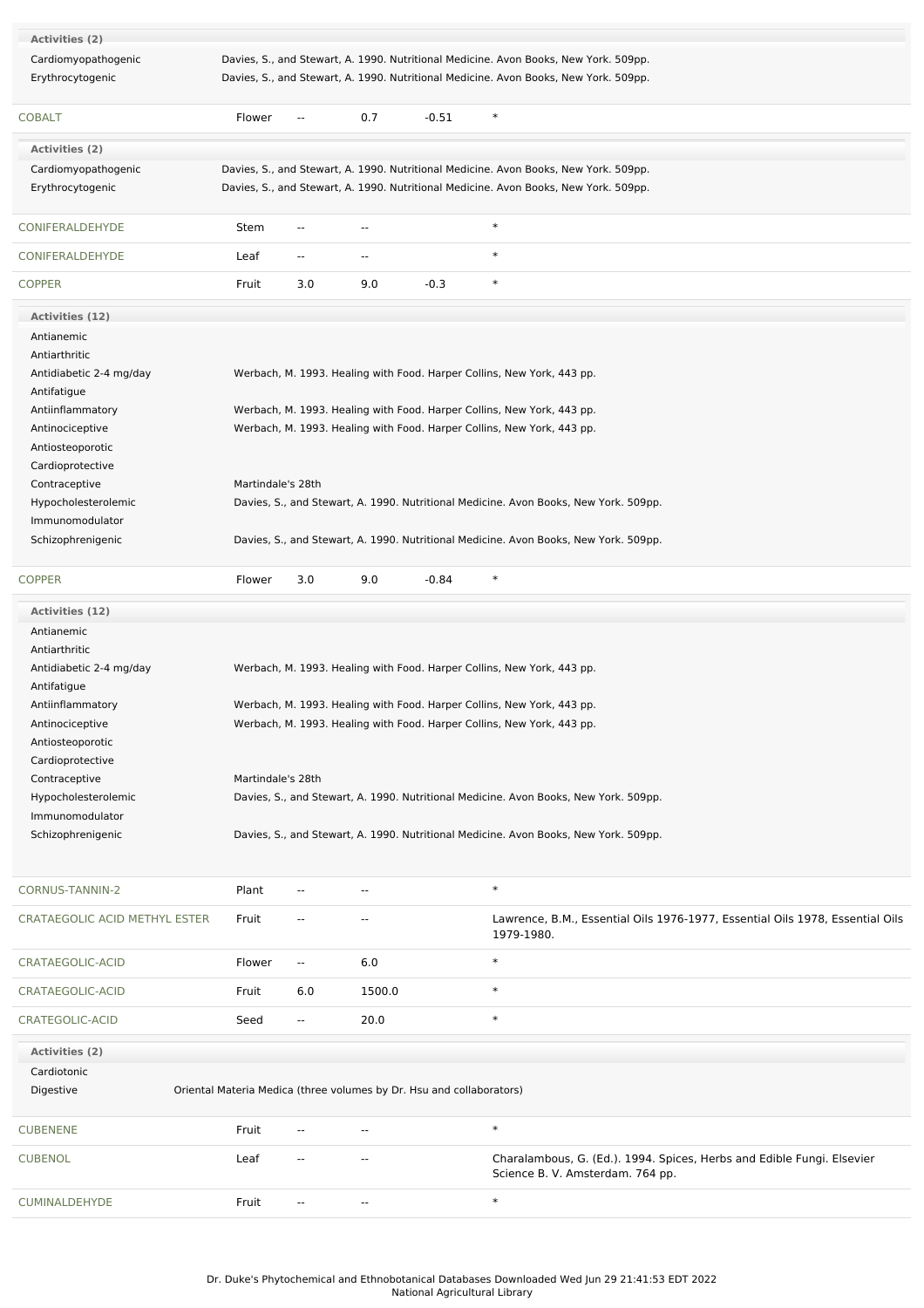| <b>Activities (10)</b>                 |                                                                                                                                                                                                                             |
|----------------------------------------|-----------------------------------------------------------------------------------------------------------------------------------------------------------------------------------------------------------------------------|
| Antibacterial                          |                                                                                                                                                                                                                             |
| FLavor FEMA <1                         | Aloe Research Council - Duke writeup of non-peer reviewd book by Coats and draft by Henry                                                                                                                                   |
| Fungicide                              | Singh*, G., Upadhyay, R.K. 1990. Fungitoxic Activity of Cumaldehyde, Main Constituent of the Cuminum cyminum Oil. Fitoterapia 62(1): 86, 1991.                                                                              |
| Irritant                               | Zebovitz, T. C. Ed. 1989. Part VII. Flavor and Fragrance Substances, in Keith L. H. and Walters, D.B., eds. Compendium of Safety Data Sheets for<br>Research and Industrial Chemicals. VCH Publishers, New York. 3560-4253. |
| Larvicide                              | Leung, A.Y., Encyclopedia of Common Natural Ingredients Used in Food, Drugs, and Cosmetics, John Wiley & Sons, New York, 1980.                                                                                              |
| Perfumery                              | Jeffery B. Harborne and H. Baxter, eds. 1983. Phytochemical Dictionary. A Handbook of Bioactive Compounds from Plants. Taylor & Frost, London.<br>791 pp.                                                                   |
| Pesticide                              |                                                                                                                                                                                                                             |
| Sedative                               | Zebovitz, T. C. Ed. 1989. Part VII. Flavor and Fragrance Substances, in Keith L. H. and Walters, D.B., eds. Compendium of Safety Data Sheets for<br>Research and Industrial Chemicals, VCH Publishers, New York, 3560-4253. |
| Tyrosinase-Inhibitor<br>$ID50=0.05$ mM |                                                                                                                                                                                                                             |
| Ulcerogenic                            | Zebovitz, T. C. Ed. 1989. Part VII. Flavor and Fragrance Substances, in Keith L. H. and Walters, D.B., eds. Compendium of Safety Data Sheets for<br>Research and Industrial Chemicals, VCH Publishers, New York, 3560-4253. |
| <b>DAUCOSTEROL</b>                     | $\ast$<br>Fruit                                                                                                                                                                                                             |

| <b>Activities (5)</b>                                                           |                                                                                                                                                                                                                                                  |
|---------------------------------------------------------------------------------|--------------------------------------------------------------------------------------------------------------------------------------------------------------------------------------------------------------------------------------------------|
| Aldose-Reductase-Inhibitor 0.1<br>mM/l rat (weak activity, 31.9%<br>inhibition) | Fujita, T., Ohira, K., Miyatake, K., Nakano, Y., Nakayama, M. 1995. Inhibitory Effect of Perillosides A and C, Related Monoterpene<br>Glucosides on Aldose Reductase and Their Structure-Activity Relationships. Chem Pharm Bull,                |
| Antileukemic                                                                    |                                                                                                                                                                                                                                                  |
| Antispasmodic 20 mg/kg                                                          | =ICMR(Indian Council of Medical Research).1976.Medicinal Plants of India.Vol.1.Indian Council of Med. Res.Cambridge Printing<br>Works, New Delhi.487 pp;ICMR.1987.Medicinal Plants of India.Vol.2.Indian Council of Med. Res.Camb<br>Delhi.600pp |
| Antitumor                                                                       |                                                                                                                                                                                                                                                  |
| Hypoglycemic                                                                    | Economic & Medicinal Plant Research, 6: 158.                                                                                                                                                                                                     |
|                                                                                 |                                                                                                                                                                                                                                                  |

| DELTA-CADINENE | Fruit |  |  |  |  |
|----------------|-------|--|--|--|--|
|----------------|-------|--|--|--|--|

| <b>Activities (9)</b>          |                                                                                                                                                                      |
|--------------------------------|----------------------------------------------------------------------------------------------------------------------------------------------------------------------|
| Aldose-Reductase-<br>Inhibitor |                                                                                                                                                                      |
| Antiacne                       |                                                                                                                                                                      |
| Antibacterial MIC800<br>ug/ml  | Muroi, H. and Kubo, I. 1993. Combination Effects of Antibacterial Compounds in Green Tea Flavor against Streptococcus mutans. J. Agric. Food<br>Chem. 41: 1102-1105. |
| Anticariogenic MIC800<br>ug/ml | Muroi, H. and Kubo, I. 1993. Combination Effects of Antibacterial Compounds in Green Tea Flavor against Streptococcus mutans. J. Agric. Food<br>Chem. 41: 1102-1105. |
| Antistreptococcic              |                                                                                                                                                                      |
| Cytochrome-P450-<br>Inducer    |                                                                                                                                                                      |
| P450-Inducer                   |                                                                                                                                                                      |
| Pesticide                      |                                                                                                                                                                      |
| Testosterone-Inducer           |                                                                                                                                                                      |

| IENE | Leaf |
|------|------|
|      |      |

[DELTA-CADINENE](file:///phytochem/chemicals/show/7012) Leaf 25.0 160.0 0.23 Charalambous, G. (Ed.). 1994. Spices, Herbs and Edible Fungi. Elsevier Science B. V. Amsterdam. 764 pp.

| <b>Activities (9)</b>                |                      |                          |                                       |         |                                                                                                                                                                      |
|--------------------------------------|----------------------|--------------------------|---------------------------------------|---------|----------------------------------------------------------------------------------------------------------------------------------------------------------------------|
| Aldose-Reductase-<br>Inhibitor       |                      |                          |                                       |         |                                                                                                                                                                      |
| Antiacne                             |                      |                          |                                       |         |                                                                                                                                                                      |
| <b>Antibacterial MIC800</b><br>ug/ml |                      |                          |                                       |         | Muroi, H. and Kubo, I. 1993. Combination Effects of Antibacterial Compounds in Green Tea Flavor against Streptococcus mutans. J. Agric. Food<br>Chem. 41: 1102-1105. |
| Anticariogenic MIC800<br>ug/ml       | Chem. 41: 1102-1105. |                          |                                       |         | Muroi, H. and Kubo, I. 1993. Combination Effects of Antibacterial Compounds in Green Tea Flavor against Streptococcus mutans. J. Agric. Food                         |
| Antistreptococcic                    |                      |                          |                                       |         |                                                                                                                                                                      |
| Cytochrome-P450-<br>Inducer          |                      |                          |                                       |         |                                                                                                                                                                      |
| P450-Inducer                         |                      |                          |                                       |         |                                                                                                                                                                      |
| Pesticide                            |                      |                          |                                       |         |                                                                                                                                                                      |
| Testosterone-Inducer                 |                      |                          |                                       |         |                                                                                                                                                                      |
|                                      |                      |                          |                                       |         |                                                                                                                                                                      |
| <b>DELTA-CADINOL</b>                 | Fruit                | $\overline{\phantom{a}}$ | $\overline{\phantom{a}}$              |         | $\ast$                                                                                                                                                               |
| Activities (1)                       |                      |                          |                                       |         |                                                                                                                                                                      |
| Termiticide                          |                      |                          | Material und Organismen, 24: 1, 1989. |         |                                                                                                                                                                      |
| <b>DELTA-CADINOL</b>                 | Leaf                 | 8.0                      | 13.0                                  | $-0.11$ | Charalambous, G. (Ed.). 1994. Spices, Herbs and Edible Fungi. Elsevier<br>Science B. V. Amsterdam. 764 pp.                                                           |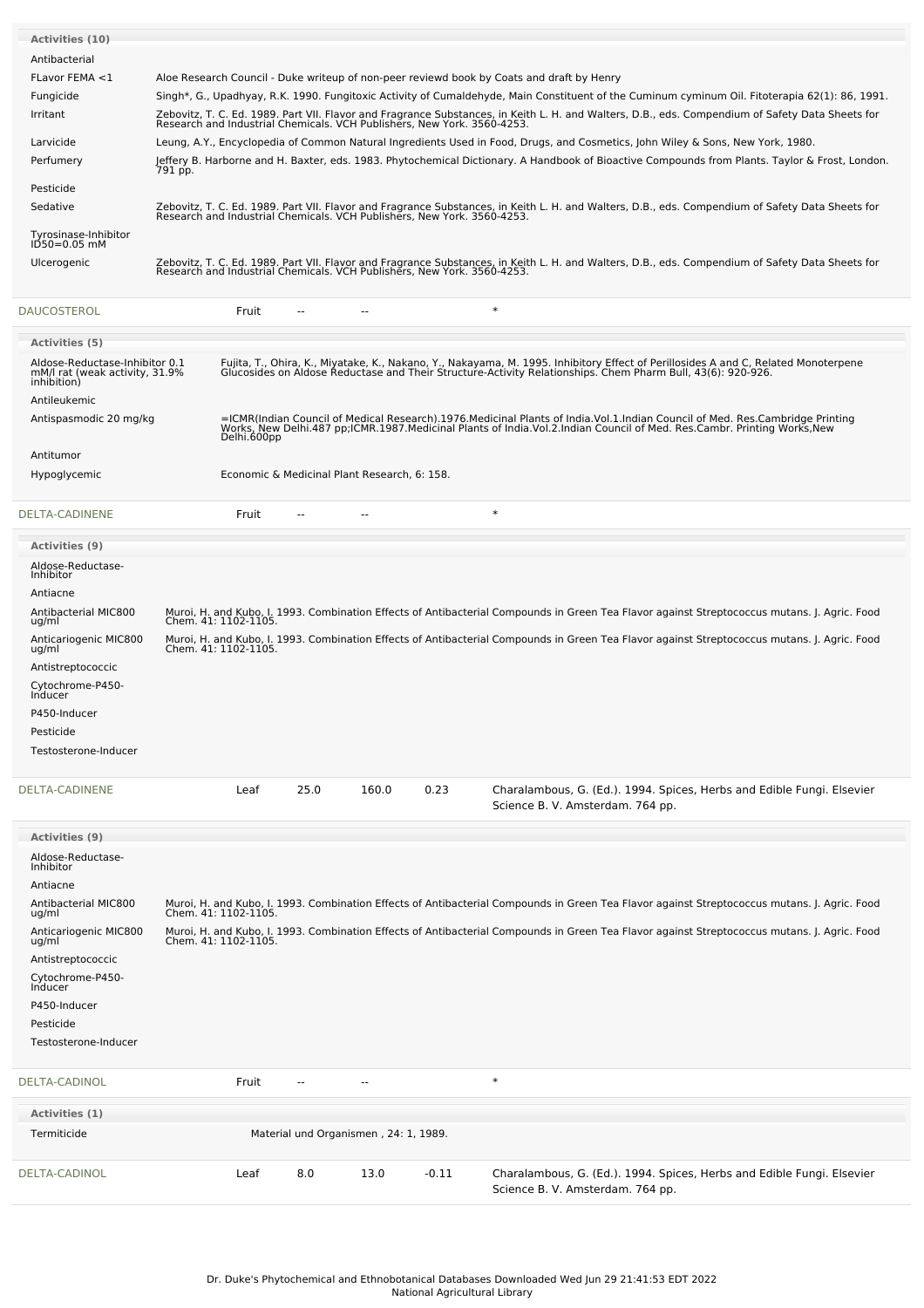| Activities (1)<br>Termiticide |       |               | Material und Organismen, 24: 1, 1989. |                                                                                                                                 |
|-------------------------------|-------|---------------|---------------------------------------|---------------------------------------------------------------------------------------------------------------------------------|
| DIMETHYL-FURFURAL             | Plant | $\sim$        | $\sim$ $\sim$                         | ж                                                                                                                               |
| ELLAGIC-ACID                  | Bark  | $\sim$ $\sim$ | $- -$                                 | Lowry, J. B. 1968. The Distribution and Potential Taxonomic Value of<br>Alkylated Ellagic Acids. Phytochemistry 7 10: 1803-1813 |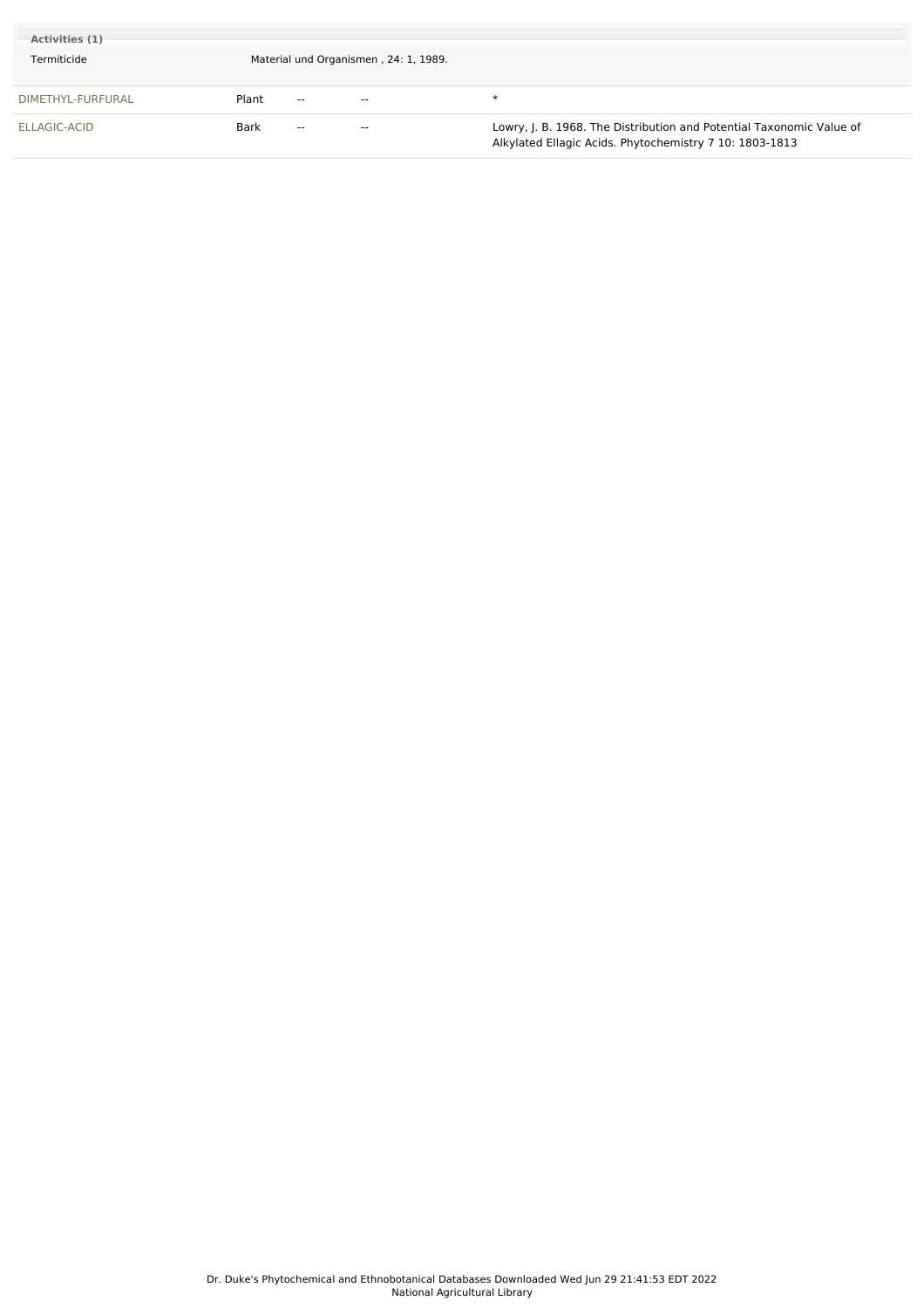| ELLAGIC-ACID                                             | $\ast$<br>Fruit<br>21.0<br>$-0.69$<br>--                                                                                                                                                                                          |
|----------------------------------------------------------|-----------------------------------------------------------------------------------------------------------------------------------------------------------------------------------------------------------------------------------|
| $IC50 = 3.1$ uM                                          | Hatano, T., Yasuhara, T., Yoshihara, R., Agata, I., Noro, T., and Okuda, T. 1989. Effects of Interaction of Tannins with Co-existing<br>Substances.VII. Inhibitory Effects of Tannins Related Polyphenols on Xanthine Oxidase. Ch |
| Topoisomerase-I-Antagonist<br>Xanthine-Oxidase-Inhibitor | Journal of Medicinal Food 2: 167.1999.                                                                                                                                                                                            |
| Sunscreen 0.50%                                          | Jim Duke's personal files.                                                                                                                                                                                                        |
| Quinone-Reductase-Inducer<br>$0.4$ g/kg rat              | Ahn, D., Putt, D., Kresty, L., Stoner, G. D., Fromm, D., Hollenberg, P. F. 1996. The Effects of Dietary Ellagic Acid on Rat Hepatic and<br>Esophageal Mucosal Cytochromes P450 and Phase II Enzymes. Carcinogenesis, 17(4): 821-8 |
| Pesticide                                                |                                                                                                                                                                                                                                   |
| uq/ml<br>Juvabional                                      | Jacobson, M., Glossary of Plant-Derived Insect Deterrents, CRC Press, Inc., Boca Raton, FL, 213 p, 1990.                                                                                                                          |
| Hemostatic<br>Hepatoprotective IC55=30                   | Merck 11th Edition<br>Mayumi Ito (nee Someya), et al. 1990. Hepatoprotective Compounds from Canarium album and Euphorbia nematocypha. Chem. Pharm.<br>Bull. 38(8): 2201-2203, 1990.                                               |
| HIV-RT-Inhibitor                                         | Economic & Medicinal Plant Research, 5: 224.                                                                                                                                                                                      |
| Glucosyl-Transferase-Inhibitor<br>ID50=20 ug/ml          |                                                                                                                                                                                                                                   |
| Detoxicant                                               |                                                                                                                                                                                                                                   |
| Deiodinase-Inhibitor                                     | Jim Duke's personal files.                                                                                                                                                                                                        |
| Cytotoxic 4.6 ug/ml                                      | Advance in Chinese Medicinal Materials Research. 1985. Eds. H. M. Chang, H. W. Yeung, W. -W. Tso and A. Koo. World Scientific<br>Publishing Co., Philadelphia Pa., page 359.                                                      |
| Candida-SAP-Inhibitor<br>IC50=8.4 uM                     |                                                                                                                                                                                                                                   |
| Cancer-Preventive 3 ppm                                  |                                                                                                                                                                                                                                   |
| Astringent                                               | Martindale's 29th                                                                                                                                                                                                                 |
| Apoptotic                                                | Joseph, J., Nadeau, D. and Underwood, A. 2001. The Color Code. Hyperion, NY.                                                                                                                                                      |
| Antiviral<br>Antiyeast IC50=10.5 uM                      | Economic & Medicinal Plant Research, 5: 224.                                                                                                                                                                                      |
| Antitumor                                                |                                                                                                                                                                                                                                   |
| Antithyroid                                              | Jim Duke's personal files.                                                                                                                                                                                                        |
| Antistreptococcic ID50=20<br>ug/ml                       |                                                                                                                                                                                                                                   |
| Antiseptic 1,250 ug/ml                                   |                                                                                                                                                                                                                                   |
|                                                          | Rukunga, G. and Simons, A. J. 2006. The Potential of Plants as a Source of Antimalarial Agents - A Review. Africa Herbal Antimalaria<br>Meeting. PlantaPhile Publications, Berlin. 72 pp.                                         |
| Antiplaque 1,250 ug/ml<br>Antiplasmodial IC50=0.5 uM     |                                                                                                                                                                                                                                   |
| Antiperoxidant IC50=29 uM                                | Planta Medica, 57: A54, 1991.                                                                                                                                                                                                     |
| Antiperiodontic 1,250 ug/ml                              |                                                                                                                                                                                                                                   |
| Antioxidant 2/3 quercetin                                |                                                                                                                                                                                                                                   |
| Antioxidant IC98=30 ppm                                  |                                                                                                                                                                                                                                   |
| Antimutagenic<br>Antioxidant >50 x tocopherol            | Osawa, T. Phenolic Antioxidants in Dietary Plants as Antimutagens. Phenolic Compounds in Food and Their Effects on Health, Ch.11 p.142.                                                                                           |
|                                                          | Rukunga, G. and Simons, A. J. 2006. The Potential of Plants as a Source of Antimalarial Agents - A Review. Africa Herbal Antimalaria<br>Meeting. PlantaPhile Publications, Berlin. 72 pp.                                         |
| Antiinflammatory<br>Antimalarial IC50=0.5 uM             |                                                                                                                                                                                                                                   |
| Antihyperthyroid                                         |                                                                                                                                                                                                                                   |
| Antigingivitic 1,250 ug/ml                               |                                                                                                                                                                                                                                   |
| Anticataract                                             | Shimizu, M., Horie, S., Terashima, S., Ueno, H., et al. 1989. Studies on Aldose Reductase Inhibitors from Natural Products.II. Active<br>Components of a Paraguayan Crude Drug 'Para-parai mi,' Phyllanthus niruri. Chem. Pharm.  |
| Anticariogenic ID50=20 ug/ml                             |                                                                                                                                                                                                                                   |
| Anticancer (Mouth)                                       | Joseph, J., Nadeau, D. and Underwood, A. 2001. The Color Code. Hyperion, NY.                                                                                                                                                      |
| Anticancer (Esophagus)                                   | Joseph, J., Nadeau, D. and Underwood, A. 2001. The Color Code. Hyperion, NY.                                                                                                                                                      |
| Anticancer (Colon)                                       | Joseph, J., Nadeau, D. and Underwood, A. 2001. The Color Code. Hyperion, NY.                                                                                                                                                      |
| Anticancer (Cervix)                                      | Joseph, J., Nadeau, D. and Underwood, A. 2001. The Color Code. Hyperion, NY.                                                                                                                                                      |
| Antibacterial ID50=20 ug/ml                              |                                                                                                                                                                                                                                   |
| Antianaphylactic<br>Antibacterial 1,250 ug/ml            |                                                                                                                                                                                                                                   |
| Antiaflatoxin                                            |                                                                                                                                                                                                                                   |
|                                                          | Tan, G.T., Pezzuto, J.M., Kinghorn,* A.D., Hughes, S.H. Evaluation Of Natural Products As Inhibitors Of Human Immunodeficiency Virus<br>Type 1 (HIV-1) Reverse Transcriptase. Journal of Natural Products, 54(1): 143-154, 1991.  |
| AntiGTF ID50=20 ug/ml<br>AntiHIV IC90=200 ug/ml          |                                                                                                                                                                                                                                   |
| activity)                                                |                                                                                                                                                                                                                                   |
| Aldose-Reductase-Inhibitor<br>$IC50=0.2$ ug/ml (strong   |                                                                                                                                                                                                                                   |
| Aldose-Reductase-Inhibitor<br>$IC50=0.2$ uM              |                                                                                                                                                                                                                                   |
| mus                                                      |                                                                                                                                                                                                                                   |
| ACE-Inhibitor IC50=5 mM/l<br>Abortifacient 1.2 mg/kg ivn |                                                                                                                                                                                                                                   |
| <b>Activities (51)</b>                                   |                                                                                                                                                                                                                                   |
|                                                          |                                                                                                                                                                                                                                   |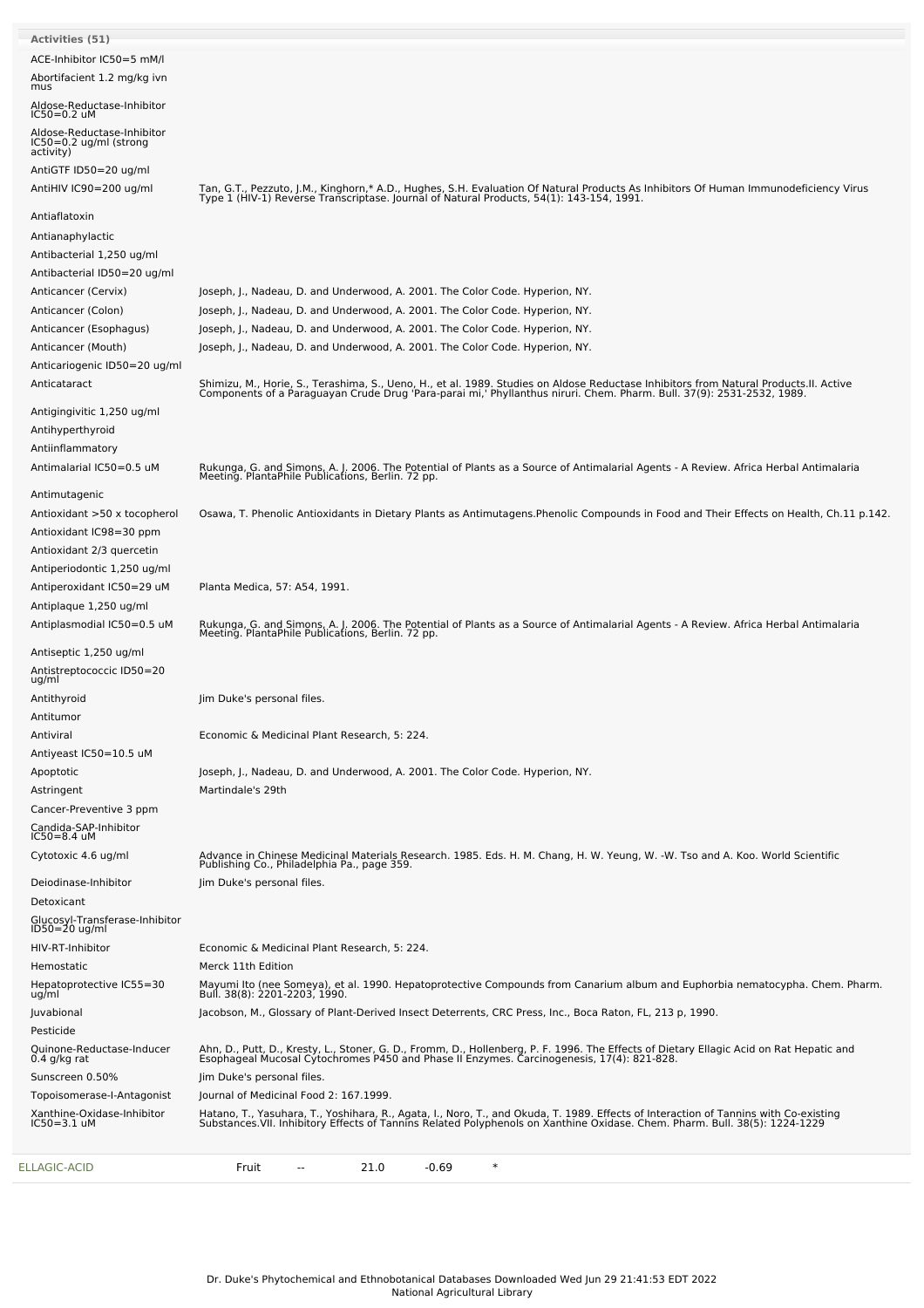| <b>Activities (51)</b>                                            |                                                                                                                                                                                                                                   |
|-------------------------------------------------------------------|-----------------------------------------------------------------------------------------------------------------------------------------------------------------------------------------------------------------------------------|
| ACE-Inhibitor IC50=5 mM/l                                         |                                                                                                                                                                                                                                   |
| Abortifacient 1.2 mg/kg ivn                                       |                                                                                                                                                                                                                                   |
| mus                                                               |                                                                                                                                                                                                                                   |
| Aldose-Reductase-Inhibitor<br>IC50=0.2 uM                         |                                                                                                                                                                                                                                   |
| Aldose-Reductase-Inhibitor<br>IC50=0.2 ug/ml (strong<br>activity) |                                                                                                                                                                                                                                   |
| AntiGTF ID50=20 ug/ml                                             |                                                                                                                                                                                                                                   |
| AntiHIV IC90=200 ug/ml                                            | Tan, G.T., Pezzuto, J.M., Kinghorn,* A.D., Hughes, S.H. Evaluation Of Natural Products As Inhibitors Of Human Immunodeficiency Virus<br>Type 1 (HIV-1) Reverse Transcriptase. Journal of Natural Products, 54(1): 143-154, 1991.  |
| Antiaflatoxin                                                     |                                                                                                                                                                                                                                   |
| Antianaphylactic                                                  |                                                                                                                                                                                                                                   |
| Antibacterial 1,250 ug/ml                                         |                                                                                                                                                                                                                                   |
| Antibacterial ID50=20 ug/ml                                       |                                                                                                                                                                                                                                   |
| Anticancer (Cervix)                                               | Joseph, J., Nadeau, D. and Underwood, A. 2001. The Color Code. Hyperion, NY.                                                                                                                                                      |
| Anticancer (Colon)                                                | Joseph, J., Nadeau, D. and Underwood, A. 2001. The Color Code. Hyperion, NY.                                                                                                                                                      |
| Anticancer (Esophagus)                                            | Joseph, J., Nadeau, D. and Underwood, A. 2001. The Color Code. Hyperion, NY.                                                                                                                                                      |
| Anticancer (Mouth)                                                | Joseph, J., Nadeau, D. and Underwood, A. 2001. The Color Code. Hyperion, NY.                                                                                                                                                      |
| Anticariogenic ID50=20 ug/ml                                      |                                                                                                                                                                                                                                   |
| Anticataract                                                      |                                                                                                                                                                                                                                   |
|                                                                   | Shimizu, M., Horie, S., Terashima, S., Ueno, H., et al. 1989. Studies on Aldose Reductase Inhibitors from Natural Products. II. Active<br>Components of a Paraguayan Crude Drug 'Para-parai mi,' Phyllanthus niruri. Chem. Pharm. |
| Antigingivitic 1,250 ug/ml                                        |                                                                                                                                                                                                                                   |
| Antihyperthyroid                                                  |                                                                                                                                                                                                                                   |
| Antiinflammatory                                                  |                                                                                                                                                                                                                                   |
| Antimalarial IC50=0.5 uM                                          | Rukunga, G. and Simons, A. J. 2006. The Potential of Plants as a Source of Antimalarial Agents - A Review. Africa Herbal Antimalaria<br>Meeting. PlantaPhile Publications, Berlin. 72 pp.                                         |
| Antimutagenic                                                     |                                                                                                                                                                                                                                   |
| Antioxidant >50 x tocopherol                                      | Osawa, T. Phenolic Antioxidants in Dietary Plants as Antimutagens. Phenolic Compounds in Food and Their Effects on Health, Ch.11 p.142.                                                                                           |
| Antioxidant IC98=30 ppm                                           |                                                                                                                                                                                                                                   |
| Antioxidant 2/3 quercetin                                         |                                                                                                                                                                                                                                   |
| Antiperiodontic 1,250 ug/ml                                       |                                                                                                                                                                                                                                   |
| Antiperoxidant IC50=29 uM                                         | Planta Medica, 57: A54, 1991.                                                                                                                                                                                                     |
| Antiplaque 1,250 ug/ml                                            |                                                                                                                                                                                                                                   |
| Antiplasmodial IC50=0.5 uM                                        |                                                                                                                                                                                                                                   |
|                                                                   | Rukunga, G. and Simons, A. J. 2006. The Potential of Plants as a Source of Antimalarial Agents - A Review. Africa Herbal Antimalaria<br>Meeting. PlantaPhile Publications, Berlin. 72 pp.                                         |
| Antiseptic 1,250 ug/ml                                            |                                                                                                                                                                                                                                   |
| Antistreptococcic ID50=20<br>ug/ml                                |                                                                                                                                                                                                                                   |
| Antithyroid                                                       | Jim Duke's personal files.                                                                                                                                                                                                        |
| Antitumor                                                         |                                                                                                                                                                                                                                   |
| Antiviral                                                         | Economic & Medicinal Plant Research, 5: 224.                                                                                                                                                                                      |
| Antiyeast IC50=10.5 uM                                            |                                                                                                                                                                                                                                   |
| Apoptotic                                                         | Joseph, J., Nadeau, D. and Underwood, A. 2001. The Color Code. Hyperion, NY.                                                                                                                                                      |
| Astringent                                                        | Martindale's 29th                                                                                                                                                                                                                 |
| Cancer-Preventive 3 ppm                                           |                                                                                                                                                                                                                                   |
| Candida-SAP-Inhibitor<br>$IC50 = 8.4$ uM                          |                                                                                                                                                                                                                                   |
| Cytotoxic 4.6 ug/ml                                               | Advance in Chinese Medicinal Materials Research. 1985. Eds. H. M. Chang, H. W. Yeung, W. -W. Tso and A. Koo. World Scientific<br>Publishing Co., Philadelphia Pa., page 359.                                                      |
| Deiodinase-Inhibitor                                              | Jim Duke's personal files.                                                                                                                                                                                                        |
| Detoxicant                                                        |                                                                                                                                                                                                                                   |
| Glucosyl-Transferase-Inhibitor<br>ID50=20 ug/ml                   |                                                                                                                                                                                                                                   |
|                                                                   |                                                                                                                                                                                                                                   |
| HIV-RT-Inhibitor                                                  | Economic & Medicinal Plant Research, 5: 224.                                                                                                                                                                                      |
| Hemostatic                                                        | Merck 11th Edition                                                                                                                                                                                                                |
| Hepatoprotective IC55=30<br>ug/ml                                 | Mayumi Ito (nee Someya), et al. 1990. Hepatoprotective Compounds from Canarium album and Euphorbia nematocypha. Chem. Pharm.<br>Bull. 38(8): 2201-2203, 1990.                                                                     |
| Juvabional<br>Pesticide                                           | Jacobson, M., Glossary of Plant-Derived Insect Deterrents, CRC Press, Inc., Boca Raton, FL, 213 p, 1990.                                                                                                                          |
| Quinone-Reductase-Inducer<br>$0.4$ g/kg rat                       | Ahn, D., Putt, D., Kresty, L., Stoner, G. D., Fromm, D., Hollenberg, P. F. 1996. The Effects of Dietary Ellagic Acid on Rat Hepatic and<br>Esophageal Mucosal Cytochromes P450 and Phase II Enzymes. Carcinogenesis, 17(4): 821-8 |
| Sunscreen 0.50%                                                   | Jim Duke's personal files.                                                                                                                                                                                                        |
| Topoisomerase-I-Antagonist                                        | Journal of Medicinal Food 2: 167.1999.                                                                                                                                                                                            |
| Xanthine-Oxidase-Inhibitor<br>$IC50 = 3.1$ uM                     | Hatano, T., Yasuhara, T., Yoshihara, R., Agata, I., Noro, T., and Okuda, T. 1989. Effects of Interaction of Tannins with Co-existing<br>Substances.VII. Inhibitory Effects of Tannins Related Polyphenols on Xanthine Oxidase. Ch |
|                                                                   |                                                                                                                                                                                                                                   |
|                                                                   |                                                                                                                                                                                                                                   |

[ELLAGIC-ACID](file:///phytochem/chemicals/show/7840) **Plant** -- - - + \*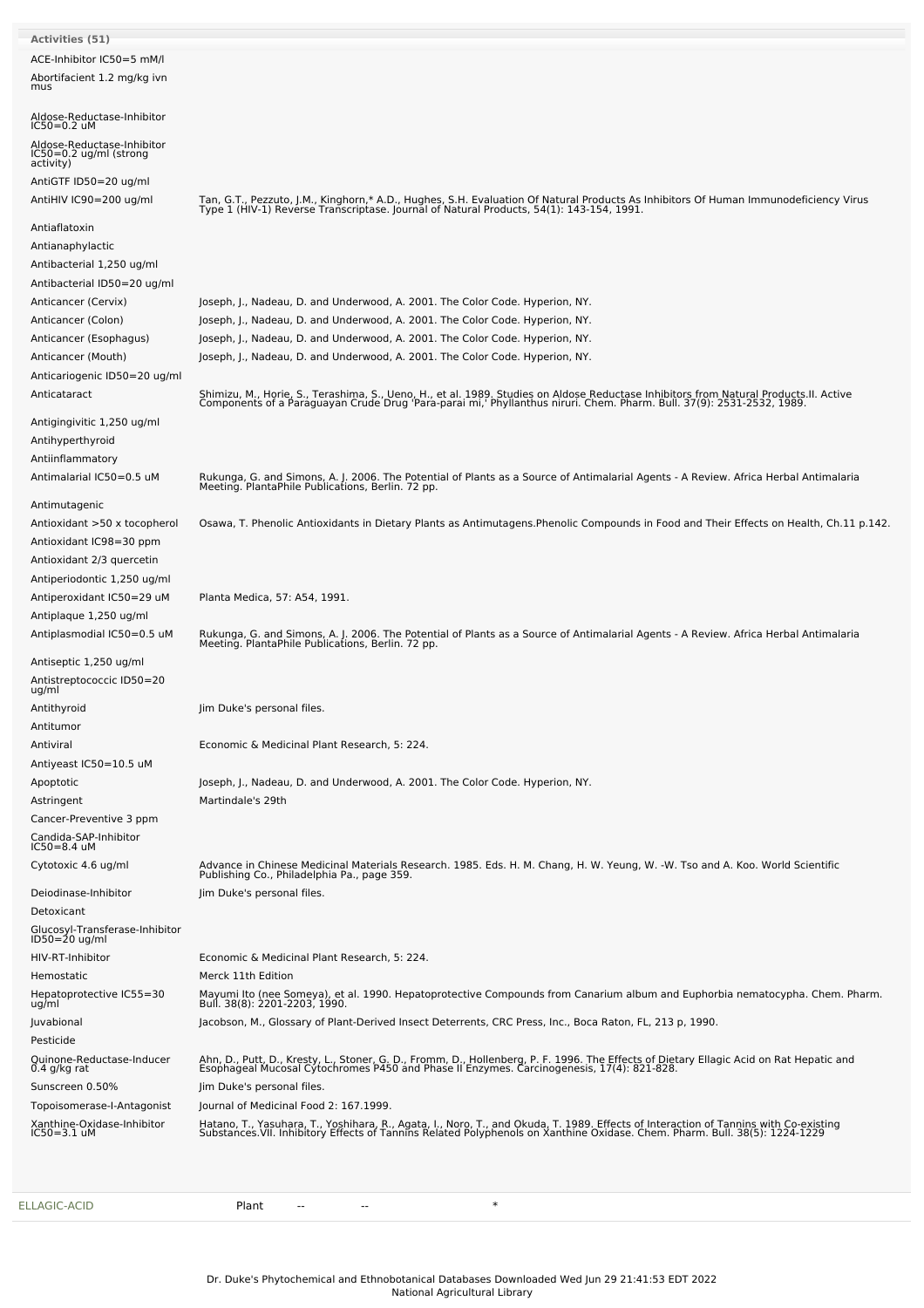| ACE-Inhibitor IC50=5 mM/l<br>Abortifacient 1.2 mg/kg ivn<br>mus<br>Aldose-Reductase-Inhibitor<br>$IC50=0.2$ uM<br>Aldose-Reductase-Inhibitor<br>IC50=0.2 ug/ml (strong<br>activity)<br>AntiGTF ID50=20 ug/ml<br>Tan, G.T., Pezzuto, J.M., Kinghorn,* A.D., Hughes, S.H. Evaluation Of Natural Products As Inhibitors Of Human Immunodeficiency Virus<br>Type 1 (HIV-1) Reverse Transcriptase. Journal of Natural Products, 54(1): 143-154, 1991.<br>AntiHIV IC90=200 ug/ml<br>Antiaflatoxin<br>Antianaphylactic<br>Antibacterial 1,250 ug/ml<br>Antibacterial ID50=20 ug/ml<br>Anticancer (Cervix)<br>Joseph, J., Nadeau, D. and Underwood, A. 2001. The Color Code. Hyperion, NY.<br>Joseph, J., Nadeau, D. and Underwood, A. 2001. The Color Code. Hyperion, NY.<br>Anticancer (Colon)<br>Joseph, J., Nadeau, D. and Underwood, A. 2001. The Color Code. Hyperion, NY.<br>Anticancer (Esophagus)<br>Joseph, J., Nadeau, D. and Underwood, A. 2001. The Color Code. Hyperion, NY.<br>Anticancer (Mouth)<br>Anticariogenic ID50=20 ug/ml<br>Shimizu, M., Horie, S., Terashima, S., Ueno, H., et al. 1989. Studies on Aldose Reductase Inhibitors from Natural Products.II. Active<br>Components of a Paraguayan Crude Drug 'Para-parai mi,' Phyllanthus niruri. Chem. Pharm.<br>Anticataract<br>Antigingivitic 1,250 ug/ml<br>Antihyperthyroid<br>Antiinflammatory<br>Antimalarial IC50=0.5 uM<br>Rukunga, G. and Simons, A. J. 2006. The Potential of Plants as a Source of Antimalarial Agents - A Review. Africa Herbal Antimalaria<br>Meeting. PlantaPhile Publications, Berlin. 72 pp.<br>Antimutagenic<br>Osawa, T. Phenolic Antioxidants in Dietary Plants as Antimutagens. Phenolic Compounds in Food and Their Effects on Health, Ch.11 p.142.<br>Antioxidant >50 x tocopherol<br>Antioxidant IC98=30 ppm<br>Antioxidant 2/3 quercetin<br>Antiperiodontic 1,250 ug/ml<br>Antiperoxidant IC50=29 uM<br>Planta Medica, 57: A54, 1991.<br>Antiplaque 1,250 ug/ml<br>Antiplasmodial IC50=0.5 uM<br>Rukunga, G. and Simons, A. J. 2006. The Potential of Plants as a Source of Antimalarial Agents - A Review. Africa Herbal Antimalaria<br>Meeting. PlantaPhile Publications, Berlin. 72 pp.<br>Antiseptic 1,250 ug/ml<br>Antistreptococcic ID50=20<br>ug/ml<br>Antithyroid<br>Jim Duke's personal files.<br>Antitumor<br>Economic & Medicinal Plant Research, 5: 224.<br>Antiviral<br>Antiyeast IC50=10.5 uM<br>Joseph, J., Nadeau, D. and Underwood, A. 2001. The Color Code. Hyperion, NY.<br>Apoptotic<br>Martindale's 29th<br>Astringent<br>Cancer-Preventive 3 ppm<br>Candida-SAP-Inhibitor<br>$IC50 = 8.4$ uM<br>Advance in Chinese Medicinal Materials Research. 1985. Eds. H. M. Chang, H. W. Yeung, W. -W. Tso and A. Koo. World Scientific<br>Cytotoxic 4.6 ug/ml<br>Publishing Co., Philadelphia Pa., page 359.<br>Jim Duke's personal files.<br>Deiodinase-Inhibitor<br>Detoxicant<br>Glucosyl-Transferase-Inhibitor<br>ID50=20 ug/ml<br>HIV-RT-Inhibitor<br>Economic & Medicinal Plant Research, 5: 224.<br>Merck 11th Edition<br>Hemostatic<br>Hepatoprotective IC55=30<br>ug/ml<br>Mayumi Ito (nee Someya), et al. 1990. Hepatoprotective Compounds from Canarium album and Euphorbia nematocypha. Chem. Pharm.<br>Bull. 38(8): 2201-2203, 1990.<br>Jacobson, M., Glossary of Plant-Derived Insect Deterrents, CRC Press, Inc., Boca Raton, FL, 213 p, 1990.<br>Juvabional<br>Pesticide<br>Ahn, D., Putt, D., Kresty, L., Stoner, G. D., Fromm, D., Hollenberg, P. F. 1996. The Effects of Dietary Ellagic Acid on Rat Hepatic and<br>Esophageal Mucosal Cytochromes P450 and Phase II Enzymes. Carcinogenesis, 17(4): 821-8<br>Quinone-Reductase-Inducer<br>$0.4$ g/kg rat<br>Jim Duke's personal files.<br>Sunscreen 0.50%<br>Journal of Medicinal Food 2: 167.1999.<br>Topoisomerase-I-Antagonist<br>Xanthine-Oxidase-Inhibitor<br>Hatano, T., Yasuhara, T., Yoshihara, R., Agata, I., Noro, T., and Okuda, T. 1989. Effects of Interaction of Tannins with Co-existing<br>Substances.VII. Inhibitory Effects of Tannins Related Polyphenols on Xanthine Oxidase. Ch<br>IC50=3.1 uM<br>$\ast$<br>3200.0<br>Fruit | <b>Activities (51)</b> |  |
|------------------------------------------------------------------------------------------------------------------------------------------------------------------------------------------------------------------------------------------------------------------------------------------------------------------------------------------------------------------------------------------------------------------------------------------------------------------------------------------------------------------------------------------------------------------------------------------------------------------------------------------------------------------------------------------------------------------------------------------------------------------------------------------------------------------------------------------------------------------------------------------------------------------------------------------------------------------------------------------------------------------------------------------------------------------------------------------------------------------------------------------------------------------------------------------------------------------------------------------------------------------------------------------------------------------------------------------------------------------------------------------------------------------------------------------------------------------------------------------------------------------------------------------------------------------------------------------------------------------------------------------------------------------------------------------------------------------------------------------------------------------------------------------------------------------------------------------------------------------------------------------------------------------------------------------------------------------------------------------------------------------------------------------------------------------------------------------------------------------------------------------------------------------------------------------------------------------------------------------------------------------------------------------------------------------------------------------------------------------------------------------------------------------------------------------------------------------------------------------------------------------------------------------------------------------------------------------------------------------------------------------------------------------------------------------------------------------------------------------------------------------------------------------------------------------------------------------------------------------------------------------------------------------------------------------------------------------------------------------------------------------------------------------------------------------------------------------------------------------------------------------------------------------------------------------------------------------------------------------------------------------------------------------------------------------------------------------------------------------------------------------------------------------------------------------------------------------------------------------------------------------------------------------------------------------------------------------------------------------------------------------------------------------------------------------------------------------------------------------------------------------------------------------------------------------------------------------------------------------------------------------------------------------------------------------------------------------------------------------------------------------------------------------------------------------------------------------------------------------------------------------|------------------------|--|
|                                                                                                                                                                                                                                                                                                                                                                                                                                                                                                                                                                                                                                                                                                                                                                                                                                                                                                                                                                                                                                                                                                                                                                                                                                                                                                                                                                                                                                                                                                                                                                                                                                                                                                                                                                                                                                                                                                                                                                                                                                                                                                                                                                                                                                                                                                                                                                                                                                                                                                                                                                                                                                                                                                                                                                                                                                                                                                                                                                                                                                                                                                                                                                                                                                                                                                                                                                                                                                                                                                                                                                                                                                                                                                                                                                                                                                                                                                                                                                                                                                                                                                                                          |                        |  |
|                                                                                                                                                                                                                                                                                                                                                                                                                                                                                                                                                                                                                                                                                                                                                                                                                                                                                                                                                                                                                                                                                                                                                                                                                                                                                                                                                                                                                                                                                                                                                                                                                                                                                                                                                                                                                                                                                                                                                                                                                                                                                                                                                                                                                                                                                                                                                                                                                                                                                                                                                                                                                                                                                                                                                                                                                                                                                                                                                                                                                                                                                                                                                                                                                                                                                                                                                                                                                                                                                                                                                                                                                                                                                                                                                                                                                                                                                                                                                                                                                                                                                                                                          |                        |  |
|                                                                                                                                                                                                                                                                                                                                                                                                                                                                                                                                                                                                                                                                                                                                                                                                                                                                                                                                                                                                                                                                                                                                                                                                                                                                                                                                                                                                                                                                                                                                                                                                                                                                                                                                                                                                                                                                                                                                                                                                                                                                                                                                                                                                                                                                                                                                                                                                                                                                                                                                                                                                                                                                                                                                                                                                                                                                                                                                                                                                                                                                                                                                                                                                                                                                                                                                                                                                                                                                                                                                                                                                                                                                                                                                                                                                                                                                                                                                                                                                                                                                                                                                          |                        |  |
|                                                                                                                                                                                                                                                                                                                                                                                                                                                                                                                                                                                                                                                                                                                                                                                                                                                                                                                                                                                                                                                                                                                                                                                                                                                                                                                                                                                                                                                                                                                                                                                                                                                                                                                                                                                                                                                                                                                                                                                                                                                                                                                                                                                                                                                                                                                                                                                                                                                                                                                                                                                                                                                                                                                                                                                                                                                                                                                                                                                                                                                                                                                                                                                                                                                                                                                                                                                                                                                                                                                                                                                                                                                                                                                                                                                                                                                                                                                                                                                                                                                                                                                                          |                        |  |
|                                                                                                                                                                                                                                                                                                                                                                                                                                                                                                                                                                                                                                                                                                                                                                                                                                                                                                                                                                                                                                                                                                                                                                                                                                                                                                                                                                                                                                                                                                                                                                                                                                                                                                                                                                                                                                                                                                                                                                                                                                                                                                                                                                                                                                                                                                                                                                                                                                                                                                                                                                                                                                                                                                                                                                                                                                                                                                                                                                                                                                                                                                                                                                                                                                                                                                                                                                                                                                                                                                                                                                                                                                                                                                                                                                                                                                                                                                                                                                                                                                                                                                                                          |                        |  |
|                                                                                                                                                                                                                                                                                                                                                                                                                                                                                                                                                                                                                                                                                                                                                                                                                                                                                                                                                                                                                                                                                                                                                                                                                                                                                                                                                                                                                                                                                                                                                                                                                                                                                                                                                                                                                                                                                                                                                                                                                                                                                                                                                                                                                                                                                                                                                                                                                                                                                                                                                                                                                                                                                                                                                                                                                                                                                                                                                                                                                                                                                                                                                                                                                                                                                                                                                                                                                                                                                                                                                                                                                                                                                                                                                                                                                                                                                                                                                                                                                                                                                                                                          |                        |  |
|                                                                                                                                                                                                                                                                                                                                                                                                                                                                                                                                                                                                                                                                                                                                                                                                                                                                                                                                                                                                                                                                                                                                                                                                                                                                                                                                                                                                                                                                                                                                                                                                                                                                                                                                                                                                                                                                                                                                                                                                                                                                                                                                                                                                                                                                                                                                                                                                                                                                                                                                                                                                                                                                                                                                                                                                                                                                                                                                                                                                                                                                                                                                                                                                                                                                                                                                                                                                                                                                                                                                                                                                                                                                                                                                                                                                                                                                                                                                                                                                                                                                                                                                          |                        |  |
|                                                                                                                                                                                                                                                                                                                                                                                                                                                                                                                                                                                                                                                                                                                                                                                                                                                                                                                                                                                                                                                                                                                                                                                                                                                                                                                                                                                                                                                                                                                                                                                                                                                                                                                                                                                                                                                                                                                                                                                                                                                                                                                                                                                                                                                                                                                                                                                                                                                                                                                                                                                                                                                                                                                                                                                                                                                                                                                                                                                                                                                                                                                                                                                                                                                                                                                                                                                                                                                                                                                                                                                                                                                                                                                                                                                                                                                                                                                                                                                                                                                                                                                                          |                        |  |
|                                                                                                                                                                                                                                                                                                                                                                                                                                                                                                                                                                                                                                                                                                                                                                                                                                                                                                                                                                                                                                                                                                                                                                                                                                                                                                                                                                                                                                                                                                                                                                                                                                                                                                                                                                                                                                                                                                                                                                                                                                                                                                                                                                                                                                                                                                                                                                                                                                                                                                                                                                                                                                                                                                                                                                                                                                                                                                                                                                                                                                                                                                                                                                                                                                                                                                                                                                                                                                                                                                                                                                                                                                                                                                                                                                                                                                                                                                                                                                                                                                                                                                                                          |                        |  |
|                                                                                                                                                                                                                                                                                                                                                                                                                                                                                                                                                                                                                                                                                                                                                                                                                                                                                                                                                                                                                                                                                                                                                                                                                                                                                                                                                                                                                                                                                                                                                                                                                                                                                                                                                                                                                                                                                                                                                                                                                                                                                                                                                                                                                                                                                                                                                                                                                                                                                                                                                                                                                                                                                                                                                                                                                                                                                                                                                                                                                                                                                                                                                                                                                                                                                                                                                                                                                                                                                                                                                                                                                                                                                                                                                                                                                                                                                                                                                                                                                                                                                                                                          |                        |  |
|                                                                                                                                                                                                                                                                                                                                                                                                                                                                                                                                                                                                                                                                                                                                                                                                                                                                                                                                                                                                                                                                                                                                                                                                                                                                                                                                                                                                                                                                                                                                                                                                                                                                                                                                                                                                                                                                                                                                                                                                                                                                                                                                                                                                                                                                                                                                                                                                                                                                                                                                                                                                                                                                                                                                                                                                                                                                                                                                                                                                                                                                                                                                                                                                                                                                                                                                                                                                                                                                                                                                                                                                                                                                                                                                                                                                                                                                                                                                                                                                                                                                                                                                          |                        |  |
|                                                                                                                                                                                                                                                                                                                                                                                                                                                                                                                                                                                                                                                                                                                                                                                                                                                                                                                                                                                                                                                                                                                                                                                                                                                                                                                                                                                                                                                                                                                                                                                                                                                                                                                                                                                                                                                                                                                                                                                                                                                                                                                                                                                                                                                                                                                                                                                                                                                                                                                                                                                                                                                                                                                                                                                                                                                                                                                                                                                                                                                                                                                                                                                                                                                                                                                                                                                                                                                                                                                                                                                                                                                                                                                                                                                                                                                                                                                                                                                                                                                                                                                                          |                        |  |
|                                                                                                                                                                                                                                                                                                                                                                                                                                                                                                                                                                                                                                                                                                                                                                                                                                                                                                                                                                                                                                                                                                                                                                                                                                                                                                                                                                                                                                                                                                                                                                                                                                                                                                                                                                                                                                                                                                                                                                                                                                                                                                                                                                                                                                                                                                                                                                                                                                                                                                                                                                                                                                                                                                                                                                                                                                                                                                                                                                                                                                                                                                                                                                                                                                                                                                                                                                                                                                                                                                                                                                                                                                                                                                                                                                                                                                                                                                                                                                                                                                                                                                                                          |                        |  |
|                                                                                                                                                                                                                                                                                                                                                                                                                                                                                                                                                                                                                                                                                                                                                                                                                                                                                                                                                                                                                                                                                                                                                                                                                                                                                                                                                                                                                                                                                                                                                                                                                                                                                                                                                                                                                                                                                                                                                                                                                                                                                                                                                                                                                                                                                                                                                                                                                                                                                                                                                                                                                                                                                                                                                                                                                                                                                                                                                                                                                                                                                                                                                                                                                                                                                                                                                                                                                                                                                                                                                                                                                                                                                                                                                                                                                                                                                                                                                                                                                                                                                                                                          |                        |  |
|                                                                                                                                                                                                                                                                                                                                                                                                                                                                                                                                                                                                                                                                                                                                                                                                                                                                                                                                                                                                                                                                                                                                                                                                                                                                                                                                                                                                                                                                                                                                                                                                                                                                                                                                                                                                                                                                                                                                                                                                                                                                                                                                                                                                                                                                                                                                                                                                                                                                                                                                                                                                                                                                                                                                                                                                                                                                                                                                                                                                                                                                                                                                                                                                                                                                                                                                                                                                                                                                                                                                                                                                                                                                                                                                                                                                                                                                                                                                                                                                                                                                                                                                          |                        |  |
|                                                                                                                                                                                                                                                                                                                                                                                                                                                                                                                                                                                                                                                                                                                                                                                                                                                                                                                                                                                                                                                                                                                                                                                                                                                                                                                                                                                                                                                                                                                                                                                                                                                                                                                                                                                                                                                                                                                                                                                                                                                                                                                                                                                                                                                                                                                                                                                                                                                                                                                                                                                                                                                                                                                                                                                                                                                                                                                                                                                                                                                                                                                                                                                                                                                                                                                                                                                                                                                                                                                                                                                                                                                                                                                                                                                                                                                                                                                                                                                                                                                                                                                                          |                        |  |
|                                                                                                                                                                                                                                                                                                                                                                                                                                                                                                                                                                                                                                                                                                                                                                                                                                                                                                                                                                                                                                                                                                                                                                                                                                                                                                                                                                                                                                                                                                                                                                                                                                                                                                                                                                                                                                                                                                                                                                                                                                                                                                                                                                                                                                                                                                                                                                                                                                                                                                                                                                                                                                                                                                                                                                                                                                                                                                                                                                                                                                                                                                                                                                                                                                                                                                                                                                                                                                                                                                                                                                                                                                                                                                                                                                                                                                                                                                                                                                                                                                                                                                                                          |                        |  |
|                                                                                                                                                                                                                                                                                                                                                                                                                                                                                                                                                                                                                                                                                                                                                                                                                                                                                                                                                                                                                                                                                                                                                                                                                                                                                                                                                                                                                                                                                                                                                                                                                                                                                                                                                                                                                                                                                                                                                                                                                                                                                                                                                                                                                                                                                                                                                                                                                                                                                                                                                                                                                                                                                                                                                                                                                                                                                                                                                                                                                                                                                                                                                                                                                                                                                                                                                                                                                                                                                                                                                                                                                                                                                                                                                                                                                                                                                                                                                                                                                                                                                                                                          |                        |  |
|                                                                                                                                                                                                                                                                                                                                                                                                                                                                                                                                                                                                                                                                                                                                                                                                                                                                                                                                                                                                                                                                                                                                                                                                                                                                                                                                                                                                                                                                                                                                                                                                                                                                                                                                                                                                                                                                                                                                                                                                                                                                                                                                                                                                                                                                                                                                                                                                                                                                                                                                                                                                                                                                                                                                                                                                                                                                                                                                                                                                                                                                                                                                                                                                                                                                                                                                                                                                                                                                                                                                                                                                                                                                                                                                                                                                                                                                                                                                                                                                                                                                                                                                          |                        |  |
|                                                                                                                                                                                                                                                                                                                                                                                                                                                                                                                                                                                                                                                                                                                                                                                                                                                                                                                                                                                                                                                                                                                                                                                                                                                                                                                                                                                                                                                                                                                                                                                                                                                                                                                                                                                                                                                                                                                                                                                                                                                                                                                                                                                                                                                                                                                                                                                                                                                                                                                                                                                                                                                                                                                                                                                                                                                                                                                                                                                                                                                                                                                                                                                                                                                                                                                                                                                                                                                                                                                                                                                                                                                                                                                                                                                                                                                                                                                                                                                                                                                                                                                                          |                        |  |
|                                                                                                                                                                                                                                                                                                                                                                                                                                                                                                                                                                                                                                                                                                                                                                                                                                                                                                                                                                                                                                                                                                                                                                                                                                                                                                                                                                                                                                                                                                                                                                                                                                                                                                                                                                                                                                                                                                                                                                                                                                                                                                                                                                                                                                                                                                                                                                                                                                                                                                                                                                                                                                                                                                                                                                                                                                                                                                                                                                                                                                                                                                                                                                                                                                                                                                                                                                                                                                                                                                                                                                                                                                                                                                                                                                                                                                                                                                                                                                                                                                                                                                                                          |                        |  |
|                                                                                                                                                                                                                                                                                                                                                                                                                                                                                                                                                                                                                                                                                                                                                                                                                                                                                                                                                                                                                                                                                                                                                                                                                                                                                                                                                                                                                                                                                                                                                                                                                                                                                                                                                                                                                                                                                                                                                                                                                                                                                                                                                                                                                                                                                                                                                                                                                                                                                                                                                                                                                                                                                                                                                                                                                                                                                                                                                                                                                                                                                                                                                                                                                                                                                                                                                                                                                                                                                                                                                                                                                                                                                                                                                                                                                                                                                                                                                                                                                                                                                                                                          |                        |  |
|                                                                                                                                                                                                                                                                                                                                                                                                                                                                                                                                                                                                                                                                                                                                                                                                                                                                                                                                                                                                                                                                                                                                                                                                                                                                                                                                                                                                                                                                                                                                                                                                                                                                                                                                                                                                                                                                                                                                                                                                                                                                                                                                                                                                                                                                                                                                                                                                                                                                                                                                                                                                                                                                                                                                                                                                                                                                                                                                                                                                                                                                                                                                                                                                                                                                                                                                                                                                                                                                                                                                                                                                                                                                                                                                                                                                                                                                                                                                                                                                                                                                                                                                          |                        |  |
|                                                                                                                                                                                                                                                                                                                                                                                                                                                                                                                                                                                                                                                                                                                                                                                                                                                                                                                                                                                                                                                                                                                                                                                                                                                                                                                                                                                                                                                                                                                                                                                                                                                                                                                                                                                                                                                                                                                                                                                                                                                                                                                                                                                                                                                                                                                                                                                                                                                                                                                                                                                                                                                                                                                                                                                                                                                                                                                                                                                                                                                                                                                                                                                                                                                                                                                                                                                                                                                                                                                                                                                                                                                                                                                                                                                                                                                                                                                                                                                                                                                                                                                                          |                        |  |
|                                                                                                                                                                                                                                                                                                                                                                                                                                                                                                                                                                                                                                                                                                                                                                                                                                                                                                                                                                                                                                                                                                                                                                                                                                                                                                                                                                                                                                                                                                                                                                                                                                                                                                                                                                                                                                                                                                                                                                                                                                                                                                                                                                                                                                                                                                                                                                                                                                                                                                                                                                                                                                                                                                                                                                                                                                                                                                                                                                                                                                                                                                                                                                                                                                                                                                                                                                                                                                                                                                                                                                                                                                                                                                                                                                                                                                                                                                                                                                                                                                                                                                                                          |                        |  |
|                                                                                                                                                                                                                                                                                                                                                                                                                                                                                                                                                                                                                                                                                                                                                                                                                                                                                                                                                                                                                                                                                                                                                                                                                                                                                                                                                                                                                                                                                                                                                                                                                                                                                                                                                                                                                                                                                                                                                                                                                                                                                                                                                                                                                                                                                                                                                                                                                                                                                                                                                                                                                                                                                                                                                                                                                                                                                                                                                                                                                                                                                                                                                                                                                                                                                                                                                                                                                                                                                                                                                                                                                                                                                                                                                                                                                                                                                                                                                                                                                                                                                                                                          |                        |  |
|                                                                                                                                                                                                                                                                                                                                                                                                                                                                                                                                                                                                                                                                                                                                                                                                                                                                                                                                                                                                                                                                                                                                                                                                                                                                                                                                                                                                                                                                                                                                                                                                                                                                                                                                                                                                                                                                                                                                                                                                                                                                                                                                                                                                                                                                                                                                                                                                                                                                                                                                                                                                                                                                                                                                                                                                                                                                                                                                                                                                                                                                                                                                                                                                                                                                                                                                                                                                                                                                                                                                                                                                                                                                                                                                                                                                                                                                                                                                                                                                                                                                                                                                          |                        |  |
|                                                                                                                                                                                                                                                                                                                                                                                                                                                                                                                                                                                                                                                                                                                                                                                                                                                                                                                                                                                                                                                                                                                                                                                                                                                                                                                                                                                                                                                                                                                                                                                                                                                                                                                                                                                                                                                                                                                                                                                                                                                                                                                                                                                                                                                                                                                                                                                                                                                                                                                                                                                                                                                                                                                                                                                                                                                                                                                                                                                                                                                                                                                                                                                                                                                                                                                                                                                                                                                                                                                                                                                                                                                                                                                                                                                                                                                                                                                                                                                                                                                                                                                                          |                        |  |
|                                                                                                                                                                                                                                                                                                                                                                                                                                                                                                                                                                                                                                                                                                                                                                                                                                                                                                                                                                                                                                                                                                                                                                                                                                                                                                                                                                                                                                                                                                                                                                                                                                                                                                                                                                                                                                                                                                                                                                                                                                                                                                                                                                                                                                                                                                                                                                                                                                                                                                                                                                                                                                                                                                                                                                                                                                                                                                                                                                                                                                                                                                                                                                                                                                                                                                                                                                                                                                                                                                                                                                                                                                                                                                                                                                                                                                                                                                                                                                                                                                                                                                                                          |                        |  |
|                                                                                                                                                                                                                                                                                                                                                                                                                                                                                                                                                                                                                                                                                                                                                                                                                                                                                                                                                                                                                                                                                                                                                                                                                                                                                                                                                                                                                                                                                                                                                                                                                                                                                                                                                                                                                                                                                                                                                                                                                                                                                                                                                                                                                                                                                                                                                                                                                                                                                                                                                                                                                                                                                                                                                                                                                                                                                                                                                                                                                                                                                                                                                                                                                                                                                                                                                                                                                                                                                                                                                                                                                                                                                                                                                                                                                                                                                                                                                                                                                                                                                                                                          |                        |  |
|                                                                                                                                                                                                                                                                                                                                                                                                                                                                                                                                                                                                                                                                                                                                                                                                                                                                                                                                                                                                                                                                                                                                                                                                                                                                                                                                                                                                                                                                                                                                                                                                                                                                                                                                                                                                                                                                                                                                                                                                                                                                                                                                                                                                                                                                                                                                                                                                                                                                                                                                                                                                                                                                                                                                                                                                                                                                                                                                                                                                                                                                                                                                                                                                                                                                                                                                                                                                                                                                                                                                                                                                                                                                                                                                                                                                                                                                                                                                                                                                                                                                                                                                          |                        |  |
|                                                                                                                                                                                                                                                                                                                                                                                                                                                                                                                                                                                                                                                                                                                                                                                                                                                                                                                                                                                                                                                                                                                                                                                                                                                                                                                                                                                                                                                                                                                                                                                                                                                                                                                                                                                                                                                                                                                                                                                                                                                                                                                                                                                                                                                                                                                                                                                                                                                                                                                                                                                                                                                                                                                                                                                                                                                                                                                                                                                                                                                                                                                                                                                                                                                                                                                                                                                                                                                                                                                                                                                                                                                                                                                                                                                                                                                                                                                                                                                                                                                                                                                                          |                        |  |
|                                                                                                                                                                                                                                                                                                                                                                                                                                                                                                                                                                                                                                                                                                                                                                                                                                                                                                                                                                                                                                                                                                                                                                                                                                                                                                                                                                                                                                                                                                                                                                                                                                                                                                                                                                                                                                                                                                                                                                                                                                                                                                                                                                                                                                                                                                                                                                                                                                                                                                                                                                                                                                                                                                                                                                                                                                                                                                                                                                                                                                                                                                                                                                                                                                                                                                                                                                                                                                                                                                                                                                                                                                                                                                                                                                                                                                                                                                                                                                                                                                                                                                                                          |                        |  |
|                                                                                                                                                                                                                                                                                                                                                                                                                                                                                                                                                                                                                                                                                                                                                                                                                                                                                                                                                                                                                                                                                                                                                                                                                                                                                                                                                                                                                                                                                                                                                                                                                                                                                                                                                                                                                                                                                                                                                                                                                                                                                                                                                                                                                                                                                                                                                                                                                                                                                                                                                                                                                                                                                                                                                                                                                                                                                                                                                                                                                                                                                                                                                                                                                                                                                                                                                                                                                                                                                                                                                                                                                                                                                                                                                                                                                                                                                                                                                                                                                                                                                                                                          |                        |  |
|                                                                                                                                                                                                                                                                                                                                                                                                                                                                                                                                                                                                                                                                                                                                                                                                                                                                                                                                                                                                                                                                                                                                                                                                                                                                                                                                                                                                                                                                                                                                                                                                                                                                                                                                                                                                                                                                                                                                                                                                                                                                                                                                                                                                                                                                                                                                                                                                                                                                                                                                                                                                                                                                                                                                                                                                                                                                                                                                                                                                                                                                                                                                                                                                                                                                                                                                                                                                                                                                                                                                                                                                                                                                                                                                                                                                                                                                                                                                                                                                                                                                                                                                          |                        |  |
|                                                                                                                                                                                                                                                                                                                                                                                                                                                                                                                                                                                                                                                                                                                                                                                                                                                                                                                                                                                                                                                                                                                                                                                                                                                                                                                                                                                                                                                                                                                                                                                                                                                                                                                                                                                                                                                                                                                                                                                                                                                                                                                                                                                                                                                                                                                                                                                                                                                                                                                                                                                                                                                                                                                                                                                                                                                                                                                                                                                                                                                                                                                                                                                                                                                                                                                                                                                                                                                                                                                                                                                                                                                                                                                                                                                                                                                                                                                                                                                                                                                                                                                                          |                        |  |
|                                                                                                                                                                                                                                                                                                                                                                                                                                                                                                                                                                                                                                                                                                                                                                                                                                                                                                                                                                                                                                                                                                                                                                                                                                                                                                                                                                                                                                                                                                                                                                                                                                                                                                                                                                                                                                                                                                                                                                                                                                                                                                                                                                                                                                                                                                                                                                                                                                                                                                                                                                                                                                                                                                                                                                                                                                                                                                                                                                                                                                                                                                                                                                                                                                                                                                                                                                                                                                                                                                                                                                                                                                                                                                                                                                                                                                                                                                                                                                                                                                                                                                                                          |                        |  |
|                                                                                                                                                                                                                                                                                                                                                                                                                                                                                                                                                                                                                                                                                                                                                                                                                                                                                                                                                                                                                                                                                                                                                                                                                                                                                                                                                                                                                                                                                                                                                                                                                                                                                                                                                                                                                                                                                                                                                                                                                                                                                                                                                                                                                                                                                                                                                                                                                                                                                                                                                                                                                                                                                                                                                                                                                                                                                                                                                                                                                                                                                                                                                                                                                                                                                                                                                                                                                                                                                                                                                                                                                                                                                                                                                                                                                                                                                                                                                                                                                                                                                                                                          |                        |  |
|                                                                                                                                                                                                                                                                                                                                                                                                                                                                                                                                                                                                                                                                                                                                                                                                                                                                                                                                                                                                                                                                                                                                                                                                                                                                                                                                                                                                                                                                                                                                                                                                                                                                                                                                                                                                                                                                                                                                                                                                                                                                                                                                                                                                                                                                                                                                                                                                                                                                                                                                                                                                                                                                                                                                                                                                                                                                                                                                                                                                                                                                                                                                                                                                                                                                                                                                                                                                                                                                                                                                                                                                                                                                                                                                                                                                                                                                                                                                                                                                                                                                                                                                          |                        |  |
|                                                                                                                                                                                                                                                                                                                                                                                                                                                                                                                                                                                                                                                                                                                                                                                                                                                                                                                                                                                                                                                                                                                                                                                                                                                                                                                                                                                                                                                                                                                                                                                                                                                                                                                                                                                                                                                                                                                                                                                                                                                                                                                                                                                                                                                                                                                                                                                                                                                                                                                                                                                                                                                                                                                                                                                                                                                                                                                                                                                                                                                                                                                                                                                                                                                                                                                                                                                                                                                                                                                                                                                                                                                                                                                                                                                                                                                                                                                                                                                                                                                                                                                                          |                        |  |
|                                                                                                                                                                                                                                                                                                                                                                                                                                                                                                                                                                                                                                                                                                                                                                                                                                                                                                                                                                                                                                                                                                                                                                                                                                                                                                                                                                                                                                                                                                                                                                                                                                                                                                                                                                                                                                                                                                                                                                                                                                                                                                                                                                                                                                                                                                                                                                                                                                                                                                                                                                                                                                                                                                                                                                                                                                                                                                                                                                                                                                                                                                                                                                                                                                                                                                                                                                                                                                                                                                                                                                                                                                                                                                                                                                                                                                                                                                                                                                                                                                                                                                                                          |                        |  |
|                                                                                                                                                                                                                                                                                                                                                                                                                                                                                                                                                                                                                                                                                                                                                                                                                                                                                                                                                                                                                                                                                                                                                                                                                                                                                                                                                                                                                                                                                                                                                                                                                                                                                                                                                                                                                                                                                                                                                                                                                                                                                                                                                                                                                                                                                                                                                                                                                                                                                                                                                                                                                                                                                                                                                                                                                                                                                                                                                                                                                                                                                                                                                                                                                                                                                                                                                                                                                                                                                                                                                                                                                                                                                                                                                                                                                                                                                                                                                                                                                                                                                                                                          |                        |  |
|                                                                                                                                                                                                                                                                                                                                                                                                                                                                                                                                                                                                                                                                                                                                                                                                                                                                                                                                                                                                                                                                                                                                                                                                                                                                                                                                                                                                                                                                                                                                                                                                                                                                                                                                                                                                                                                                                                                                                                                                                                                                                                                                                                                                                                                                                                                                                                                                                                                                                                                                                                                                                                                                                                                                                                                                                                                                                                                                                                                                                                                                                                                                                                                                                                                                                                                                                                                                                                                                                                                                                                                                                                                                                                                                                                                                                                                                                                                                                                                                                                                                                                                                          |                        |  |
|                                                                                                                                                                                                                                                                                                                                                                                                                                                                                                                                                                                                                                                                                                                                                                                                                                                                                                                                                                                                                                                                                                                                                                                                                                                                                                                                                                                                                                                                                                                                                                                                                                                                                                                                                                                                                                                                                                                                                                                                                                                                                                                                                                                                                                                                                                                                                                                                                                                                                                                                                                                                                                                                                                                                                                                                                                                                                                                                                                                                                                                                                                                                                                                                                                                                                                                                                                                                                                                                                                                                                                                                                                                                                                                                                                                                                                                                                                                                                                                                                                                                                                                                          |                        |  |
|                                                                                                                                                                                                                                                                                                                                                                                                                                                                                                                                                                                                                                                                                                                                                                                                                                                                                                                                                                                                                                                                                                                                                                                                                                                                                                                                                                                                                                                                                                                                                                                                                                                                                                                                                                                                                                                                                                                                                                                                                                                                                                                                                                                                                                                                                                                                                                                                                                                                                                                                                                                                                                                                                                                                                                                                                                                                                                                                                                                                                                                                                                                                                                                                                                                                                                                                                                                                                                                                                                                                                                                                                                                                                                                                                                                                                                                                                                                                                                                                                                                                                                                                          |                        |  |
|                                                                                                                                                                                                                                                                                                                                                                                                                                                                                                                                                                                                                                                                                                                                                                                                                                                                                                                                                                                                                                                                                                                                                                                                                                                                                                                                                                                                                                                                                                                                                                                                                                                                                                                                                                                                                                                                                                                                                                                                                                                                                                                                                                                                                                                                                                                                                                                                                                                                                                                                                                                                                                                                                                                                                                                                                                                                                                                                                                                                                                                                                                                                                                                                                                                                                                                                                                                                                                                                                                                                                                                                                                                                                                                                                                                                                                                                                                                                                                                                                                                                                                                                          |                        |  |
|                                                                                                                                                                                                                                                                                                                                                                                                                                                                                                                                                                                                                                                                                                                                                                                                                                                                                                                                                                                                                                                                                                                                                                                                                                                                                                                                                                                                                                                                                                                                                                                                                                                                                                                                                                                                                                                                                                                                                                                                                                                                                                                                                                                                                                                                                                                                                                                                                                                                                                                                                                                                                                                                                                                                                                                                                                                                                                                                                                                                                                                                                                                                                                                                                                                                                                                                                                                                                                                                                                                                                                                                                                                                                                                                                                                                                                                                                                                                                                                                                                                                                                                                          |                        |  |
|                                                                                                                                                                                                                                                                                                                                                                                                                                                                                                                                                                                                                                                                                                                                                                                                                                                                                                                                                                                                                                                                                                                                                                                                                                                                                                                                                                                                                                                                                                                                                                                                                                                                                                                                                                                                                                                                                                                                                                                                                                                                                                                                                                                                                                                                                                                                                                                                                                                                                                                                                                                                                                                                                                                                                                                                                                                                                                                                                                                                                                                                                                                                                                                                                                                                                                                                                                                                                                                                                                                                                                                                                                                                                                                                                                                                                                                                                                                                                                                                                                                                                                                                          |                        |  |
|                                                                                                                                                                                                                                                                                                                                                                                                                                                                                                                                                                                                                                                                                                                                                                                                                                                                                                                                                                                                                                                                                                                                                                                                                                                                                                                                                                                                                                                                                                                                                                                                                                                                                                                                                                                                                                                                                                                                                                                                                                                                                                                                                                                                                                                                                                                                                                                                                                                                                                                                                                                                                                                                                                                                                                                                                                                                                                                                                                                                                                                                                                                                                                                                                                                                                                                                                                                                                                                                                                                                                                                                                                                                                                                                                                                                                                                                                                                                                                                                                                                                                                                                          |                        |  |
|                                                                                                                                                                                                                                                                                                                                                                                                                                                                                                                                                                                                                                                                                                                                                                                                                                                                                                                                                                                                                                                                                                                                                                                                                                                                                                                                                                                                                                                                                                                                                                                                                                                                                                                                                                                                                                                                                                                                                                                                                                                                                                                                                                                                                                                                                                                                                                                                                                                                                                                                                                                                                                                                                                                                                                                                                                                                                                                                                                                                                                                                                                                                                                                                                                                                                                                                                                                                                                                                                                                                                                                                                                                                                                                                                                                                                                                                                                                                                                                                                                                                                                                                          |                        |  |
|                                                                                                                                                                                                                                                                                                                                                                                                                                                                                                                                                                                                                                                                                                                                                                                                                                                                                                                                                                                                                                                                                                                                                                                                                                                                                                                                                                                                                                                                                                                                                                                                                                                                                                                                                                                                                                                                                                                                                                                                                                                                                                                                                                                                                                                                                                                                                                                                                                                                                                                                                                                                                                                                                                                                                                                                                                                                                                                                                                                                                                                                                                                                                                                                                                                                                                                                                                                                                                                                                                                                                                                                                                                                                                                                                                                                                                                                                                                                                                                                                                                                                                                                          |                        |  |
|                                                                                                                                                                                                                                                                                                                                                                                                                                                                                                                                                                                                                                                                                                                                                                                                                                                                                                                                                                                                                                                                                                                                                                                                                                                                                                                                                                                                                                                                                                                                                                                                                                                                                                                                                                                                                                                                                                                                                                                                                                                                                                                                                                                                                                                                                                                                                                                                                                                                                                                                                                                                                                                                                                                                                                                                                                                                                                                                                                                                                                                                                                                                                                                                                                                                                                                                                                                                                                                                                                                                                                                                                                                                                                                                                                                                                                                                                                                                                                                                                                                                                                                                          |                        |  |
|                                                                                                                                                                                                                                                                                                                                                                                                                                                                                                                                                                                                                                                                                                                                                                                                                                                                                                                                                                                                                                                                                                                                                                                                                                                                                                                                                                                                                                                                                                                                                                                                                                                                                                                                                                                                                                                                                                                                                                                                                                                                                                                                                                                                                                                                                                                                                                                                                                                                                                                                                                                                                                                                                                                                                                                                                                                                                                                                                                                                                                                                                                                                                                                                                                                                                                                                                                                                                                                                                                                                                                                                                                                                                                                                                                                                                                                                                                                                                                                                                                                                                                                                          |                        |  |
|                                                                                                                                                                                                                                                                                                                                                                                                                                                                                                                                                                                                                                                                                                                                                                                                                                                                                                                                                                                                                                                                                                                                                                                                                                                                                                                                                                                                                                                                                                                                                                                                                                                                                                                                                                                                                                                                                                                                                                                                                                                                                                                                                                                                                                                                                                                                                                                                                                                                                                                                                                                                                                                                                                                                                                                                                                                                                                                                                                                                                                                                                                                                                                                                                                                                                                                                                                                                                                                                                                                                                                                                                                                                                                                                                                                                                                                                                                                                                                                                                                                                                                                                          |                        |  |
|                                                                                                                                                                                                                                                                                                                                                                                                                                                                                                                                                                                                                                                                                                                                                                                                                                                                                                                                                                                                                                                                                                                                                                                                                                                                                                                                                                                                                                                                                                                                                                                                                                                                                                                                                                                                                                                                                                                                                                                                                                                                                                                                                                                                                                                                                                                                                                                                                                                                                                                                                                                                                                                                                                                                                                                                                                                                                                                                                                                                                                                                                                                                                                                                                                                                                                                                                                                                                                                                                                                                                                                                                                                                                                                                                                                                                                                                                                                                                                                                                                                                                                                                          |                        |  |
|                                                                                                                                                                                                                                                                                                                                                                                                                                                                                                                                                                                                                                                                                                                                                                                                                                                                                                                                                                                                                                                                                                                                                                                                                                                                                                                                                                                                                                                                                                                                                                                                                                                                                                                                                                                                                                                                                                                                                                                                                                                                                                                                                                                                                                                                                                                                                                                                                                                                                                                                                                                                                                                                                                                                                                                                                                                                                                                                                                                                                                                                                                                                                                                                                                                                                                                                                                                                                                                                                                                                                                                                                                                                                                                                                                                                                                                                                                                                                                                                                                                                                                                                          |                        |  |
|                                                                                                                                                                                                                                                                                                                                                                                                                                                                                                                                                                                                                                                                                                                                                                                                                                                                                                                                                                                                                                                                                                                                                                                                                                                                                                                                                                                                                                                                                                                                                                                                                                                                                                                                                                                                                                                                                                                                                                                                                                                                                                                                                                                                                                                                                                                                                                                                                                                                                                                                                                                                                                                                                                                                                                                                                                                                                                                                                                                                                                                                                                                                                                                                                                                                                                                                                                                                                                                                                                                                                                                                                                                                                                                                                                                                                                                                                                                                                                                                                                                                                                                                          |                        |  |
|                                                                                                                                                                                                                                                                                                                                                                                                                                                                                                                                                                                                                                                                                                                                                                                                                                                                                                                                                                                                                                                                                                                                                                                                                                                                                                                                                                                                                                                                                                                                                                                                                                                                                                                                                                                                                                                                                                                                                                                                                                                                                                                                                                                                                                                                                                                                                                                                                                                                                                                                                                                                                                                                                                                                                                                                                                                                                                                                                                                                                                                                                                                                                                                                                                                                                                                                                                                                                                                                                                                                                                                                                                                                                                                                                                                                                                                                                                                                                                                                                                                                                                                                          |                        |  |
|                                                                                                                                                                                                                                                                                                                                                                                                                                                                                                                                                                                                                                                                                                                                                                                                                                                                                                                                                                                                                                                                                                                                                                                                                                                                                                                                                                                                                                                                                                                                                                                                                                                                                                                                                                                                                                                                                                                                                                                                                                                                                                                                                                                                                                                                                                                                                                                                                                                                                                                                                                                                                                                                                                                                                                                                                                                                                                                                                                                                                                                                                                                                                                                                                                                                                                                                                                                                                                                                                                                                                                                                                                                                                                                                                                                                                                                                                                                                                                                                                                                                                                                                          |                        |  |
|                                                                                                                                                                                                                                                                                                                                                                                                                                                                                                                                                                                                                                                                                                                                                                                                                                                                                                                                                                                                                                                                                                                                                                                                                                                                                                                                                                                                                                                                                                                                                                                                                                                                                                                                                                                                                                                                                                                                                                                                                                                                                                                                                                                                                                                                                                                                                                                                                                                                                                                                                                                                                                                                                                                                                                                                                                                                                                                                                                                                                                                                                                                                                                                                                                                                                                                                                                                                                                                                                                                                                                                                                                                                                                                                                                                                                                                                                                                                                                                                                                                                                                                                          |                        |  |
|                                                                                                                                                                                                                                                                                                                                                                                                                                                                                                                                                                                                                                                                                                                                                                                                                                                                                                                                                                                                                                                                                                                                                                                                                                                                                                                                                                                                                                                                                                                                                                                                                                                                                                                                                                                                                                                                                                                                                                                                                                                                                                                                                                                                                                                                                                                                                                                                                                                                                                                                                                                                                                                                                                                                                                                                                                                                                                                                                                                                                                                                                                                                                                                                                                                                                                                                                                                                                                                                                                                                                                                                                                                                                                                                                                                                                                                                                                                                                                                                                                                                                                                                          | ELLAGITANNIN           |  |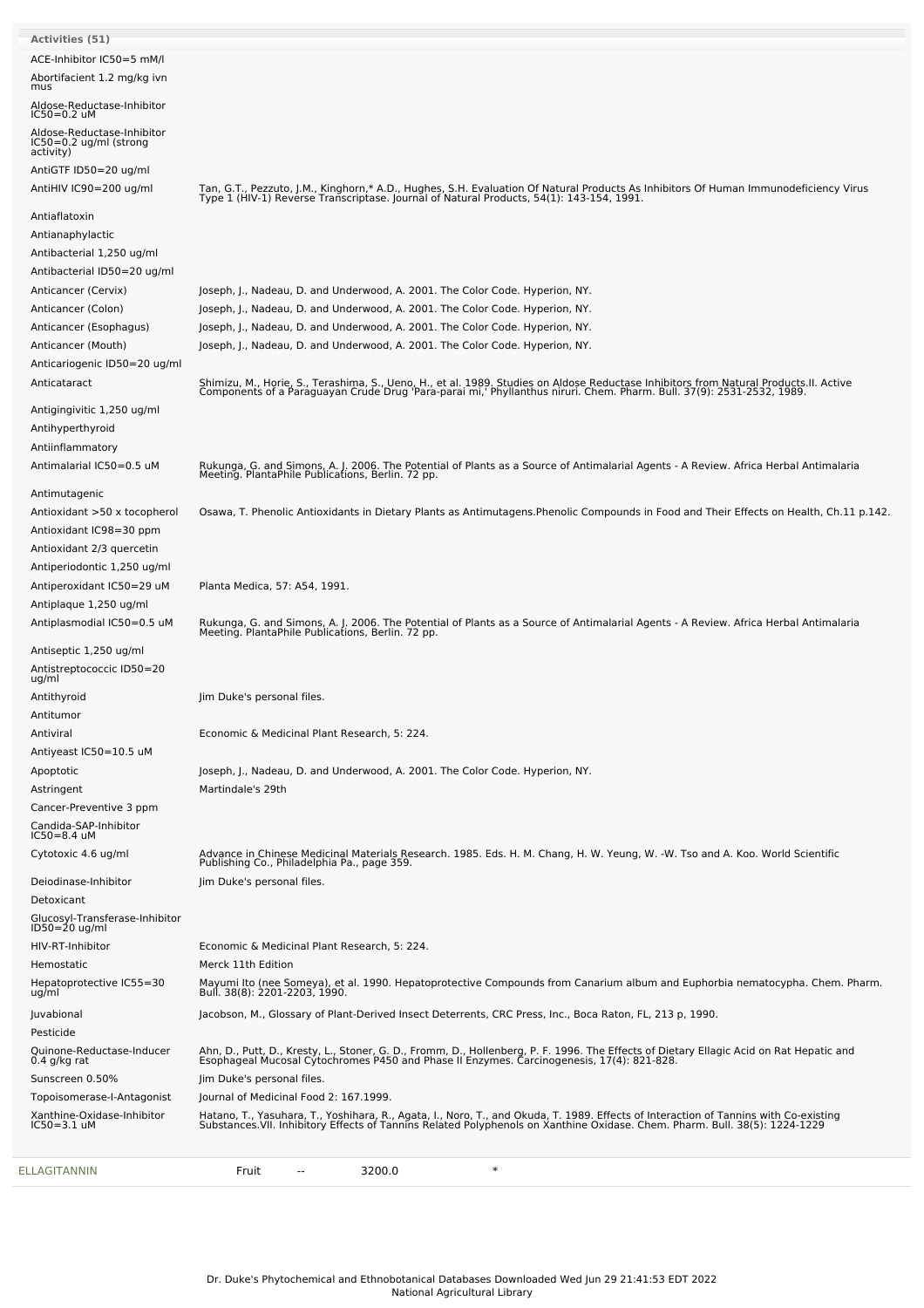| <b>Activities (8)</b><br>AntiHIV            |                                                                                                                                                                                                     |        |                                              |                          |      |                                                                                                                                                                                                              |
|---------------------------------------------|-----------------------------------------------------------------------------------------------------------------------------------------------------------------------------------------------------|--------|----------------------------------------------|--------------------------|------|--------------------------------------------------------------------------------------------------------------------------------------------------------------------------------------------------------------|
| Antiallergic<br>Antioxidant                 | Williamson, E. M. and Evans, F. J., Potter's New Cyclopaedia of Botanical Drugs and Preparations, Revised Ed., Saffron Walden, the C. W. Daniel<br>Co., Ltd., Essex UK, 362 pp, 1988, reprint 1989. |        |                                              |                          |      |                                                                                                                                                                                                              |
| Antitumor<br>Cardiotoxic<br>Immunostimulant | Williamson, E. M. and Evans, F. J., Potter's New Cyclopaedia of Botanical Drugs and Preparations, Revised Ed., Saffron Walden, the C. W. Daniel<br>Co., Ltd., Essex UK, 362 pp, 1988, reprint 1989. |        |                                              |                          |      |                                                                                                                                                                                                              |
| Interferonogenic                            |                                                                                                                                                                                                     |        |                                              |                          |      | Williamson, E. M. and Evans, F. J., Potter's New Cyclopaedia of Botanical Drugs and Preparations, Revised Ed., Saffron Walden, the C. W. Daniel<br>Co., Ltd., Essex UK, 362 pp, 1988, reprint 1989.          |
| Reverse-Transcriptase-<br>Inhibitor         |                                                                                                                                                                                                     |        |                                              |                          |      |                                                                                                                                                                                                              |
| EO                                          |                                                                                                                                                                                                     | Flower | 155000.0                                     | 210000.0 6.57            |      | $\ast$                                                                                                                                                                                                       |
| EO                                          |                                                                                                                                                                                                     | Fruit  | 150000.0                                     | 210000.0                 | 3.26 | $\ast$                                                                                                                                                                                                       |
| EO                                          |                                                                                                                                                                                                     | Leaf   | 20000.0                                      | 32000.0                  | 1.8  | $\ast$                                                                                                                                                                                                       |
| EO                                          |                                                                                                                                                                                                     | Stem   | 40000.0                                      | 60000.0                  | 2.6  | Leung, A. Y. and Foster, S. 1995. Encyclopedia of Common Natural<br>Ingredients 2nd Ed. John Wiley & Sons, New York. 649 pp.                                                                                 |
| EPOXYDIHYDROCARYOPHYLLENE                   |                                                                                                                                                                                                     | Fruit  |                                              | $\overline{a}$           |      | ANON. 1948-1976. The Wealth of India raw materials. Publications and<br>Information Directorate, CSIR, New Delhi. 11 volumes.                                                                                |
| EPOXYDIHYDROCARYOPHYLLENE                   |                                                                                                                                                                                                     | Plant  |                                              |                          |      | $\ast$                                                                                                                                                                                                       |
| ETHYL-BENZOATE                              |                                                                                                                                                                                                     | Plant  | $\overline{a}$                               | $\overline{a}$           |      | $\ast$                                                                                                                                                                                                       |
| Activities (1)<br>FLavor FEMA 2-60          |                                                                                                                                                                                                     |        |                                              |                          |      | Aloe Research Council - Duke writeup of non-peer reviewd book by Coats and draft by Henry                                                                                                                    |
| ETHYL-CINNAMATE                             |                                                                                                                                                                                                     | Plant  |                                              |                          |      | $\ast$                                                                                                                                                                                                       |
| Activities (2)                              |                                                                                                                                                                                                     |        |                                              |                          |      |                                                                                                                                                                                                              |
| FLavor FEMA 4-40<br>Nematicide MLC=1,000 uM |                                                                                                                                                                                                     |        | Shoyakugaku Zasshi, 44: 183.                 |                          |      | Aloe Research Council - Duke writeup of non-peer reviewd book by Coats and draft by Henry                                                                                                                    |
| ETHYL-HEXANOATE                             |                                                                                                                                                                                                     | Plant  |                                              |                          |      | $\ast$                                                                                                                                                                                                       |
| ETHYL-OCTANOATE                             |                                                                                                                                                                                                     | Plant  |                                              |                          |      | $\ast$                                                                                                                                                                                                       |
| <b>EUGENIIN</b>                             |                                                                                                                                                                                                     | Leaf   |                                              | 8950.0                   |      |                                                                                                                                                                                                              |
| <b>Activities (5)</b>                       |                                                                                                                                                                                                     |        |                                              |                          |      |                                                                                                                                                                                                              |
| Antiherpetic                                | London. 791 pp.                                                                                                                                                                                     |        |                                              |                          |      | Jeffery B. Harborne and H. Baxter, eds. 1983. Phytochemical Dictionary. A Handbook of Bioactive Compounds from Plants. Taylor & Frost,                                                                       |
| Antilipolytic                               | Londón. 791 pp.                                                                                                                                                                                     |        |                                              |                          |      | Jeffery B. Harborne and H. Baxter, eds. 1983. Phytochemical Dictionary. A Handbook of Bioactive Compounds from Plants. Taylor & Frost,                                                                       |
| Antiviral<br>Pesticide                      |                                                                                                                                                                                                     |        | Economic & Medicinal Plant Research, 5: 204. |                          |      |                                                                                                                                                                                                              |
| Topoisomerase-II-Inhibitor<br>IC100=0.5 uM  |                                                                                                                                                                                                     |        |                                              |                          |      | Kashiwada, Y., Nonaka, G. I., Nishioka, I., Lee, J. H., Bori, I., Fukushima, Y., Bastow, K. F., Lee, K. H. 1993. Tannins as Potent Inhibitors of DNA<br>Topoisomerase II in vitro. J Pharm Sci, 82: 487-492. |
| <b>EUGENIIN</b>                             |                                                                                                                                                                                                     | Fruit  | $\overline{a}$                               | 1640.0                   |      | $\ast$                                                                                                                                                                                                       |
| <b>Activities (5)</b>                       |                                                                                                                                                                                                     |        |                                              |                          |      |                                                                                                                                                                                                              |
| Antiherpetic                                | Londón. 791 pp.                                                                                                                                                                                     |        |                                              |                          |      | Jeffery B. Harborne and H. Baxter, eds. 1983. Phytochemical Dictionary. A Handbook of Bioactive Compounds from Plants. Taylor & Frost,                                                                       |
| Antilipolytic                               |                                                                                                                                                                                                     |        |                                              |                          |      | Jeffery B. Harborne and H. Baxter, eds. 1983. Phytochemical Dictionary. A Handbook of Bioactive Compounds from Plants. Taylor & Frost,<br>London. 791 pp.                                                    |
| Antiviral<br>Pesticide                      |                                                                                                                                                                                                     |        | Economic & Medicinal Plant Research, 5: 204. |                          |      |                                                                                                                                                                                                              |
| Topoisomerase-II-Inhibitor<br>IC100=0.5 uM  |                                                                                                                                                                                                     |        |                                              |                          |      | Kashiwada, Y., Nonaka, G. I., Nishioka, I., Lee, J. H., Bori, I., Fukushima, Y., Bastow, K. F., Lee, K. H. 1993. Tannins as Potent Inhibitors of DNA<br>Topoisomerase II in vitro. J Pharm Sci, 82: 487-492. |
| <b>EUGENINE</b>                             |                                                                                                                                                                                                     | Fruit  |                                              |                          |      | Lawrence, B.M., Essential Oils 1976-1977, Essential Oils 1978, Essential Oils<br>1979-1980.                                                                                                                  |
| <b>EUGENINE</b>                             |                                                                                                                                                                                                     | Flower | --                                           | $\sim$ $\sim$            |      | $\ast$                                                                                                                                                                                                       |
| <b>EUGENITINE</b>                           |                                                                                                                                                                                                     | Flower | --                                           | --                       |      | $\ast$                                                                                                                                                                                                       |
| <b>EUGENITINE</b>                           |                                                                                                                                                                                                     | Fruit  | --                                           | $\overline{\phantom{a}}$ |      | Lawrence, B.M., Essential Oils 1976-1977, Essential Oils 1978, Essential Oils<br>1979-1980.                                                                                                                  |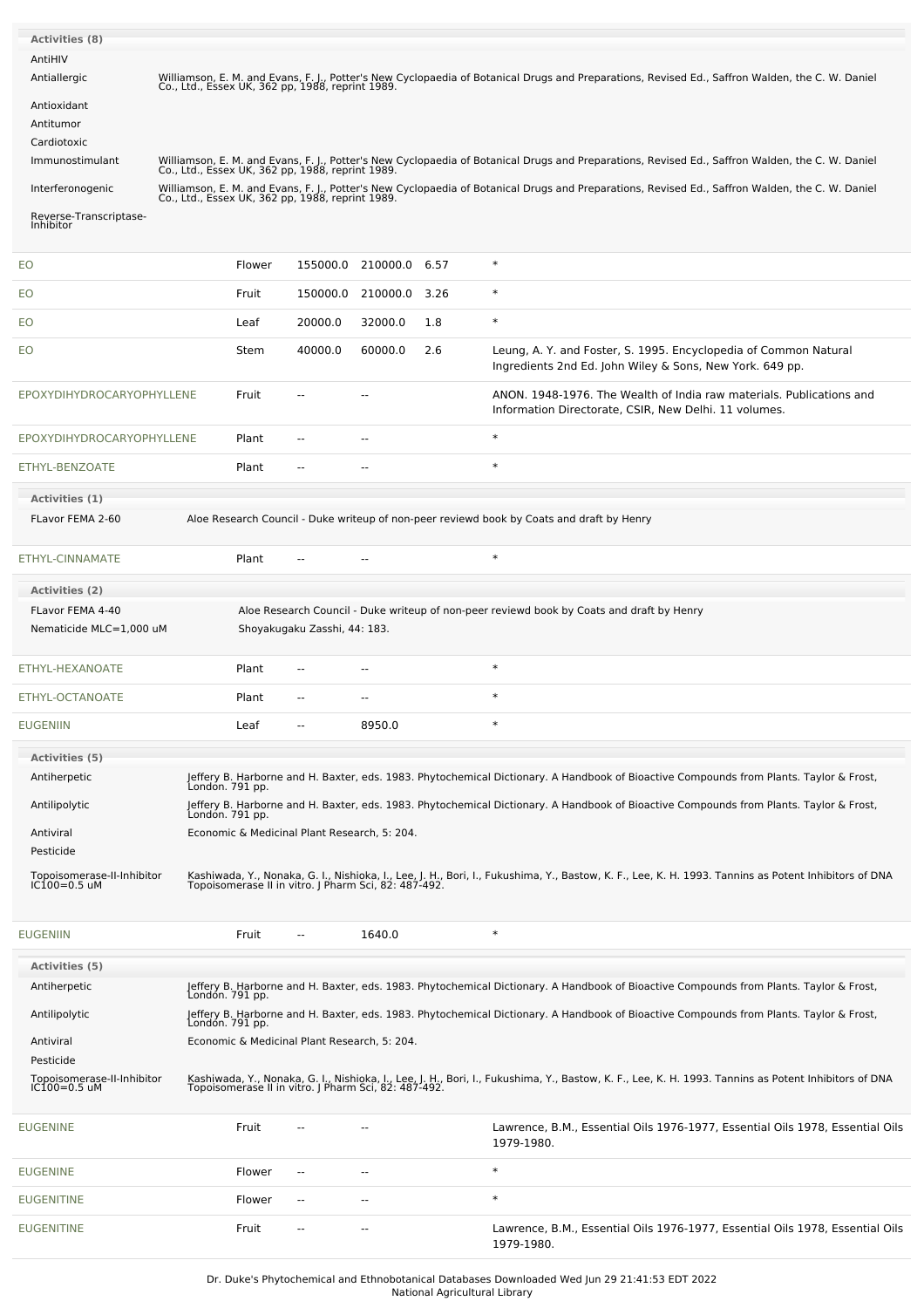[EUGENOL](file:///phytochem/chemicals/show/8298) Bark -- -- \*

| <b>Activities (76)</b>                                        |                                                                                                                                                                                                                                   |
|---------------------------------------------------------------|-----------------------------------------------------------------------------------------------------------------------------------------------------------------------------------------------------------------------------------|
| Acaricide LD50=5.47 ug/sq                                     |                                                                                                                                                                                                                                   |
| cm cf DEET at 37.59 ug/sq<br>cm                               |                                                                                                                                                                                                                                   |
| Allergenic                                                    |                                                                                                                                                                                                                                   |
| Analgesic                                                     | Merck 11th Edition                                                                                                                                                                                                                |
| Anesthetic 200-400<br>AntiTNF                                 | Phytotherapy Research, 4: 93.                                                                                                                                                                                                     |
| Antiaggregant IC50=0.3 uM<br>Antiarachidonate                 | Phytotherapy Research, 4: 93.                                                                                                                                                                                                     |
| Antibacterial 500 ppm                                         | Valnet, J. 1982. The Practice of Aromatherapy. Translated from the 1980 French Edition by Robin Campbell and Libby Houston. Destiny<br>Books, New York. 279 pp.                                                                   |
| Antibacterial MBC=400<br>ug/ml                                |                                                                                                                                                                                                                                   |
| Anticonvulsant                                                | Jeffery B. Harborne and H. Baxter, eds. 1983. Phytochemical Dictionary. A Handbook of Bioactive Compounds from Plants. Taylor & Frost,<br>Londón. 791 pp.                                                                         |
| Antiedemic 100<br>Antiestrogenic                              | Phytotherapy Research, 4: 95.                                                                                                                                                                                                     |
| Antifeedant<br>Antigenotoxic 50-500 mg/kg                     | Jacobson, M., Glossary of Plant-Derived Insect Deterrents, CRC Press, Inc., Boca Raton, FL, 213 p, 1990.                                                                                                                          |
| orl mus<br>Antiherpetic IC50=16.2-25.6                        |                                                                                                                                                                                                                                   |
| ug/ml<br>Antiinflammatory (11 uM)                             |                                                                                                                                                                                                                                   |
| IC~97=1,000 uM<br>Antikeratotic IC50=16.2-                    |                                                                                                                                                                                                                                   |
| 25.6 ug/ml<br>Antimitotic                                     | Jeffery B. Harborne and H. Baxter, eds. 1983. Phytochemical Dictionary. A Handbook of Bioactive Compounds from Plants. Taylor & Frost,                                                                                            |
|                                                               | Londón. 791 pp.                                                                                                                                                                                                                   |
| Antimutagenic                                                 | Economic & Medicinal Plant Research, 6: 235.                                                                                                                                                                                      |
| Antinitrosating                                               |                                                                                                                                                                                                                                   |
| Antioxidant IC65=30 ppm                                       |                                                                                                                                                                                                                                   |
| Antioxidant 10 uM<br>Antiprostaglandin 11 uM                  |                                                                                                                                                                                                                                   |
| Antiprostaglandin IC50=9.2<br>mМ                              |                                                                                                                                                                                                                                   |
| Antipyretic 3 ml/man/day<br>Antiradicular EC50=2 ul/l         |                                                                                                                                                                                                                                   |
| Antisalmonella MIC=400<br>ug/ml                               |                                                                                                                                                                                                                                   |
| Antiseptic 3 ml/man/day                                       |                                                                                                                                                                                                                                   |
| Antiseptic 400 ug/ml<br>Antispasmodic                         | Leung, A. Y. and Foster, S. 1995. Encyclopedia of Common Natural Ingredients 2nd Ed. John Wiley & Sons, New York. 649 pp.                                                                                                         |
| Antistaphylococcic                                            | Wright,C.W.(Ed)2002.Medicinal&Aromatic Plants-Industrial Profiles.Artemisia.344pp.Maffei,M.(Ed)2002.Vetiveria.The Genus<br>Vetiveria.Taylor&Francis.NY,NY.191pp.Southwell,I.,Lowe,R.(Eds)1999.Tea Tree.The Genus Melaleuca.Harwoo |
| Antithromboxane                                               | Lawrence Review of Natural Products, Jul-87.                                                                                                                                                                                      |
| Antitumor                                                     | Zheng, G-Q., Kenney, P.M., and Lam, L.K.T. Sesquiterpenes From Clove (Eugenia caryophyllata) As Potential Anticarcinogenic Agents.<br>Journal of Natural Products 55(7): 999-1003, 1992.                                          |
| Antiulcer                                                     |                                                                                                                                                                                                                                   |
| Antiviral IC50=16.2-25.6<br>ug/ml                             |                                                                                                                                                                                                                                   |
| Apifuge                                                       | Jacobson, M., Glossary of Plant-Derived Insect Deterrents, CRC Press, Inc., Boca Raton, FL, 213 p, 1990.                                                                                                                          |
| <b>CNS-Depressant</b><br>COX-1-Inhibitor IC97=1,000           | Jeffery B. Harborne and H. Baxter, eds. 1983. Phytochemical Dictionary. A Handbook of Bioactive Compounds from Plants. Taylor & Frost,<br>London. 791 pp.                                                                         |
| uМ                                                            |                                                                                                                                                                                                                                   |
| COX-2-Inhibitor<br>IC>97=1,000 uM<br>COX-2-Inhibitor IC50=129 |                                                                                                                                                                                                                                   |
| uМ<br>Calcium-Antagonist                                      |                                                                                                                                                                                                                                   |
| IC50=224 uM                                                   |                                                                                                                                                                                                                                   |
| Calcium-Antagonist<br>IC50=200 uM gpg                         |                                                                                                                                                                                                                                   |
| Cancer-Preventive<br>Candidicide                              | Stitt, P. A. Why George Should Eat Broccoli. Dougherty Co, Milwaukee, WI, 1990, 399 pp.<br>Phytotherapy Research, 4: 93.                                                                                                          |
| Carcinogenic?                                                 | Nigg, H.N. and Seigler, D.S., eds. 1992. Phytochemical Resources for Medicine and Agriculture. Plenum Press, New York. 445 pp.                                                                                                    |
| Carminative                                                   | Yamamoto, A., Umemori, S., and Muranishi, S. 1993. Absorption Enhancement of Intrapulmonary Administered Insulin by Various Absorption<br>Enhancers and Protease Inhibitors in Rats. J. Pharm. Pharmacol. 46: 14-18, 1994.        |
| Choleretic                                                    |                                                                                                                                                                                                                                   |
| Cytochrome-P450-Inhibitor                                     | Pizzorno, J. 1998. Total Wellness. Prima Health, a division of Prima.                                                                                                                                                             |
| Cytotoxic 25 ug/ml                                            | Phytotherapy Research, 4: 93.                                                                                                                                                                                                     |
| Dermatitigenic                                                |                                                                                                                                                                                                                                   |
| Enterorelaxant                                                | J. Aromatherapy 4: 22.                                                                                                                                                                                                            |
| FLavor FEMA 10-500                                            | Aloe Research Council - Duke writeup of non-peer reviewd book by Coats and draft by Henry                                                                                                                                         |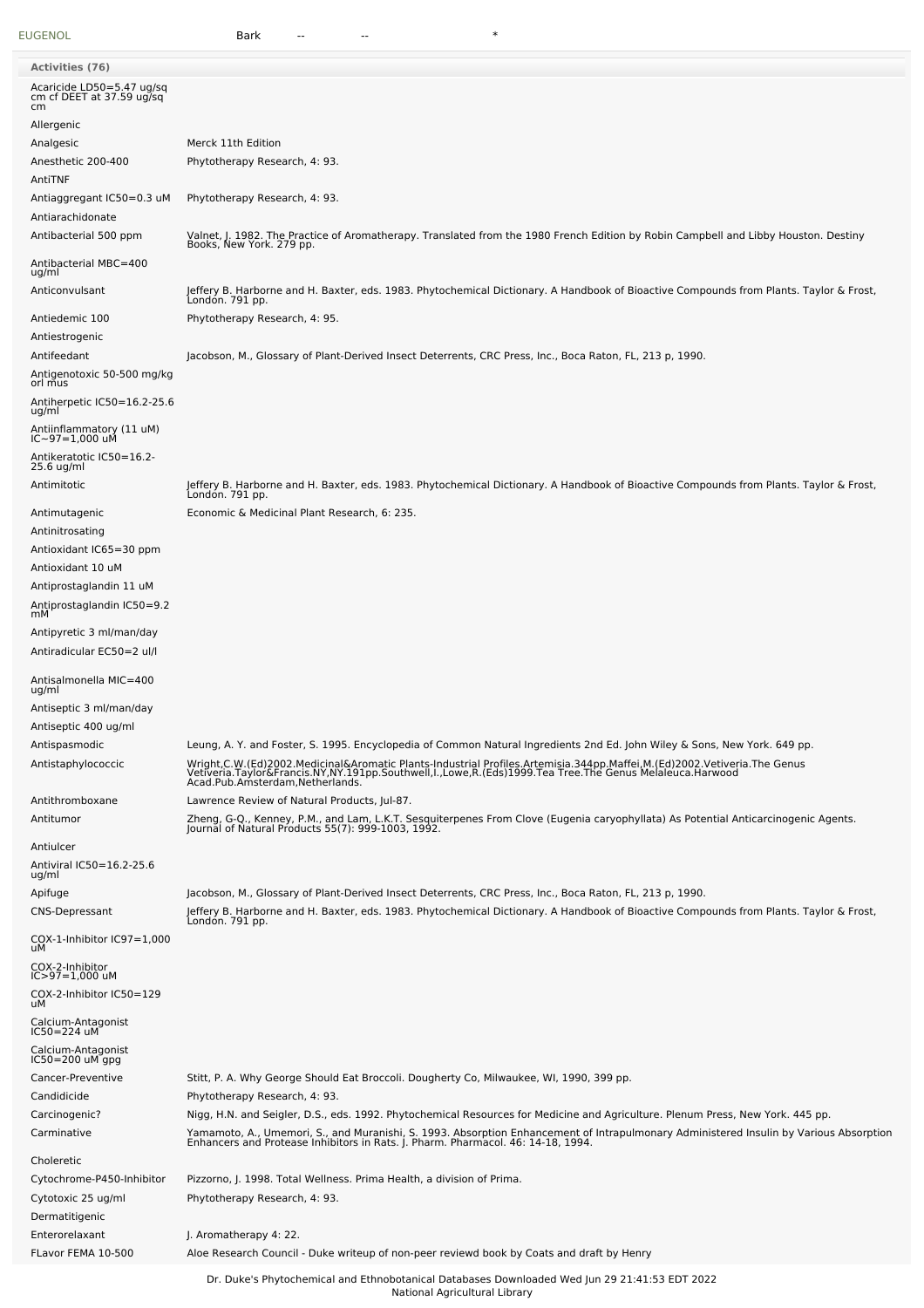| Fungicide                                         |                                                                                                                                                                                                                                   |
|---------------------------------------------------|-----------------------------------------------------------------------------------------------------------------------------------------------------------------------------------------------------------------------------------|
| Hepatoprotective 100 ppm                          |                                                                                                                                                                                                                                   |
| Herbicide                                         |                                                                                                                                                                                                                                   |
| Insecticide                                       |                                                                                                                                                                                                                                   |
| Insectifuge                                       | Jacobson, M., Glossary of Plant-Derived Insect Deterrents, CRC Press, Inc., Boca Raton, FL, 213 p, 1990.                                                                                                                          |
| Irritant                                          |                                                                                                                                                                                                                                   |
| Juvabional                                        | Jacobson, M., Glossary of Plant-Derived Insect Deterrents, CRC Press, Inc., Boca Raton, FL, 213 p, 1990.                                                                                                                          |
| Larvicide                                         |                                                                                                                                                                                                                                   |
| Motor-Depressant                                  | Buchbauer et al, e.g.Buchbauer et al,1993.Therapeutic properties of essential oils and fragrances. Chap.12 in Teranishi,R, Buttery,R.G and<br>Sugisawa,H. Eds. Bioactive Volatile Compounds from Plants. ACS Symposium Series 525 |
| Nematicide MLC=2,000<br>ug/ml                     | Shoyakugaku Zasshi, 44: 183.                                                                                                                                                                                                      |
| Neurotoxic                                        | R.J. Hixtable (Huxtable, R.J. (as T. Max). 1992. This and That:The Essential Pharmacology of Herbs and Spices. Tips 13:15-20 Huxtable, R.J.<br>1992b. The Myth of Benficent Nature. The Risk of Herbal Preparations. Anns. Intern |
| Perfumery                                         | Aloe Research Council - Duke writeup of non-peer reviewd book by Coats and draft by Henry                                                                                                                                         |
| Pesticide                                         |                                                                                                                                                                                                                                   |
| Prostaglandin-Synthesis-<br>Inhibitor 1 mM rbt    | Chen, S. J., Wang, M. H., Chen, I. J. 1996. Antiplatelet and Calcium Inhibitory Properties of Eugenol and Sodium Eugenol Acetate. Gen<br>Pharmacol, 27(4): 629-633.                                                               |
| Prostaglandin-Synthesis-<br>Inhibitor IC50=9.2 uM |                                                                                                                                                                                                                                   |
| Sedative                                          |                                                                                                                                                                                                                                   |
| Termiticide LD100=5 mg/g                          |                                                                                                                                                                                                                                   |
| Trichomonicide LD100=300<br>ug/ml                 |                                                                                                                                                                                                                                   |
| Trichomonistat IC50=10<br>ug/ml                   | Nigg, H.N. and Seigler, D.S., eds. 1992. Phytochemical Resources for Medicine and Agriculture. Plenum Press, New York. 445 pp.                                                                                                    |
| Trypsin-Enhancer                                  | Lawrence Review of Natural Products, Dec-93.                                                                                                                                                                                      |
| Ulcerogenic                                       | Phytotherapy Research, 4: 93.                                                                                                                                                                                                     |
| Varroacide                                        |                                                                                                                                                                                                                                   |
| Vasodilator                                       |                                                                                                                                                                                                                                   |
| Vermifuge                                         |                                                                                                                                                                                                                                   |
|                                                   |                                                                                                                                                                                                                                   |
|                                                   |                                                                                                                                                                                                                                   |

Antisalmonella MIC=400 ug/ml

[EUGENOL](file:///phytochem/chemicals/show/8298) Stem 36000.0 57000.0 1.0 \* **Activities (76)** Acaricide LD50=5.47 ug/sq cm cf DEET at 37.59 ug/sq cm Allergenic Analgesic Merck 11th Edition Anesthetic 200-400 Phytotherapy Research, 4: 93. AntiTNF Antiaggregant IC50=0.3 uM Phytotherapy Research, 4: 93. Antiarachidonate Antibacterial 500 ppm Valnet, J. 1982. The Practice of Aromatherapy. Translated from the 1980 French Edition by Robin Campbell and Libby Houston. Destiny Books, New York. 279 pp. Antibacterial MBC=400 ug/ml Anticonvulsant Jeffery B. Harborne and H. Baxter, eds. 1983. Phytochemical Dictionary. A Handbook of Bioactive Compounds from Plants. Taylor & Frost, London. 791 pp. Antiedemic 100 Phytotherapy Research, 4: 95. Antiestrogenic Antifeedant Jacobson, M., Glossary of Plant-Derived Insect Deterrents, CRC Press, Inc., Boca Raton, FL, 213 p, 1990. Antigenotoxic 50-500 mg/kg orl mus Antiherpetic IC50=16.2-25.6 ug/ml Antiinflammatory (11 uM) IC~97=1,000 uM Antikeratotic IC50=16.2- 25.6 ug/ml Antimitotic Jeffery B. Harborne and H. Baxter, eds. 1983. Phytochemical Dictionary. A Handbook of Bioactive Compounds from Plants. Taylor & Frost, London. 791 pp. Antimutagenic Economic & Medicinal Plant Research, 6: 235. Antinitrosating Antioxidant IC65=30 ppm Antioxidant 10 uM Antiprostaglandin 11 uM Antiprostaglandin IC50=9.2 mM Antipyretic 3 ml/man/day Antiradicular EC50=2 ul/l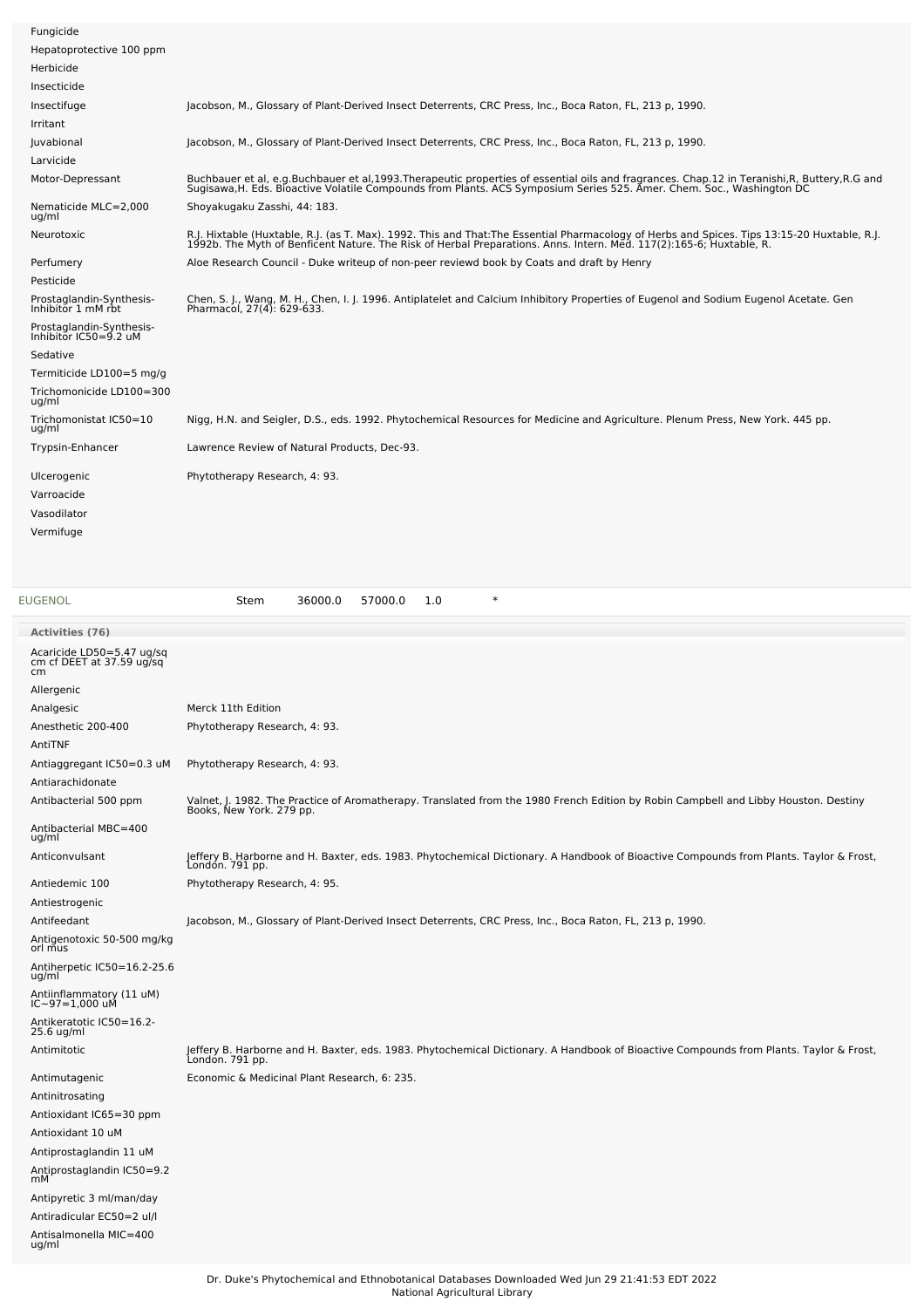| Antiseptic 3 ml/man/day                                  |                                                                                                                                                                                                                                                                   |
|----------------------------------------------------------|-------------------------------------------------------------------------------------------------------------------------------------------------------------------------------------------------------------------------------------------------------------------|
| Antiseptic 400 ug/ml                                     |                                                                                                                                                                                                                                                                   |
| Antispasmodic                                            | Leung, A. Y. and Foster, S. 1995. Encyclopedia of Common Natural Ingredients 2nd Ed. John Wiley & Sons, New York. 649 pp.                                                                                                                                         |
| Antistaphylococcic                                       | Wright,C.W.(Ed)2002.Medicinal&Aromatic Plants-Industrial Profiles.Artemisia.344pp.Maffei,M.(Ed)2002.Vetiveria.The Genus<br>Vetiveria.Taylor&Francis.NY,NY.191pp.Southwell,I.,Lowe,R.(Eds)1999.Tea Tree.The Genus Melaleuca.Harwoo                                 |
| Antithromboxane                                          | Lawrence Review of Natural Products, Jul-87.                                                                                                                                                                                                                      |
| Antitumor                                                | Zheng, G-Q., Kenney, P.M., and Lam, L.K.T. Sesquiterpenes From Clove (Eugenia caryophyllata) As Potential Anticarcinogenic Agents.<br>Journal of Natural Products 55(7): 999-1003, 1992.                                                                          |
|                                                          |                                                                                                                                                                                                                                                                   |
| Antiulcer<br>Antiviral IC50=16.2-25.6                    |                                                                                                                                                                                                                                                                   |
| ug/ml                                                    |                                                                                                                                                                                                                                                                   |
| Apifuge                                                  | Jacobson, M., Glossary of Plant-Derived Insect Deterrents, CRC Press, Inc., Boca Raton, FL, 213 p, 1990.                                                                                                                                                          |
| <b>CNS-Depressant</b><br>$COX-1$ -Inhibitor $IC97=1,000$ | Jeffery B. Harborne and H. Baxter, eds. 1983. Phytochemical Dictionary. A Handbook of Bioactive Compounds from Plants. Taylor & Frost,<br>London. 791 pp.                                                                                                         |
| uМ<br>COX-2-Inhibitor                                    |                                                                                                                                                                                                                                                                   |
| $IC > 97 = 1,000$ uM                                     |                                                                                                                                                                                                                                                                   |
| COX-2-Inhibitor IC50=129<br>uМ                           |                                                                                                                                                                                                                                                                   |
| Calcium-Antagonist<br>IC50=224 uM                        |                                                                                                                                                                                                                                                                   |
| Calcium-Antagonist<br>IC50=200 uM gpg                    |                                                                                                                                                                                                                                                                   |
| Cancer-Preventive                                        | Stitt, P. A. Why George Should Eat Broccoli. Dougherty Co, Milwaukee, WI, 1990, 399 pp.                                                                                                                                                                           |
| Candidicide                                              | Phytotherapy Research, 4: 93.                                                                                                                                                                                                                                     |
| Carcinogenic?                                            | Nigg, H.N. and Seigler, D.S., eds. 1992. Phytochemical Resources for Medicine and Agriculture. Plenum Press, New York. 445 pp.                                                                                                                                    |
| Carminative                                              |                                                                                                                                                                                                                                                                   |
|                                                          | Yamamoto, A., Umemori, S., and Muranishi, S. 1993. Absorption Enhancement of Intrapulmonary Administered Insulin by Various Absorption<br>Enhancers and Protease Inhibitors in Rats. J. Pharm. Pharmacol. 46: 14-18, 1994.                                        |
| Choleretic                                               |                                                                                                                                                                                                                                                                   |
| Cytochrome-P450-Inhibitor                                | Pizzorno, J. 1998. Total Wellness. Prima Health, a division of Prima.                                                                                                                                                                                             |
| Cytotoxic 25 ug/ml                                       | Phytotherapy Research, 4: 93.                                                                                                                                                                                                                                     |
| Dermatitigenic                                           |                                                                                                                                                                                                                                                                   |
| Enterorelaxant                                           | J. Aromatherapy 4: 22.                                                                                                                                                                                                                                            |
| FLavor FEMA 10-500                                       | Aloe Research Council - Duke writeup of non-peer reviewd book by Coats and draft by Henry                                                                                                                                                                         |
| Fungicide                                                |                                                                                                                                                                                                                                                                   |
| Hepatoprotective 100 ppm                                 |                                                                                                                                                                                                                                                                   |
| Herbicide<br>Insecticide                                 |                                                                                                                                                                                                                                                                   |
| Insectifuge                                              |                                                                                                                                                                                                                                                                   |
| Irritant                                                 | Jacobson, M., Glossary of Plant-Derived Insect Deterrents, CRC Press, Inc., Boca Raton, FL, 213 p, 1990.                                                                                                                                                          |
| Juvabional                                               | Jacobson, M., Glossary of Plant-Derived Insect Deterrents, CRC Press, Inc., Boca Raton, FL, 213 p, 1990.                                                                                                                                                          |
| Larvicide                                                |                                                                                                                                                                                                                                                                   |
| Motor-Depressant                                         |                                                                                                                                                                                                                                                                   |
| Nematicide MLC=2,000                                     | Buchbauer et al, e.g.Buchbauer et al,1993.Therapeutic properties of essential oils and fragrances. Chap.12 in Teranishi,R, Buttery,R.G and<br>Sugisawa,H. Eds. Bioactive Volatile Compounds from Plants. ACS Symposium Series 525<br>Shoyakugaku Zasshi, 44: 183. |
| ug/ml<br>Neurotoxic                                      |                                                                                                                                                                                                                                                                   |
|                                                          | R.J. Hixtable (Huxtable, R.J. (as T. Max). 1992. This and That:The Essential Pharmacology of Herbs and Spices. Tips 13:15-20 Huxtable, R.J.<br>1992b. The Myth of Benficent Nature. The Risk of Herbal Preparations. Anns. Intern                                 |
| Perfumery<br>Pesticide                                   | Aloe Research Council - Duke writeup of non-peer reviewd book by Coats and draft by Henry                                                                                                                                                                         |
| Prostaglandin-Synthesis-                                 | Chen, S. J., Wang, M. H., Chen, I. J. 1996. Antiplatelet and Calcium Inhibitory Properties of Eugenol and Sodium Eugenol Acetate. Gen                                                                                                                             |
| Inhibitor 1 mM rbt<br>Prostaglandin-Synthesis-           | Pharmacol, 27(4): 629-633.                                                                                                                                                                                                                                        |
| Inhibitor IC50=9.2 uM<br>Sedative                        |                                                                                                                                                                                                                                                                   |
| Termiticide LD100=5 mg/g                                 |                                                                                                                                                                                                                                                                   |
| Trichomonicide LD100=300                                 |                                                                                                                                                                                                                                                                   |
| ug/ml<br>Trichomonistat IC50=10<br>ug/ml                 | Nigg, H.N. and Seigler, D.S., eds. 1992. Phytochemical Resources for Medicine and Agriculture. Plenum Press, New York. 445 pp.                                                                                                                                    |
| Trypsin-Enhancer                                         | Lawrence Review of Natural Products, Dec-93.                                                                                                                                                                                                                      |
| Ulcerogenic                                              | Phytotherapy Research, 4: 93.                                                                                                                                                                                                                                     |
| Varroacide                                               |                                                                                                                                                                                                                                                                   |
| Vasodilator                                              |                                                                                                                                                                                                                                                                   |
| Vermifuge                                                |                                                                                                                                                                                                                                                                   |
|                                                          | $\ast$<br>Leaf<br>7920.0<br>26400.0                                                                                                                                                                                                                               |
| EUGENOL                                                  | 2.29                                                                                                                                                                                                                                                              |
| <b>Activities (76)</b><br>Acaricide LD50=5.47 ug/sq      |                                                                                                                                                                                                                                                                   |
| cm cf DEET at 37.59 ug/sq<br>cm                          |                                                                                                                                                                                                                                                                   |
| Allergenic                                               |                                                                                                                                                                                                                                                                   |
| Analgesic                                                | Merck 11th Edition                                                                                                                                                                                                                                                |
| Anesthetic 200-400                                       | Phytotherapy Research, 4: 93.                                                                                                                                                                                                                                     |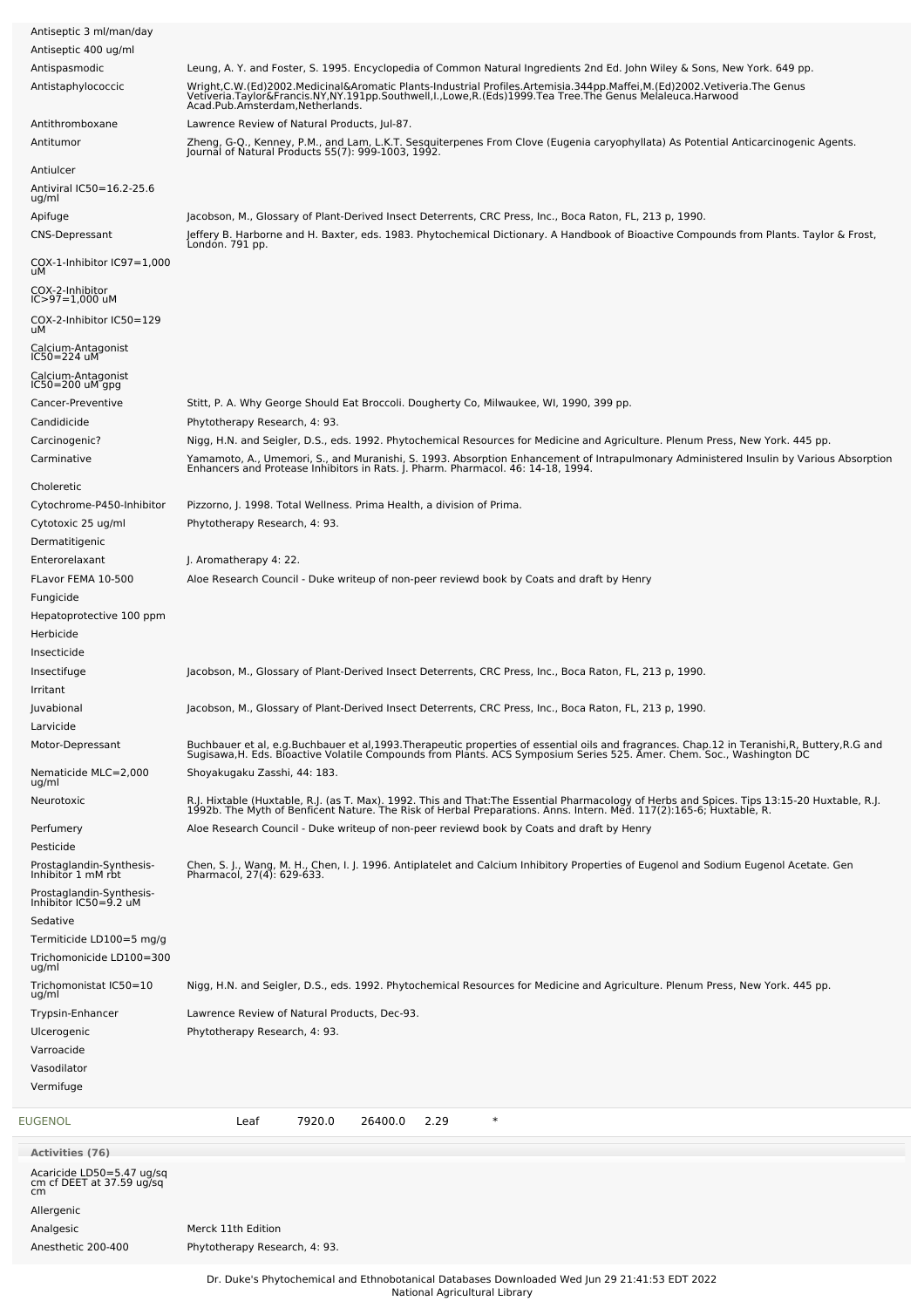| AntiTNF                                                                                  |                                                                                                                                                                                                                                                                                                                                                                |  |  |  |  |  |
|------------------------------------------------------------------------------------------|----------------------------------------------------------------------------------------------------------------------------------------------------------------------------------------------------------------------------------------------------------------------------------------------------------------------------------------------------------------|--|--|--|--|--|
| Antiaggregant IC50=0.3 uM<br>Antiarachidonate                                            | Phytotherapy Research, 4: 93.                                                                                                                                                                                                                                                                                                                                  |  |  |  |  |  |
| Antibacterial 500 ppm                                                                    | Valnet, J. 1982. The Practice of Aromatherapy. Translated from the 1980 French Edition by Robin Campbell and Libby Houston. Destiny<br>Books, New York. 279 pp.                                                                                                                                                                                                |  |  |  |  |  |
| Antibacterial MBC=400<br>ug/ml                                                           |                                                                                                                                                                                                                                                                                                                                                                |  |  |  |  |  |
| Anticonvulsant                                                                           | Jeffery B. Harborne and H. Baxter, eds. 1983. Phytochemical Dictionary. A Handbook of Bioactive Compounds from Plants. Taylor & Frost,<br>Londón. 791 pp.                                                                                                                                                                                                      |  |  |  |  |  |
| Antiedemic 100<br>Antiestrogenic                                                         | Phytotherapy Research, 4: 95.                                                                                                                                                                                                                                                                                                                                  |  |  |  |  |  |
| Antifeedant<br>Antigenotoxic 50-500 mg/kg<br>orl mus                                     | Jacobson, M., Glossary of Plant-Derived Insect Deterrents, CRC Press, Inc., Boca Raton, FL, 213 p, 1990.                                                                                                                                                                                                                                                       |  |  |  |  |  |
| Antiherpetic IC50=16.2-25.6<br>ug/ml                                                     |                                                                                                                                                                                                                                                                                                                                                                |  |  |  |  |  |
| Antiinflammatory (11 uM)<br>IC~97=1,000 uM                                               |                                                                                                                                                                                                                                                                                                                                                                |  |  |  |  |  |
| Antikeratotic IC50=16.2-<br>25.6 ug/ml                                                   |                                                                                                                                                                                                                                                                                                                                                                |  |  |  |  |  |
| Antimitotic                                                                              | Jeffery B. Harborne and H. Baxter, eds. 1983. Phytochemical Dictionary. A Handbook of Bioactive Compounds from Plants. Taylor & Frost,<br>London. 791 pp.                                                                                                                                                                                                      |  |  |  |  |  |
| Antimutagenic<br>Antinitrosating<br>Antioxidant IC65=30 ppm<br>Antioxidant 10 uM         | Economic & Medicinal Plant Research, 6: 235.                                                                                                                                                                                                                                                                                                                   |  |  |  |  |  |
| Antiprostaglandin 11 uM<br>Antiprostaglandin IC50=9.2<br>mМ                              |                                                                                                                                                                                                                                                                                                                                                                |  |  |  |  |  |
| Antipyretic 3 ml/man/day<br>Antiradicular EC50=2 ul/l<br>Antisalmonella MIC=400<br>ug/ml |                                                                                                                                                                                                                                                                                                                                                                |  |  |  |  |  |
| Antiseptic 3 ml/man/day                                                                  |                                                                                                                                                                                                                                                                                                                                                                |  |  |  |  |  |
| Antiseptic 400 ug/ml                                                                     |                                                                                                                                                                                                                                                                                                                                                                |  |  |  |  |  |
| Antispasmodic<br>Antistaphylococcic                                                      | Leung, A. Y. and Foster, S. 1995. Encyclopedia of Common Natural Ingredients 2nd Ed. John Wiley & Sons, New York. 649 pp.<br>Wright,C.W.(Ed)2002.Medicinal&Aromatic Plants-Industrial Profiles.Artemisia.344pp.Maffei,M.(Ed)2002.Vetiveria.The Genus<br>Vetiveria.Taylor&Francis.NY,NY.191pp.Southwell,I.,Lowe,R.(Eds)1999.Tea Tree.The Genus Melaleuca.Harwoo |  |  |  |  |  |
| Antithromboxane<br>Antitumor                                                             | Lawrence Review of Natural Products, Jul-87.<br>Zheng, G-Q., Kenney, P.M., and Lam, L.K.T. Sesquiterpenes From Clove (Eugenia caryophyllata) As Potential Anticarcinogenic Agents.<br>Journal of Natural Products 55(7): 999-1003, 1992.                                                                                                                       |  |  |  |  |  |
| Antiulcer<br>Antiviral IC50=16.2-25.6<br>ug/ml                                           |                                                                                                                                                                                                                                                                                                                                                                |  |  |  |  |  |
| Apifuge                                                                                  | Jacobson, M., Glossary of Plant-Derived Insect Deterrents, CRC Press, Inc., Boca Raton, FL, 213 p, 1990.                                                                                                                                                                                                                                                       |  |  |  |  |  |
| <b>CNS-Depressant</b>                                                                    | Jeffery B. Harborne and H. Baxter, eds. 1983. Phytochemical Dictionary. A Handbook of Bioactive Compounds from Plants. Taylor & Frost,<br>London. 791 pp.                                                                                                                                                                                                      |  |  |  |  |  |
| COX-1-Inhibitor IC97=1,000<br>uМ                                                         |                                                                                                                                                                                                                                                                                                                                                                |  |  |  |  |  |
| COX-2-Inhibitor<br>$IC > 97 = 1,000$ uM<br>COX-2-Inhibitor IC50=129<br>uМ                |                                                                                                                                                                                                                                                                                                                                                                |  |  |  |  |  |
| Calcium-Antagonist<br>IC50=224 uM                                                        |                                                                                                                                                                                                                                                                                                                                                                |  |  |  |  |  |
| Calcium-Antagonist                                                                       |                                                                                                                                                                                                                                                                                                                                                                |  |  |  |  |  |
| IC50=200 uM gpg<br>Cancer-Preventive                                                     | Stitt, P. A. Why George Should Eat Broccoli. Dougherty Co, Milwaukee, WI, 1990, 399 pp.                                                                                                                                                                                                                                                                        |  |  |  |  |  |
| Candidicide                                                                              | Phytotherapy Research, 4: 93.                                                                                                                                                                                                                                                                                                                                  |  |  |  |  |  |
| Carcinogenic?                                                                            | Nigg, H.N. and Seigler, D.S., eds. 1992. Phytochemical Resources for Medicine and Agriculture. Plenum Press, New York. 445 pp.                                                                                                                                                                                                                                 |  |  |  |  |  |
| Carminative                                                                              | Yamamoto, A., Umemori, S., and Muranishi, S. 1993. Absorption Enhancement of Intrapulmonary Administered Insulin by Various Absorption<br>Enhancers and Protease Inhibitors in Rats. J. Pharm. Pharmacol. 46: 14-18, 1994.                                                                                                                                     |  |  |  |  |  |
| Choleretic<br>Cytochrome-P450-Inhibitor                                                  | Pizzorno, J. 1998. Total Wellness. Prima Health, a division of Prima.                                                                                                                                                                                                                                                                                          |  |  |  |  |  |
| Cytotoxic 25 ug/ml                                                                       | Phytotherapy Research, 4: 93.                                                                                                                                                                                                                                                                                                                                  |  |  |  |  |  |
| Dermatitigenic                                                                           |                                                                                                                                                                                                                                                                                                                                                                |  |  |  |  |  |
| Enterorelaxant<br>FLavor FEMA 10-500                                                     | J. Aromatherapy 4: 22.<br>Aloe Research Council - Duke writeup of non-peer reviewd book by Coats and draft by Henry                                                                                                                                                                                                                                            |  |  |  |  |  |
| Fungicide                                                                                |                                                                                                                                                                                                                                                                                                                                                                |  |  |  |  |  |
| Hepatoprotective 100 ppm<br>Herbicide<br>Insecticide                                     |                                                                                                                                                                                                                                                                                                                                                                |  |  |  |  |  |
| Insectifuge<br>Irritant                                                                  | Jacobson, M., Glossary of Plant-Derived Insect Deterrents, CRC Press, Inc., Boca Raton, FL, 213 p, 1990.                                                                                                                                                                                                                                                       |  |  |  |  |  |
| Juvabional                                                                               | Jacobson, M., Glossary of Plant-Derived Insect Deterrents, CRC Press, Inc., Boca Raton, FL, 213 p, 1990.                                                                                                                                                                                                                                                       |  |  |  |  |  |
|                                                                                          |                                                                                                                                                                                                                                                                                                                                                                |  |  |  |  |  |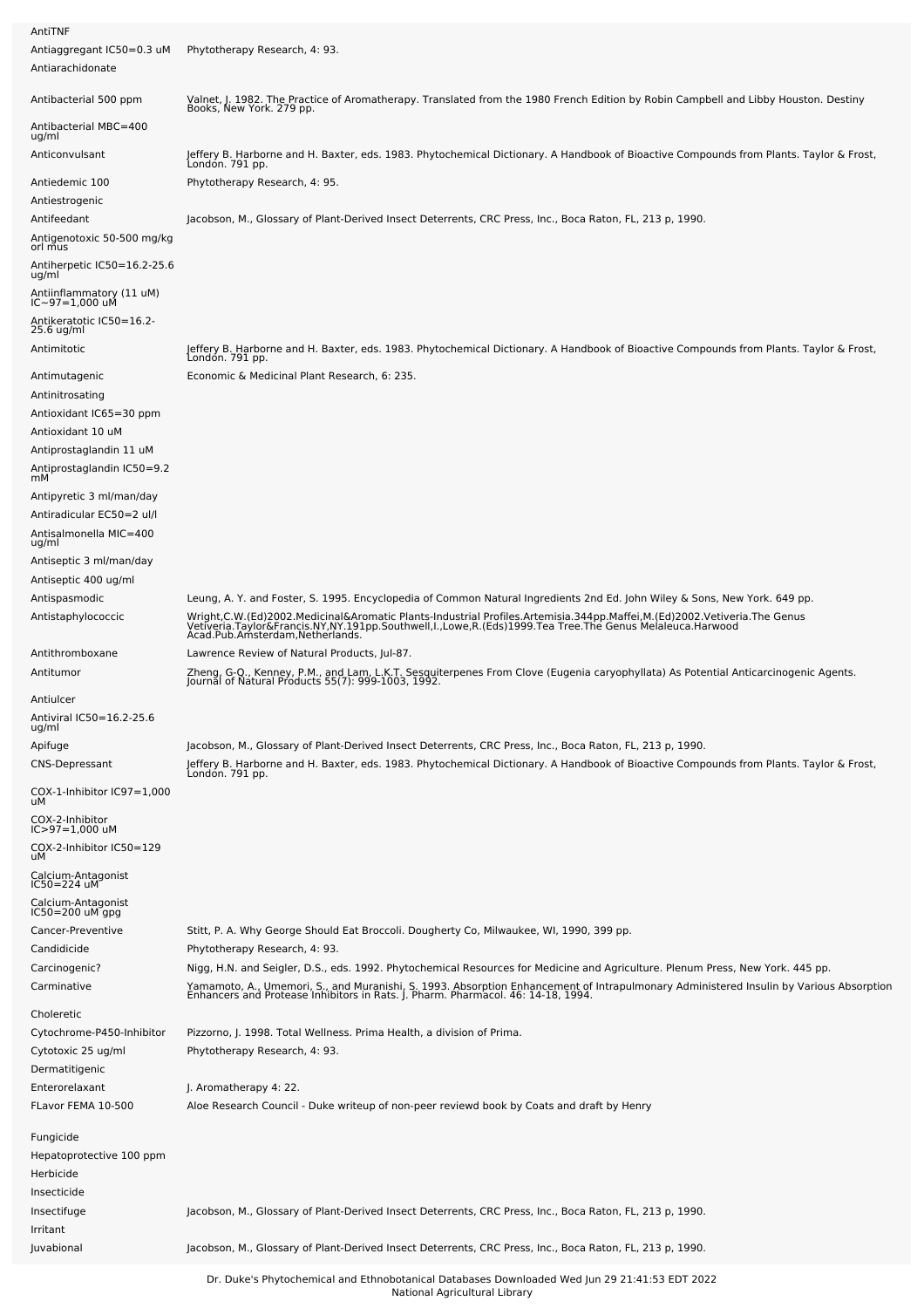| Larvicide                                                     |                                                                                                                                                                                                                                   |  |  |  |  |
|---------------------------------------------------------------|-----------------------------------------------------------------------------------------------------------------------------------------------------------------------------------------------------------------------------------|--|--|--|--|
| Motor-Depressant                                              | Buchbauer et al, e.g.Buchbauer et al,1993.Therapeutic properties of essential oils and fragrances. Chap.12 in Teranishi,R, Buttery,R.G and<br>Sugisawa,H. Eds. Bioactive Volatile Compounds from Plants. ACS Symposium Series 525 |  |  |  |  |
| Nematicide MLC=2,000<br>ug/ml                                 | Shoyakugaku Zasshi, 44: 183.                                                                                                                                                                                                      |  |  |  |  |
| Neurotoxic                                                    | R.J. Hixtable (Huxtable, R.J. (as T. Max). 1992. This and That:The Essential Pharmacology of Herbs and Spices. Tips 13:15-20 Huxtable, R.J.<br>1992b. The Myth of Benficent Nature. The Risk of Herbal Preparations. Anns. Intern |  |  |  |  |
| Perfumery                                                     | Aloe Research Council - Duke writeup of non-peer reviewd book by Coats and draft by Henry                                                                                                                                         |  |  |  |  |
| Pesticide                                                     |                                                                                                                                                                                                                                   |  |  |  |  |
| Prostaglandin-Synthesis-<br>Inhibitor 1 mM rbt                | Chen, S. J., Wang, M. H., Chen, I. J. 1996. Antiplatelet and Calcium Inhibitory Properties of Eugenol and Sodium Eugenol Acetate. Gen<br>Pharmacol, 27(4): 629-633.                                                               |  |  |  |  |
| Prostaglandin-Synthesis-<br>Inhibitor IC50=9.2 uM<br>Sedative |                                                                                                                                                                                                                                   |  |  |  |  |
| Termiticide LD100=5 mg/g                                      |                                                                                                                                                                                                                                   |  |  |  |  |
| Trichomonicide LD100=300<br>ug/ml                             |                                                                                                                                                                                                                                   |  |  |  |  |
| Trichomonistat IC50=10<br>ug/ml                               | Nigg, H.N. and Seigler, D.S., eds. 1992. Phytochemical Resources for Medicine and Agriculture. Plenum Press, New York. 445 pp.                                                                                                    |  |  |  |  |
| Trypsin-Enhancer                                              | Lawrence Review of Natural Products, Dec-93.                                                                                                                                                                                      |  |  |  |  |
| Ulcerogenic                                                   | Phytotherapy Research, 4: 93.                                                                                                                                                                                                     |  |  |  |  |
| Varroacide                                                    |                                                                                                                                                                                                                                   |  |  |  |  |
| Vasodilator                                                   |                                                                                                                                                                                                                                   |  |  |  |  |
| Vermifuge                                                     |                                                                                                                                                                                                                                   |  |  |  |  |
| EUGENOL                                                       | $\ast$<br>Flower<br>108655.0 180000.0 2.65                                                                                                                                                                                        |  |  |  |  |
| Activities (76)                                               |                                                                                                                                                                                                                                   |  |  |  |  |
| Acaricide LD50=5.47 ug/sq<br>cm cf DEET at 37.59 ug/sq<br>cm  |                                                                                                                                                                                                                                   |  |  |  |  |
| Allergenic                                                    |                                                                                                                                                                                                                                   |  |  |  |  |
| Analgesic                                                     | Merck 11th Edition                                                                                                                                                                                                                |  |  |  |  |
| Anesthetic 200-400                                            | Phytotherapy Research, 4: 93.                                                                                                                                                                                                     |  |  |  |  |
| AntiTNF                                                       | Phytotherapy Research, 4: 93.                                                                                                                                                                                                     |  |  |  |  |
| Antiaggregant IC50=0.3 uM<br>Antiarachidonate                 |                                                                                                                                                                                                                                   |  |  |  |  |
| Antibacterial 500 ppm                                         | Valnet, J. 1982. The Practice of Aromatherapy. Translated from the 1980 French Edition by Robin Campbell and Libby Houston. Destiny<br>Books, New York. 279 pp.                                                                   |  |  |  |  |
| Antibacterial MBC=400<br>ug/ml                                |                                                                                                                                                                                                                                   |  |  |  |  |
| Anticonvulsant                                                | Jeffery B. Harborne and H. Baxter, eds. 1983. Phytochemical Dictionary. A Handbook of Bioactive Compounds from Plants. Taylor & Frost,<br>Londón. 791 pp.                                                                         |  |  |  |  |
| Antiedemic 100                                                | Phytotherapy Research, 4: 95.                                                                                                                                                                                                     |  |  |  |  |
| Antiestrogenic                                                |                                                                                                                                                                                                                                   |  |  |  |  |
| Antifeedant<br>Antigenotoxic 50-500 mg/kg                     | Jacobson, M., Glossary of Plant-Derived Insect Deterrents, CRC Press, Inc., Boca Raton, FL, 213 p, 1990.                                                                                                                          |  |  |  |  |
| orl mus<br>Antiherpetic IC50=16.2-25.6                        |                                                                                                                                                                                                                                   |  |  |  |  |
| ug/ml<br>Antiinflammatory (11 uM)<br>IC~97=1,000 uM           |                                                                                                                                                                                                                                   |  |  |  |  |
| Antikeratotic IC50=16.2-                                      |                                                                                                                                                                                                                                   |  |  |  |  |
| 25.6 ug/ml                                                    |                                                                                                                                                                                                                                   |  |  |  |  |
| Antimitotic                                                   | Jeffery B. Harborne and H. Baxter, eds. 1983. Phytochemical Dictionary. A Handbook of Bioactive Compounds from Plants. Taylor & Frost,<br>London. 791 pp.                                                                         |  |  |  |  |
| Antimutagenic                                                 | Economic & Medicinal Plant Research, 6: 235.                                                                                                                                                                                      |  |  |  |  |
| Antinitrosating                                               |                                                                                                                                                                                                                                   |  |  |  |  |
| Antioxidant IC65=30 ppm<br>Antioxidant 10 uM                  |                                                                                                                                                                                                                                   |  |  |  |  |
| Antiprostaglandin 11 uM                                       |                                                                                                                                                                                                                                   |  |  |  |  |
| Antiprostaglandin IC50=9.2                                    |                                                                                                                                                                                                                                   |  |  |  |  |
| mМ                                                            |                                                                                                                                                                                                                                   |  |  |  |  |
| Antipyretic 3 ml/man/day                                      |                                                                                                                                                                                                                                   |  |  |  |  |
| Antiradicular EC50=2 ul/l                                     |                                                                                                                                                                                                                                   |  |  |  |  |
| Antisalmonella MIC=400<br>ug/ml                               |                                                                                                                                                                                                                                   |  |  |  |  |
| Antiseptic 3 ml/man/day                                       |                                                                                                                                                                                                                                   |  |  |  |  |
| Antiseptic 400 ug/ml                                          |                                                                                                                                                                                                                                   |  |  |  |  |
| Antispasmodic                                                 | Leung, A. Y. and Foster, S. 1995. Encyclopedia of Common Natural Ingredients 2nd Ed. John Wiley & Sons, New York. 649 pp.                                                                                                         |  |  |  |  |
| Antistaphylococcic                                            | Wright,C.W.(Ed)2002.Medicinal&Aromatic Plants-Industrial Profiles.Artemisia.344pp.Maffei,M.(Ed)2002.Vetiveria.The Genus<br>Vetiveria.Taylor&Francis.NY,NY.191pp.Southwell,I.,Lowe,R.(Eds)1999.Tea Tree.The Genus Melaleuca.Harwoo |  |  |  |  |
| Antithromboxane                                               | Lawrence Review of Natural Products, Jul-87.                                                                                                                                                                                      |  |  |  |  |
| Antitumor                                                     | Zheng, G-Q., Kenney, P.M., and Lam, L.K.T. Sesquiterpenes From Clove (Eugenia caryophyllata) As Potential Anticarcinogenic Agents.<br>Journal of Natural Products 55(7): 999-1003, 1992.                                          |  |  |  |  |

Antiulcer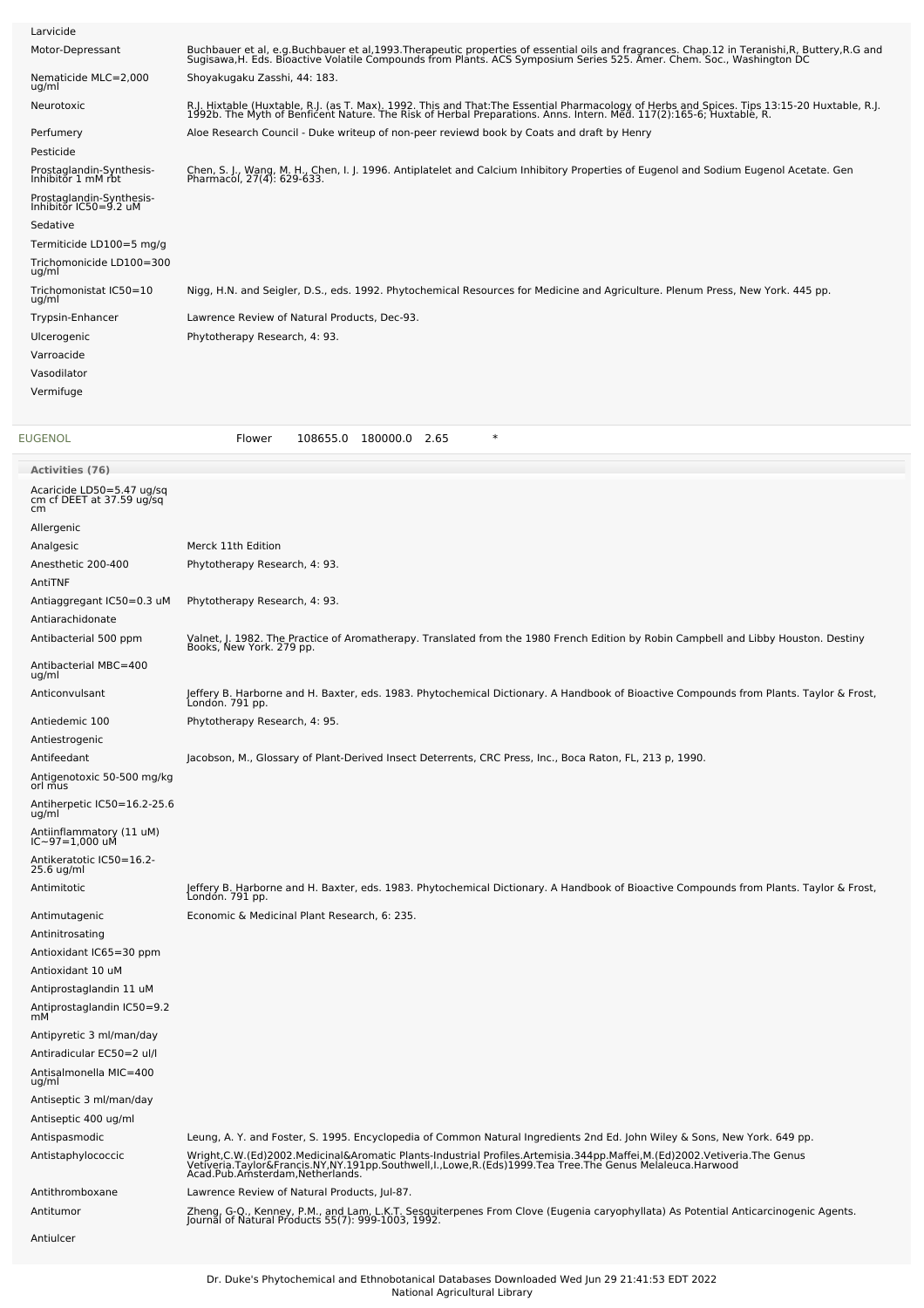| Antiviral IC50=16.2-25.6<br>ug/ml                 |                                                                                                                                                                                                                                   |
|---------------------------------------------------|-----------------------------------------------------------------------------------------------------------------------------------------------------------------------------------------------------------------------------------|
| Apifuge                                           | Jacobson, M., Glossary of Plant-Derived Insect Deterrents, CRC Press, Inc., Boca Raton, FL, 213 p, 1990.                                                                                                                          |
| <b>CNS-Depressant</b>                             | Jeffery B. Harborne and H. Baxter, eds. 1983. Phytochemical Dictionary. A Handbook of Bioactive Compounds from Plants. Taylor & Frost,<br>London. 791 pp.                                                                         |
| $COX-1$ -Inhibitor $IC97=1,000$<br>uМ             |                                                                                                                                                                                                                                   |
| COX-2-Inhibitor<br>$IC > 97 = 1,000$ uM           |                                                                                                                                                                                                                                   |
| COX-2-Inhibitor IC50=129                          |                                                                                                                                                                                                                                   |
| uМ                                                |                                                                                                                                                                                                                                   |
| Calcium-Antagonist<br>IC50=224 uM                 |                                                                                                                                                                                                                                   |
| Calcium-Antagonist<br>$IC50 = 200$ uM gpg         |                                                                                                                                                                                                                                   |
| Cancer-Preventive                                 | Stitt, P. A. Why George Should Eat Broccoli. Dougherty Co, Milwaukee, WI, 1990, 399 pp.                                                                                                                                           |
| Candidicide                                       | Phytotherapy Research, 4: 93.                                                                                                                                                                                                     |
| Carcinogenic?                                     | Nigg, H.N. and Seigler, D.S., eds. 1992. Phytochemical Resources for Medicine and Agriculture. Plenum Press, New York. 445 pp.                                                                                                    |
| Carminative                                       | Yamamoto, A., Umemori, S., and Muranishi, S. 1993. Absorption Enhancement of Intrapulmonary Administered Insulin by Various Absorption<br>Enhancers and Protease Inhibitors in Rats. J. Pharm. Pharmacol. 46: 14-18, 1994.        |
| Choleretic                                        |                                                                                                                                                                                                                                   |
| Cytochrome-P450-Inhibitor                         | Pizzorno, J. 1998. Total Wellness. Prima Health, a division of Prima.                                                                                                                                                             |
| Cytotoxic 25 ug/ml                                | Phytotherapy Research, 4: 93.                                                                                                                                                                                                     |
| Dermatitigenic                                    |                                                                                                                                                                                                                                   |
| Enterorelaxant                                    | J. Aromatherapy 4: 22.                                                                                                                                                                                                            |
| FLavor FEMA 10-500                                | Aloe Research Council - Duke writeup of non-peer reviewd book by Coats and draft by Henry                                                                                                                                         |
| Fungicide                                         |                                                                                                                                                                                                                                   |
| Hepatoprotective 100 ppm                          |                                                                                                                                                                                                                                   |
| Herbicide                                         |                                                                                                                                                                                                                                   |
| Insecticide                                       |                                                                                                                                                                                                                                   |
| Insectifuge<br>Irritant                           | Jacobson, M., Glossary of Plant-Derived Insect Deterrents, CRC Press, Inc., Boca Raton, FL, 213 p, 1990.                                                                                                                          |
| Juvabional                                        | Jacobson, M., Glossary of Plant-Derived Insect Deterrents, CRC Press, Inc., Boca Raton, FL, 213 p, 1990.                                                                                                                          |
| Larvicide                                         |                                                                                                                                                                                                                                   |
| Motor-Depressant                                  |                                                                                                                                                                                                                                   |
|                                                   | Buchbauer et al, e.g.Buchbauer et al,1993.Therapeutic properties of essential oils and fragrances. Chap.12 in Teranishi,R, Buttery,R.G and<br>Sugisawa,H. Eds. Bioactive Volatile Compounds from Plants. ACS Symposium Series 525 |
| Nematicide MLC=2,000<br>ug/ml                     | Shoyakugaku Zasshi, 44: 183.                                                                                                                                                                                                      |
| Neurotoxic                                        | R.J. Hixtable (Huxtable, R.J. (as T. Max). 1992. This and That:The Essential Pharmacology of Herbs and Spices. Tips 13:15-20 Huxtable, R.J.<br>1992b. The Myth of Benficent Nature. The Risk of Herbal Preparations. Anns. Intern |
| Perfumery                                         | Aloe Research Council - Duke writeup of non-peer reviewd book by Coats and draft by Henry                                                                                                                                         |
| Pesticide                                         |                                                                                                                                                                                                                                   |
| Prostaglandin-Synthesis-<br>Inhibitor 1 mM rbt    | Chen, S. J., Wang, M. H., Chen, I. J. 1996. Antiplatelet and Calcium Inhibitory Properties of Eugenol and Sodium Eugenol Acetate. Gen<br>Pharmacol, 27(4): 629-633.                                                               |
| Prostaglandin-Synthesis-<br>Inhibitor IC50=9.2 uM |                                                                                                                                                                                                                                   |
| Sedative                                          |                                                                                                                                                                                                                                   |
| Termiticide LD100=5 mg/g                          |                                                                                                                                                                                                                                   |
| Trichomonicide LD100=300                          |                                                                                                                                                                                                                                   |
| ug/ml<br>Trichomonistat IC50=10                   | Nigg, H.N. and Seigler, D.S., eds. 1992. Phytochemical Resources for Medicine and Agriculture. Plenum Press, New York. 445 pp.                                                                                                    |
| ug/ml                                             |                                                                                                                                                                                                                                   |
| Trypsin-Enhancer<br>Ulcerogenic                   | Lawrence Review of Natural Products, Dec-93.<br>Phytotherapy Research, 4: 93.                                                                                                                                                     |
| Varroacide                                        |                                                                                                                                                                                                                                   |
| Vasodilator                                       |                                                                                                                                                                                                                                   |
| Vermifuge                                         |                                                                                                                                                                                                                                   |
|                                                   |                                                                                                                                                                                                                                   |
|                                                   |                                                                                                                                                                                                                                   |
| EUGENOL                                           | $\ast$<br><b>Bulb</b><br>$\overline{a}$                                                                                                                                                                                           |
|                                                   |                                                                                                                                                                                                                                   |

| <b>Activities (76)</b>                                       |                                                                                                                                                                 |
|--------------------------------------------------------------|-----------------------------------------------------------------------------------------------------------------------------------------------------------------|
| Acaricide LD50=5.47 ug/sq<br>cm cf DEET at 37.59 ug/sq<br>cm |                                                                                                                                                                 |
| Allergenic                                                   |                                                                                                                                                                 |
| Analgesic                                                    | Merck 11th Edition                                                                                                                                              |
| Anesthetic 200-400                                           | Phytotherapy Research, 4: 93.                                                                                                                                   |
| AntiTNF                                                      |                                                                                                                                                                 |
| Antiaggregant IC50=0.3 uM                                    | Phytotherapy Research, 4: 93.                                                                                                                                   |
| Antiarachidonate                                             |                                                                                                                                                                 |
| Antibacterial 500 ppm                                        | Valnet, J. 1982. The Practice of Aromatherapy. Translated from the 1980 French Edition by Robin Campbell and Libby Houston. Destiny<br>Books, New York. 279 pp. |
| Antibacterial MBC=400<br>ug/ml                               |                                                                                                                                                                 |
| Anticonvulsant                                               | Jeffery B. Harborne and H. Baxter, eds. 1983. Phytochemical Dictionary. A Handbook of Bioactive Compounds from Plants. Taylor & Frost,<br>Londón. 791 pp.       |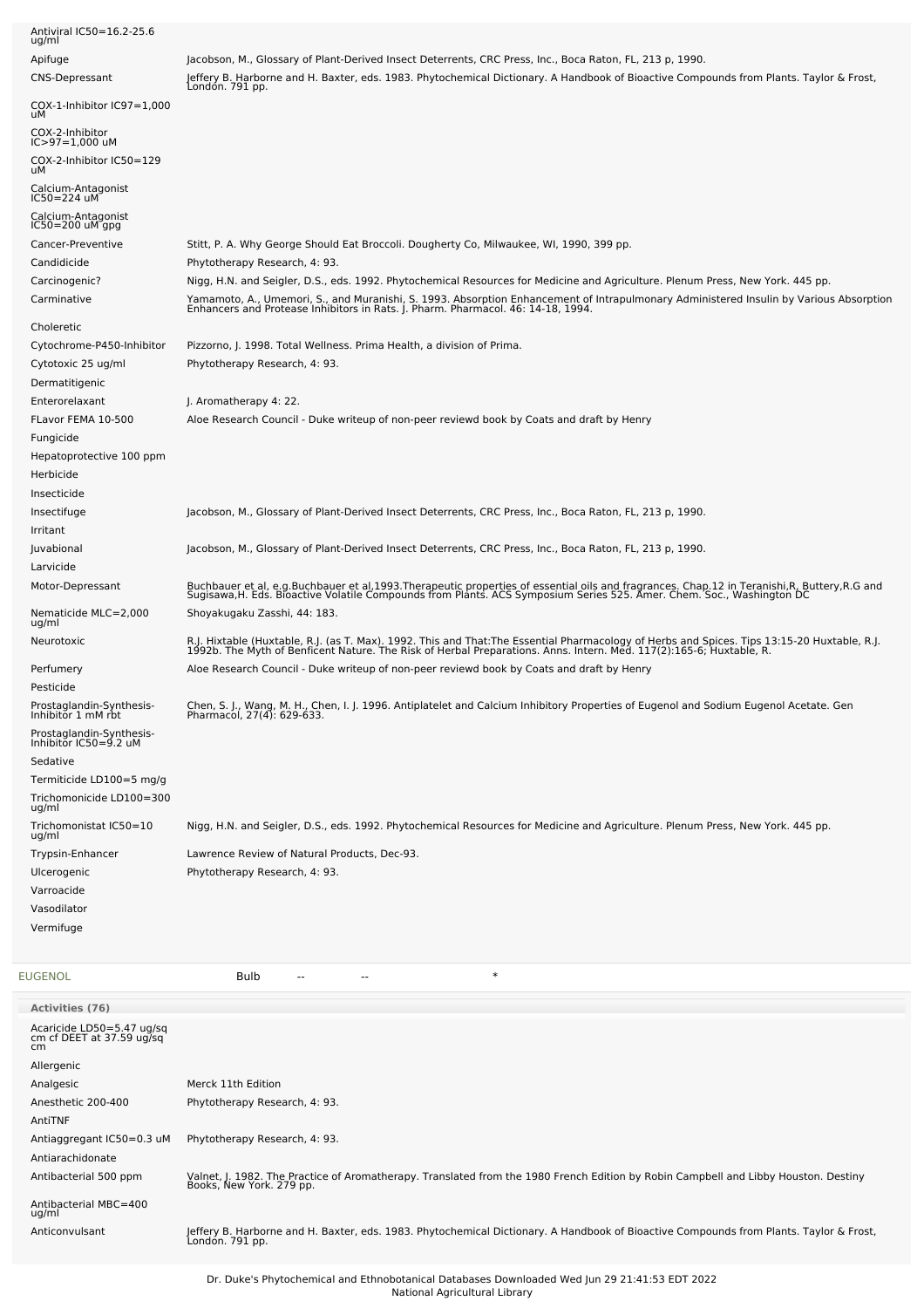| Antiedemic 100                             | Phytotherapy Research, 4: 95.                                                                                                                                                                                                                                        |
|--------------------------------------------|----------------------------------------------------------------------------------------------------------------------------------------------------------------------------------------------------------------------------------------------------------------------|
| Antiestrogenic                             |                                                                                                                                                                                                                                                                      |
| Antifeedant                                | Jacobson, M., Glossary of Plant-Derived Insect Deterrents, CRC Press, Inc., Boca Raton, FL, 213 p, 1990.                                                                                                                                                             |
| Antigenotoxic 50-500 mg/kg<br>orl mus      |                                                                                                                                                                                                                                                                      |
| Antiherpetic IC50=16.2-25.6<br>ug/ml       |                                                                                                                                                                                                                                                                      |
| Antiinflammatory (11 uM)<br>IC~97=1,000 uM |                                                                                                                                                                                                                                                                      |
| Antikeratotic IC50=16.2-<br>25.6 ug/ml     |                                                                                                                                                                                                                                                                      |
| Antimitotic                                | Jeffery B. Harborne and H. Baxter, eds. 1983. Phytochemical Dictionary. A Handbook of Bioactive Compounds from Plants. Taylor & Frost,<br>Londón. 791 pp.                                                                                                            |
| Antimutagenic<br>Antinitrosating           | Economic & Medicinal Plant Research, 6: 235.                                                                                                                                                                                                                         |
| Antioxidant IC65=30 ppm                    |                                                                                                                                                                                                                                                                      |
| Antioxidant 10 uM                          |                                                                                                                                                                                                                                                                      |
| Antiprostaglandin 11 uM                    |                                                                                                                                                                                                                                                                      |
| Antiprostaglandin IC50=9.2<br>mМ           |                                                                                                                                                                                                                                                                      |
| Antipyretic 3 ml/man/day                   |                                                                                                                                                                                                                                                                      |
| Antiradicular EC50=2 ul/l                  |                                                                                                                                                                                                                                                                      |
| Antisalmonella MIC=400<br>ug/ml            |                                                                                                                                                                                                                                                                      |
| Antiseptic 3 ml/man/day                    |                                                                                                                                                                                                                                                                      |
| Antiseptic 400 ug/ml                       |                                                                                                                                                                                                                                                                      |
| Antispasmodic                              | Leung, A. Y. and Foster, S. 1995. Encyclopedia of Common Natural Ingredients 2nd Ed. John Wiley & Sons, New York. 649 pp.                                                                                                                                            |
| Antistaphylococcic                         | Wright,C.W.(Ed)2002.Medicinal&Aromatic Plants-Industrial Profiles.Artemisia.344pp.Maffei,M.(Ed)2002.Vetiveria.The Genus<br>Vetiveria.Taylor&Francis.NY,NY.191pp.Southwell,I.,Lowe,R.(Eds)1999.Tea Tree.The Genus Melaleuca.Harwoo<br>Acad.Pub.Amsterdam,Netherlands. |
| Antithromboxane                            | Lawrence Review of Natural Products, Jul-87.                                                                                                                                                                                                                         |
| Antitumor                                  | Zheng, G-Q., Kenney, P.M., and Lam, L.K.T. Sesquiterpenes From Clove (Eugenia caryophyllata) As Potential Anticarcinogenic Agents.<br>Journal of Natural Products 55(7): 999-1003, 1992.                                                                             |
| Antiulcer                                  |                                                                                                                                                                                                                                                                      |
| Antiviral IC50=16.2-25.6<br>ug/ml          |                                                                                                                                                                                                                                                                      |
| Apifuge                                    | Jacobson, M., Glossary of Plant-Derived Insect Deterrents, CRC Press, Inc., Boca Raton, FL, 213 p, 1990.                                                                                                                                                             |
| CNS-Depressant                             | Jeffery B. Harborne and H. Baxter, eds. 1983. Phytochemical Dictionary. A Handbook of Bioactive Compounds from Plants. Taylor & Frost,<br>London. 791 pp.                                                                                                            |
| COX-1-Inhibitor IC97=1,000<br>uМ           |                                                                                                                                                                                                                                                                      |
| COX-2-Inhibitor<br>$IC > 97 = 1,000$ uM    |                                                                                                                                                                                                                                                                      |
| COX-2-Inhibitor IC50=129<br>uМ             |                                                                                                                                                                                                                                                                      |
| Calcium-Antagonist<br>IC50=224 uM          |                                                                                                                                                                                                                                                                      |
| Calcium-Antagonist                         |                                                                                                                                                                                                                                                                      |
| $IC50 = 200$ uM gpg                        |                                                                                                                                                                                                                                                                      |
| Cancer-Preventive                          | Stitt, P. A. Why George Should Eat Broccoli. Dougherty Co, Milwaukee, WI, 1990, 399 pp.                                                                                                                                                                              |
| Candidicide<br>Carcinogenic?               | Phytotherapy Research, 4: 93.<br>Nigg, H.N. and Seigler, D.S., eds. 1992. Phytochemical Resources for Medicine and Agriculture. Plenum Press, New York. 445 pp.                                                                                                      |
| Carminative                                | Yamamoto, A., Umemori, S., and Muranishi, S. 1993. Absorption Enhancement of Intrapulmonary Administered Insulin by Various Absorption<br>Enhancers and Protease Inhibitors in Rats. J. Pharm. Pharmacol. 46: 14-18, 1994.                                           |
| Choleretic                                 |                                                                                                                                                                                                                                                                      |
| Cytochrome-P450-Inhibitor                  | Pizzorno, J. 1998. Total Wellness. Prima Health, a division of Prima.                                                                                                                                                                                                |
| Cytotoxic 25 ug/ml                         | Phytotherapy Research, 4: 93.                                                                                                                                                                                                                                        |
| Dermatitigenic                             |                                                                                                                                                                                                                                                                      |
| Enterorelaxant                             | J. Aromatherapy 4: 22.                                                                                                                                                                                                                                               |
| FLavor FEMA 10-500                         | Aloe Research Council - Duke writeup of non-peer reviewd book by Coats and draft by Henry                                                                                                                                                                            |
| Fungicide                                  |                                                                                                                                                                                                                                                                      |
| Hepatoprotective 100 ppm                   |                                                                                                                                                                                                                                                                      |
| Herbicide                                  |                                                                                                                                                                                                                                                                      |
| Insecticide                                |                                                                                                                                                                                                                                                                      |
| Insectifuge<br>Irritant                    | Jacobson, M., Glossary of Plant-Derived Insect Deterrents, CRC Press, Inc., Boca Raton, FL, 213 p, 1990.                                                                                                                                                             |
| Juvabional                                 | Jacobson, M., Glossary of Plant-Derived Insect Deterrents, CRC Press, Inc., Boca Raton, FL, 213 p, 1990.                                                                                                                                                             |
| Larvicide                                  |                                                                                                                                                                                                                                                                      |
| Motor-Depressant                           |                                                                                                                                                                                                                                                                      |
| Nematicide MLC=2,000                       | Buchbauer et al, e.g.Buchbauer et al,1993.Therapeutic properties of essential oils and fragrances. Chap.12 in Teranishi,R, Buttery,R.G and<br>Sugisawa,H. Eds. Bioactive Volatile Compounds from Plants. ACS Symposium Series 525<br>Shoyakugaku Zasshi, 44: 183.    |
| ug/ml<br>Neurotoxic                        | R.J. Hixtable (Huxtable, R.J. (as T. Max). 1992. This and That:The Essential Pharmacology of Herbs and Spices. Tips 13:15-20 Huxtable, R.J.<br>1992b. The Myth of Benficent Nature. The Risk of Herbal Preparations. Anns. Intern                                    |
| Perfumery                                  | Aloe Research Council - Duke writeup of non-peer reviewd book by Coats and draft by Henry                                                                                                                                                                            |
| Pesticide                                  |                                                                                                                                                                                                                                                                      |
|                                            |                                                                                                                                                                                                                                                                      |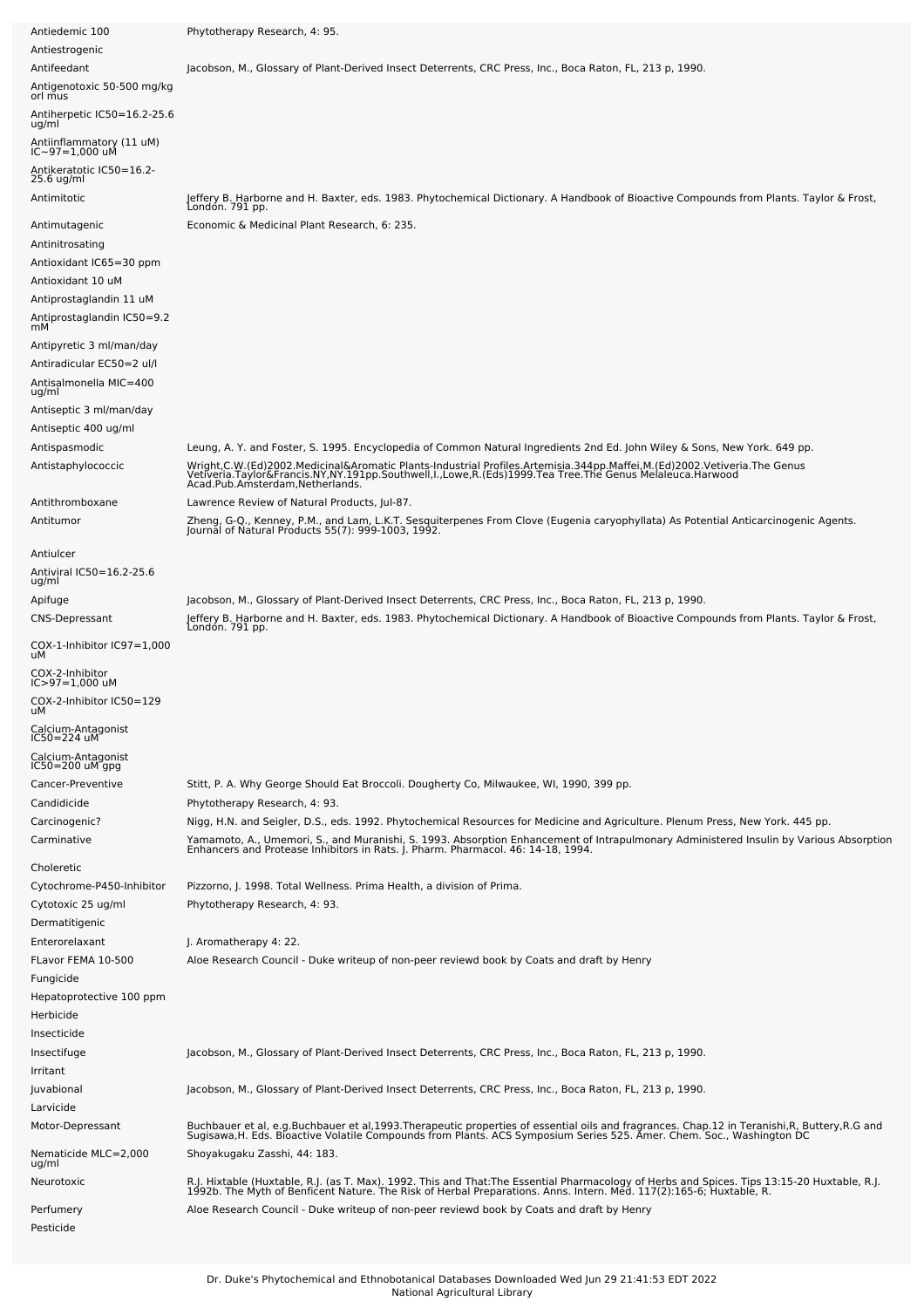| Prostaglandin-Synthesis-<br>Inhibitor 1 mM rbt<br>Prostaglandin-Synthesis-<br>Inhibitor IC50=9.2 uM<br>Sedative<br>Termiticide LD100=5 mg/g<br>Trichomonicide LD100=300<br>ug/ml | Chen, S. J., Wang, M. H., Chen, I. J. 1996. Antiplatelet and Calcium Inhibitory Properties of Eugenol and Sodium Eugenol Acetate. Gen<br>Pharmacol, 27(4): 629-633.                                                               |  |  |  |  |  |
|----------------------------------------------------------------------------------------------------------------------------------------------------------------------------------|-----------------------------------------------------------------------------------------------------------------------------------------------------------------------------------------------------------------------------------|--|--|--|--|--|
| Trichomonistat IC50=10                                                                                                                                                           | Nigg, H.N. and Seigler, D.S., eds. 1992. Phytochemical Resources for Medicine and Agriculture. Plenum Press, New York. 445 pp.                                                                                                    |  |  |  |  |  |
| ug/ml<br>Trypsin-Enhancer<br>Ulcerogenic<br>Varroacide<br>Vasodilator                                                                                                            | Lawrence Review of Natural Products, Dec-93.<br>Phytotherapy Research, 4: 93.                                                                                                                                                     |  |  |  |  |  |
| Vermifuge                                                                                                                                                                        | $\ast$                                                                                                                                                                                                                            |  |  |  |  |  |
| EUGENOL                                                                                                                                                                          | Essential 61000.0<br>627000.0 1.06<br>Oil                                                                                                                                                                                         |  |  |  |  |  |
| <b>Activities (76)</b>                                                                                                                                                           |                                                                                                                                                                                                                                   |  |  |  |  |  |
| Acaricide LD50=5.47 ug/sq<br>cm cf DEET at 37.59 ug/sq<br>cm                                                                                                                     |                                                                                                                                                                                                                                   |  |  |  |  |  |
| Allergenic                                                                                                                                                                       |                                                                                                                                                                                                                                   |  |  |  |  |  |
| Analgesic<br>Anesthetic 200-400                                                                                                                                                  | Merck 11th Edition<br>Phytotherapy Research, 4: 93.                                                                                                                                                                               |  |  |  |  |  |
| AntiTNF                                                                                                                                                                          |                                                                                                                                                                                                                                   |  |  |  |  |  |
| Antiaggregant IC50=0.3 uM<br>Antiarachidonate                                                                                                                                    | Phytotherapy Research, 4: 93.                                                                                                                                                                                                     |  |  |  |  |  |
| Antibacterial 500 ppm                                                                                                                                                            | Valnet, J. 1982. The Practice of Aromatherapy. Translated from the 1980 French Edition by Robin Campbell and Libby Houston. Destiny<br>Books, New York. 279 pp.                                                                   |  |  |  |  |  |
| Antibacterial MBC=400<br>ug/ml                                                                                                                                                   |                                                                                                                                                                                                                                   |  |  |  |  |  |
| Anticonvulsant                                                                                                                                                                   | Jeffery B. Harborne and H. Baxter, eds. 1983. Phytochemical Dictionary. A Handbook of Bioactive Compounds from Plants. Taylor & Frost,<br>Londón. 791 pp.                                                                         |  |  |  |  |  |
| Antiedemic 100                                                                                                                                                                   | Phytotherapy Research, 4: 95.                                                                                                                                                                                                     |  |  |  |  |  |
| Antiestrogenic                                                                                                                                                                   |                                                                                                                                                                                                                                   |  |  |  |  |  |
| Antifeedant<br>Antigenotoxic 50-500 mg/kg<br>orl mus                                                                                                                             | Jacobson, M., Glossary of Plant-Derived Insect Deterrents, CRC Press, Inc., Boca Raton, FL, 213 p, 1990.                                                                                                                          |  |  |  |  |  |
| Antiherpetic IC50=16.2-25.6                                                                                                                                                      |                                                                                                                                                                                                                                   |  |  |  |  |  |
| ug/ml<br>Antiinflammatory (11 uM)<br>IC~97=1,000 uM                                                                                                                              |                                                                                                                                                                                                                                   |  |  |  |  |  |
| Antikeratotic IC50=16.2-<br>25.6 ug/ml                                                                                                                                           |                                                                                                                                                                                                                                   |  |  |  |  |  |
| Antimitotic                                                                                                                                                                      | Jeffery B. Harborne and H. Baxter, eds. 1983. Phytochemical Dictionary. A Handbook of Bioactive Compounds from Plants. Taylor & Frost,<br>London. 791 pp.                                                                         |  |  |  |  |  |
| Antimutagenic                                                                                                                                                                    | Economic & Medicinal Plant Research, 6: 235.                                                                                                                                                                                      |  |  |  |  |  |
| Antinitrosating                                                                                                                                                                  |                                                                                                                                                                                                                                   |  |  |  |  |  |
| Antioxidant IC65=30 ppm                                                                                                                                                          |                                                                                                                                                                                                                                   |  |  |  |  |  |
| Antioxidant 10 uM<br>Antiprostaglandin 11 uM                                                                                                                                     |                                                                                                                                                                                                                                   |  |  |  |  |  |
| Antiprostaglandin IC50=9.2<br>m <sub>M</sub>                                                                                                                                     |                                                                                                                                                                                                                                   |  |  |  |  |  |
| Antipyretic 3 ml/man/day                                                                                                                                                         |                                                                                                                                                                                                                                   |  |  |  |  |  |
| Antiradicular EC50=2 ul/l                                                                                                                                                        |                                                                                                                                                                                                                                   |  |  |  |  |  |
| Antisalmonella MIC=400<br>ug/ml                                                                                                                                                  |                                                                                                                                                                                                                                   |  |  |  |  |  |
| Antiseptic 3 ml/man/day<br>Antiseptic 400 ug/ml                                                                                                                                  |                                                                                                                                                                                                                                   |  |  |  |  |  |
| Antispasmodic                                                                                                                                                                    | Leung, A. Y. and Foster, S. 1995. Encyclopedia of Common Natural Ingredients 2nd Ed. John Wiley & Sons, New York. 649 pp.                                                                                                         |  |  |  |  |  |
| Antistaphylococcic                                                                                                                                                               | Wright,C.W.(Ed)2002.Medicinal&Aromatic Plants-Industrial Profiles.Artemisia.344pp.Maffei,M.(Ed)2002.Vetiveria.The Genus<br>Vetiveria.Taylor&Francis.NY,NY.191pp.Southwell,l.,Lowe,R.(Eds)1999.Tea Tree.The Genus Melaleuca.Harwoo |  |  |  |  |  |
| Antithromboxane<br>Antitumor                                                                                                                                                     | Lawrence Review of Natural Products, Jul-87.                                                                                                                                                                                      |  |  |  |  |  |
|                                                                                                                                                                                  | Zheng, G-Q., Kenney, P.M., and Lam, L.K.T. Sesquiterpenes From Clove (Eugenia caryophyllata) As Potential Anticarcinogenic Agents.<br>Journal of Natural Products 55(7): 999-1003, 1992.                                          |  |  |  |  |  |
| Antiulcer<br>Antiviral IC50=16.2-25.6<br>ug/ml                                                                                                                                   |                                                                                                                                                                                                                                   |  |  |  |  |  |
| Apifuge                                                                                                                                                                          | Jacobson, M., Glossary of Plant-Derived Insect Deterrents, CRC Press, Inc., Boca Raton, FL, 213 p, 1990.                                                                                                                          |  |  |  |  |  |
| <b>CNS-Depressant</b>                                                                                                                                                            | Jeffery B. Harborne and H. Baxter, eds. 1983. Phytochemical Dictionary. A Handbook of Bioactive Compounds from Plants. Taylor & Frost,<br>London. 791 pp.                                                                         |  |  |  |  |  |
| COX-1-Inhibitor IC97=1,000<br>uМ                                                                                                                                                 |                                                                                                                                                                                                                                   |  |  |  |  |  |
| COX-2-Inhibitor<br>IC>97=1,000 uM                                                                                                                                                |                                                                                                                                                                                                                                   |  |  |  |  |  |
| COX-2-Inhibitor IC50=129<br>uM                                                                                                                                                   |                                                                                                                                                                                                                                   |  |  |  |  |  |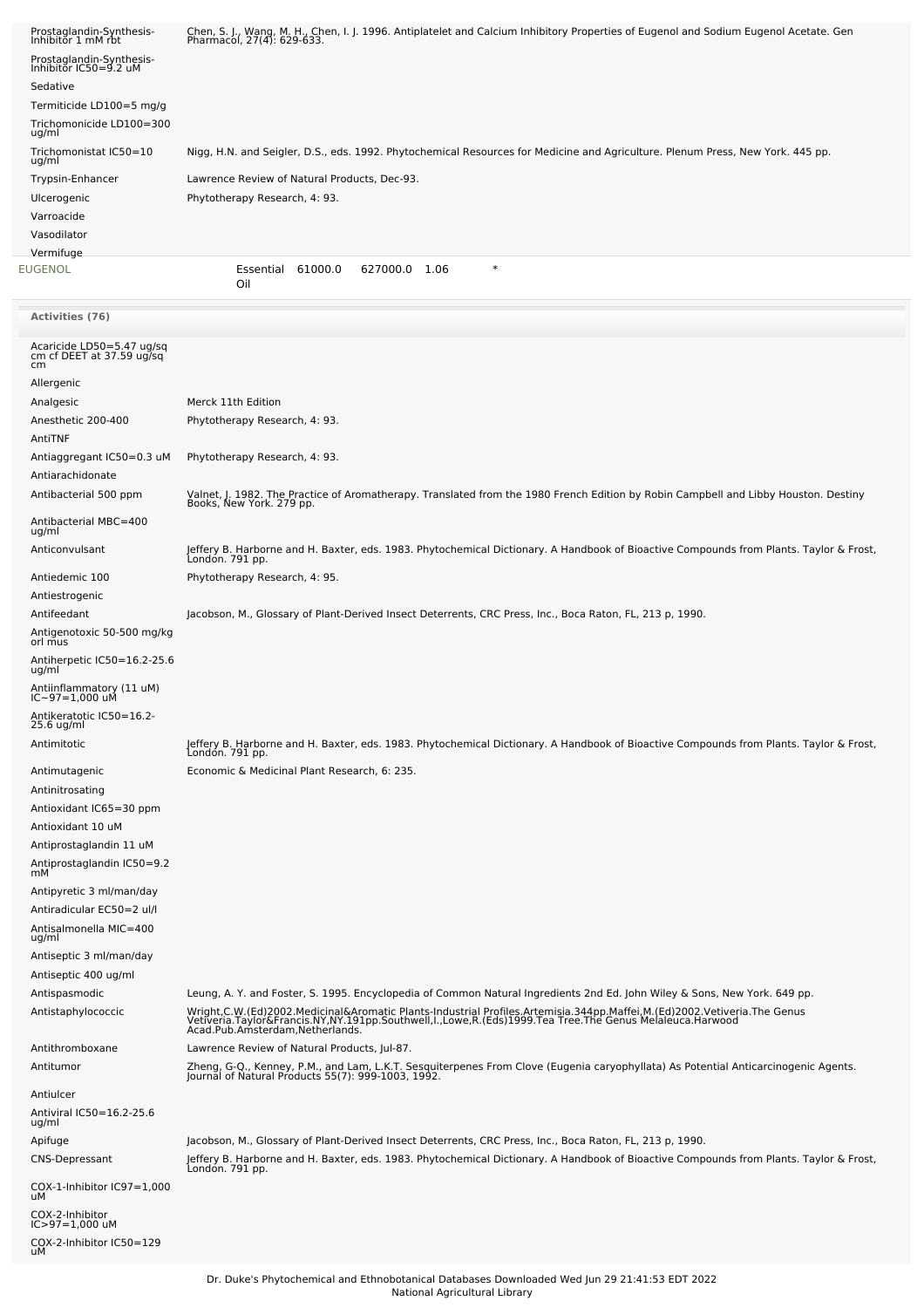| Calcium-Antagonist<br>IC50=224 uM                 |                                                                                                                                                                                                                                   |  |  |  |  |
|---------------------------------------------------|-----------------------------------------------------------------------------------------------------------------------------------------------------------------------------------------------------------------------------------|--|--|--|--|
| Calcium-Antagonist<br>$IC50 = 200$ uM gpg         |                                                                                                                                                                                                                                   |  |  |  |  |
| Cancer-Preventive                                 | Stitt, P. A. Why George Should Eat Broccoli. Dougherty Co, Milwaukee, WI, 1990, 399 pp.                                                                                                                                           |  |  |  |  |
| Candidicide                                       | Phytotherapy Research, 4: 93.                                                                                                                                                                                                     |  |  |  |  |
| Carcinogenic?                                     | Nigg, H.N. and Seigler, D.S., eds. 1992. Phytochemical Resources for Medicine and Agriculture. Plenum Press, New York. 445 pp.                                                                                                    |  |  |  |  |
| Carminative                                       | Yamamoto, A., Umemori, S., and Muranishi, S. 1993. Absorption Enhancement of Intrapulmonary Administered Insulin by Various Absorption<br>Enhancers and Protease Inhibitors in Rats. J. Pharm. Pharmacol. 46: 14-18, 1994.        |  |  |  |  |
| Choleretic                                        |                                                                                                                                                                                                                                   |  |  |  |  |
| Cytochrome-P450-Inhibitor                         | Pizzorno, J. 1998. Total Wellness. Prima Health, a division of Prima.                                                                                                                                                             |  |  |  |  |
| Cytotoxic 25 ug/ml                                | Phytotherapy Research, 4: 93.                                                                                                                                                                                                     |  |  |  |  |
| Dermatitigenic                                    |                                                                                                                                                                                                                                   |  |  |  |  |
| Enterorelaxant                                    | J. Aromatherapy 4: 22.                                                                                                                                                                                                            |  |  |  |  |
| FLavor FEMA 10-500                                | Aloe Research Council - Duke writeup of non-peer reviewd book by Coats and draft by Henry                                                                                                                                         |  |  |  |  |
| Fungicide                                         |                                                                                                                                                                                                                                   |  |  |  |  |
| Hepatoprotective 100 ppm                          |                                                                                                                                                                                                                                   |  |  |  |  |
| Herbicide                                         |                                                                                                                                                                                                                                   |  |  |  |  |
| Insecticide                                       |                                                                                                                                                                                                                                   |  |  |  |  |
| Insectifuge                                       | Jacobson, M., Glossary of Plant-Derived Insect Deterrents, CRC Press, Inc., Boca Raton, FL, 213 p, 1990.                                                                                                                          |  |  |  |  |
| Irritant                                          |                                                                                                                                                                                                                                   |  |  |  |  |
| Juvabional                                        | Jacobson, M., Glossary of Plant-Derived Insect Deterrents, CRC Press, Inc., Boca Raton, FL, 213 p, 1990.                                                                                                                          |  |  |  |  |
| Larvicide                                         |                                                                                                                                                                                                                                   |  |  |  |  |
| Motor-Depressant                                  | Buchbauer et al, e.g.Buchbauer et al,1993.Therapeutic properties of essential oils and fragrances. Chap.12 in Teranishi,R, Buttery,R.G and<br>Sugisawa,H. Eds. Bioactive Volatile Compounds from Plants. ACS Symposium Series 525 |  |  |  |  |
| Nematicide MLC=2,000<br>ug/ml                     | Shoyakugaku Zasshi, 44: 183.                                                                                                                                                                                                      |  |  |  |  |
| Neurotoxic                                        | R.J. Hixtable (Huxtable, R.J. (as T. Max). 1992. This and That:The Essential Pharmacology of Herbs and Spices. Tips 13:15-20 Huxtable, R.J.<br>1992b. The Myth of Benficent Nature. The Risk of Herbal Preparations. Anns. Intern |  |  |  |  |
| Perfumery                                         | Aloe Research Council - Duke writeup of non-peer reviewd book by Coats and draft by Henry                                                                                                                                         |  |  |  |  |
| Pesticide                                         |                                                                                                                                                                                                                                   |  |  |  |  |
| Prostaglandin-Synthesis-<br>Inhibitor 1 mM rbt    | Chen, S. J., Wang, M. H., Chen, I. J. 1996. Antiplatelet and Calcium Inhibitory Properties of Eugenol and Sodium Eugenol Acetate. Gen<br>Pharmacol, 27(4): 629-633.                                                               |  |  |  |  |
| Prostaglandin-Synthesis-<br>Inhibitor IC50=9.2 uM |                                                                                                                                                                                                                                   |  |  |  |  |
| Sedative                                          |                                                                                                                                                                                                                                   |  |  |  |  |
| Termiticide LD100=5 mg/g                          |                                                                                                                                                                                                                                   |  |  |  |  |
| Trichomonicide LD100=300<br>ug/ml                 |                                                                                                                                                                                                                                   |  |  |  |  |
| Trichomonistat IC50=10<br>ug/ml                   | Nigg, H.N. and Seigler, D.S., eds. 1992. Phytochemical Resources for Medicine and Agriculture. Plenum Press, New York. 445 pp.                                                                                                    |  |  |  |  |
| Trypsin-Enhancer                                  | Lawrence Review of Natural Products, Dec-93.                                                                                                                                                                                      |  |  |  |  |
| Ulcerogenic                                       | Phytotherapy Research, 4: 93.                                                                                                                                                                                                     |  |  |  |  |
| Varroacide                                        |                                                                                                                                                                                                                                   |  |  |  |  |
| Vasodilator                                       |                                                                                                                                                                                                                                   |  |  |  |  |
| Vermifuge                                         |                                                                                                                                                                                                                                   |  |  |  |  |
|                                                   |                                                                                                                                                                                                                                   |  |  |  |  |

[EUGENOL](file:///phytochem/chemicals/show/8298) Fruit -- -- \*

| <b>Activities (76)</b>                                       |                                                                                                                                                                 |
|--------------------------------------------------------------|-----------------------------------------------------------------------------------------------------------------------------------------------------------------|
| Acaricide LD50=5.47 ug/sq<br>cm cf DEET at 37.59 ug/sq<br>cm |                                                                                                                                                                 |
| Allergenic                                                   |                                                                                                                                                                 |
| Analgesic                                                    | Merck 11th Edition                                                                                                                                              |
| Anesthetic 200-400                                           | Phytotherapy Research, 4: 93.                                                                                                                                   |
| AntiTNF                                                      |                                                                                                                                                                 |
| Antiaggregant IC50=0.3 uM                                    | Phytotherapy Research, 4: 93.                                                                                                                                   |
| Antiarachidonate                                             |                                                                                                                                                                 |
| Antibacterial 500 ppm                                        | Valnet, J. 1982. The Practice of Aromatherapy. Translated from the 1980 French Edition by Robin Campbell and Libby Houston. Destiny<br>Books, New York. 279 pp. |
| Antibacterial MBC=400<br>ug/ml                               |                                                                                                                                                                 |
| Anticonvulsant                                               | Jeffery B. Harborne and H. Baxter, eds. 1983. Phytochemical Dictionary. A Handbook of Bioactive Compounds from Plants. Taylor & Frost,<br>London. 791 pp.       |
| Antiedemic 100                                               | Phytotherapy Research, 4: 95.                                                                                                                                   |
| Antiestrogenic                                               |                                                                                                                                                                 |
| Antifeedant                                                  | Jacobson, M., Glossary of Plant-Derived Insect Deterrents, CRC Press, Inc., Boca Raton, FL, 213 p, 1990.                                                        |
| Antigenotoxic 50-500 mg/kg<br>orl mus                        |                                                                                                                                                                 |
| Antiherpetic IC50=16.2-25.6<br>ug/ml                         |                                                                                                                                                                 |
| Antiinflammatory (11 uM)<br>IC~97=1,000 uM                   |                                                                                                                                                                 |
|                                                              |                                                                                                                                                                 |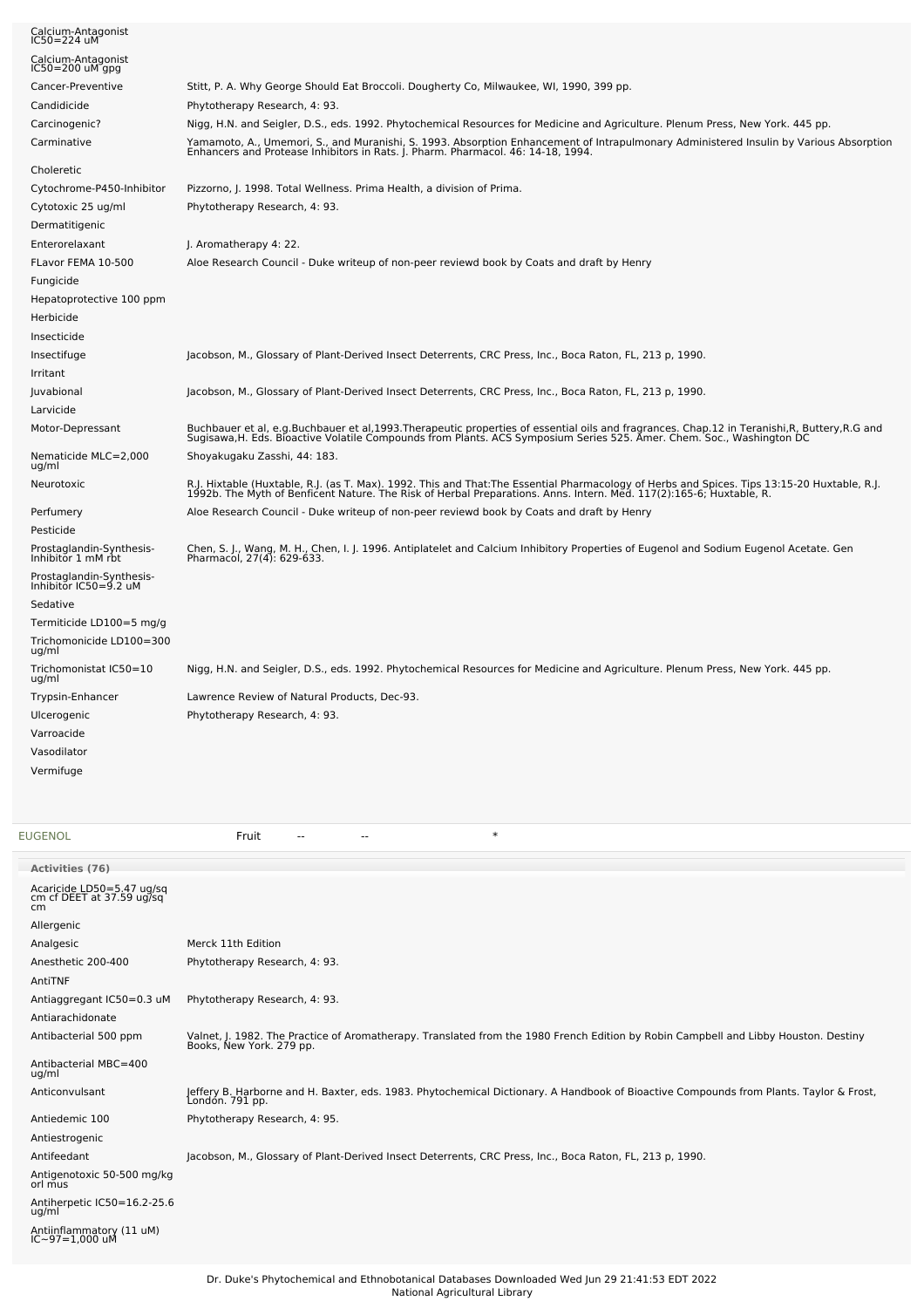| Antikeratotic IC50=16.2-<br>25.6 ug/ml               |                                                                                                                                                                                                                                                                                                                                                              |
|------------------------------------------------------|--------------------------------------------------------------------------------------------------------------------------------------------------------------------------------------------------------------------------------------------------------------------------------------------------------------------------------------------------------------|
| Antimitotic                                          | Jeffery B. Harborne and H. Baxter, eds. 1983. Phytochemical Dictionary. A Handbook of Bioactive Compounds from Plants. Taylor & Frost,<br>Londón. 791 pp.                                                                                                                                                                                                    |
| Antimutagenic                                        | Economic & Medicinal Plant Research, 6: 235.                                                                                                                                                                                                                                                                                                                 |
| Antinitrosating                                      |                                                                                                                                                                                                                                                                                                                                                              |
| Antioxidant IC65=30 ppm                              |                                                                                                                                                                                                                                                                                                                                                              |
| Antioxidant 10 uM                                    |                                                                                                                                                                                                                                                                                                                                                              |
| Antiprostaglandin 11 uM                              |                                                                                                                                                                                                                                                                                                                                                              |
| Antiprostaglandin IC50=9.2<br>mМ                     |                                                                                                                                                                                                                                                                                                                                                              |
| Antipyretic 3 ml/man/day                             |                                                                                                                                                                                                                                                                                                                                                              |
| Antiradicular EC50=2 ul/l                            |                                                                                                                                                                                                                                                                                                                                                              |
| Antisalmonella MIC=400<br>ug/ml                      |                                                                                                                                                                                                                                                                                                                                                              |
| Antiseptic 3 ml/man/day                              |                                                                                                                                                                                                                                                                                                                                                              |
| Antiseptic 400 ug/ml                                 |                                                                                                                                                                                                                                                                                                                                                              |
| Antispasmodic                                        | Leung, A. Y. and Foster, S. 1995. Encyclopedia of Common Natural Ingredients 2nd Ed. John Wiley & Sons, New York. 649 pp.                                                                                                                                                                                                                                    |
| Antistaphylococcic                                   | Wright,C.W.(Ed)2002.Medicinal&Aromatic Plants-Industrial Profiles.Artemisia.344pp.Maffei,M.(Ed)2002.Vetiveria.The Genus<br>Vetiveria.Taylor&Francis.NY,NY.191pp.Southwell,I.,Lowe,R.(Eds)1999.Tea Tree.The Genus Melaleuca.Harwoo<br>Acad.Pub.Amsterdam,Netherlands.                                                                                         |
| Antithromboxane                                      | Lawrence Review of Natural Products, Jul-87.                                                                                                                                                                                                                                                                                                                 |
| Antitumor                                            | Zheng, G-Q., Kenney, P.M., and Lam, L.K.T. Sesquiterpenes From Clove (Eugenia caryophyllata) As Potential Anticarcinogenic Agents.<br>Journal of Natural Products 55(7): 999-1003, 1992.                                                                                                                                                                     |
| Antiulcer                                            |                                                                                                                                                                                                                                                                                                                                                              |
| Antiviral IC50=16.2-25.6<br>ug/ml                    |                                                                                                                                                                                                                                                                                                                                                              |
| Apifuge                                              | Jacobson, M., Glossary of Plant-Derived Insect Deterrents, CRC Press, Inc., Boca Raton, FL, 213 p, 1990.                                                                                                                                                                                                                                                     |
| <b>CNS-Depressant</b>                                | Jeffery B. Harborne and H. Baxter, eds. 1983. Phytochemical Dictionary. A Handbook of Bioactive Compounds from Plants. Taylor & Frost,<br>London. 791 pp.                                                                                                                                                                                                    |
| COX-1-Inhibitor IC97=1,000<br>uМ                     |                                                                                                                                                                                                                                                                                                                                                              |
| COX-2-Inhibitor<br>IC>97=1,000 uM                    |                                                                                                                                                                                                                                                                                                                                                              |
| COX-2-Inhibitor IC50=129<br>uМ                       |                                                                                                                                                                                                                                                                                                                                                              |
| Calcium-Antagonist<br>IC50=224 uM                    |                                                                                                                                                                                                                                                                                                                                                              |
| Calcium-Antagonist<br>$IC50 = 200$ uM gpg            |                                                                                                                                                                                                                                                                                                                                                              |
| Cancer-Preventive                                    | Stitt, P. A. Why George Should Eat Broccoli. Dougherty Co, Milwaukee, WI, 1990, 399 pp.                                                                                                                                                                                                                                                                      |
| Candidicide                                          | Phytotherapy Research, 4: 93.                                                                                                                                                                                                                                                                                                                                |
| Carcinogenic?<br>Carminative                         | Nigg, H.N. and Seigler, D.S., eds. 1992. Phytochemical Resources for Medicine and Agriculture. Plenum Press, New York. 445 pp.<br>Yamamoto, A., Umemori, S., and Muranishi, S. 1993. Absorption Enhancement of Intrapulmonary Administered Insulin by Various Absorption<br>Enhancers and Protease Inhibitors in Rats. J. Pharm. Pharmacol. 46: 14-18, 1994. |
| Choleretic                                           |                                                                                                                                                                                                                                                                                                                                                              |
| Cytochrome-P450-Inhibitor                            | Pizzorno, J. 1998. Total Wellness. Prima Health, a division of Prima.                                                                                                                                                                                                                                                                                        |
| Cytotoxic 25 ug/ml                                   | Phytotherapy Research, 4: 93.                                                                                                                                                                                                                                                                                                                                |
| Dermatitigenic                                       |                                                                                                                                                                                                                                                                                                                                                              |
| Enterorelaxant                                       | J. Aromatherapy 4: 22.                                                                                                                                                                                                                                                                                                                                       |
| FLavor FEMA 10-500                                   | Aloe Research Council - Duke writeup of non-peer reviewd book by Coats and draft by Henry                                                                                                                                                                                                                                                                    |
| Fungicide                                            |                                                                                                                                                                                                                                                                                                                                                              |
| Hepatoprotective 100 ppm                             |                                                                                                                                                                                                                                                                                                                                                              |
| Herbicide                                            |                                                                                                                                                                                                                                                                                                                                                              |
| Insecticide                                          |                                                                                                                                                                                                                                                                                                                                                              |
| Insectifuge<br>Irritant                              | Jacobson, M., Glossary of Plant-Derived Insect Deterrents, CRC Press, Inc., Boca Raton, FL, 213 p, 1990.                                                                                                                                                                                                                                                     |
| Juvabional                                           | Jacobson, M., Glossary of Plant-Derived Insect Deterrents, CRC Press, Inc., Boca Raton, FL, 213 p, 1990.                                                                                                                                                                                                                                                     |
| Larvicide                                            |                                                                                                                                                                                                                                                                                                                                                              |
| Motor-Depressant                                     | Buchbauer et al, e.g.Buchbauer et al,1993.Therapeutic properties of essential oils and fragrances. Chap.12 in Teranishi,R, Buttery,R.G and<br>Sugisawa,H. Eds. Bioactive Volatile Compounds from Plants. ACS Symposium Series 525                                                                                                                            |
| Nematicide MLC=2,000<br>ug/ml                        | Shoyakugaku Zasshi, 44: 183.                                                                                                                                                                                                                                                                                                                                 |
| Neurotoxic                                           | R.J. Hixtable (Huxtable, R.J. (as T. Max). 1992. This and That:The Essential Pharmacology of Herbs and Spices. Tips 13:15-20 Huxtable, R.J.<br>1992b. The Myth of Benficent Nature. The Risk of Herbal Preparations. Anns. Intern                                                                                                                            |
| Perfumery                                            | Aloe Research Council - Duke writeup of non-peer reviewd book by Coats and draft by Henry                                                                                                                                                                                                                                                                    |
| Pesticide                                            |                                                                                                                                                                                                                                                                                                                                                              |
| Prostaglandin-Synthesis-<br>Inhibitŏr 1 mM rbt       | Chen, S. J., Wang, M. H., Chen, I. J. 1996. Antiplatelet and Calcium Inhibitory Properties of Eugenol and Sodium Eugenol Acetate. Gen<br>Pharmacol, 27(4): 629-633.                                                                                                                                                                                          |
| Prostaglandin-Synthesis-<br>Inhibitor IC50=9.2 uM    |                                                                                                                                                                                                                                                                                                                                                              |
| Sedative                                             |                                                                                                                                                                                                                                                                                                                                                              |
| Termiticide LD100=5 mg/g<br>Trichomonicide LD100=300 |                                                                                                                                                                                                                                                                                                                                                              |
| ug/ml<br>Trichomonistat IC50=10<br>ug/ml             | Nigg, H.N. and Seigler, D.S., eds. 1992. Phytochemical Resources for Medicine and Agriculture. Plenum Press, New York. 445 pp.                                                                                                                                                                                                                               |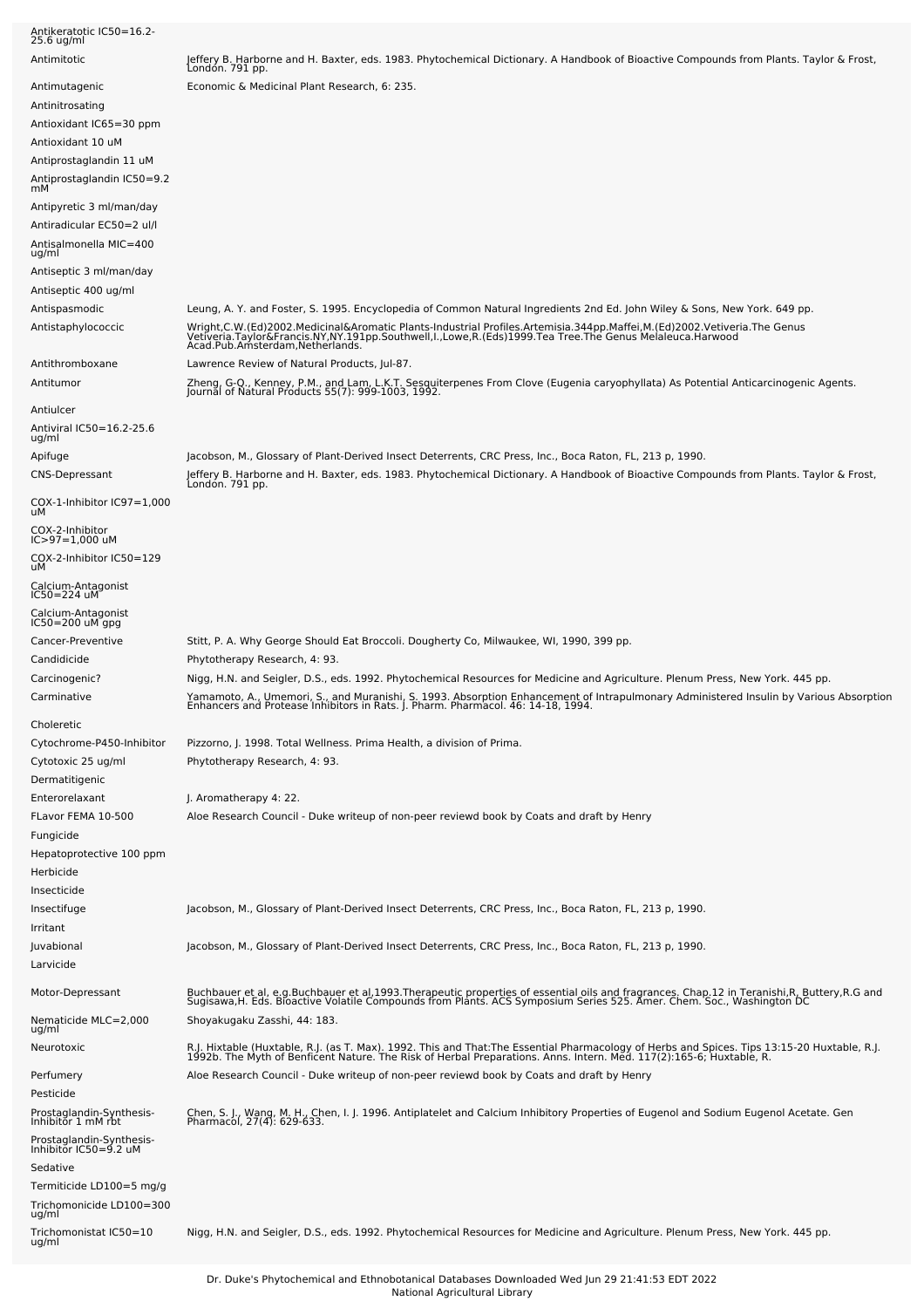| Trypsin-Enhancer                                             | Lawrence Review of Natural Products, Dec-93.                                                                                                                                                                                      |  |  |  |
|--------------------------------------------------------------|-----------------------------------------------------------------------------------------------------------------------------------------------------------------------------------------------------------------------------------|--|--|--|
| Ulcerogenic                                                  | Phytotherapy Research, 4: 93.                                                                                                                                                                                                     |  |  |  |
| Varroacide                                                   |                                                                                                                                                                                                                                   |  |  |  |
| Vasodilator                                                  |                                                                                                                                                                                                                                   |  |  |  |
| Vermifuge                                                    |                                                                                                                                                                                                                                   |  |  |  |
| EUGENOL                                                      | $\ast$<br>Leaf                                                                                                                                                                                                                    |  |  |  |
|                                                              | Essent.<br>Oil                                                                                                                                                                                                                    |  |  |  |
|                                                              |                                                                                                                                                                                                                                   |  |  |  |
| <b>Activities (76)</b>                                       |                                                                                                                                                                                                                                   |  |  |  |
| Acaricide LD50=5.47 ug/sq<br>cm cf DEET at 37.59 ug/sq<br>cm |                                                                                                                                                                                                                                   |  |  |  |
| Allergenic                                                   |                                                                                                                                                                                                                                   |  |  |  |
| Analgesic                                                    | Merck 11th Edition                                                                                                                                                                                                                |  |  |  |
| Anesthetic 200-400<br>AntiTNF                                | Phytotherapy Research, 4: 93.                                                                                                                                                                                                     |  |  |  |
| Antiaggregant IC50=0.3 uM                                    | Phytotherapy Research, 4: 93.                                                                                                                                                                                                     |  |  |  |
| Antiarachidonate                                             |                                                                                                                                                                                                                                   |  |  |  |
| Antibacterial 500 ppm                                        | Valnet, J. 1982. The Practice of Aromatherapy. Translated from the 1980 French Edition by Robin Campbell and Libby Houston. Destiny<br>Books, New York. 279 pp.                                                                   |  |  |  |
| Antibacterial MBC=400<br>ug/ml                               |                                                                                                                                                                                                                                   |  |  |  |
| Anticonvulsant                                               | Jeffery B. Harborne and H. Baxter, eds. 1983. Phytochemical Dictionary. A Handbook of Bioactive Compounds from Plants. Taylor & Frost,<br>Londón. 791 pp.                                                                         |  |  |  |
| Antiedemic 100                                               | Phytotherapy Research, 4: 95.                                                                                                                                                                                                     |  |  |  |
| Antiestrogenic                                               |                                                                                                                                                                                                                                   |  |  |  |
| Antifeedant<br>Antigenotoxic 50-500 mg/kg                    | Jacobson, M., Glossary of Plant-Derived Insect Deterrents, CRC Press, Inc., Boca Raton, FL, 213 p, 1990.                                                                                                                          |  |  |  |
| orl mus<br>Antiherpetic IC50=16.2-25.6                       |                                                                                                                                                                                                                                   |  |  |  |
| ug/ml<br>Antiinflammatory (11 uM)<br>IC~97=1,000 uM          |                                                                                                                                                                                                                                   |  |  |  |
| Antikeratotic IC50=16.2-                                     |                                                                                                                                                                                                                                   |  |  |  |
| 25.6 ug/ml                                                   |                                                                                                                                                                                                                                   |  |  |  |
| Antimitotic                                                  | Jeffery B. Harborne and H. Baxter, eds. 1983. Phytochemical Dictionary. A Handbook of Bioactive Compounds from Plants. Taylor & Frost,<br>London. 791 pp.                                                                         |  |  |  |
| Antimutagenic                                                | Economic & Medicinal Plant Research, 6: 235.                                                                                                                                                                                      |  |  |  |
| Antinitrosating<br>Antioxidant IC65=30 ppm                   |                                                                                                                                                                                                                                   |  |  |  |
| Antioxidant 10 uM                                            |                                                                                                                                                                                                                                   |  |  |  |
| Antiprostaglandin 11 uM                                      |                                                                                                                                                                                                                                   |  |  |  |
| Antiprostaglandin IC50=9.2<br>mМ                             |                                                                                                                                                                                                                                   |  |  |  |
| Antipyretic 3 ml/man/day                                     |                                                                                                                                                                                                                                   |  |  |  |
| Antiradicular EC50=2 ul/l                                    |                                                                                                                                                                                                                                   |  |  |  |
| Antisalmonella MIC=400                                       |                                                                                                                                                                                                                                   |  |  |  |
| ug/ml<br>Antiseptic 3 ml/man/day                             |                                                                                                                                                                                                                                   |  |  |  |
| Antiseptic 400 ug/ml                                         |                                                                                                                                                                                                                                   |  |  |  |
| Antispasmodic                                                | Leung, A. Y. and Foster, S. 1995. Encyclopedia of Common Natural Ingredients 2nd Ed. John Wiley & Sons, New York. 649 pp.                                                                                                         |  |  |  |
| Antistaphylococcic                                           | Wright,C.W.(Ed)2002.Medicinal&Aromatic Plants-Industrial Profiles.Artemisia.344pp.Maffei,M.(Ed)2002.Vetiveria.The Genus<br>Vetiveria.Taylor&Francis.NY,NY.191pp.Southwell,I.,Lowe,R.(Eds)1999.Tea Tree.The Genus Melaleuca.Harwoo |  |  |  |
|                                                              |                                                                                                                                                                                                                                   |  |  |  |
| Antithromboxane<br>Antitumor                                 | Lawrence Review of Natural Products, Jul-87.                                                                                                                                                                                      |  |  |  |
|                                                              | Zheng, G-Q., Kenney, P.M., and Lam, L.K.T. Sesquiterpenes From Clove (Eugenia caryophyllata) As Potential Anticarcinogenic Agents.<br>Journal of Natural Products 55(7): 999-1003, 1992.                                          |  |  |  |
| Antiulcer                                                    |                                                                                                                                                                                                                                   |  |  |  |
| Antiviral IC50=16.2-25.6<br>ug/ml                            |                                                                                                                                                                                                                                   |  |  |  |
| Apifuge                                                      | Jacobson, M., Glossary of Plant-Derived Insect Deterrents, CRC Press, Inc., Boca Raton, FL, 213 p, 1990.                                                                                                                          |  |  |  |
| <b>CNS-Depressant</b>                                        | Jeffery B. Harborne and H. Baxter, eds. 1983. Phytochemical Dictionary. A Handbook of Bioactive Compounds from Plants. Taylor & Frost,<br>London. 791 pp.                                                                         |  |  |  |
| COX-1-Inhibitor IC97=1,000<br>uМ                             |                                                                                                                                                                                                                                   |  |  |  |
| COX-2-Inhibitor<br>IC>97=1,000 uM                            |                                                                                                                                                                                                                                   |  |  |  |
| COX-2-Inhibitor IC50=129                                     |                                                                                                                                                                                                                                   |  |  |  |
| uМ                                                           |                                                                                                                                                                                                                                   |  |  |  |
| Calcium-Antagonist<br>IC50=224 uM                            |                                                                                                                                                                                                                                   |  |  |  |
| Calcium-Antagonist<br>$IC50 = 200$ uM gpg                    |                                                                                                                                                                                                                                   |  |  |  |
| Cancer-Preventive                                            | Stitt, P. A. Why George Should Eat Broccoli. Dougherty Co, Milwaukee, WI, 1990, 399 pp.                                                                                                                                           |  |  |  |
| Candidicide                                                  | Phytotherapy Research, 4: 93.                                                                                                                                                                                                     |  |  |  |
| Carcinogenic?                                                | Nigg, H.N. and Seigler, D.S., eds. 1992. Phytochemical Resources for Medicine and Agriculture. Plenum Press, New York. 445 pp.                                                                                                    |  |  |  |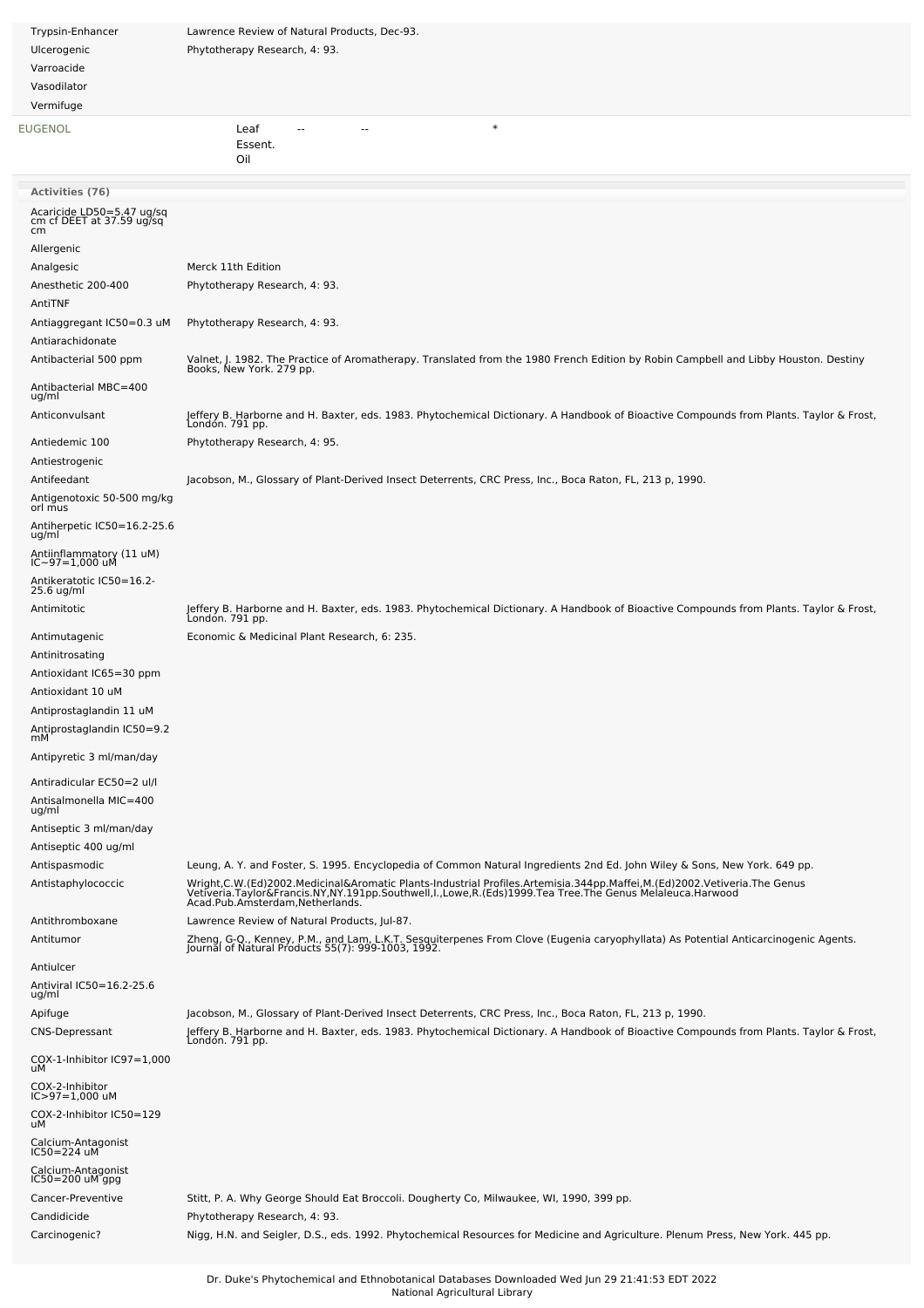| Carminative                                    | Yamamoto, A., Umemori, S., and Muranishi, S. 1993. Absorption Enhancement of Intrapulmonary Administered Insulin by Various Absorption<br>Enhancers and Protease Inhibitors in Rats. J. Pharm. Pharmacol. 46: 14-18, 1994.        |                |          |      |                                                                                                                                                                                                                                   |  |  |
|------------------------------------------------|-----------------------------------------------------------------------------------------------------------------------------------------------------------------------------------------------------------------------------------|----------------|----------|------|-----------------------------------------------------------------------------------------------------------------------------------------------------------------------------------------------------------------------------------|--|--|
| Choleretic                                     |                                                                                                                                                                                                                                   |                |          |      |                                                                                                                                                                                                                                   |  |  |
| Cytochrome-P450-Inhibitor                      | Pizzorno, J. 1998. Total Wellness. Prima Health, a division of Prima.                                                                                                                                                             |                |          |      |                                                                                                                                                                                                                                   |  |  |
| Cytotoxic 25 ug/ml<br>Dermatitigenic           | Phytotherapy Research, 4: 93.                                                                                                                                                                                                     |                |          |      |                                                                                                                                                                                                                                   |  |  |
| Enterorelaxant                                 | J. Aromatherapy 4: 22.                                                                                                                                                                                                            |                |          |      |                                                                                                                                                                                                                                   |  |  |
| FLavor FEMA 10-500                             |                                                                                                                                                                                                                                   |                |          |      | Aloe Research Council - Duke writeup of non-peer reviewd book by Coats and draft by Henry                                                                                                                                         |  |  |
| Fungicide                                      |                                                                                                                                                                                                                                   |                |          |      |                                                                                                                                                                                                                                   |  |  |
| Hepatoprotective 100 ppm<br>Herbicide          |                                                                                                                                                                                                                                   |                |          |      |                                                                                                                                                                                                                                   |  |  |
| Insecticide                                    |                                                                                                                                                                                                                                   |                |          |      |                                                                                                                                                                                                                                   |  |  |
| Insectifuge                                    |                                                                                                                                                                                                                                   |                |          |      | Jacobson, M., Glossary of Plant-Derived Insect Deterrents, CRC Press, Inc., Boca Raton, FL, 213 p, 1990.                                                                                                                          |  |  |
| Irritant<br>Juvabional                         |                                                                                                                                                                                                                                   |                |          |      | Jacobson, M., Glossary of Plant-Derived Insect Deterrents, CRC Press, Inc., Boca Raton, FL, 213 p, 1990.                                                                                                                          |  |  |
| Larvicide                                      |                                                                                                                                                                                                                                   |                |          |      |                                                                                                                                                                                                                                   |  |  |
| Motor-Depressant                               | Buchbauer et al, e.g.Buchbauer et al,1993.Therapeutic properties of essential oils and fragrances. Chap.12 in Teranishi,R, Buttery,R.G and<br>Sugisawa,H. Eds. Bioactive Volatile Compounds from Plants. ACS Symposium Series 525 |                |          |      |                                                                                                                                                                                                                                   |  |  |
| Nematicide MLC=2,000                           | Shoyakugaku Zasshi, 44: 183.                                                                                                                                                                                                      |                |          |      |                                                                                                                                                                                                                                   |  |  |
| ug/ml<br>Neurotoxic                            |                                                                                                                                                                                                                                   |                |          |      | R.J. Hixtable (Huxtable, R.J. (as T. Max). 1992. This and That:The Essential Pharmacology of Herbs and Spices. Tips 13:15-20 Huxtable, R.J.<br>1992b. The Myth of Benficent Nature. The Risk of Herbal Preparations. Anns. Intern |  |  |
| Perfumery                                      |                                                                                                                                                                                                                                   |                |          |      | Aloe Research Council - Duke writeup of non-peer reviewd book by Coats and draft by Henry                                                                                                                                         |  |  |
| Pesticide                                      |                                                                                                                                                                                                                                   |                |          |      |                                                                                                                                                                                                                                   |  |  |
| Prostaglandin-Synthesis-<br>Inhibitor 1 mM rbt |                                                                                                                                                                                                                                   |                |          |      | Chen, S. J., Wang, M. H., Chen, I. J. 1996. Antiplatelet and Calcium Inhibitory Properties of Eugenol and Sodium Eugenol Acetate. Gen<br>Pharmacol, 27(4): 629-633.                                                               |  |  |
| Prostaglandin-Synthesis-                       |                                                                                                                                                                                                                                   |                |          |      |                                                                                                                                                                                                                                   |  |  |
| Inhibitor IC50=9.2 uM<br>Sedative              |                                                                                                                                                                                                                                   |                |          |      |                                                                                                                                                                                                                                   |  |  |
| Termiticide LD100=5 mg/g                       |                                                                                                                                                                                                                                   |                |          |      |                                                                                                                                                                                                                                   |  |  |
| Trichomonicide LD100=300<br>ug/ml              |                                                                                                                                                                                                                                   |                |          |      |                                                                                                                                                                                                                                   |  |  |
| Trichomonistat IC50=10<br>ug/ml                |                                                                                                                                                                                                                                   |                |          |      | Nigg, H.N. and Seigler, D.S., eds. 1992. Phytochemical Resources for Medicine and Agriculture. Plenum Press, New York. 445 pp.                                                                                                    |  |  |
| Trypsin-Enhancer                               | Lawrence Review of Natural Products, Dec-93.                                                                                                                                                                                      |                |          |      |                                                                                                                                                                                                                                   |  |  |
| Ulcerogenic                                    | Phytotherapy Research, 4: 93.                                                                                                                                                                                                     |                |          |      |                                                                                                                                                                                                                                   |  |  |
| Varroacide<br>Vasodilator                      |                                                                                                                                                                                                                                   |                |          |      |                                                                                                                                                                                                                                   |  |  |
| Vermifuge                                      |                                                                                                                                                                                                                                   |                |          |      |                                                                                                                                                                                                                                   |  |  |
| EUGENOL-4-O-BETA-D(6'-O-                       | Leaf                                                                                                                                                                                                                              | --             | 215.0    |      | $\ast$                                                                                                                                                                                                                            |  |  |
| GALLOYL)-GLUCOSIDE                             |                                                                                                                                                                                                                                   |                |          |      |                                                                                                                                                                                                                                   |  |  |
| EUGENOL-ACETATE                                | Fruit                                                                                                                                                                                                                             |                |          |      | $\ast$                                                                                                                                                                                                                            |  |  |
| Activities (1)                                 |                                                                                                                                                                                                                                   |                |          |      |                                                                                                                                                                                                                                   |  |  |
| Prostaglandin-Synthesis-Inhibitor 1<br>mM rbt  |                                                                                                                                                                                                                                   |                |          |      | Chen, S. J., Wang, M. H., Chen, I. J. 1996. Antiplatelet and Calcium Inhibitory Properties of Eugenol and Sodium Eugenol Acetate. Gen<br>Pharmacol, 27(4): 629-633.                                                               |  |  |
|                                                |                                                                                                                                                                                                                                   |                |          |      |                                                                                                                                                                                                                                   |  |  |
| EUGENOL-ACETATE                                | Bark                                                                                                                                                                                                                              |                |          |      | $\ast$                                                                                                                                                                                                                            |  |  |
| Activities (1)                                 |                                                                                                                                                                                                                                   |                |          |      |                                                                                                                                                                                                                                   |  |  |
| Prostaglandin-Synthesis-Inhibitor 1<br>mM rbt  |                                                                                                                                                                                                                                   |                |          |      | Chen, S. J., Wang, M. H., Chen, I. J. 1996. Antiplatelet and Calcium Inhibitory Properties of Eugenol and Sodium Eugenol Acetate. Gen<br>Pharmacol, 27(4): 629-633.                                                               |  |  |
|                                                |                                                                                                                                                                                                                                   |                |          |      |                                                                                                                                                                                                                                   |  |  |
| EUGENYL-ACETATE                                | Fruit                                                                                                                                                                                                                             | $\overline{a}$ | 56700.0  |      | $\ast$                                                                                                                                                                                                                            |  |  |
| <b>Activities (6)</b>                          |                                                                                                                                                                                                                                   |                |          |      |                                                                                                                                                                                                                                   |  |  |
| Antiaggregant ED=15 uM                         | Planta Medica, 56(6): 501, 1990.                                                                                                                                                                                                  |                |          |      |                                                                                                                                                                                                                                   |  |  |
| Antiinflammatory                               |                                                                                                                                                                                                                                   |                |          |      |                                                                                                                                                                                                                                   |  |  |
| Antiprostaglandin ED50=3<br>uМ                 |                                                                                                                                                                                                                                   |                |          |      |                                                                                                                                                                                                                                   |  |  |
| Antispasmodic                                  |                                                                                                                                                                                                                                   |                |          |      |                                                                                                                                                                                                                                   |  |  |
| Perfumery FEMA 0.5-200<br>ppm                  | Aloe Research Council - Duke writeup of non-peer reviewd book by Coats and draft by Henry                                                                                                                                         |                |          |      |                                                                                                                                                                                                                                   |  |  |
| Trypsin-Enhancer                               | Newall, C. A., Anderson, L. A. and Phillipson, J. D. 1996. Herbal Medicine - A Guide for Health-care Professionals. The Pharmaceutical Press,<br>London. 296pp.                                                                   |                |          |      |                                                                                                                                                                                                                                   |  |  |
| FAT                                            | Flower                                                                                                                                                                                                                            | 89000.0        | 201000.0 | 2.26 | $\ast$                                                                                                                                                                                                                            |  |  |
| FAT                                            |                                                                                                                                                                                                                                   |                |          |      |                                                                                                                                                                                                                                   |  |  |
|                                                | Fruit                                                                                                                                                                                                                             | 89000.0        | 201000.0 | 0.89 | CRC Handbook of Medicinal Herbs and/or CRC Handbook of Proximate<br>Analyses                                                                                                                                                      |  |  |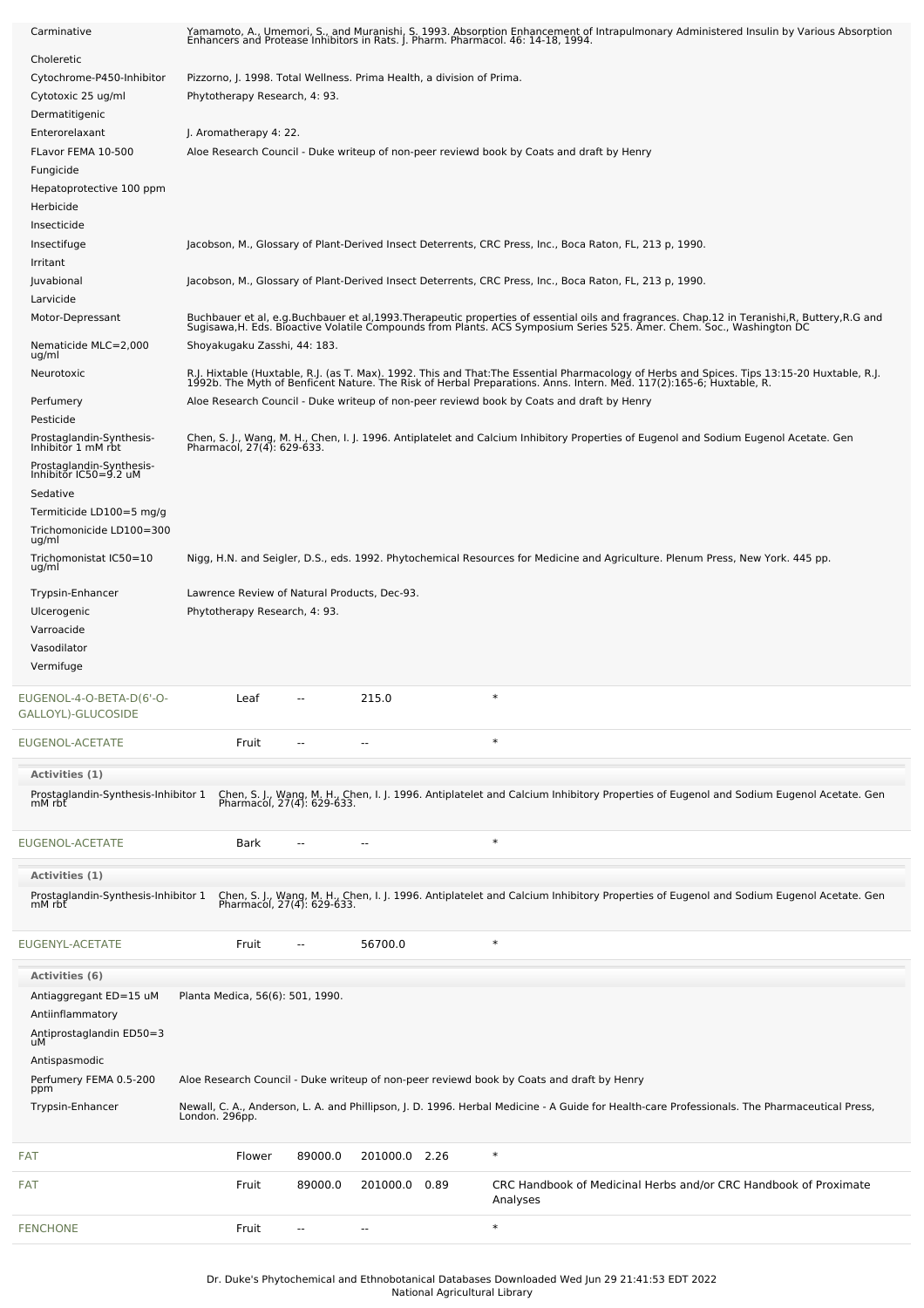| <b>Activities (6)</b>        |                                                                                                                                                           |  |  |  |  |
|------------------------------|-----------------------------------------------------------------------------------------------------------------------------------------------------------|--|--|--|--|
| Antialzheimeran?             | L. Gracza (1985) as cited by Buchbauer re antiacetylcholinesterase.                                                                                       |  |  |  |  |
| Anticholinesterase           | L. Gracza (1985) as cited by Buchbauer re antiacetylcholinesterase.                                                                                       |  |  |  |  |
| Counterirritant              | Jeffery B. Harborne and H. Baxter, eds. 1983. Phytochemical Dictionary. A Handbook of Bioactive Compounds from Plants. Taylor & Frost, London. 791<br>pp. |  |  |  |  |
| FLavor FEMA 0.1-<br>5        | Aloe Research Council - Duke writeup of non-peer reviewd book by Coats and draft by Henry                                                                 |  |  |  |  |
| Perfumery                    | Merck 11th Edition                                                                                                                                        |  |  |  |  |
| Secretolytic                 | Bisset, N.G., ed. 1994. Herbal Drugs and Phytopharmaceuticals. CRC Press. Boca Raton, FL. 566 pp.                                                         |  |  |  |  |
|                              |                                                                                                                                                           |  |  |  |  |
| <b>FIBER</b>                 | Fruit<br>95000.0<br>100000.0 -0.39<br>CRC Handbook of Medicinal Herbs and/or CRC Handbook of Proximate<br>Analyses                                        |  |  |  |  |
| Activities (15)              |                                                                                                                                                           |  |  |  |  |
| Angiotensin-Receptor-Blocker |                                                                                                                                                           |  |  |  |  |
| Antidiabetic                 |                                                                                                                                                           |  |  |  |  |
| Antihypertensive             |                                                                                                                                                           |  |  |  |  |
| Antiobesity                  |                                                                                                                                                           |  |  |  |  |
| Antitumor                    | Pizzorno, J.E. and Murray, M.T. 1985. A Textbook of Natural Medicine. John Bastyr College Publications, Seattle, Washington (Looseleaf).                  |  |  |  |  |
| Antiulcer                    | Pizzorno, J.E. and Murray, M.T. 1985. A Textbook of Natural Medicine. John Bastyr College Publications, Seattle, Washington (Looseleaf).                  |  |  |  |  |
| Beta-Blocker                 |                                                                                                                                                           |  |  |  |  |
| Cancer-Preventive            | Stitt, P. A. Why George Should Eat Broccoli. Dougherty Co, Milwaukee, WI, 1990, 399 pp.                                                                   |  |  |  |  |
| Cardioprotective             |                                                                                                                                                           |  |  |  |  |
| Diuretic                     |                                                                                                                                                           |  |  |  |  |
| Hypocholesterolemic          |                                                                                                                                                           |  |  |  |  |
| Hypotensive 10 g/man/day/orl | Pizzorno, J.E. and Murray, M.T. 1985. A Textbook of Natural Medicine. John Bastyr College Publications, Seattle, Washington (Looseleaf).                  |  |  |  |  |
| Hypouricemic                 |                                                                                                                                                           |  |  |  |  |
| Laxative                     |                                                                                                                                                           |  |  |  |  |
| Vasodilator                  |                                                                                                                                                           |  |  |  |  |
| <b>FIBER</b>                 | $\ast$<br>95000.0<br>100000.0 -0.39<br>Flower                                                                                                             |  |  |  |  |
| Activities (15)              |                                                                                                                                                           |  |  |  |  |
| Angiotensin-Receptor-Blocker |                                                                                                                                                           |  |  |  |  |
| Antidiabetic                 |                                                                                                                                                           |  |  |  |  |
| Antihypertensive             |                                                                                                                                                           |  |  |  |  |

| Antiobesity                  |                                                                                                                                          |
|------------------------------|------------------------------------------------------------------------------------------------------------------------------------------|
| Antitumor                    | Pizzorno, J.E. and Murray, M.T. 1985. A Textbook of Natural Medicine. John Bastyr College Publications, Seattle, Washington (Looseleaf). |
| Antiulcer                    | Pizzorno, J.E. and Murray, M.T. 1985. A Textbook of Natural Medicine. John Bastyr College Publications, Seattle, Washington (Looseleaf). |
| Beta-Blocker                 |                                                                                                                                          |
| Cancer-Preventive            | Stitt, P. A. Why George Should Eat Broccoli. Dougherty Co, Milwaukee, WI, 1990, 399 pp.                                                  |
| Cardioprotective             |                                                                                                                                          |
| <b>Diuretic</b>              |                                                                                                                                          |
| Hypocholesterolemic          |                                                                                                                                          |
| Hypotensive 10 g/man/day/orl | Pizzorno, J.E. and Murray, M.T. 1985. A Textbook of Natural Medicine. John Bastyr College Publications, Seattle, Washington (Looseleaf). |
| Hypouricemic                 |                                                                                                                                          |
| Laxative                     |                                                                                                                                          |
| Vasodilator                  |                                                                                                                                          |
|                              |                                                                                                                                          |
| <b>FLUORIDE</b>              | 2.4<br>0.51<br>$\ast$<br>Fruit<br>$\overline{\phantom{a}}$                                                                               |
| Activities (3)               |                                                                                                                                          |
| Anticariogenic               | Davies, S., and Stewart, A. 1990. Nutritional Medicine. Avon Books, New York. 509pp.                                                     |
| Antiosteoporotic             | Davies, S., and Stewart, A. 1990. Nutritional Medicine. Avon Books, New York. 509pp.                                                     |
| Antiosteosclerotic           | Davies, S., and Stewart, A. 1990. Nutritional Medicine. Avon Books, New York. 509pp.                                                     |
|                              |                                                                                                                                          |
| <b>FURALDEHYDE</b>           | $\ast$<br>Fruit                                                                                                                          |
|                              |                                                                                                                                          |

Dr. Duke's Phytochemical and Ethnobotanical Databases Downloaded Wed Jun 29 21:41:53 EDT 2022 National Agricultural Library

[FURFURAL](file:///phytochem/chemicals/show/8624) **Plant** -- - - - \* \*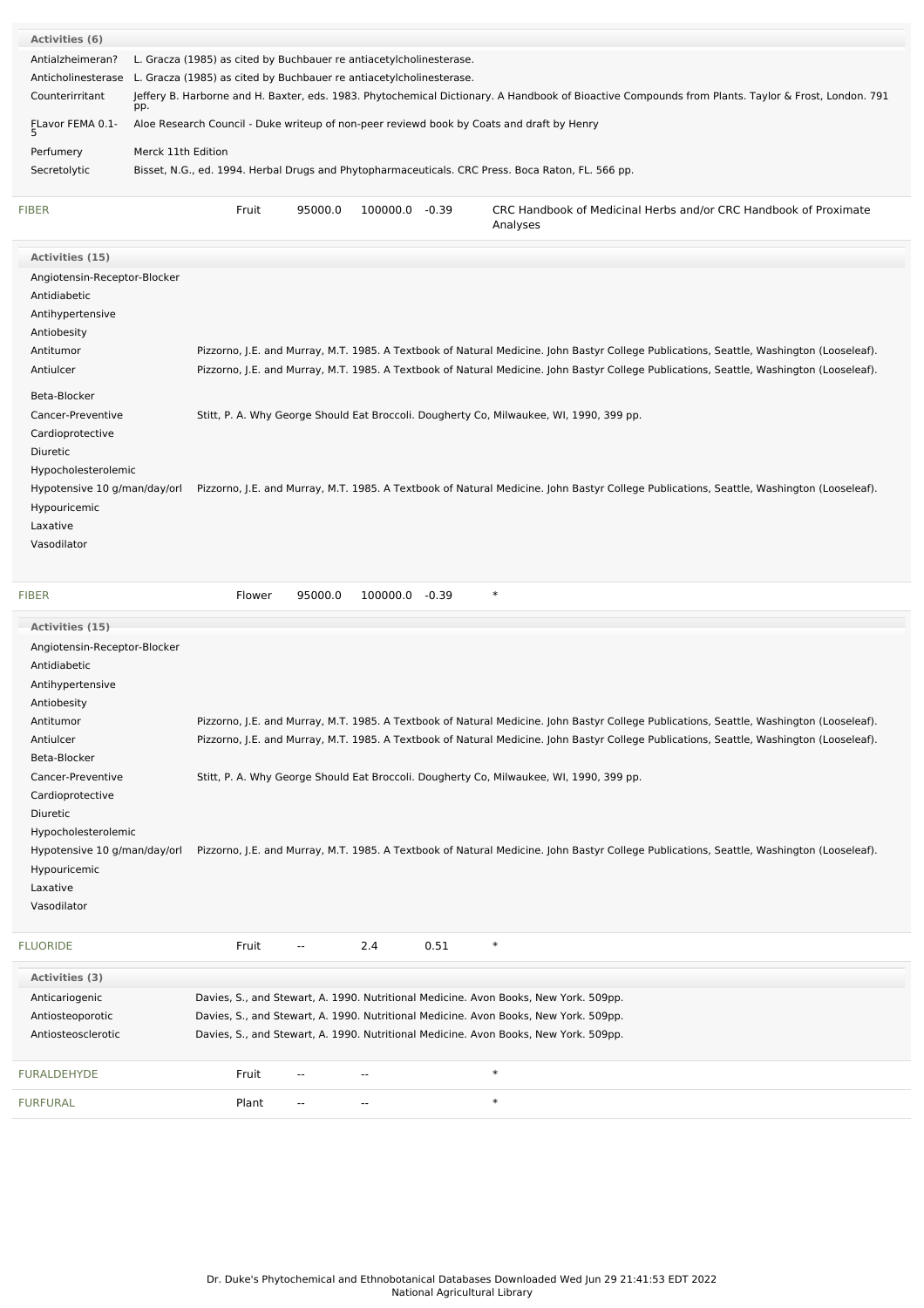| <b>Activities (6)</b>                               |                                                                                                                                                                                                                                                                                         |
|-----------------------------------------------------|-----------------------------------------------------------------------------------------------------------------------------------------------------------------------------------------------------------------------------------------------------------------------------------------|
| Antiseptic                                          | Leung, A. Y. and Foster, S. 1995. Encyclopedia of Common Natural Ingredients 2nd Ed. John Wiley & Sons, New York. 649 pp.                                                                                                                                                               |
| FLavor FEMA 1-<br>30                                | Aloe Research Council - Duke writeup of non-peer reviewd book by Coats and draft by Henry                                                                                                                                                                                               |
| Fungicide                                           |                                                                                                                                                                                                                                                                                         |
| Insecticide<br>Irritant                             | Newall, C. A., Anderson, L. A. and Phillipson, J. D. 1996. Herbal Medicine - A Guide for Health-care Professionals. The Pharmaceutical Press, London.                                                                                                                                   |
|                                                     | 296pp.                                                                                                                                                                                                                                                                                  |
| Pesticide                                           |                                                                                                                                                                                                                                                                                         |
| FURFURYL-ALCOHOL                                    | $\ast$<br>Flower<br>$\sim$ $\sim$<br>$\overline{a}$                                                                                                                                                                                                                                     |
| Activities (1)                                      |                                                                                                                                                                                                                                                                                         |
| FLavor FEMA 10-100                                  | Aloe Research Council - Duke writeup of non-peer reviewd book by Coats and draft by Henry                                                                                                                                                                                               |
| FURFURYL-ALCOHOL                                    | Fruit<br>Lawrence, B.M., Essential Oils 1976-1977, Essential Oils 1978, Essential Oils<br>1979-1980.                                                                                                                                                                                    |
| Activities (1)                                      |                                                                                                                                                                                                                                                                                         |
| FLavor FEMA 10-100                                  | Aloe Research Council - Duke writeup of non-peer reviewd book by Coats and draft by Henry                                                                                                                                                                                               |
| GALLIC ACID 3-O-BETA-D-(6'-O-<br>GALLOYL)-GLUCOSIDE | $\ast$<br>2.5<br>Leaf<br>$-$                                                                                                                                                                                                                                                            |
| <b>GALLIC-ACID</b>                                  | $\ast$<br>Flower<br>$\sim$<br>$-$                                                                                                                                                                                                                                                       |
| <b>Activities (62)</b>                              |                                                                                                                                                                                                                                                                                         |
| ACE-Inhibitor<br>$IC50 = 7.7$ mM/l                  |                                                                                                                                                                                                                                                                                         |
| Analgesic                                           |                                                                                                                                                                                                                                                                                         |
| AntiHIV                                             |                                                                                                                                                                                                                                                                                         |
| AntiMRSA                                            |                                                                                                                                                                                                                                                                                         |
| Antiadenovirus                                      | Economic & Medicinal Plant Research, 5: 194.                                                                                                                                                                                                                                            |
| Antiallergenic<br>Antianaphylactic                  | Dorsch, W., Wagner, H. New Antiasthmatic Drugs from Traditional Medicine? Int Arch Allergy Appl Immunol 94: 262-265, 1991.<br>Jeffery B. Harborne and H. Baxter, eds. 1983. Phytochemical Dictionary. A Handbook of Bioactive Compounds from Plants. Taylor & Frost, London.<br>791 pp. |
| Antiangiogenic                                      |                                                                                                                                                                                                                                                                                         |
| Antiasthmatic                                       | Watt, J.M., and Breyer-Brandwijk, M.G. The Medicinal and Poisonous Plants of Southern and Eastern Africa. 1962.                                                                                                                                                                         |
| Antibacterial<br>MIC=1,000 ug/ml                    |                                                                                                                                                                                                                                                                                         |
| Antibronchitic                                      | Dorsch, W., Wagner, H. New Antiasthmatic Drugs from Traditional Medicine? Int Arch Allergy Appl Immunol 94: 262-265, 1991                                                                                                                                                               |
| Anticancer                                          |                                                                                                                                                                                                                                                                                         |
| Anticarcinomic<br>$ED50=3$                          |                                                                                                                                                                                                                                                                                         |
| Antiescherichic                                     |                                                                                                                                                                                                                                                                                         |
| Antifibrinolytic                                    | Economic & Medicinal Plant Research, 1: 53.                                                                                                                                                                                                                                             |
| Antiflu<br>Antihepatotoxic                          | Economic & Medicinal Plant Research, 5: 194.                                                                                                                                                                                                                                            |
|                                                     | Okuda, T., Yoshida, T., and Hatano, T. Antioxidant Effects of Tannins and Related Polyphenols. Phenolic Compounds in Food and Their Effects on<br>Health, Ch.7 p.93.                                                                                                                    |
| Antiherpetic<br>EC50=>10 ug/ml                      |                                                                                                                                                                                                                                                                                         |
| Antiinflammatory                                    | Kroes, B.H., et al. 1991. Anti-Inflammatory Activity of Gallic Acid. Planta Medica, 58(6): 499.                                                                                                                                                                                         |
| Antileishmanic<br>EC50=4.4 ug/ml                    |                                                                                                                                                                                                                                                                                         |
| Antimutagenic                                       | Economic & Medicinal Plant Research, 6: 235.                                                                                                                                                                                                                                            |
| Antinitrosaminic                                    |                                                                                                                                                                                                                                                                                         |
| Antioxidant IC44=33<br>ppm                          |                                                                                                                                                                                                                                                                                         |
| Antioxidant 7 x<br>quercetin                        |                                                                                                                                                                                                                                                                                         |
| Antioxidant 2/3 BHA                                 |                                                                                                                                                                                                                                                                                         |
| Antiperiodontitic 10<br>ug/ml                       |                                                                                                                                                                                                                                                                                         |
| Antiperoxidant<br>IC50=69 uM                        |                                                                                                                                                                                                                                                                                         |
|                                                     | Economic & Medicinal Plant Research, 5: 194.                                                                                                                                                                                                                                            |
| Antipolio<br>Antiproteolytic 10                     |                                                                                                                                                                                                                                                                                         |
| ug/ml                                               |                                                                                                                                                                                                                                                                                         |
| Antiradicular 7 x<br>quercetin                      |                                                                                                                                                                                                                                                                                         |
| Antiradicular<br>IC50=4.9 uM                        |                                                                                                                                                                                                                                                                                         |
| Antiseptic                                          | Williamson, E. M. and Evans, F. J., Potter's New Cyclopaedia of Botanical Drugs and Preparations, Revised Ed., Saffron Walden, the C. W. Daniel Co., Ltd., Essex UK, 362 pp, 1988, reprint 1989.                                                                                        |
| Antistaphylococcic<br>MIC=1,000 ug/ml               |                                                                                                                                                                                                                                                                                         |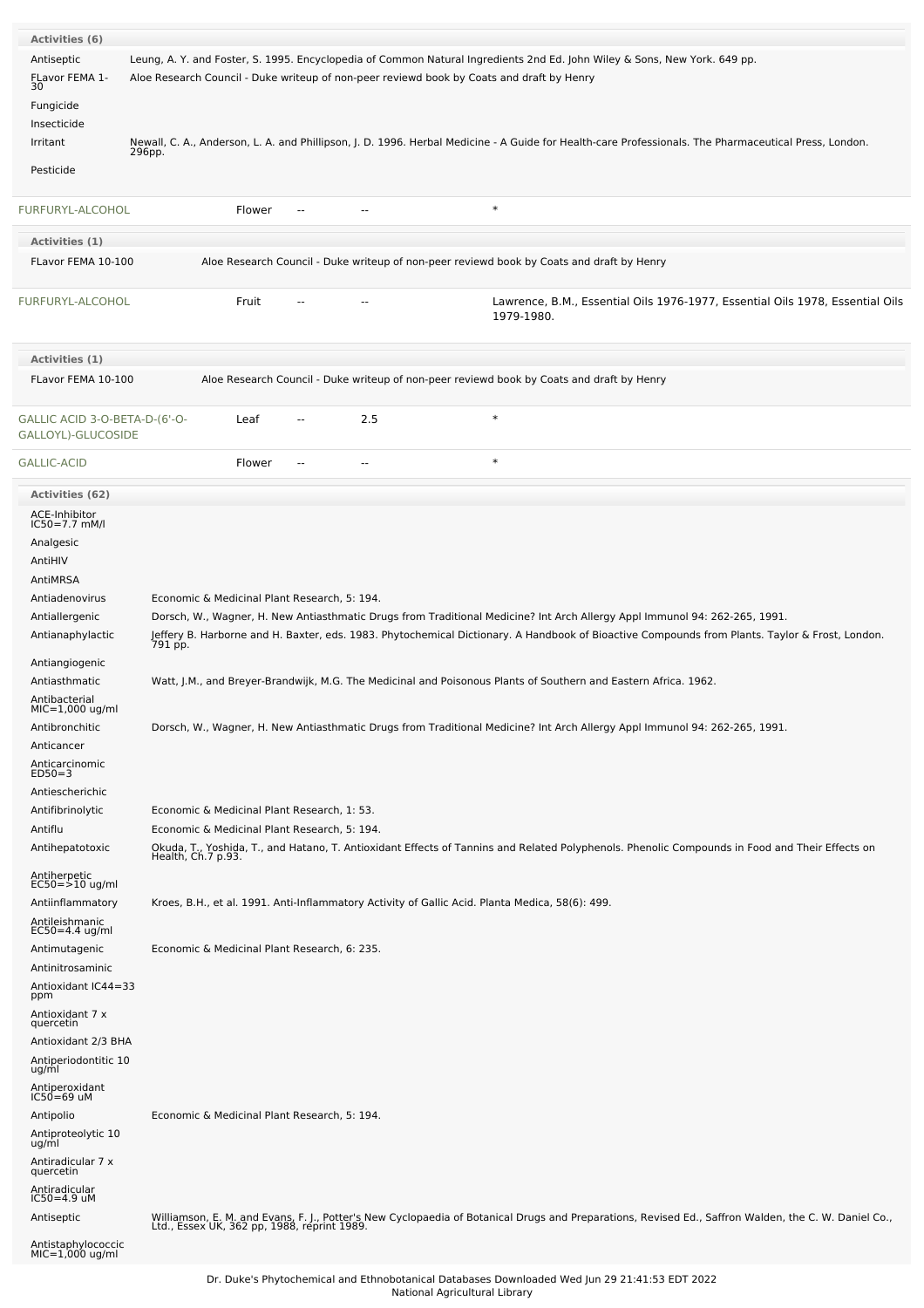| Antitumor                                 |                                                                                                                                                                                                                                          |
|-------------------------------------------|------------------------------------------------------------------------------------------------------------------------------------------------------------------------------------------------------------------------------------------|
| Antitumor-Promoter                        |                                                                                                                                                                                                                                          |
| Antiviral                                 |                                                                                                                                                                                                                                          |
| Apoptotic                                 |                                                                                                                                                                                                                                          |
| Astringent                                | Williamson, E. M. and Evans, F. J., Potter's New Cyclopaedia of Botanical Drugs and Preparations, Revised Ed., Saffron Walden, the C. W. Daniel Co.,<br>Ltd., Essex UK, 362 pp, 1988, reprint 1989.                                      |
| <b>Bacteristat</b>                        | Lamikanra, A., Ogundaini, A.O., and Ogungbamila*, F.O. Antibacterial Constituents of Alchornea cordifolia Leaves. Phytotherapy Research 4(5):<br>198.                                                                                    |
| Bronchodilator                            | Jeffery B. Harborne and H. Baxter, eds. 1983. Phytochemical Dictionary. A Handbook of Bioactive Compounds from Plants. Taylor & Frost, London.<br>791 pp.                                                                                |
| Cancer-Preventive                         | Stitt, P. A. Why George Should Eat Broccoli. Dougherty Co, Milwaukee, WI, 1990, 399 pp.                                                                                                                                                  |
| Candidicide                               |                                                                                                                                                                                                                                          |
| Carcinogenic                              |                                                                                                                                                                                                                                          |
| Choleretic                                | Jeffery B. Harborne and H. Baxter, eds. 1983. Phytochemical Dictionary. A Handbook of Bioactive Compounds from Plants. Taylor & Frost, London.<br>791 pp.                                                                                |
| Cyclooxygenase-<br>Inhibitor              |                                                                                                                                                                                                                                          |
| Cytotoxic 500 uM                          |                                                                                                                                                                                                                                          |
| Floral-Inhibitor                          | Jeffery B. Harborne and H. Baxter, eds. 1983. Phytochemical Dictionary. A Handbook of Bioactive Compounds from Plants. Taylor & Frost, London.<br>791 pp.                                                                                |
| Gram(+)icide<br>$MIC=1,000$ ug/ml         |                                                                                                                                                                                                                                          |
| Gram(-)icide<br>$MIC=1,000$ ug/ml         |                                                                                                                                                                                                                                          |
| Hemostat                                  |                                                                                                                                                                                                                                          |
| Hepatoprotective                          | Neuwinger, H. D. 1996. African Ethnobotany - Poisons and Drugs. Chapman & Hall, New York. 941 pp.                                                                                                                                        |
| Immunomodulator                           |                                                                                                                                                                                                                                          |
| Immunostimulant                           | McKenna, D. J., Hughes, K., and Jones, K. 2000. Green Tea Monograph. Alternative Therapies, 6(3): 61-82.                                                                                                                                 |
| Immunosuppressant                         |                                                                                                                                                                                                                                          |
| Insulin-Sparing                           | Jeffery B. Harborne and H. Baxter, eds. 1983. Phytochemical Dictionary. A Handbook of Bioactive Compounds from Plants. Taylor & Frost, London.<br>791 pp.                                                                                |
| Myorelaxant                               | Jeffery B. Harborne and H. Baxter, eds. 1983. Phytochemical Dictionary. A Handbook of Bioactive Compounds from Plants. Taylor & Frost, London.<br>791 pp.                                                                                |
| NO-Inhibitor IC-<br>26=250 uM             |                                                                                                                                                                                                                                          |
| Nephrotoxic                               | Martindale's 29th                                                                                                                                                                                                                        |
| Pesticide                                 |                                                                                                                                                                                                                                          |
| Styptic                                   |                                                                                                                                                                                                                                          |
| Topoisomerase-I-<br>Inhibitor             | Hamada, S. I., Kataoka, T., Woo, J. T., Yamada, A., Yoshida, T., Nishimura, T., Otake, N., Nagai, K. 1997. Immunosuppressive Effects by Gallic Acid<br>and Chebulagic Acid on CTL-Mediated Cytotoxicity. Biol Pharm Bull, 20: 1017-1019. |
| Xanthine-Oxidase-<br>Inhibitor IC50=24 uM | Hatano, T., Yasuhara, T., Yoshihara, R., Agata, I., Noro, T., and Okuda, T. 1989. Effects of Interaction of Tannins with Co-existing Substances.VII.<br>Inhibitory Effects of Tannins Related Polyphenols on Xanthine Oxidase. Ch        |
|                                           |                                                                                                                                                                                                                                          |

| <b>GALLIC-ACID</b> |  |  |
|--------------------|--|--|
|                    |  |  |

Fruit 285.0 12600.0 -0.44 \*

| Activities (62)                    |                                                                                                                                                                      |
|------------------------------------|----------------------------------------------------------------------------------------------------------------------------------------------------------------------|
| ACE-Inhibitor<br>$IC50 = 7.7$ mM/l |                                                                                                                                                                      |
| Analgesic                          |                                                                                                                                                                      |
| AntiHIV                            |                                                                                                                                                                      |
| AntiMRSA                           |                                                                                                                                                                      |
| Antiadenovirus                     | Economic & Medicinal Plant Research, 5: 194.                                                                                                                         |
| Antiallergenic                     | Dorsch, W., Wagner, H. New Antiasthmatic Drugs from Traditional Medicine? Int Arch Allergy Appl Immunol 94: 262-265, 1991.                                           |
| Antianaphylactic                   | Jeffery B. Harborne and H. Baxter, eds. 1983. Phytochemical Dictionary. A Handbook of Bioactive Compounds from Plants. Taylor & Frost, London.<br>791 pp.            |
| Antiangiogenic                     |                                                                                                                                                                      |
| Antiasthmatic                      | Watt, J.M., and Breyer-Brandwijk, M.G. The Medicinal and Poisonous Plants of Southern and Eastern Africa. 1962.                                                      |
| Antibacterial<br>$MIC=1,000 uq/ml$ |                                                                                                                                                                      |
| Antibronchitic                     | Dorsch, W., Wagner, H. New Antiasthmatic Drugs from Traditional Medicine? Int Arch Allergy Appl Immunol 94: 262-265, 1991.                                           |
| Anticancer                         |                                                                                                                                                                      |
| Anticarcinomic<br>$ED50=3$         |                                                                                                                                                                      |
| Antiescherichic                    |                                                                                                                                                                      |
| Antifibrinolytic                   | Economic & Medicinal Plant Research, 1: 53.                                                                                                                          |
| Antiflu                            | Economic & Medicinal Plant Research, 5: 194.                                                                                                                         |
| Antihepatotoxic                    | Okuda, T., Yoshida, T., and Hatano, T. Antioxidant Effects of Tannins and Related Polyphenols. Phenolic Compounds in Food and Their Effects on<br>Health, Ch.7 p.93. |
| Antiherpetic<br>$EC50 = 10$ ug/ml  |                                                                                                                                                                      |
| Antiinflammatory                   | Kroes, B.H., et al. 1991. Anti-Inflammatory Activity of Gallic Acid. Planta Medica, 58(6): 499.                                                                      |
| Antileishmanic<br>$EC50=4.4$ ug/ml |                                                                                                                                                                      |
| Antimutagenic                      | Economic & Medicinal Plant Research, 6: 235.                                                                                                                         |
| Antinitrosaminic                   |                                                                                                                                                                      |
|                                    |                                                                                                                                                                      |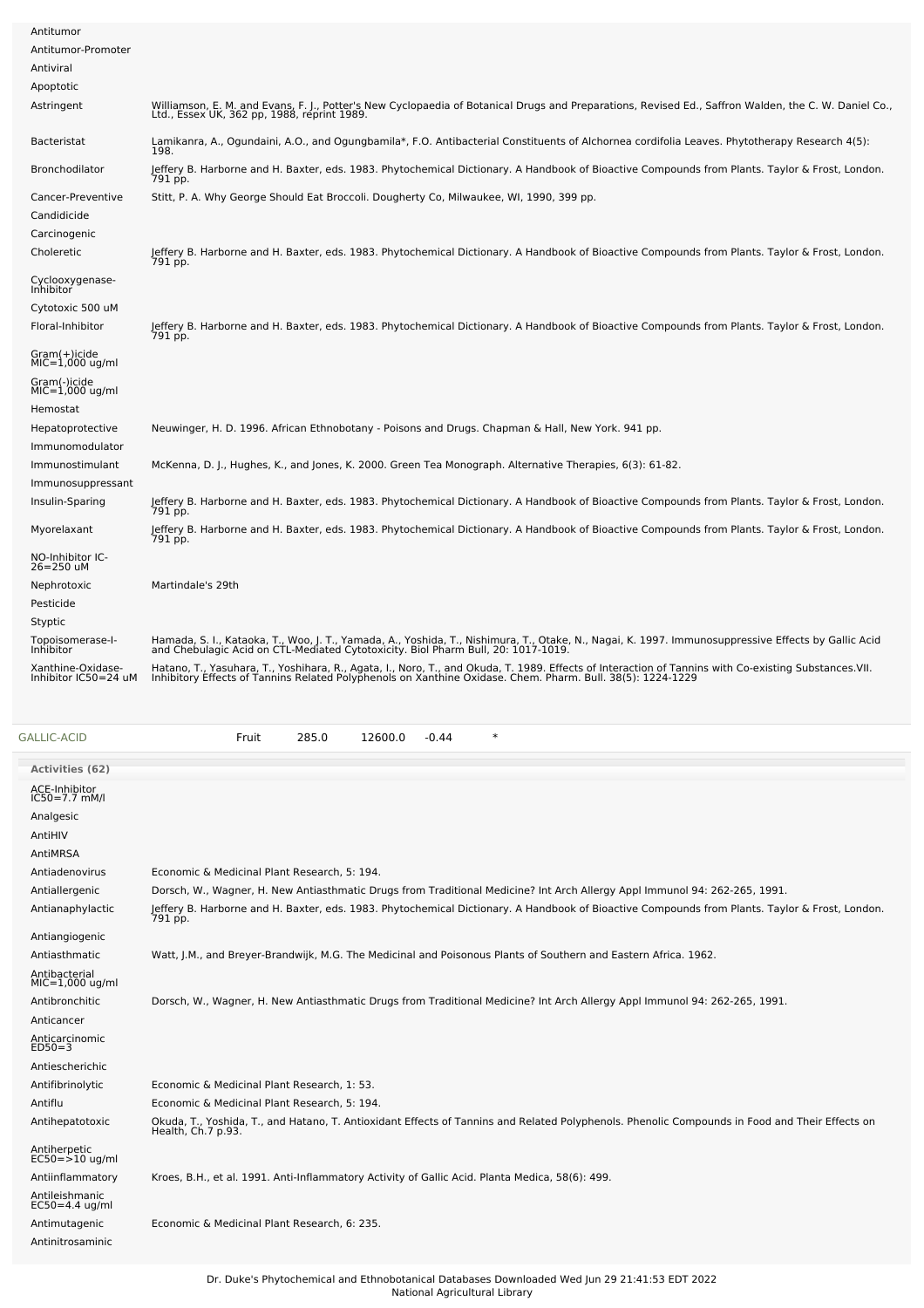| Antioxidant IC44=33<br>ppm              |                                                                                                                                                                                                                                   |
|-----------------------------------------|-----------------------------------------------------------------------------------------------------------------------------------------------------------------------------------------------------------------------------------|
| Antioxidant 7 x<br>quercetin            |                                                                                                                                                                                                                                   |
| Antioxidant 2/3 BHA                     |                                                                                                                                                                                                                                   |
| Antiperiodontitic 10<br>ug/ml           |                                                                                                                                                                                                                                   |
| Antiperoxidant<br>$IC50=69$ uM          |                                                                                                                                                                                                                                   |
| Antipolio                               | Economic & Medicinal Plant Research, 5: 194.                                                                                                                                                                                      |
| Antiproteolytic 10<br>ug/ml             |                                                                                                                                                                                                                                   |
| Antiradicular 7 x<br>quercetin          |                                                                                                                                                                                                                                   |
| Antiradicular<br>$IC50=4.9$ uM          |                                                                                                                                                                                                                                   |
| Antiseptic                              | Williamson, E. M. and Evans, F. J., Potter's New Cyclopaedia of Botanical Drugs and Preparations, Revised Ed., Saffron Walden, the C. W. Daniel Co.,<br>Ltd., Essex UK, 362 pp, 1988, reprint 1989.                               |
| Antistaphylococcic<br>$MIC=1,000$ ug/ml |                                                                                                                                                                                                                                   |
| Antitumor                               |                                                                                                                                                                                                                                   |
| Antitumor-Promoter                      |                                                                                                                                                                                                                                   |
| Antiviral                               |                                                                                                                                                                                                                                   |
| Apoptotic                               |                                                                                                                                                                                                                                   |
| Astringent                              | Williamson, E. M. and Evans, F. J., Potter's New Cyclopaedia of Botanical Drugs and Preparations, Revised Ed., Saffron Walden, the C. W. Daniel Co.,<br>Ltd., Essex UK, 362 pp, 1988, reprint 1989.                               |
| <b>Bacteristat</b>                      | Lamikanra, A., Ogundaini, A.O., and Ogungbamila*, F.O. Antibacterial Constituents of Alchornea cordifolia Leaves. Phytotherapy Research 4(5):<br>198.                                                                             |
| Bronchodilator                          | Jeffery B. Harborne and H. Baxter, eds. 1983. Phytochemical Dictionary. A Handbook of Bioactive Compounds from Plants. Taylor & Frost, London.<br>791 pp.                                                                         |
| Cancer-Preventive                       | Stitt, P. A. Why George Should Eat Broccoli. Dougherty Co, Milwaukee, WI, 1990, 399 pp.                                                                                                                                           |
| Candidicide                             |                                                                                                                                                                                                                                   |
| Carcinogenic                            |                                                                                                                                                                                                                                   |
| Choleretic                              | Jeffery B. Harborne and H. Baxter, eds. 1983. Phytochemical Dictionary. A Handbook of Bioactive Compounds from Plants. Taylor & Frost, London.<br>791 pp.                                                                         |
| Cyclooxygenase-<br>Inhibitor            |                                                                                                                                                                                                                                   |
| Cytotoxic 500 uM                        |                                                                                                                                                                                                                                   |
| Floral-Inhibitor                        | Jeffery B. Harborne and H. Baxter, eds. 1983. Phytochemical Dictionary. A Handbook of Bioactive Compounds from Plants. Taylor & Frost, London.<br>791 pp.                                                                         |
| Gram(+)icide<br>$MIC=1,000$ ug/ml       |                                                                                                                                                                                                                                   |
| Gram(-)icide<br>MIC=1,000 ug/ml         |                                                                                                                                                                                                                                   |
| Hemostat                                |                                                                                                                                                                                                                                   |
| Hepatoprotective<br>Immunomodulator     | Neuwinger, H. D. 1996. African Ethnobotany - Poisons and Drugs. Chapman & Hall, New York. 941 pp.                                                                                                                                 |
| Immunostimulant                         | McKenna, D. J., Hughes, K., and Jones, K. 2000. Green Tea Monograph. Alternative Therapies, 6(3): 61-82.                                                                                                                          |
| Immunosuppressant                       |                                                                                                                                                                                                                                   |
| Insulin-Sparing                         | Jeffery B. Harborne and H. Baxter, eds. 1983. Phytochemical Dictionary. A Handbook of Bioactive Compounds from Plants. Taylor & Frost, London.<br>791 pp.                                                                         |
| Myorelaxant                             | Jeffery B. Harborne and H. Baxter, eds. 1983. Phytochemical Dictionary. A Handbook of Bioactive Compounds from Plants. Taylor & Frost, London.<br>791 pp.                                                                         |
| NO-Inhibitor IC-<br>26=250 uM           |                                                                                                                                                                                                                                   |
| Nephrotoxic                             | Martindale's 29th                                                                                                                                                                                                                 |
| Pesticide                               |                                                                                                                                                                                                                                   |
| Styptic                                 |                                                                                                                                                                                                                                   |
| Topoisomerase-I-<br>Inhibitor           | Hamada, S. I., Kataoka, T., Woo, J. T., Yamada, A., Yoshida, T., Nishimura, T., Otake, N., Nagai, K. 1997. Immunosuppressive Effects by Gallic Acid<br>and Chebulagic Acid on CTL-Mediated Cytotoxicity. Biol Pharm Bull, 20: 101 |
| Xanthine-Oxidase-                       | Hatano, T., Yasuhara, T., Yoshihara, R., Agata, I., Noro, T., and Okuda, T. 1989. Effects of Interaction of Tannins with Co-existing Substances VII.                                                                              |
| Inhibitor IC50=24 uM                    | Inhibitory Effects of Tannins Related Polyphenols on Xanthine Oxidase. Chem. Pharm. Bull. 38(5): 1224-1229                                                                                                                        |

| GALLOTANNIC-ACID    | Fruit | $ -$          | --    |      | List, P.H. and Horhammer, L., Hager's Handbuch der Pharmazeutischen<br>Praxis, Vols. 2-6, Springer-Verlag, Berlin, 1969-1979. |
|---------------------|-------|---------------|-------|------|-------------------------------------------------------------------------------------------------------------------------------|
| GALLOTANNIC-ACID    | Plant | $\sim$ $\sim$ | $-$   |      | $\ast$                                                                                                                        |
| GAMMA-CADINENE      | Leaf  | 25.0          | 160.0 | 1.31 | Charalambous, G. (Ed.). 1994. Spices, Herbs and Edible Fungi. Elsevier<br>Science B. V. Amsterdam. 764 pp.                    |
| GAMMA-CADINENE      | Fruit | $\sim$ $\sim$ | $-$   |      | $\ast$                                                                                                                        |
| GAMMA-CARYOPHYLLENE | Plant | $\sim$ $\sim$ | $- -$ |      | $\ast$                                                                                                                        |
| GAMMA-DECALACTONE   | Fruit | $\sim$ $\sim$ | $- -$ |      | $\ast$                                                                                                                        |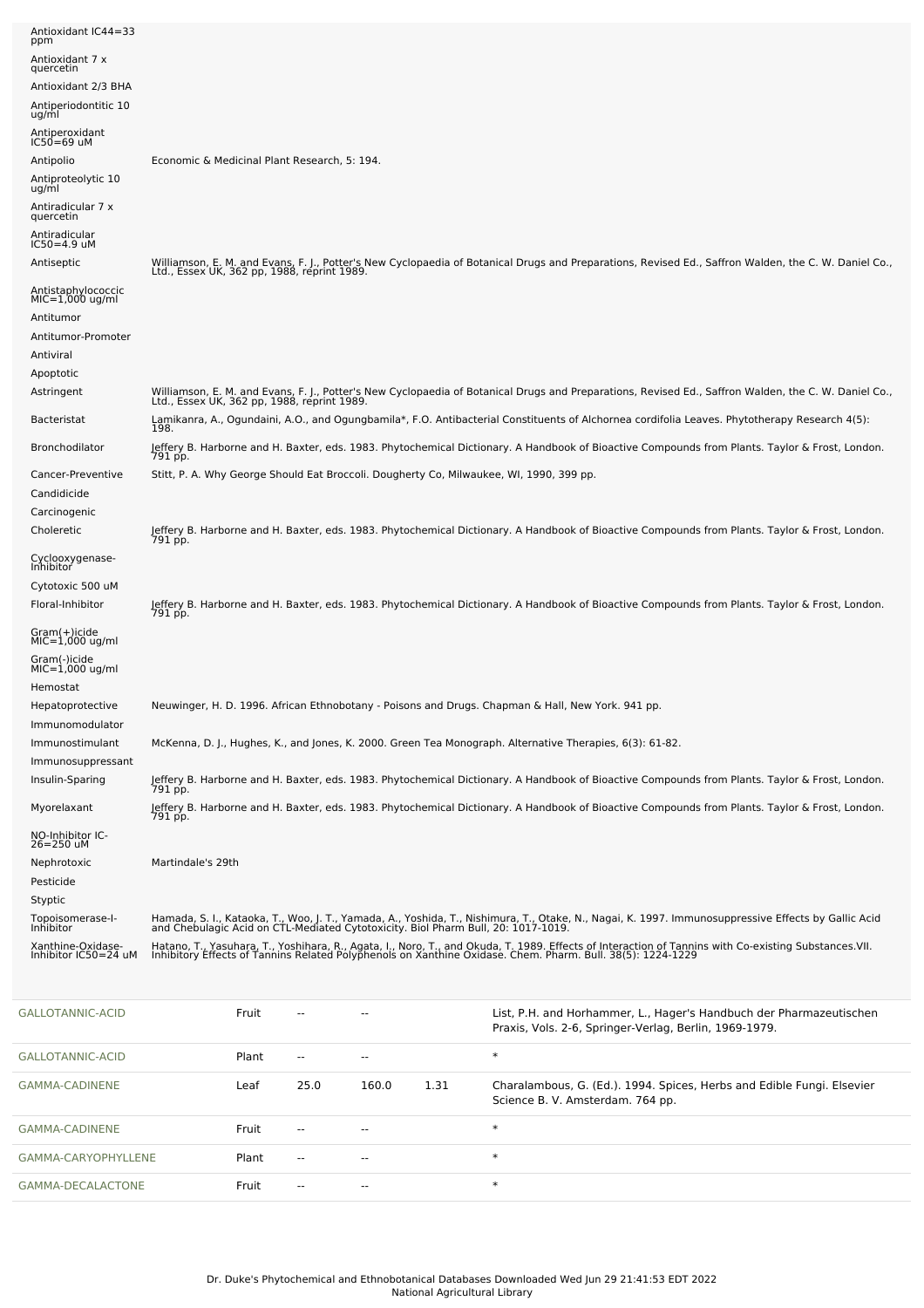| Activities (3)                            |                                                                                                                                                                                                                          |                                                                                         |                     |                |                          |         |                                                                                                                                                                                                                                   |
|-------------------------------------------|--------------------------------------------------------------------------------------------------------------------------------------------------------------------------------------------------------------------------|-----------------------------------------------------------------------------------------|---------------------|----------------|--------------------------|---------|-----------------------------------------------------------------------------------------------------------------------------------------------------------------------------------------------------------------------------------|
| Cancer-<br>Preventive                     |                                                                                                                                                                                                                          | Stitt, P. A. Why George Should Eat Broccoli. Dougherty Co, Milwaukee, WI, 1990, 399 pp. |                     |                |                          |         |                                                                                                                                                                                                                                   |
| Irritant                                  | Zebovitz, T. C. Ed. 1989. Part VII. Flavor and Fragrance Substances, in Keith L. H. and Walters, D.B., eds. Compendium of Safety Data Sheets for Research and Industrial Chemicals. VCH Publishers, New York. 3560-4253. |                                                                                         |                     |                |                          |         |                                                                                                                                                                                                                                   |
| Perfume                                   |                                                                                                                                                                                                                          |                                                                                         |                     |                |                          |         | Zebovitz, T. C. Ed. 1989. Part VII. Flavor and Fragrance Substances, in Keith L. H. and Walters, D.B., eds. Compendium of Safety Data Sheets for Research and Industrial Chemicals. VCH Publishers, New York. 3560-4253.          |
|                                           |                                                                                                                                                                                                                          |                                                                                         |                     |                |                          |         |                                                                                                                                                                                                                                   |
| GAMMA-MUUROLENE                           |                                                                                                                                                                                                                          |                                                                                         | Leaf                | 11.0           | 18.0                     | $-0.66$ | Charalambous, G. (Ed.). 1994. Spices, Herbs and Edible Fungi. Elsevier<br>Science B. V. Amsterdam. 764 pp.                                                                                                                        |
| GAMMA-MUUROLENE                           |                                                                                                                                                                                                                          |                                                                                         | Fruit               | $\overline{a}$ | $\overline{\phantom{a}}$ |         | $\ast$                                                                                                                                                                                                                            |
| <b>GEMIN-D</b>                            |                                                                                                                                                                                                                          |                                                                                         | Leaf                | 1125.0         | 1175.0                   |         | $\ast$                                                                                                                                                                                                                            |
| Activities (1)                            |                                                                                                                                                                                                                          |                                                                                         |                     |                |                          |         |                                                                                                                                                                                                                                   |
| Xanthine-Oxidase-<br>Inhibitor IC50=35 uM |                                                                                                                                                                                                                          |                                                                                         |                     |                |                          |         | Hatano, T., Yasuhara, T., Yoshihara, R., Agata, I., Noro, T., and Okuda, T. 1989. Effects of Interaction of Tannins with Co-existing Substances.VII.<br>Inhibitory Effects of Tannins Related Polyphenols on Xanthine Oxidase. Ch |
| <b>GERANIAL</b>                           |                                                                                                                                                                                                                          |                                                                                         | Fruit               |                | Ц.                       |         | $\ast$                                                                                                                                                                                                                            |
| Activities (13)                           |                                                                                                                                                                                                                          |                                                                                         |                     |                |                          |         |                                                                                                                                                                                                                                   |
| AntiEBV IC50=16                           |                                                                                                                                                                                                                          |                                                                                         |                     |                |                          |         |                                                                                                                                                                                                                                   |
| uМ<br>Antiaflatoxin                       |                                                                                                                                                                                                                          |                                                                                         |                     |                |                          |         |                                                                                                                                                                                                                                   |
| Antibacterial                             |                                                                                                                                                                                                                          |                                                                                         |                     |                |                          |         | Onawunmi, G.O., Yisak, W-A., Ogunlana,* E.O. 1984. Antibacterial Constituents In The Essential Oil Of Cymbopogon citratus (DC.) Stapf. Journal of<br>Ethnopharmacology, 12: 279-286, 1984.                                        |
| Antitumor (Colon)                         |                                                                                                                                                                                                                          |                                                                                         |                     |                |                          |         |                                                                                                                                                                                                                                   |
| Antitumor (Skin)                          |                                                                                                                                                                                                                          |                                                                                         |                     |                |                          |         |                                                                                                                                                                                                                                   |
| Antiviral IC50=16<br>uМ                   |                                                                                                                                                                                                                          |                                                                                         |                     |                |                          |         |                                                                                                                                                                                                                                   |
| Antiyeast                                 |                                                                                                                                                                                                                          |                                                                                         |                     |                |                          |         |                                                                                                                                                                                                                                   |
| Chemopreventive                           |                                                                                                                                                                                                                          |                                                                                         |                     |                |                          |         |                                                                                                                                                                                                                                   |
| Estrogenic<br>Fungicide                   |                                                                                                                                                                                                                          |                                                                                         |                     |                |                          |         |                                                                                                                                                                                                                                   |
| Glutathionigenic                          |                                                                                                                                                                                                                          |                                                                                         |                     |                |                          |         |                                                                                                                                                                                                                                   |
| Pesticide                                 |                                                                                                                                                                                                                          |                                                                                         |                     |                |                          |         |                                                                                                                                                                                                                                   |
| Spasmolytic                               |                                                                                                                                                                                                                          |                                                                                         |                     |                |                          |         |                                                                                                                                                                                                                                   |
| HEPTAN-2-ONE                              |                                                                                                                                                                                                                          |                                                                                         | Fruit               |                | --                       |         | $\ast$                                                                                                                                                                                                                            |
| HEXAN-1-AL                                |                                                                                                                                                                                                                          |                                                                                         | Fruit               |                | ٠.                       |         | $\ast$                                                                                                                                                                                                                            |
| HEXAN-2-ONE                               |                                                                                                                                                                                                                          |                                                                                         | Fruit               |                | $-$                      |         | $\ast$                                                                                                                                                                                                                            |
| HEXAN-2-ONE                               |                                                                                                                                                                                                                          |                                                                                         | Essential --<br>Oil |                | $\overline{a}$           |         | $\ast$                                                                                                                                                                                                                            |
| HUMULEN-7-OL                              |                                                                                                                                                                                                                          |                                                                                         | Flower              | $\sim$         | --                       |         | $\ast$                                                                                                                                                                                                                            |
| HUMULEN-7-OL                              |                                                                                                                                                                                                                          |                                                                                         | Fruit               |                | --                       |         | Lawrence, B.M., Essential Oils 1976-1977, Essential Oils 1978, Essential Oils<br>1979-1980.                                                                                                                                       |
| HUMULENE-1,2-OXIDE                        |                                                                                                                                                                                                                          |                                                                                         | Leaf                | 18.0           | 90.0                     |         | Charalambous, G. (Ed.). 1994. Spices, Herbs and Edible Fungi. Elsevier<br>Science B. V. Amsterdam. 764 pp.                                                                                                                        |
| HUMULENE-1,2-OXIDE                        |                                                                                                                                                                                                                          |                                                                                         | Fruit               | $-$            | 95.0                     |         | Charalambous, G. (Ed.). 1994. Spices, Herbs and Edible Fungi. Elsevier<br>Science B. V. Amsterdam. 764 pp.                                                                                                                        |
| HUMULENE-EPOXIDE                          |                                                                                                                                                                                                                          |                                                                                         | Flower              | $\sim$         | --                       |         | $\ast$                                                                                                                                                                                                                            |
| HUMULENE-EPOXIDE                          |                                                                                                                                                                                                                          |                                                                                         | Fruit               | --             | --                       |         | Lawrence, B.M., Essential Oils 1976-1977, Essential Oils 1978, Essential Oils<br>1979-1980.                                                                                                                                       |
| <b>HYPEROSIDE</b>                         |                                                                                                                                                                                                                          |                                                                                         | Fruit               |                | --                       |         | $\ast$                                                                                                                                                                                                                            |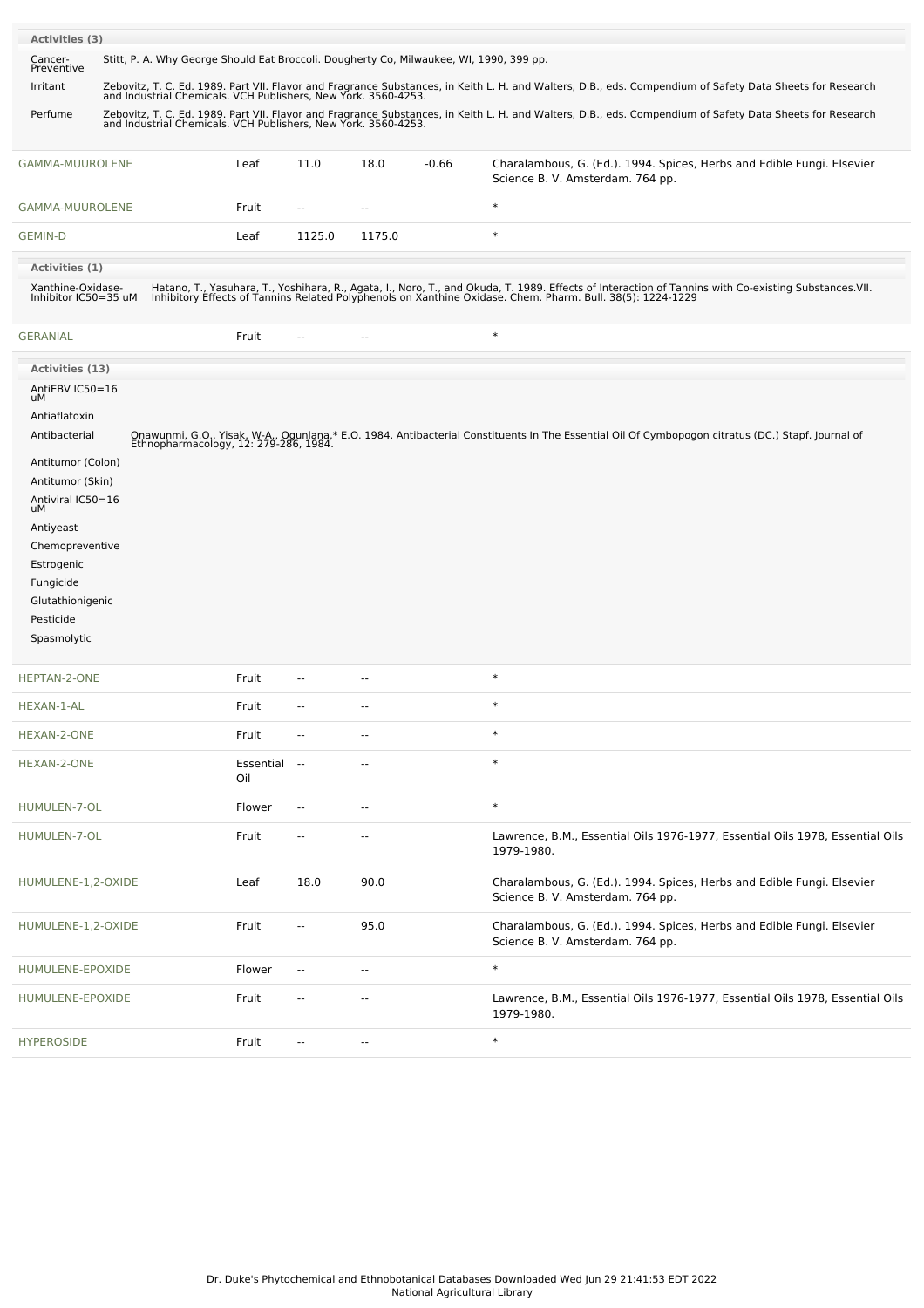| <b>Activities (30)</b><br>Aldose-Reductase-Inhibitor                                                                                                                                            | Londón. 791 pp.                                                                         |                          |       |         |        | Jeffery B. Harborne and H. Baxter, eds. 1983. Phytochemical Dictionary. A Handbook of Bioactive Compounds from Plants. Taylor & Frost,                                                                                                                                       |
|-------------------------------------------------------------------------------------------------------------------------------------------------------------------------------------------------|-----------------------------------------------------------------------------------------|--------------------------|-------|---------|--------|------------------------------------------------------------------------------------------------------------------------------------------------------------------------------------------------------------------------------------------------------------------------------|
| Analgesic<br>Antiaging<br>Antibacterial MIC=250-500<br>ug/ml<br>Anticancer                                                                                                                      | Planta Medica, 57: A43, 1991.                                                           |                          |       |         |        |                                                                                                                                                                                                                                                                              |
| Anticapillary-Fragility                                                                                                                                                                         | 665 pp.                                                                                 |                          |       |         |        | Keeler, R.F. and Tu, A.T. eds. 1991. Toxicology of Plant and Fungal Compounds. (Handbook of Natural Toxins Vol. 6) Marcel Dekker, Inc. NY.                                                                                                                                   |
| Antidermatitic<br>Antielastase IC50=0.15<br>ug/ml<br>Antiflu<br>Antihepatotoxic                                                                                                                 |                                                                                         |                          |       |         |        | Leung, A.Y., Encyclopedia of Common Natural Ingredients Used in Food, Drugs, and Cosmetics, John Wiley & Sons, New York, 1980.<br>Keeler, R.F. and Tu, A.T. eds. 1991. Toxicology of Plant and Fungal Compounds. (Handbook of Natural Toxins Vol. 6) Marcel Dekker, Inc. NY. |
| Antiinflammatory 1/4<br>indomethacin                                                                                                                                                            | 665 pp.<br>Planta Medica, 57: A131, 1991.                                               |                          |       |         |        |                                                                                                                                                                                                                                                                              |
| Antiischemic<br>Antinociceptive<br>Antioxidant IC50=4.6 uM<br>Antiradicular<br>Antitussive<br>Antiviral<br>Antiwrinkle                                                                          |                                                                                         |                          |       |         |        |                                                                                                                                                                                                                                                                              |
| Calcium-Antagonist<br>Cancer-Preventive<br>Capillarifortificant                                                                                                                                 | Stitt, P. A. Why George Should Eat Broccoli. Dougherty Co, Milwaukee, WI, 1990, 399 pp. |                          |       |         |        | Jeffery B. Harborne and H. Baxter, eds. 1983. Phytochemical Dictionary. A Handbook of Bioactive Compounds from Plants. Taylor & Frost,                                                                                                                                       |
| Capillarigenic                                                                                                                                                                                  | Londón. 791 pp.<br>Londón. 791 pp.                                                      |                          |       |         |        | Jeffery B. Harborne and H. Baxter, eds. 1983. Phytochemical Dictionary. A Handbook of Bioactive Compounds from Plants. Taylor & Frost,                                                                                                                                       |
| Cyclooxygenase-Activator<br>100 uM                                                                                                                                                              |                                                                                         |                          |       |         |        | Hansel, R., Keller, K., Rimpler, H., and Schneider, G. eds. 1992. Hager's Handbuch der Pharmazeutischen Praxis, Drogen (A-D), 1209 pp., 1993<br>(E-O), 970 pp., 1994 (P-Z), 1196 pp. Springer-Verlag, Berlin.                                                                |
| Diuretic<br>Hepatoprotective IC80=30<br>ug/ml<br>Hypotensive ivn dog<br>Pesticide<br>Tissue-Thromboplastin-<br>Inhibitor IC50=20.8 uM<br>Xanthine-Oxidase-Inhibitor<br>cAMP-Inhibitor IC50=0.14 |                                                                                         |                          |       |         |        | Mayumi Ito (nee Someya), et al. 1990. Hepatoprotective Compounds from Canarium album and Euphorbia nematocypha. Chem. Pharm. Bull.<br>38(8): 2201-2203, 1990.                                                                                                                |
| mg/ml                                                                                                                                                                                           |                                                                                         |                          |       |         | $\ast$ | Schussler, M., Fricke, U., Nikolov, N., and Holzl, J. 1991. Comparison of the Flavonoids Occurring in Crataegus species and Inhibition of 3',5'-<br>Cyclic Adenosine Monophosphate Phosphodiesterase. Plant Medica 57: Suppl Issu                                            |
| <b>IRON</b>                                                                                                                                                                                     | Flower                                                                                  | 45.0                     | 150.0 | $-0.12$ |        |                                                                                                                                                                                                                                                                              |
| <b>Activities (6)</b><br>Antiakathisic<br>Antianemic<br>Anticanker                                                                                                                              | Martindale's 29th<br>Martindale's 29th                                                  |                          |       |         |        |                                                                                                                                                                                                                                                                              |
| Anticheilitic<br>Antimenorrhagic 100<br>mg/day/wmn/orl<br>Prooxidant                                                                                                                            | (Looseleaf).                                                                            |                          |       |         |        | Davies, S., and Stewart, A. 1990. Nutritional Medicine. Avon Books, New York. 509pp.<br>Pizzorno, J.E. and Murray, M.T. 1985. A Textbook of Natural Medicine. John Bastyr College Publications, Seattle, Washington                                                          |
| <b>IRON</b>                                                                                                                                                                                     | Fruit                                                                                   | 45.0                     | 150.0 | 0.07    | $\ast$ |                                                                                                                                                                                                                                                                              |
| Activities (6)                                                                                                                                                                                  |                                                                                         |                          |       |         |        |                                                                                                                                                                                                                                                                              |
| Antiakathisic<br>Antianemic<br>Anticanker                                                                                                                                                       | Martindale's 29th<br>Martindale's 29th                                                  |                          |       |         |        |                                                                                                                                                                                                                                                                              |
| Anticheilitic<br>Antimenorrhagic 100<br>mg/day/wmn/orl<br>Prooxidant                                                                                                                            | (Looseleaf).                                                                            |                          |       |         |        | Davies, S., and Stewart, A. 1990. Nutritional Medicine. Avon Books, New York. 509pp.<br>Pizzorno, J.E. and Murray, M.T. 1985. A Textbook of Natural Medicine. John Bastyr College Publications, Seattle, Washington                                                          |
| <b>SOBIFLORIN</b>                                                                                                                                                                               | Fruit                                                                                   | $-$                      | 510.0 |         | $\ast$ |                                                                                                                                                                                                                                                                              |
| SOEUGENITENE                                                                                                                                                                                    | Plant                                                                                   | н.                       | --    |         | $\ast$ |                                                                                                                                                                                                                                                                              |
| SOEUGENOL                                                                                                                                                                                       | Plant                                                                                   | $\overline{\phantom{a}}$ | --    |         | $\ast$ |                                                                                                                                                                                                                                                                              |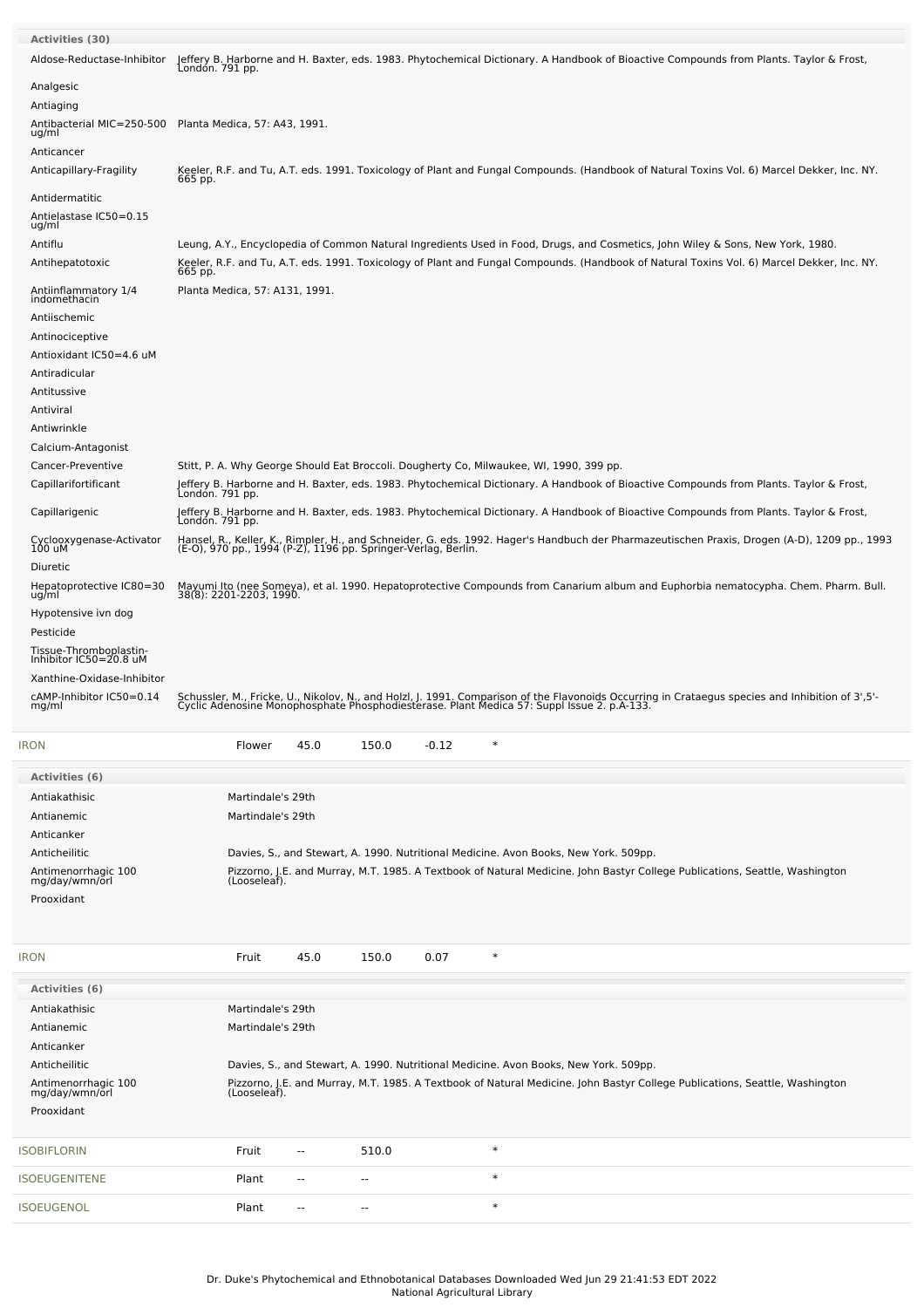| <b>Activities (16)</b>            |                                                                                                                                                                                                                                   |
|-----------------------------------|-----------------------------------------------------------------------------------------------------------------------------------------------------------------------------------------------------------------------------------|
| Allergenic                        |                                                                                                                                                                                                                                   |
| AntiTNF                           |                                                                                                                                                                                                                                   |
| Antiaggregant<br>IC50=0.72 uM     | Laekeman, G.M., Van Hoof, L., Haemers, A., Vanden Berghe, D.A., Herman, A.G., and Vlietinck, A.J. Eugenol a Valuable Compound for In Vitro<br>Experimental Research and Worthwhile for Further In Vivo Investigation. Phytotherap |
| Antiinflammatory                  |                                                                                                                                                                                                                                   |
| Antioxidant<br>$IC79=30$ ppm      |                                                                                                                                                                                                                                   |
| Antitumor                         |                                                                                                                                                                                                                                   |
| <b>Bacteristat</b>                |                                                                                                                                                                                                                                   |
| Cancer-<br>Preventive             | Stitt, P. A. Why George Should Eat Broccoli. Dougherty Co, Milwaukee, WI, 1990, 399 pp.                                                                                                                                           |
| Candidistat                       |                                                                                                                                                                                                                                   |
| Cytotoxic 25<br>ug/ml             | Laekeman, G.M., Van Hoof, L., Haemers, A., Vanden Berghe, D.A., Herman, A.G., and Vlietinck, A.J. Eugenol a Valuable Compound for In Vitro<br>Experimental Research and Worthwhile for Further In Vivo Investigation. Phytotherap |
| Fungistat 100<br>ug/ml            | Laekeman, G.M., Van Hoof, L., Haemers, A., Vanden Berghe, D.A., Herman, A.G., and Vlietinck, A.J. Eugenol a Valuable Compound for In Vitro<br>Experimental Research and Worthwhile for Further In Vivo Investigation. Phytotherap |
| Motor-<br>Depressant              | Buchbauer et al, e.g.Buchbauer et al,1993.Therapeutic properties of essential oils and fragrances. Chap.12 in Teranishi, R, Buttery, R.G and Sugisawa, H.<br>Eds. Bioactive Volatile Compounds from Plants. ACS Symposium Series  |
| Motor-Stimulant                   | Buchbauer et al, e.g.Buchbauer et al,1993.Therapeutic properties of essential oils and fragrances. Chap.12 in Teranishi, R, Buttery, R.G and Sugisawa, H.<br>Eds. Bioactive Volatile Compounds from Plants. ACS Symposium Series  |
| Pesticide                         |                                                                                                                                                                                                                                   |
| Sedative                          | Buchbauer et al, e.g.Buchbauer et al,1993.Therapeutic properties of essential oils and fragrances. Chap.12 in Teranishi, R, Buttery, R.G and Sugisawa, H.<br>Eds. Bioactive Volatile Compounds from Plants. ACS Symposium Series  |
| Trichomonistat<br>$IC50=10$ ug/ml | Nigg, H.N. and Seigler, D.S., eds. 1992. Phytochemical Resources for Medicine and Agriculture. Plenum Press, New York. 445 pp.                                                                                                    |
| <b>ISOOUERCITRIN</b>              | $\ast$<br>Fruit<br>--<br>$-$                                                                                                                                                                                                      |

| Activities (22)                                |                                                                                                                                                                                                                                    |
|------------------------------------------------|------------------------------------------------------------------------------------------------------------------------------------------------------------------------------------------------------------------------------------|
| ACE-Inhibitor ID50=300<br>ug/ml rat $(24$ hr.) |                                                                                                                                                                                                                                    |
| Aldose-Reductase-<br>Inhibitor                 | Jeffery B. Harborne and H. Baxter, eds. 1983. Phytochemical Dictionary. A Handbook of Bioactive Compounds from Plants. Taylor & Frost,<br>Londón. 791 pp.                                                                          |
| Antibacterial                                  | Jeffery B. Harborne and H. Baxter, eds. 1983. Phytochemical Dictionary. A Handbook of Bioactive Compounds from Plants. Taylor & Frost,<br>Londón. 791 pp.                                                                          |
| Anticancer                                     |                                                                                                                                                                                                                                    |
| Antielastase IC50=0.7<br>ug/ml                 |                                                                                                                                                                                                                                    |
| Antifeedant                                    | Russell, G. B., Phytochemical resources for crop protection, N. Z. J. Technol., 2, 1986, 127-134.                                                                                                                                  |
| Antiinflammatory                               |                                                                                                                                                                                                                                    |
| Antinociceptive                                |                                                                                                                                                                                                                                    |
| Antioxidant 1/4<br>quercetin                   |                                                                                                                                                                                                                                    |
| Antioxidant IC50=9.0<br>uМ                     |                                                                                                                                                                                                                                    |
| Antiradicular 1/4<br>quercetin                 |                                                                                                                                                                                                                                    |
| Antitumor                                      |                                                                                                                                                                                                                                    |
| Antitumor-Promoter                             |                                                                                                                                                                                                                                    |
| Cancer-Preventive                              | Stitt, P. A. Why George Should Eat Broccoli. Dougherty Co, Milwaukee, WI, 1990, 399 pp.                                                                                                                                            |
| Capillarigenic                                 |                                                                                                                                                                                                                                    |
| Diaphoretic                                    |                                                                                                                                                                                                                                    |
| Diuretic 10 ppm                                | List, P.H. and Horhammer, L., Hager's Handbuch der Pharmazeutischen Praxis, Vols. 2-6, Springer-Verlag, Berlin, 1969-1979.                                                                                                         |
| Hypotensive                                    | Uchida, U., Ohta, H., Niwa, M., Mori, A., Nonaka, G-i., Nishioka, I., and Zaki, M. 1989. Prolongation of Life Span of Stroke-Prone Spontaneously<br>Hypertensive Rats (SHRSP) Ingesting Persimmon Tannin. Chem. Pharm. Bull. 38(4  |
| Insectiphile                                   | Jeffery B. Harborne and H. Baxter, eds. 1983. Phytochemical Dictionary. A Handbook of Bioactive Compounds from Plants. Taylor & Frost,<br>Londón. 791 pp.                                                                          |
| Pesticide                                      |                                                                                                                                                                                                                                    |
| TNF-alpha-Inhibitor                            |                                                                                                                                                                                                                                    |
| Topoisomerase-II-<br>Inhibitor 550 ug/ml       | Bernard, F. X., Sable, S., Cameron, B., Provost, J., Desnottes, J. F., Crouzet, J., Blanche, F. 1997. Glycosylated Flavones as Selective Inhibitors of<br>Topoisomerase IV. Antimicrobial Agents & Chemotherapy, 41: 992-998.      |
| <b>KAEMPFERIDE</b>                             | $\ast$<br>Fruit                                                                                                                                                                                                                    |
| <b>Activities</b> (5)                          |                                                                                                                                                                                                                                    |
| Antiinflammatory                               | Jeffery B. Harborne and H. Baxter, eds. 1983. Phytochemical Dictionary. A Handbook of Bioactive Compounds from Plants. Taylor & Frost, London.<br>791 pp.                                                                          |
| Antimutagenic                                  | Economic & Medicinal Plant Research, 6: 235.                                                                                                                                                                                       |
| Aromatase-Inhibitor<br>$IC19=1$ uM/l           | Journal of Medicinal Food 2: 235.1999.                                                                                                                                                                                             |
| Quinone-Reductase-<br>Inducer                  | Yannai, S., Day, A. J., Williamson, G., Rhodes, M. J. C. 1998. Characterization of Flavonoids as Monofunctional or Bifunctional Inducers of Quinone<br>Reductase in Murine Hepatoma Cell Lines. Food Chem Toxicol, 36(8): 623-630. |
| Topoisomerase-I-<br>Inhibitor                  | Santti, R., Makela, S., Strauss, L., Korman, J., Kostian, M. L. 1998. Phytoestrogens: Potential Endocrine Disruptors in Males. Toxicol Ind Health, 14:<br>223-237.                                                                 |
| <b>KAEMPFEROL</b>                              | $\ast$<br>29.0<br>$-0.57$<br>Fruit                                                                                                                                                                                                 |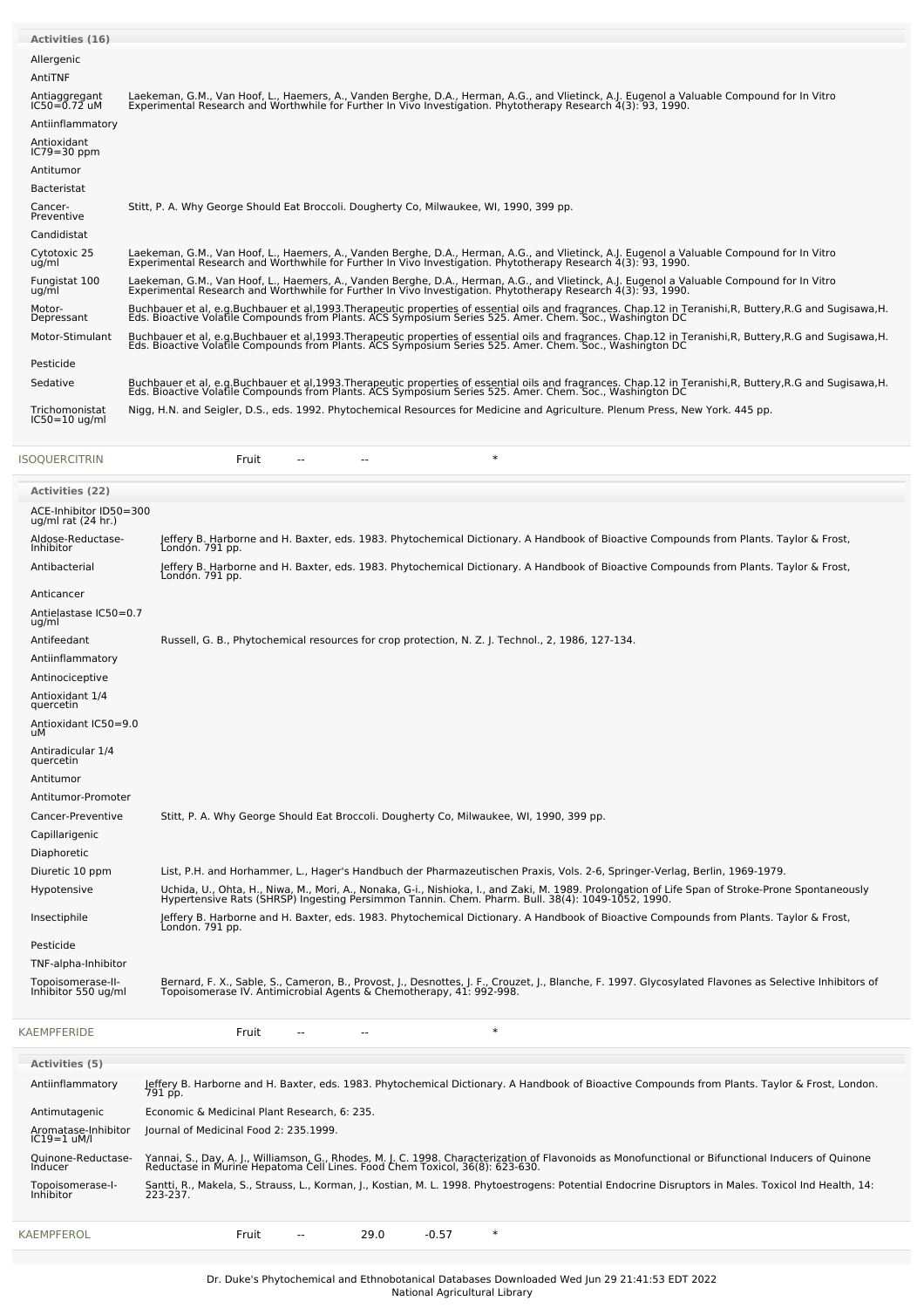| Activities (75)<br>11B-HSD-Inhibitor<br>5-Lipoxygenase-<br>Inhibitor IC50 (uM)=20                             |                                                                                                                                                                                                                                                     |
|---------------------------------------------------------------------------------------------------------------|-----------------------------------------------------------------------------------------------------------------------------------------------------------------------------------------------------------------------------------------------------|
| Aldose-Reductase-<br>Inhibitor 100 uM<br>Antiaflatoxin IC50=8.73<br>uМ                                        | Oliveira, T. T., Nagem, T. J., Miranda, L. C. G., Paula, V. F., Teixeira, M. A. 1997. Inhibitory Action on Aldose Reductase by Soybean Flavonoids. J<br>Braz Chem Soc, 8(3): 211-213.                                                               |
| Antiaflatoxin IC50=3.28<br>ppm<br>Antiaggregant 30 uM<br>Antiallergic<br>Antibacterial 20 ug/ml<br>Anticancer |                                                                                                                                                                                                                                                     |
| Antifertility 250<br>mg/kg/day/60 days/orl<br>rat                                                             | Kumar, P., Dixit*, V.P., and Khanna, P. Antifertility Studies of Kaempferol: Isolation and Identification from Tissue Culture of some Medicinally<br>Important Plant Species. Plantes medicinales et phytotherapie, 23: 193-201, 1989.              |
| Antigingivitic 20 ug/ml<br>Antiherpetic 23-92<br>ug/ml                                                        | Amoros, M., Simoes, C.M.O., Girre, L., et al. Synergistic Effect Of Flavones And Flavonols Against Herpes Simplex Virus Type 1 In Cell Culture.<br>Comparison With The Antiviral Activity Of Propolis. J. of Natural Products 55(                   |
| Antihistaminic                                                                                                | Williamson, E. M. and Evans, F. J., Potter's New Cyclopaedia of Botanical Drugs and Preparations, Revised Ed., Saffron Walden, the C. W. Daniel<br>Co., Ltd., Essex UK, 362 pp, 1988, reprint 1989.                                                 |
| Antiimplantation<br>Antiinflammatory 20<br>mg/kg                                                              |                                                                                                                                                                                                                                                     |
| Antiinflammatory 200<br>mg/kg ipr rat                                                                         |                                                                                                                                                                                                                                                     |
| Antileukemic IC50=3.1<br>ug/ml                                                                                | Life Sciences 55: 1061.                                                                                                                                                                                                                             |
| Antilymphocytic                                                                                               | Jeffery B. Harborne and H. Baxter, eds. 1983. Phytochemical Dictionary. A Handbook of Bioactive Compounds from Plants. Taylor & Frost,<br>London. 791 pp.                                                                                           |
| Antimutagenic<br>ID50=10-40 nM<br>Antioxidant IC50=40 uM                                                      | Phenolic Compounds in Food and Their Effects on Health. Antioxidants & Cancer Prevention. Huang, M.T., Ho, C.T. and Lee, C.Y. eds. 1992. ACS<br>Symposium Series 507.ACS, Washington 402 pp.                                                        |
| Antioxidant 3/4<br>quercetin                                                                                  |                                                                                                                                                                                                                                                     |
| Antioxidant IC50=1.2<br>ug/ml                                                                                 |                                                                                                                                                                                                                                                     |
| Antiperiodontic 20<br>ug/ml                                                                                   |                                                                                                                                                                                                                                                     |
| Antiplaque 20 ug/ml                                                                                           |                                                                                                                                                                                                                                                     |
| Antiradicular 7 x<br>quercetin                                                                                |                                                                                                                                                                                                                                                     |
| Antiseptic 20 ug/ml                                                                                           |                                                                                                                                                                                                                                                     |
| Antiserotonin 200<br>mg/kg ipr rat                                                                            |                                                                                                                                                                                                                                                     |
| Antispasmodic                                                                                                 | Williamson, E. M. and Evans, F. J., Potter's New Cyclopaedia of Botanical Drugs and Preparations, Revised Ed., Saffron Walden, the C. W. Daniel<br>Co., Ltd., Essex UK, 362 pp, 1988, reprint 1989.                                                 |
| Antistaphylococcic                                                                                            |                                                                                                                                                                                                                                                     |
| Antitumor<br>Antitumor-Promoter                                                                               |                                                                                                                                                                                                                                                     |
| Antiulcer 50-200 mg/kg                                                                                        | Yasukawa, K., Takido, M., Takeuchi, M., Sato, Y., Nitta, K., and Nakagawa, S. 1989. Inhibitory Effects of Flavonol Glycosides on 12-O-<br>TetradecanoyIphorbol-13-acetate-Induced Tumor Promotion. Chem. Pharm. Bull. 38(3): 774-                   |
| ipr rat                                                                                                       |                                                                                                                                                                                                                                                     |
| Antiviral 23-92 ug/ml<br>Apoptotic 60 uM                                                                      |                                                                                                                                                                                                                                                     |
| Aromatase-Inhibitor<br>$IC12=1$ uM/l<br>COX-2-Inhibitor                                                       | Journal of Medicinal Food 2: 235.1999.                                                                                                                                                                                                              |
| Cancer-Preventive<br>Carcinogenic                                                                             | Stitt, P. A. Why George Should Eat Broccoli. Dougherty Co, Milwaukee, WI, 1990, 399 pp.<br>Hutchings, A, Scott, AH, Lewis, G, and Cunningham, A. 1996. Zulu Medicinal Plants. An inventory. University of Natal Press, Pietermaritzburg.<br>450 pp. |
| Choleretic<br>Copper-Chelator                                                                                 | Leung, A. Y. and Foster, S. 1995. Encyclopedia of Common Natural Ingredients 2nd Ed. John Wiley & Sons, New York. 649 pp.                                                                                                                           |
| Cyclooxygenase-<br>Inhibitor IC50 (uM) =20                                                                    |                                                                                                                                                                                                                                                     |
| Cytotoxic<br>Diaphoretic?<br>Diuretic                                                                         | Lawrence Review of Natural Products, Dec-90.                                                                                                                                                                                                        |
| Estrogenic EC50=0.1-25<br>uM/l                                                                                | Journal of Medicinal Food 2: 227.1999.                                                                                                                                                                                                              |
| Estrogenic EC50=0.56<br>uМ                                                                                    |                                                                                                                                                                                                                                                     |
| Fungicide 20 ug/ml                                                                                            | Father Nature's Farmacy: The aggregate of all these three-letter citations.                                                                                                                                                                         |
| HIV-RT-Inhibitor<br>IC50=50-150 ug/ml                                                                         | Garcia, J., Morin,* C., Nyasse, B., Sondengam, B-L., Tchouankeu, J-C., and Tsamo, E. Complete Structural Assignments Of An Ergosterol<br>Derivative From Entandrophragma utile. Journal of Natural Products, 54(1): 136-142, 1991                   |
| Hepatoprotective<br>IC50=5.46 uM<br>Hepatoprotective                                                          |                                                                                                                                                                                                                                                     |
| $IC50 = 1.30$ ppm                                                                                             |                                                                                                                                                                                                                                                     |
| Hypotensive                                                                                                   |                                                                                                                                                                                                                                                     |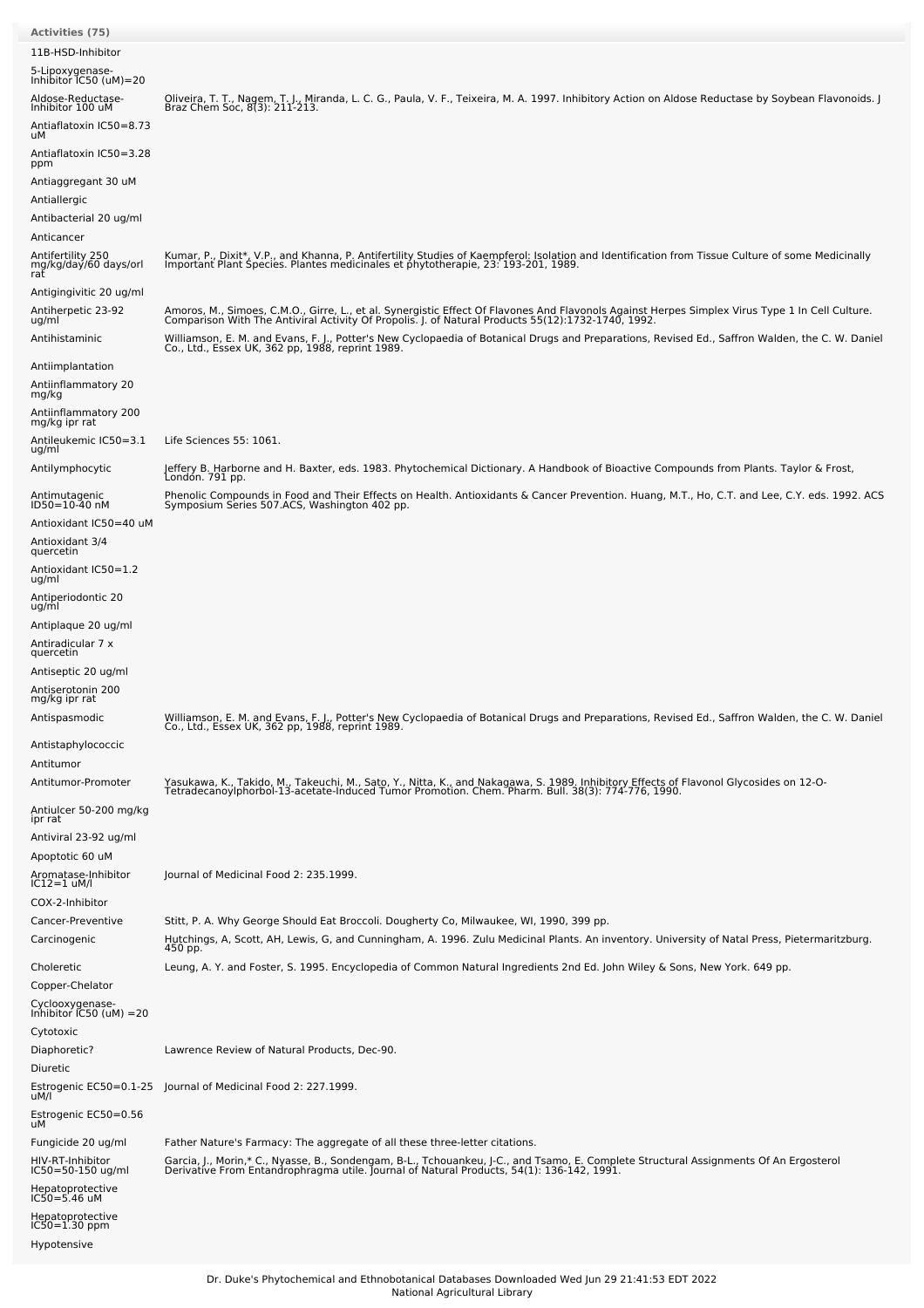| ICAM-1-Inhibitor<br>Inotropic                                            |                                                                                                                                                                                                                                                                                                                                                                                                                                          |
|--------------------------------------------------------------------------|------------------------------------------------------------------------------------------------------------------------------------------------------------------------------------------------------------------------------------------------------------------------------------------------------------------------------------------------------------------------------------------------------------------------------------------|
| lodothyronine-<br>Deiodinase-Inhibitor                                   | Jeffery B. Harborne and H. Baxter, eds. 1983. Phytochemical Dictionary. A Handbook of Bioactive Compounds from Plants. Taylor & Frost,<br>Londón. 791 pp.                                                                                                                                                                                                                                                                                |
| JNK-Inhibitor<br>Lipoxygenase-Inhibitor                                  | Jeffery B. Harborne and H. Baxter, eds. 1983. Phytochemical Dictionary. A Handbook of Bioactive Compounds from Plants. Taylor & Frost,                                                                                                                                                                                                                                                                                                   |
| MAO-Inhibitor<br>Mutagenic<br>NO-Inhibitor IC50=13.9<br>uМ               | Londón. 791 pp.                                                                                                                                                                                                                                                                                                                                                                                                                          |
| Natriuretic<br>Neuroprotective<br>PAF-Inhibitor<br>Pesticide             |                                                                                                                                                                                                                                                                                                                                                                                                                                          |
| Protisticide                                                             | Meckes, M., Calzada, F., Tapia-Contreras, A., Cedillo-Rivera, R. 1999. Antiprotozoal Properties of Helianthemum glomeratum. Phytotherapy<br>Research, 13(2): 102-105.                                                                                                                                                                                                                                                                    |
| Quinone-Reductase-<br>Inducer 3 uM                                       |                                                                                                                                                                                                                                                                                                                                                                                                                                          |
| TNF-alpha-Inhibitor<br>$IC50 = 3.99$ uM<br>Teratologic                   |                                                                                                                                                                                                                                                                                                                                                                                                                                          |
| Topoisomerase-I-<br>Inhibitor                                            | Santti, R., Makela, S., Strauss, L., Korman, J., Kostian, M. L. 1998. Phytoestrogens: Potential Endocrine Disruptors in Males. Toxicol Ind Health, 14:<br>223-237.                                                                                                                                                                                                                                                                       |
| Topoisomerase-II-<br>Tyrosinase-Inhibitor<br>ID50=230 uM                 | Constantinou, A., Mehta, R., Runyan, C., Rao, K., Vaughan, A., Moon, R. 1995. Flavonoids as DNA Topoisomerase Antagonists and Poisons:<br>Inhibitor IC50=8.1 ug/ml Structure-Activity Relationships. J Natural Products, 58: 217-225.                                                                                                                                                                                                    |
| 25 uM/l                                                                  | Uterotrophic EC50=0.1- Journal of Medicinal Food 2: 227.1999.                                                                                                                                                                                                                                                                                                                                                                            |
| Vasodilator                                                              |                                                                                                                                                                                                                                                                                                                                                                                                                                          |
| CAMP-<br>Phosphodiesterase-<br>Inhibitor                                 |                                                                                                                                                                                                                                                                                                                                                                                                                                          |
| iNOS-Inhibitor IC50=<br>$<$ 15 uM                                        |                                                                                                                                                                                                                                                                                                                                                                                                                                          |
| iNOS-Inhibitor<br>$IC50 = 13.9$ uM                                       |                                                                                                                                                                                                                                                                                                                                                                                                                                          |
|                                                                          |                                                                                                                                                                                                                                                                                                                                                                                                                                          |
| KAEMPFEROL                                                               | $\ast$<br>Flower<br>٠.                                                                                                                                                                                                                                                                                                                                                                                                                   |
| <b>Activities (75)</b>                                                   |                                                                                                                                                                                                                                                                                                                                                                                                                                          |
| 11B-HSD-Inhibitor                                                        |                                                                                                                                                                                                                                                                                                                                                                                                                                          |
| 5-Lipoxygenase-<br>Inhibitor IC50 (uM)=20                                |                                                                                                                                                                                                                                                                                                                                                                                                                                          |
| Aldose-Reductase-<br>Inhibitor 100 uM                                    | Oliveira, T. T., Nagem, T. J., Miranda, L. C. G., Paula, V. F., Teixeira, M. A. 1997. Inhibitory Action on Aldose Reductase by Soybean Flavonoids. J<br>Braz Chem Soc, 8(3): 211-213.                                                                                                                                                                                                                                                    |
| Antiaflatoxin IC50=8.73<br>uМ                                            |                                                                                                                                                                                                                                                                                                                                                                                                                                          |
| Antiaflatoxin IC50=3.28<br>ppm                                           |                                                                                                                                                                                                                                                                                                                                                                                                                                          |
| Antiaggregant 30 uM<br>Antiallergic<br>Antibacterial 20 ug/ml            |                                                                                                                                                                                                                                                                                                                                                                                                                                          |
| Anticancer<br>Antifertility 250<br>mg/kg/daý/60 days/orl<br>rat          | Kumar, P., Dixit*, V.P., and Khanna, P. Antifertility Studies of Kaempferol: Isolation and Identification from Tissue Culture of some Medicinally<br>Important Plant Species. Plantes medicinales et phytotherapie, 23: 193-201,                                                                                                                                                                                                         |
| Antigingivitic 20 ug/ml<br>Antiherpetic 23-92<br>ug/ml<br>Antihistaminic | Amoros, M., Simoes, C.M.O., Girre, L., et al. Synergistic Effect Of Flavones And Flavonols Against Herpes Simplex Virus Type 1 In Cell Culture.<br>Comparison With The Antiviral Activity Of Propolis. J. of Natural Products 55(<br>Williamson, E. M. and Evans, F. J., Potter's New Cyclopaedia of Botanical Drugs and Preparations, Revised Ed., Saffron Walden, the C. W. Daniel<br>Co., Ltd., Essex UK, 362 pp, 1988, reprint 1989. |
| Antiimplantation<br>Antiinflammatory 20<br>mg/kg                         |                                                                                                                                                                                                                                                                                                                                                                                                                                          |
| Antiinflammatory 200<br>mg/kg ipr rat<br>Antileukemic IC50=3.1           | Life Sciences 55: 1061.                                                                                                                                                                                                                                                                                                                                                                                                                  |
| ug/ml<br>Antilymphocytic                                                 | Jeffery B. Harborne and H. Baxter, eds. 1983. Phytochemical Dictionary. A Handbook of Bioactive Compounds from Plants. Taylor & Frost,                                                                                                                                                                                                                                                                                                   |
| Antimutagenic<br>ID50=10-40 nM                                           | Londón. 791 pp.<br>Phenolic Compounds in Food and Their Effects on Health. Antioxidants & Cancer Prevention. Huang, M.T., Ho, C.T. and Lee, C.Y. eds. 1992. ACS<br>Symposium Series 507.ACS, Washington 402 pp.                                                                                                                                                                                                                          |

Antioxidant 3/4 quercetin

Antioxidant IC50=1.2 ug/ml Antiperiodontic 20 ug/ml Antiplaque 20 ug/ml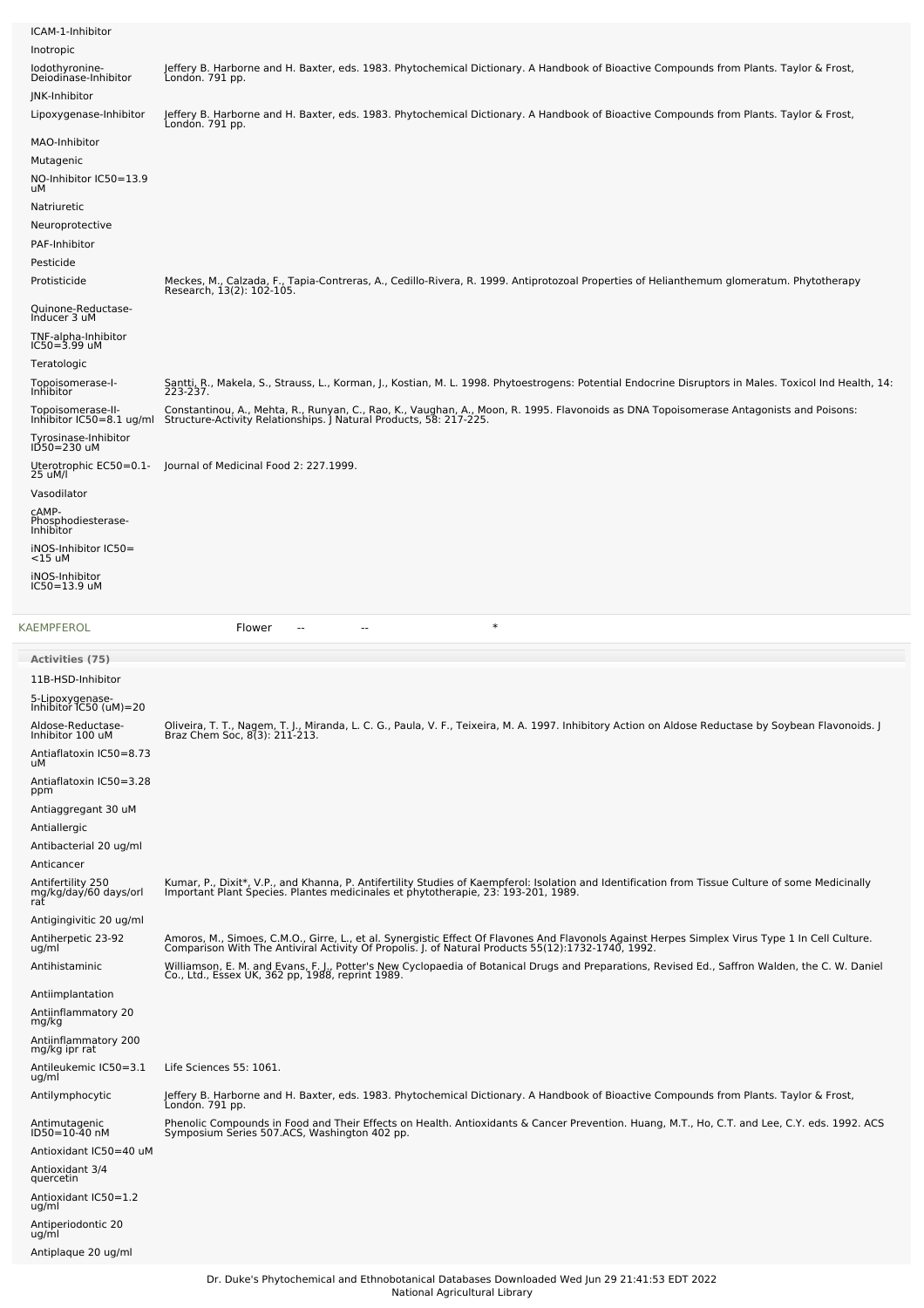| quercetin                                                       |                                                                                                                                                                                                                                                     |
|-----------------------------------------------------------------|-----------------------------------------------------------------------------------------------------------------------------------------------------------------------------------------------------------------------------------------------------|
| Antiseptic 20 ug/ml<br>Antiserotonin 200<br>mg/kg ipr rat       |                                                                                                                                                                                                                                                     |
| Antispasmodic                                                   | Williamson, E. M. and Evans, F. J., Potter's New Cyclopaedia of Botanical Drugs and Preparations, Revised Ed., Saffron Walden, the C. W. Daniel<br>Co., Ltd., Essex UK, 362 pp, 1988, reprint 1989.                                                 |
| Antistaphylococcic<br>Antitumor                                 |                                                                                                                                                                                                                                                     |
| Antitumor-Promoter                                              | Yasukawa, K., Takido, M., Takeuchi, M., Sato, Y., Nitta, K., and Nakagawa, S. 1989. Inhibitory Effects of Flavonol Glycosides on 12-O-<br>Tetradecanoylphorbol-13-acetate-Induced Tumor Promotion. Chem. Pharm. Bull. 38(3): 774-                   |
| Antiulcer 50-200 mg/kg<br>ipr rat                               |                                                                                                                                                                                                                                                     |
| Antiviral 23-92 ug/ml                                           |                                                                                                                                                                                                                                                     |
| Apoptotic 60 uM                                                 |                                                                                                                                                                                                                                                     |
| Aromatase-Inhibitor<br>IC12=1 uM/l                              | Journal of Medicinal Food 2: 235.1999.                                                                                                                                                                                                              |
| COX-2-Inhibitor                                                 |                                                                                                                                                                                                                                                     |
| Cancer-Preventive<br>Carcinogenic                               | Stitt, P. A. Why George Should Eat Broccoli. Dougherty Co, Milwaukee, WI, 1990, 399 pp.<br>Hutchings, A, Scott, AH, Lewis, G, and Cunningham, A. 1996. Zulu Medicinal Plants. An inventory. University of Natal Press, Pietermaritzburg.<br>450 pp. |
| Choleretic<br>Copper-Chelator                                   | Leung, A. Y. and Foster, S. 1995. Encyclopedia of Common Natural Ingredients 2nd Ed. John Wiley & Sons, New York. 649 pp.                                                                                                                           |
| Cyclooxygenase-<br>Inhibitor IC50 (uM) =20                      |                                                                                                                                                                                                                                                     |
| Cytotoxic                                                       |                                                                                                                                                                                                                                                     |
| Diaphoretic?<br>Diuretic                                        | Lawrence Review of Natural Products, Dec-90.                                                                                                                                                                                                        |
| Estrogenic EC50=0.1-25<br>uM/l                                  | Journal of Medicinal Food 2: 227.1999.                                                                                                                                                                                                              |
| Estrogenic EC50=0.56<br>uМ                                      |                                                                                                                                                                                                                                                     |
| Fungicide 20 ug/ml                                              | Father Nature's Farmacy: The aggregate of all these three-letter citations.                                                                                                                                                                         |
| HIV-RT-Inhibitor<br>IC50=50-150 ug/ml                           | Garcia, J., Morin,* C., Nyasse, B., Sondengam, B-L., Tchouankeu, J-C., and Tsamo, E. Complete Structural Assignments Of An Ergosterol<br>Derivative From Entandrophragma utile. Journal of Natural Products, 54(1): 136-142, 1991                   |
| Hepatoprotective<br>IC50=5.46 uM                                |                                                                                                                                                                                                                                                     |
| Hepatoprotective<br>IC50=1.30 ppm                               |                                                                                                                                                                                                                                                     |
| Hypotensive                                                     |                                                                                                                                                                                                                                                     |
| ICAM-1-Inhibitor<br>Inotropic                                   |                                                                                                                                                                                                                                                     |
| lodothyronine-<br>Deiodinase-Inhibitor<br><b>INK-Inhibitor</b>  | Jeffery B. Harborne and H. Baxter, eds. 1983. Phytochemical Dictionary. A Handbook of Bioactive Compounds from Plants. Taylor & Frost,<br>London. 791 pp.                                                                                           |
| Lipoxygenase-Inhibitor                                          | Jeffery B. Harborne and H. Baxter, eds. 1983. Phytochemical Dictionary. A Handbook of Bioactive Compounds from Plants. Taylor & Frost,<br>London. 791 pp.                                                                                           |
| MAO-Inhibitor<br>Mutagenic<br>NO-Inhibitor IC50=13.9<br>uМ      |                                                                                                                                                                                                                                                     |
| Natriuretic                                                     |                                                                                                                                                                                                                                                     |
| Neuroprotective                                                 |                                                                                                                                                                                                                                                     |
| PAF-Inhibitor                                                   |                                                                                                                                                                                                                                                     |
| Pesticide<br>Protisticide                                       | Meckes, M., Calzada, F., Tapia-Contreras, A., Cedillo-Rivera, R. 1999. Antiprotozoal Properties of Helianthemum glomeratum. Phytotherapy                                                                                                            |
| Quinone-Reductase-                                              | Research, 13(2): 102-105.                                                                                                                                                                                                                           |
| Inducer 3 uM<br>TNF-alpha-Inhibitor<br>IC50=3.99 uM             |                                                                                                                                                                                                                                                     |
| Teratologic                                                     |                                                                                                                                                                                                                                                     |
| Topoisomerase-I-<br>Inhibitor                                   | Santti, R., Makela, S., Strauss, L., Korman, J., Kostian, M. L. 1998. Phytoestrogens: Potential Endocrine Disruptors in Males. Toxicol Ind Health, 14:<br>223-237.                                                                                  |
| Topoisomerase-II-                                               | Constantinou, A., Mehta, R., Runyan, C., Rao, K., Vaughan, A., Moon, R. 1995. Flavonoids as DNA Topoisomerase Antagonists and Poisons:                                                                                                              |
| Inhibitor IC50=8.1 ug/ml<br>Tyrosinase-Inhibitor<br>ID50=230 uM | Structure-Activity Relationships. J Natural Products, 58: 217-225.                                                                                                                                                                                  |
| Uterotrophic EC50=0.1-<br>25 uM/l                               | Journal of Medicinal Food 2: 227.1999.                                                                                                                                                                                                              |
| Vasodilator                                                     |                                                                                                                                                                                                                                                     |
| cAMP-<br>Phosphodiesterase-<br>Inhibitor                        |                                                                                                                                                                                                                                                     |
| iNOS-Inhibitor IC50=<br><15 uM                                  |                                                                                                                                                                                                                                                     |
| iNOS-Inhibitor<br>IC50=13.9 uM                                  |                                                                                                                                                                                                                                                     |

Antiradicular 7 x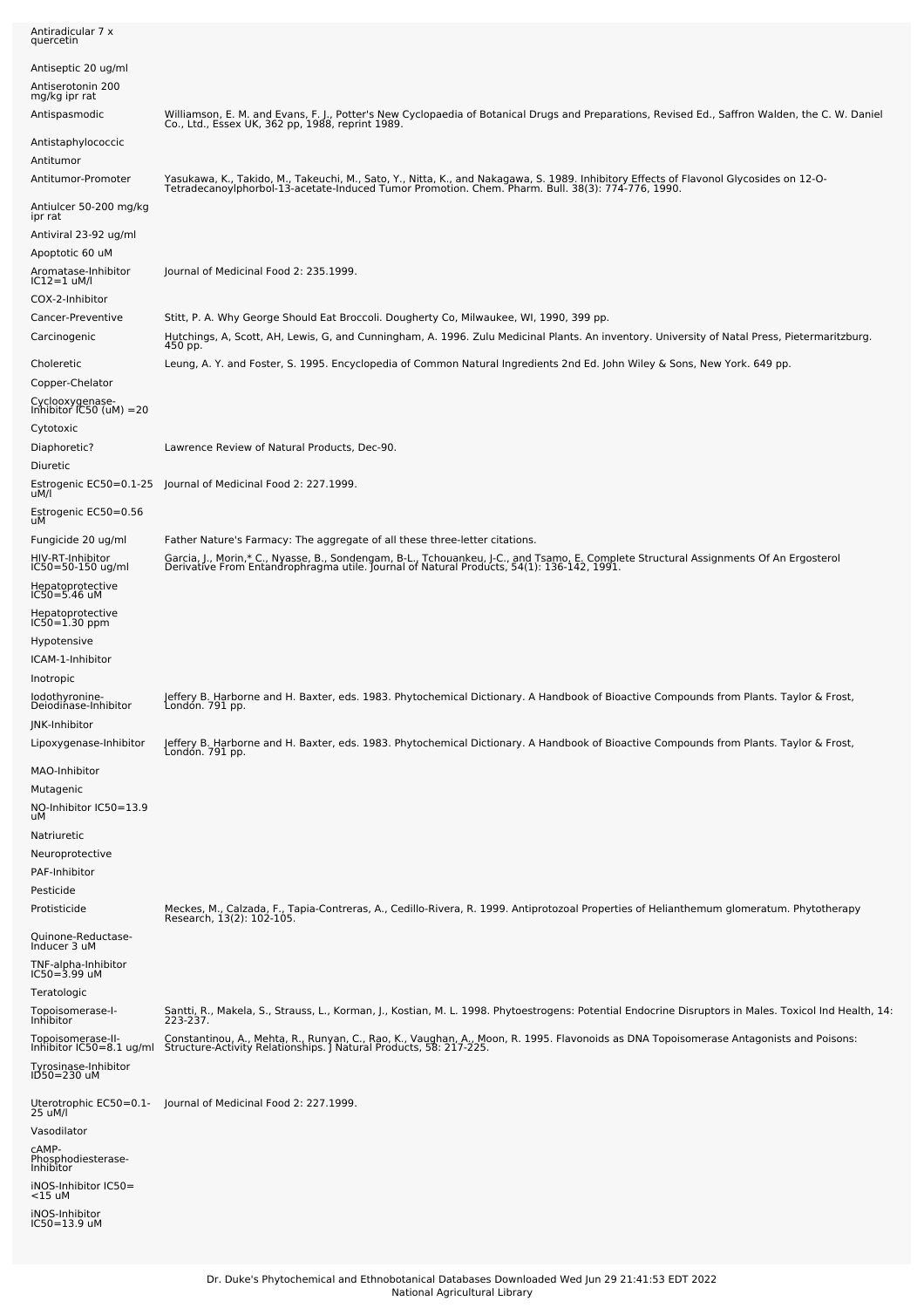| <b>LEDOL</b>    | Leaf   | $- -$                    | $- -$ |         | Charalambous, G. (Ed.). 1994. Spices, Herbs and Edible Fungi. Elsevier<br>Science B. V. Amsterdam. 764 pp. |
|-----------------|--------|--------------------------|-------|---------|------------------------------------------------------------------------------------------------------------|
| LINALOL         | Flower | $\sim$                   | 1.0   | $-0.39$ | $\ast$                                                                                                     |
| <b>LINALOOL</b> | Fruit  | $\overline{\phantom{a}}$ | 1.0   | $-0.59$ | Lawrence, B.M., Essential Oils 1976-1977, Essential Oils 1978, Essential Oils<br>1979-1980.                |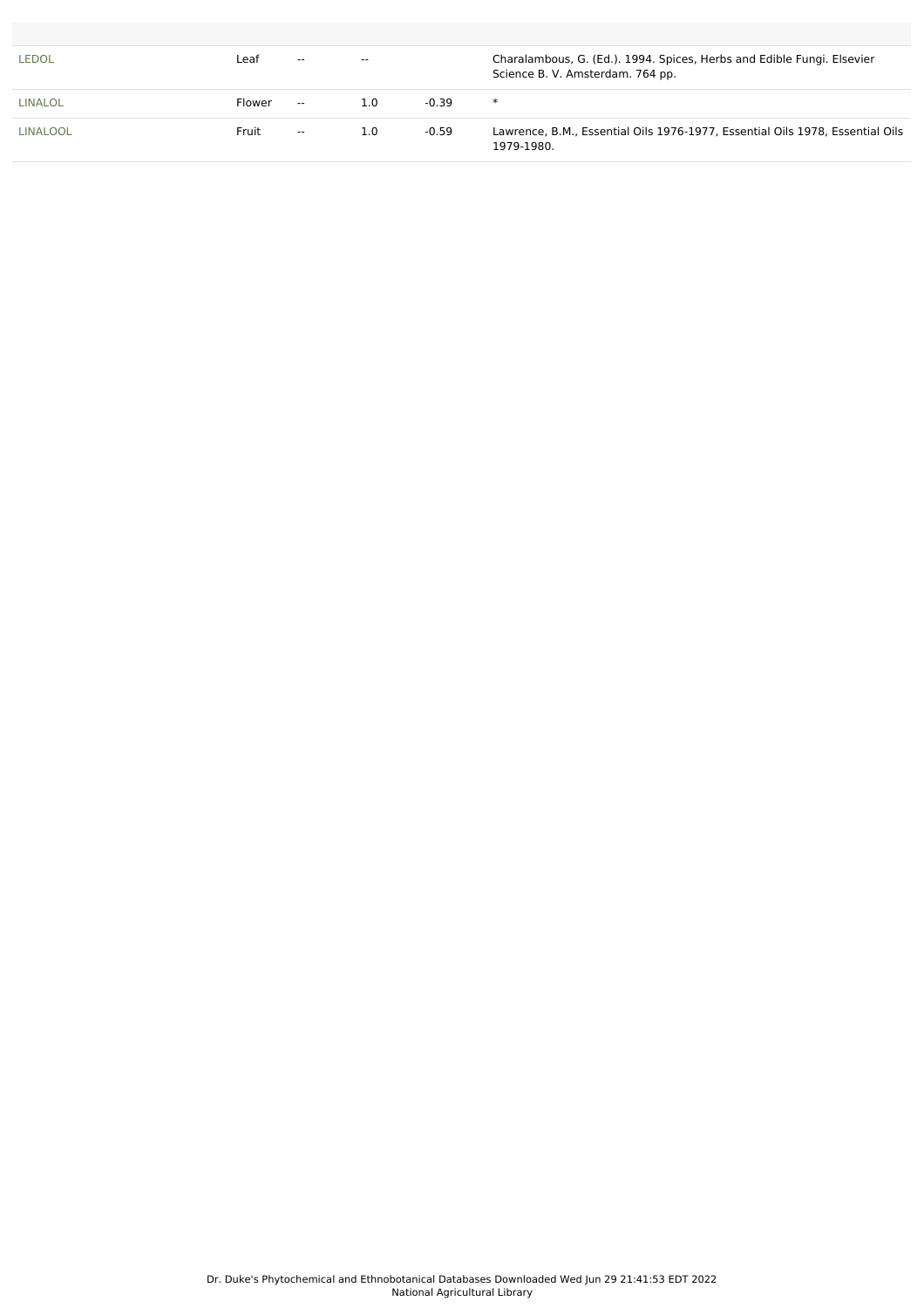| <b>Activities (53)</b>                                   |                                                                                                                                                                                                                                   |
|----------------------------------------------------------|-----------------------------------------------------------------------------------------------------------------------------------------------------------------------------------------------------------------------------------|
| Acaricide $C90 = <15$ ul/l (=                            |                                                                                                                                                                                                                                   |
| $<$ 15 ppm                                               |                                                                                                                                                                                                                                   |
| Allergenic                                               |                                                                                                                                                                                                                                   |
| Analgesic<br>Anesthetic 0.01-1 ug/ml                     |                                                                                                                                                                                                                                   |
| Antiacetylcholinesterase                                 |                                                                                                                                                                                                                                   |
| Antiallergic                                             | Huang, K. C. 1993. The Pharmacology of Chinese Herbs. CRC Press, Boca Raton, FL 388 pp.                                                                                                                                           |
| Antianaphylactic                                         |                                                                                                                                                                                                                                   |
| Antibacterial MIC=1,600                                  |                                                                                                                                                                                                                                   |
| ug/ml                                                    |                                                                                                                                                                                                                                   |
| Anticariogenic MIC=1,600<br>ug/ml                        | Muroi, H. and Kubo, I. 1993. Combination Effects of Antibacterial Compounds in Green Tea Flavor against Streptococcus mutans. J. Agric.<br>Food Chem. 41: 1102-1105.                                                              |
| Anticolic                                                |                                                                                                                                                                                                                                   |
| Anticonvulsant 200 mg/kg                                 |                                                                                                                                                                                                                                   |
| ipr mus<br>Antiedemic                                    |                                                                                                                                                                                                                                   |
| Antiglutamaergic                                         |                                                                                                                                                                                                                                   |
| Antihistaminic                                           | Huang, K. C. 1993. The Pharmacology of Chinese Herbs. CRC Press, Boca Raton, FL 388 pp.                                                                                                                                           |
| Antiinflammatory                                         |                                                                                                                                                                                                                                   |
| Antileukemic IC50=3.5-4.2                                | Chiang, L. C., Chiang, W., Chang, M. Y., Ng, L. T., Lin, C. C. 2003. Antileukemic activity of selected natural products in Taiwan. Am J Chin                                                                                      |
| ug/ml<br>Antilymphomic IC50=3.5-                         | Med, 31(1):37-46.                                                                                                                                                                                                                 |
| $4.2$ ug/ml                                              | Chiang, L. C., Chiang, W., Chang, M. Y., Ng, L. T., Lin, C. C. 2003. Antileukemic activity of selected natural products in Taiwan. Am J Chin<br>Med, 31(1):37-46.                                                                 |
| Antimange                                                |                                                                                                                                                                                                                                   |
| Antimite                                                 |                                                                                                                                                                                                                                   |
| Antimutagenic                                            |                                                                                                                                                                                                                                   |
| Antiseptic 5 x phenol                                    | Wagner & Wolff, eds. 1977. New Natural Products (RS164. 156. 176)                                                                                                                                                                 |
| Antishock                                                | Huang, K. C. 1993. The Pharmacology of Chinese Herbs. CRC Press, Boca Raton, FL 388 pp.                                                                                                                                           |
| Antispasmodic                                            | Buchbauer, G., Jirovetz*, L., Nikiforov, A., Remberg, G., Raverdino, V. 1989. Headspace-Analysis and Aroma Compounds of Austrian Hay-<br>Blossoms (Flores Graminis, Graminis Flos) used in Aromatherapy. J. Ess. Oil Res., 2: 185 |
| Antiviral                                                |                                                                                                                                                                                                                                   |
| Barbituate-Synergist                                     |                                                                                                                                                                                                                                   |
| Bronchorelaxant                                          | Huang, K. C. 1993. The Pharmacology of Chinese Herbs. CRC Press, Boca Raton, FL 388 pp.                                                                                                                                           |
| <b>CNS-Depressant</b><br>Cancer-Preventive               | Stitt, P. A. Why George Should Eat Broccoli. Dougherty Co, Milwaukee, WI, 1990, 399 pp.                                                                                                                                           |
| Candidistat                                              |                                                                                                                                                                                                                                   |
| Carminative                                              |                                                                                                                                                                                                                                   |
| Culicide LC50=156-194 mg/l                               |                                                                                                                                                                                                                                   |
| Cytotoxic                                                |                                                                                                                                                                                                                                   |
| Expectorant                                              | Huang, K. C. 1993. The Pharmacology of Chinese Herbs. CRC Press, Boca Raton, FL 388 pp.                                                                                                                                           |
| FLavor FEMA 2-40                                         | Aloe Research Council - Duke writeup of non-peer reviewd book by Coats and draft by Henry                                                                                                                                         |
| Fungicide                                                | Acta Botanica Sinica, 32: 49.                                                                                                                                                                                                     |
| GABA-nergic                                              |                                                                                                                                                                                                                                   |
| Hypnotic                                                 |                                                                                                                                                                                                                                   |
| Hypothermic                                              |                                                                                                                                                                                                                                   |
| Insecticide LC50=156-194<br>mg/l                         |                                                                                                                                                                                                                                   |
| Insectifuge                                              | Jacobson, M., Glossary of Plant-Derived Insect Deterrents, CRC Press, Inc., Boca Raton, FL, 213 p, 1990.                                                                                                                          |
| Irritant                                                 | Zebovitz, T. C. Ed. 1989. Part VII. Flavor and Fragrance Substances, in Keith L. H. and Walters, D.B., eds. Compendium of Safety Data Sheets<br>for Research and Industrial Chemicals. VCH Publishers, New York. 3560-4253.       |
|                                                          |                                                                                                                                                                                                                                   |
| Larvicide LC50=156-194<br>mg/l                           |                                                                                                                                                                                                                                   |
| Mosquitofuge > Deet                                      |                                                                                                                                                                                                                                   |
| Motor-Depressant                                         | Buchbauer et al, e.g.Buchbauer et al,1993.Therapeutic properties of essential oils and fragrances. Chap.12 in Teranishi,R, Buttery,R.G and<br>Sugisawa,H. Eds. Bioactive Volatile Compounds from Plants. ACS Symposium Series 525 |
| Nematicide MLC=1 mg/ml                                   | Shoyakugaku Zasshi, 44: 183.                                                                                                                                                                                                      |
| Perfumery                                                | Merck 11th Edition                                                                                                                                                                                                                |
| Pesticide                                                |                                                                                                                                                                                                                                   |
| Prooxidant                                               | Charalambous, G. (Ed.). 1994. Spices, Herbs and Edible Fungi. Elsevier Science B. V. Amsterdam. 764 pp.                                                                                                                           |
| Sedative ED=1-32 mg/kg                                   | Wagner & Wolff, eds. 1977. New Natural Products (RS164. 156. 176)                                                                                                                                                                 |
| Sedative 200 mg/kg ipr mus<br>(1% as active as diazepam) |                                                                                                                                                                                                                                   |
| Termitifuge                                              | Jacobson, M., Glossary of Plant-Derived Insect Deterrents, CRC Press, Inc., Boca Raton, FL, 213 p, 1990.                                                                                                                          |
| Trichomonicide LD100=600                                 |                                                                                                                                                                                                                                   |
| ug/ml                                                    |                                                                                                                                                                                                                                   |
| Tumor-Promoter                                           |                                                                                                                                                                                                                                   |
| LINOLEIC-ACID-METHYL-ESTER                               | $\ast$<br>Fruit<br>$\overline{\phantom{a}}$                                                                                                                                                                                       |
| <b>MAGNESIUM</b>                                         | $\ast$<br>2640.0<br>0.41<br>Fruit<br>3020.0                                                                                                                                                                                       |
|                                                          |                                                                                                                                                                                                                                   |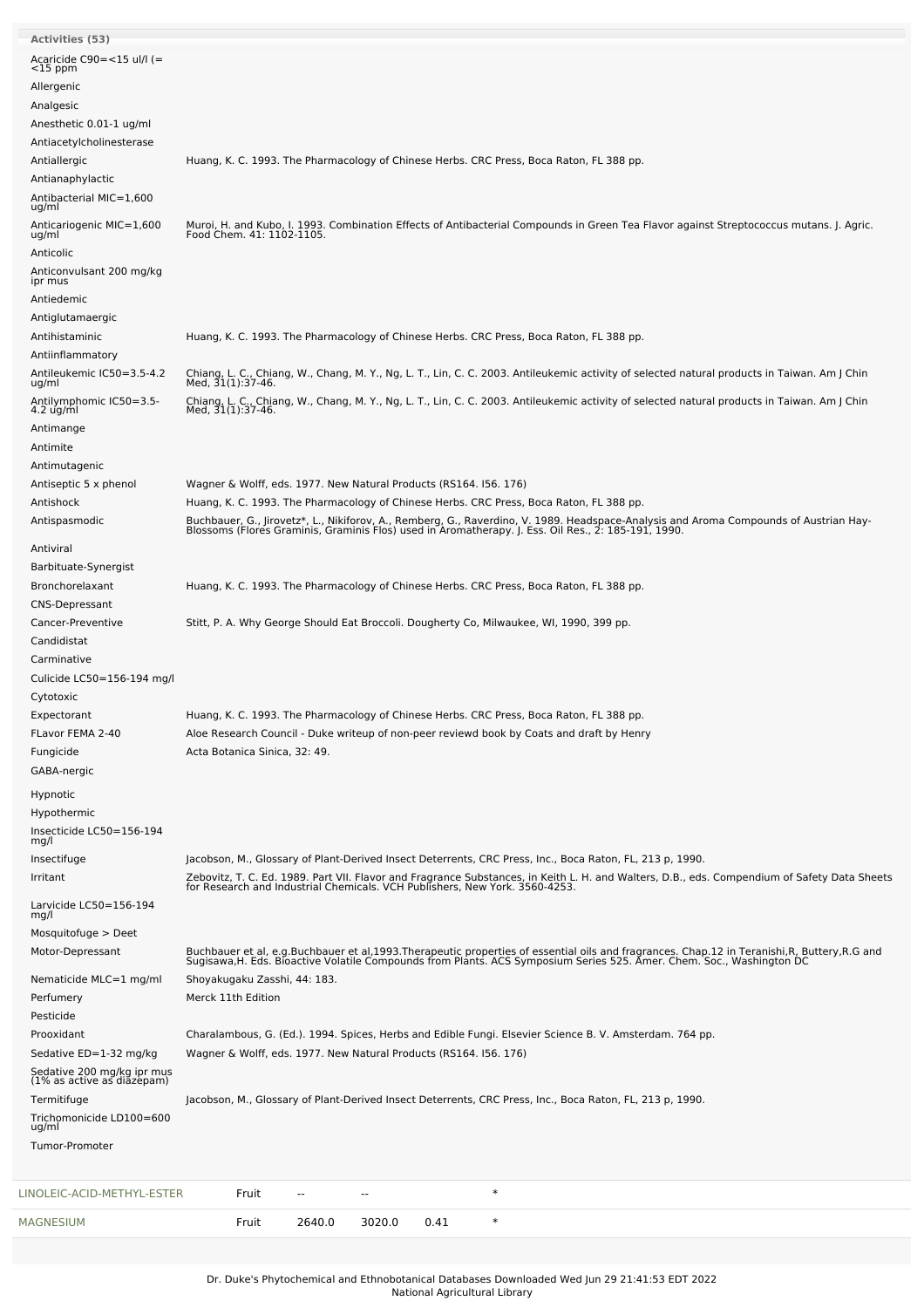| AntiCFS                                                      |                                                                                                                                                                                                        |
|--------------------------------------------------------------|--------------------------------------------------------------------------------------------------------------------------------------------------------------------------------------------------------|
| AntiLyme 400-1,000 mg                                        |                                                                                                                                                                                                        |
| AntiMS                                                       |                                                                                                                                                                                                        |
| AntiPMS 400-800<br>mg/day/wmn/orl                            |                                                                                                                                                                                                        |
| AntiPMS 400-800<br>mg/day/wmn orl                            |                                                                                                                                                                                                        |
| AntiRaynaud's 280-350<br>mg/day                              |                                                                                                                                                                                                        |
| Antiaggregant 400 mg/day                                     |                                                                                                                                                                                                        |
| Antialcoholic                                                |                                                                                                                                                                                                        |
| Antianginal 400 mg/day                                       | Werbach, M. 1993. Healing with Food. Harper Collins, New York, 443 pp.                                                                                                                                 |
| Antianorectic                                                | Davies, S., and Stewart, A. 1990. Nutritional Medicine. Avon Books, New York. 509pp.                                                                                                                   |
| Antianxiety 400 mg/day<br>Antiarrhythmic 400 mg/day          | Werbach, M. 1993. Healing with Food. Harper Collins, New York, 443 pp.                                                                                                                                 |
| Antiarthritic                                                | Davies, S., and Stewart, A. 1990. Nutritional Medicine. Avon Books, New York. 509pp.                                                                                                                   |
| Antiasthmatic                                                | Pizzorno, J.E. and Murray, M.T. 1985. A Textbook of Natural Medicine. John Bastyr College Publications, Seattle, Washington (Looseleaf).                                                               |
| Antiatherosclerotic 400<br>mg/day                            |                                                                                                                                                                                                        |
| Anticephalagic                                               |                                                                                                                                                                                                        |
| Anticlimacteric 500-750<br>mg/day                            |                                                                                                                                                                                                        |
| Anticonvulsant                                               | Facciola, S. 1998. Cornucopia - A Source Book of Edible Plants. Kampong Publications, Vista CA. 713 pp.                                                                                                |
| Anticoronary 400 mg/day                                      | Challem, J., Berkson, Burt, and Smith, Melissa Dianne. 2000. Syndrome X - The complete nutritional program to prevent and reservse<br>insulin resistance. John Wiley & Sons, New York. 272 pp. \$24.95 |
| Antidepressant                                               | Davies, S., and Stewart, A. 1990. Nutritional Medicine. Avon Books, New York. 509pp.                                                                                                                   |
| Antidiabetic 400-800<br>mg/man/day                           |                                                                                                                                                                                                        |
| Antidysmenorrheic 100 mg 4<br>x/day                          | Werbach, M. 1993. Healing with Food. Harper Collins, New York, 443 pp.                                                                                                                                 |
| Antiendometriotic 500<br>mg/day                              |                                                                                                                                                                                                        |
| Antienterotic                                                |                                                                                                                                                                                                        |
| Antiepileptic 450 mg/day                                     |                                                                                                                                                                                                        |
| Antifatigue                                                  |                                                                                                                                                                                                        |
| Antifibromyalgic 200-300 mg<br>3x/day                        |                                                                                                                                                                                                        |
| Antigastrotic                                                |                                                                                                                                                                                                        |
| Antiglaucomic                                                |                                                                                                                                                                                                        |
| Antihyperkinetic                                             | Davies, S., and Stewart, A. 1990. Nutritional Medicine. Avon Books, New York. 509pp.                                                                                                                   |
| Antihypertensive                                             |                                                                                                                                                                                                        |
|                                                              |                                                                                                                                                                                                        |
| Antihypoglycemic<br>Antiinflammatory 100 mg 4                | Davies, S., and Stewart, A. 1990. Nutritional Medicine. Avon Books, New York. 509pp.                                                                                                                   |
| x/day                                                        | Werbach, M. 1993. Healing with Food. Harper Collins, New York, 443 pp.                                                                                                                                 |
| Antiinsomniac                                                | Davies, S., and Stewart, A. 1990. Nutritional Medicine. Avon Books, New York. 509pp.                                                                                                                   |
| Antilithic                                                   | Pizzorno, J.E. and Murray, M.T. 1985. A Textbook of Natural Medicine. John Bastyr College Publications, Seattle, Washington (Looseleaf).                                                               |
| Antimastalgic                                                | Pizzorno, J.E. and Murray, M.T. 1985. A Textbook of Natural Medicine. John Bastyr College Publications, Seattle, Washington (Looseleaf).                                                               |
| Antimenopausal 500-750<br>mg/day                             | Werbach, M. 1993. Healing with Food. Harper Collins, New York, 443 pp.                                                                                                                                 |
| Antimigraine 200<br>mg/day/man                               |                                                                                                                                                                                                        |
| Antimitral-valve-prolapse                                    |                                                                                                                                                                                                        |
| Antinephrolytic                                              |                                                                                                                                                                                                        |
| Antineurotic<br>Antiosteoporotic 500-1,000<br>mg/day/wmn/orl | Davies, S., and Stewart, A. 1990. Nutritional Medicine. Avon Books, New York. 509pp.                                                                                                                   |
| Antiplaque 500-1,000 mg/day                                  |                                                                                                                                                                                                        |
| Antiretinopathic 400 mg/day                                  | Challem, J., Berkson, Burt, and Smith, Melissa Dianne. 2000. Syndrome X - The complete nutritional program to prevent and reservse<br>insulin resistance. John Wiley & Sons, New York. 272 pp. \$24.95 |
| Antispasmodic                                                |                                                                                                                                                                                                        |
| Antispasmophilic 500 mg/day                                  | Werbach, M. 1993. Healing with Food. Harper Collins, New York, 443 pp.                                                                                                                                 |
| Antistress 500-750 mg/day                                    |                                                                                                                                                                                                        |
| Antistroke 400 mg/day                                        | Challem, J., Berkson, Burt, and Smith, Melissa Dianne. 2000. Syndrome X - The complete nutritional program to prevent and reservse<br>insulin resistance. John Wiley & Sons, New York. 272 pp. \$24.95 |
| Antisyndrome-X 400<br>mg/man/day                             | Challem, J., Berkson, Burt, and Smith, Melissa Dianne. 2000. Syndrome X - The complete nutritional program to prevent and reservse<br>insulin resistance. John Wiley & Sons, New York. 272 pp. \$24.95 |
| Anxiolytic 500-750 mg/day                                    |                                                                                                                                                                                                        |
| <b>CNS-Depressant</b>                                        | Facciola, S. 1998. Cornucopia - A Source Book of Edible Plants. Kampong Publications, Vista CA. 713 pp.                                                                                                |
| Calcium-Antagonist                                           |                                                                                                                                                                                                        |
| Cardioprotective<br>Diuretic                                 |                                                                                                                                                                                                        |
| Hypocholesterolemic 400<br>mg/day                            | Werbach, M. 1993. Healing with Food. Harper Collins, New York, 443 pp.                                                                                                                                 |
| Hypotensive 260-500 mg/day                                   |                                                                                                                                                                                                        |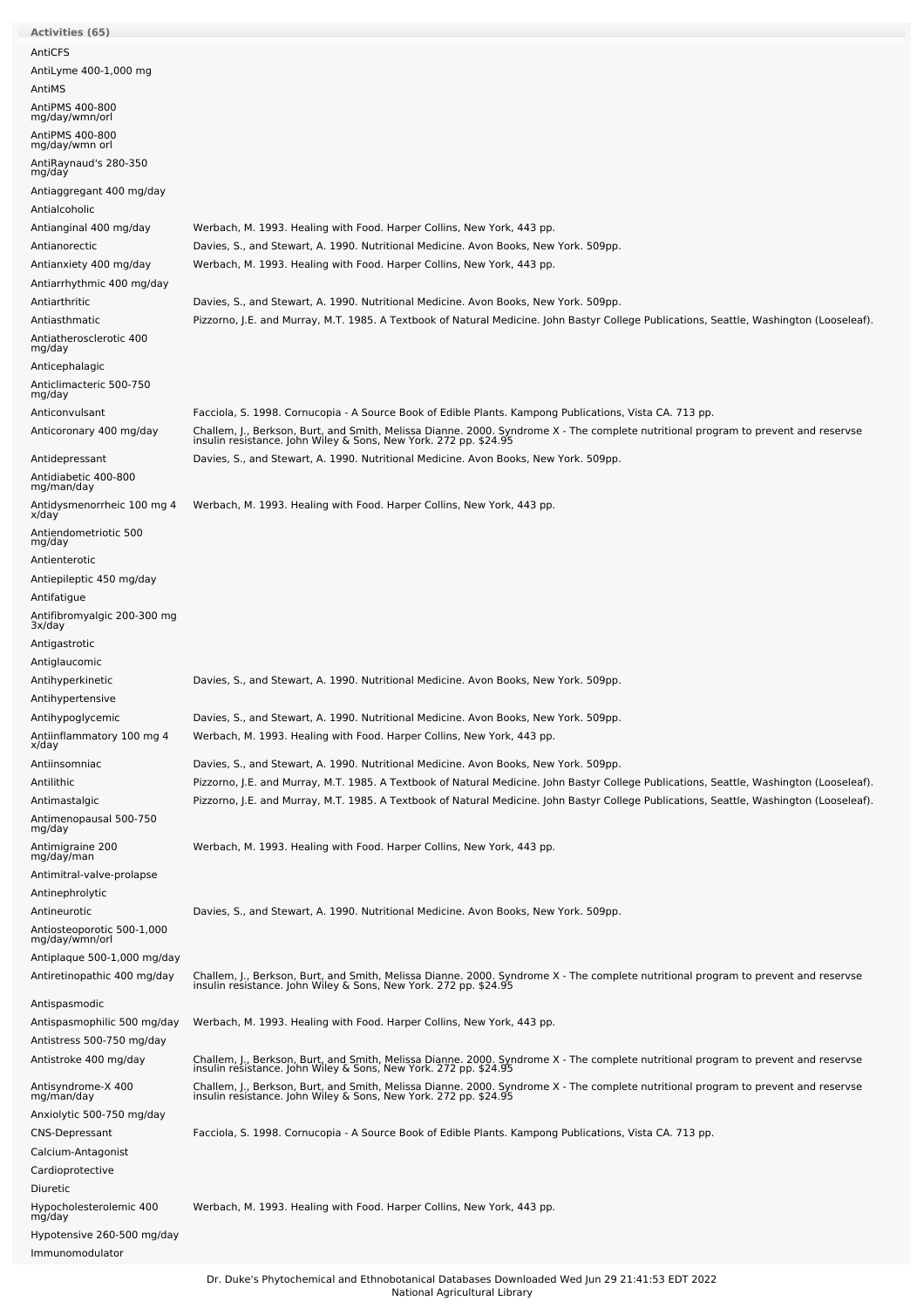| Insulinogenic 400 mg/day                                    | Challem, J., Berkson, Burt, and Smith, Melissa Dianne. 2000. Syndrome X - The complete nutritional program to prevent and reservse<br>insulin resistance. John Wiley & Sons, New York. 272 pp. \$24.95                           |
|-------------------------------------------------------------|----------------------------------------------------------------------------------------------------------------------------------------------------------------------------------------------------------------------------------|
| Laxative 300-500 mg/day                                     |                                                                                                                                                                                                                                  |
| Litholytic                                                  |                                                                                                                                                                                                                                  |
| Myorelaxant 100 mg 4 x/day                                  | Werbach, M. 1993. Healing with Food. Harper Collins, New York, 443 pp.                                                                                                                                                           |
| Neurotransmitter                                            |                                                                                                                                                                                                                                  |
| Tranquilizer 500-750 mg/day<br>Uterorelaxant 100 mg 4 x/day | Werbach, M. 1993. Healing with Food. Harper Collins, New York, 443 pp.                                                                                                                                                           |
| Vasodilator                                                 |                                                                                                                                                                                                                                  |
|                                                             |                                                                                                                                                                                                                                  |
| MAGNESIUM                                                   | $\ast$<br>2640.0<br>3020.0<br>0.15<br>Flower                                                                                                                                                                                     |
| <b>Activities (65)</b>                                      |                                                                                                                                                                                                                                  |
| AntiCFS                                                     |                                                                                                                                                                                                                                  |
| AntiLyme 400-1,000 mg<br>AntiMS                             |                                                                                                                                                                                                                                  |
| AntiPMS 400-800                                             |                                                                                                                                                                                                                                  |
| mg/day/wmn/orl                                              |                                                                                                                                                                                                                                  |
| AntiPMS 400-800<br>mg/day/wmn orl                           |                                                                                                                                                                                                                                  |
| AntiRaynaud's 280-350<br>mg/day                             |                                                                                                                                                                                                                                  |
| Antiaggregant 400 mg/day                                    |                                                                                                                                                                                                                                  |
| Antialcoholic                                               |                                                                                                                                                                                                                                  |
| Antianginal 400 mg/day                                      | Werbach, M. 1993. Healing with Food. Harper Collins, New York, 443 pp.                                                                                                                                                           |
| Antianorectic                                               | Davies, S., and Stewart, A. 1990. Nutritional Medicine. Avon Books, New York. 509pp.                                                                                                                                             |
| Antianxiety 400 mg/day                                      | Werbach, M. 1993. Healing with Food. Harper Collins, New York, 443 pp.                                                                                                                                                           |
| Antiarrhythmic 400 mg/day<br>Antiarthritic                  |                                                                                                                                                                                                                                  |
| Antiasthmatic                                               | Davies, S., and Stewart, A. 1990. Nutritional Medicine. Avon Books, New York. 509pp.<br>Pizzorno, J.E. and Murray, M.T. 1985. A Textbook of Natural Medicine. John Bastyr College Publications, Seattle, Washington (Looseleaf). |
| Antiatherosclerotic 400                                     |                                                                                                                                                                                                                                  |
| mg/day                                                      |                                                                                                                                                                                                                                  |
| Anticephalagic<br>Anticlimacteric 500-750                   |                                                                                                                                                                                                                                  |
| mg/day                                                      |                                                                                                                                                                                                                                  |
| Anticonvulsant                                              | Facciola, S. 1998. Cornucopia - A Source Book of Edible Plants. Kampong Publications, Vista CA. 713 pp.                                                                                                                          |
| Anticoronary 400 mg/day                                     | Challem, J., Berkson, Burt, and Smith, Melissa Dianne. 2000. Syndrome X - The complete nutritional program to prevent and reservse<br>insulin resistance. John Wiley & Sons, New York. 272 pp. \$24.95                           |
| Antidepressant                                              | Davies, S., and Stewart, A. 1990. Nutritional Medicine. Avon Books, New York. 509pp.                                                                                                                                             |
| Antidiabetic 400-800<br>mg/man/day                          |                                                                                                                                                                                                                                  |
| Antidysmenorrheic 100 mg 4<br>x/uay                         | Werbach, M. 1993. Healing with Food. Harper Collins, New York, 443 pp.                                                                                                                                                           |
| Antiendometriotic 500<br>mg/day                             |                                                                                                                                                                                                                                  |
| Antienterotic                                               |                                                                                                                                                                                                                                  |
| Antiepileptic 450 mg/day                                    |                                                                                                                                                                                                                                  |
| Antifatigue                                                 |                                                                                                                                                                                                                                  |
| Antifibromyalgic 200-300 mg<br>3x/day                       |                                                                                                                                                                                                                                  |
| Antigastrotic                                               |                                                                                                                                                                                                                                  |
| Antiglaucomic                                               |                                                                                                                                                                                                                                  |
| Antihyperkinetic                                            | Davies, S., and Stewart, A. 1990. Nutritional Medicine. Avon Books, New York. 509pp.                                                                                                                                             |
| Antihypertensive<br>Antihypoglycemic                        | Davies, S., and Stewart, A. 1990. Nutritional Medicine. Avon Books, New York. 509pp.                                                                                                                                             |
| Antiinflammatory 100 mg 4                                   | Werbach, M. 1993. Healing with Food. Harper Collins, New York, 443 pp.                                                                                                                                                           |
| x/day                                                       |                                                                                                                                                                                                                                  |
| Antiinsomniac<br>Antilithic                                 | Davies, S., and Stewart, A. 1990. Nutritional Medicine. Avon Books, New York. 509pp.<br>Pizzorno, J.E. and Murray, M.T. 1985. A Textbook of Natural Medicine. John Bastyr College Publications, Seattle, Washington (Looseleaf). |
| Antimastalgic                                               | Pizzorno, J.E. and Murray, M.T. 1985. A Textbook of Natural Medicine. John Bastyr College Publications, Seattle, Washington (Looseleaf).                                                                                         |
| Antimenopausal 500-750                                      |                                                                                                                                                                                                                                  |
| mg/day<br>Antimigraine 200                                  | Werbach, M. 1993. Healing with Food. Harper Collins, New York, 443 pp.                                                                                                                                                           |
| mg/day/man                                                  |                                                                                                                                                                                                                                  |
| Antimitral-valve-prolapse                                   |                                                                                                                                                                                                                                  |
| Antinephrolytic<br>Antineurotic                             | Davies, S., and Stewart, A. 1990. Nutritional Medicine. Avon Books, New York. 509pp.                                                                                                                                             |
| Antiosteoporotic 500-1,000                                  |                                                                                                                                                                                                                                  |
| mg/day/wmn/orl                                              |                                                                                                                                                                                                                                  |
| Antiplaque 500-1,000 mg/day<br>Antiretinopathic 400 mg/day  |                                                                                                                                                                                                                                  |
|                                                             | Challem, J., Berkson, Burt, and Smith, Melissa Dianne. 2000. Syndrome X - The complete nutritional program to prevent and reservse<br>insulin resistance. John Wiley & Sons, New York. 272 pp. \$24.95                           |
| Antispasmodic<br>Antispasmophilic 500 mg/day                | Werbach, M. 1993. Healing with Food. Harper Collins, New York, 443 pp.                                                                                                                                                           |
| Antistress 500-750 mg/day                                   |                                                                                                                                                                                                                                  |
|                                                             |                                                                                                                                                                                                                                  |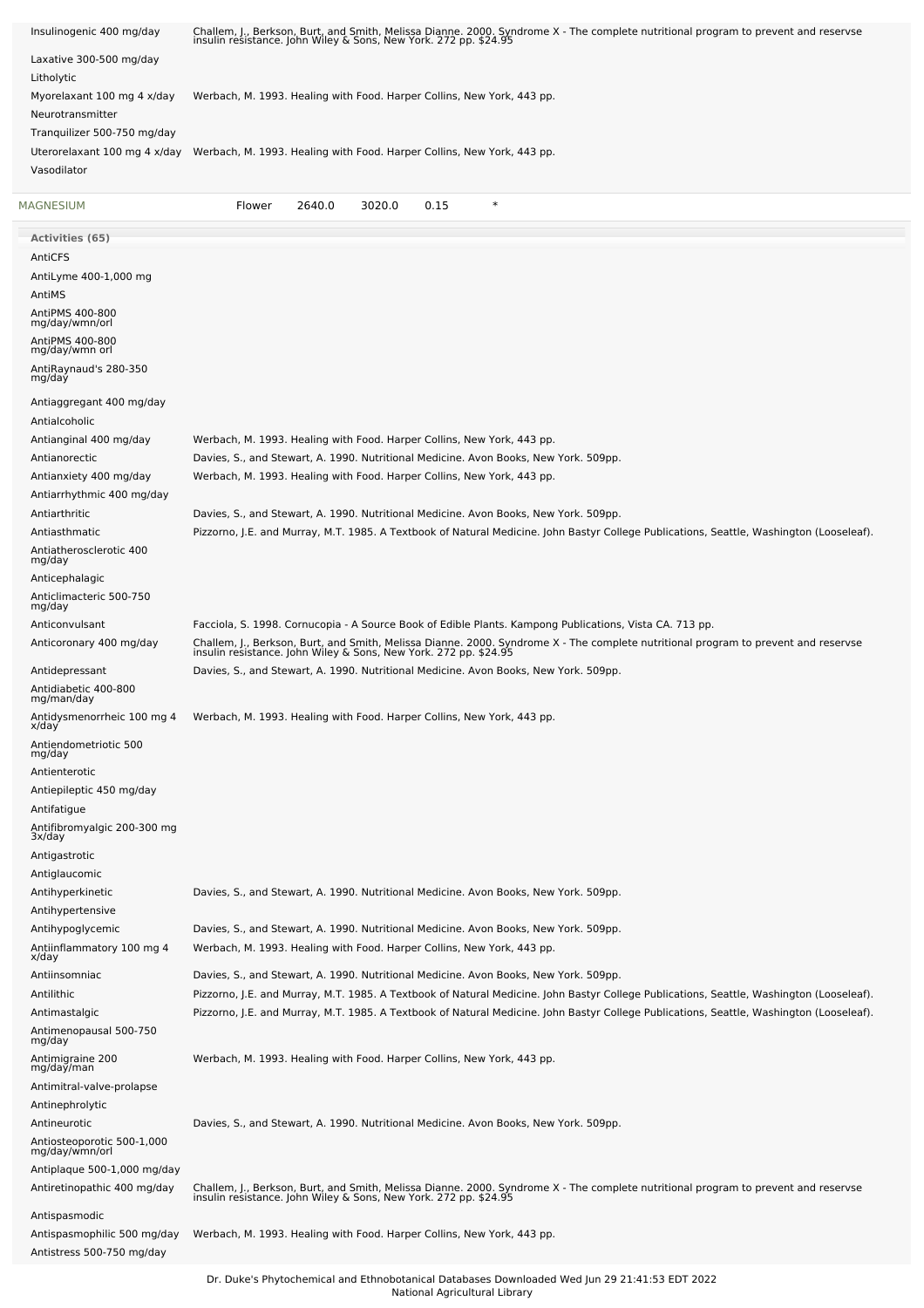| Antistroke 400 mg/day             | Challem, J., Berkson, Burt, and Smith, Melissa Dianne. 2000. Syndrome X - The complete nutritional program to prevent and reservse<br>insulin resistance. John Wiley & Sons, New York. 272 pp. \$24.95 |
|-----------------------------------|--------------------------------------------------------------------------------------------------------------------------------------------------------------------------------------------------------|
| Antisyndrome-X 400<br>mg/man/day  | Challem, J., Berkson, Burt, and Smith, Melissa Dianne. 2000. Syndrome X - The complete nutritional program to prevent and reservse<br>insulin resistance. John Wiley & Sons, New York. 272 pp. \$24.95 |
| Anxiolytic 500-750 mg/day         |                                                                                                                                                                                                        |
| <b>CNS-Depressant</b>             | Facciola, S. 1998. Cornucopia - A Source Book of Edible Plants. Kampong Publications, Vista CA. 713 pp.                                                                                                |
| Calcium-Antagonist                |                                                                                                                                                                                                        |
| Cardioprotective                  |                                                                                                                                                                                                        |
| <b>Diuretic</b>                   |                                                                                                                                                                                                        |
| Hypocholesterolemic 400<br>mg/day | Werbach, M. 1993. Healing with Food. Harper Collins, New York, 443 pp.                                                                                                                                 |
| Hypotensive 260-500 mg/day        |                                                                                                                                                                                                        |
| Immunomodulator                   |                                                                                                                                                                                                        |
| Insulinogenic 400 mg/day          | Challem, J., Berkson, Burt, and Smith, Melissa Dianne. 2000. Syndrome X - The complete nutritional program to prevent and reservse<br>insulin resistance. John Wiley & Sons, New York. 272 pp. \$24.95 |
| Laxative 300-500 mg/day           |                                                                                                                                                                                                        |
| Litholytic                        |                                                                                                                                                                                                        |
| Myorelaxant 100 mg 4 x/day        | Werbach, M. 1993. Healing with Food. Harper Collins, New York, 443 pp.                                                                                                                                 |
| Neurotransmitter                  |                                                                                                                                                                                                        |
| Tranguilizer 500-750 mg/day       |                                                                                                                                                                                                        |
|                                   | Uterorelaxant 100 mg 4 x/day Werbach, M. 1993. Healing with Food. Harper Collins, New York, 443 pp.                                                                                                    |
| Vasodilator                       |                                                                                                                                                                                                        |
|                                   |                                                                                                                                                                                                        |

| MANGANESE                          | 100.0<br>3.85<br>$\ast$<br>1200.0<br>Flower                                                                                                                                                            |
|------------------------------------|--------------------------------------------------------------------------------------------------------------------------------------------------------------------------------------------------------|
| <b>Activities (14)</b>             |                                                                                                                                                                                                        |
| AntiPMS                            |                                                                                                                                                                                                        |
| Antialcoholic                      | Forest H. Nielsen, USDA, Grand Forks, various publications.                                                                                                                                            |
| Antianemic                         | Martindale's 28th                                                                                                                                                                                      |
| Antiarthritic                      |                                                                                                                                                                                                        |
| Antidiabetic 3-5 mg/day            | Werbach, M. 1993. Healing with Food. Harper Collins, New York, 443 pp.                                                                                                                                 |
| Antidiabetic 10-30<br>mg/man/day   |                                                                                                                                                                                                        |
| Antidiscotic                       | Davies, S., and Stewart, A. 1990. Nutritional Medicine. Avon Books, New York. 509pp.                                                                                                                   |
| Antidyskinetic                     | Martindale's 28th                                                                                                                                                                                      |
| Antiepileptic 450 mg/day           | Werbach, M. 1993. Healing with Food. Harper Collins, New York, 443 pp.                                                                                                                                 |
| Antiosteoporotic                   |                                                                                                                                                                                                        |
| Antiototic                         | Davies, S., and Stewart, A. 1990. Nutritional Medicine. Avon Books, New York. 509pp.                                                                                                                   |
| Antioxidant                        |                                                                                                                                                                                                        |
| Antisyndrome-X 10-30<br>mg/man/day | Challem, J., Berkson, Burt, and Smith, Melissa Dianne. 2000. Syndrome X - The complete nutritional program to prevent and reservse insulin<br>resistance. John Wiley & Sons, New York. 272 pp. \$24.95 |
| Hypoglycemic 10-30<br>mg/man/day   |                                                                                                                                                                                                        |

| <b>MANGANESE</b>                   | Fruit                                                                  | 100.0  | 1200.0 | 7.51 | $\ast$                                                                                                                                                                                              |
|------------------------------------|------------------------------------------------------------------------|--------|--------|------|-----------------------------------------------------------------------------------------------------------------------------------------------------------------------------------------------------|
| <b>Activities (14)</b>             |                                                                        |        |        |      |                                                                                                                                                                                                     |
| AntiPMS                            |                                                                        |        |        |      |                                                                                                                                                                                                     |
| Antialcoholic                      | Forest H. Nielsen, USDA, Grand Forks, various publications.            |        |        |      |                                                                                                                                                                                                     |
| Antianemic                         | Martindale's 28th                                                      |        |        |      |                                                                                                                                                                                                     |
| Antiarthritic                      |                                                                        |        |        |      |                                                                                                                                                                                                     |
| Antidiabetic 3-5 mg/day            | Werbach, M. 1993. Healing with Food. Harper Collins, New York, 443 pp. |        |        |      |                                                                                                                                                                                                     |
| Antidiabetic 10-30<br>mg/man/day   |                                                                        |        |        |      |                                                                                                                                                                                                     |
| Antidiscotic                       |                                                                        |        |        |      | Davies, S., and Stewart, A. 1990. Nutritional Medicine. Avon Books, New York. 509pp.                                                                                                                |
| Antidyskinetic                     | Martindale's 28th                                                      |        |        |      |                                                                                                                                                                                                     |
| Antiepileptic 450 mg/day           | Werbach, M. 1993. Healing with Food. Harper Collins, New York, 443 pp. |        |        |      |                                                                                                                                                                                                     |
| Antiosteoporotic                   |                                                                        |        |        |      |                                                                                                                                                                                                     |
| Antiototic                         |                                                                        |        |        |      | Davies, S., and Stewart, A. 1990. Nutritional Medicine. Avon Books, New York. 509pp.                                                                                                                |
| Antioxidant                        |                                                                        |        |        |      |                                                                                                                                                                                                     |
| Antisyndrome-X 10-30<br>mg/man/day |                                                                        |        |        |      | Challem, J., Berkson, Burt, and Smith, Melissa Dianne. 2000. Syndrome X - The complete nutritional program to prevent and reservse insulin resistance. John Wiley & Sons, New York. 272 pp. \$24.95 |
| Hypoglycemic 10-30<br>mg/man/day   |                                                                        |        |        |      |                                                                                                                                                                                                     |
| <b>MASLIC-ACID</b>                 | Fruit                                                                  | $\sim$ | 1500.0 |      | $\ast$                                                                                                                                                                                              |
| <b>MASLINIC-ACID</b>               | Flower                                                                 |        | --     |      | $\ast$                                                                                                                                                                                              |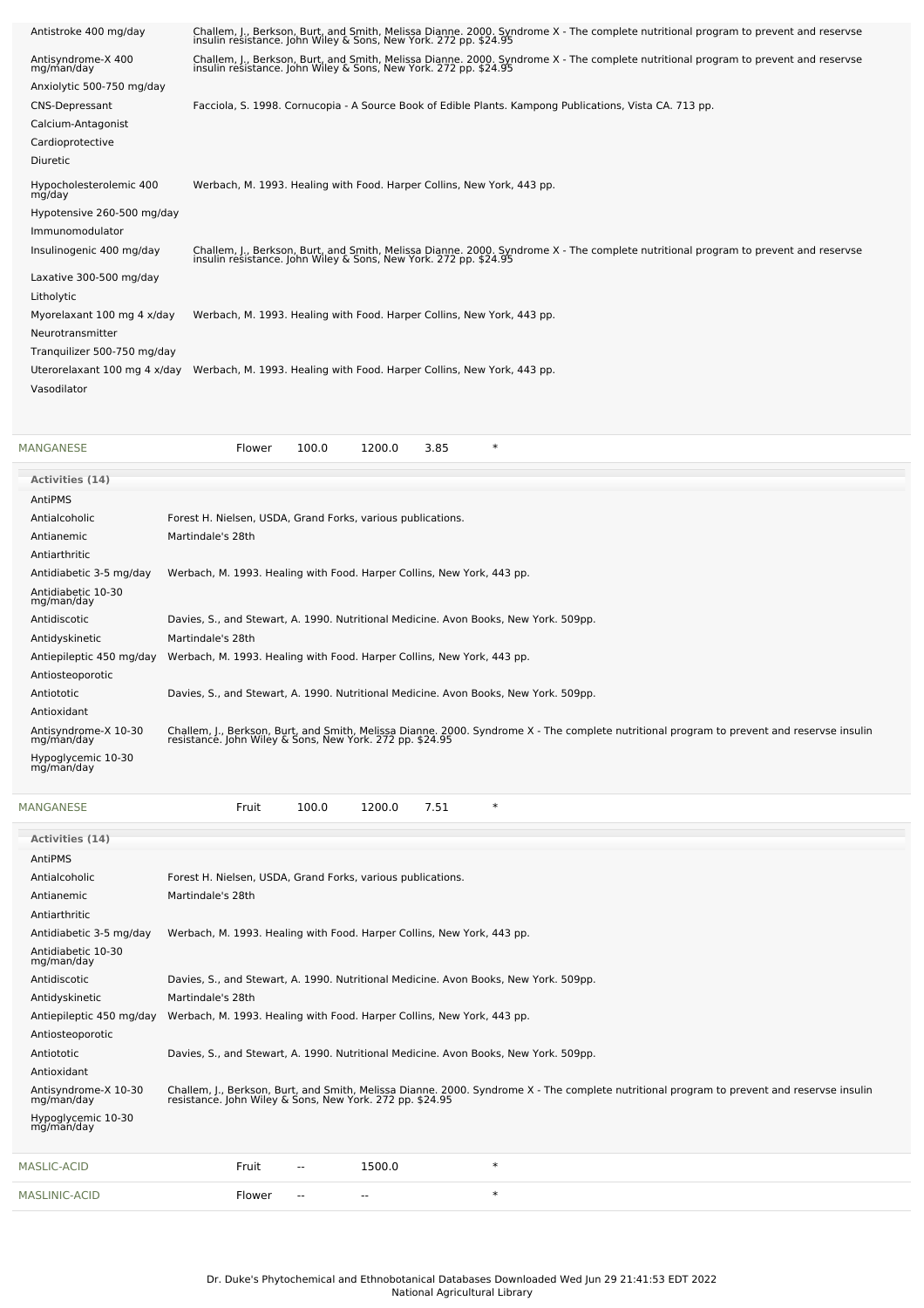| Activities (6)             |                                   |                     |                          |              |                                                                                                                                                                                                                          |
|----------------------------|-----------------------------------|---------------------|--------------------------|--------------|--------------------------------------------------------------------------------------------------------------------------------------------------------------------------------------------------------------------------|
| AntiHIV IC100=18 ug/ml     |                                   |                     |                          |              |                                                                                                                                                                                                                          |
| Antiedemic                 |                                   |                     |                          |              |                                                                                                                                                                                                                          |
| Antihistaminic             |                                   |                     |                          |              |                                                                                                                                                                                                                          |
| Antiinflammatory           |                                   |                     |                          |              | Chem & Pharm. Bull., 34: 2164, 1986.                                                                                                                                                                                     |
| Antiviral IC100=18 ug/ml   |                                   |                     |                          |              |                                                                                                                                                                                                                          |
|                            | Protease-Inhibitor IC100=18 ug/ml |                     |                          |              |                                                                                                                                                                                                                          |
|                            |                                   |                     |                          |              |                                                                                                                                                                                                                          |
| MASLINIC-ACID              |                                   | Essential --<br>Oil |                          | 1500.0       | $\ast$                                                                                                                                                                                                                   |
| Activities (6)             |                                   |                     |                          |              |                                                                                                                                                                                                                          |
| AntiHIV IC100=18 ug/ml     |                                   |                     |                          |              |                                                                                                                                                                                                                          |
| Antiedemic                 |                                   |                     |                          |              |                                                                                                                                                                                                                          |
| Antihistaminic             |                                   |                     |                          |              |                                                                                                                                                                                                                          |
| Antiinflammatory           |                                   |                     |                          |              | Chem & Pharm. Bull., 34: 2164, 1986.                                                                                                                                                                                     |
|                            |                                   |                     |                          |              |                                                                                                                                                                                                                          |
| Antiviral IC100=18 ug/ml   |                                   |                     |                          |              |                                                                                                                                                                                                                          |
|                            | Protease-Inhibitor IC100=18 ug/ml |                     |                          |              |                                                                                                                                                                                                                          |
| MASLINIC-ACID              |                                   | Fruit               |                          | ٠.           | List, P.H. and Horhammer, L., Hager's Handbuch der Pharmazeutischen<br>Praxis, Vols. 2-6, Springer-Verlag, Berlin, 1969-1979.                                                                                            |
| Activities (6)             |                                   |                     |                          |              |                                                                                                                                                                                                                          |
|                            |                                   |                     |                          |              |                                                                                                                                                                                                                          |
| AntiHIV IC100=18 ug/ml     |                                   |                     |                          |              |                                                                                                                                                                                                                          |
| Antiedemic                 |                                   |                     |                          |              |                                                                                                                                                                                                                          |
| Antihistaminic             |                                   |                     |                          |              |                                                                                                                                                                                                                          |
| Antiinflammatory           |                                   |                     |                          |              | Chem & Pharm. Bull., 34: 2164, 1986.                                                                                                                                                                                     |
| Antiviral IC100=18 ug/ml   |                                   |                     |                          |              |                                                                                                                                                                                                                          |
|                            | Protease-Inhibitor IC100=18 ug/ml |                     |                          |              |                                                                                                                                                                                                                          |
| METHYL-ALCOHOL             |                                   | Fruit               |                          | ٠.           | Wealth of India.                                                                                                                                                                                                         |
| METHYL-ALCOHOL             |                                   | Plant               | $\sim$                   | --           | $\ast$                                                                                                                                                                                                                   |
| METHYL-BENZOATE            |                                   | Plant               | $\overline{\phantom{a}}$ | --           | $\ast$                                                                                                                                                                                                                   |
|                            |                                   |                     |                          |              |                                                                                                                                                                                                                          |
| <b>Activities (4)</b>      |                                   |                     |                          |              |                                                                                                                                                                                                                          |
| Antiseptic                 |                                   |                     |                          |              |                                                                                                                                                                                                                          |
| FLavor<br><b>FEMA 2-10</b> |                                   |                     |                          |              | Aloe Research Council - Duke writeup of non-peer reviewd book by Coats and draft by Henry                                                                                                                                |
| Irritant                   |                                   |                     |                          |              | Zebovitz, T. C. Ed. 1989. Part VII. Flavor and Fragrance Substances, in Keith L. H. and Walters, D.B., eds. Compendium of Safety Data Sheets for Research and Industrial Chemicals. VCH Publishers, New York. 3560-4253. |
|                            |                                   |                     |                          |              |                                                                                                                                                                                                                          |
| Perfumery                  |                                   |                     |                          |              | Aloe Research Council - Duke writeup of non-peer reviewd book by Coats and draft by Henry                                                                                                                                |
| METHYL-CHAVICOL            |                                   | Plant               | $-$                      | --           | $\ast$                                                                                                                                                                                                                   |
| Activities (6)             |                                   |                     |                          |              |                                                                                                                                                                                                                          |
|                            | Calcium-Antagonist IC50=258 uM    |                     |                          |              |                                                                                                                                                                                                                          |
| DNA-Binder                 |                                   |                     |                          |              |                                                                                                                                                                                                                          |
| Hepatocarcinogenic         |                                   |                     |                          |              | Bisset, N.G., ed. 1994. Herbal Drugs and Phytopharmaceuticals. CRC Press. Boca Raton, FL. 566 pp.                                                                                                                        |
|                            |                                   |                     |                          |              |                                                                                                                                                                                                                          |
| Hypothermic                |                                   |                     |                          |              |                                                                                                                                                                                                                          |
| Insecticide                |                                   |                     |                          |              |                                                                                                                                                                                                                          |
| Pesticide                  |                                   |                     |                          |              |                                                                                                                                                                                                                          |
| METHYL-EUGENOL             |                                   | Flower              | 310.0                    | 340.0<br>1.0 | $\ast$                                                                                                                                                                                                                   |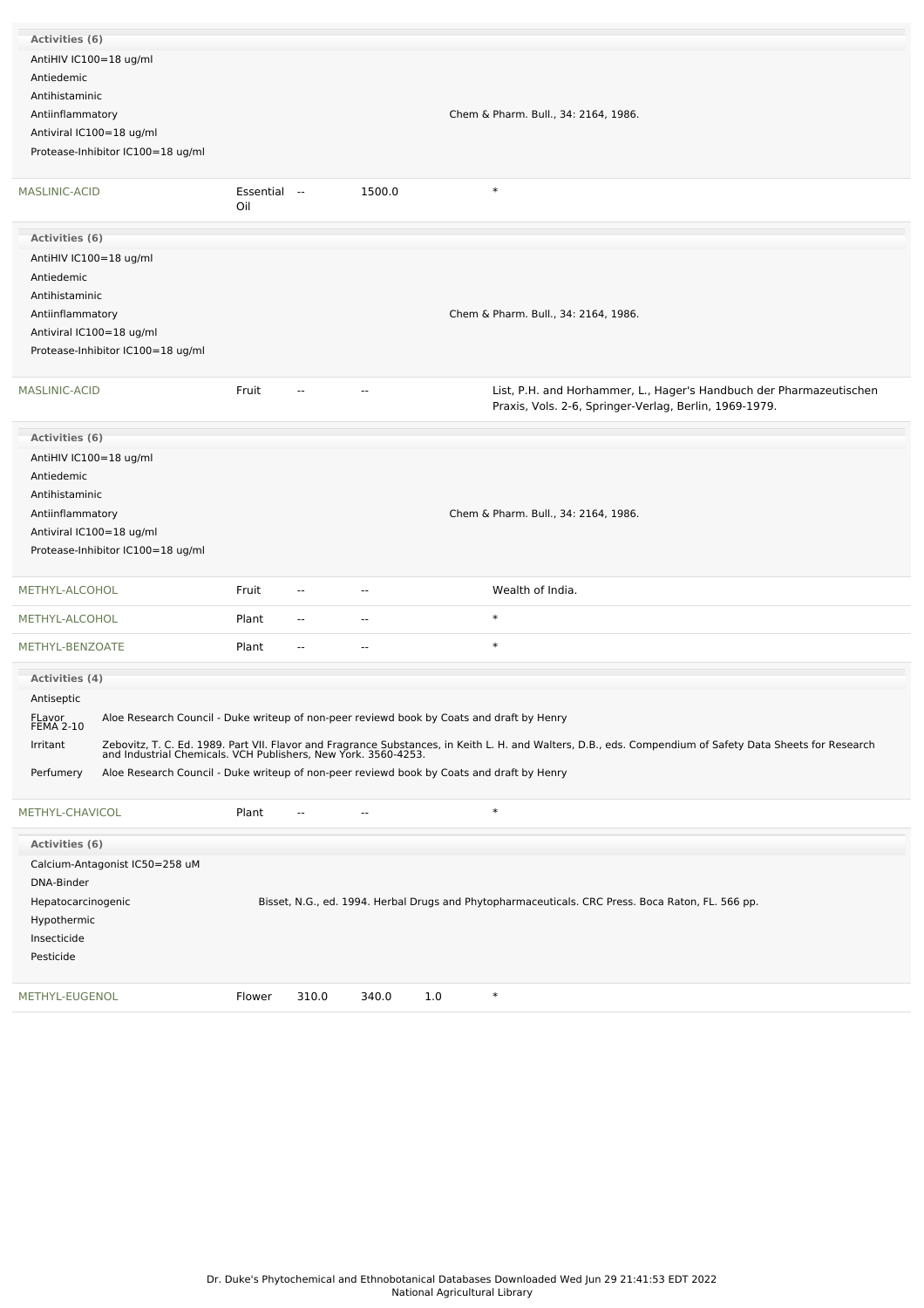| <b>Activities (20)</b>         |                                                                                                                                                                                                                                   |
|--------------------------------|-----------------------------------------------------------------------------------------------------------------------------------------------------------------------------------------------------------------------------------|
| Anesthetic                     |                                                                                                                                                                                                                                   |
| Antibacterial                  | Internat. J. Oriental Med. 15(4): 199, 1990+                                                                                                                                                                                      |
| Anticonvulsant                 |                                                                                                                                                                                                                                   |
| Antidote<br>(Strychnine)       |                                                                                                                                                                                                                                   |
| Antifeedant                    | Jacobson, M., Glossary of Plant-Derived Insect Deterrents, CRC Press, Inc., Boca Raton, FL, 213 p, 1990.                                                                                                                          |
| Antioxidant<br>EC50=100 ul/l   |                                                                                                                                                                                                                                   |
| Antiradicular<br>EC50=100 ul/l |                                                                                                                                                                                                                                   |
| Antiseptic                     |                                                                                                                                                                                                                                   |
| Cancer-<br>Preventive          | Stitt, P. A. Why George Should Eat Broccoli. Dougherty Co, Milwaukee, WI, 1990, 399 pp.                                                                                                                                           |
| Carcinogenic                   | Williamson, E. M. and Evans, F. J., Potter's New Cyclopaedia of Botanical Drugs and Preparations, Revised Ed., Saffron Walden, the C. W. Daniel Co., Ltd., Essex UK, 362 pp, 1988, reprint 1989.                                  |
| FLavor FEMA 5-<br>15           | Aloe Research Council - Duke writeup of non-peer reviewd book by Coats and draft by Henry                                                                                                                                         |
| Fungicide                      |                                                                                                                                                                                                                                   |
| Fungistat 100<br>ug/ml         | Laekeman, G.M., Van Hoof, L., Haemers, A., Vanden Berghe, D.A., Herman, A.G., and Vlietinck, A.J. Eugenol a Valuable Compound for In Vitro<br>Experimental Research and Worthwhile for Further In Vivo Investigation. Phytotherap |
| Insectifuge                    | Jacobson, M., Glossary of Plant-Derived Insect Deterrents, CRC Press, Inc., Boca Raton, FL, 213 p, 1990.                                                                                                                          |
| Myorelaxant                    | Fitoterapia No.61: 254, 1990.                                                                                                                                                                                                     |
| Narcotic                       |                                                                                                                                                                                                                                   |
| Nematicide<br>$MIC=1$ mg/ml    | Shoyakugaku Zasshi, 44: 183.                                                                                                                                                                                                      |
| Perfumery                      | Aloe Research Council - Duke writeup of non-peer reviewd book by Coats and draft by Henry                                                                                                                                         |
| Pesticide                      |                                                                                                                                                                                                                                   |
| Sedative                       |                                                                                                                                                                                                                                   |

[METHYL-EUGENOL](file:///phytochem/chemicals/show/12288) **Fruit** -- 1890.0 1.0 \*

| Activities (20)                |                                                                                                                                                                                                                                   |
|--------------------------------|-----------------------------------------------------------------------------------------------------------------------------------------------------------------------------------------------------------------------------------|
| Anesthetic                     |                                                                                                                                                                                                                                   |
| Antibacterial                  | Internat. J. Oriental Med. 15(4): 199, 1990+                                                                                                                                                                                      |
| Anticonvulsant                 |                                                                                                                                                                                                                                   |
| Antidote<br>(Strychnine)       |                                                                                                                                                                                                                                   |
| Antifeedant                    | Jacobson, M., Glossary of Plant-Derived Insect Deterrents, CRC Press, Inc., Boca Raton, FL, 213 p, 1990.                                                                                                                          |
| Antioxidant<br>EC50=100 ul/l   |                                                                                                                                                                                                                                   |
| Antiradicular<br>EC50=100 ul/l |                                                                                                                                                                                                                                   |
| Antiseptic                     |                                                                                                                                                                                                                                   |
| Cancer-<br>Preventive          | Stitt, P. A. Why George Should Eat Broccoli. Dougherty Co, Milwaukee, WI, 1990, 399 pp.                                                                                                                                           |
| Carcinogenic                   | Williamson, E. M. and Evans, F. J., Potter's New Cyclopaedia of Botanical Drugs and Preparations, Revised Ed., Saffron Walden, the C. W. Daniel Co., Ltd., Essex UK, 362 pp, 1988, reprint 1989.                                  |
| FLavor FEMA 5-<br>15           | Aloe Research Council - Duke writeup of non-peer reviewd book by Coats and draft by Henry                                                                                                                                         |
| Fungicide                      |                                                                                                                                                                                                                                   |
| Fungistat 100<br>ug/ml         | Laekeman, G.M., Van Hoof, L., Haemers, A., Vanden Berghe, D.A., Herman, A.G., and Vlietinck, A.J. Eugenol a Valuable Compound for In Vitro<br>Experimental Research and Worthwhile for Further In Vivo Investigation. Phytotherap |
| Insectifuge                    | Jacobson, M., Glossary of Plant-Derived Insect Deterrents, CRC Press, Inc., Boca Raton, FL, 213 p, 1990.                                                                                                                          |
| Myorelaxant                    | Fitoterapia No.61: 254, 1990.                                                                                                                                                                                                     |
| Narcotic                       |                                                                                                                                                                                                                                   |
| Nematicide<br>$MIC=1$ mg/ml    | Shoyakugaku Zasshi, 44: 183.                                                                                                                                                                                                      |
| Perfumery                      | Aloe Research Council - Duke writeup of non-peer reviewd book by Coats and draft by Henry                                                                                                                                         |
| Pesticide                      |                                                                                                                                                                                                                                   |
| Sedative                       |                                                                                                                                                                                                                                   |
| METHYL-EUGENOL                 | 18.0<br>29.0<br>$-0.81$<br>Charalambous, G. (Ed.). 1994. Spices, Herbs and Edible Fungi. Elsevier<br>Leaf<br>Science B. V. Amsterdam. 764 pp.                                                                                     |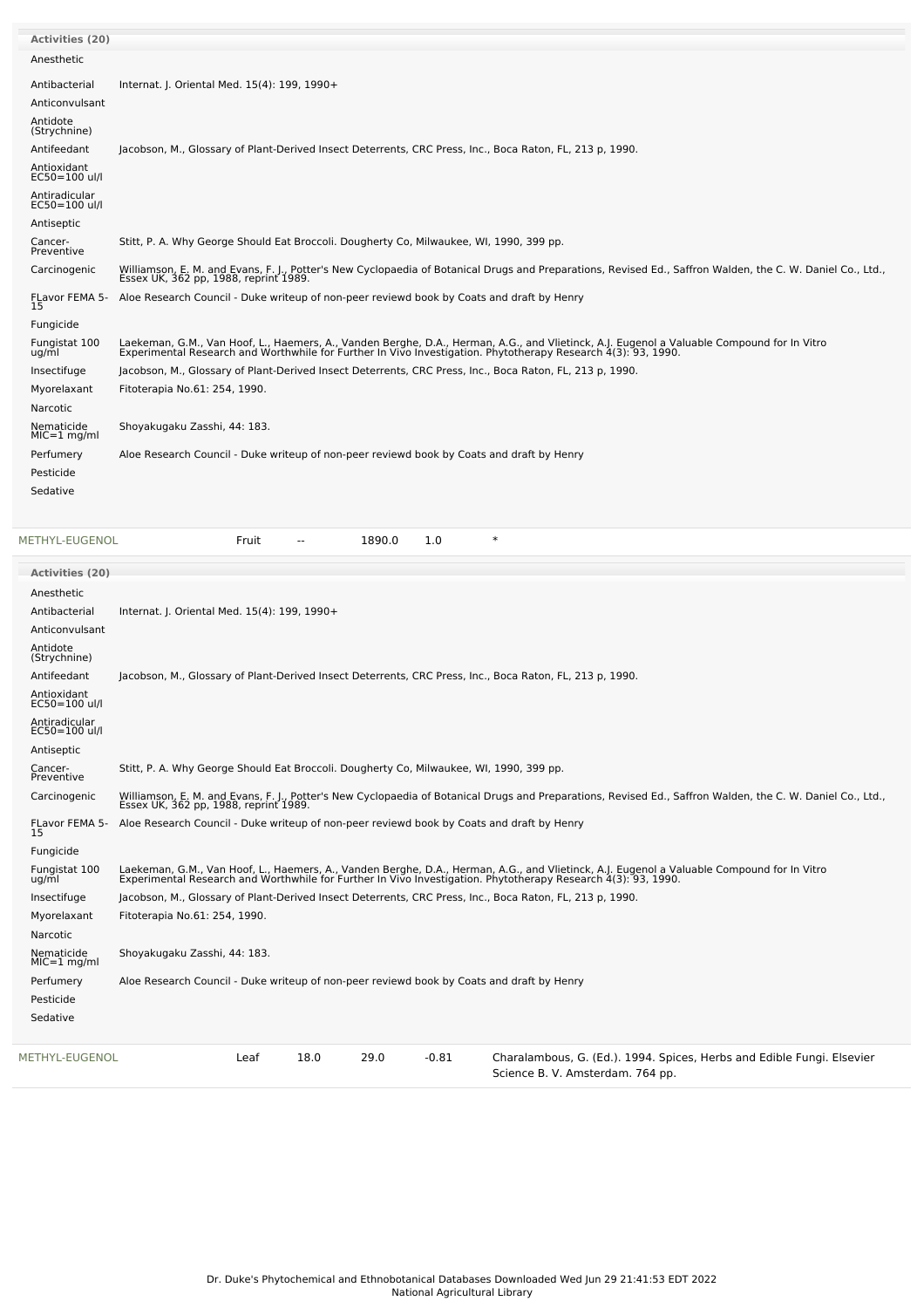| <b>Activities (20)</b>          |                                       |                                                                                                                                                            |                                                                                                          |                                                                                           |                                                                                                                                                                                                                                   |  |  |  |  |
|---------------------------------|---------------------------------------|------------------------------------------------------------------------------------------------------------------------------------------------------------|----------------------------------------------------------------------------------------------------------|-------------------------------------------------------------------------------------------|-----------------------------------------------------------------------------------------------------------------------------------------------------------------------------------------------------------------------------------|--|--|--|--|
| Anesthetic                      |                                       |                                                                                                                                                            |                                                                                                          |                                                                                           |                                                                                                                                                                                                                                   |  |  |  |  |
| Antibacterial<br>Anticonvulsant |                                       | Internat. J. Oriental Med. 15(4): 199, 1990+                                                                                                               |                                                                                                          |                                                                                           |                                                                                                                                                                                                                                   |  |  |  |  |
| Antidote<br>(Strychnine)        |                                       |                                                                                                                                                            |                                                                                                          |                                                                                           |                                                                                                                                                                                                                                   |  |  |  |  |
| Antifeedant                     |                                       |                                                                                                                                                            | Jacobson, M., Glossary of Plant-Derived Insect Deterrents, CRC Press, Inc., Boca Raton, FL, 213 p, 1990. |                                                                                           |                                                                                                                                                                                                                                   |  |  |  |  |
| Antioxidant<br>EC50=100 ul/l    |                                       |                                                                                                                                                            |                                                                                                          |                                                                                           |                                                                                                                                                                                                                                   |  |  |  |  |
| Antiradicular<br>EC50=100 ul/l  |                                       |                                                                                                                                                            |                                                                                                          |                                                                                           |                                                                                                                                                                                                                                   |  |  |  |  |
| Antiseptic<br>Cancer-           |                                       |                                                                                                                                                            |                                                                                                          |                                                                                           |                                                                                                                                                                                                                                   |  |  |  |  |
| Preventive                      |                                       |                                                                                                                                                            | Stitt, P. A. Why George Should Eat Broccoli. Dougherty Co, Milwaukee, WI, 1990, 399 pp.                  |                                                                                           |                                                                                                                                                                                                                                   |  |  |  |  |
| Carcinogenic                    | Essex UK, 362 pp, 1988, reprint 1989. | Williamson, E. M. and Evans, F. J., Potter's New Cyclopaedia of Botanical Drugs and Preparations, Revised Ed., Saffron Walden, the C. W. Daniel Co., Ltd., |                                                                                                          |                                                                                           |                                                                                                                                                                                                                                   |  |  |  |  |
| FLavor FEMA 5-<br>15            |                                       |                                                                                                                                                            |                                                                                                          | Aloe Research Council - Duke writeup of non-peer reviewd book by Coats and draft by Henry |                                                                                                                                                                                                                                   |  |  |  |  |
| Fungicide                       |                                       |                                                                                                                                                            |                                                                                                          |                                                                                           |                                                                                                                                                                                                                                   |  |  |  |  |
| Fungistat 100<br>ug/ml          |                                       |                                                                                                                                                            |                                                                                                          |                                                                                           | Laekeman, G.M., Van Hoof, L., Haemers, A., Vanden Berghe, D.A., Herman, A.G., and Vlietinck, A.J. Eugenol a Valuable Compound for In Vitro<br>Experimental Research and Worthwhile for Further In Vivo Investigation. Phytotherap |  |  |  |  |
| Insectifuge                     |                                       |                                                                                                                                                            |                                                                                                          |                                                                                           | Jacobson, M., Glossary of Plant-Derived Insect Deterrents, CRC Press, Inc., Boca Raton, FL, 213 p, 1990.                                                                                                                          |  |  |  |  |
| Myorelaxant                     | Fitoterapia No.61: 254, 1990.         |                                                                                                                                                            |                                                                                                          |                                                                                           |                                                                                                                                                                                                                                   |  |  |  |  |
| Narcotic<br>Nematicide          | Shoyakugaku Zasshi, 44: 183.          |                                                                                                                                                            |                                                                                                          |                                                                                           |                                                                                                                                                                                                                                   |  |  |  |  |
| $MIC=1$ mg/ml                   |                                       |                                                                                                                                                            |                                                                                                          |                                                                                           |                                                                                                                                                                                                                                   |  |  |  |  |
| Perfumery<br>Pesticide          |                                       |                                                                                                                                                            |                                                                                                          | Aloe Research Council - Duke writeup of non-peer reviewd book by Coats and draft by Henry |                                                                                                                                                                                                                                   |  |  |  |  |
| Sedative                        |                                       |                                                                                                                                                            |                                                                                                          |                                                                                           |                                                                                                                                                                                                                                   |  |  |  |  |
|                                 |                                       |                                                                                                                                                            |                                                                                                          |                                                                                           |                                                                                                                                                                                                                                   |  |  |  |  |
| METHYL-FURFURYL-ALCOHOL         |                                       | Plant                                                                                                                                                      |                                                                                                          |                                                                                           | $\ast$                                                                                                                                                                                                                            |  |  |  |  |
| METHYL-FURFURYL-ALCOHOL         |                                       | Fruit                                                                                                                                                      |                                                                                                          |                                                                                           | ANON. 1948-1976. The Wealth of India raw materials. Publications and<br>Information Directorate, CSIR, New Delhi. 11 volumes.                                                                                                     |  |  |  |  |
| METHYL-N-AMYLKETONE             |                                       | Flower                                                                                                                                                     | н.                                                                                                       |                                                                                           | $\ast$                                                                                                                                                                                                                            |  |  |  |  |
| Activities (2)                  |                                       |                                                                                                                                                            |                                                                                                          |                                                                                           |                                                                                                                                                                                                                                   |  |  |  |  |
| FLavor FEMA 2-25                |                                       |                                                                                                                                                            |                                                                                                          |                                                                                           | Aloe Research Council - Duke writeup of non-peer reviewd book by Coats and draft by Henry                                                                                                                                         |  |  |  |  |
| Perfumery                       |                                       |                                                                                                                                                            |                                                                                                          |                                                                                           | Aloe Research Council - Duke writeup of non-peer reviewd book by Coats and draft by Henry                                                                                                                                         |  |  |  |  |
| METHYL-N-AMYLKETONE             |                                       | Fruit                                                                                                                                                      | --                                                                                                       |                                                                                           | Lawrence, B.M., Essential Oils 1976-1977, Essential Oils 1978, Essential Oils                                                                                                                                                     |  |  |  |  |
|                                 |                                       |                                                                                                                                                            |                                                                                                          |                                                                                           | 1979-1980.                                                                                                                                                                                                                        |  |  |  |  |
| Activities (2)                  |                                       |                                                                                                                                                            |                                                                                                          |                                                                                           |                                                                                                                                                                                                                                   |  |  |  |  |
| FLavor FEMA 2-25                |                                       |                                                                                                                                                            |                                                                                                          |                                                                                           | Aloe Research Council - Duke writeup of non-peer reviewd book by Coats and draft by Henry                                                                                                                                         |  |  |  |  |
| Perfumery                       |                                       |                                                                                                                                                            |                                                                                                          |                                                                                           | Aloe Research Council - Duke writeup of non-peer reviewd book by Coats and draft by Henry                                                                                                                                         |  |  |  |  |
|                                 |                                       |                                                                                                                                                            |                                                                                                          |                                                                                           |                                                                                                                                                                                                                                   |  |  |  |  |
| METHYL-N-HEPTYL-KETONE          |                                       | Fruit                                                                                                                                                      |                                                                                                          |                                                                                           | Lawrence, B.M., Essential Oils 1976-1977, Essential Oils 1978, Essential Oils<br>1979-1980.                                                                                                                                       |  |  |  |  |
| METHYL-N-HEPTYL-KETONE          |                                       | Flower                                                                                                                                                     | $\overline{\phantom{a}}$                                                                                 | --                                                                                        | $\ast$                                                                                                                                                                                                                            |  |  |  |  |
| METHYL-OCTANOATE                |                                       | Plant                                                                                                                                                      | $\overline{\phantom{a}}$                                                                                 | --                                                                                        | $\ast$                                                                                                                                                                                                                            |  |  |  |  |
| METHYL-SALICYLATE               |                                       | Fruit                                                                                                                                                      | ٠.                                                                                                       | ۰.                                                                                        | Williamson, E. M. and Evans, F. J., Potter's New Cyclopaedia of Botanical<br>Drugs and Preparations, Revised Ed., Saffron Walden, the C. W. Daniel Co.,<br>Ltd., Essex UK, 362 pp, 1988, reprint 1989.                            |  |  |  |  |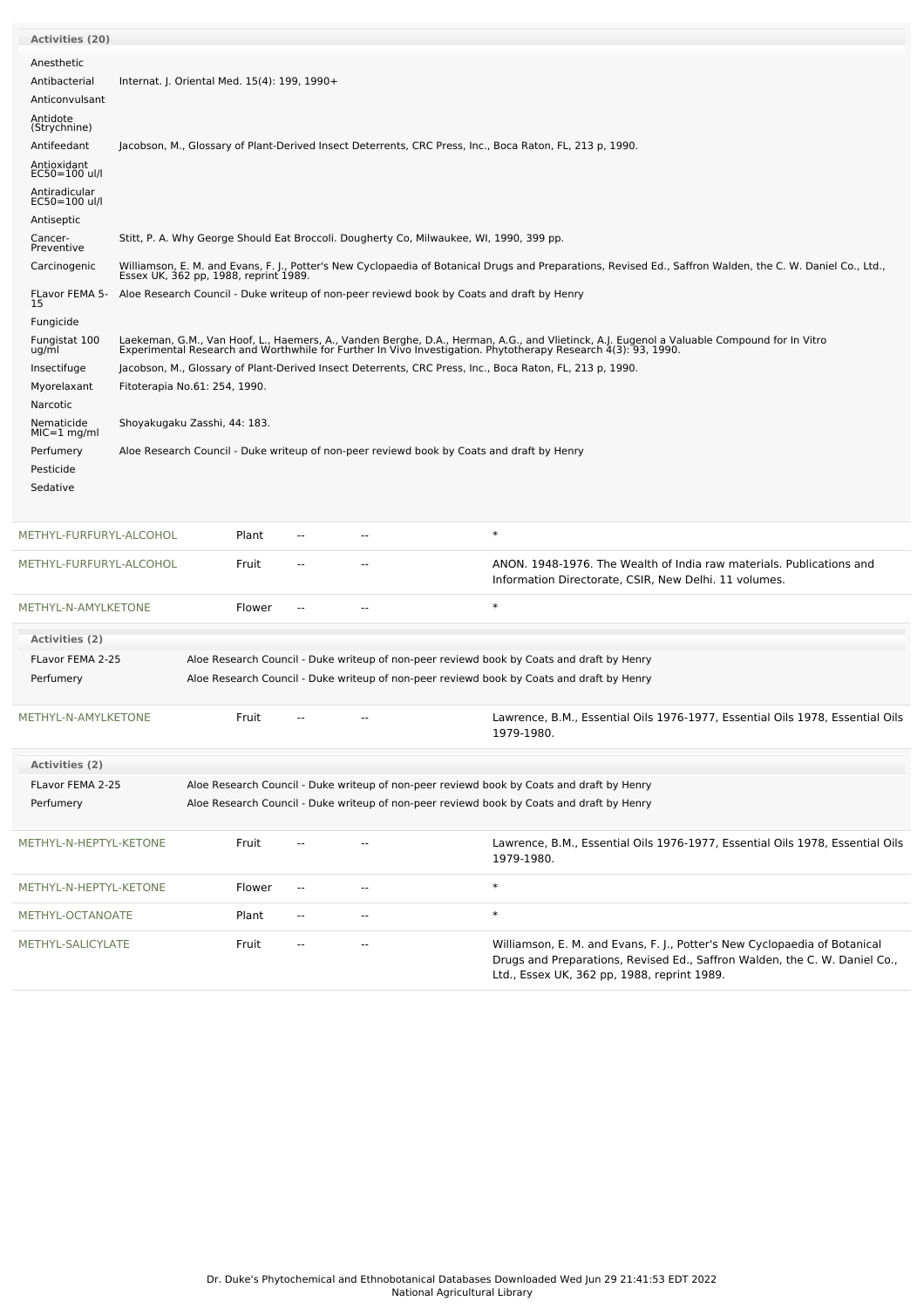| Activities (21)          |                                                                                                                                                                                                                                  |
|--------------------------|----------------------------------------------------------------------------------------------------------------------------------------------------------------------------------------------------------------------------------|
| Allergenic               | Martindale's 28th                                                                                                                                                                                                                |
| Analgesic                |                                                                                                                                                                                                                                  |
| Anaphrodisiac            |                                                                                                                                                                                                                                  |
| Antiinflammatory         | Planta Medica, 56(6): 660, 1990.                                                                                                                                                                                                 |
| Antioxidant              |                                                                                                                                                                                                                                  |
| Antipyretic              |                                                                                                                                                                                                                                  |
| Antiradicular            | O'Connell, M.J., Webster, N.R. 1989. Hyperoxia and salicylate metabolism in rats. J. Pharm. Pharmacol. 42: 205-206, 1990.                                                                                                        |
| Antirheumatalgic         | Martindale's 28th                                                                                                                                                                                                                |
| Antiseptic               |                                                                                                                                                                                                                                  |
| Antitartar               |                                                                                                                                                                                                                                  |
| Cancer-<br>Preventive    | Stitt, P. A. Why George Should Eat Broccoli. Dougherty Co, Milwaukee, WI, 1990, 399 pp.                                                                                                                                          |
| Carminative              |                                                                                                                                                                                                                                  |
| Counterirritant          | Merck 11th Edition                                                                                                                                                                                                               |
| Dentifrice               | Aloe Research Council - Duke writeup of non-peer reviewd book by Coats and draft by Henry                                                                                                                                        |
| FLavor FEMA 70-<br>8,000 | Aloe Research Council - Duke writeup of non-peer reviewd book by Coats and draft by Henry                                                                                                                                        |
| Fungicide                |                                                                                                                                                                                                                                  |
| Herpetifuge              |                                                                                                                                                                                                                                  |
| Insectifuge              | Hardie, J., Isaacs, R., Pickett,* J.A., Wadhams, L.J., and Woodcock, C.M. 1994. Methyl Salicylate and (-)-(1R,5S)-Myrtenal are Plant-Derived Repellents for<br>Black Bean Aphid, Aphis Fabae Scop. (Homoptera: Aphididae). J. of |
| Insectiphile             |                                                                                                                                                                                                                                  |
| Perfumery                | Aloe Research Council - Duke writeup of non-peer reviewd book by Coats and draft by Henry                                                                                                                                        |
| Pesticide                |                                                                                                                                                                                                                                  |
|                          |                                                                                                                                                                                                                                  |

[METHYL-SALICYLATE](file:///phytochem/chemicals/show/12393) **Flower** -- - - - \* \* \*

| Activities (21)          |                                                                                                                                                                                                                                  |
|--------------------------|----------------------------------------------------------------------------------------------------------------------------------------------------------------------------------------------------------------------------------|
| Allergenic               | Martindale's 28th                                                                                                                                                                                                                |
| Analgesic                |                                                                                                                                                                                                                                  |
| Anaphrodisiac            |                                                                                                                                                                                                                                  |
| Antiinflammatory         | Planta Medica, 56(6): 660, 1990.                                                                                                                                                                                                 |
| Antioxidant              |                                                                                                                                                                                                                                  |
| Antipyretic              |                                                                                                                                                                                                                                  |
| Antiradicular            | O'Connell, M.J., Webster, N.R. 1989. Hyperoxia and salicylate metabolism in rats. J. Pharm. Pharmacol. 42: 205-206, 1990.                                                                                                        |
| Antirheumatalgic         | Martindale's 28th                                                                                                                                                                                                                |
| Antiseptic               |                                                                                                                                                                                                                                  |
| Antitartar               |                                                                                                                                                                                                                                  |
| Cancer-<br>Preventive    | Stitt, P. A. Why George Should Eat Broccoli. Dougherty Co, Milwaukee, WI, 1990, 399 pp.                                                                                                                                          |
| Carminative              |                                                                                                                                                                                                                                  |
| Counterirritant          | Merck 11th Edition                                                                                                                                                                                                               |
| Dentifrice               | Aloe Research Council - Duke writeup of non-peer reviewd book by Coats and draft by Henry                                                                                                                                        |
| FLavor FEMA 70-<br>8,000 | Aloe Research Council - Duke writeup of non-peer reviewd book by Coats and draft by Henry                                                                                                                                        |
| Fungicide                |                                                                                                                                                                                                                                  |
| Herpetifuge              |                                                                                                                                                                                                                                  |
| Insectifuge              | Hardie, J., Isaacs, R., Pickett,* J.A., Wadhams, L.J., and Woodcock, C.M. 1994. Methyl Salicylate and (-)-(1R,5S)-Myrtenal are Plant-Derived Repellents for<br>Black Bean Aphid, Aphis Fabae Scop. (Homoptera: Aphididae). J. of |
| Insectiphile             |                                                                                                                                                                                                                                  |
| Perfumery                | Aloe Research Council - Duke writeup of non-peer reviewd book by Coats and draft by Henry                                                                                                                                        |
| Pesticide                |                                                                                                                                                                                                                                  |
| <b>MUCILAGE</b>          | $\ast$<br>Plant<br>--                                                                                                                                                                                                            |
| <b>Activities (3)</b>    |                                                                                                                                                                                                                                  |
| Cancer-Preventive        | Stitt, P. A. Why George Should Eat Broccoli. Dougherty Co, Milwaukee, WI, 1990, 399 pp.                                                                                                                                          |
| Demulcent                |                                                                                                                                                                                                                                  |
| Hypocholesterolemic      |                                                                                                                                                                                                                                  |
| <b>MYRICETIN</b>         | $\ast$<br>Leaf                                                                                                                                                                                                                   |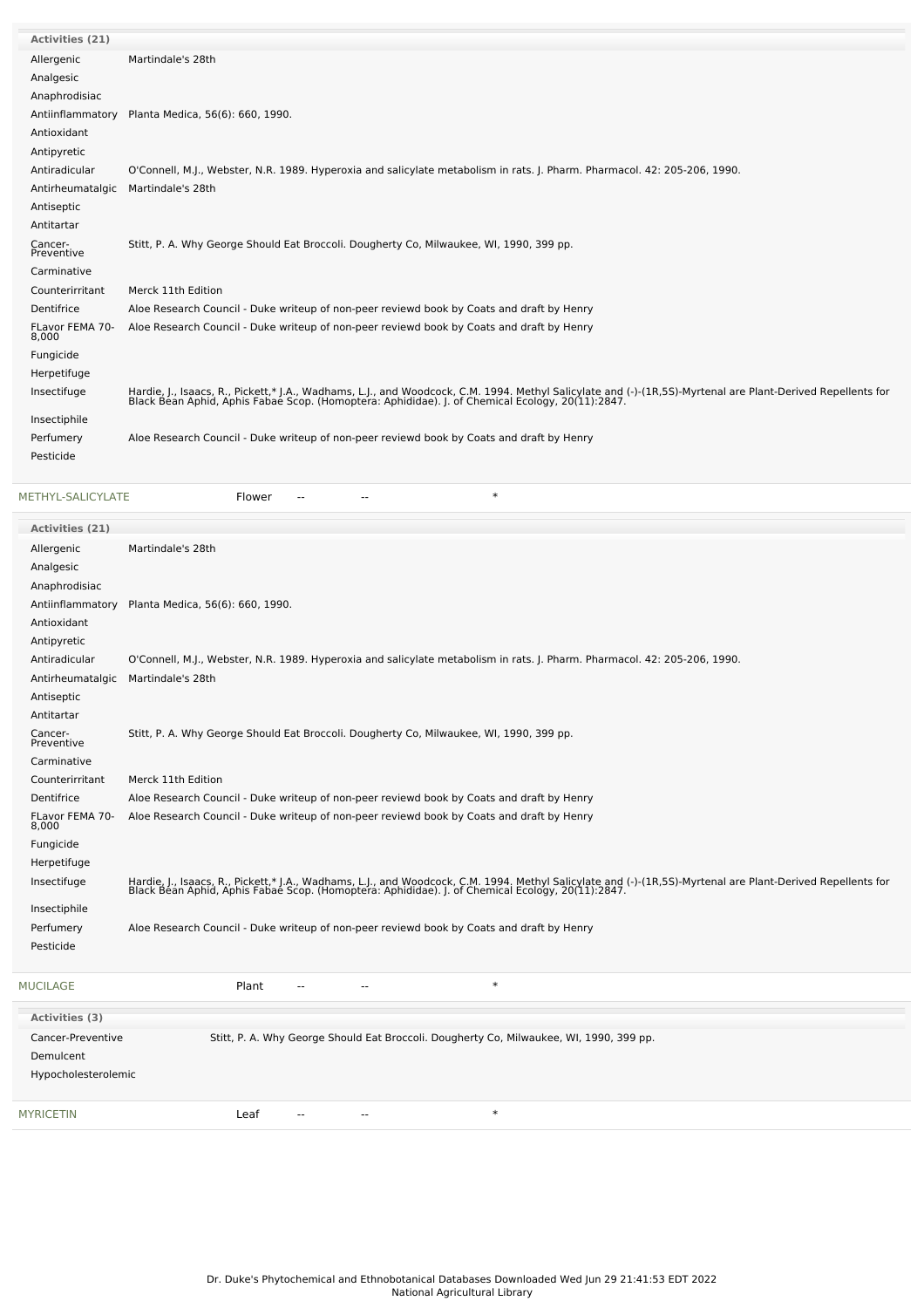| <b>Activities (34)</b>                           |                                                                                                                                                                                                                                               |
|--------------------------------------------------|-----------------------------------------------------------------------------------------------------------------------------------------------------------------------------------------------------------------------------------------------|
| Allelochemic IC82=1 mM                           | Lydon, J. & Duke, S., The potential of pesticides from plants, pp. 1-41 in Craker, L. & Simon, J., eds, Herbs, Spices & Medicinal Plants: Recent<br>Advances in Botany, Horticulture, & Pharmacology, v. 4, Oryx Press, Phoenix,              |
| AntiHIV                                          |                                                                                                                                                                                                                                               |
| Antiallergenic                                   |                                                                                                                                                                                                                                               |
| Antibacterial MIC=20-500<br>ug/ml                |                                                                                                                                                                                                                                               |
| Antifeedant IC52=<1,000<br>ppm diet              | Lydon, J. & Duke, S., The potential of pesticides from plants, pp. 1-41 in Craker, L. & Simon, J., eds, Herbs, Spices & Medicinal Plants: Recent<br>Advances in Botany, Horticulture, & Pharmacology, v. 4, Oryx Press, Phoenix,              |
| Antigastric                                      |                                                                                                                                                                                                                                               |
| Antigingivitic MIC=20<br>ug/ml                   |                                                                                                                                                                                                                                               |
| Antigonadotrophic                                | Jeffery B. Harborne and H. Baxter, eds. 1983. Phytochemical Dictionary. A Handbook of Bioactive Compounds from Plants. Taylor & Frost,<br>London. 791 pp.                                                                                     |
| Antihistaminic                                   |                                                                                                                                                                                                                                               |
| Antiinflammatory                                 | Oriental Materia Medica (three volumes by Dr. Hsu and collaborators)                                                                                                                                                                          |
| Antimutagenic ID50=2-5<br>nМ                     | Phenolic Compounds in Food and Their Effects on Health. Antioxidants & Cancer Prevention. Huang, M.T., Ho, C.T. and Lee, C.Y. eds. 1992. ACS<br>Symposium Series 507.ACS, Washington 402 pp.                                                  |
| Antioxidant IC99=200<br>ppm                      | Phenolic Compounds in Food and Their Effects on Health. Antioxidants & Cancer Prevention. Huang, M.T., Ho, C.T. and Lee, C.Y. eds. 1992. ACS<br>Symposium Series 507.ACS, Washington 402 pp.                                                  |
| Antioxidant 1.4 uM                               |                                                                                                                                                                                                                                               |
| Antioxidant IC50=3.9<br>ug/ml                    |                                                                                                                                                                                                                                               |
| Antiperiodontic MIC=20<br>ug/ml                  |                                                                                                                                                                                                                                               |
| Antiplaque MIC=20 ug/ml                          |                                                                                                                                                                                                                                               |
| Antiseptic MIC=20 ug/ml                          |                                                                                                                                                                                                                                               |
| Antiviral                                        |                                                                                                                                                                                                                                               |
| Apoptotic 60 uM                                  |                                                                                                                                                                                                                                               |
| COMP-Inhibitor                                   | Dullo, A. G., et al. 1999. Efficacy of a green tea extract rich in catechin polyphenols and caffeine in increasing 24-h energy expenditure and fat<br>oxidation in humans. Am. J. Clinical Nutrition, 70: 1040-1045.                          |
| Cancer-Preventive                                | Stitt, P. A. Why George Should Eat Broccoli. Dougherty Co, Milwaukee, WI, 1990, 399 pp.                                                                                                                                                       |
| Candidicide MIC=150<br>ug/ml                     | Planta Medica, 57: A43, 1991.                                                                                                                                                                                                                 |
| Diuretic                                         | Oriental Materia Medica (three volumes by Dr. Hsu and collaborators)                                                                                                                                                                          |
| Hypoglycemic                                     | Economic & Medicinal Plant Research, 6: 170.                                                                                                                                                                                                  |
| Larvistat IC50=2.6-3.5<br>mM/kg diet             | Lydon, J. & Duke, S., The potential of pesticides from plants, pp. 1-41 in Craker, L. & Simon, J., eds, Herbs, Spices & Medicinal Plants: Recent<br>Advances in Botany, Horticulture, & Pharmacology, v. 4, Oryx Press, Phoenix, 1989, 267pp. |
| Lipoxygenase-Inhibitor                           | Jeffery B. Harborne and H. Baxter, eds. 1983. Phytochemical Dictionary. A Handbook of Bioactive Compounds from Plants. Taylor & Frost,<br>Londón. 791 pp.                                                                                     |
| Mutagenic                                        | Nigg, H.N. and Seigler, D.S., eds. 1992. Phytochemical Resources for Medicine and Agriculture. Plenum Press, New York. 445 pp.                                                                                                                |
| Oxidase-Inhibitor                                | Jeffery B. Harborne and H. Baxter, eds. 1983. Phytochemical Dictionary. A Handbook of Bioactive Compounds from Plants. Taylor & Frost,<br>Londón. 791 pp.                                                                                     |
| Pesticide                                        |                                                                                                                                                                                                                                               |
| Ouinone-Reductase-<br>Inducer 36 uM              | Uda, Y., Price, K. R., Williamson, G., Rhodes, M. J. C. 1997. Induction of the Anticarcinogenic Marker Enzyme, Quinone Reductase, in Murine<br>Hepatoma Cells In Vitro by Flavonoids. Cancer Lett., 120 (2): 213-216.                         |
| Topoisomerase-I-Inhibitor<br>$IC50 = 11.9$ ug/ml |                                                                                                                                                                                                                                               |
| Topoisomerase-II-<br>Inhibitor IC50=11.9 ug/ml   |                                                                                                                                                                                                                                               |
| Tyrosine-Kinase-Inhibitor                        | Economic & Medicinal Plant Research, 6: 170.                                                                                                                                                                                                  |
| Vasodilator                                      |                                                                                                                                                                                                                                               |
| MYRICETIN                                        | 20.0<br>$\ast$<br>Fruit<br>1.8<br>--                                                                                                                                                                                                          |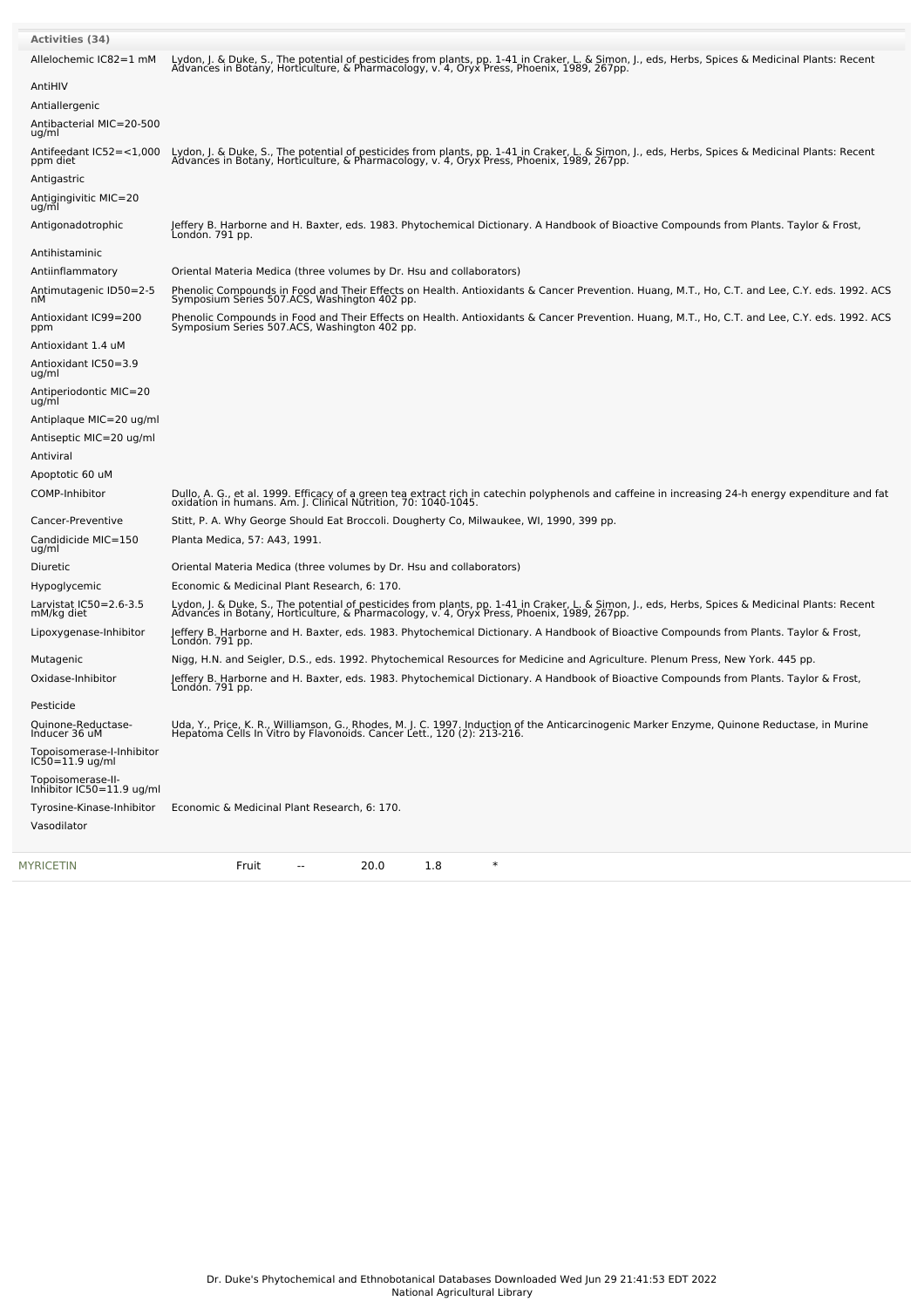| <b>Activities (34)</b>                                         |                                                                                                                      |                |        |        |                                                                                                                                                                                                                                                                                             |
|----------------------------------------------------------------|----------------------------------------------------------------------------------------------------------------------|----------------|--------|--------|---------------------------------------------------------------------------------------------------------------------------------------------------------------------------------------------------------------------------------------------------------------------------------------------|
| Allelochemic IC82=1 mM                                         |                                                                                                                      |                |        |        | Lydon, J. & Duke, S., The potential of pesticides from plants, pp. 1-41 in Craker, L. & Simon, J., eds, Herbs, Spices & Medicinal Plants: Recent<br>Advances in Botany, Horticulture, & Pharmacology, v. 4, Oryx Press, Phoenix,                                                            |
| AntiHIV<br>Antiallergenic<br>Antibacterial MIC=20-500<br>ug/ml |                                                                                                                      |                |        |        |                                                                                                                                                                                                                                                                                             |
| Antifeedant IC52=<1,000<br>ppm diet<br>Antigastric             |                                                                                                                      |                |        |        | Lydon, J. & Duke, S., The potential of pesticides from plants, pp. 1-41 in Craker, L. & Simon, J., eds, Herbs, Spices & Medicinal Plants: Recent<br>Advances in Botany, Horticulture, & Pharmacology, v. 4, Oryx Press, Phoenix,                                                            |
| Antigingivitic MIC=20<br>ug/ml                                 |                                                                                                                      |                |        |        |                                                                                                                                                                                                                                                                                             |
| Antigonadotrophic                                              | London. 791 pp.                                                                                                      |                |        |        | Jeffery B. Harborne and H. Baxter, eds. 1983. Phytochemical Dictionary. A Handbook of Bioactive Compounds from Plants. Taylor & Frost,                                                                                                                                                      |
| Antihistaminic<br>Antiinflammatory<br>Antimutagenic ID50=2-5   | Oriental Materia Medica (three volumes by Dr. Hsu and collaborators)                                                 |                |        |        | Phenolic Compounds in Food and Their Effects on Health. Antioxidants & Cancer Prevention. Huang, M.T., Ho, C.T. and Lee, C.Y. eds. 1992. ACS<br>Symposium Series 507.ACS, Washington 402 pp.                                                                                                |
| nМ<br>Antioxidant IC99=200<br>ppm                              |                                                                                                                      |                |        |        | Phenolic Compounds in Food and Their Effects on Health. Antioxidants & Cancer Prevention. Huang, M.T., Ho, C.T. and Lee, C.Y. eds. 1992. ACS<br>Symposium Series 507.ACS, Washington 402 pp.                                                                                                |
| Antioxidant 1.4 uM<br>Antioxidant IC50=3.9<br>ug/ml            |                                                                                                                      |                |        |        |                                                                                                                                                                                                                                                                                             |
| Antiperiodontic MIC=20<br>ug/ml                                |                                                                                                                      |                |        |        |                                                                                                                                                                                                                                                                                             |
| Antiplaque MIC=20 ug/ml<br>Antiseptic MIC=20 ug/ml             |                                                                                                                      |                |        |        |                                                                                                                                                                                                                                                                                             |
| Antiviral                                                      |                                                                                                                      |                |        |        |                                                                                                                                                                                                                                                                                             |
| Apoptotic 60 uM<br>COMP-Inhibitor                              | oxidation in humans. Am. J. Clinical Nutrition, 70: 1040-1045.                                                       |                |        |        | Dullo, A. G., et al. 1999. Efficacy of a green tea extract rich in catechin polyphenols and caffeine in increasing 24-h energy expenditure and fat                                                                                                                                          |
| Cancer-Preventive                                              |                                                                                                                      |                |        |        | Stitt, P. A. Why George Should Eat Broccoli. Dougherty Co, Milwaukee, WI, 1990, 399 pp.                                                                                                                                                                                                     |
| Candidicide MIC=150<br>ug/ml                                   | Planta Medica, 57: A43, 1991.                                                                                        |                |        |        |                                                                                                                                                                                                                                                                                             |
| Diuretic<br>Hypoglycemic                                       | Oriental Materia Medica (three volumes by Dr. Hsu and collaborators)<br>Economic & Medicinal Plant Research, 6: 170. |                |        |        |                                                                                                                                                                                                                                                                                             |
| Larvistat IC50=2.6-3.5<br>mM/kg diet                           |                                                                                                                      |                |        |        | Lydon, J. & Duke, S., The potential of pesticides from plants, pp. 1-41 in Craker, L. & Simon, J., eds, Herbs, Spices & Medicinal Plants: Recent<br>Advances in Botany, Horticulture, & Pharmacology, v. 4, Oryx Press, Phoenix,                                                            |
| Lipoxygenase-Inhibitor                                         | London. 791 pp.                                                                                                      |                |        |        | Jeffery B. Harborne and H. Baxter, eds. 1983. Phytochemical Dictionary. A Handbook of Bioactive Compounds from Plants. Taylor & Frost,                                                                                                                                                      |
| Mutagenic<br>Oxidase-Inhibitor                                 |                                                                                                                      |                |        |        | Nigg, H.N. and Seigler, D.S., eds. 1992. Phytochemical Resources for Medicine and Agriculture. Plenum Press, New York. 445 pp.<br>Jeffery B. Harborne and H. Baxter, eds. 1983. Phytochemical Dictionary. A Handbook of Bioactive Compounds from Plants. Taylor & Frost,<br>London. 791 pp. |
| Pesticide                                                      |                                                                                                                      |                |        |        |                                                                                                                                                                                                                                                                                             |
| Quinone-Reductase-<br>Inducer 36 uM                            | Hepatoma Cells In Vitro by Flavonoids. Cancer Lett., 120 (2): 213-216.                                               |                |        |        | Uda, Y., Price, K. R., Williamson, G., Rhodes, M. J. C. 1997. Induction of the Anticarcinogenic Marker Enzyme, Quinone Reductase, in Murine                                                                                                                                                 |
| Topoisomerase-I-Inhibitor<br>IC50=11.9 ug/ml                   |                                                                                                                      |                |        |        |                                                                                                                                                                                                                                                                                             |
| Topoisomerase-II-<br>Inhibitor IC50=11.9 ug/ml                 |                                                                                                                      |                |        |        |                                                                                                                                                                                                                                                                                             |
| Tyrosine-Kinase-Inhibitor<br>Vasodilator                       | Economic & Medicinal Plant Research, 6: 170.                                                                         |                |        |        |                                                                                                                                                                                                                                                                                             |
| NAPHTHALENE                                                    | Flower                                                                                                               | $\overline{a}$ |        |        | $\ast$                                                                                                                                                                                                                                                                                      |
| Activities (1)                                                 |                                                                                                                      |                |        |        |                                                                                                                                                                                                                                                                                             |
| Cataractagenic                                                 |                                                                                                                      |                |        |        | Aloe Research Council - Duke writeup of non-peer reviewd book by Coats and draft by Henry                                                                                                                                                                                                   |
| NAPHTHALENE                                                    | Stem                                                                                                                 |                |        |        | Leung, A. Y. and Foster, S. 1995. Encyclopedia of Common Natural<br>Ingredients 2nd Ed. John Wiley & Sons, New York. 649 pp.                                                                                                                                                                |
| Activities (1)                                                 |                                                                                                                      |                |        |        |                                                                                                                                                                                                                                                                                             |
| Cataractagenic                                                 |                                                                                                                      |                |        |        | Aloe Research Council - Duke writeup of non-peer reviewd book by Coats and draft by Henry                                                                                                                                                                                                   |
| NAPHTHALENE                                                    | Leaf                                                                                                                 |                |        |        | Leung, A. Y. and Foster, S. 1995. Encyclopedia of Common Natural<br>Ingredients 2nd Ed. John Wiley & Sons, New York. 649 pp.                                                                                                                                                                |
| Activities (1)                                                 |                                                                                                                      |                |        |        |                                                                                                                                                                                                                                                                                             |
| Cataractagenic                                                 |                                                                                                                      |                |        |        | Aloe Research Council - Duke writeup of non-peer reviewd book by Coats and draft by Henry                                                                                                                                                                                                   |
| NAPHTHALENE                                                    | Essential --<br>Oil                                                                                                  |                | 1000.0 | $-1.0$ | $\ast$                                                                                                                                                                                                                                                                                      |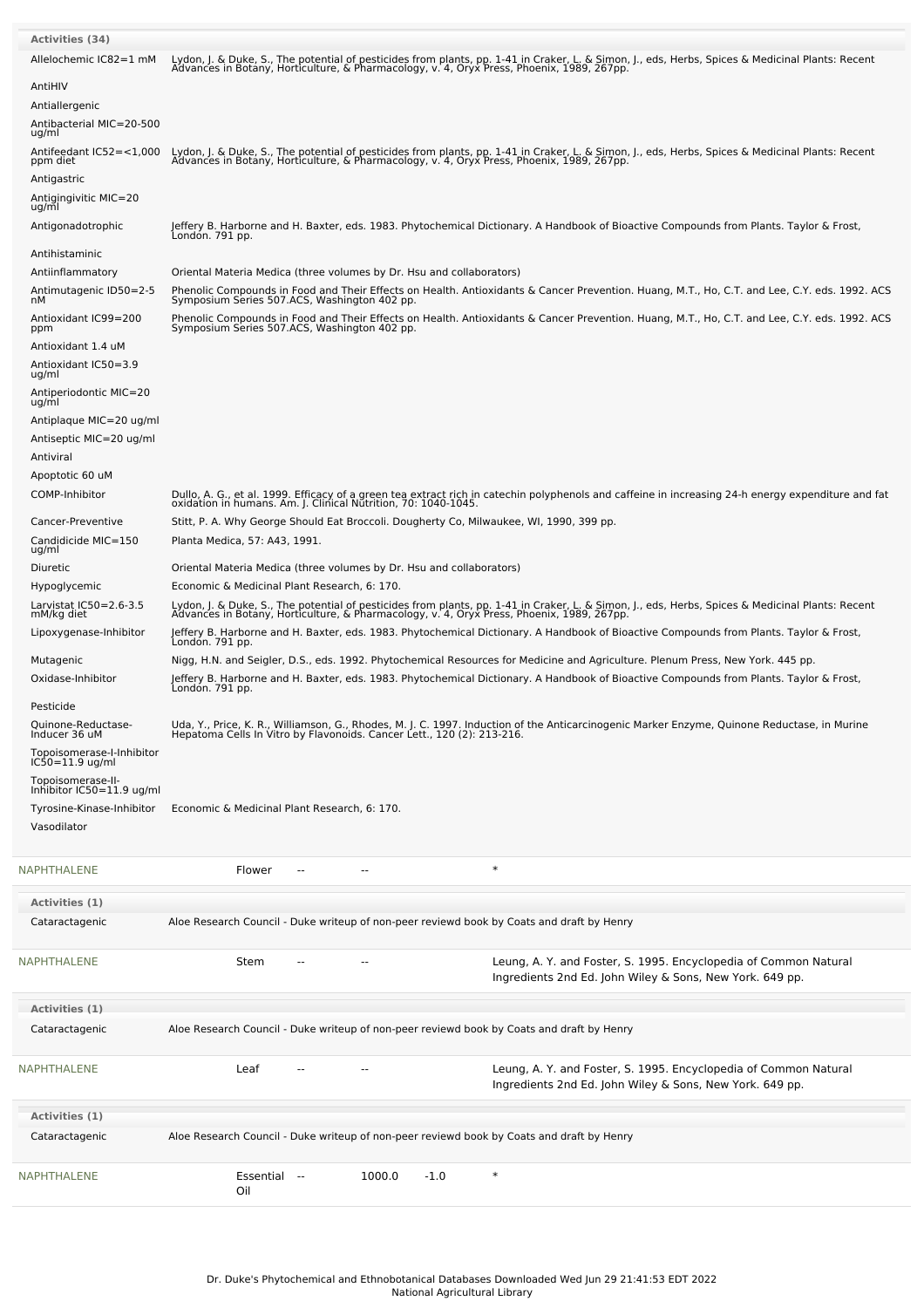| Activities (1)                                                                                                                                                                                                                                                                                                                                                                                                                                                                                            |       |        |                |                          |                                                               |        |                                                                                                                                                                                                                                                                                                                                                                                                                                                                                                                                                                                                                                                                                                                                                                                                                                                    |  |
|-----------------------------------------------------------------------------------------------------------------------------------------------------------------------------------------------------------------------------------------------------------------------------------------------------------------------------------------------------------------------------------------------------------------------------------------------------------------------------------------------------------|-------|--------|----------------|--------------------------|---------------------------------------------------------------|--------|----------------------------------------------------------------------------------------------------------------------------------------------------------------------------------------------------------------------------------------------------------------------------------------------------------------------------------------------------------------------------------------------------------------------------------------------------------------------------------------------------------------------------------------------------------------------------------------------------------------------------------------------------------------------------------------------------------------------------------------------------------------------------------------------------------------------------------------------------|--|
| Cataractagenic                                                                                                                                                                                                                                                                                                                                                                                                                                                                                            |       |        |                |                          |                                                               |        | Aloe Research Council - Duke writeup of non-peer reviewd book by Coats and draft by Henry                                                                                                                                                                                                                                                                                                                                                                                                                                                                                                                                                                                                                                                                                                                                                          |  |
| <b>NAPHTHALENE</b>                                                                                                                                                                                                                                                                                                                                                                                                                                                                                        |       | Fruit  |                |                          |                                                               | $\ast$ |                                                                                                                                                                                                                                                                                                                                                                                                                                                                                                                                                                                                                                                                                                                                                                                                                                                    |  |
| Activities (1)                                                                                                                                                                                                                                                                                                                                                                                                                                                                                            |       |        |                |                          |                                                               |        |                                                                                                                                                                                                                                                                                                                                                                                                                                                                                                                                                                                                                                                                                                                                                                                                                                                    |  |
| Cataractagenic                                                                                                                                                                                                                                                                                                                                                                                                                                                                                            |       |        |                |                          |                                                               |        | Aloe Research Council - Duke writeup of non-peer reviewd book by Coats and draft by Henry                                                                                                                                                                                                                                                                                                                                                                                                                                                                                                                                                                                                                                                                                                                                                          |  |
| <b>NICKEL</b>                                                                                                                                                                                                                                                                                                                                                                                                                                                                                             |       | Flower |                | 2.4                      | $-1.0$                                                        | $\ast$ |                                                                                                                                                                                                                                                                                                                                                                                                                                                                                                                                                                                                                                                                                                                                                                                                                                                    |  |
| Activities (3)                                                                                                                                                                                                                                                                                                                                                                                                                                                                                            |       |        |                |                          |                                                               |        |                                                                                                                                                                                                                                                                                                                                                                                                                                                                                                                                                                                                                                                                                                                                                                                                                                                    |  |
| Antiadrenalinic                                                                                                                                                                                                                                                                                                                                                                                                                                                                                           |       |        |                |                          |                                                               |        | Davies, S., and Stewart, A. 1990. Nutritional Medicine. Avon Books, New York. 509pp.                                                                                                                                                                                                                                                                                                                                                                                                                                                                                                                                                                                                                                                                                                                                                               |  |
| Anticirrhotic?<br>Insulin-Sparing                                                                                                                                                                                                                                                                                                                                                                                                                                                                         |       |        |                |                          |                                                               |        | Davies, S., and Stewart, A. 1990. Nutritional Medicine. Avon Books, New York. 509pp.<br>Davies, S., and Stewart, A. 1990. Nutritional Medicine. Avon Books, New York. 509pp.                                                                                                                                                                                                                                                                                                                                                                                                                                                                                                                                                                                                                                                                       |  |
|                                                                                                                                                                                                                                                                                                                                                                                                                                                                                                           |       |        |                |                          |                                                               |        |                                                                                                                                                                                                                                                                                                                                                                                                                                                                                                                                                                                                                                                                                                                                                                                                                                                    |  |
| <b>NICKEL</b>                                                                                                                                                                                                                                                                                                                                                                                                                                                                                             |       | Fruit  | --             | 2.4                      | $-0.05$                                                       | $\ast$ |                                                                                                                                                                                                                                                                                                                                                                                                                                                                                                                                                                                                                                                                                                                                                                                                                                                    |  |
| Activities (3)                                                                                                                                                                                                                                                                                                                                                                                                                                                                                            |       |        |                |                          |                                                               |        |                                                                                                                                                                                                                                                                                                                                                                                                                                                                                                                                                                                                                                                                                                                                                                                                                                                    |  |
| Antiadrenalinic                                                                                                                                                                                                                                                                                                                                                                                                                                                                                           |       |        |                |                          |                                                               |        | Davies, S., and Stewart, A. 1990. Nutritional Medicine. Avon Books, New York. 509pp.                                                                                                                                                                                                                                                                                                                                                                                                                                                                                                                                                                                                                                                                                                                                                               |  |
| Anticirrhotic?<br>Insulin-Sparing                                                                                                                                                                                                                                                                                                                                                                                                                                                                         |       |        |                |                          |                                                               |        | Davies, S., and Stewart, A. 1990. Nutritional Medicine. Avon Books, New York. 509pp.<br>Davies, S., and Stewart, A. 1990. Nutritional Medicine. Avon Books, New York. 509pp.                                                                                                                                                                                                                                                                                                                                                                                                                                                                                                                                                                                                                                                                       |  |
|                                                                                                                                                                                                                                                                                                                                                                                                                                                                                                           |       |        |                |                          |                                                               |        |                                                                                                                                                                                                                                                                                                                                                                                                                                                                                                                                                                                                                                                                                                                                                                                                                                                    |  |
| NONAN-2-ONE                                                                                                                                                                                                                                                                                                                                                                                                                                                                                               |       | Fruit  | $-$            | $\overline{\phantom{a}}$ |                                                               | $\ast$ |                                                                                                                                                                                                                                                                                                                                                                                                                                                                                                                                                                                                                                                                                                                                                                                                                                                    |  |
| OCTAN-2-ONE                                                                                                                                                                                                                                                                                                                                                                                                                                                                                               |       | Fruit  | $\overline{a}$ | $\overline{\phantom{a}}$ |                                                               | $\ast$ |                                                                                                                                                                                                                                                                                                                                                                                                                                                                                                                                                                                                                                                                                                                                                                                                                                                    |  |
| OLEANOLIC-ACID                                                                                                                                                                                                                                                                                                                                                                                                                                                                                            |       | Flower | --             | 20000.0                  | 1.41                                                          | $\ast$ |                                                                                                                                                                                                                                                                                                                                                                                                                                                                                                                                                                                                                                                                                                                                                                                                                                                    |  |
| Activities (64)<br>Abortifacient<br>AntiHIV IC50=21.8 ug/ml<br>AntiHIV EC50=1.7 ug/ml<br>AntiPGE2 IC50=24 uM<br>AntiTGF-beta IC50=19-24<br>uМ<br>Antiallergic<br>Antiarrhythmic 40 mg/kg<br>Antiatherosclerotic<br>Antibacterial MIC=625-<br>1,250 ug/ml<br>Anticarcinomic<br>Anticariogenic<br>Anticomplement IC40-50<br>0.01 mM/l gpg<br>Anticomplement IC80-90<br>0.05 mM/l gpg<br>Antiedemic IC36=40<br>mg/kg ipr rat<br>Antifertility<br>Antigingivitic MIC=625-<br>$1,250$ ug/ml<br>Antihepatotoxic |       |        |                |                          | (E-O), 970 pp., 1994 (P-Z), 1196 pp. Springer-Verlag, Berlin. |        | Kashiwada, Y., et. al. 1998. Anti-AIDS Agents. 30. Anti-HIV Activity of Oleanolic Acid, Pomolic Acid, and Structurally Related Triterpenoids. J.<br>Nat. Prod., 61 (9): 1090-1095.<br>Chiang, L. C., Chiang, W., Chang, M. Y., Ng, L. T., Lin, C. C. 2003. Antileukemic activity of selected natural products in Taiwan. Am J Chin Med, 31(1):37-46.<br>Leung, A. Y. and Foster, S. 1995. Encyclopedia of Common Natural Ingredients 2nd Ed. John Wiley & Sons, New York. 649 pp.<br>Hansel, R., Keller, K., Rimpler, H., and Schneider, G. eds. 1992. Hager's Handbuch der Pharmazeutischen Praxis, Drogen (A-D), 1209 pp., 1993<br>(E-O), 970 pp., 1994 (P-Z), 1196 pp. Springer-Verlag, Berlin.<br>Hansel, R., Keller, K., Rimpler, H., and Schneider, G. eds. 1992. Hager's Handbuch der Pharmazeutischen Praxis, Drogen (A-D), 1209 pp., 1993 |  |
| Antihyperlipidemic<br>Antiinflammatory 40<br>mg/kg ipr<br>Antiischemic 40 mg/kg<br>Antileukemic<br>Antileukotriene IC50=17<br>uМ<br>Antimalarial IC50=70-89<br>ug/ml<br>Antinephritic IC50=19-24<br>uМ<br>Antioxidant<br>Antioxidant IC46=10 uM<br>Antiperiodontic MIC=625-<br>1,250 ug/ml<br>Antiperoxidant IC30=200<br>ug/ml<br>Antiplaque MIC=625-1,250<br>ug/ml                                                                                                                                       | 1992. |        |                |                          | tomentosa. Journal of Natural Products, 54(2): 453-459, 1991. |        | Aquino, R., De Feo, V., De Simone, F., Pizza, C.*, and Cirino, G. Plant Metabolites. New Compounds And Anti-Inflammatory Activity Of Uncaria<br>Chiang, L. C., Chiang, W., Chang, M. Y., Ng, L. T., Lin, C. C. 2003. Antileukemic activity of selected natural products in Taiwan. Am J Chin Med,<br>31(1):37-46.<br>Balanehru, S. and Nagarajan, B. 1992. Intervention of Adriamycin Induced Free Radical Damage. Biochemistry International 28(4): 735-744,                                                                                                                                                                                                                                                                                                                                                                                      |  |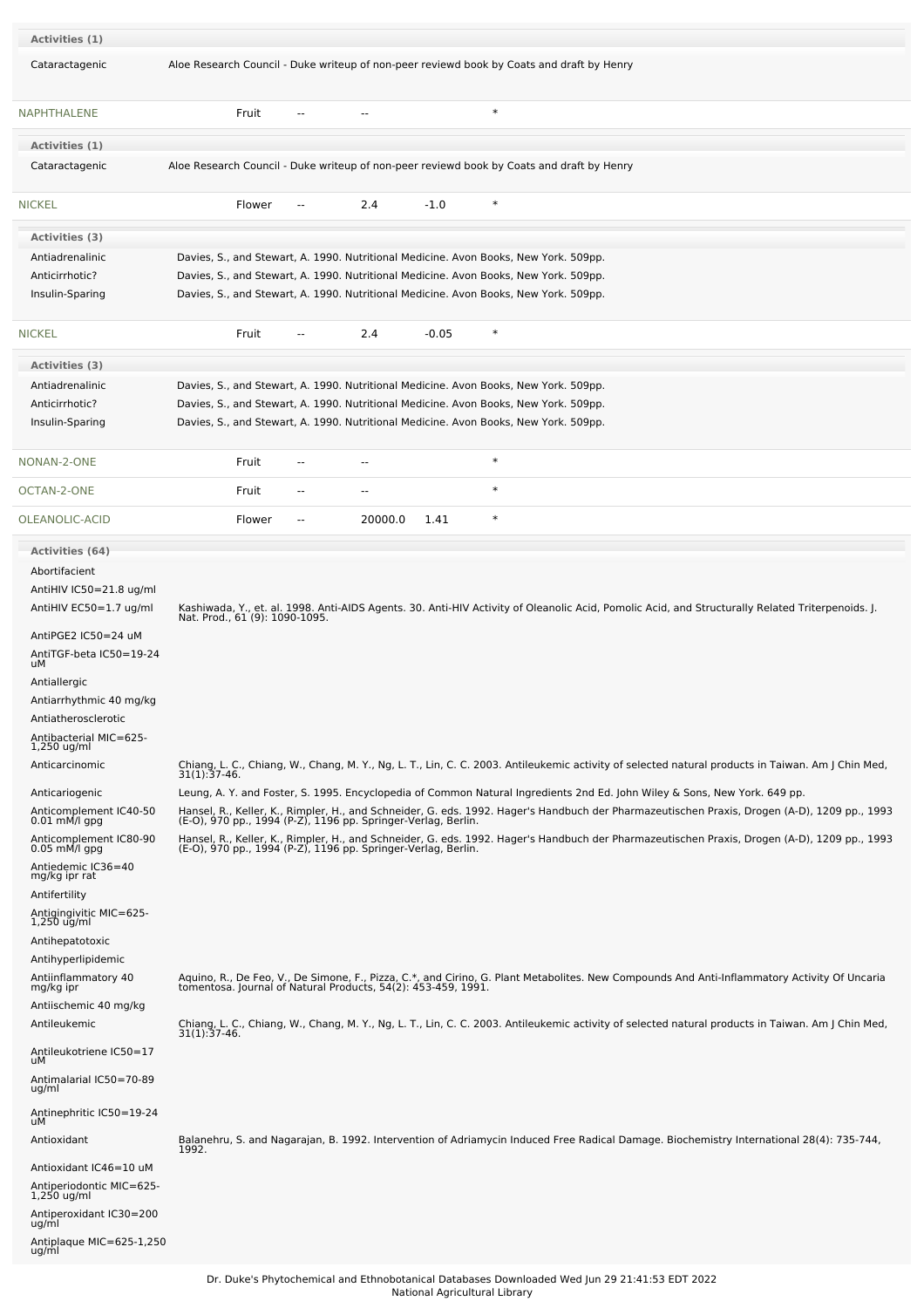| Antiplasmodial IC50=70-<br>89 ug/ml<br>Antisarcomic<br>Antiseptic MIC=625-1,250 |                                                                                                                                                                                                                          |
|---------------------------------------------------------------------------------|--------------------------------------------------------------------------------------------------------------------------------------------------------------------------------------------------------------------------|
| ug/ml<br>Antitumor                                                              |                                                                                                                                                                                                                          |
| Antitumor (Breast)                                                              | Chiang, L. C., Chiang, W., Chang, M. Y., Ng, L. T., Lin, C. C. 2003. Antileukemic activity of selected natural products in Taiwan. Am J Chin Med,<br>$31(1):37-46.$                                                      |
| Antitumor (Colon)                                                               | Chiang, L. C., Chiang, W., Chang, M. Y., Ng, L. T., Lin, C. C. 2003. Antileukemic activity of selected natural products in Taiwan. Am J Chin Med,<br>31(1):37-46.                                                        |
| Antitumor (Kidney)                                                              | Chiang, L. C., Chiang, W., Chang, M. Y., Ng, L. T., Lin, C. C. 2003. Antileukemic activity of selected natural products in Taiwan. Am J Chin Med,<br>31(1):37-46.                                                        |
| Antitumor (Lung)                                                                | Chiang, L. C., Chiang, W., Chang, M. Y., Ng, L. T., Lin, C. C. 2003. Antileukemic activity of selected natural products in Taiwan. Am J Chin Med,<br>31(1):37-46.                                                        |
| Antitumor (Pancreas)                                                            | Chiang, L. C., Chiang, W., Chang, M. Y., Ng, L. T., Lin, C. C. 2003. Antileukemic activity of selected natural products in Taiwan. Am J Chin Med,<br>31(1):37-46.                                                        |
| Antiulcer > carbenoxolone                                                       |                                                                                                                                                                                                                          |
| Antiviral EC50=1.7 ug/ml                                                        | Kashiwada, Y., et. al. 1998. Anti-AIDS Agents. 30. Anti-HIV Activity of Oleanolic Acid, Pomolic Acid, and Structurally Related Triterpenoids. J.<br>Nat. Prod., 61 (9): 1090-1095.                                       |
| Antiviral IC50=21.8 ug/ml                                                       | Kashiwada, Y., et. al. 1998. Anti-AIDS Agents. 30. Anti-HIV Activity of Oleanolic Acid, Pomolic Acid, and Structurally Related Triterpenoids. J.<br>Nat. Prod., 61 (9): 1090-1095.                                       |
| Aromatase-Inhibitor<br>Beta-Blocker                                             |                                                                                                                                                                                                                          |
| Beta-Glucuronidase-<br>Inhibitor $\sim$ 100 mg/kg                               |                                                                                                                                                                                                                          |
| COX-2-Inhibitor IC50=295<br>uM/                                                 |                                                                                                                                                                                                                          |
| COX-2-Inhibitor                                                                 | Ringbom, T., Seguar, L., Noreen, Y., Perera, P., Bohlin, L. 1998. Ursolic Acid from Plantago major, a Selective Inhibitor of Cyclooxygenase-2<br>Catalyzed Prostaglandin Biosynthesis. J. Nat. Prod., 61(10): 1212-1215. |
| Cancer-Preventive                                                               | Stitt, P. A. Why George Should Eat Broccoli. Dougherty Co, Milwaukee, WI, 1990, 399 pp.                                                                                                                                  |
| Cardioprotective 40 mg/kg<br>Cardiotonic                                        |                                                                                                                                                                                                                          |
| Cyclooxygenase-Inhibitor                                                        |                                                                                                                                                                                                                          |
| Diuretic<br>Elastase-Inhibitor<br>IC50=~15 uM                                   | Leung, A. Y. and Foster, S. 1995. Encyclopedia of Common Natural Ingredients 2nd Ed. John Wiley & Sons, New York. 649 pp.                                                                                                |
| Hepatoprotective                                                                | Advance in Chinese Medicinal Materials Research. 1985. Eds. H. M. Chang, H. W. Yeung, W. -W. Tso and A. Koo. World Scientific Publishing                                                                                 |
| Hypolipemic                                                                     | Co., Philadelphia Pa., page 211.                                                                                                                                                                                         |
| Hypotensive                                                                     |                                                                                                                                                                                                                          |
| Immunomodulator<br>Leucocytogenic                                               |                                                                                                                                                                                                                          |
| NF-kB-Inhibitor                                                                 |                                                                                                                                                                                                                          |
| Phagocytotic<br>Piscicide                                                       | ANON. 1948-1976. The Wealth of India raw materials. Publications and Information Directorate, CSIR, New Delhi. 11 volumes.                                                                                               |
| Prostaglandin-Synthesis-<br>Inhibitor igs mus                                   |                                                                                                                                                                                                                          |
| Sedative                                                                        |                                                                                                                                                                                                                          |
| Uterotonic<br>Vasopressor                                                       |                                                                                                                                                                                                                          |
|                                                                                 |                                                                                                                                                                                                                          |
| OLEANOLIC-ACID                                                                  | $\ast$<br>Fruit<br>35.0<br>20000.0<br>$-1.0$                                                                                                                                                                             |
| Activities (64)                                                                 |                                                                                                                                                                                                                          |
| Abortifacient                                                                   |                                                                                                                                                                                                                          |
| AntiHIV IC50=21.8 ug/ml<br>AntiHIV EC50=1.7 ug/ml                               | Kashiwada, Y., et. al. 1998. Anti-AIDS Agents. 30. Anti-HIV Activity of Oleanolic Acid, Pomolic Acid, and Structurally Related Triterpenoids. J.<br>Nat. Prod., 61 (9): 1090-1095.                                       |
| AntiPGE2 IC50=24 uM                                                             |                                                                                                                                                                                                                          |
| AntiTGF-beta IC50=19-24<br>uМ                                                   |                                                                                                                                                                                                                          |
| Antiallergic                                                                    |                                                                                                                                                                                                                          |
| Antiarrhythmic 40 mg/kg<br>Antiatherosclerotic                                  |                                                                                                                                                                                                                          |
| Antibacterial MIC=625-<br>1,250 ug/ml                                           |                                                                                                                                                                                                                          |
| Anticarcinomic                                                                  | Chiang, L. C., Chiang, W., Chang, M. Y., Ng, L. T., Lin, C. C. 2003. Antileukemic activity of selected natural products in Taiwan. Am J Chin Med,<br>$31(1):37-46.$                                                      |
| Anticariogenic                                                                  | Leung, A. Y. and Foster, S. 1995. Encyclopedia of Common Natural Ingredients 2nd Ed. John Wiley & Sons, New York. 649 pp.                                                                                                |
| Anticomplement IC40-50<br>$0.01$ mM/l gpg                                       | Hansel, R., Keller, K., Rimpler, H., and Schneider, G. eds. 1992. Hager's Handbuch der Pharmazeutischen Praxis, Drogen (A-D), 1209 pp., 1993<br>(E-O), 970 pp., 1994 (P-Z), 1196 pp. Springer-Verlag, Berlin.            |
| Anticomplement IC80-90<br>$0.05$ mM/l gpg                                       | Hansel, R., Keller, K., Rimpler, H., and Schneider, G. eds. 1992. Hager's Handbuch der Pharmazeutischen Praxis, Drogen (A-D), 1209 pp., 1993<br>(E-O), 970 pp., 1994 (P-Z), 1196 pp. Springer-Verlag, Berlin.            |
| Antiedemic IC36=40<br>mg/kg ipr rat                                             |                                                                                                                                                                                                                          |
| Antifertility<br>Antigingivitic MIC=625-                                        |                                                                                                                                                                                                                          |
| 1,250 ug/ml                                                                     |                                                                                                                                                                                                                          |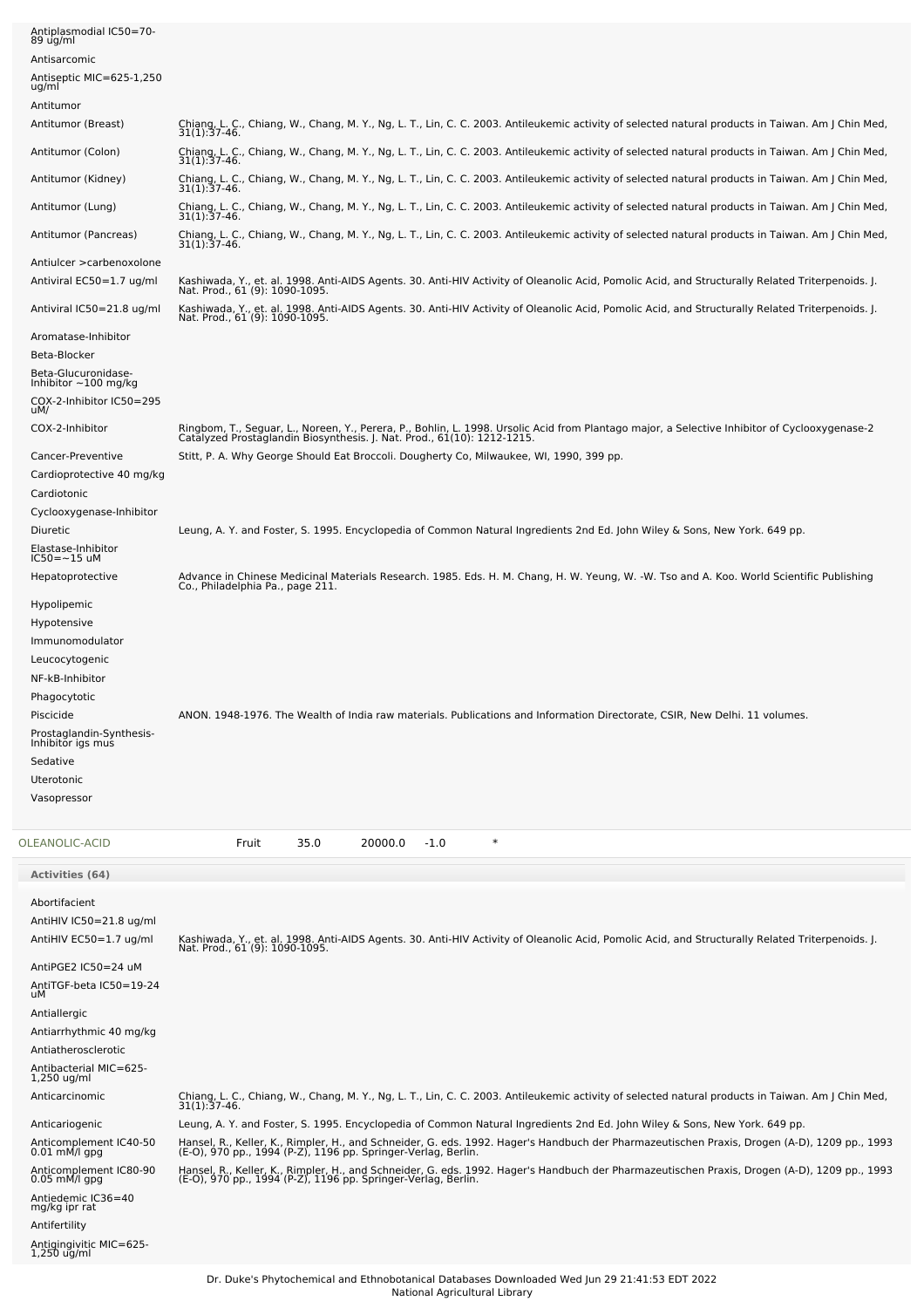|       | <b>Activities (64)</b><br>Abortifacient               |                                                                                                                                                                                                                          |
|-------|-------------------------------------------------------|--------------------------------------------------------------------------------------------------------------------------------------------------------------------------------------------------------------------------|
|       | OLEANOLIC-ACID                                        | $\ast$<br>7.0<br>$-1.0$<br>Seed<br>$\overline{\phantom{a}}$                                                                                                                                                              |
|       |                                                       |                                                                                                                                                                                                                          |
|       | Uterotonic<br>Vasopressor                             |                                                                                                                                                                                                                          |
|       | Sedative                                              |                                                                                                                                                                                                                          |
|       | Prostaglandin-Synthesis-<br>Inhibitor igs mus         |                                                                                                                                                                                                                          |
|       | Piscicide                                             | ANON. 1948-1976. The Wealth of India raw materials. Publications and Information Directorate, CSIR, New Delhi. 11 volumes.                                                                                               |
|       | NF-kB-Inhibitor<br>Phagocytotic                       |                                                                                                                                                                                                                          |
|       | Leucocytogenic                                        |                                                                                                                                                                                                                          |
|       | Hypotensive<br>Immunomodulator                        |                                                                                                                                                                                                                          |
|       | Hypolipemic                                           |                                                                                                                                                                                                                          |
|       | Hepatoprotective                                      | Advance in Chinese Medicinal Materials Research. 1985. Eds. H. M. Chang, H. W. Yeung, W. -W. Tso and A. Koo. World Scientific Publishing<br>Co., Philadelphia Pa., page 211.                                             |
|       | Elastase-Inhibitor<br>$IC50 = -15$ uM                 |                                                                                                                                                                                                                          |
|       | Diuretic                                              | Leung, A. Y. and Foster, S. 1995. Encyclopedia of Common Natural Ingredients 2nd Ed. John Wiley & Sons, New York. 649 pp.                                                                                                |
|       | Cyclooxygenase-Inhibitor                              |                                                                                                                                                                                                                          |
|       | Cardioprotective 40 mg/kg<br>Cardiotonic              |                                                                                                                                                                                                                          |
|       | Cancer-Preventive                                     | Stitt, P. A. Why George Should Eat Broccoli. Dougherty Co, Milwaukee, WI, 1990, 399 pp.                                                                                                                                  |
|       | COX-2-Inhibitor                                       | Ringbom, T., Seguar, L., Noreen, Y., Perera, P., Bohlin, L. 1998. Ursolic Acid from Plantago major, a Selective Inhibitor of Cyclooxygenase-2<br>Catalyzed Prostaglandin Biosynthesis. J. Nat. Prod., 61(10): 1212-1215. |
| uM/   | COX-2-Inhibitor IC50=295                              |                                                                                                                                                                                                                          |
|       | Beta-Glucuronidase-<br>Inhibitor $\sim$ 100 mg/kg     |                                                                                                                                                                                                                          |
|       | Beta-Blocker                                          |                                                                                                                                                                                                                          |
|       | Aromatase-Inhibitor                                   | Nat. Prod., 61 (9): 1090-1095.                                                                                                                                                                                           |
|       | Antiviral IC50=21.8 ug/ml                             | Nat. Prod., 61 (9): 1090-1095.<br>Kashiwada, Y., et. al. 1998. Anti-AIDS Agents. 30. Anti-HIV Activity of Oleanolic Acid, Pomolic Acid, and Structurally Related Triterpenoids. J.                                       |
|       | Antiulcer > carbenoxolone<br>Antiviral EC50=1.7 ug/ml | Kashiwada, Y., et. al. 1998. Anti-AIDS Agents. 30. Anti-HIV Activity of Oleanolic Acid, Pomolic Acid, and Structurally Related Triterpenoids. J.                                                                         |
|       | Antitumor (Pancreas)                                  | Chiang, L. C., Chiang, W., Chang, M. Y., Ng, L. T., Lin, C. C. 2003. Antileukemic activity of selected natural products in Taiwan. Am J Chin Med,<br>31(1):37-46.                                                        |
|       | Antitumor (Lung)                                      | Chiang, L. C., Chiang, W., Chang, M. Y., Ng, L. T., Lin, C. C. 2003. Antileukemic activity of selected natural products in Taiwan. Am J Chin Med,<br>31(1):37-46.                                                        |
|       | Antitumor (Kidney)                                    | Chiang, L. C., Chiang, W., Chang, M. Y., Ng, L. T., Lin, C. C. 2003. Antileukemic activity of selected natural products in Taiwan. Am J Chin Med,<br>31(1):37-46.                                                        |
|       | Antitumor (Colon)                                     | Chiang, L. C., Chiang, W., Chang, M. Y., Ng, L. T., Lin, C. C. 2003. Antileukemic activity of selected natural products in Taiwan. Am J Chin Med,<br>31(1):37-46.                                                        |
|       | Antitumor (Breast)                                    | Chiang, L. C., Chiang, W., Chang, M. Y., Ng, L. T., Lin, C. C. 2003. Antileukemic activity of selected natural products in Taiwan. Am J Chin Med,<br>$31(1):37-46.$                                                      |
|       | Antitumor                                             |                                                                                                                                                                                                                          |
| ug/ml | Antiseptic MIC=625-1,250                              |                                                                                                                                                                                                                          |
|       | 89 ug/ml<br>Antisarcomic                              |                                                                                                                                                                                                                          |
| ug/ml | Antiplasmodial IC50=70-                               |                                                                                                                                                                                                                          |
|       | Antiplaque MIC=625-1,250                              |                                                                                                                                                                                                                          |
| ug/ml | Antiperoxidant IC30=200                               |                                                                                                                                                                                                                          |
|       | Antiperiodontic MIC=625-<br>$1,250$ ug/ml             |                                                                                                                                                                                                                          |
|       | Antioxidant IC46=10 uM                                | 1992.                                                                                                                                                                                                                    |
| uМ    | Antioxidant                                           | Balanehru, S. and Nagarajan, B. 1992. Intervention of Adriamycin Induced Free Radical Damage. Biochemistry International 28(4): 735-744,                                                                                 |
| ug/ml | Antinephritic IC50=19-24                              |                                                                                                                                                                                                                          |
| uМ    | Antimalarial IC50=70-89                               |                                                                                                                                                                                                                          |
|       | Antileukotriene IC50=17                               | $31(1):37-46.$                                                                                                                                                                                                           |
|       | Antiischemic 40 mg/kg<br>Antileukemic                 | Chiang, L. C., Chiang, W., Chang, M. Y., Ng, L. T., Lin, C. C. 2003. Antileukemic activity of selected natural products in Taiwan. Am J Chin Med,                                                                        |
|       | mg/kg ipr                                             | Aquino, R., De Feo, V., De Simone, F., Pizza, C.*, and Cirino, G. Plant Metabolites. New Compounds And Anti-Inflammatory Activity Of Uncaria<br>tomentosa. Journal of Natural Products, 54(2): 453-459, 1991.            |
|       | Antihyperlipidemic<br>Antiinflammatory 40             |                                                                                                                                                                                                                          |
|       | Antihepatotoxic                                       |                                                                                                                                                                                                                          |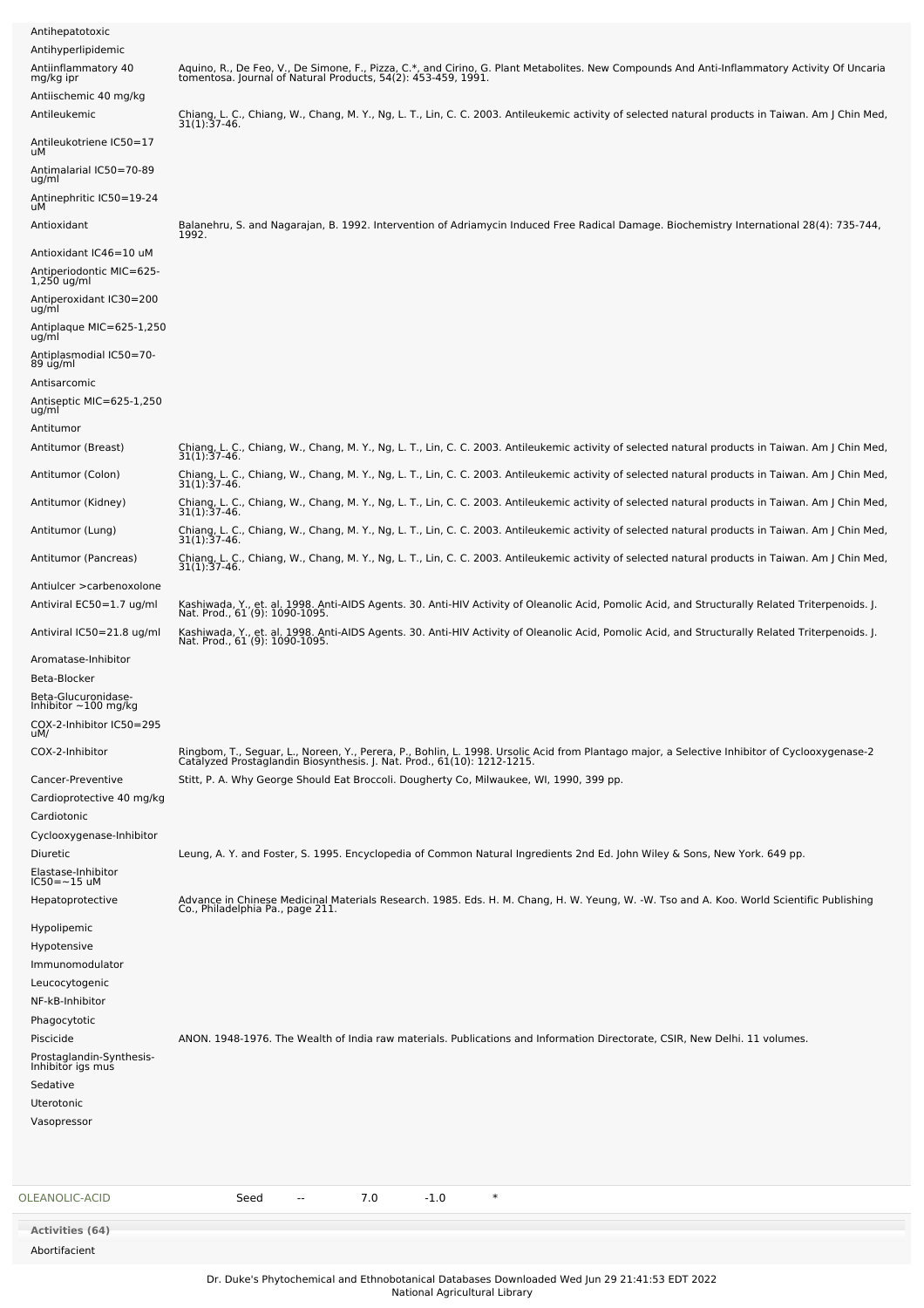| AntiHIV IC50=21.8 ug/ml<br>AntiHIV EC50=1.7 ug/ml                                                                                   | Kashiwada, Y., et. al. 1998. Anti-AIDS Agents. 30. Anti-HIV Activity of Oleanolic Acid, Pomolic Acid, and Structurally Related Triterpenoids. J.<br>Nat. Prod., 61 (9): 1090-1095.                                                                                                                                                         |
|-------------------------------------------------------------------------------------------------------------------------------------|--------------------------------------------------------------------------------------------------------------------------------------------------------------------------------------------------------------------------------------------------------------------------------------------------------------------------------------------|
| AntiPGE2 IC50=24 uM<br>AntiTGF-beta IC50=19-24<br>uМ                                                                                |                                                                                                                                                                                                                                                                                                                                            |
| Antiallergic<br>Antiarrhythmic 40 mg/kg<br>Antiatherosclerotic<br>-405-Antibacterial MIC=625<br>1,250 ug/ml                         |                                                                                                                                                                                                                                                                                                                                            |
| Anticarcinomic                                                                                                                      | Chiang, L. C., Chiang, W., Chang, M. Y., Ng, L. T., Lin, C. C. 2003. Antileukemic activity of selected natural products in Taiwan. Am J Chin Med,<br>31(1):37-46.                                                                                                                                                                          |
| Anticariogenic<br>Anticomplement IC40-50<br>0.01 mM/l gpg                                                                           | Leung, A. Y. and Foster, S. 1995. Encyclopedia of Common Natural Ingredients 2nd Ed. John Wiley & Sons, New York. 649 pp.<br>Hansel, R., Keller, K., Rimpler, H., and Schneider, G. eds. 1992. Hager's Handbuch der Pharmazeutischen Praxis, Drogen (A-D), 1209 pp., 1993<br>(E-O), 970 pp., 1994 (P-Z), 1196 pp. Springer-Verlag, Berlin. |
| Anticomplement IC80-90<br>0.05 mM/l gpg<br>Antiedemic IC36=40<br>mg/kg ipr rat<br>Antifertility                                     | Hansel, R., Keller, K., Rimpler, H., and Schneider, G. eds. 1992. Hager's Handbuch der Pharmazeutischen Praxis, Drogen (A-D), 1209 pp., 1993<br>(E-O), 970 pp., 1994 (P-Z), 1196 pp. Springer-Verlag, Berlin.                                                                                                                              |
| Antigingivitic MIC=625-<br>$1,250$ ug/ml<br>Antihepatotoxic<br>Antihyperlipidemic                                                   |                                                                                                                                                                                                                                                                                                                                            |
| Antiinflammatory 40<br>mg/kg ipr<br>Antiischemic 40 mg/kg                                                                           | Aquino, R., De Feo, V., De Simone, F., Pizza, C.*, and Cirino, G. Plant Metabolites. New Compounds And Anti-Inflammatory Activity Of Uncaria<br>tomentosa. Journal of Natural Products, 54(2): 453-459, 1991.                                                                                                                              |
| Antileukemic                                                                                                                        | Chiang, L. C., Chiang, W., Chang, M. Y., Ng, L. T., Lin, C. C. 2003. Antileukemic activity of selected natural products in Taiwan. Am J Chin Med,<br>31(1):37-46.                                                                                                                                                                          |
| Antileukotriene IC50=17<br>uМ                                                                                                       |                                                                                                                                                                                                                                                                                                                                            |
| Antimalarial IC50=70-89<br>ug/ml<br>Antinephritic IC50=19-24                                                                        |                                                                                                                                                                                                                                                                                                                                            |
| uМ<br>Antioxidant                                                                                                                   | Balanehru, S. and Nagarajan, B. 1992. Intervention of Adriamycin Induced Free Radical Damage. Biochemistry International 28(4): 735-744,<br>1992.                                                                                                                                                                                          |
| Antioxidant IC46=10 uM<br>Antiperiodontic MIC=625-<br>$1,250$ ug/ml<br>Antiperoxidant IC30=200<br>ug/ml<br>Antiplaque MIC=625-1,250 |                                                                                                                                                                                                                                                                                                                                            |
| ug/ml<br>Antiplasmodial IC50=70-<br>89 ug/ml<br>Antisarcomic                                                                        |                                                                                                                                                                                                                                                                                                                                            |
| Antiseptic MIC=625-1,250<br>ug/ml<br>Antitumor                                                                                      |                                                                                                                                                                                                                                                                                                                                            |
| Antitumor (Breast)                                                                                                                  | Chiang, L. C., Chiang, W., Chang, M. Y., Ng, L. T., Lin, C. C. 2003. Antileukemic activity of selected natural products in Taiwan. Am J Chin Med,<br>31(1):37-46.                                                                                                                                                                          |
| Antitumor (Colon)                                                                                                                   | Chiang, L. C., Chiang, W., Chang, M. Y., Ng, L. T., Lin, C. C. 2003. Antileukemic activity of selected natural products in Taiwan. Am J Chin Med,<br>31(1):37-46.                                                                                                                                                                          |
| Antitumor (Kidney)                                                                                                                  | Chiang, L. C., Chiang, W., Chang, M. Y., Ng, L. T., Lin, C. C. 2003. Antileukemic activity of selected natural products in Taiwan. Am J Chin Med,<br>31(1):37-46.                                                                                                                                                                          |
| Antitumor (Lung)                                                                                                                    | Chiang, L. C., Chiang, W., Chang, M. Y., Ng, L. T., Lin, C. C. 2003. Antileukemic activity of selected natural products in Taiwan. Am J Chin Med,<br>31(1):37-46.                                                                                                                                                                          |
| Antitumor (Pancreas)                                                                                                                | Chiang, L. C., Chiang, W., Chang, M. Y., Ng, L. T., Lin, C. C. 2003. Antileukemic activity of selected natural products in Taiwan. Am J Chin Med,<br>31(1):37-46.                                                                                                                                                                          |
| Antiulcer >carbenoxolone<br>Antiviral EC50=1.7 ug/ml                                                                                | Kashiwada, Y., et. al. 1998. Anti-AIDS Agents. 30. Anti-HIV Activity of Oleanolic Acid, Pomolic Acid, and Structurally Related Triterpenoids. J.<br>Nat. Prod., 61 (9): 1090-1095.                                                                                                                                                         |
| Antiviral IC50=21.8 ug/ml                                                                                                           | Kashiwada, Y., et. al. 1998. Anti-AIDS Agents. 30. Anti-HIV Activity of Oleanolic Acid, Pomolic Acid, and Structurally Related Triterpenoids. J.<br>Nat. Prod., 61 (9): 1090-1095.                                                                                                                                                         |
| Aromatase-Inhibitor<br>Beta-Blocker<br>Beta-Glucuronidase-<br>Inhibitor $\sim$ 100 mg/kg                                            |                                                                                                                                                                                                                                                                                                                                            |
| COX-2-Inhibitor IC50=295<br>uM/                                                                                                     |                                                                                                                                                                                                                                                                                                                                            |
| COX-2-Inhibitor                                                                                                                     | Ringbom, T., Seguar, L., Noreen, Y., Perera, P., Bohlin, L. 1998. Ursolic Acid from Plantago major, a Selective Inhibitor of Cyclooxygenase-2<br>Catalyzed Prostaglandin Biosynthesis. J. Nat. Prod., 61(10): 1212-1215.                                                                                                                   |
| Cancer-Preventive<br>Cardioprotective 40 mg/kg<br>Cardiotonic                                                                       | Stitt, P. A. Why George Should Eat Broccoli. Dougherty Co, Milwaukee, WI, 1990, 399 pp.                                                                                                                                                                                                                                                    |
| Cyclooxygenase-Inhibitor<br>Diuretic<br>Elastase-Inhibitor<br>IC50=~15 uM                                                           | Leung, A. Y. and Foster, S. 1995. Encyclopedia of Common Natural Ingredients 2nd Ed. John Wiley & Sons, New York. 649 pp.                                                                                                                                                                                                                  |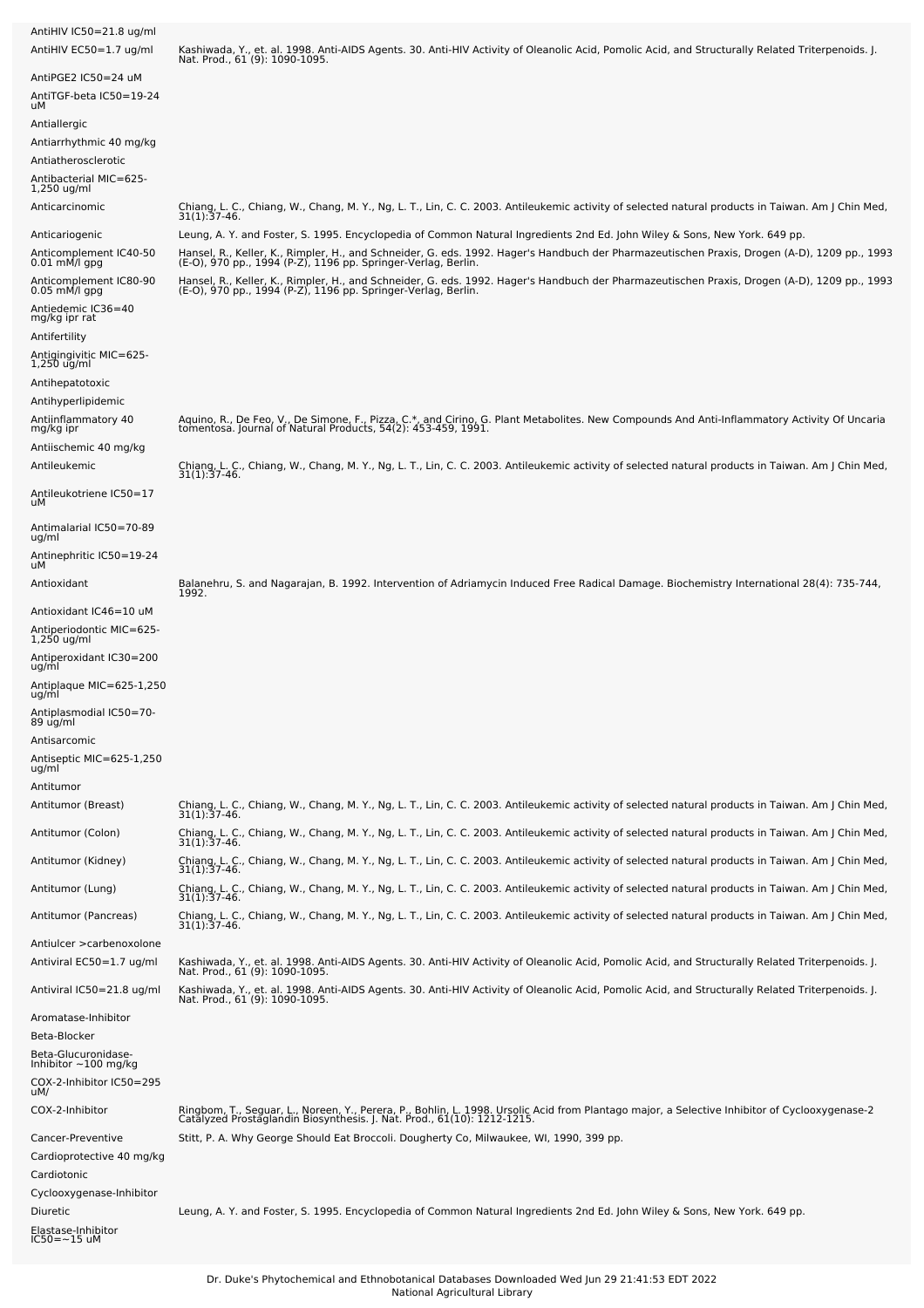| Hepatoprotective                                                                                                                                                | Advance in Chinese Medicinal Materials Research. 1985. Eds. H. M. Chang, H. W. Yeung, W. -W. Tso and A. Koo. World Scientific Publishing<br>Co., Philadelphia Pa., page 211.                                                                                                                                                                                                                                                                                                                                                                                |
|-----------------------------------------------------------------------------------------------------------------------------------------------------------------|-------------------------------------------------------------------------------------------------------------------------------------------------------------------------------------------------------------------------------------------------------------------------------------------------------------------------------------------------------------------------------------------------------------------------------------------------------------------------------------------------------------------------------------------------------------|
| Hypolipemic<br>Hypotensive<br>Immunomodulator<br>Leucocytogenic                                                                                                 |                                                                                                                                                                                                                                                                                                                                                                                                                                                                                                                                                             |
| NF-kB-Inhibitor<br>Phagocytotic<br>Piscicide<br>Prostaglandin-Synthesis-<br>Inhibitor igs mus<br>Sedative                                                       | ANON. 1948-1976. The Wealth of India raw materials. Publications and Information Directorate, CSIR, New Delhi. 11 volumes.                                                                                                                                                                                                                                                                                                                                                                                                                                  |
| <b>Uterotonic</b><br>Vasopressor                                                                                                                                |                                                                                                                                                                                                                                                                                                                                                                                                                                                                                                                                                             |
| OLEANOLIC-ACID                                                                                                                                                  | $\ast$<br>10000.0<br>Essential<br>$\sim$<br>Oil                                                                                                                                                                                                                                                                                                                                                                                                                                                                                                             |
| Activities (64)                                                                                                                                                 |                                                                                                                                                                                                                                                                                                                                                                                                                                                                                                                                                             |
| Abortifacient<br>AntiHIV IC50=21.8 ug/ml<br>AntiHIV EC50=1.7 ug/ml                                                                                              | Kashiwada, Y., et. al. 1998. Anti-AIDS Agents. 30. Anti-HIV Activity of Oleanolic Acid, Pomolic Acid, and Structurally Related Triterpenoids. J.<br>Nat. Prod., 61 (9): 1090-1095.                                                                                                                                                                                                                                                                                                                                                                          |
| AntiPGE2 IC50=24 uM<br>AntiTGF-beta IC50=19-24<br>uМ<br>Antiallergic<br>Antiarrhythmic 40 mg/kg<br>Antiatherosclerotic<br>Antibacterial MIC=625-<br>1,250 ug/ml |                                                                                                                                                                                                                                                                                                                                                                                                                                                                                                                                                             |
| Anticarcinomic                                                                                                                                                  | Chiang, L. C., Chiang, W., Chang, M. Y., Ng, L. T., Lin, C. C. 2003. Antileukemic activity of selected natural products in Taiwan. Am J Chin Med,<br>$31(1):37-46.$                                                                                                                                                                                                                                                                                                                                                                                         |
| Anticariogenic<br>Anticomplement IC40-50<br>0.01 mM/l gpg<br>Anticomplement IC80-90<br>$0.05$ mM/l gpg<br>Antiedemic IC36=40<br>mg/kg ipr rat<br>Antifertility  | Leung, A. Y. and Foster, S. 1995. Encyclopedia of Common Natural Ingredients 2nd Ed. John Wiley & Sons, New York. 649 pp.<br>Hansel, R., Keller, K., Rimpler, H., and Schneider, G. eds. 1992. Hager's Handbuch der Pharmazeutischen Praxis, Drogen (A-D), 1209 pp., 1993<br>(E-O), 970 pp., 1994 (P-Z), 1196 pp. Springer-Verlag, Berlin.<br>Hansel, R., Keller, K., Rimpler, H., and Schneider, G. eds. 1992. Hager's Handbuch der Pharmazeutischen Praxis, Drogen (A-D), 1209 pp., 1993<br>(E-O), 970 pp., 1994 (P-Z), 1196 pp. Springer-Verlag, Berlin. |
| Antigingivitic MIC=625-<br>$1,250$ ug/ml<br>Antihepatotoxic<br>Antihyperlipidemic                                                                               |                                                                                                                                                                                                                                                                                                                                                                                                                                                                                                                                                             |
| Antiinflammatory 40<br>mg/kg ipr<br>Antiischemic 40 mg/kg                                                                                                       | Aquino, R., De Feo, V., De Simone, F., Pizza, C.*, and Cirino, G. Plant Metabolites. New Compounds And Anti-Inflammatory Activity Of Uncaria<br>tomentosa. Journal of Natural Products, 54(2): 453-459, 1991.                                                                                                                                                                                                                                                                                                                                               |
| Antileukemic                                                                                                                                                    | Chiang, L. C., Chiang, W., Chang, M. Y., Ng, L. T., Lin, C. C. 2003. Antileukemic activity of selected natural products in Taiwan. Am J Chin Med,<br>31(1):37-46.                                                                                                                                                                                                                                                                                                                                                                                           |
| Antileukotriene IC50=17<br>uМ                                                                                                                                   |                                                                                                                                                                                                                                                                                                                                                                                                                                                                                                                                                             |
| Antimalarial IC50=70-89<br>ug/ml<br>Antinephritic IC50=19-24                                                                                                    |                                                                                                                                                                                                                                                                                                                                                                                                                                                                                                                                                             |
| uМ<br>Antioxidant                                                                                                                                               | Balanehru, S. and Nagarajan, B. 1992. Intervention of Adriamycin Induced Free Radical Damage. Biochemistry International 28(4): 735-744,                                                                                                                                                                                                                                                                                                                                                                                                                    |
| Antioxidant IC46=10 uM<br>Antiperiodontic MIC=625-<br>$1,250$ ug/ml                                                                                             | 1992.                                                                                                                                                                                                                                                                                                                                                                                                                                                                                                                                                       |
| Antiperoxidant IC30=200<br>ug/ml                                                                                                                                |                                                                                                                                                                                                                                                                                                                                                                                                                                                                                                                                                             |
| Antiplaque MIC=625-1,250<br>ug/ml                                                                                                                               |                                                                                                                                                                                                                                                                                                                                                                                                                                                                                                                                                             |
| Antiplasmodial IC50=70-<br>89 ug/ml                                                                                                                             |                                                                                                                                                                                                                                                                                                                                                                                                                                                                                                                                                             |
| Antisarcomic<br>Antiseptic MIC=625-1,250<br>ug/ml                                                                                                               |                                                                                                                                                                                                                                                                                                                                                                                                                                                                                                                                                             |
| Antitumor                                                                                                                                                       |                                                                                                                                                                                                                                                                                                                                                                                                                                                                                                                                                             |
| Antitumor (Breast)                                                                                                                                              | Chiang, L. C., Chiang, W., Chang, M. Y., Ng, L. T., Lin, C. C. 2003. Antileukemic activity of selected natural products in Taiwan. Am J Chin Med,<br>$31(1):37-46.$                                                                                                                                                                                                                                                                                                                                                                                         |
| Antitumor (Colon)                                                                                                                                               | Chiang, L. C., Chiang, W., Chang, M. Y., Ng, L. T., Lin, C. C. 2003. Antileukemic activity of selected natural products in Taiwan. Am J Chin Med,<br>$31(1):37-46.$                                                                                                                                                                                                                                                                                                                                                                                         |
| Antitumor (Kidney)                                                                                                                                              | Chiang, L. C., Chiang, W., Chang, M. Y., Ng, L. T., Lin, C. C. 2003. Antileukemic activity of selected natural products in Taiwan. Am J Chin Med,<br>$31(1):37-46.$                                                                                                                                                                                                                                                                                                                                                                                         |
| Antitumor (Lung)                                                                                                                                                | Chiang, L. C., Chiang, W., Chang, M. Y., Ng, L. T., Lin, C. C. 2003. Antileukemic activity of selected natural products in Taiwan. Am J Chin Med,<br>$31(1):37-46.$                                                                                                                                                                                                                                                                                                                                                                                         |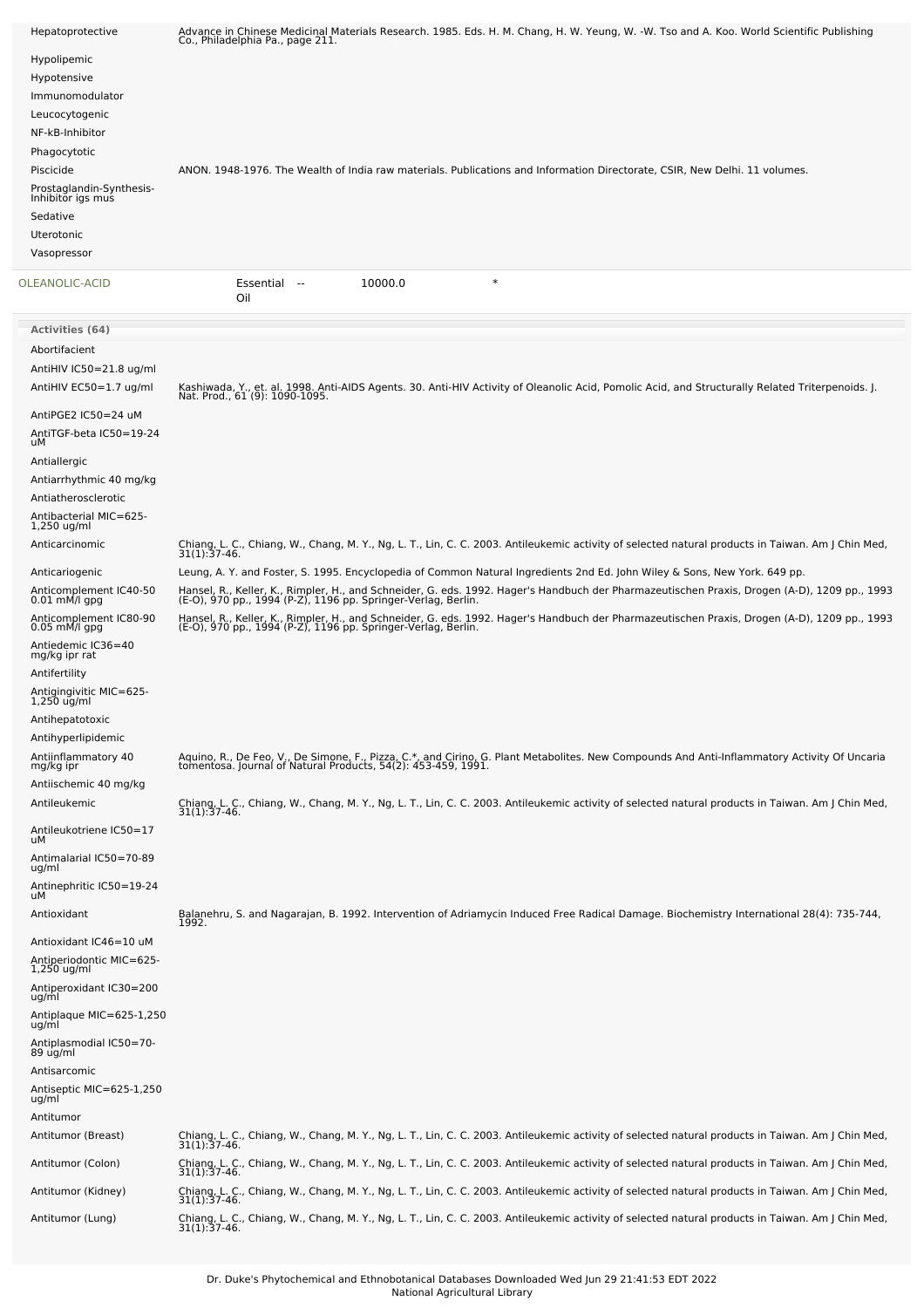|                                                   | $31(1):37-46.$                                       |                                  |      |                          |         | Chiang, L. C., Chiang, W., Chang, M. Y., Ng, L. T., Lin, C. C. 2003. Antileukemic activity of selected natural products in Taiwan. Am J Chin Med,                                                                                 |
|---------------------------------------------------|------------------------------------------------------|----------------------------------|------|--------------------------|---------|-----------------------------------------------------------------------------------------------------------------------------------------------------------------------------------------------------------------------------------|
| Antiulcer > carbenoxolone                         |                                                      |                                  |      |                          |         |                                                                                                                                                                                                                                   |
| Antiviral EC50=1.7 ug/ml                          |                                                      |                                  |      |                          |         | Kashiwada, Y., et. al. 1998. Anti-AIDS Agents. 30. Anti-HIV Activity of Oleanolic Acid, Pomolic Acid, and Structurally Related Triterpenoids. J.                                                                                  |
| Antiviral IC50=21.8 ug/ml                         |                                                      | Nat. Prod., 61 (9): 1090-1095.   |      |                          |         | Kashiwada, Y., et. al. 1998. Anti-AIDS Agents. 30. Anti-HIV Activity of Oleanolic Acid, Pomolic Acid, and Structurally Related Triterpenoids. J.<br>Nat. Prod., 61 (9): 1090-1095.                                                |
|                                                   |                                                      |                                  |      |                          |         |                                                                                                                                                                                                                                   |
| Aromatase-Inhibitor<br>Beta-Blocker               |                                                      |                                  |      |                          |         |                                                                                                                                                                                                                                   |
| Beta-Glucuronidase-<br>Inhibitor $\sim$ 100 mg/kg |                                                      |                                  |      |                          |         |                                                                                                                                                                                                                                   |
| COX-2-Inhibitor IC50=295                          |                                                      |                                  |      |                          |         |                                                                                                                                                                                                                                   |
| uM/                                               |                                                      |                                  |      |                          |         |                                                                                                                                                                                                                                   |
| COX-2-Inhibitor                                   |                                                      |                                  |      |                          |         | Ringbom, T., Seguar, L., Noreen, Y., Perera, P., Bohlin, L. 1998. Ursolic Acid from Plantago major, a Selective Inhibitor of Cyclooxygenase-2<br>Catalyzed Prostaglandin Biosynthesis. J. Nat. Prod., 61(10): 1212-1215.          |
| Cancer-Preventive                                 |                                                      |                                  |      |                          |         | Stitt, P. A. Why George Should Eat Broccoli. Dougherty Co, Milwaukee, WI, 1990, 399 pp.                                                                                                                                           |
| Cardioprotective 40 mg/kg                         |                                                      |                                  |      |                          |         |                                                                                                                                                                                                                                   |
| Cardiotonic                                       |                                                      |                                  |      |                          |         |                                                                                                                                                                                                                                   |
| Cyclooxygenase-Inhibitor                          |                                                      |                                  |      |                          |         |                                                                                                                                                                                                                                   |
| Diuretic                                          |                                                      |                                  |      |                          |         | Leung, A. Y. and Foster, S. 1995. Encyclopedia of Common Natural Ingredients 2nd Ed. John Wiley & Sons, New York. 649 pp.                                                                                                         |
| Elastase-Inhibitor<br>IC50=~15 uM                 |                                                      |                                  |      |                          |         |                                                                                                                                                                                                                                   |
| Hepatoprotective                                  |                                                      | Co., Philadelphia Pa., page 211. |      |                          |         | Advance in Chinese Medicinal Materials Research. 1985. Eds. H. M. Chang, H. W. Yeung, W. -W. Tso and A. Koo. World Scientific Publishing                                                                                          |
| Hypolipemic                                       |                                                      |                                  |      |                          |         |                                                                                                                                                                                                                                   |
| Hypotensive                                       |                                                      |                                  |      |                          |         |                                                                                                                                                                                                                                   |
| Immunomodulator                                   |                                                      |                                  |      |                          |         |                                                                                                                                                                                                                                   |
| Leucocytogenic                                    |                                                      |                                  |      |                          |         |                                                                                                                                                                                                                                   |
|                                                   |                                                      |                                  |      |                          |         |                                                                                                                                                                                                                                   |
| NF-kB-Inhibitor                                   |                                                      |                                  |      |                          |         |                                                                                                                                                                                                                                   |
| Phagocytotic                                      |                                                      |                                  |      |                          |         |                                                                                                                                                                                                                                   |
| Piscicide                                         |                                                      |                                  |      |                          |         | ANON. 1948-1976. The Wealth of India raw materials. Publications and Information Directorate, CSIR, New Delhi. 11 volumes.                                                                                                        |
| Prostaglandin-Synthesis-<br>Inhibitor igs mus     |                                                      |                                  |      |                          |         |                                                                                                                                                                                                                                   |
| Sedative                                          |                                                      |                                  |      |                          |         |                                                                                                                                                                                                                                   |
| Uterotonic                                        |                                                      |                                  |      |                          |         |                                                                                                                                                                                                                                   |
| Vasopressor                                       |                                                      |                                  |      |                          |         |                                                                                                                                                                                                                                   |
| ORSELLINIC-ACID-2-O-BETA-D-<br><b>GLUCOSIDE</b>   |                                                      | Seed                             | --   | 27.0                     |         | $\ast$                                                                                                                                                                                                                            |
| PALMITIC-ACID-METHYL-ESTER                        |                                                      | Fruit                            | ۰.   | $\overline{\phantom{a}}$ |         | $\ast$                                                                                                                                                                                                                            |
| <b>PALUSTROL</b>                                  |                                                      | Fruit                            |      |                          |         | $\ast$                                                                                                                                                                                                                            |
|                                                   |                                                      |                                  |      |                          |         |                                                                                                                                                                                                                                   |
|                                                   |                                                      |                                  |      |                          |         |                                                                                                                                                                                                                                   |
| PALUSTROL                                         |                                                      | Leaf                             |      |                          |         | Charalambous, G. (Ed.). 1994. Spices, Herbs and Edible Fungi. Elsevier<br>Science B. V. Amsterdam. 764 pp.                                                                                                                        |
| PEDUNCULAGIN                                      |                                                      | Leaf                             |      |                          |         | $\ast$                                                                                                                                                                                                                            |
| <b>Activities (9)</b>                             |                                                      |                                  |      |                          |         |                                                                                                                                                                                                                                   |
| Antihepatotoxic                                   | Health, Ch.7 p.93.                                   |                                  |      |                          |         | Okuda, T., Yoshida, T., and Hatano, T. Antioxidant Effects of Tannins and Related Polyphenols. Phenolic Compounds in Food and Their Effects on                                                                                    |
| Antilipolytic                                     | 791 pp.                                              |                                  |      |                          |         | Jeffery B. Harborne and H. Baxter, eds. 1983. Phytochemical Dictionary. A Handbook of Bioactive Compounds from Plants. Taylor & Frost, London.                                                                                    |
| Antimutagenic                                     | Economic & Medicinal Plant Research, 6: 235.         |                                  |      |                          |         |                                                                                                                                                                                                                                   |
| Antioxidant                                       |                                                      |                                  |      |                          |         |                                                                                                                                                                                                                                   |
| Antiperoxidant                                    | 791 pp.                                              |                                  |      |                          |         | Jeffery B. Harborne and H. Baxter, eds. 1983. Phytochemical Dictionary. A Handbook of Bioactive Compounds from Plants. Taylor & Frost, London.                                                                                    |
| Beta-Adrenergic<br>Receptor Blocker 10<br>uЙ      |                                                      |                                  |      |                          |         | Zhu, M., Phillipson, J. D., Greengrass, P. M., Bowery, N. E., Cai, Y. 1997. Plant Polyphenols: Biologically Active Compounds or Non-Selective Binders<br>to Protein? Phytochemistry, 44(3): 441-447.                              |
| Topoisomerase-I-<br>Inhibitor 0.03 ug/ml          | Japan Kokai Tokkyo Kóho-06 72,885. 7pp.              |                                  |      |                          |         | Ooishi, K., Kato, J., Hayamizu, K. 1994. Topoisomerase Inhibitors Containing Tannins, Especially Pedunculagin, for Treatment of Cancer. Patent,                                                                                   |
| Topoisomerase-II-<br>Inhibitor IC100=0.5<br>uМ    | Topoisomerase II in vitro. J Pharm Sci, 82: 487-492. |                                  |      |                          |         | Kashiwada, Y., Nonaka, G. I., Nishioka, I., Lee, J. H., Bori, I., Fukushima, Y., Bastow, K. F., Lee, K. H. 1993. Tannins as Potent Inhibitors of DNA                                                                              |
| Xanthine-Oxidase-<br>Inhibitor IC50=18 uM         |                                                      |                                  |      |                          |         | Hatano, T., Yasuhara, T., Yoshihara, R., Agata, I., Noro, T., and Okuda, T. 1989. Effects of Interaction of Tannins with Co-existing Substances.VII.<br>Inhibitory Effects of Tannins Related Polyphenols on Xanthine Oxidase. Ch |
| PHENYLETHYL-ACETATE                               |                                                      | Flower                           | $-1$ | 1.0                      | $-1.16$ | $\ast$                                                                                                                                                                                                                            |
| PHENYLETHYL-ACETATE                               |                                                      | Fruit                            | --   | 1.0                      |         | Lawrence, B.M., Essential Oils 1976-1977, Essential Oils 1978, Essential Oils                                                                                                                                                     |
|                                                   |                                                      |                                  |      |                          |         | 1979-1980.                                                                                                                                                                                                                        |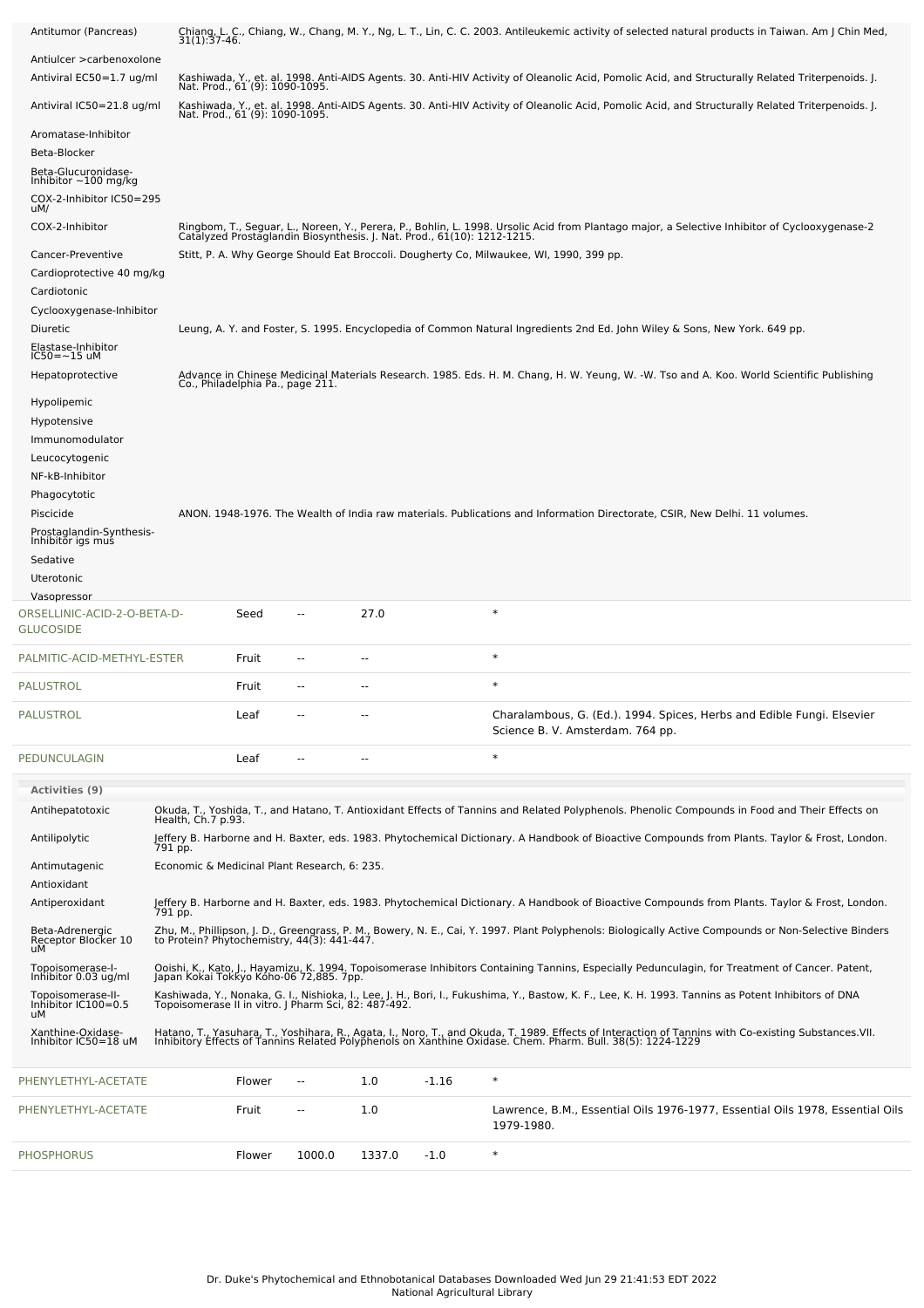| <b>Activities (4)</b>           |                     |         |                          |         |                                                                                                                                 |
|---------------------------------|---------------------|---------|--------------------------|---------|---------------------------------------------------------------------------------------------------------------------------------|
| Antiosteoporotic                |                     |         |                          |         | Davies, S., and Stewart, A. 1990. Nutritional Medicine. Avon Books, New York. 509pp.                                            |
| Anxiolytic                      |                     |         |                          |         |                                                                                                                                 |
| Immunostimulant                 |                     |         |                          |         | Davies, S., and Stewart, A. 1990. Nutritional Medicine. Avon Books, New York. 509pp.                                            |
| Osteogenic                      |                     |         |                          |         | Davies, S., and Stewart, A. 1990. Nutritional Medicine. Avon Books, New York. 509pp.                                            |
|                                 |                     |         |                          |         |                                                                                                                                 |
| <b>PHOSPHORUS</b>               | Fruit               | 1000.0  | 1337.0                   | $-0.57$ | CRC Handbook of Medicinal Herbs and/or CRC Handbook of Proximate<br>Analyses                                                    |
| <b>Activities (4)</b>           |                     |         |                          |         |                                                                                                                                 |
| Antiosteoporotic                |                     |         |                          |         | Davies, S., and Stewart, A. 1990. Nutritional Medicine. Avon Books, New York. 509pp.                                            |
| Anxiolytic                      |                     |         |                          |         |                                                                                                                                 |
| Immunostimulant                 |                     |         |                          |         | Davies, S., and Stewart, A. 1990. Nutritional Medicine. Avon Books, New York. 509pp.                                            |
| Osteogenic                      |                     |         |                          |         | Davies, S., and Stewart, A. 1990. Nutritional Medicine. Avon Books, New York. 509pp.                                            |
|                                 |                     |         |                          |         |                                                                                                                                 |
| PHTHALIC ACID DIBUTYL DIESTER   | Essential --<br>Oil |         | $\overline{a}$           |         | $\ast$                                                                                                                          |
| <b>PHYTOSTEROLS</b>             | Fruit               | --      | 2560.0                   | 2.08    | Spiller, G. A. 1996 (Spiller, G. A. Ed. 1996. CRC Handbook of Lipids in<br>Human Nutrition. CRC Press. Boca Raton, FL. 233 pp.) |
| <b>Activities (2)</b>           |                     |         |                          |         |                                                                                                                                 |
| Antiprostatotic                 |                     |         |                          |         |                                                                                                                                 |
| Hypocholesterolemic             |                     |         |                          |         |                                                                                                                                 |
|                                 |                     |         |                          |         |                                                                                                                                 |
| <b>POTASSIUM</b>                | Flower              | 11020.0 | 16200.0                  | $-0.31$ | $\ast$                                                                                                                          |
|                                 |                     |         |                          |         |                                                                                                                                 |
| <b>Activities (14)</b>          |                     |         |                          |         |                                                                                                                                 |
| Angiotensin-Receptor-Blocker    |                     |         |                          |         |                                                                                                                                 |
| Antiarrhythmic                  |                     |         |                          |         | Davies, S., and Stewart, A. 1990. Nutritional Medicine. Avon Books, New York. 509pp.                                            |
| Antidepressant                  |                     |         |                          |         | Davies, S., and Stewart, A. 1990. Nutritional Medicine. Avon Books, New York. 509pp.                                            |
| Antifatigue                     |                     |         |                          |         | Davies, S., and Stewart, A. 1990. Nutritional Medicine. Avon Books, New York. 509pp.                                            |
| Antihypertensive                |                     |         |                          |         |                                                                                                                                 |
| Antispasmodic<br>Antistroke     |                     |         |                          |         | Davies, S., and Stewart, A. 1990. Nutritional Medicine. Avon Books, New York. 509pp.                                            |
| Anxiolytic                      |                     |         |                          |         |                                                                                                                                 |
| Beta-Blocker                    |                     |         |                          |         |                                                                                                                                 |
| Cardioprotective 3,000-5,000 mg |                     |         |                          |         |                                                                                                                                 |
| Cardiotoxic 18,000 mg/man/day   |                     |         |                          |         |                                                                                                                                 |
| Diuretic                        |                     |         |                          |         |                                                                                                                                 |
| Hypotensive                     |                     |         |                          |         |                                                                                                                                 |
| Vasodilator                     |                     |         |                          |         |                                                                                                                                 |
|                                 |                     |         |                          |         |                                                                                                                                 |
| <b>POTASSIUM</b>                | Fruit               | 11020.0 | 16200.0                  | $-0.15$ | $\ast$                                                                                                                          |
| Activities (14)                 |                     |         |                          |         |                                                                                                                                 |
| Angiotensin-Receptor-Blocker    |                     |         |                          |         |                                                                                                                                 |
| Antiarrhythmic                  |                     |         |                          |         | Davies, S., and Stewart, A. 1990. Nutritional Medicine. Avon Books, New York. 509pp.                                            |
| Antidepressant                  |                     |         |                          |         | Davies, S., and Stewart, A. 1990. Nutritional Medicine. Avon Books, New York. 509pp.                                            |
| Antifatigue                     |                     |         |                          |         | Davies, S., and Stewart, A. 1990. Nutritional Medicine. Avon Books, New York. 509pp.                                            |
| Antihypertensive                |                     |         |                          |         |                                                                                                                                 |
| Antispasmodic                   |                     |         |                          |         | Davies, S., and Stewart, A. 1990. Nutritional Medicine. Avon Books, New York. 509pp.                                            |
| Antistroke                      |                     |         |                          |         |                                                                                                                                 |
| Anxiolytic                      |                     |         |                          |         |                                                                                                                                 |
| Beta-Blocker                    |                     |         |                          |         |                                                                                                                                 |
| Cardioprotective 3,000-5,000 mg |                     |         |                          |         |                                                                                                                                 |
| Cardiotoxic 18,000 mg/man/day   |                     |         |                          |         |                                                                                                                                 |
| Diuretic                        |                     |         |                          |         |                                                                                                                                 |
| Hypotensive                     |                     |         |                          |         |                                                                                                                                 |
| Vasodilator                     |                     |         |                          |         |                                                                                                                                 |
|                                 |                     |         |                          |         |                                                                                                                                 |
| <b>PROCYANIDIN</b>              | Leaf                | --      | $\overline{\phantom{a}}$ |         | $\ast$                                                                                                                          |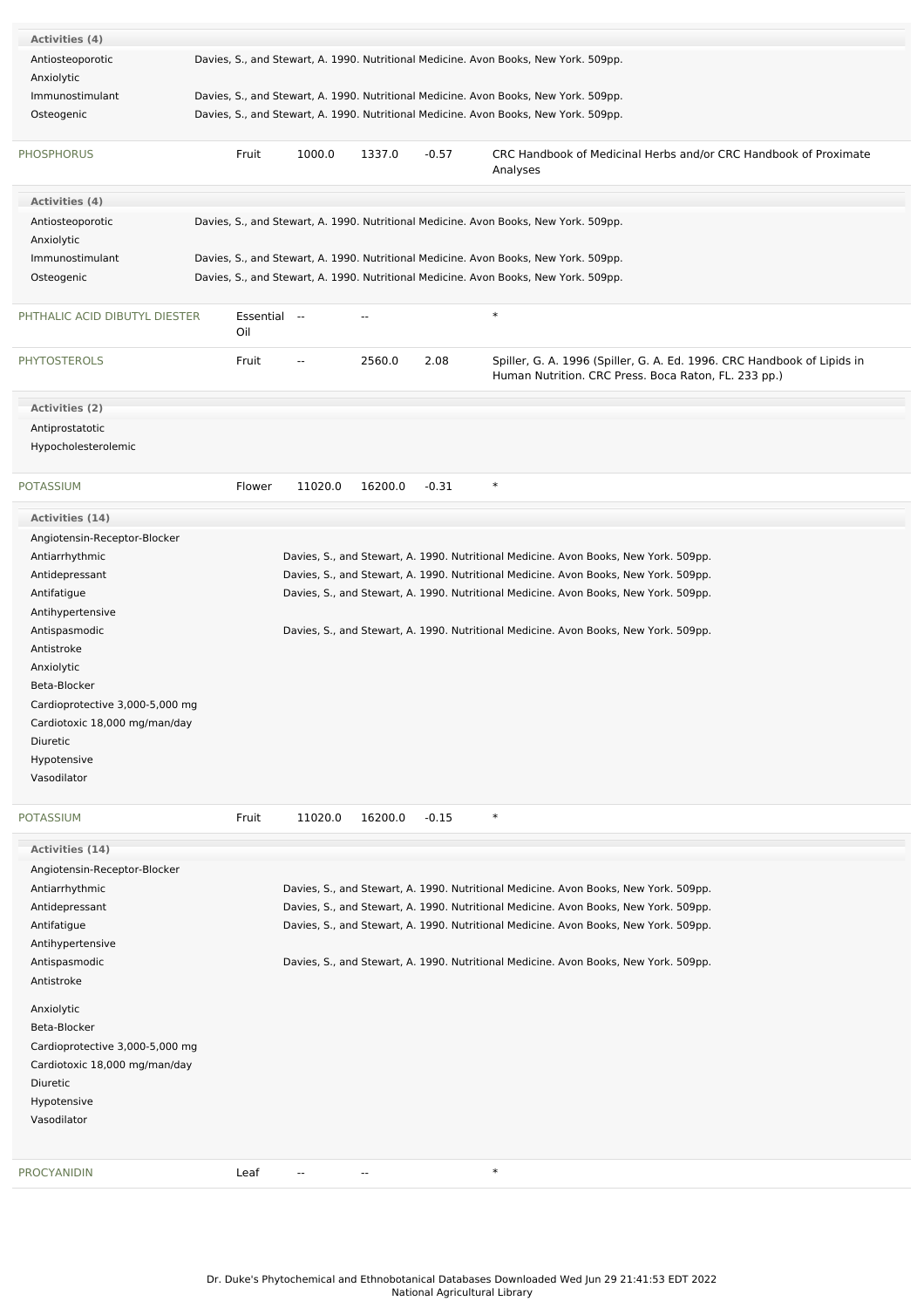| <b>Activities (11)</b>                       |                                                        |                          |         |                |         |                                                                                                                                                                                                                                   |
|----------------------------------------------|--------------------------------------------------------|--------------------------|---------|----------------|---------|-----------------------------------------------------------------------------------------------------------------------------------------------------------------------------------------------------------------------------------|
| AntiHIV                                      |                                                        |                          |         |                |         |                                                                                                                                                                                                                                   |
| Antiallergic                                 |                                                        |                          |         |                |         |                                                                                                                                                                                                                                   |
| Antibacterial                                |                                                        |                          |         |                |         |                                                                                                                                                                                                                                   |
| Antibiotic<br>Antiedemic                     |                                                        |                          |         |                |         |                                                                                                                                                                                                                                   |
| Antiexudative                                |                                                        |                          |         |                |         |                                                                                                                                                                                                                                   |
| Antiviral                                    |                                                        |                          |         |                |         |                                                                                                                                                                                                                                   |
| Capillariprotective                          |                                                        |                          |         |                |         |                                                                                                                                                                                                                                   |
| Hyaluronidase-<br>Inhibitor                  |                                                        |                          |         |                |         |                                                                                                                                                                                                                                   |
| Pesticide                                    |                                                        |                          |         |                |         |                                                                                                                                                                                                                                   |
| Xanthine-Oxidase-<br>Inhibitor IC50=>40      |                                                        |                          |         |                |         | Hatano, T., Yasuhara, T., Yoshihara, R., Agata, I., Noro, T., and Okuda, T. 1989. Effects of Interaction of Tannins with Co-existing Substances.VII.<br>Inhibitory Effects of Tannins Related Polyphenols on Xanthine Oxidase. Ch |
|                                              |                                                        |                          |         |                |         |                                                                                                                                                                                                                                   |
| PRODELPHINIDIN                               | Leaf                                                   | $\overline{\phantom{a}}$ |         | $\overline{a}$ |         | $\ast$                                                                                                                                                                                                                            |
| Activities (1)                               |                                                        |                          |         |                |         |                                                                                                                                                                                                                                   |
| Antibiotic                                   |                                                        |                          |         |                |         |                                                                                                                                                                                                                                   |
| <b>PROTEIN</b>                               | Fruit                                                  |                          | 52000.0 | 70000.0        | $-0.53$ | CRC Handbook of Medicinal Herbs and/or CRC Handbook of Proximate<br>Analyses                                                                                                                                                      |
| <b>PROTEIN</b>                               |                                                        | Flower                   | 52000.0 | 70000.0        | $-0.84$ | $\ast$                                                                                                                                                                                                                            |
| PTEROCARININ A                               | Leaf                                                   | $\sim$                   |         | 21.5           |         | $\ast$                                                                                                                                                                                                                            |
| QUERCETIN                                    | Fruit                                                  |                          |         | --             |         | Leung, A. Y. and Foster, S. 1995. Encyclopedia of Common Natural<br>Ingredients 2nd Ed. John Wiley & Sons, New York. 649 pp.                                                                                                      |
| <b>Activities (176)</b>                      |                                                        |                          |         |                |         |                                                                                                                                                                                                                                   |
| 11B-HSD-Inhibitor                            |                                                        |                          |         |                |         |                                                                                                                                                                                                                                   |
| 5-Lipoxygenase-Inhibitor<br>IC50 (uM)=4      |                                                        |                          |         |                |         |                                                                                                                                                                                                                                   |
| ATPase-Inhibitor                             |                                                        |                          |         |                |         | Nigg, H.N. and Seigler, D.S., eds. 1992. Phytochemical Resources for Medicine and Agriculture. Plenum Press, New York. 445 pp.                                                                                                    |
| Aldehyde-Oxidase-<br>Inhibitor IC70-96=10 uM |                                                        |                          |         |                |         |                                                                                                                                                                                                                                   |
| Aldose-Reductase-                            |                                                        |                          |         |                |         |                                                                                                                                                                                                                                   |
| Inhibitor 100 uM<br>Aldose-Reductase-        |                                                        |                          |         |                |         | Ichikawa, K., et al. 1991. Isolation and Structure Determination of Aldose Reductase Inhibitors from Traditional Thai Medicine, and Syntheses of                                                                                  |
| Inhibitor 4 ug/ml<br>Aldose-Reductase-       | Their Derivatives. Sankyo Kenkyusho Nempo, 43: 99-110. |                          |         |                |         |                                                                                                                                                                                                                                   |
| Inhibitor IC50=0.84<br>ug/ml cow             |                                                        |                          |         |                |         | Okada, Y, et al. 1995. Search for Naturally Occurring Substances to Prevent the Complications of Diabetes. II. Inhibitory Effect of Coumarin and<br>Flavonoid Derivatives on Bovine Lens Aldose Reductase and Rabbit Platelet Agg |
| Aldose-Reductase-<br>Inhibitor IC50=0.344 uM | 624.                                                   |                          |         |                |         | Mao, X. M., Zhang, J. Q. 1993. Inhibition of Aldose Reductase by Extracts of Chinese Herbal Medicine. Zhongguo Zhongyao Zazhi , 18(10): 623-                                                                                      |
| Allelochemic IC82=1 mM                       |                                                        |                          |         |                |         | Lydon, J. & Duke, S., The potential of pesticides from plants, pp. 1-41 in Craker, L. & Simon, J., eds, Herbs, Spices & Medicinal Plants: Recent<br>Advances in Botany, Horticulture, & Pharmacology, v. 4, Oryx Press, Phoenix,  |
| Allergenic                                   | London. 791 pp.                                        |                          |         |                |         | Jeffery B. Harborne and H. Baxter, eds. 1983. Phytochemical Dictionary. A Handbook of Bioactive Compounds from Plants. Taylor & Frost,                                                                                            |
| Analgesic                                    |                                                        |                          |         |                |         |                                                                                                                                                                                                                                   |
| AntiCrohn's 400<br>mg/man/3x/day             |                                                        |                          |         |                |         | Pizzorno, J.E. and Murray, M.T. 1985. A Textbook of Natural Medicine. John Bastyr College Publications, Seattle, Washington (Looseleaf).                                                                                          |
| AntiGTF ID50=120 ug/ml                       |                                                        |                          |         |                |         |                                                                                                                                                                                                                                   |
| AntiHIV<br>AntiPMS 500                       |                                                        |                          |         |                |         | Pizzorno, J.E. and Murray, M.T. 1985. A Textbook of Natural Medicine. John Bastyr College Publications, Seattle, Washington (Looseleaf).                                                                                          |
| mg/2x/day/wmn                                |                                                        |                          |         |                |         |                                                                                                                                                                                                                                   |
| Antiaflatoxin IC50=25<br>uМ                  |                                                        |                          |         |                |         |                                                                                                                                                                                                                                   |
| Antiaflatoxin IC50=7.5<br>ppm                |                                                        |                          |         |                |         |                                                                                                                                                                                                                                   |
| Antiaggregant IC50=55<br>uМ                  | Economic & Medicinal Plant Research, 5: 333.           |                          |         |                |         |                                                                                                                                                                                                                                   |
| Antiaggregant 30 uM<br>Antiaging             |                                                        |                          |         |                |         |                                                                                                                                                                                                                                   |
| Antiallergic IC50=14 uM                      | Jim Duke's personal files.                             |                          |         |                |         |                                                                                                                                                                                                                                   |
| Antialzheimeran                              |                                                        |                          |         |                |         |                                                                                                                                                                                                                                   |
| Antianaphylactic                             |                                                        |                          |         |                |         | Meli, R., Autore, G., Di Carlo, G., Capasso, F. Inhibitory Action of Quercetin on Intestinal Transit in Mice. Phytotherapy Research 4(5): 201, 1990.                                                                              |
| Antiangiogenic                               |                                                        |                          |         |                |         |                                                                                                                                                                                                                                   |
| Antiarthritic                                |                                                        |                          |         |                |         |                                                                                                                                                                                                                                   |
| Antiasthmatic IC50=14<br>uМ                  |                                                        |                          |         |                |         |                                                                                                                                                                                                                                   |

Antiatherosclerotic Antibacterial Jeffery B. Harborne and H. Baxter, eds. 1983. Phytochemical Dictionary. A Handbook of Bioactive Compounds from Plants. Taylor & Frost, London. 791 pp. Anticarcinomic (Breast) IC50=1.5 uM Medline (post 1990 searches filed in my computer)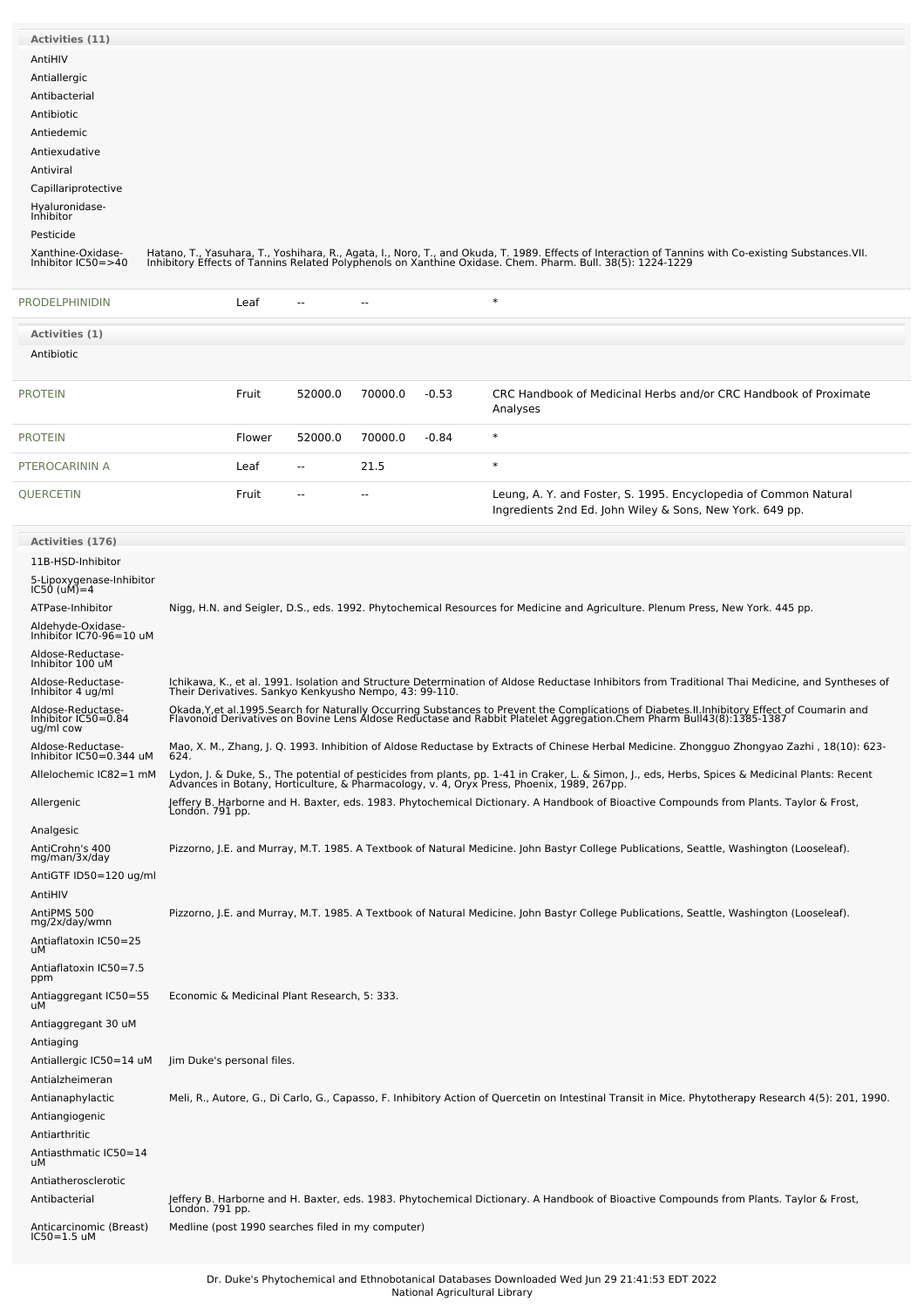| Anticariogenic ID50=120<br>ug/ml        |                                                                                                                                                                                                                                            |
|-----------------------------------------|--------------------------------------------------------------------------------------------------------------------------------------------------------------------------------------------------------------------------------------------|
| Anticataract                            |                                                                                                                                                                                                                                            |
| Anticolitic 400                         | Pizzorno, J.E. and Murray, M.T. 1985. A Textbook of Natural Medicine. John Bastyr College Publications, Seattle, Washington (Looseleaf).                                                                                                   |
| mg/man/3x/day<br>Anticomplementary      |                                                                                                                                                                                                                                            |
| Anticystitic 1,000                      |                                                                                                                                                                                                                                            |
| mg/day/4 weeks                          |                                                                                                                                                                                                                                            |
| Antidepressant                          |                                                                                                                                                                                                                                            |
| Antidermatitic                          | Pizzorno, J.E. and Murray, M.T. 1985. A Textbook of Natural Medicine. John Bastyr College Publications, Seattle, Washington (Looseleaf).                                                                                                   |
| Antidiabetic                            |                                                                                                                                                                                                                                            |
| Antielastase IC50=0.8<br>ug/ml          |                                                                                                                                                                                                                                            |
| Antiencephalitic                        | Economic & Medicinal Plant Research, 5: 199.                                                                                                                                                                                               |
| Antiescherichic                         |                                                                                                                                                                                                                                            |
| Antiestrogenic                          |                                                                                                                                                                                                                                            |
| Antifeedant IC52=<br>$<$ 1,000 ppm diet | Lydon, J. & Duke, S., The potential of pesticides from plants, pp. 1-41 in Craker, L. & Simon, J., eds, Herbs, Spices & Medicinal Plants: Recent<br>Advances in Botany, Horticulture, & Pharmacology, v. 4, Oryx Press, Phoenix,           |
| Antifibrosarcomic                       |                                                                                                                                                                                                                                            |
| Antiflu                                 | Vlietinck, A.J. and Dommisse, R.A. eds. 1985. Advances in Medicinal Plant Research. Wiss. Verlag. Stuttgart.                                                                                                                               |
| Antigastric                             | Rastitel'nye Resursy, 21: 85.                                                                                                                                                                                                              |
| Antigonadotropic                        | Jeffery B. Harborne and H. Baxter, eds. 1983. Phytochemical Dictionary. A Handbook of Bioactive Compounds from Plants. Taylor & Frost,<br>London. 791 pp.                                                                                  |
| Antihepatotoxic                         | Joyeux, M., Rolland, A., Fleurentin, J., Mortier, F., and Dorfman, P. 1989. Tert-Butyl Hydroperoxide-Induced Injury in Isolated Rat Hepatocytes: A<br>Módel for Studying Anti-Hepatotoxíc Crude Drugs. Planta Medica 56(2): 171-173, 1990. |
| Antiherpetic 48-150<br>ug/ml            |                                                                                                                                                                                                                                            |
| Antihistaminic IC50=<10                 |                                                                                                                                                                                                                                            |
| uМ<br>Antihydrophobic                   | Vlietinck, A.J. and Dommisse, R.A. eds. 1985. Advances in Medicinal Plant Research. Wiss. Verlag. Stuttgart.                                                                                                                               |
| Antihypertensive                        | Huang, K. C. 1993. The Pharmacology of Chinese Herbs. CRC Press, Boca Raton, FL 388 pp.                                                                                                                                                    |
| Antiinflammatory 20-150                 | Fitoterapia No.5-1990.                                                                                                                                                                                                                     |
| mg/kg                                   |                                                                                                                                                                                                                                            |
| Antileishmanic IC50=64                  |                                                                                                                                                                                                                                            |
| Antileukemic IC50=10<br>uМ              | Economic & Medicinal Plant Research, 5: 225.                                                                                                                                                                                               |
| Antileukemic IC50=>10<br>ug/ml          | Life Sciences 55: 1061.                                                                                                                                                                                                                    |
| Antileukemic 5.5-60 uM                  |                                                                                                                                                                                                                                            |
| Antileukotriene                         | Pizzorno, J.E. and Murray, M.T. 1985. A Textbook of Natural Medicine. John Bastyr College Publications, Seattle, Washington (Looseleaf).                                                                                                   |
| Antilipoperoxidant<br>IC67=50           |                                                                                                                                                                                                                                            |
| Antimalarial IC50=1-6.4<br>ug/ml        | Medicinal and Poisonous Plants of the Tropics. Leeuwenberg, A.J.M., ed. Pudoc, Wageningen. 1987.                                                                                                                                           |
| Antimelanomic                           |                                                                                                                                                                                                                                            |
| Antimetastatic                          |                                                                                                                                                                                                                                            |
| Antimutagenic ID50=2-5                  | Phenolic Compounds in Food and Their Effects on Health. Antioxidants & Cancer Prevention. Huang, M.T., Ho, C.T. and Lee, C.Y. eds. 1992. ACS<br>Symposium Series 507.ACS, Washington 402 pp.                                               |
| nМ<br>Antimutagenic<br>ID50=0.62 ug/ml  |                                                                                                                                                                                                                                            |
|                                         |                                                                                                                                                                                                                                            |
| Antimyocarditic                         | Economic & Medicinal Plant Research, 5: 199.                                                                                                                                                                                               |
| Antinitrosaminic<br>Antinociceptive     |                                                                                                                                                                                                                                            |
| Antioxidant IC96=300                    | Phenolic Compounds in Food and Their Effects on Health. Antioxidants & Cancer Prevention. Huang, M.T., Ho, C.T. and Lee, C.Y. eds. 1992. ACS                                                                                               |
| ppm                                     | Symposium Series 507.ACS, Washington 402 pp.                                                                                                                                                                                               |
| Antioxidant ED50=2.3<br>uМ              | Seidel, V., Verholle, M., Malard, Y., Tillequin, F., Fruchart, J-C., Duriez, P., Bailleul, F., Teissier, E. 2000. Phenylpropanoids from Ballota nigra L.<br>Inhibit in vitro LDL Peroxidation. Phytotherapy Research, 14(2): 93-9          |
| Antioxidant 4.7 x Vit. E                |                                                                                                                                                                                                                                            |
| Antioxidant IC47=10 uM                  |                                                                                                                                                                                                                                            |
| Antipancreatitic<br>Antiperiodontal     | Joseph, J., Nadeau, D. and Underwood, A. 2001. The Color Code. Hyperion, NY.<br>Pizzorno, J.E. and Murray, M.T. 1985. A Textbook of Natural Medicine. John Bastyr College Publications, Seattle, Washington (Looseleaf).                   |
| Antiperistaltic                         |                                                                                                                                                                                                                                            |
| Antipermeability                        |                                                                                                                                                                                                                                            |
| Antiperoxidant                          | Planta Medica, 57: A110, 1991.                                                                                                                                                                                                             |
| Antipharyngitic                         | Pizzorno, J.E. and Murray, M.T. 1985. A Textbook of Natural Medicine. John Bastyr College Publications, Seattle, Washington (Looseleaf).                                                                                                   |
| Antiplaque                              | Pizzorno, J.E. and Murray, M.T. 1985. A Textbook of Natural Medicine. John Bastyr College Publications, Seattle, Washington (Looseleaf).                                                                                                   |
| Antiplasmodial IC50=13-<br>64           |                                                                                                                                                                                                                                            |
| Antipodriac                             |                                                                                                                                                                                                                                            |
| Antipolio                               | Pizzorno, J.E. and Murray, M.T. 1985. A Textbook of Natural Medicine. John Bastyr College Publications, Seattle, Washington (Looseleaf).                                                                                                   |
| Antiproliferant 10 nM                   |                                                                                                                                                                                                                                            |
| Antiprostanoid                          |                                                                                                                                                                                                                                            |
| Antiprostatitic                         | Joseph, J., Nadeau, D. and Underwood, A. 2001. The Color Code. Hyperion, NY.                                                                                                                                                               |
| Antipsoriac                             | Pizzorno, J.E. and Murray, M.T. 1985. A Textbook of Natural Medicine. John Bastyr College Publications, Seattle, Washington (Looseleaf).                                                                                                   |
| Antiradicular IC50=4.6<br>uМ            | Planta Medica, 56(6): 695, 1990.                                                                                                                                                                                                           |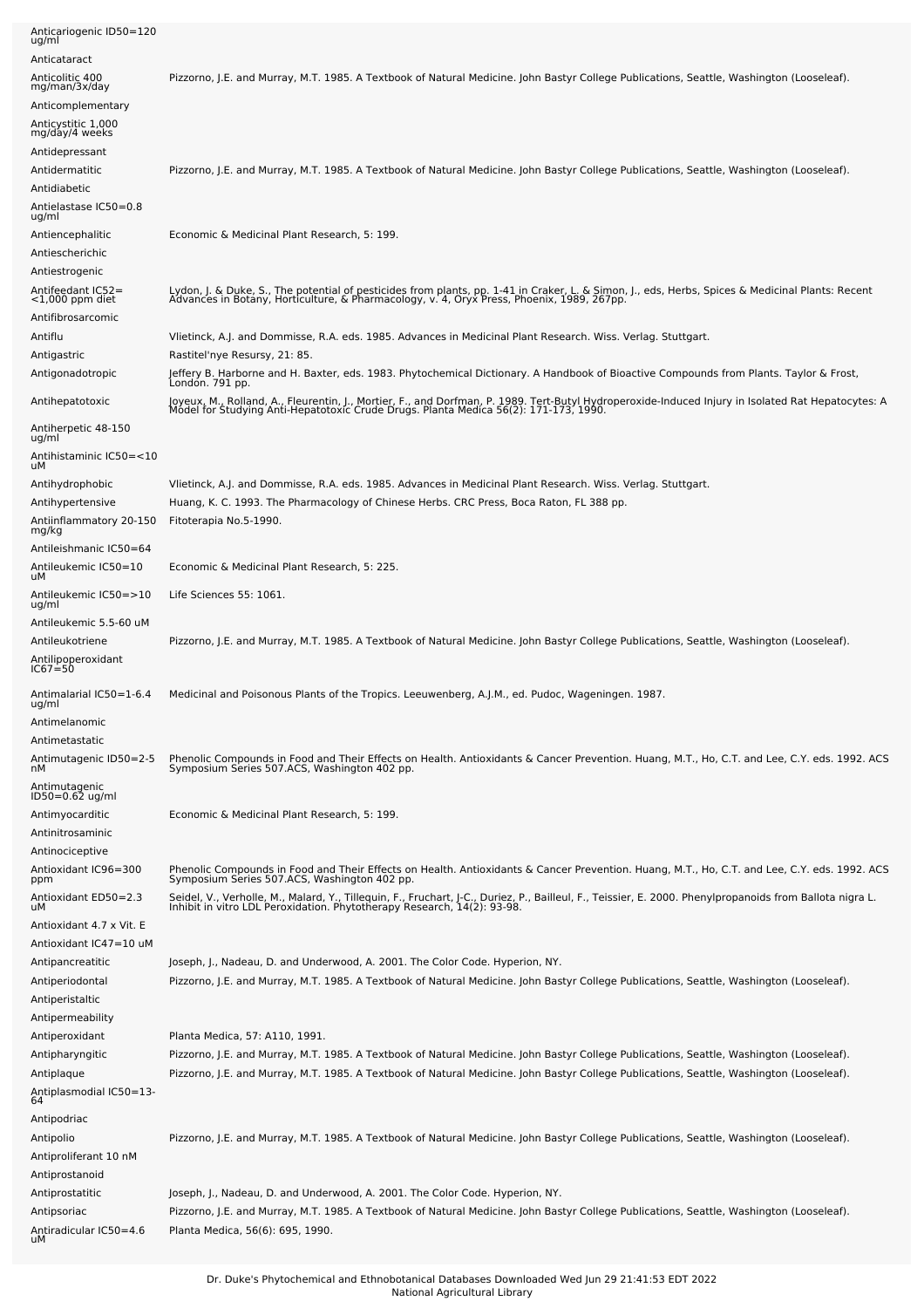| Antispasmodic                                     |                                                                                                                                                                                                                                   |
|---------------------------------------------------|-----------------------------------------------------------------------------------------------------------------------------------------------------------------------------------------------------------------------------------|
| Antistreptococcic<br>$ID50 = 120$ ug/ml           |                                                                                                                                                                                                                                   |
| Antithiamin                                       | Phenolic Compounds in Food and Their Effects on Health, 69.                                                                                                                                                                       |
| Antithrombic                                      |                                                                                                                                                                                                                                   |
| Antitrypanosomic<br>$IC50=13$                     |                                                                                                                                                                                                                                   |
| Antitumor 10 uM                                   |                                                                                                                                                                                                                                   |
| Antitumor (Bladder)                               |                                                                                                                                                                                                                                   |
| Antitumor (Breast)                                |                                                                                                                                                                                                                                   |
| Antitumor (Colon)                                 |                                                                                                                                                                                                                                   |
| Antitumor (Lung)                                  |                                                                                                                                                                                                                                   |
| Antitumor (Ovary)                                 |                                                                                                                                                                                                                                   |
| Antitumor (Skin) 20 uM<br>Antitumor-Promoter      | Pizzorno, J.E. and Murray, M.T. 1985. A Textbook of Natural Medicine. John Bastyr College Publications, Seattle, Washington (Looseleaf).                                                                                          |
| Antiulcer                                         |                                                                                                                                                                                                                                   |
| Antiviral IC50=10 uM                              | Economic & Medicinal Plant Research, 5: 225.                                                                                                                                                                                      |
| Antiviral 48-150 ug/ml                            | Amoros, M., Simoes, C.M.O., Girre, L., et al. Synergistic Effect Of Flavones And Flavonols Against Herpes Simplex Virus Type 1 In Cell Culture.<br>Comparison With The Antiviral Activity Of Propolis. J. of Natural Products 55( |
| Apoptotic 20-60 uM                                |                                                                                                                                                                                                                                   |
| Bacteristat 10 mg/ml                              |                                                                                                                                                                                                                                   |
| Bradycardiac                                      | Huang, K. C. 1993. The Pharmacology of Chinese Herbs. CRC Press, Boca Raton, FL 388 pp.                                                                                                                                           |
| COMT-Inhibitor                                    |                                                                                                                                                                                                                                   |
| $COX-2$ -Inhibitor $<$ 40 uM                      |                                                                                                                                                                                                                                   |
| Calmodulin-Antagonist                             | Pizzorno, J.E. and Murray, M.T. 1985. A Textbook of Natural Medicine. John Bastyr College Publications, Seattle, Washington (Looseleaf).                                                                                          |
| Cancer-Preventive                                 | Stitt, P. A. Why George Should Eat Broccoli. Dougherty Co, Milwaukee, WI, 1990, 399 pp.                                                                                                                                           |
| Candidicide                                       |                                                                                                                                                                                                                                   |
| Capillariprotective                               | Merck 11th Edition                                                                                                                                                                                                                |
| Carcinogenic 40,000<br>ppm (diet) mus             | Nigg, H.N. and Seigler, D.S., eds. 1992. Phytochemical Resources for Medicine and Agriculture. Plenum Press, New York. 445 pp.                                                                                                    |
| Catabolic                                         |                                                                                                                                                                                                                                   |
| Copper-Chelator                                   |                                                                                                                                                                                                                                   |
| Cyclooxygenase-Inhibitor                          |                                                                                                                                                                                                                                   |
| Cytochrome-P450-1A2-<br>Inhibitor                 |                                                                                                                                                                                                                                   |
| Cytotoxic ED50=70                                 | Matsukawa, Y., et al. The Effect of Quercetin and Other Flavonoids on Cell Cycle Progresssion and Growth of Human Gastric Cancer Cells. Planta<br>Medica, 56(6): 677, 1990.                                                       |
| ug/ml                                             |                                                                                                                                                                                                                                   |
| Cytotoxic IC82=100<br>ug/ml                       | Planta Medica, 57: A113, 1991.                                                                                                                                                                                                    |
| Deiodinase-Inhibitor                              | Jim Duke's personal files.                                                                                                                                                                                                        |
| Diaphoretic?                                      | Lawrence Review of Natural Products, Dec-90.                                                                                                                                                                                      |
| Differentiator 5.5 uM                             |                                                                                                                                                                                                                                   |
| Estrogenic 10% genistein                          |                                                                                                                                                                                                                                   |
| Fungicide                                         |                                                                                                                                                                                                                                   |
| Glucosyl-Transferase-<br>Inhibitor ID50=120 ug/ml |                                                                                                                                                                                                                                   |
| HIV-RT-Inhibitor IC50=<1                          | Nakane, H., Fukushima, M., and Ono*, K. Differential Inhibition Of Reverse Transcriptase And Various DNA Polymerases By Digallic Acid And Its Derivatives. Journal of Natural Products, 53(5): 1234-1240, 1990.                   |
| ug/ml<br>Hemostat                                 | Huang, K. C. 1993. The Pharmacology of Chinese Herbs. CRC Press, Boca Raton, FL 388 pp.                                                                                                                                           |
| Hepatomagenic 5,000                               | Phenolic Compounds in Food and Their Effects on Health. Antioxidants & Cancer Prevention. Huang, M.T., Ho, C.T. and Lee, C.Y. eds. 1992. ACS                                                                                      |
| ppm (diet) rat                                    | Symposium Series 507.ACS, Washington 402 pp.                                                                                                                                                                                      |
| Hepatoprotective                                  |                                                                                                                                                                                                                                   |
| Hypoglycemic 100 mg/kg<br>orl rat                 | Ivorra, M.D., Paya, M., and Villar, A. 1989. A Review of Natural Products and Plants as Potential Antidiabetic Drugs. Journal of<br>Ethnopharmacology, 27: 243-275, 1989.                                                         |
| Inotropic                                         |                                                                                                                                                                                                                                   |
| Insulinogenic                                     | Pizzorno, J.E. and Murray, M.T. 1985. A Textbook of Natural Medicine. John Bastyr College Publications, Seattle, Washington (Looseleaf).                                                                                          |
| Juvabional                                        | Lydon, J. & Duke, S., The potential of pesticides from plants, pp. 1-41 in Craker, L. & Simon, J., eds, Herbs, Spices & Medicinal Plants: Recent<br>Advances in Botany, Horticulture, & Pharmacology, v. 4, Oryx Press, Phoenix,  |
| Larvistat 8,000 ppm diet                          | Lydon, J. & Duke, S., The potential of pesticides from plants, pp. 1-41 in Craker, L. & Simon, J., eds, Herbs, Spices & Medicinal Plants: Recent<br>Advances in Botany, Horticulture, & Pharmacology, v. 4, Oryx Press, Phoenix,  |
| Lipoxygenase-Inhibitor<br>IC11=1.25 mM            | Oszmianski, J. and Lee, C.Y. 1990. Inhibitory Effect of Phenolics on Carotene Bleaching in Vegetables. J. Agric. Food Chem. 38: 688-690.                                                                                          |
| Lipoxygenase-Inhibitor<br>IC50=0.1-5 uM           |                                                                                                                                                                                                                                   |
| MAO-A-Inhibitor                                   |                                                                                                                                                                                                                                   |
| MMP-9-Inhibitor 20 uM                             |                                                                                                                                                                                                                                   |
| Mast-Cell-Stabilizer                              |                                                                                                                                                                                                                                   |
| Metal-Chelator (Copper)                           | Seidel, V., Verholle, M., Malard, Y., Tillequin, F., Fruchart, J-C., Duriez, P., Bailleul, F., Teissier, E. 2000. Phenylpropanoids from Ballota nigra L.                                                                          |
| Metalloproteinase-<br>Inhibitor IC50=>42 uM       | Inhibit in vitro LDL Peroxidation. Phytotherapy Research, 14(2): 93-98.                                                                                                                                                           |
| Mutagenic                                         |                                                                                                                                                                                                                                   |
| NADH-Oxidase-Inhibitor                            |                                                                                                                                                                                                                                   |
| NEP-Inhibitor IC50=>42<br>uМ                      |                                                                                                                                                                                                                                   |
| NF-kB-Inhibitor                                   |                                                                                                                                                                                                                                   |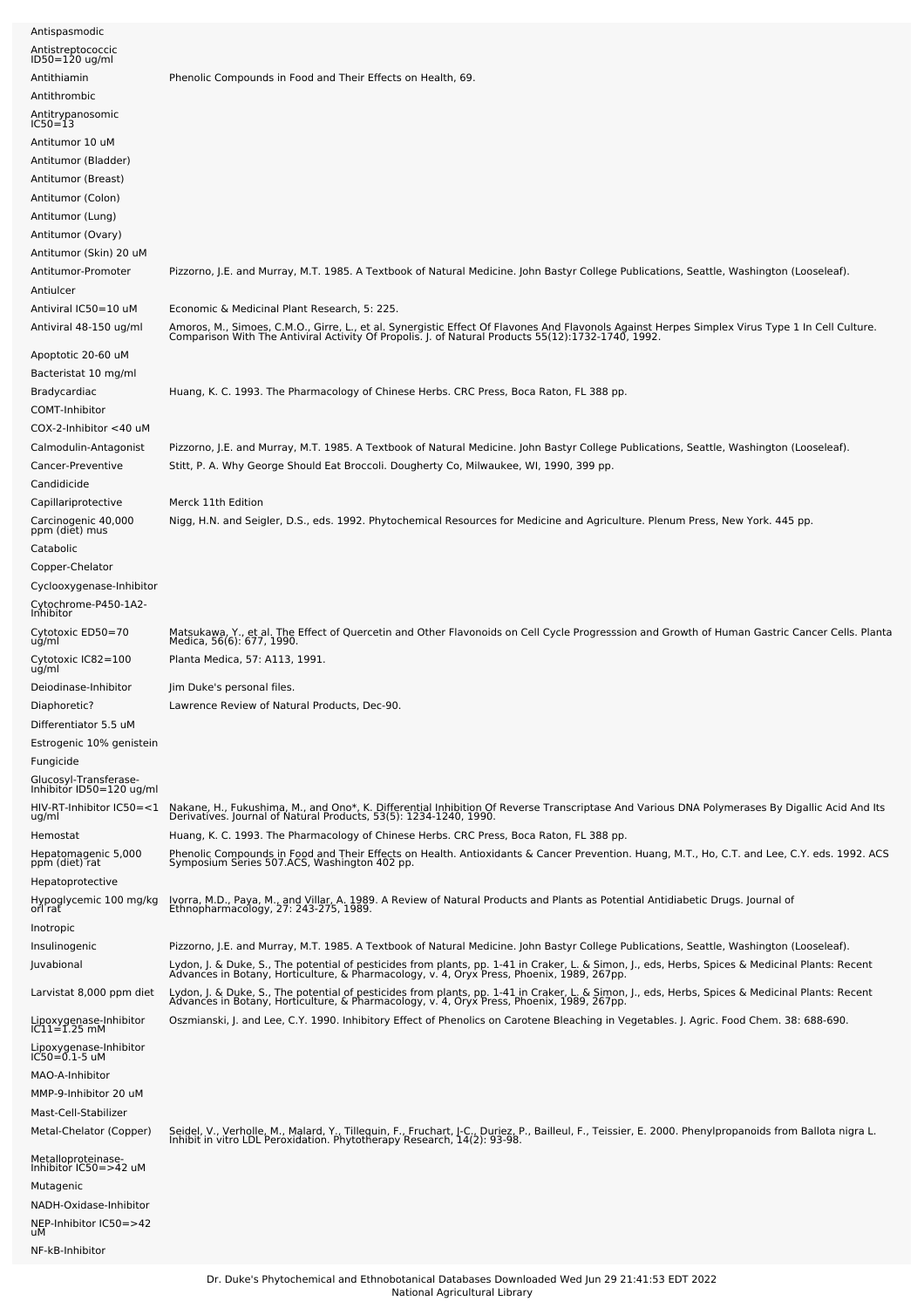| NO-Inhibitor IC>50=125<br>uМ                       |                                              |       |     |                                                                             |                                                                                                                                                                                                                                 |
|----------------------------------------------------|----------------------------------------------|-------|-----|-----------------------------------------------------------------------------|---------------------------------------------------------------------------------------------------------------------------------------------------------------------------------------------------------------------------------|
| NO-Inhibitor IC50=20 uM                            |                                              |       |     |                                                                             |                                                                                                                                                                                                                                 |
| NO-Synthase-Inhibitor 5-<br>50 uM                  |                                              |       |     |                                                                             |                                                                                                                                                                                                                                 |
| Neuroprotective 5-25 uM                            |                                              |       |     |                                                                             |                                                                                                                                                                                                                                 |
| Ornithine-Decarboxylase-<br>Inhibitor <10 uM       |                                              |       |     |                                                                             |                                                                                                                                                                                                                                 |
| P450-Inducer 5 uM                                  |                                              |       |     | Father Nature's Farmacy: The aggregate of all these three-letter citations. |                                                                                                                                                                                                                                 |
| P450-Inhibitor 50-100 uM<br>PGE2-Inhibitor         |                                              |       |     | Father Nature's Farmacy: The aggregate of all these three-letter citations. |                                                                                                                                                                                                                                 |
| PTK-Inhibitor 0.4-24 uM                            |                                              |       |     |                                                                             |                                                                                                                                                                                                                                 |
| Pesticide                                          |                                              |       |     |                                                                             |                                                                                                                                                                                                                                 |
| Phospholipase-Inhibitor<br>Plasmodicide            |                                              |       |     |                                                                             | Neuwinger, H. D. 1996. African Ethnobotany - Poisons and Drugs. Chapman & Hall, New York. 941 pp.                                                                                                                               |
| Proliferant                                        |                                              |       |     |                                                                             |                                                                                                                                                                                                                                 |
| Prostaglandin-Synthesis-<br>Inhibitor 40 ug/ml     |                                              |       |     |                                                                             | Ibewuike, J. C., Ogungbamila, F. O., Ogundaini, A. O., Okeke, I. N., Bohlin, L. 1997. Antiinflammatory and Antibacterial Activities of C-<br>methylflavonol from Piliostigma thonningii. Phytotherapy Research, 11(4): 281-284. |
| Protein-Kinase-C-                                  |                                              |       |     |                                                                             | Naim, M., Zehavi, U., Nagy, S., and Rouseff, R.L. Hydroxycinnamic Acids as Off-Flavor Precursors in Citrus Fruits and Their Products. Phenolic<br>Compounds in Food and Their Effects on Health, Ch.14.                         |
| Inhibitor<br>Quinone-Reductase-<br>Inducer 6 uM    |                                              |       |     |                                                                             | Uda, Y., Price, K. R., Williamson, G., Rhodes, M. J. C. 1997. Induction of the Anticarcinogenic Marker Enzyme, Quinone Reductase, in Murine<br>Hepatoma Cells In Vitro by Flavonoids. Cancer Lett., 120 (2): 213-216.           |
|                                                    |                                              |       |     |                                                                             |                                                                                                                                                                                                                                 |
| Quinone-Reductase-<br>Inducer 13 uM                |                                              |       |     |                                                                             |                                                                                                                                                                                                                                 |
| TNF-alpha-Inhibitor<br>IC50=3.11 uM                |                                              |       |     |                                                                             |                                                                                                                                                                                                                                 |
| Teratologic<br>Topoisomerase-I-                    |                                              |       |     |                                                                             |                                                                                                                                                                                                                                 |
| Inhibitor IC50=12.8<br>ug/ml                       |                                              |       |     |                                                                             |                                                                                                                                                                                                                                 |
| Topoisomerase-I-<br>Inhibitor IC50=42 uM           |                                              |       |     |                                                                             |                                                                                                                                                                                                                                 |
| Topoisomerase-II-<br>Inhibitor IC50=1-6.9<br>ug/ml |                                              |       |     |                                                                             |                                                                                                                                                                                                                                 |
| Topoisomerase-II-<br>Inhibitor IC50=23-40 uM       |                                              |       |     |                                                                             |                                                                                                                                                                                                                                 |
| Tumorigenic 0.1% diet<br>orl rat/yr                | Jim Duke's personal files.                   |       |     |                                                                             |                                                                                                                                                                                                                                 |
| Tyrosinase-Inhibitor<br>ID50=70 uM                 |                                              |       |     |                                                                             |                                                                                                                                                                                                                                 |
| Tyrosine-Kinase-Inhibitor                          | Economic & Medicinal Plant Research, 6: 170. |       |     |                                                                             |                                                                                                                                                                                                                                 |
| <b>VEGF-Inhibitor</b><br>Vasodilator               |                                              |       |     |                                                                             |                                                                                                                                                                                                                                 |
| Xanthine-Oxidase-                                  | Chem. & Pharm. Bull. 38: 1772.               |       |     |                                                                             |                                                                                                                                                                                                                                 |
| Inhibitor IC50=>0.4<br>ug/ml                       |                                              |       |     |                                                                             |                                                                                                                                                                                                                                 |
| Xanthine-Oxidase-<br>Inhibitor IC50=10.6<br>ug/ml  |                                              |       |     |                                                                             |                                                                                                                                                                                                                                 |
| Xanthine-Oxidase-<br>Inhibitor 3.1 uM              |                                              |       |     |                                                                             |                                                                                                                                                                                                                                 |
| CAMP-<br>Phosphodiesterase-<br>Inhibitor           |                                              |       |     |                                                                             | Pizzorno, J.E. and Murray, M.T. 1985. A Textbook of Natural Medicine. John Bastyr College Publications, Seattle, Washington (Looseleaf).                                                                                        |
| iNOS-Inhibitor IC50=20<br>uМ                       |                                              |       |     |                                                                             |                                                                                                                                                                                                                                 |
| QUERCETIN-3,4'-DI-O-BETA-D-<br><b>GLUCOSIDE</b>    |                                              | Fruit |     |                                                                             | $\ast$                                                                                                                                                                                                                          |
| QUERCITRIN-3,4'-DI-O-GLYCOSIDE                     |                                              | Fruit | $-$ | ٠.                                                                          | $\ast$                                                                                                                                                                                                                          |
| <b>RESIN</b>                                       |                                              | Plant | --  | --                                                                          | List, P.H. and Horhammer, L., Hager's Handbuch der Pharmazeutischen<br>Praxis, Vols. 2-6, Springer-Verlag, Berlin, 1969-1979.                                                                                                   |
| <b>RHAMNETIN</b>                                   |                                              | Fruit | --  | --                                                                          | $\ast$                                                                                                                                                                                                                          |

L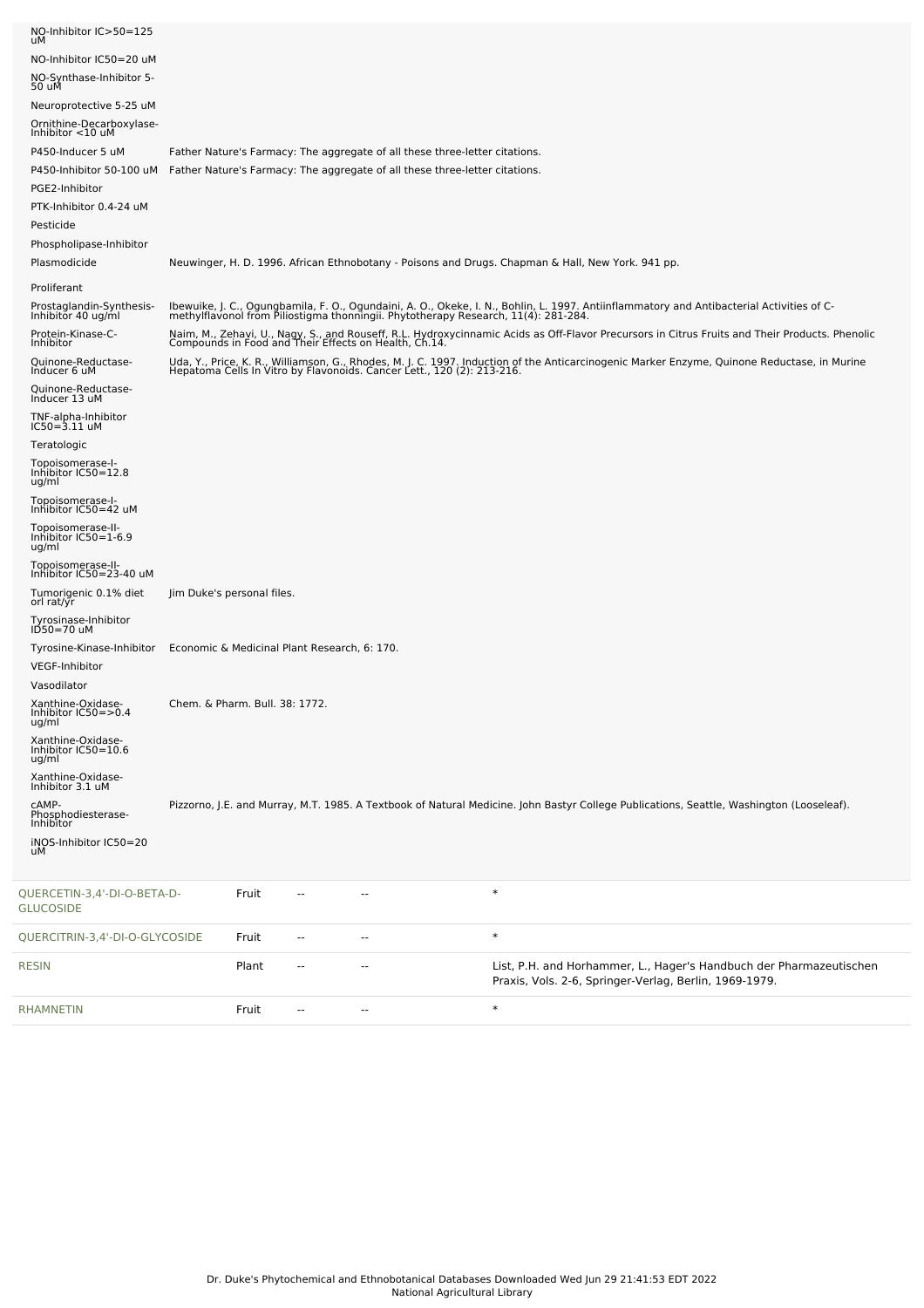| <b>Activities (18)</b>                                         |                                                                                                                                                                                                                                   |
|----------------------------------------------------------------|-----------------------------------------------------------------------------------------------------------------------------------------------------------------------------------------------------------------------------------|
| Aldose-Reductase-<br>Inhibitor IC57=10 uM<br>Aldose-Reductase- | Shimizu, M., Ito, T., Terashima, S., Hayashi, T., Arisawa, M., Morita, N., Kurokawa, S., Ito, K., and Hashimoto, Y. 1984. Inhibition of Lens Aldose<br>Reductase by Flavonoids. Phytochemistry, 23: 1885-1888.                    |
| Inhibitor IC23=1 uM<br>Allergenic                              | Jeffery B. Harborne and H. Baxter, eds. 1983. Phytochemical Dictionary. A Handbook of Bioactive Compounds from Plants. Taylor & Frost,<br>Londón. 791 pp.                                                                         |
| Antiaflatoxin IC50=1.29                                        |                                                                                                                                                                                                                                   |
| uМ<br>Antiaflatoxin 0.41 ppm                                   |                                                                                                                                                                                                                                   |
| Antibacterial                                                  | Jeffery B. Harborne and H. Baxter, eds. 1983. Phytochemical Dictionary. A Handbook of Bioactive Compounds from Plants. Taylor & Frost,<br>London. 791 pp.                                                                         |
| Anticancer                                                     |                                                                                                                                                                                                                                   |
| Antimutagenic<br>Antioxidant                                   | Economic & Medicinal Plant Research, 6: 235.                                                                                                                                                                                      |
| Antiradicular 7 x                                              |                                                                                                                                                                                                                                   |
| quercetin<br>Antitumor                                         |                                                                                                                                                                                                                                   |
| Antitumor-Promoter                                             |                                                                                                                                                                                                                                   |
| Cancer-Preventive                                              | Stitt, P. A. Why George Should Eat Broccoli. Dougherty Co, Milwaukee, WI, 1990, 399 pp.                                                                                                                                           |
| Dye                                                            | Merck 11th Edition                                                                                                                                                                                                                |
| Hepatoprotective<br>$IC50 = 1.29$ uM                           |                                                                                                                                                                                                                                   |
| Mutagenic                                                      |                                                                                                                                                                                                                                   |
| Pesticide<br>Quinone-Reductase-                                | Yannai, S., Day, A. J., Williamson, G., Rhodes, M. J. C. 1998. Characterization of Flavonoids as Monofunctional or Bifunctional Inducers of Quinone                                                                               |
| Inducer                                                        | Reductase in Murine Hepatoma Cell Lines. Food Chem Toxicol, 36(8): 623-630.                                                                                                                                                       |
| RHAMNETIN                                                      | $\ast$<br>Plant<br>--<br>$\sim$                                                                                                                                                                                                   |
| <b>Activities (18)</b>                                         |                                                                                                                                                                                                                                   |
| Aldose-Reductase-<br>Inhibitor IC57=10 uM                      | Shimizu, M., Ito, T., Terashima, S., Hayashi, T., Arisawa, M., Morita, N., Kurokawa, S., Ito, K., and Hashimoto, Y. 1984. Inhibition of Lens Aldose<br>Reductase by Flavonoids. Phytochemistry, 23: 1885-1888.                    |
| Aldose-Reductase-<br>Inhibitor IC23=1 uM                       |                                                                                                                                                                                                                                   |
| Allergenic                                                     | Jeffery B. Harborne and H. Baxter, eds. 1983. Phytochemical Dictionary. A Handbook of Bioactive Compounds from Plants. Taylor & Frost,<br>London. 791 pp.                                                                         |
| Antiaflatoxin IC50=1.29<br>uМ                                  |                                                                                                                                                                                                                                   |
| Antiaflatoxin 0.41 ppm<br>Antibacterial                        | Jeffery B. Harborne and H. Baxter, eds. 1983. Phytochemical Dictionary. A Handbook of Bioactive Compounds from Plants. Taylor & Frost,<br>Londón. 791 pp.                                                                         |
| Anticancer                                                     |                                                                                                                                                                                                                                   |
| Antimutagenic                                                  | Economic & Medicinal Plant Research, 6: 235.                                                                                                                                                                                      |
| Antioxidant<br>Antiradicular 7 x                               |                                                                                                                                                                                                                                   |
| quercetin<br>Antitumor                                         |                                                                                                                                                                                                                                   |
| Antitumor-Promoter                                             |                                                                                                                                                                                                                                   |
| Cancer-Preventive                                              | Stitt, P. A. Why George Should Eat Broccoli. Dougherty Co, Milwaukee, WI, 1990, 399 pp.                                                                                                                                           |
| Dye                                                            | Merck 11th Edition                                                                                                                                                                                                                |
| Hepatoprotective<br>$IC50 = 1.29$ uM                           |                                                                                                                                                                                                                                   |
| Mutagenic<br>Pesticide                                         |                                                                                                                                                                                                                                   |
| Quinone-Reductase-                                             | Yannai, S., Day, A. J., Williamson, G., Rhodes, M. J. C. 1998. Characterization of Flavonoids as Monofunctional or Bifunctional Inducers of Quinone<br>Reductase in Murine Hepatoma Cell Lines. Food Chem Toxicol, 36(8): 623-630 |
| Inducer                                                        |                                                                                                                                                                                                                                   |
| RHAMNOCITRIN                                                   | $\ast$<br>Fruit<br>50.0<br>$-$                                                                                                                                                                                                    |
| <b>Activities (7)</b>                                          |                                                                                                                                                                                                                                   |
| Aldose-Reductase-<br>Inhibitor 10 ug/ml<br>cow                 | Okada, Y, et al. 1995. Search for Naturally Occurring Substances to Prevent the Complications of Diabetes. II. Inhibitory Effect of Coumarin and<br>Flavonoid Derivatives on Bovine Lens Aldose Reductase and Rabbit Platelet Agg |
| Antibacterial<br>$MIC=625$ ug/ml                               |                                                                                                                                                                                                                                   |
| Antigingivitic<br>MIC=625 ug/ml                                |                                                                                                                                                                                                                                   |
| Antiperiodontic                                                |                                                                                                                                                                                                                                   |
| $MIC=625$ ug/ml<br>Antiplaque MIC=625                          |                                                                                                                                                                                                                                   |
| ug/ml                                                          |                                                                                                                                                                                                                                   |
| Antiseptic MIC=625<br>ug/ml                                    |                                                                                                                                                                                                                                   |
| Pesticide                                                      |                                                                                                                                                                                                                                   |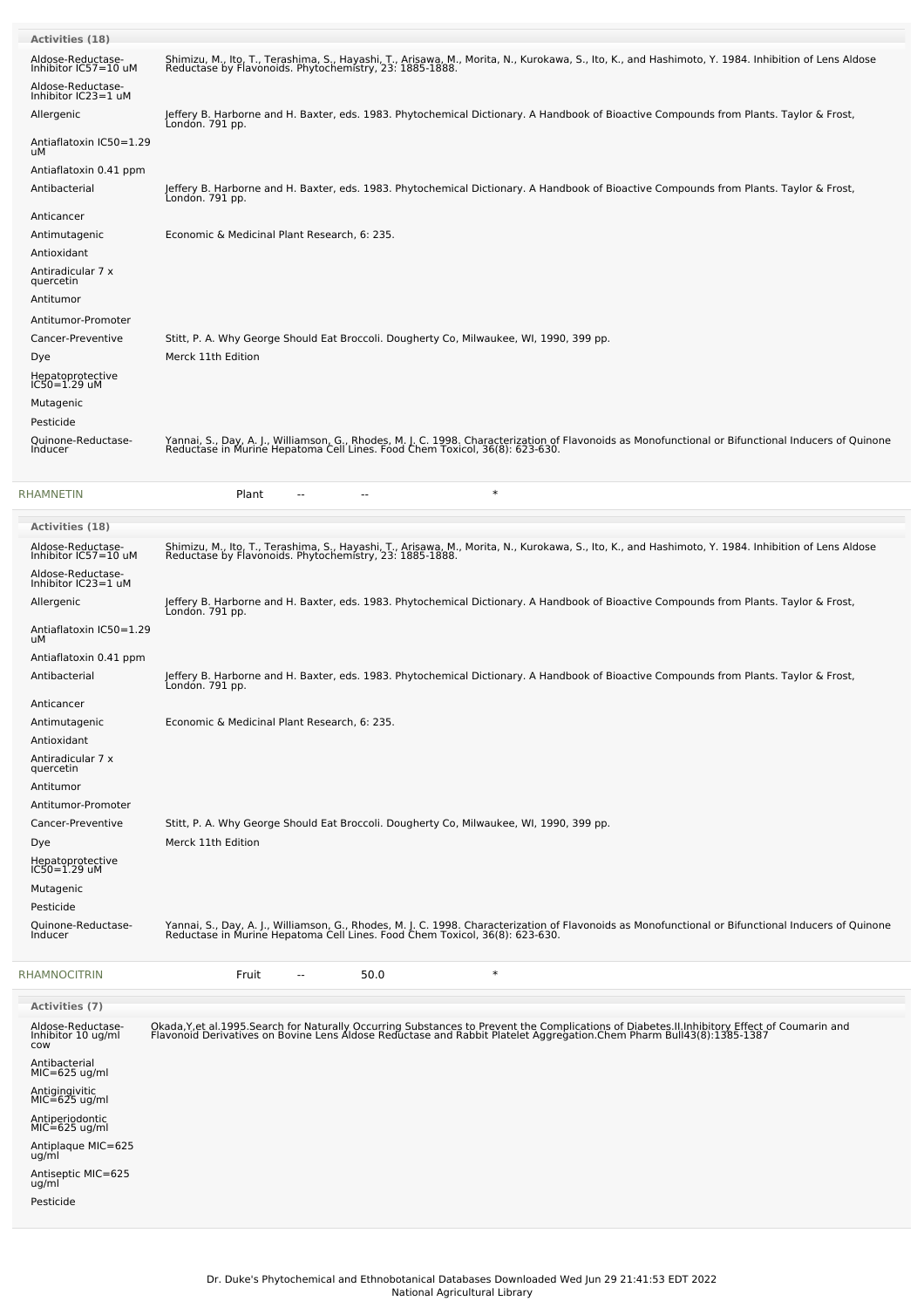| <b>RIBOFLAVIN</b>                                         | Fruit           | 1.0                      | 2.0    | $-0.64$ | CRC Handbook of Medicinal Herbs and/or CRC Handbook of Proximate<br>Analyses                                                                                                                                                      |
|-----------------------------------------------------------|-----------------|--------------------------|--------|---------|-----------------------------------------------------------------------------------------------------------------------------------------------------------------------------------------------------------------------------------|
| <b>Activities (15)</b>                                    |                 |                          |        |         |                                                                                                                                                                                                                                   |
| AntiLyme 50 mg/day<br>Antiarabiflavinotic 2-10 mg/day orl |                 | Martindale's 28th        |        |         |                                                                                                                                                                                                                                   |
| Anticarpal-Tunnel 50 mg/day                               |                 |                          |        |         | Werbach, M. 1993. Healing with Food. Harper Collins, New York, 443 pp.                                                                                                                                                            |
| Anticataract 15 mg/day                                    |                 |                          |        |         | Werbach, M. 1993. Healing with Food. Harper Collins, New York, 443 pp.                                                                                                                                                            |
| Anticephalagic                                            |                 |                          |        |         |                                                                                                                                                                                                                                   |
| Anticervicaldysplasic 1.6-10 mg/day                       |                 |                          |        |         |                                                                                                                                                                                                                                   |
| Anticheilitic                                             |                 |                          |        |         |                                                                                                                                                                                                                                   |
| Antidecubitic                                             |                 |                          |        |         |                                                                                                                                                                                                                                   |
| Antiglossitic                                             |                 |                          |        |         | Davies, S., and Stewart, A. 1990. Nutritional Medicine. Avon Books, New York. 509pp.                                                                                                                                              |
| Antikeratitic                                             |                 |                          |        |         |                                                                                                                                                                                                                                   |
| Antimigraine                                              |                 |                          |        |         |                                                                                                                                                                                                                                   |
| Antioxidant                                               |                 |                          |        |         |                                                                                                                                                                                                                                   |
| Antipellagric                                             |                 |                          |        |         |                                                                                                                                                                                                                                   |
| Antiphotophobic                                           |                 |                          |        |         | Davies, S., and Stewart, A. 1990. Nutritional Medicine. Avon Books, New York. 509pp.                                                                                                                                              |
| Cancer-Preventive                                         |                 |                          |        |         | Stitt, P. A. Why George Should Eat Broccoli. Dougherty Co, Milwaukee, WI, 1990, 399 pp.                                                                                                                                           |
| <b>RIBOFLAVIN</b>                                         | Flower          | 1.0                      | 2.0    | $-0.99$ | $\ast$                                                                                                                                                                                                                            |
| Activities (15)                                           |                 |                          |        |         |                                                                                                                                                                                                                                   |
| AntiLyme 50 mg/day                                        |                 |                          |        |         |                                                                                                                                                                                                                                   |
| Antiarabiflavinotic 2-10 mg/day orl                       |                 | Martindale's 28th        |        |         |                                                                                                                                                                                                                                   |
| Anticarpal-Tunnel 50 mg/day                               |                 |                          |        |         | Werbach, M. 1993. Healing with Food. Harper Collins, New York, 443 pp.                                                                                                                                                            |
| Anticataract 15 mg/day                                    |                 |                          |        |         | Werbach, M. 1993. Healing with Food. Harper Collins, New York, 443 pp.                                                                                                                                                            |
| Anticephalagic                                            |                 |                          |        |         |                                                                                                                                                                                                                                   |
| Anticervicaldysplasic 1.6-10 mg/day                       |                 |                          |        |         |                                                                                                                                                                                                                                   |
| Anticheilitic                                             |                 |                          |        |         |                                                                                                                                                                                                                                   |
| Antidecubitic                                             |                 |                          |        |         |                                                                                                                                                                                                                                   |
| Antiglossitic                                             |                 |                          |        |         | Davies, S., and Stewart, A. 1990. Nutritional Medicine. Avon Books, New York. 509pp.                                                                                                                                              |
| Antikeratitic                                             |                 |                          |        |         |                                                                                                                                                                                                                                   |
| Antimigraine                                              |                 |                          |        |         |                                                                                                                                                                                                                                   |
| Antioxidant                                               |                 |                          |        |         |                                                                                                                                                                                                                                   |
| Antipellagric<br>Antiphotophobic                          |                 |                          |        |         | Davies, S., and Stewart, A. 1990. Nutritional Medicine. Avon Books, New York. 509pp.                                                                                                                                              |
| Cancer-Preventive                                         |                 |                          |        |         | Stitt, P. A. Why George Should Eat Broccoli. Dougherty Co, Milwaukee, WI, 1990, 399 pp.                                                                                                                                           |
|                                                           |                 |                          |        |         | $\ast$                                                                                                                                                                                                                            |
| RUGOSIN-A                                                 | Leaf            | $\overline{\phantom{a}}$ | 16.2   |         |                                                                                                                                                                                                                                   |
| Activities (1)<br>Xanthine-Oxidase-                       |                 |                          |        |         |                                                                                                                                                                                                                                   |
| Inhibitor IC50=8 uM                                       |                 |                          |        |         | Hatano, T., Yasuhara, T., Yoshihara, R., Agata, I., Noro, T., and Okuda, T. 1989. Effects of Interaction of Tannins with Co-existing Substances.VII.<br>Inhibitory Effects of Tannins Related Polyphenols on Xanthine Oxidase. Ch |
| RUGOSIN-D                                                 | Leaf            | $\overline{a}$           | 1925.0 |         | $\ast$                                                                                                                                                                                                                            |
| <b>Activities (8)</b>                                     |                 |                          |        |         |                                                                                                                                                                                                                                   |
| AntiHIV                                                   |                 |                          |        |         |                                                                                                                                                                                                                                   |
| Antiherpetic EC50=0.034<br>ug/ml                          |                 |                          |        |         |                                                                                                                                                                                                                                   |
| Antisarcomic                                              | Londón. 791 pp. |                          |        |         | Jeffery B. Harborne and H. Baxter, eds. 1983. Phytochemical Dictionary. A Handbook of Bioactive Compounds from Plants. Taylor & Frost,                                                                                            |
| Antitumor                                                 | Londón. 791 pp. |                          |        |         | Jeffery B. Harborne and H. Baxter, eds. 1983. Phytochemical Dictionary. A Handbook of Bioactive Compounds from Plants. Taylor & Frost,                                                                                            |
| Antiviral EC50=0.034 ug/ml                                |                 |                          |        |         |                                                                                                                                                                                                                                   |
| Beta-Adrenergic Receptor<br>Blocker 10 uM (weak activity) |                 |                          |        |         | Zhu, M., Phillipson, J. D., Greengrass, P. M., Bowery, N. E., Cai, Y. 1997. Plant Polyphenols: Biologically Active Compounds or Non-Selective<br>Binders to Protein? Phytochemistry, 44(3): 441-447.                              |
| Pesticide                                                 |                 |                          |        |         |                                                                                                                                                                                                                                   |
| Xanthine-Oxidase-Inhibitor<br>$IC50 = 3.1$ uM             |                 |                          |        |         | Hatano, T., Yasuhara, T., Yoshihara, R., Agata, I., Noro, T., and Okuda, T. 1989. Effects of Interaction of Tannins with Co-existing<br>Substances.VII. Inhibitory Effects of Tannins Related Polyphenols on Xanthine Oxidase. Ch |
| RUGOSIN-E                                                 | Leaf            | $-$                      | 975.0  |         | $\ast$                                                                                                                                                                                                                            |
| Activities (2)                                            |                 |                          |        |         |                                                                                                                                                                                                                                   |
| Antisarcomic 10 mg/kg                                     |                 |                          |        |         |                                                                                                                                                                                                                                   |
| Antitumor                                                 |                 |                          |        |         |                                                                                                                                                                                                                                   |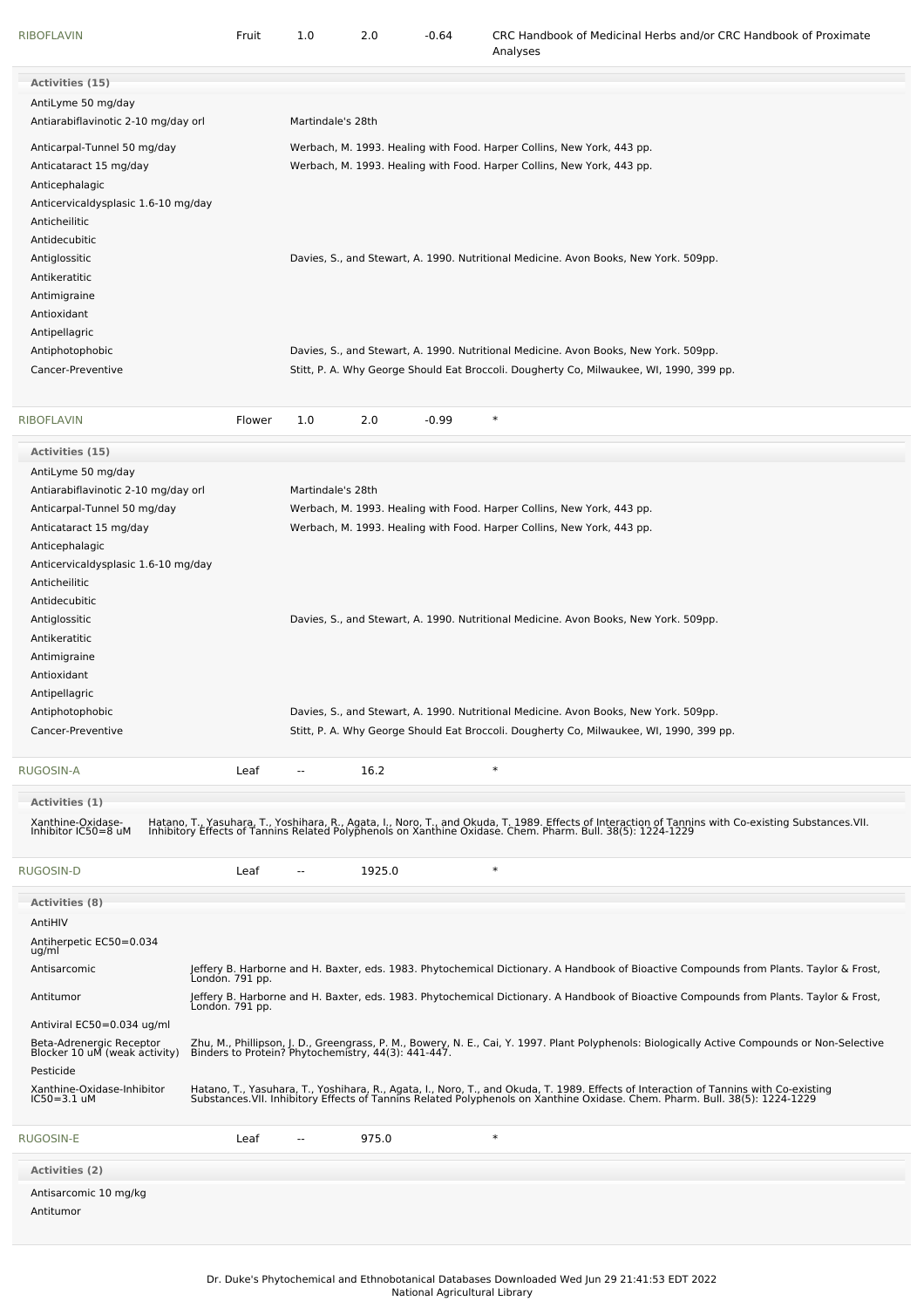| <b>SALICYLATES</b>                           |                                              | Fruit  | 6.0   | 60.0           | $-0.16$ | ∗                                                                                                                                                                                        |
|----------------------------------------------|----------------------------------------------|--------|-------|----------------|---------|------------------------------------------------------------------------------------------------------------------------------------------------------------------------------------------|
| <b>Activities (7)</b>                        |                                              |        |       |                |         |                                                                                                                                                                                          |
| Antiaggregant                                |                                              |        |       |                |         | Newall, C. A., Anderson, L. A. and Phillipson, J. D. 1996. Herbal Medicine - A Guide for Health-care Professionals. The Pharmaceutical Press, London.                                    |
| Antiinflammatory                             | 296pp.<br>296pp.                             |        |       |                |         | Newall, C. A., Anderson, L. A. and Phillipson, J. D. 1996. Herbal Medicine - A Guide for Health-care Professionals. The Pharmaceutical Press, London.                                    |
| Antipyretic                                  | 296pp.                                       |        |       |                |         | Newall, C. A., Anderson, L. A. and Phillipson, J. D. 1996. Herbal Medicine - A Guide for Health-care Professionals. The Pharmaceutical Press, London.                                    |
| Antiuricosuric                               |                                              |        |       |                |         | Newall, C. A., Anderson, L. A. and Phillipson, J. D. 1996. Herbal Medicine - A Guide for Health-care Professionals. The Pharmaceutical Press, London.                                    |
| Hyperglycemic                                | 296pp.                                       |        |       |                |         | Newall, C. A., Anderson, L. A. and Phillipson, J. D. 1996. Herbal Medicine - A Guide for Health-care Professionals. The Pharmaceutical Press, London.                                    |
| Hypoglycemic                                 | 296pp.                                       |        |       |                |         | Newall, C. A., Anderson, L. A. and Phillipson, J. D. 1996. Herbal Medicine - A Guide for Health-care Professionals. The Pharmaceutical Press, London.                                    |
| Uricosuric                                   | 296pp.                                       |        |       |                |         | Newall, C. A., Anderson, L. A. and Phillipson, J. D. 1996. Herbal Medicine - A Guide for Health-care Professionals. The Pharmaceutical Press, London.                                    |
|                                              | 296pp.                                       |        |       |                |         |                                                                                                                                                                                          |
| SALICYLIC ACID BENZYL ESTER                  |                                              | Fruit  | --    | --             |         | $\ast$                                                                                                                                                                                   |
| SODIUM                                       |                                              | Fruit  | 200.0 | 3250.0         | 0.12    | $\ast$                                                                                                                                                                                   |
| Activities (1)                               |                                              |        |       |                |         |                                                                                                                                                                                          |
| Hypertensive                                 |                                              |        |       |                |         | Davies, S., and Stewart, A. 1990. Nutritional Medicine. Avon Books, New York. 509pp.                                                                                                     |
| <b>SODIUM</b>                                |                                              | Flower | 200.0 | 3250.0         | 1.29    | $\ast$                                                                                                                                                                                   |
| Activities (1)                               |                                              |        |       |                |         |                                                                                                                                                                                          |
| Hypertensive                                 |                                              |        |       |                |         | Davies, S., and Stewart, A. 1990. Nutritional Medicine. Avon Books, New York. 509pp.                                                                                                     |
| STEARIC ACID METHYL ESTER                    |                                              | Fruit  |       | ٠.             |         | $\ast$                                                                                                                                                                                   |
| <b>STIGMASTEROL</b>                          |                                              | Fruit  | --    | 140.0          | 0.77    | $\ast$                                                                                                                                                                                   |
| <b>Activities (12)</b>                       |                                              |        |       |                |         |                                                                                                                                                                                          |
| Antihepatotoxic                              |                                              |        |       |                |         |                                                                                                                                                                                          |
| Antiinflammatory                             | Lawrence Review of Natural Products, 1995    |        |       |                |         |                                                                                                                                                                                          |
| Antinociceptive                              |                                              |        |       |                |         |                                                                                                                                                                                          |
| Antiophidic 2.3 mg<br>ipr mus                | Economic & Medicinal Plant Research, 5: 363. |        |       |                |         |                                                                                                                                                                                          |
| Antioxidant IC33=10<br>uМ                    |                                              |        |       |                |         |                                                                                                                                                                                          |
| Antiviral                                    | Science, 75: 161-165, 1991.                  |        |       |                |         | Abid Ali Khan, M.M., Jain, D.C., Bhakuni, R.S., Zaim, M., and Thakur, R.S. 1991. Occurrence of some antiviral sterols in Artemisia annua. Plant                                          |
| Artemicide<br>$LC50 = 110$ ppm               |                                              |        |       |                |         | Jung, J.H., Pummangura, S., Chaichantipyuth, c., Patarapanich, C., and McLaughlin, J.L. 1989. Bioactive Constituents of Melodorum fruticosum.<br>Phytochemistry. 29(5): 1667-1670. 1990. |
| Cancer-Preventive                            |                                              |        |       |                |         | Stitt, P. A. Why George Should Eat Broccoli. Dougherty Co, Milwaukee, WI, 1990, 399 pp.                                                                                                  |
| Estrogenic                                   |                                              |        |       |                |         |                                                                                                                                                                                          |
| Hypocholesterolemic                          |                                              |        |       |                |         | Nigg, H.N. and Seigler, D.S., eds. 1992. Phytochemical Resources for Medicine and Agriculture. Plenum Press, New York. 445 pp.                                                           |
| Ovulant<br>Sedative                          |                                              |        |       |                |         |                                                                                                                                                                                          |
|                                              |                                              |        |       |                |         |                                                                                                                                                                                          |
| <b>STIGMASTEROL</b>                          |                                              | Plant  |       | $\overline{a}$ |         | $\ast$                                                                                                                                                                                   |
| Activities (12)                              |                                              |        |       |                |         |                                                                                                                                                                                          |
| Antihepatotoxic<br>Antiinflammatory          | Lawrence Review of Natural Products, 1995    |        |       |                |         |                                                                                                                                                                                          |
| Antinociceptive                              |                                              |        |       |                |         |                                                                                                                                                                                          |
| Antiophidic 2.3 mg<br>ipr mus                | Economic & Medicinal Plant Research, 5: 363. |        |       |                |         |                                                                                                                                                                                          |
| Antioxidant IC33=10<br>uМ                    |                                              |        |       |                |         |                                                                                                                                                                                          |
| Antiviral                                    | Science, 75: 161-165, 1991.                  |        |       |                |         | Abid Ali Khan, M.M., Jain, D.C., Bhakuni, R.S., Zaim, M., and Thakur, R.S. 1991. Occurrence of some antiviral sterols in Artemisia annua. Plant                                          |
| Artemicide<br>LC50=110 ppm                   |                                              |        |       |                |         | Jung, J.H., Pummangura, S., Chaichantipyuth, c., Patarapanich, C., and McLaughlin, J.L. 1989. Bioactive Constituents of Melodorum fruticosum.<br>Phytochemistry. 29(5): 1667-1670. 1990. |
| Cancer-Preventive                            |                                              |        |       |                |         | Stitt, P. A. Why George Should Eat Broccoli. Dougherty Co, Milwaukee, WI, 1990, 399 pp.                                                                                                  |
| Estrogenic                                   |                                              |        |       |                |         |                                                                                                                                                                                          |
| Hypocholesterolemic<br>Ovulant               |                                              |        |       |                |         | Nigg, H.N. and Seigler, D.S., eds. 1992. Phytochemical Resources for Medicine and Agriculture. Plenum Press, New York. 445 pp.                                                           |
| Sedative                                     |                                              |        |       |                |         |                                                                                                                                                                                          |
|                                              |                                              |        |       |                |         |                                                                                                                                                                                          |
| STIGMASTEROL-3-O-BETA-D-<br><b>GLUCOSIDE</b> |                                              | Fruit  |       | н.             |         | $\ast$                                                                                                                                                                                   |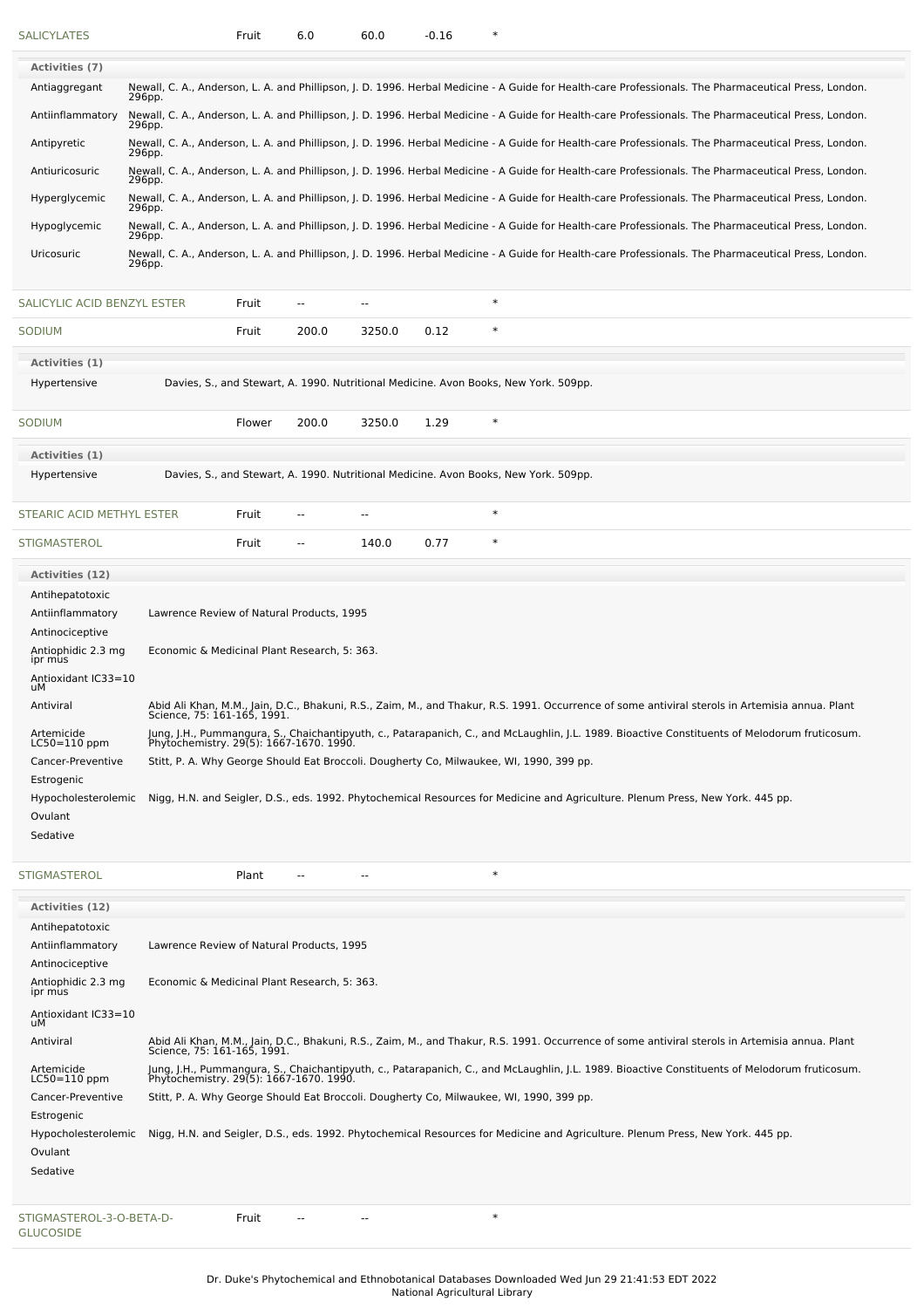| STIGMASTEROL-GLUCOSIDE                                                                                                                                                                                                                                                                                                                                                                                                                                                                                                                                                                                                                                                                                                                                                                       |                                                                                                                                                                                                                                                            | Plant  |                          | --            |         | $\ast$                                                                                                                                                                                                                                                                                                                                                                                                                                                                                                                                                                                                                                                                                                                                                                                                                                                                                                                                           |  |  |  |
|----------------------------------------------------------------------------------------------------------------------------------------------------------------------------------------------------------------------------------------------------------------------------------------------------------------------------------------------------------------------------------------------------------------------------------------------------------------------------------------------------------------------------------------------------------------------------------------------------------------------------------------------------------------------------------------------------------------------------------------------------------------------------------------------|------------------------------------------------------------------------------------------------------------------------------------------------------------------------------------------------------------------------------------------------------------|--------|--------------------------|---------------|---------|--------------------------------------------------------------------------------------------------------------------------------------------------------------------------------------------------------------------------------------------------------------------------------------------------------------------------------------------------------------------------------------------------------------------------------------------------------------------------------------------------------------------------------------------------------------------------------------------------------------------------------------------------------------------------------------------------------------------------------------------------------------------------------------------------------------------------------------------------------------------------------------------------------------------------------------------------|--|--|--|
| <b>STRICTININ</b>                                                                                                                                                                                                                                                                                                                                                                                                                                                                                                                                                                                                                                                                                                                                                                            |                                                                                                                                                                                                                                                            | Leaf   | $\overline{\phantom{a}}$ | 100.0         | 0.09    | $\ast$                                                                                                                                                                                                                                                                                                                                                                                                                                                                                                                                                                                                                                                                                                                                                                                                                                                                                                                                           |  |  |  |
| Activities (1)                                                                                                                                                                                                                                                                                                                                                                                                                                                                                                                                                                                                                                                                                                                                                                               |                                                                                                                                                                                                                                                            |        |                          |               |         |                                                                                                                                                                                                                                                                                                                                                                                                                                                                                                                                                                                                                                                                                                                                                                                                                                                                                                                                                  |  |  |  |
|                                                                                                                                                                                                                                                                                                                                                                                                                                                                                                                                                                                                                                                                                                                                                                                              | Kashiwada, Y., Nonaka, G. I., Nishioka, I., Lee, J. H., Bori, I., Fukushima, Y., Bastow, K. F., Lee, K. H. 1993. Tannins as Potent Inhibitors of DNA<br>Topoisomerase II in vitro. J Pharm Sci, 82: 487-492.<br>Topoisomerase-II-Inhibitor<br>IC100=0.5 uM |        |                          |               |         |                                                                                                                                                                                                                                                                                                                                                                                                                                                                                                                                                                                                                                                                                                                                                                                                                                                                                                                                                  |  |  |  |
| <b>STRONTIUM</b>                                                                                                                                                                                                                                                                                                                                                                                                                                                                                                                                                                                                                                                                                                                                                                             |                                                                                                                                                                                                                                                            | Fruit  | 30.0                     | 60.0          | $-0.11$ | Lawrence, B.M., Essential Oils 1976-1977, Essential Oils 1978, Essential Oils<br>1979-1980.                                                                                                                                                                                                                                                                                                                                                                                                                                                                                                                                                                                                                                                                                                                                                                                                                                                      |  |  |  |
| <b>STRONTIUM</b>                                                                                                                                                                                                                                                                                                                                                                                                                                                                                                                                                                                                                                                                                                                                                                             |                                                                                                                                                                                                                                                            | Flower | 30.0                     | 60.0          |         | $\ast$                                                                                                                                                                                                                                                                                                                                                                                                                                                                                                                                                                                                                                                                                                                                                                                                                                                                                                                                           |  |  |  |
| STYRALYL-ACETATE                                                                                                                                                                                                                                                                                                                                                                                                                                                                                                                                                                                                                                                                                                                                                                             |                                                                                                                                                                                                                                                            | Flower | $\overline{\phantom{a}}$ | 1.0           |         | $\ast$                                                                                                                                                                                                                                                                                                                                                                                                                                                                                                                                                                                                                                                                                                                                                                                                                                                                                                                                           |  |  |  |
| STYRALYL-ACETATE                                                                                                                                                                                                                                                                                                                                                                                                                                                                                                                                                                                                                                                                                                                                                                             |                                                                                                                                                                                                                                                            | Fruit  | $\overline{a}$           | 1.0           |         | Lawrence, B.M., Essential Oils 1976-1977, Essential Oils 1978, Essential Oils<br>1979-1980.                                                                                                                                                                                                                                                                                                                                                                                                                                                                                                                                                                                                                                                                                                                                                                                                                                                      |  |  |  |
| SYZYGININ-A                                                                                                                                                                                                                                                                                                                                                                                                                                                                                                                                                                                                                                                                                                                                                                                  |                                                                                                                                                                                                                                                            | Leaf   | н.                       | 98.0          |         | $\ast$                                                                                                                                                                                                                                                                                                                                                                                                                                                                                                                                                                                                                                                                                                                                                                                                                                                                                                                                           |  |  |  |
| SYZYGININ-B                                                                                                                                                                                                                                                                                                                                                                                                                                                                                                                                                                                                                                                                                                                                                                                  |                                                                                                                                                                                                                                                            | Leaf   | --                       | 131.0         |         | $\ast$                                                                                                                                                                                                                                                                                                                                                                                                                                                                                                                                                                                                                                                                                                                                                                                                                                                                                                                                           |  |  |  |
| <b>TANNIN</b>                                                                                                                                                                                                                                                                                                                                                                                                                                                                                                                                                                                                                                                                                                                                                                                |                                                                                                                                                                                                                                                            | Plant  | $\overline{\phantom{a}}$ | --            |         | $\ast$                                                                                                                                                                                                                                                                                                                                                                                                                                                                                                                                                                                                                                                                                                                                                                                                                                                                                                                                           |  |  |  |
| Activities (35)<br>Anthelmintic<br>AntiHIV<br>Antibacterial<br>Anticancer<br>Anticariogenic<br>Antidiarrheic<br>Antidysenteric<br>Antihepatotoxic<br>Antihypertensive<br>Antilipolytic<br>Antimutagenic<br>Antinephritic<br>Antiophidic<br>Antioxidant<br>IC50=1.44 ug/ml<br>Antioxidant 1/3<br>quercetin<br>Antiradicular 500<br>mg/kg/day orl mus<br>Antiradicular 1/3<br>quercetin<br>Antirenitic<br>Antitumor<br>Antitumor-Promoter<br>Antiulcer<br>Antiviral<br>Cancer-Preventive<br>Carcinogenic<br>Chelator<br>Cyclooxygenase-<br>Inhibitor<br>Glucosyl-<br>Transférase-Inhibitor<br>Hepatoprotective<br>Immunosuppressant<br>Lipoxygenase-<br>Inhibitor<br>MAO-Inhibitor<br>Ornithine-<br>Decarboxylase-<br>Inhibitor<br>Pesticide<br>Psychotropic<br>Xanthine-Oxidase-<br>Inhibitor | Economic & Medicinal Plant Research, 5: 363.<br>HerbalGram No. 22 - Spring 1990, page 14.                                                                                                                                                                  |        |                          |               |         | Uchida, U., Ohta, H., Niwa, M., Mori, A., Nonaka, G-i., Nishioka, I., and Zaki, M. 1989. Prolongation of Life Span of Stroke-Prone Spontaneously<br>Hypertensive Rats (SHRSP) Ingesting Persimmon Tannin. Chem. Pharm. Bull. 38(4<br>Uchida, U., Ohta, H., Niwa, M., Mori, A., Nonaka, G-i., Nishioka, I., and Zaki, M. 1989. Prolongation of Life Span of Stroke-Prone Spontaneously<br>Hypertensive Rats (SHRSP) Ingesting Persimmon Tannin. Chem. Pharm. Bull. 38(4<br>Uchida, U., Ohta, H., Niwa, M., Mori, A., Nonaka, G-i., Nishioka, I., and Zaki, M. 1989. Prolongation of Life Span of Stroke-Prone Spontaneously<br>Hypertensive Rats (SHRSP) Ingesting Persimmon Tannin. Chem. Pharm. Bull. 38(4<br>Uchida, U., Ohta, H., Niwa, M., Mori, A., Nonaka, G-i., Nishioka, I., and Zaki, M. 1989. Prolongation of Life Span of Stroke-Prone Spontaneously<br>Hypertensive Rats (SHRSP) Ingesting Persimmon Tannin. Chem. Pharm. Bull. 38(4 |  |  |  |
| <b>TANNINS</b>                                                                                                                                                                                                                                                                                                                                                                                                                                                                                                                                                                                                                                                                                                                                                                               |                                                                                                                                                                                                                                                            | Fruit  | $\overline{\phantom{a}}$ | 100000.0 0.19 |         | $\ast$                                                                                                                                                                                                                                                                                                                                                                                                                                                                                                                                                                                                                                                                                                                                                                                                                                                                                                                                           |  |  |  |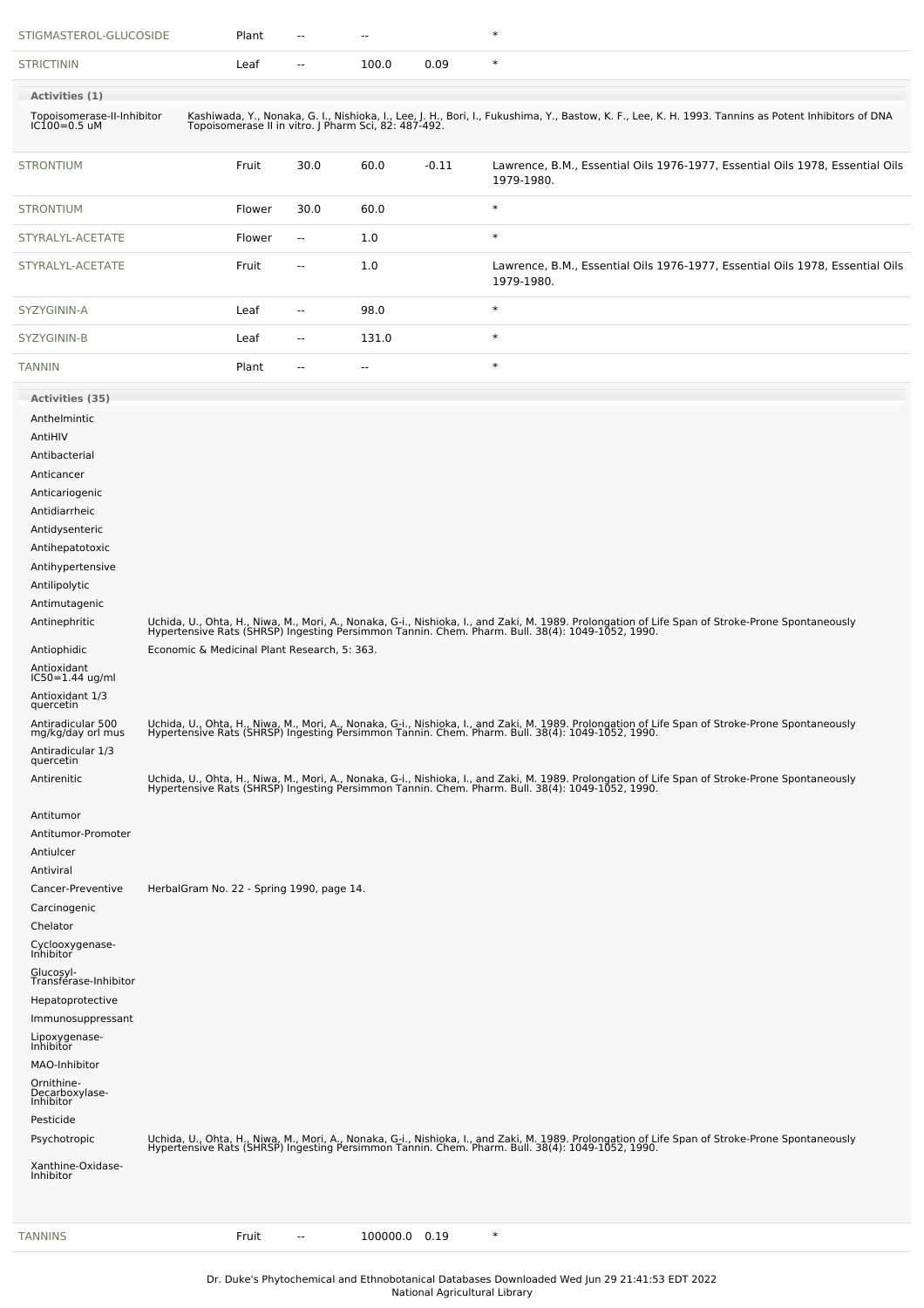[TELLIMAGRANDIN-I](file:///phytochem/chemicals/show/16874) Plant -- - - - - Jeffery B. Harborne and H. Baxter, eds. 1983. Phytochemical Dictionary. A Handbook of Bioactive Compounds from Plants. Taylor & Frost, London. 791

|                                              | pp.                                                                                                                                                                                                                                                                |
|----------------------------------------------|--------------------------------------------------------------------------------------------------------------------------------------------------------------------------------------------------------------------------------------------------------------------|
| <b>Activities (7)</b>                        |                                                                                                                                                                                                                                                                    |
| AntiHIV                                      |                                                                                                                                                                                                                                                                    |
| Antihepatotoxic                              | Jeffery B. Harborne and H. Baxter, eds. 1983. Phytochemical Dictionary. A Handbook of Bioactive Compounds from Plants. Taylor & Frost, London.<br>791 pp.                                                                                                          |
| Antiherpetic<br>$EC50=0.036$ ug/ml           |                                                                                                                                                                                                                                                                    |
| Antilipolytic                                | Jeffery B. Harborne and H. Baxter, eds. 1983. Phytochemical Dictionary. A Handbook of Bioactive Compounds from Plants. Taylor & Frost, London.<br>791 pp.                                                                                                          |
| Antiviral                                    | Economic & Medicinal Plant Research, 5: 195.                                                                                                                                                                                                                       |
| Beta-Adrenergic<br>Receptor Blocker 10<br>uМ | Zhu, M., Phillipson, J. D., Greengrass, P. M., Bowery, N. E., Cai, Y. 1997. Plant Polyphenols: Biologically Active Compounds or Non-Selective Binders<br>to Protein? Phytochemistry, 44(3): 441-447.                                                               |
| Xanthine-Oxidase-<br>Inhibitor IC50=7 uM     | Hatano, T., Yasuhara, T., Yoshihara, R., Agata, I., Noro, T., and Okuda, T. 1989. Effects of Interaction of Tannins with Co-existing Substances.VII.<br>Inhibitory Effects of Tannins Related Polyphenols on Xanthine Oxidase. Ch                                  |
| TELLIMAGRANDIN-I                             | $\ast$<br>Leaf                                                                                                                                                                                                                                                     |
| <b>Activities (7)</b>                        |                                                                                                                                                                                                                                                                    |
| AntiHIV                                      |                                                                                                                                                                                                                                                                    |
| Antihepatotoxic                              | Jeffery B. Harborne and H. Baxter, eds. 1983. Phytochemical Dictionary. A Handbook of Bioactive Compounds from Plants. Taylor & Frost, London.<br>791 pp.                                                                                                          |
| Antiherpetic<br>$EC50 = 0.036$ ug/ml         |                                                                                                                                                                                                                                                                    |
| Antilipolytic                                | Jeffery B. Harborne and H. Baxter, eds. 1983. Phytochemical Dictionary. A Handbook of Bioactive Compounds from Plants. Taylor & Frost, London.<br>791 pp.                                                                                                          |
| Antiviral                                    | Economic & Medicinal Plant Research, 5: 195.                                                                                                                                                                                                                       |
| Beta-Adrenergic<br>Receptor Blocker 10<br>uМ | Zhu, M., Phillipson, J. D., Greengrass, P. M., Bowery, N. E., Cai, Y. 1997. Plant Polyphenols: Biologically Active Compounds or Non-Selective Binders<br>to Protein? Phytochemistry, 44(3): 441-447.                                                               |
| Xanthine-Oxidase-<br>Inhibitor IC50=7 uM     | Hatano, T., Yasuhara, T., Yoshihara, R., Agata, I., Noro, T., and Okuda, T. 1989. Effects of Interaction of Tannins with Co-existing Substances.VII.<br>Inhibitory Effects of Tannins Related Polyphenols on Xanthine Oxidase. Chem. Pharm. Bull. 38(5): 1224-1229 |
| TELLIMAGRANDIN-II                            | $\ast$<br>Leaf                                                                                                                                                                                                                                                     |
| Activities (1)                               |                                                                                                                                                                                                                                                                    |
| Xanthine-Oxidase-<br>Inhibitor IC50=3 uM     | Hatano, T., Yasuhara, T., Yoshihara, R., Agata, I., Noro, T., and Okuda, T. 1989. Effects of Interaction of Tannins with Co-existing Substances.VII.<br>Inhibitory Effects of Tannins Related Polyphenols on Xanthine Oxidase. Ch                                  |
| TERPINEN-4-OL                                | $\ast$<br>Essential<br>- - -                                                                                                                                                                                                                                       |

Oil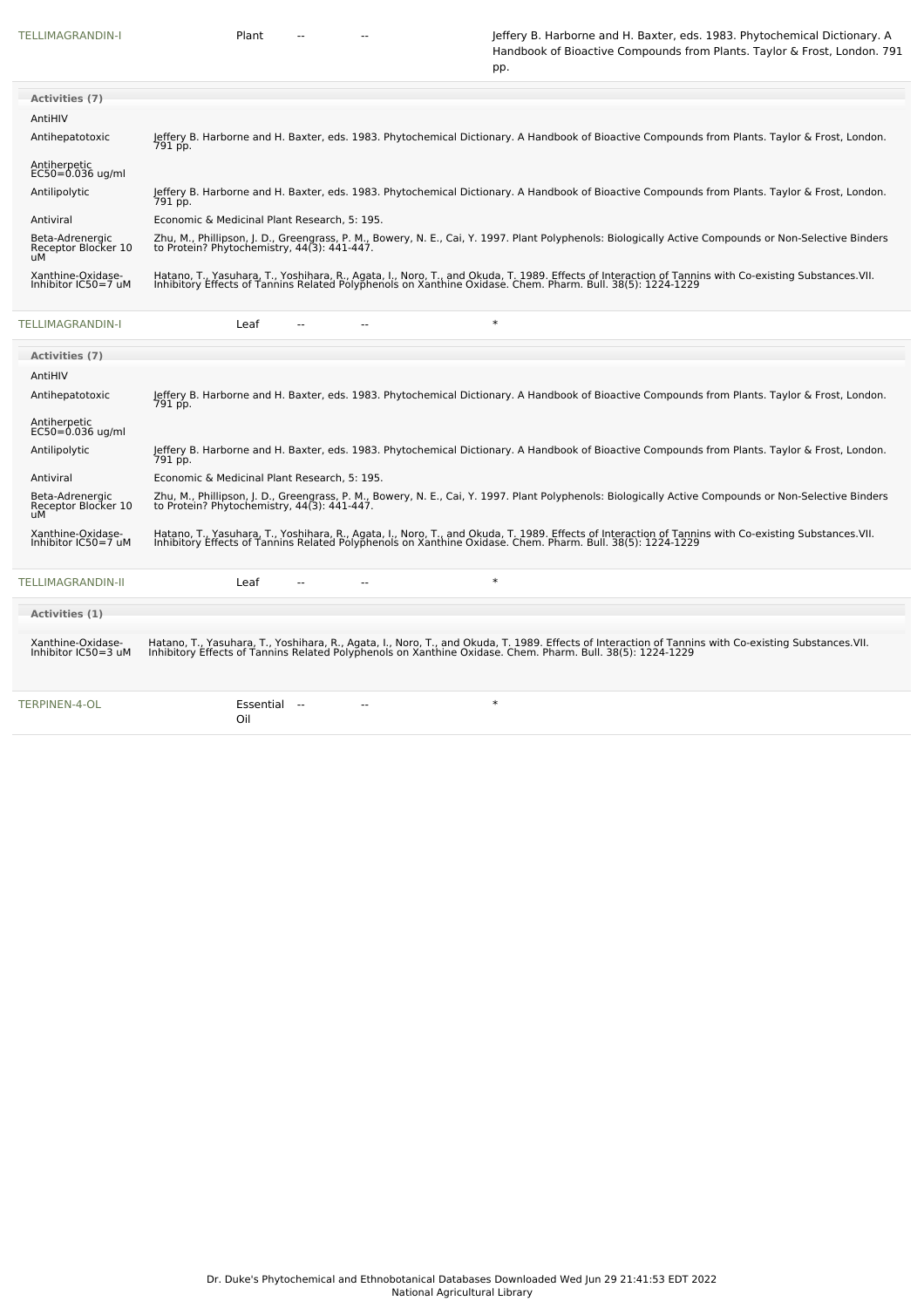| <b>Activities (23)</b>                     |                                                                                                                                                                                                                                                                                   |
|--------------------------------------------|-----------------------------------------------------------------------------------------------------------------------------------------------------------------------------------------------------------------------------------------------------------------------------------|
| Allelopathic                               | Wright, C.W. (Ed) 2002. Medicinal&Aromatic Plants-Industrial Profiles. Artemisia. 344pp. Maffei, M. (Ed) 2002. Vetiveria. The Genus<br>Vetiveria.Taylor&Francis.NY,NY.191pp.Southwell,I.,Lowe,R.(Eds)1999.Tea Tree.The Genus Melaleuca.Harwood<br>Acad.Pub.Amsterdam,Netherlands. |
| Antiacetylcholinesterase<br>IC21-24=1.2 mM |                                                                                                                                                                                                                                                                                   |
| Antiacne                                   |                                                                                                                                                                                                                                                                                   |
| Antiallergic                               |                                                                                                                                                                                                                                                                                   |
| Antiasthmatic                              | Chin. J. Tuber. Respir. Dis., 4:203, 1982.                                                                                                                                                                                                                                        |
| Antibacterial                              |                                                                                                                                                                                                                                                                                   |
| Antioxidant                                |                                                                                                                                                                                                                                                                                   |
| Antiseptic                                 | Flav. & Frag. J. 9: 129.                                                                                                                                                                                                                                                          |
| Antispasmodic                              |                                                                                                                                                                                                                                                                                   |
| Antitussive                                | Chin. J. Tuber. Respir. Dis.                                                                                                                                                                                                                                                      |
| Antiulcer                                  |                                                                                                                                                                                                                                                                                   |
| Bacteriostatic                             | Chin. J. Tuber. Respir. Dis.                                                                                                                                                                                                                                                      |
| Diuretic 0.1 ml/rat                        |                                                                                                                                                                                                                                                                                   |
| Fungicide                                  |                                                                                                                                                                                                                                                                                   |
| Herbicide IC50=200 mM                      | Lydon, J. & Duke, S., The potential of pesticides from plants, pp. 1-41 in Craker, L. & Simon, J., eds, Herbs, Spices & Medicinal Plants: Recent<br>Advances in Botany, Horticulture, & Pharmacology, v. 4, Oryx Press, Phoenix,                                                  |
| Herbicide IC50=22 uM                       | Keeler, R.F. and Tu, A.T. eds. 1991. Toxicology of Plant and Fungal Compounds. (Handbook of Natural Toxins Vol. 6) Marcel Dekker, Inc. NY. 665<br>pp.                                                                                                                             |
| Insectifuge                                |                                                                                                                                                                                                                                                                                   |
| Irritant                                   | Newall, C. A., Anderson, L. A. and Phillipson, J. D. 1996. Herbal Medicine - A Guide for Health-care Professionals. The Pharmaceutical Press,<br>London. 296pp.                                                                                                                   |
| Nematicide MLC=1<br>mg/ml                  | Shoyakugaku Zasshi, 44: 183.                                                                                                                                                                                                                                                      |
| Pesticide                                  |                                                                                                                                                                                                                                                                                   |
| Renoirritant                               | Newall, C. A., Anderson, L. A. and Phillipson, J. D. 1996. Herbal Medicine - A Guide for Health-care Professionals. The Pharmaceutical Press,<br>London. 296pp.                                                                                                                   |
| Spermicide<br>ED100=0.015                  |                                                                                                                                                                                                                                                                                   |
| Vulnerary                                  | Lawrence Review of Natural Products, Jan-91.                                                                                                                                                                                                                                      |
| THIAMIN                                    | $\ast$<br>1.0<br>$-1.26$<br>Flower                                                                                                                                                                                                                                                |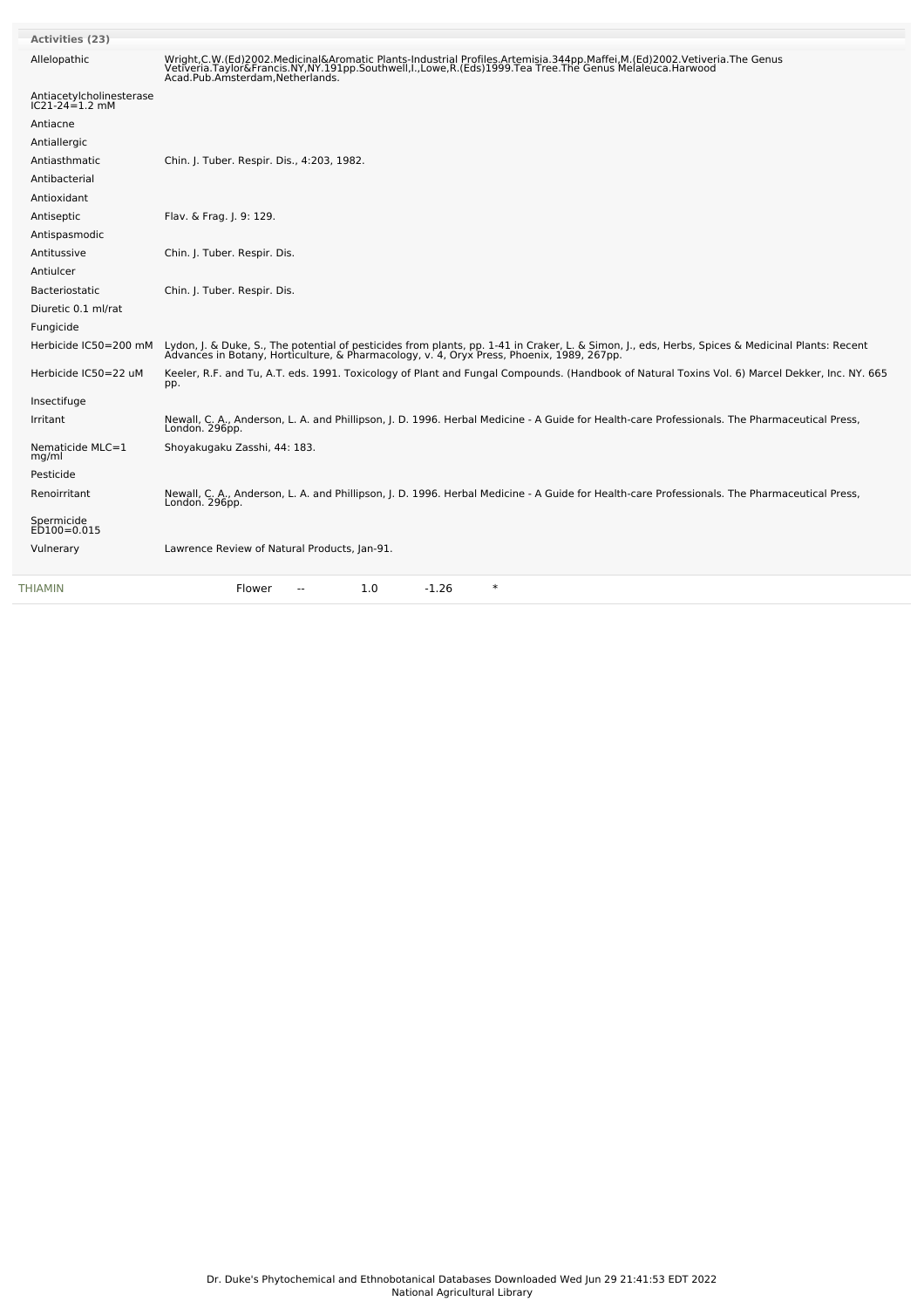| Activities (31)                     |                                                                                                                                                           |
|-------------------------------------|-----------------------------------------------------------------------------------------------------------------------------------------------------------|
| Analgesic 1-4 g/day                 | Werbach, M. 1993. Healing with Food. Harper Collins, New York, 443 pp.                                                                                    |
| AntiLyme 50 mg                      |                                                                                                                                                           |
| Antialcoholic 50-100 mg/day         |                                                                                                                                                           |
| Antialzheimeran 100-3,000<br>mg/day | Werbach, M. 1993. Healing with Food. Harper Collins, New York, 443 pp.                                                                                    |
| Antianorectic                       | Jeffery B. Harborne and H. Baxter, eds. 1983. Phytochemical Dictionary. A Handbook of Bioactive Compounds from Plants. Taylor & Frost,<br>Londón. 791 pp. |
| Antibackache 1-4 g/day              | Werbach, M. 1993. Healing with Food. Harper Collins, New York, 443 pp.                                                                                    |
| Antiberiberi                        |                                                                                                                                                           |
| Anticanker                          |                                                                                                                                                           |
| Anticardiospasmic                   |                                                                                                                                                           |
| Anticataract                        |                                                                                                                                                           |
| Anticolitic                         |                                                                                                                                                           |
| Antidecubitic                       |                                                                                                                                                           |
| Antideliriant                       |                                                                                                                                                           |
| Antidementia                        |                                                                                                                                                           |
| Antidyspeptic                       |                                                                                                                                                           |
| Antiencephalopathic                 | Martindale's 29th                                                                                                                                         |
| Antifatigue                         | Jeffery B. Harborne and H. Baxter, eds. 1983. Phytochemical Dictionary. A Handbook of Bioactive Compounds from Plants. Taylor & Frost,<br>Londón. 791 pp. |
| Antigastritic                       | Jeffery B. Harborne and H. Baxter, eds. 1983. Phytochemical Dictionary. A Handbook of Bioactive Compounds from Plants. Taylor & Frost,<br>Londón. 791 pp. |
| Antihangover 50 mg                  |                                                                                                                                                           |
| Antiheartburn                       |                                                                                                                                                           |
| Antiherpetic                        |                                                                                                                                                           |
| Antimigraine                        |                                                                                                                                                           |
| Antimyocarditic                     |                                                                                                                                                           |
| Antineuralgic 1-4 g/day             | Werbach, M. 1993. Healing with Food. Harper Collins, New York, 443 pp.                                                                                    |
| Antineurasthenic                    |                                                                                                                                                           |
| Antineuritic                        |                                                                                                                                                           |
| Antineuropathic 50 mg               | Werbach, M. 1993. Healing with Food. Harper Collins, New York, 443 pp.                                                                                    |
| Antipoliomyelitic                   |                                                                                                                                                           |
| Insectifuge 75-150<br>mg/man/day    | Martindale's 28th                                                                                                                                         |
| Neuroprotective                     |                                                                                                                                                           |
| Pesticide                           |                                                                                                                                                           |
| <b>THIAMIN</b>                      | Fruit<br>1.0<br>$-0.55$<br>CRC Handbook of Medicinal Herbs and/or CRC Handbook of Proximate<br>Analyses                                                   |

 $\sim$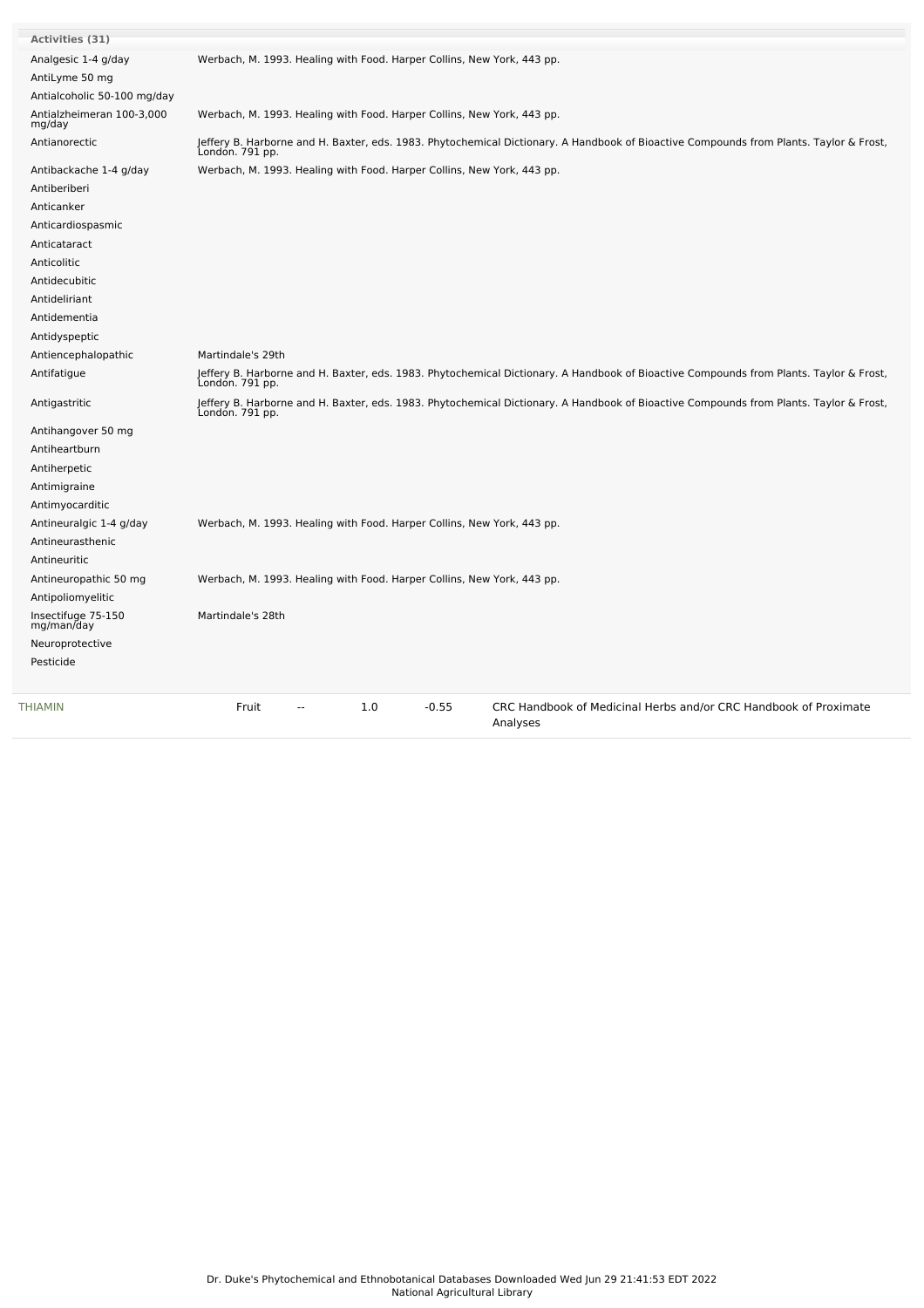| Activities (31)                                     |                   |                          |                          |                                                                                                                                                           |
|-----------------------------------------------------|-------------------|--------------------------|--------------------------|-----------------------------------------------------------------------------------------------------------------------------------------------------------|
| Analgesic 1-4 g/day                                 |                   |                          |                          | Werbach, M. 1993. Healing with Food. Harper Collins, New York, 443 pp.                                                                                    |
| AntiLyme 50 mg                                      |                   |                          |                          |                                                                                                                                                           |
| Antialcoholic 50-100 mg/day                         |                   |                          |                          |                                                                                                                                                           |
| Antialzheimeran 100-3,000<br>mg/day                 |                   |                          |                          | Werbach, M. 1993. Healing with Food. Harper Collins, New York, 443 pp.                                                                                    |
| Antianorectic                                       | Londón. 791 pp.   |                          |                          | Jeffery B. Harborne and H. Baxter, eds. 1983. Phytochemical Dictionary. A Handbook of Bioactive Compounds from Plants. Taylor & Frost,                    |
| Antibackache 1-4 g/day                              |                   |                          |                          | Werbach, M. 1993. Healing with Food. Harper Collins, New York, 443 pp.                                                                                    |
| Antiberiberi                                        |                   |                          |                          |                                                                                                                                                           |
| Anticanker                                          |                   |                          |                          |                                                                                                                                                           |
| Anticardiospasmic                                   |                   |                          |                          |                                                                                                                                                           |
| Anticataract                                        |                   |                          |                          |                                                                                                                                                           |
| Anticolitic                                         |                   |                          |                          |                                                                                                                                                           |
| Antidecubitic                                       |                   |                          |                          |                                                                                                                                                           |
| Antideliriant                                       |                   |                          |                          |                                                                                                                                                           |
| Antidementia                                        |                   |                          |                          |                                                                                                                                                           |
| Antidyspeptic                                       |                   |                          |                          |                                                                                                                                                           |
| Antiencephalopathic                                 | Martindale's 29th |                          |                          |                                                                                                                                                           |
| Antifatigue                                         |                   |                          |                          | Jeffery B. Harborne and H. Baxter, eds. 1983. Phytochemical Dictionary. A Handbook of Bioactive Compounds from Plants. Taylor & Frost,<br>London. 791 pp. |
| Antigastritic                                       | Londón. 791 pp.   |                          |                          | Jeffery B. Harborne and H. Baxter, eds. 1983. Phytochemical Dictionary. A Handbook of Bioactive Compounds from Plants. Taylor & Frost,                    |
| Antihangover 50 mg                                  |                   |                          |                          |                                                                                                                                                           |
| Antiheartburn                                       |                   |                          |                          |                                                                                                                                                           |
| Antiherpetic                                        |                   |                          |                          |                                                                                                                                                           |
| Antimigraine                                        |                   |                          |                          |                                                                                                                                                           |
| Antimyocarditic                                     |                   |                          |                          |                                                                                                                                                           |
| Antineuralgic 1-4 g/day                             |                   |                          |                          | Werbach, M. 1993. Healing with Food. Harper Collins, New York, 443 pp.                                                                                    |
| Antineurasthenic                                    |                   |                          |                          |                                                                                                                                                           |
| Antineuritic                                        |                   |                          |                          |                                                                                                                                                           |
| Antineuropathic 50 mg                               |                   |                          |                          | Werbach, M. 1993. Healing with Food. Harper Collins, New York, 443 pp.                                                                                    |
| Antipoliomyelitic                                   |                   |                          |                          |                                                                                                                                                           |
| Insectifuge 75-150<br>mg/man/day                    | Martindale's 28th |                          |                          |                                                                                                                                                           |
| Neuroprotective                                     |                   |                          |                          |                                                                                                                                                           |
| Pesticide                                           |                   |                          |                          |                                                                                                                                                           |
|                                                     |                   |                          |                          |                                                                                                                                                           |
| <b>TRANS-ANETHOLE</b>                               | Flower            | --                       | --                       | $\ast$                                                                                                                                                    |
| <b>Activities (8)</b>                               |                   |                          |                          |                                                                                                                                                           |
| Analgesic 10-100 ug/ml                              |                   |                          |                          |                                                                                                                                                           |
| Anesthetic 10-100 ug/ml                             |                   |                          |                          |                                                                                                                                                           |
| Antigenotoxic 40-400 mg/kg orl mus                  |                   |                          |                          |                                                                                                                                                           |
| Antioxidant                                         |                   |                          |                          |                                                                                                                                                           |
| Antiradicular                                       |                   |                          |                          |                                                                                                                                                           |
| Calcium-Antagonist IC50=75.2 uM gpg (weak activity) |                   |                          |                          |                                                                                                                                                           |
| FLavor FEMA 1,250-3,150                             |                   |                          |                          | Aloe Research Council - Duke writeup of non-peer reviewd book by Coats and draft by Henry                                                                 |
| Sweetener 13 x sucrose                              |                   |                          |                          |                                                                                                                                                           |
|                                                     |                   |                          |                          |                                                                                                                                                           |
| TRANS-ANETHOLE                                      | Fruit             |                          | $\overline{a}$           | Lawrence, B.M., Essential Oils 1976-1977, Essential Oils 1978, Essential Oils<br>1979-1980.                                                               |
|                                                     |                   |                          |                          |                                                                                                                                                           |
| <b>Activities (8)</b>                               |                   |                          |                          |                                                                                                                                                           |
| Analgesic 10-100 ug/ml                              |                   |                          |                          |                                                                                                                                                           |
| Anesthetic 10-100 ug/ml                             |                   |                          |                          |                                                                                                                                                           |
| Antigenotoxic 40-400 mg/kg orl mus                  |                   |                          |                          |                                                                                                                                                           |
| Antioxidant                                         |                   |                          |                          |                                                                                                                                                           |
| Antiradicular                                       |                   |                          |                          |                                                                                                                                                           |
| Calcium-Antagonist IC50=75.2 uM gpg (weak activity) |                   |                          |                          |                                                                                                                                                           |
| FLavor FEMA 1,250-3,150                             |                   |                          |                          | Aloe Research Council - Duke writeup of non-peer reviewd book by Coats and draft by Henry                                                                 |
| Sweetener 13 x sucrose                              |                   |                          |                          |                                                                                                                                                           |
| TRANS-ISOEUGENOL                                    | Fruit             | $\overline{\phantom{a}}$ | $\overline{\phantom{a}}$ | $\ast$                                                                                                                                                    |
| VALONEIC ACID BISLACTONE                            | Leaf              | $\overline{\phantom{a}}$ | 180.0                    | $\ast$                                                                                                                                                    |
| <b>VANILLIN</b>                                     | Fruit             | $\overline{\phantom{a}}$ | --                       | $\ast$                                                                                                                                                    |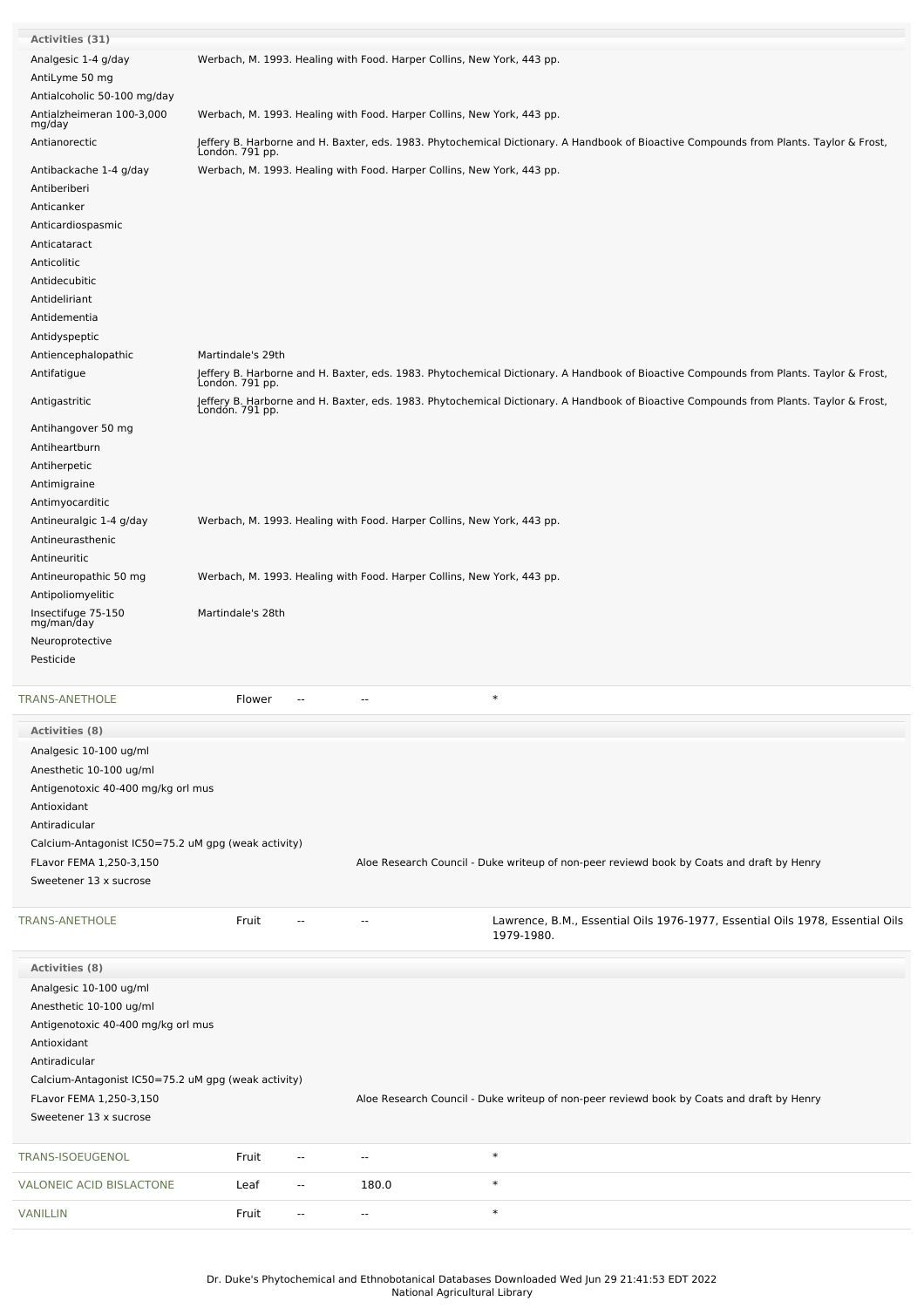| <b>Activities (28)</b>              |                                                                                                                                                                                                                                  |
|-------------------------------------|----------------------------------------------------------------------------------------------------------------------------------------------------------------------------------------------------------------------------------|
| Allelochemic                        | Lydon, J. & Duke, S., The potential of pesticides from plants, pp. 1-41 in Craker, L. & Simon, J., eds, Herbs, Spices & Medicinal Plants: Recent<br>Advances in Botany, Horticulture, & Pharmacology, v. 4, Oryx Press, Phoenix, |
| $IC50 = 4.26$ mM<br>Allergenic      |                                                                                                                                                                                                                                  |
| Antianemic                          |                                                                                                                                                                                                                                  |
| Anticancer                          |                                                                                                                                                                                                                                  |
| Antidrepanocytic                    |                                                                                                                                                                                                                                  |
|                                     |                                                                                                                                                                                                                                  |
| Antiescherichic 10-<br>100 mmol/l   |                                                                                                                                                                                                                                  |
| Antilactobacillic 10-<br>100 mmol/l |                                                                                                                                                                                                                                  |
| Antilisteria                        |                                                                                                                                                                                                                                  |
| Antimutagenic                       | Economic & Medicinal Plant Research, 6: 235.                                                                                                                                                                                     |
| Antioxidant<br>#NAME?               |                                                                                                                                                                                                                                  |
| Antipolio                           | Economic & Medicinal Plant Research, 5: 194.                                                                                                                                                                                     |
| Antiradicular 7 x<br>quercetin      |                                                                                                                                                                                                                                  |
| Antisickling                        |                                                                                                                                                                                                                                  |
| Antitumor                           |                                                                                                                                                                                                                                  |
| Antitumor-Promoter                  |                                                                                                                                                                                                                                  |
| Antiviral                           | Economic & Medicinal Plant Research, 5: 194.                                                                                                                                                                                     |
| Antiyeast 8-30 mM                   |                                                                                                                                                                                                                                  |
| Bacteristat 10-40<br>mmol/l         |                                                                                                                                                                                                                                  |
| Cancer-Preventive                   | Stitt, P. A. Why George Should Eat Broccoli. Dougherty Co, Milwaukee, WI, 1990, 399 pp.                                                                                                                                          |
| Candidicide 8-20<br>mМ              |                                                                                                                                                                                                                                  |
| Choleretic                          | Rinzler, C. A. 1990. The Complete Book of Herbs, Spices and Condiments. Facts on File, New York. 199 pp.                                                                                                                         |
| FLavor FEMA 50-<br>20,000           | Aloe Research Council - Duke writeup of non-peer reviewd book by Coats and draft by Henry                                                                                                                                        |
| Fungicide                           | Jeffery B. Harborne and H. Baxter, eds. 1983. Phytochemical Dictionary. A Handbook of Bioactive Compounds from Plants. Taylor & Frost, London.<br>791 pp.                                                                        |
| Immunosuppressant                   |                                                                                                                                                                                                                                  |
| Insectifuge?                        | Martindale's 28th                                                                                                                                                                                                                |
| Irritant                            |                                                                                                                                                                                                                                  |
| Perfumery                           |                                                                                                                                                                                                                                  |
| Pesticide                           |                                                                                                                                                                                                                                  |
| VANILLIN                            | $\ast$<br>Flower<br>٠.<br>--                                                                                                                                                                                                     |
|                                     |                                                                                                                                                                                                                                  |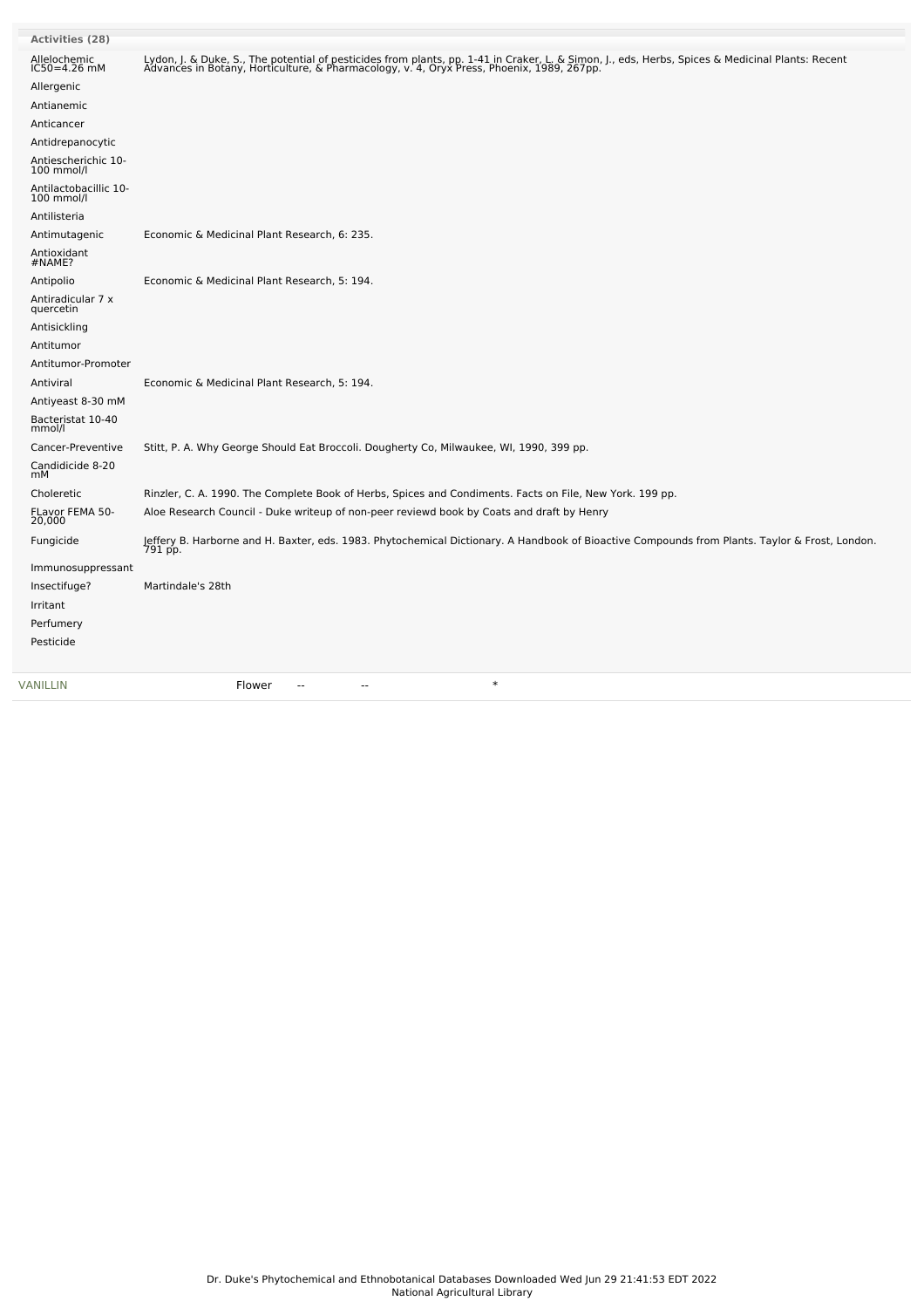| <b>Activities (28)</b>                    |                                                                                      |                                              |         |                |                    |                                                                                                                                                                                                                                  |  |  |
|-------------------------------------------|--------------------------------------------------------------------------------------|----------------------------------------------|---------|----------------|--------------------|----------------------------------------------------------------------------------------------------------------------------------------------------------------------------------------------------------------------------------|--|--|
| Allelochemic<br>IC50=4.26 mM              |                                                                                      |                                              |         |                |                    | Lydon, J. & Duke, S., The potential of pesticides from plants, pp. 1-41 in Craker, L. & Simon, J., eds, Herbs, Spices & Medicinal Plants: Recent<br>Advances in Botany, Horticulture, & Pharmacology, v. 4, Oryx Press, Phoenix, |  |  |
| Allergenic                                |                                                                                      |                                              |         |                |                    |                                                                                                                                                                                                                                  |  |  |
| Antianemic                                |                                                                                      |                                              |         |                |                    |                                                                                                                                                                                                                                  |  |  |
| Anticancer                                |                                                                                      |                                              |         |                |                    |                                                                                                                                                                                                                                  |  |  |
| Antidrepanocytic                          |                                                                                      |                                              |         |                |                    |                                                                                                                                                                                                                                  |  |  |
| Antiescherichic 10-<br>100 mmol/l         |                                                                                      |                                              |         |                |                    |                                                                                                                                                                                                                                  |  |  |
| Antilactobacillic 10-<br>100 mmol/l       |                                                                                      |                                              |         |                |                    |                                                                                                                                                                                                                                  |  |  |
| Antilisteria                              |                                                                                      |                                              |         |                |                    |                                                                                                                                                                                                                                  |  |  |
| Antimutagenic                             | Economic & Medicinal Plant Research, 6: 235.                                         |                                              |         |                |                    |                                                                                                                                                                                                                                  |  |  |
| Antioxidant<br>#NAME?                     |                                                                                      |                                              |         |                |                    |                                                                                                                                                                                                                                  |  |  |
| Antipolio                                 |                                                                                      |                                              |         |                |                    |                                                                                                                                                                                                                                  |  |  |
| Antiradicular 7 x                         | Economic & Medicinal Plant Research, 5: 194.                                         |                                              |         |                |                    |                                                                                                                                                                                                                                  |  |  |
| quercetin                                 |                                                                                      |                                              |         |                |                    |                                                                                                                                                                                                                                  |  |  |
| Antisickling                              |                                                                                      |                                              |         |                |                    |                                                                                                                                                                                                                                  |  |  |
| Antitumor                                 |                                                                                      |                                              |         |                |                    |                                                                                                                                                                                                                                  |  |  |
| Antitumor-Promoter<br>Antiviral           |                                                                                      | Economic & Medicinal Plant Research, 5: 194. |         |                |                    |                                                                                                                                                                                                                                  |  |  |
| Antiyeast 8-30 mM                         |                                                                                      |                                              |         |                |                    |                                                                                                                                                                                                                                  |  |  |
| Bacteristat 10-40                         |                                                                                      |                                              |         |                |                    |                                                                                                                                                                                                                                  |  |  |
| mmol/l                                    |                                                                                      |                                              |         |                |                    |                                                                                                                                                                                                                                  |  |  |
| Cancer-Preventive                         |                                                                                      |                                              |         |                |                    | Stitt, P. A. Why George Should Eat Broccoli. Dougherty Co, Milwaukee, WI, 1990, 399 pp.                                                                                                                                          |  |  |
| Candidicide 8-20<br>mМ                    |                                                                                      |                                              |         |                |                    |                                                                                                                                                                                                                                  |  |  |
| Choleretic                                |                                                                                      |                                              |         |                |                    | Rinzler, C. A. 1990. The Complete Book of Herbs, Spices and Condiments. Facts on File, New York. 199 pp.                                                                                                                         |  |  |
| FLavor FEMA 50-<br>20,000                 |                                                                                      |                                              |         |                |                    | Aloe Research Council - Duke writeup of non-peer reviewd book by Coats and draft by Henry                                                                                                                                        |  |  |
| Fungicide                                 |                                                                                      |                                              |         |                |                    |                                                                                                                                                                                                                                  |  |  |
|                                           |                                                                                      |                                              |         |                |                    | Jeffery B. Harborne and H. Baxter, eds. 1983. Phytochemical Dictionary. A Handbook of Bioactive Compounds from Plants. Taylor & Frost, London.<br>791 pp.                                                                        |  |  |
| Immunosuppressant                         |                                                                                      |                                              |         |                |                    |                                                                                                                                                                                                                                  |  |  |
| Insectifuge?                              | Martindale's 28th                                                                    |                                              |         |                |                    |                                                                                                                                                                                                                                  |  |  |
| Irritant                                  |                                                                                      |                                              |         |                |                    |                                                                                                                                                                                                                                  |  |  |
| Perfumery                                 |                                                                                      |                                              |         |                |                    |                                                                                                                                                                                                                                  |  |  |
| Pesticide                                 |                                                                                      |                                              |         |                |                    |                                                                                                                                                                                                                                  |  |  |
| WATER                                     |                                                                                      | Fruit                                        | 69000.0 | 252000.0 -2.25 |                    | Lawrence, B.M., Essential Oils 1976-1977, Essential Oils 1978, Essential Oils<br>1979-1980.                                                                                                                                      |  |  |
| WATER                                     |                                                                                      | Flower                                       | 69000.0 | 252000.0 -3.65 |                    | $\ast$                                                                                                                                                                                                                           |  |  |
|                                           |                                                                                      |                                              |         |                |                    | $\ast$                                                                                                                                                                                                                           |  |  |
| XYLOSE                                    |                                                                                      | Essential<br>Oil                             | $\sim$  |                |                    |                                                                                                                                                                                                                                  |  |  |
| Activities (3)                            |                                                                                      |                                              |         |                |                    |                                                                                                                                                                                                                                  |  |  |
| Antidiabetic                              |                                                                                      |                                              |         |                |                    |                                                                                                                                                                                                                                  |  |  |
| Diagnostic                                |                                                                                      |                                              |         |                | Martindale's 28th  |                                                                                                                                                                                                                                  |  |  |
| Dye                                       |                                                                                      |                                              |         |                | Merck 11th Edition |                                                                                                                                                                                                                                  |  |  |
|                                           |                                                                                      |                                              |         |                |                    |                                                                                                                                                                                                                                  |  |  |
| ZINC                                      |                                                                                      | Fruit                                        | 10.0    | 30.0           | $-0.01$            | $\ast$                                                                                                                                                                                                                           |  |  |
| Activities (77)                           |                                                                                      |                                              |         |                |                    |                                                                                                                                                                                                                                  |  |  |
| ACE-Inhibitor                             |                                                                                      |                                              |         |                |                    |                                                                                                                                                                                                                                  |  |  |
| Analgesic                                 |                                                                                      |                                              |         |                |                    |                                                                                                                                                                                                                                  |  |  |
| AntiBPH 25-60 mg/day                      |                                                                                      |                                              |         |                |                    |                                                                                                                                                                                                                                  |  |  |
| AntiCrohn's                               | Davies, S., and Stewart, A. 1990. Nutritional Medicine. Avon Books, New York. 509pp. |                                              |         |                |                    |                                                                                                                                                                                                                                  |  |  |
| AntiHIV                                   |                                                                                      |                                              |         |                |                    |                                                                                                                                                                                                                                  |  |  |
| Antiacne 135 mg/day                       |                                                                                      |                                              |         |                |                    |                                                                                                                                                                                                                                  |  |  |
| Antiacrodermatitic 8-34<br>mg/day/orl/chd | Martindale's 29th                                                                    |                                              |         |                |                    |                                                                                                                                                                                                                                  |  |  |
| Antialcoholic                             |                                                                                      |                                              |         |                |                    |                                                                                                                                                                                                                                  |  |  |
| Antialopecic                              | Davies, S., and Stewart, A. 1990. Nutritional Medicine. Avon Books, New York. 509pp. |                                              |         |                |                    |                                                                                                                                                                                                                                  |  |  |
| Antialzheimeran 50 mg/day                 | Werbach, M. 1993. Healing with Food. Harper Collins, New York, 443 pp.               |                                              |         |                |                    |                                                                                                                                                                                                                                  |  |  |
| Antiangiogenic                            |                                                                                      |                                              |         |                |                    |                                                                                                                                                                                                                                  |  |  |
| Antianorexic                              |                                                                                      | Martindale's 29th                            |         |                |                    |                                                                                                                                                                                                                                  |  |  |
| Antiarthritic 50                          |                                                                                      |                                              |         |                |                    |                                                                                                                                                                                                                                  |  |  |
| mg/3x/day/orl/man                         | Werbach, M. 1993. Healing with Food. Harper Collins, New York, 443 pp.               |                                              |         |                |                    |                                                                                                                                                                                                                                  |  |  |
|                                           |                                                                                      |                                              |         |                |                    |                                                                                                                                                                                                                                  |  |  |
| Anticanker 100 mg/day                     |                                                                                      |                                              |         |                |                    |                                                                                                                                                                                                                                  |  |  |
| Anticataract 30 mg/day                    |                                                                                      |                                              |         |                |                    | Werbach, M. 1993. Healing with Food. Harper Collins, New York, 443 pp.                                                                                                                                                           |  |  |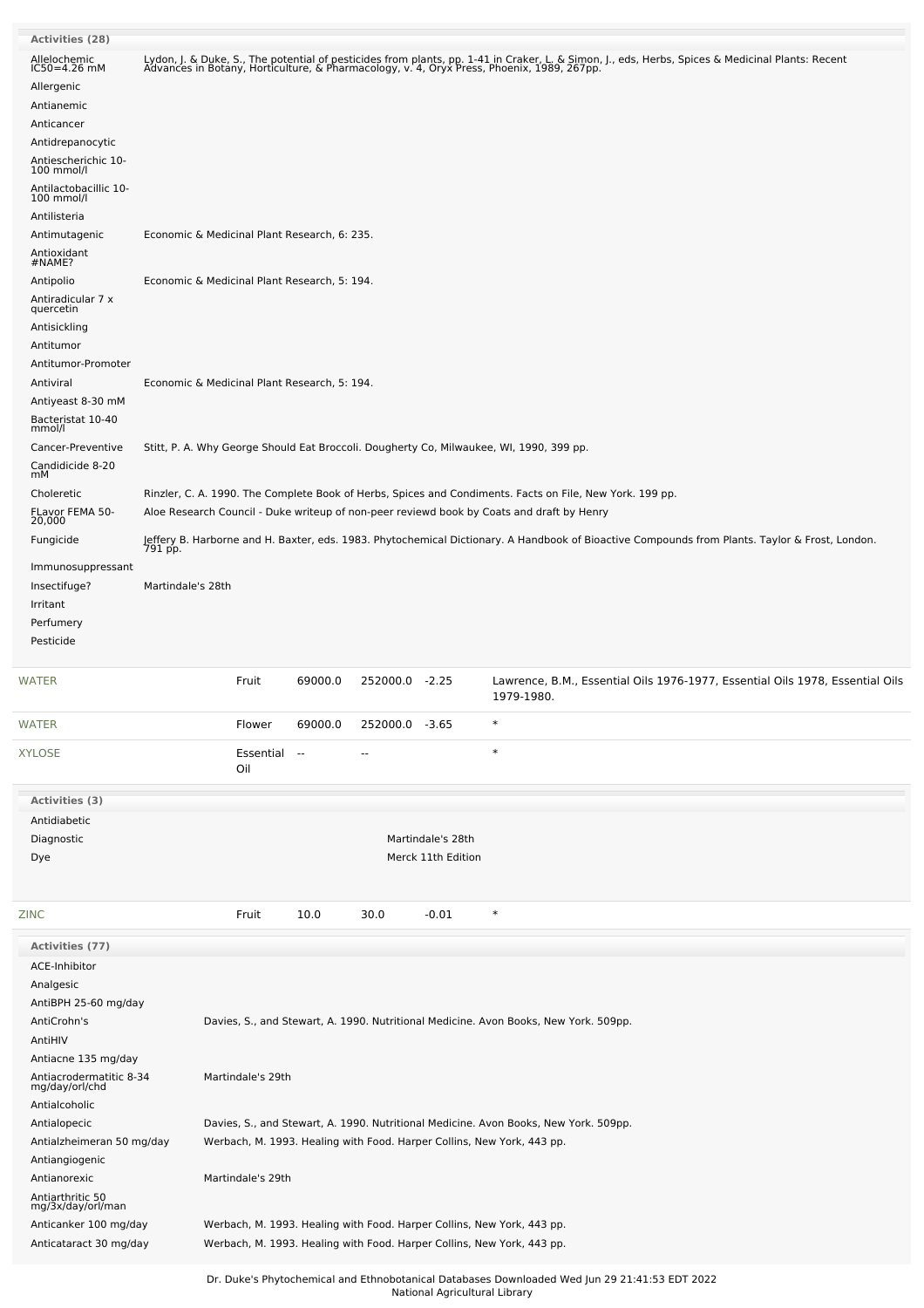| Anticoeliac                                   | Martindale's 28th                                                                                                                                                                                      |
|-----------------------------------------------|--------------------------------------------------------------------------------------------------------------------------------------------------------------------------------------------------------|
| Anticold 50 mg                                | Davies, S., and Stewart, A. 1990. Nutritional Medicine. Avon Books, New York. 509pp.                                                                                                                   |
| Anticolitic                                   | Davies, S., and Stewart, A. 1990. Nutritional Medicine. Avon Books, New York. 509pp.                                                                                                                   |
| Anticoronary 30 mg/day                        | Challem, J., Berkson, Burt, and Smith, Melissa Dianne. 2000. Syndrome X - The complete nutritional program to prevent and reservse<br>insulin resistance. John Wiley & Sons, New York. 272 pp. \$24.95 |
| Antidandruff                                  | Davies, S., and Stewart, A. 1990. Nutritional Medicine. Avon Books, New York. 509pp.                                                                                                                   |
| Antidementia                                  |                                                                                                                                                                                                        |
|                                               |                                                                                                                                                                                                        |
| Antidiabetic 30 mg/day                        | Challem, J., Berkson, Burt, and Smith, Melissa Dianne. 2000. Syndrome X - The complete nutritional program to prevent and reservse<br>insulin resistance. John Wiley & Sons, New York. 272 pp. \$24.95 |
| Antidote (Cadmium)                            | Let's Live, May 1989.                                                                                                                                                                                  |
| Antidysgeuzic                                 |                                                                                                                                                                                                        |
| Antieczemic 150 mg/day                        | Werbach, M. 1993. Healing with Food. Harper Collins, New York, 443 pp.                                                                                                                                 |
| Antiencephalopathic                           | Martindale's 29th                                                                                                                                                                                      |
| Antiepileptic 100 mg/day                      | Werbach, M. 1993. Healing with Food. Harper Collins, New York, 443 pp.                                                                                                                                 |
| Antifibrotic 30 mg                            |                                                                                                                                                                                                        |
| Antifuruncular 45                             | Martindale's 28th                                                                                                                                                                                      |
| mg/3x/day/man                                 |                                                                                                                                                                                                        |
| Antihangover 15 mg                            |                                                                                                                                                                                                        |
| Antiherpetic? 25-60 mg/day                    |                                                                                                                                                                                                        |
| Antiimpotence                                 | Martindale's 29th                                                                                                                                                                                      |
| Antiinfective 50 mg/day                       | Werbach, M. 1993. Healing with Food. Harper Collins, New York, 443 pp.                                                                                                                                 |
| Antiinfertility 60 mg/day                     | Werbach, M. 1993. Healing with Food. Harper Collins, New York, 443 pp.                                                                                                                                 |
| Antiinsomniac                                 | Davies, S., and Stewart, A. 1990. Nutritional Medicine. Avon Books, New York. 509pp.                                                                                                                   |
| Antilepric                                    | Martindale's 29th                                                                                                                                                                                      |
| Antileukonychic                               |                                                                                                                                                                                                        |
| Antilymphomic                                 |                                                                                                                                                                                                        |
| Antimaculitic                                 |                                                                                                                                                                                                        |
| Antimetastatic                                |                                                                                                                                                                                                        |
| Antineuropathic                               |                                                                                                                                                                                                        |
| Antinyctalopic                                |                                                                                                                                                                                                        |
| Antiobesity 30 mg/day                         | Challem, J., Berkson, Burt, and Smith, Melissa Dianne. 2000. Syndrome X - The complete nutritional program to prevent and reservse<br>insulin resistance. John Wiley & Sons, New York. 272 pp. \$24.95 |
|                                               |                                                                                                                                                                                                        |
| Antiosteoporotic                              |                                                                                                                                                                                                        |
| Antiperiodontitic                             |                                                                                                                                                                                                        |
| Antiplaque                                    | Martindale's 29th                                                                                                                                                                                      |
| Antiprolactin                                 | Pizzorno, J.E. and Murray, M.T. 1985. A Textbook of Natural Medicine. John Bastyr College Publications, Seattle, Washington (Looseleaf).                                                               |
| Antiprostatitic 50<br>mg/man/day/orl          | Pizzorno, J.E. and Murray, M.T. 1985. A Textbook of Natural Medicine. John Bastyr College Publications, Seattle, Washington (Looseleaf).                                                               |
|                                               |                                                                                                                                                                                                        |
| Antirheumatic                                 | Davies, S., and Stewart, A. 1990. Nutritional Medicine. Avon Books, New York. 509pp.                                                                                                                   |
| Antiseptic 50 mg/day                          | Werbach, M. 1993. Healing with Food. Harper Collins, New York, 443 pp                                                                                                                                  |
| Antispare-Tire 30 mg/day                      | Challem, J., Berkson, Burt, and Smith, Melissa Dianne. 2000. Syndrome X - The complete nutritional program to prevent and reservse<br>insulin resistance. John Wiley & Sons, New York. 272 pp. \$24.95 |
| Antistomatitic 50                             | Martindale's 28th                                                                                                                                                                                      |
| mg/man/3x/day                                 |                                                                                                                                                                                                        |
| Antisyndrome-X 30 mg/day                      | Challem, J., Berkson, Burt, and Smith, Melissa Dianne. 2000. Syndrome X - The complete nutritional program to prevent and reservse<br>insulin resistance. John Wiley & Sons, New York. 272 pp. \$24.95 |
| Antitinnitic 60-120 mg/day                    | Werbach, M. 1993. Healing with Food. Harper Collins, New York, 443 pp.                                                                                                                                 |
| Antitriglyceride 30 mg/day                    |                                                                                                                                                                                                        |
|                                               | Challem, J., Berkson, Burt, and Smith, Melissa Dianne. 2000. Syndrome X - The complete nutritional program to prevent and reservse<br>insulin resistance. John Wiley & Sons, New York. 272 pp. \$24.95 |
| Antiulcer 50 mg/3x/day/man                    | Martindale's 28th                                                                                                                                                                                      |
| Antiulcer 88 mg/rat/day/15 days               |                                                                                                                                                                                                        |
| Antiviral?                                    | Martindale's 29th                                                                                                                                                                                      |
| Astringent                                    | Martindale's 28th                                                                                                                                                                                      |
| Collagenic                                    |                                                                                                                                                                                                        |
| Copper-Antagonist                             | Challem, J., Berkson, Burt, and Smith, Melissa Dianne. 2000. Syndrome X - The complete nutritional program to prevent and reservse<br>insulin resistance. John Wiley & Sons, New York. 272 pp. \$24.95 |
|                                               |                                                                                                                                                                                                        |
| Deodorant                                     | Martindale's 29th                                                                                                                                                                                      |
| Detoxicant (Alcohol)                          |                                                                                                                                                                                                        |
| Ergogenic                                     |                                                                                                                                                                                                        |
| Hypotensive 30 mg/day                         | Challem, J., Berkson, Burt, and Smith, Melissa Dianne. 2000. Syndrome X - The complete nutritional program to prevent and reservse<br>insulin resistance. John Wiley & Sons, New York. 272 pp. \$24.95 |
| Immunomodulator                               |                                                                                                                                                                                                        |
| Immunostimulant                               | Davies, S., and Stewart, A. 1990. Nutritional Medicine. Avon Books, New York. 509pp.                                                                                                                   |
| Immunosuppressant 300<br>mg/day/6 wks/orl/man | Martindale's 29th                                                                                                                                                                                      |
|                                               |                                                                                                                                                                                                        |
| Insulinogenic 30 mg/day                       | Challem, J., Berkson, Burt, and Smith, Melissa Dianne. 2000. Syndrome X - The complete nutritional program to prevent and reservse<br>insulin resistance. John Wiley & Sons, New York. 272 pp. \$24.95 |
| Leptingenic 30-60 mg/man/day                  |                                                                                                                                                                                                        |
|                                               | Challem, J., Berkson, Burt, and Smith, Melissa Dianne. 2000. Syndrome X - The complete nutritional program to prevent and reservse<br>insulin resistance. John Wiley & Sons, New York. 272 pp. \$24.95 |
| Mucogenic                                     | Li, K.M. Effect of zinc sulphate on acetic acid-induced gastric ulceration in rats. J. Pharm. Pharmacol. 42: 657-659, 1990.                                                                            |
| NF-kB-Inhibitor                               |                                                                                                                                                                                                        |
| Pesticide                                     |                                                                                                                                                                                                        |
| Spermigenic 60 mg/day                         | Werbach, M. 1993. Healing with Food. Harper Collins, New York, 443 pp.                                                                                                                                 |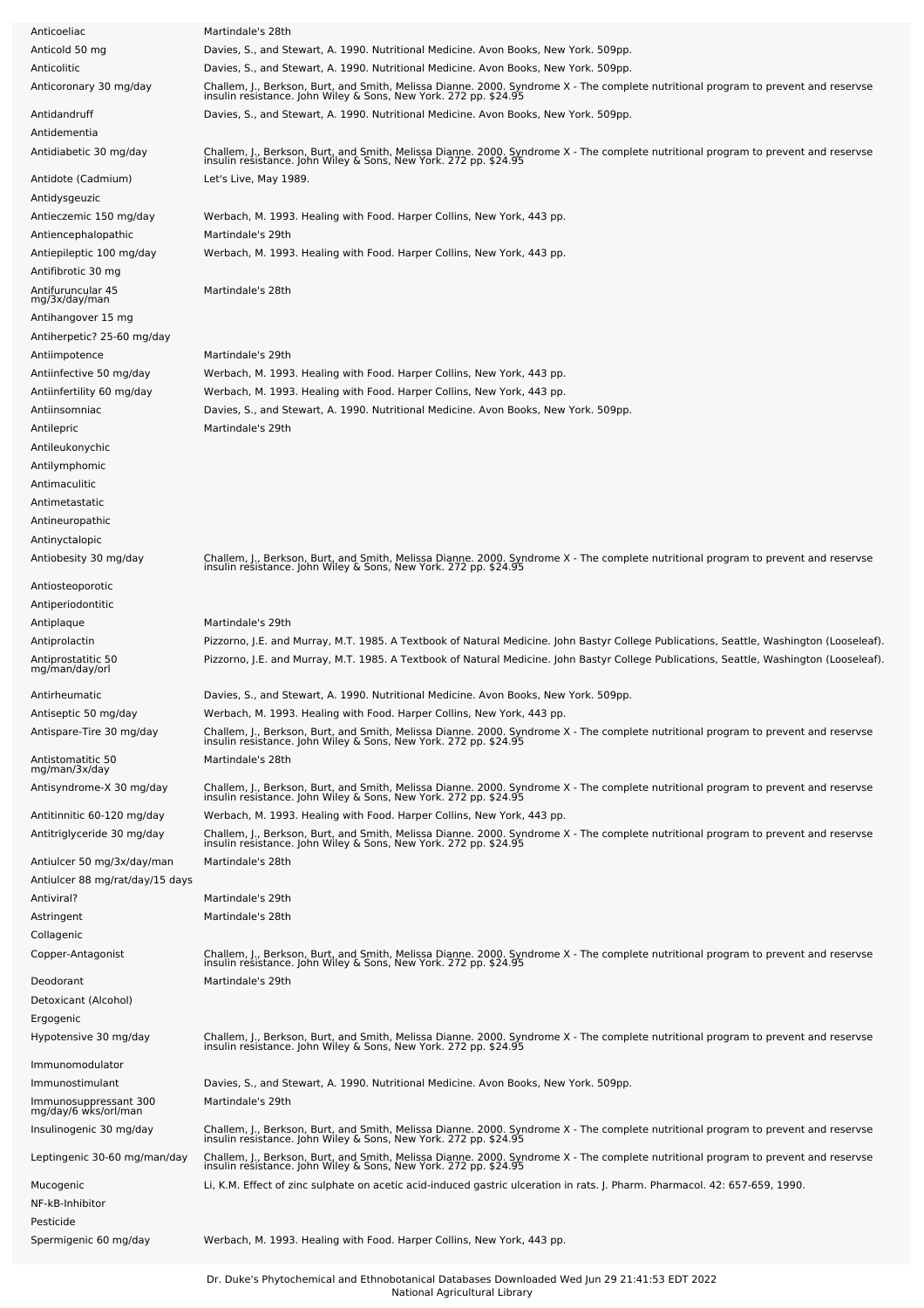| Testosteronigenic 60 mg/day               | Werbach, M. 1993. Healing with Food. Harper Collins, New York, 443 pp.                                                                                                                                 |
|-------------------------------------------|--------------------------------------------------------------------------------------------------------------------------------------------------------------------------------------------------------|
| Trichomonicide                            | Martindale's 29th                                                                                                                                                                                      |
| Vulnerary                                 | Martindale's 28th                                                                                                                                                                                      |
| ZINC                                      | $\ast$<br>10.0<br>30.0<br>$-0.18$<br>Flower                                                                                                                                                            |
| <b>Activities (77)</b>                    |                                                                                                                                                                                                        |
| ACE-Inhibitor                             |                                                                                                                                                                                                        |
| Analgesic                                 |                                                                                                                                                                                                        |
| AntiBPH 25-60 mg/day                      |                                                                                                                                                                                                        |
| AntiCrohn's                               | Davies, S., and Stewart, A. 1990. Nutritional Medicine. Avon Books, New York. 509pp.                                                                                                                   |
| AntiHIV                                   |                                                                                                                                                                                                        |
| Antiacne 135 mg/day                       |                                                                                                                                                                                                        |
| Antiacrodermatitic 8-34<br>mg/day/orl/chd | Martindale's 29th                                                                                                                                                                                      |
| Antialcoholic                             |                                                                                                                                                                                                        |
| Antialopecic                              | Davies, S., and Stewart, A. 1990. Nutritional Medicine. Avon Books, New York. 509pp.                                                                                                                   |
| Antialzheimeran 50 mg/day                 | Werbach, M. 1993. Healing with Food. Harper Collins, New York, 443 pp.                                                                                                                                 |
| Antiangiogenic                            |                                                                                                                                                                                                        |
| Antianorexic                              | Martindale's 29th                                                                                                                                                                                      |
| Antiarthritic 50                          |                                                                                                                                                                                                        |
| mg/3x/day/orl/man                         | Werbach, M. 1993. Healing with Food. Harper Collins, New York, 443 pp.                                                                                                                                 |
| Anticanker 100 mg/day                     |                                                                                                                                                                                                        |
| Anticataract 30 mg/day<br>Anticoeliac     | Werbach, M. 1993. Healing with Food. Harper Collins, New York, 443 pp.<br>Martindale's 28th                                                                                                            |
|                                           |                                                                                                                                                                                                        |
| Anticold 50 mg                            | Davies, S., and Stewart, A. 1990. Nutritional Medicine. Avon Books, New York. 509pp.                                                                                                                   |
| Anticolitic                               | Davies, S., and Stewart, A. 1990. Nutritional Medicine. Avon Books, New York. 509pp.                                                                                                                   |
| Anticoronary 30 mg/day                    | Challem, J., Berkson, Burt, and Smith, Melissa Dianne. 2000. Syndrome X - The complete nutritional program to prevent and reservse<br>insulin resistance. John Wiley & Sons, New York. 272 pp. \$24.95 |
| Antidandruff                              | Davies, S., and Stewart, A. 1990. Nutritional Medicine. Avon Books, New York. 509pp.                                                                                                                   |
| Antidementia                              |                                                                                                                                                                                                        |
| Antidiabetic 30 mg/day                    |                                                                                                                                                                                                        |
|                                           | Challem, J., Berkson, Burt, and Smith, Melissa Dianne. 2000. Syndrome X - The complete nutritional program to prevent and reservse<br>insulin resistance. John Wiley & Sons, New York. 272 pp. \$24.95 |
| Antidote (Cadmium)                        | Let's Live, May 1989.                                                                                                                                                                                  |
| Antidysgeuzic                             |                                                                                                                                                                                                        |
| Antieczemic 150 mg/day                    | Werbach, M. 1993. Healing with Food. Harper Collins, New York, 443 pp.                                                                                                                                 |
| Antiencephalopathic                       | Martindale's 29th                                                                                                                                                                                      |
| Antiepileptic 100 mg/day                  | Werbach, M. 1993. Healing with Food. Harper Collins, New York, 443 pp.                                                                                                                                 |
| Antifibrotic 30 mg                        |                                                                                                                                                                                                        |
| Antifuruncular 45<br>mg/3x/day/man        | Martindale's 28th                                                                                                                                                                                      |
| Antihangover 15 mg                        |                                                                                                                                                                                                        |
| Antiherpetic? 25-60 mg/day                |                                                                                                                                                                                                        |
| Antiimpotence                             | Martindale's 29th                                                                                                                                                                                      |
| Antiinfective 50 mg/day                   | Werbach, M. 1993. Healing with Food. Harper Collins, New York, 443 pp.                                                                                                                                 |
| Antiinfertility 60 mg/day                 | Werbach, M. 1993. Healing with Food. Harper Collins, New York, 443 pp.                                                                                                                                 |
| Antiinsomniac                             | Davies, S., and Stewart, A. 1990. Nutritional Medicine. Avon Books, New York. 509pp.                                                                                                                   |
| Antilepric                                | Martindale's 29th                                                                                                                                                                                      |
| Antileukonychic                           |                                                                                                                                                                                                        |
| Antilymphomic                             |                                                                                                                                                                                                        |
| Antimaculitic                             |                                                                                                                                                                                                        |
| Antimetastatic                            |                                                                                                                                                                                                        |
| Antineuropathic                           |                                                                                                                                                                                                        |
| Antinyctalopic                            |                                                                                                                                                                                                        |
| Antiobesity 30 mg/day                     | Challem, J., Berkson, Burt, and Smith, Melissa Dianne. 2000. Syndrome X - The complete nutritional program to prevent and reservse<br>insulin resistance. John Wiley & Sons, New York. 272 pp. \$24.95 |
| Antiosteoporotic                          |                                                                                                                                                                                                        |
| Antiperiodontitic                         |                                                                                                                                                                                                        |
| Antiplaque                                | Martindale's 29th                                                                                                                                                                                      |
| Antiprolactin                             | Pizzorno, J.E. and Murray, M.T. 1985. A Textbook of Natural Medicine. John Bastyr College Publications, Seattle, Washington (Looseleaf).                                                               |
| Antiprostatitic 50                        | Pizzorno, J.E. and Murray, M.T. 1985. A Textbook of Natural Medicine. John Bastyr College Publications, Seattle, Washington (Looseleaf).                                                               |
| mg/man/day/orl                            |                                                                                                                                                                                                        |
| Antirheumatic                             | Davies, S., and Stewart, A. 1990. Nutritional Medicine. Avon Books, New York. 509pp.                                                                                                                   |
| Antiseptic 50 mg/day                      | Werbach, M. 1993. Healing with Food. Harper Collins, New York, 443 pp.                                                                                                                                 |
| Antispare-Tire 30 mg/day                  | Challem, J., Berkson, Burt, and Smith, Melissa Dianne. 2000. Syndrome X - The complete nutritional program to prevent and reservse<br>insulin resistance. John Wiley & Sons, New York. 272 pp. \$24.95 |
| Antistomatitic 50                         | Martindale's 28th                                                                                                                                                                                      |
| mg/man/3x/day                             |                                                                                                                                                                                                        |
| Antisyndrome-X 30 mg/day                  | Challem, J., Berkson, Burt, and Smith, Melissa Dianne. 2000. Syndrome X - The complete nutritional program to prevent and reservse<br>insulin resistance. John Wiley & Sons, New York. 272 pp. \$24.95 |
| Antitinnitic 60-120 mg/day                | Werbach, M. 1993. Healing with Food. Harper Collins, New York, 443 pp.                                                                                                                                 |
|                                           |                                                                                                                                                                                                        |